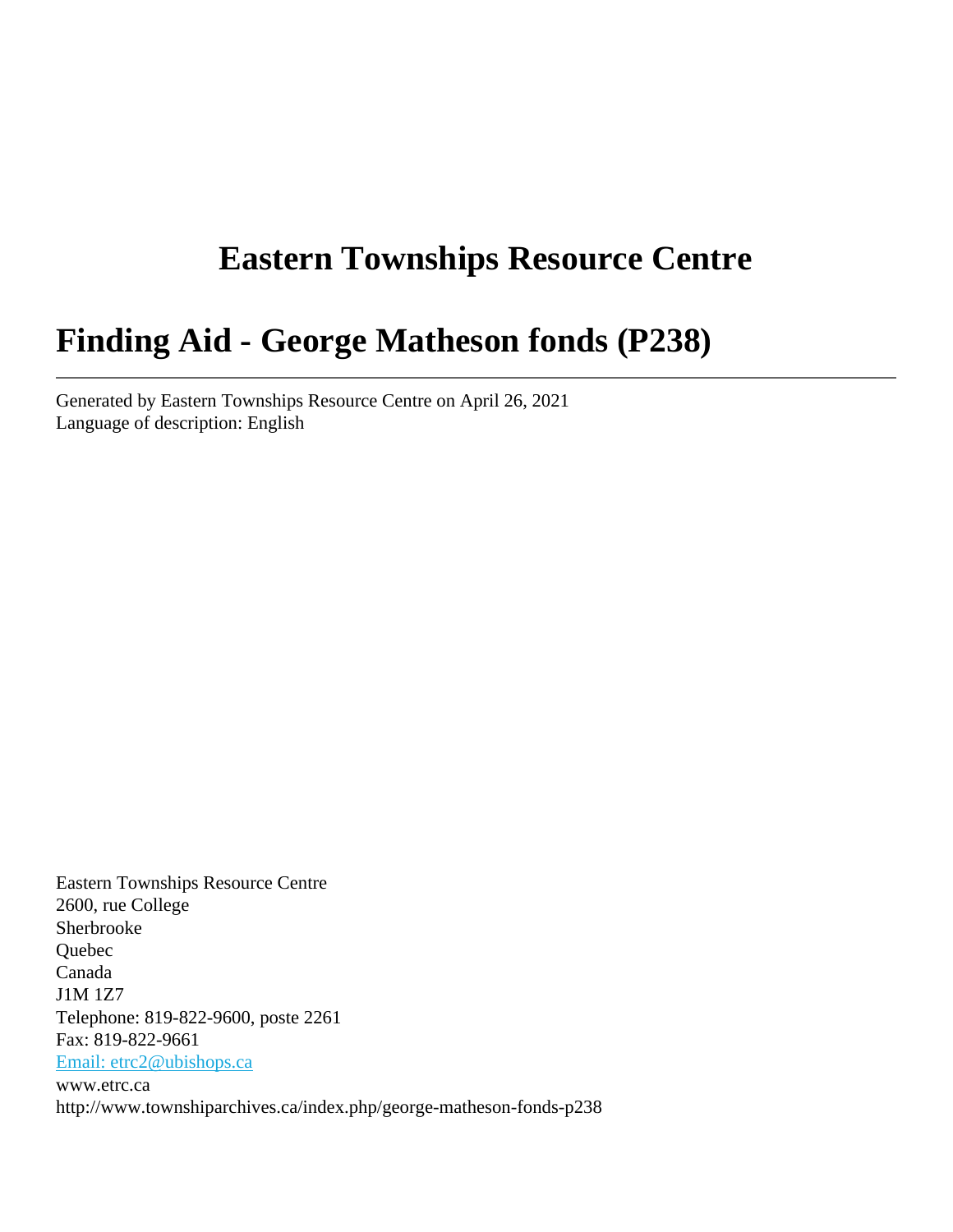# **Table of contents**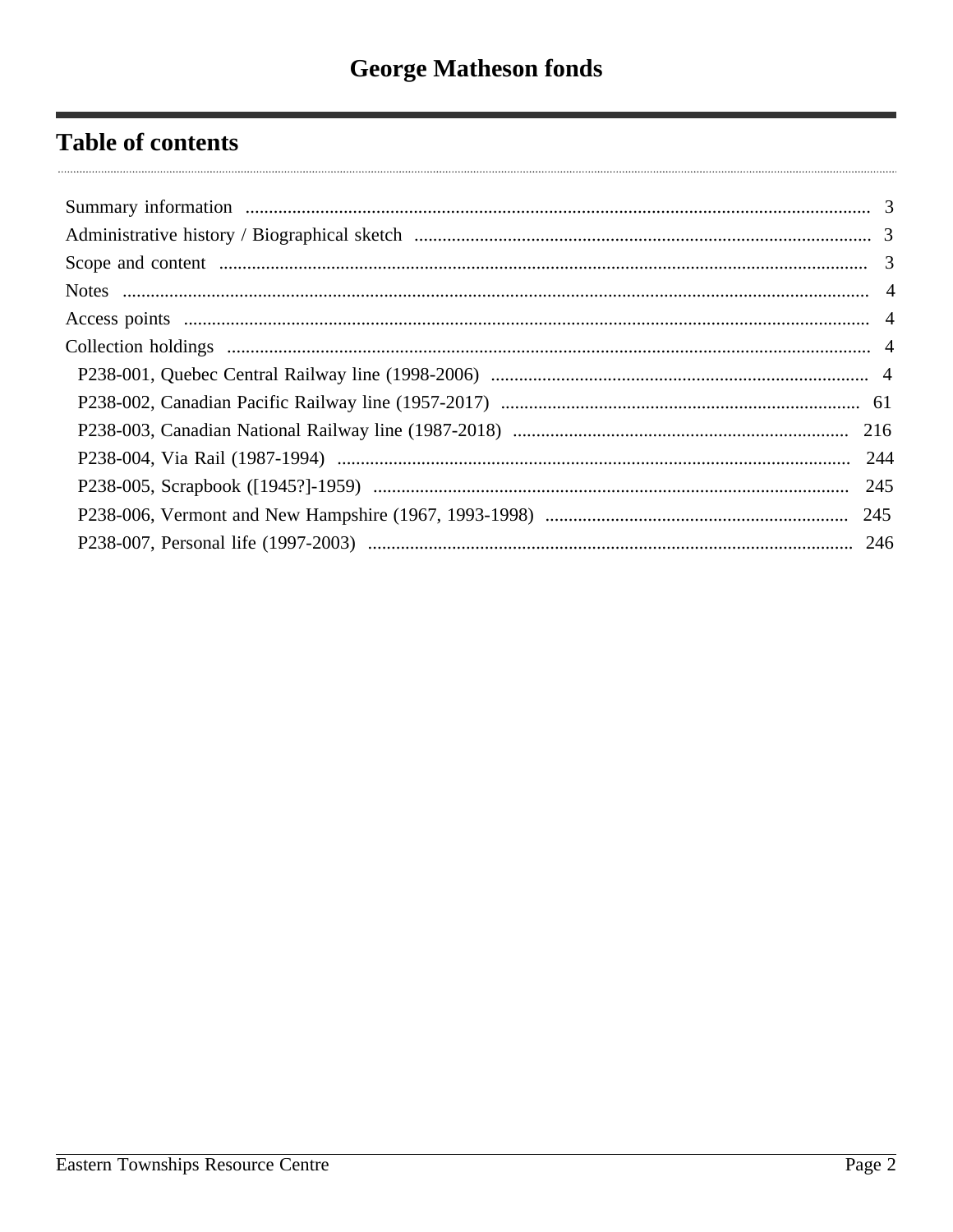# <span id="page-2-0"></span>**Summary information**

| <b>Repository:</b>           | <b>Eastern Townships Resource Centre</b>                                                                                   |
|------------------------------|----------------------------------------------------------------------------------------------------------------------------|
| <b>Title:</b>                | George Matheson fonds                                                                                                      |
| <b>Reference code:</b>       | P <sub>238</sub>                                                                                                           |
| Date:                        | $[1945?]$ -2018 (date of creation)                                                                                         |
| Language:                    | English                                                                                                                    |
| <b>Physical description:</b> | 1722 photographs: b&w and col. (includes 1 scrapbook)                                                                      |
| Note [generalNote]:          | Fonds processed in 2020-2021 by Xingpei Li and Jody Robinson,<br>courtesy of funding from the Bélanger-Gardner Foundation. |

# <span id="page-2-1"></span>**Administrative history / Biographical sketch**

#### **Note**

George Allan Matheson was born in Sherbrooke on 3 January 1941, son of Allan Matheson (1909-1979) and Bertha Ham (1912-1975). Shortly after graduating from Lennoxville High School, he went to work for the Canadian Pacific Railway (CPR) in 1959. He spent his career as a CPR employee, primarily working in Megantic and Sherbrooke, and retired from his position as assistant terminal supervisor in 1996. An avid railroad buff, Matheson continued to pursue his love of trains following his retirement as he diligently photographed and identified trains travelling through the Eastern Townships, as well in other areas of Quebec, Ontario, Vermont, and New Hampshire.

# <span id="page-2-2"></span>**Scope and content**

The fonds contains information on trains and railways primarily in the Eastern Townships from around 1945 to 2018. It consists of photographs and a scrapbook, and in addition to the Townships, includes photographs of trains in other areas of Quebec, Ontario, Vermont, and New Hampshire. The fonds is comprise of the following series: Quebec Central Railway line (1998-2006), Canadian Pacific Railway line (1957-2017), Canadian National Railway line (1987-2018), Via Rail (1987-1992), Scrapbook ([1945?]-1959, Vermont and New Hampshire (1967, 1993-1998), and Personal life (1997-2003).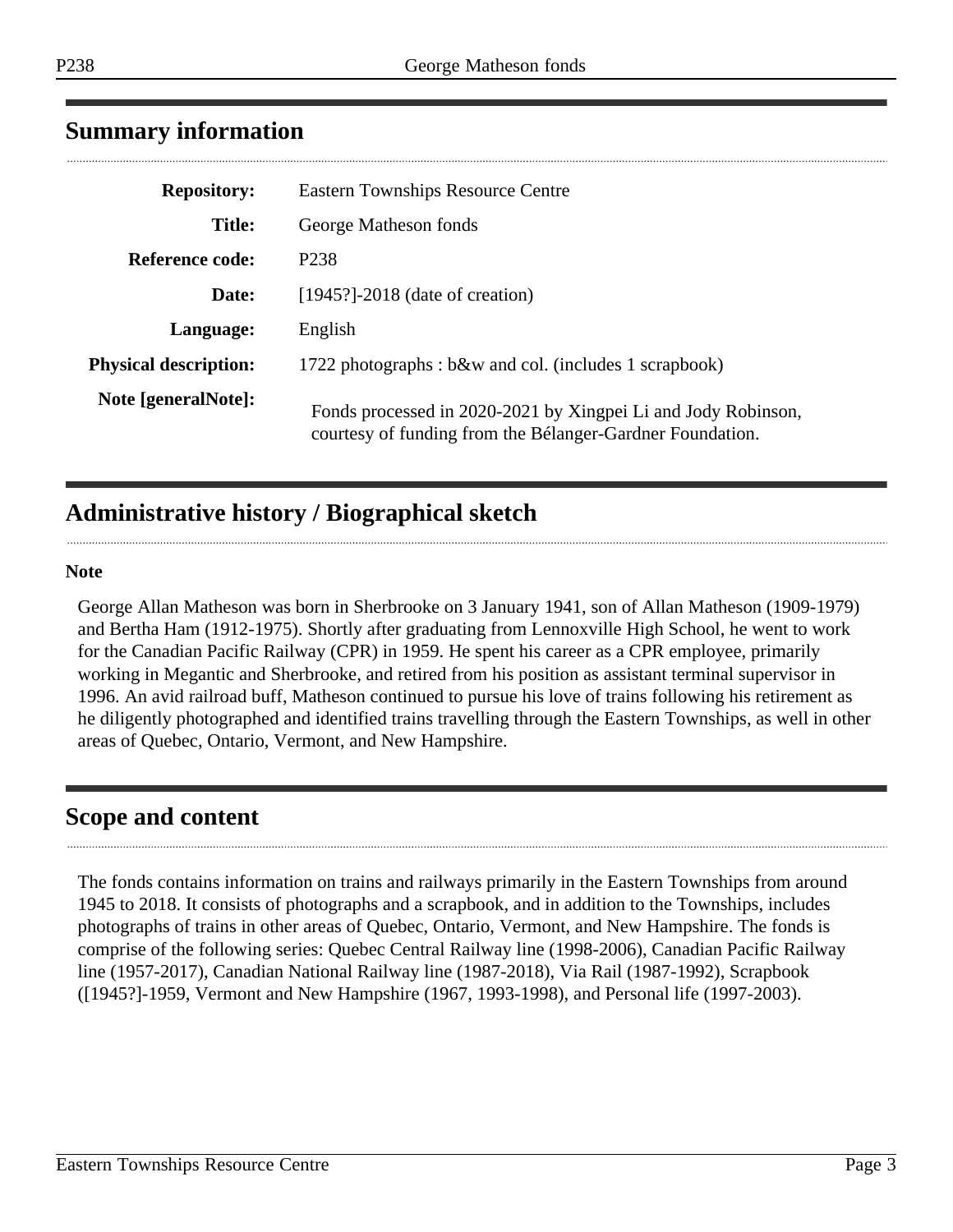# <span id="page-3-0"></span>**Notes**

### **Title notes**

**Source of title proper**: Title based on contents of fonds.

### **Immediate source of acquisition**

Fonds donated by George Matheson in 2019.

### **Accruals**

No further accruals are expected.

### **Other notes**

• **Publication status**: Published

# <span id="page-3-1"></span>**Access points**

• Trains (subject)

# <span id="page-3-2"></span>**Collection holdings**

## <span id="page-3-3"></span>**Series: P238-001 - Quebec Central Railway line**

Title: Quebec Central Railway line

Reference code: P238-001

Date: 1998-2006 (date of creation)

#### Scope and content:

The series contains 119 photographs of Quebec Central Railway (QCR) in Eastern Townships and a few in Vallée-Jonction from 1998 to 2006. It consists mainly of railway photos including QCR freight and passenger trains, locomotives, rail cars and a few from Trains Touristiques de Chaudière-Appalaches (TTCA) which was running on the QCR track to Sherbrooke.

Physical description: 119 photographs: col.

#### Publication status: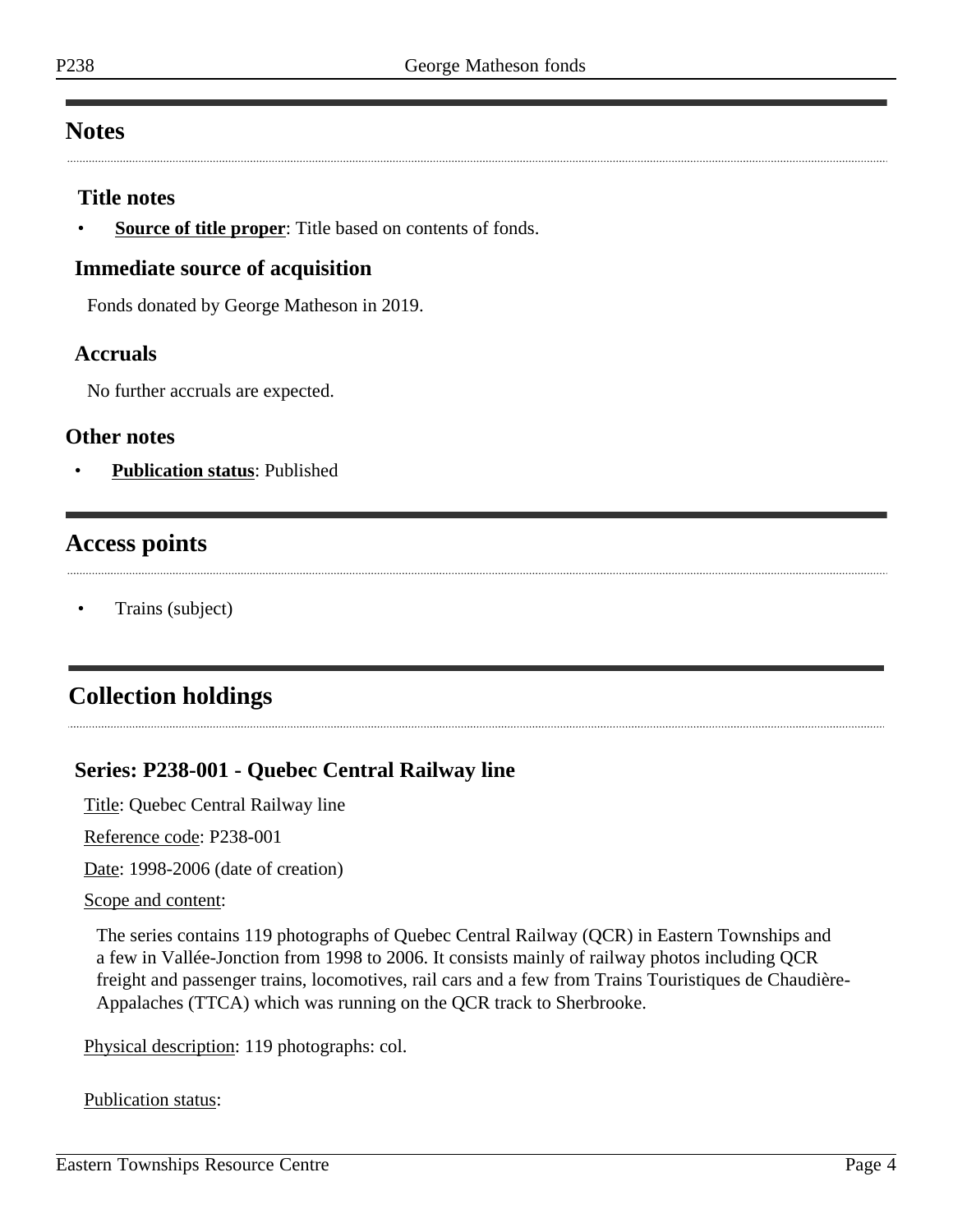### Published

### Access points:

- Trains (subject)
- Transportation and utilities (subject)
- Railways (subject)
- East Angus (Quebec) (place)
- Sherbrooke (Quebec) (place)
- Lennoxville (Quebec) (place)

# **Item: P238-001-001 - Locomotive JMG1**

Title: Locomotive JMG1

Reference code: P238-001-001

Date: 1998-06-19 (date of creation)

Scope and content:

Item is a photograph of locomotive JMG1.

Physical description: 1 photograph: col.

Publication status:

Published

Access points:

- Railways (subject)
- Trains (subject)

# **Item: P238-001-002 - Locomotives JM1 and QC502**

Title: Locomotives JM1 and QC502 Reference code: P238-001-002 Date: 5 Jul. 1998 (date of creation) Scope and content: Item is a photograph of locomotives JM1 and QC502. Physical description: 1 photograph: col.

Publication status: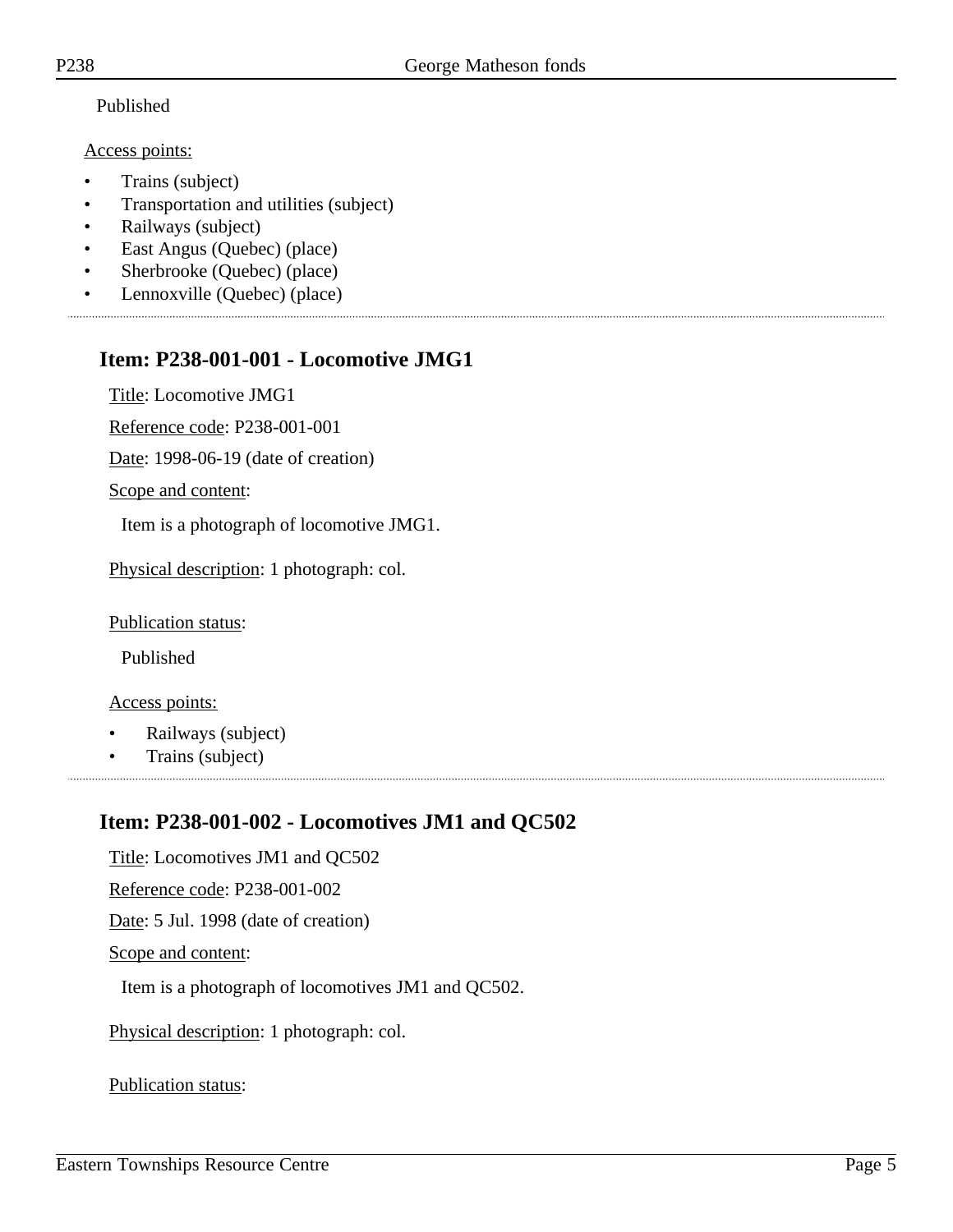### Published

### Access points:

- Railways (subject)
- Farnham (Quebec) (place)

# **Item: P238-001-003 - Locomotives JM1 and QC502**

Title: Locomotives JM1 and QC502

Reference code: P238-001-003

Date: 1998-07-05 (date of creation)

Scope and content:

Item is a photograph of locomotives JM1 and QC502.

Physical description: 1 photograph: col.

### Publication status:

Published

### Access points:

- Railways (subject)
- Farnham (Quebec) (place)

# **Item: P238-001-004 - Railway passenger cars at Sherbrooke**

Title: Railway passenger cars at Sherbrooke

Reference code: P238-001-004

Date: 1999-05-20 (date of creation)

Scope and content:

Item is a photograph of railway passenger cars, the ex-Lang Island Commuter coaches #2732-2722 at Sherbrooke.

Physical description: 1 photograph: col.

Publication status:

Published

### Access points:

• Trains (subject)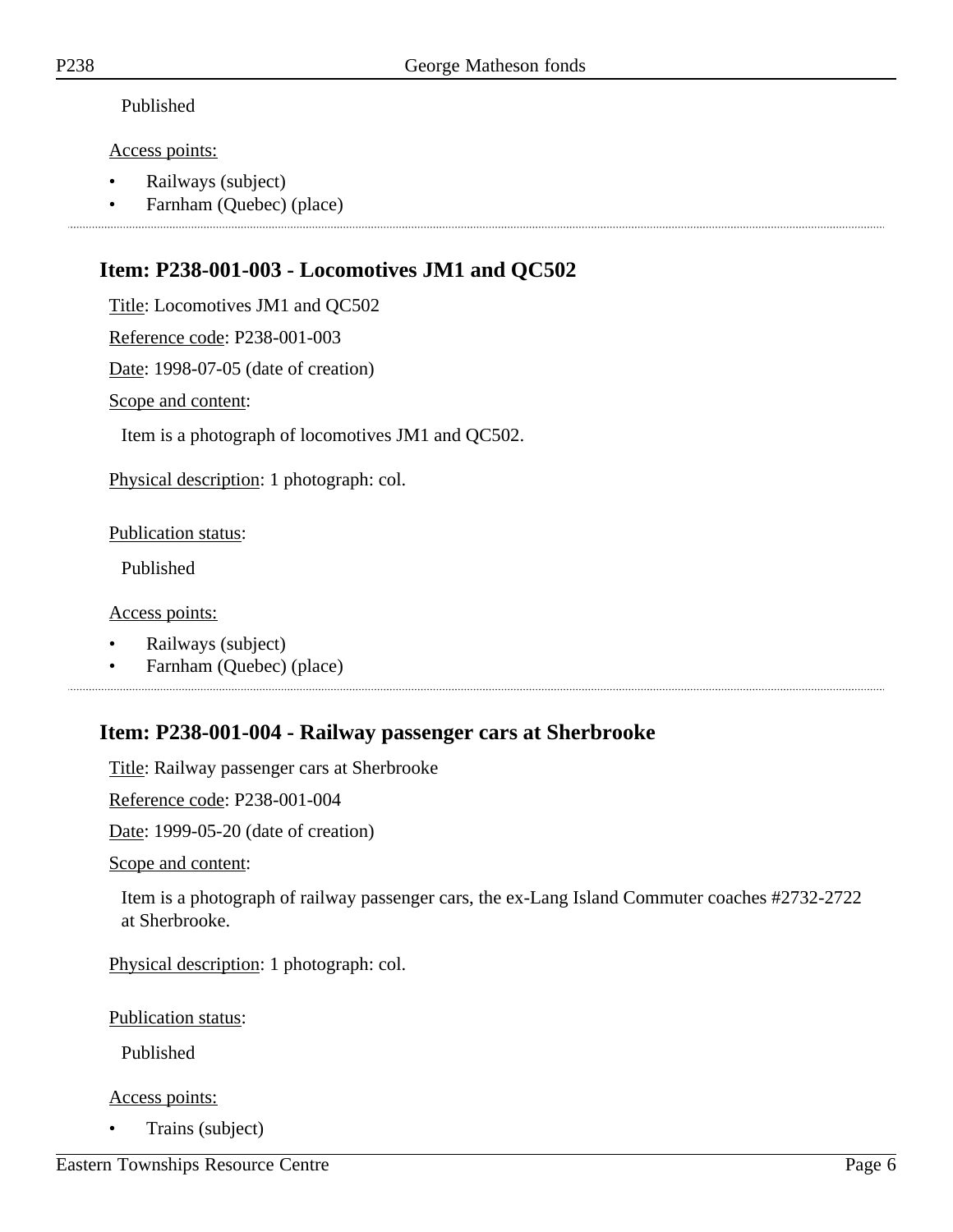- Transportation and utilities (subject)
- Railways (subject)
- Sherbrooke (Quebec) (place)

## **Item: P238-001-005 - Railway passenger cars at Sherbrooke**

Title: Railway passenger cars at Sherbrooke

Reference code: P238-001-005

Date: 1999-05-20 (date of creation)

### Scope and content:

Item is a photograph of railway passenger cars, the ex-Lang Island Commuter coaches #2732 at Sherbrooke.

Physical description: 1 photograph: col.

### Publication status:

Published

Access points:

- Trains (subject)
- Railways (subject)
- Transportation and utilities (subject)
- Sherbrooke (Quebec) (place)

# **Item: P238-001-006 - Freight train led by locomotive JMG1**

Title: Freight train led by locomotive JMG1

Reference code: P238-001-006

Date: 1998-06-19 (date of creation)

Scope and content:

Item is a photograph of freight train led by locomotive JMG1

Physical description: 1 photograph: col.

Publication status:

Published

- Railways (subject)
- Transportation and utilities (subject)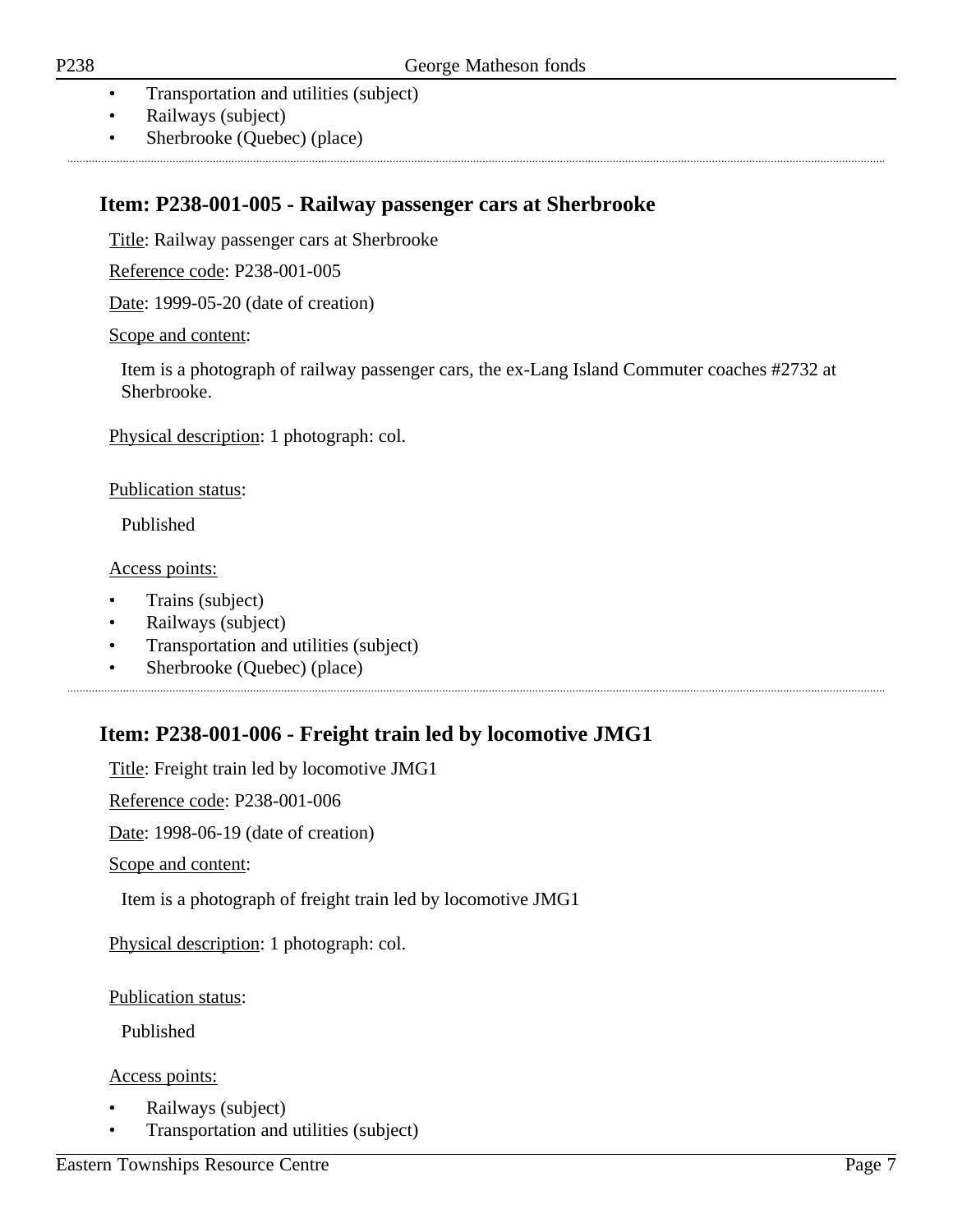- Trains (subject)
- Sherbrooke (Quebec) (place)

### **Item: P238-001-007 - Locomotive JMG1**

Title: Locomotive JMG1

Reference code: P238-001-007

Date: 1999-07-29 (date of creation)

#### Scope and content:

Item is a photograph of the locomotive JMG1.

Physical description: 1 photograph: col.

Publication status:

Published

Access points:

- Trains (subject)
- Railways (subject)
- Sherbrooke (Quebec) (place)

## **Item: P238-001-008 - Locomotive JMG1**

Title: Locomotive JMG1

Reference code: P238-001-008

Date: 1999-07-29 (date of creation)

Scope and content:

Item is a photograph of the locomotive JMG1.

Physical description: 1 photograph: col.

Publication status:

Published

#### Access points:

- Trains (subject)
- Railways (subject)
- Transportation and utilities (subject)

• Sherbrooke (Quebec) (place)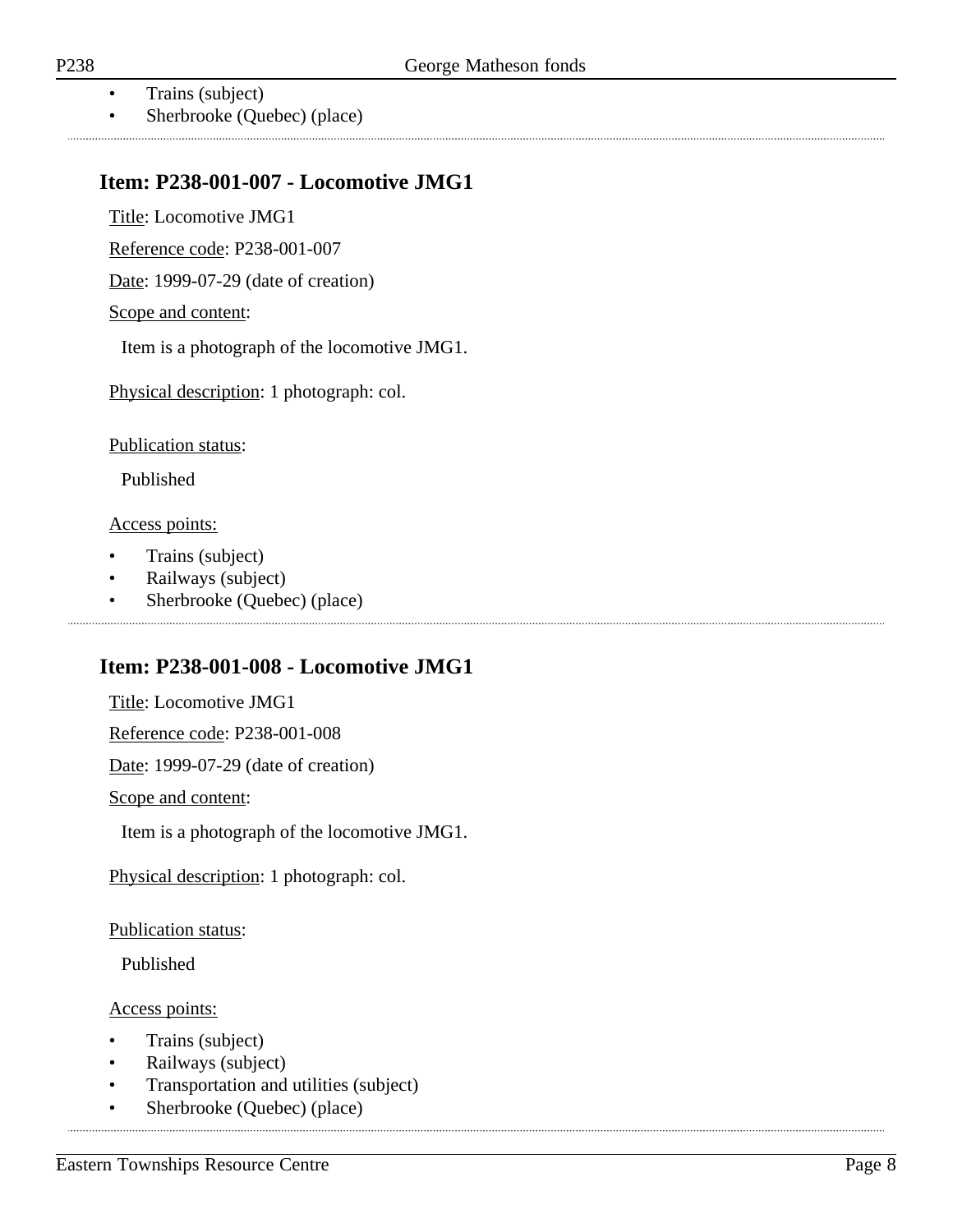# **Item: P238-001-009 - QCR Junction Switch installation**

Title: QCR Junction Switch installation

Reference code: P238-001-009

Date: 1999-07-29 (date of creation)

Scope and content:

Item is a photograph of QCR Junction Switch installation.

Physical description: 1 photograph: col.

Publication status:

Published

Access points:

- Railways (subject)
- Sherbrooke (Quebec) (place)

## **Item: P238-001-010 - QCR train with locomotive JMG1**

Title: QCR train with locomotive JMG1

Reference code: P238-001-010

Date: 1999-07-29 (date of creation)

Scope and content:

Item is a photograph of QCR train with locomotive JMG1 at Newington.

Physical description: 1 photograph: col.

Publication status:

Published

Access points:

- Trains (subject)
- Railways (subject)
- Sherbrooke (Quebec) (place)

## **Item: P238-001-011 - QCR train with passenger cars**

Title: QCR train with passenger cars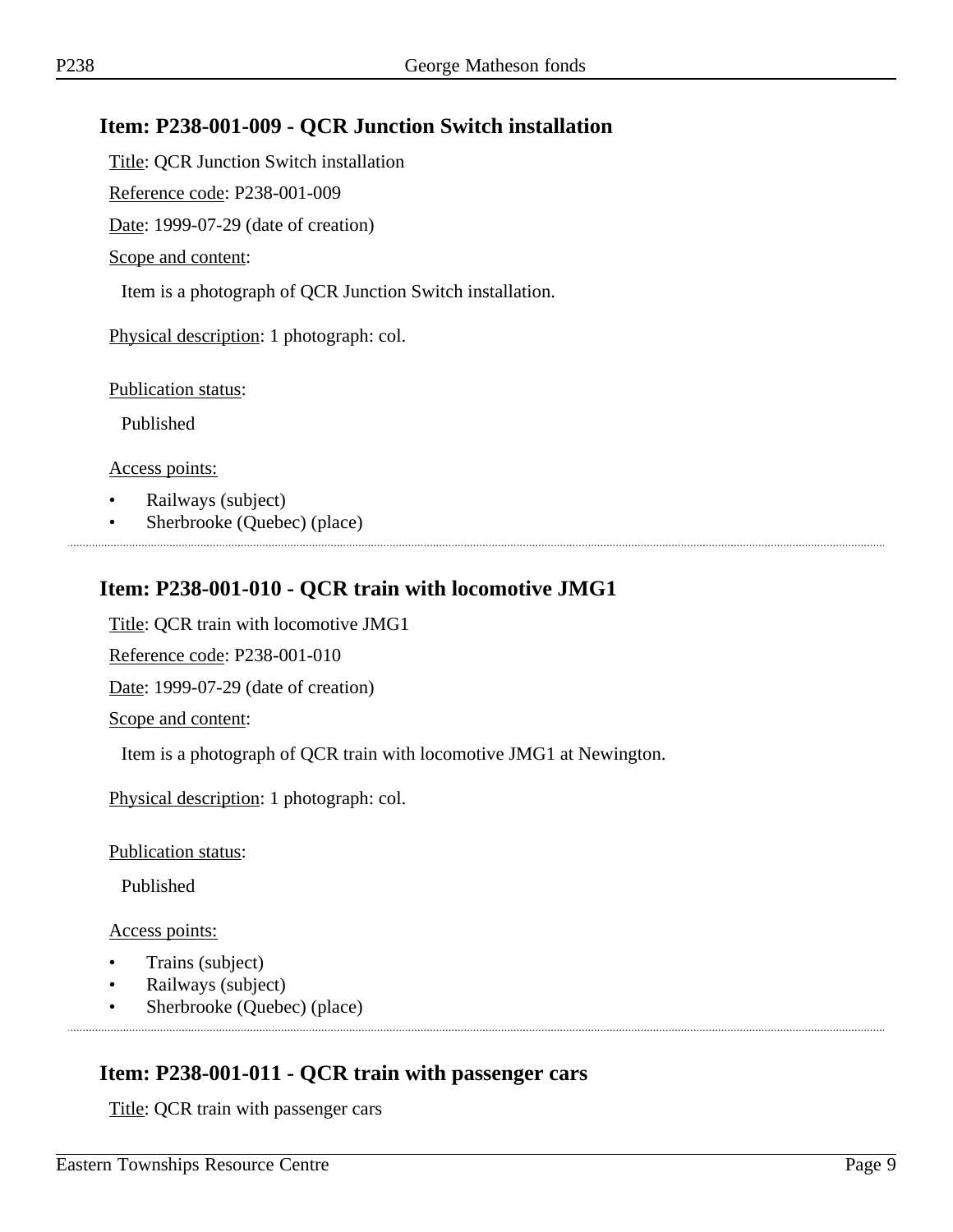Reference code: P238-001-011

Date: 1999-07-29 (date of creation)

Scope and content:

Item is a photograph of QCR train with passenger cars at Newington.

Physical description: 1 photograph: col.

Publication status:

Published

Access points:

- Railways (subject)
- Trains (subject)
- Sherbrooke (Quebec) (place)

# **Item: P238-001-012 - QCR train with passenger cars**

Title: QCR train with passenger cars

Reference code: P238-001-012

Date: 1999-07-29 (date of creation)

Scope and content:

Item is a photograph of QCR train with passenger cars at Newington.

Physical description: 1 photograph: col.

Publication status:

Published

Access points:

- Trains (subject)
- Railways (subject)
- Sherbrooke (Quebec) (place)

## **Item: P238-001-013 - QCR train with cars out of storage**

Title: QCR train with cars out of storage

Reference code: P238-001-013

Date: 1999-07-29 (date of creation)

Scope and content: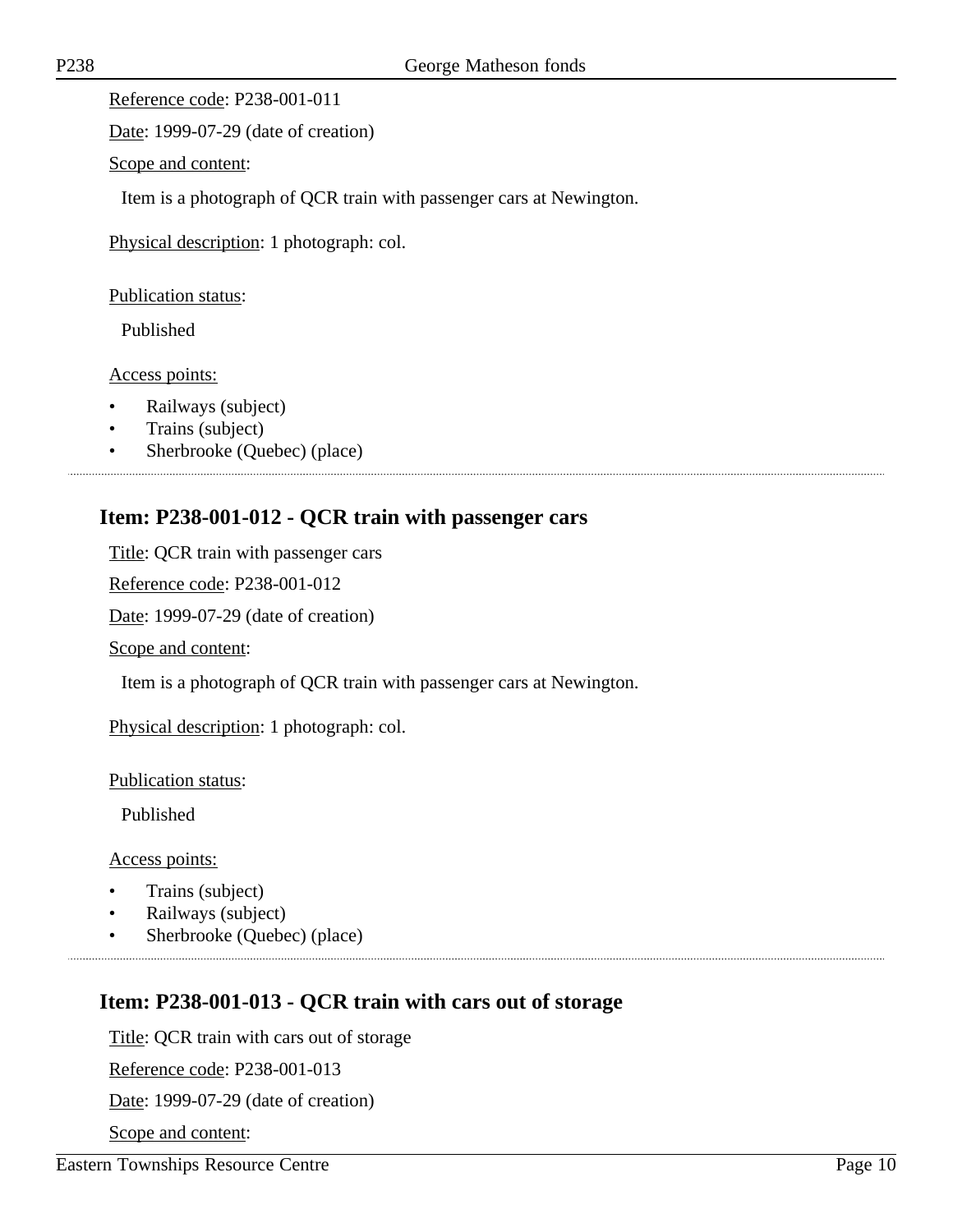Item is a photograph of QCR train with cars out of storage.

Physical description: 1 photograph: col.

Publication status:

Published

Access points:

- Railways (subject)
- Trains (subject)
- Sherbrooke (Quebec) (place)

# **Item: P238-001-014 - Control-Generator Car FA-1-616 enroute QCR**

Title: Control-Generator Car FA-1-616 enroute QCR

Reference code: P238-001-014

Date: 2000-06-16 (date of creation)

Scope and content:

Item is a photograph of ex-Lang Island Control-Generator Car FA-1-616 enroute QCR at Sherbrooke.

Physical description: 1 photograph: col.

Publication status:

Published

Access points:

- Trains (subject)
- Railways (subject)
- Sherbrooke (Quebec) (place)

# **Item: P238-001-015 - Locomotive QCR SG2 at Sherbrooke**

Title: Locomotive QCR SG2 at Sherbrooke

Reference code: P238-001-015

Date: 2000-06-30 (date of creation)

Scope and content:

Item is a photograph of locomotive QCR SG2 (nee GP11- GC8722) at Sherbrooke.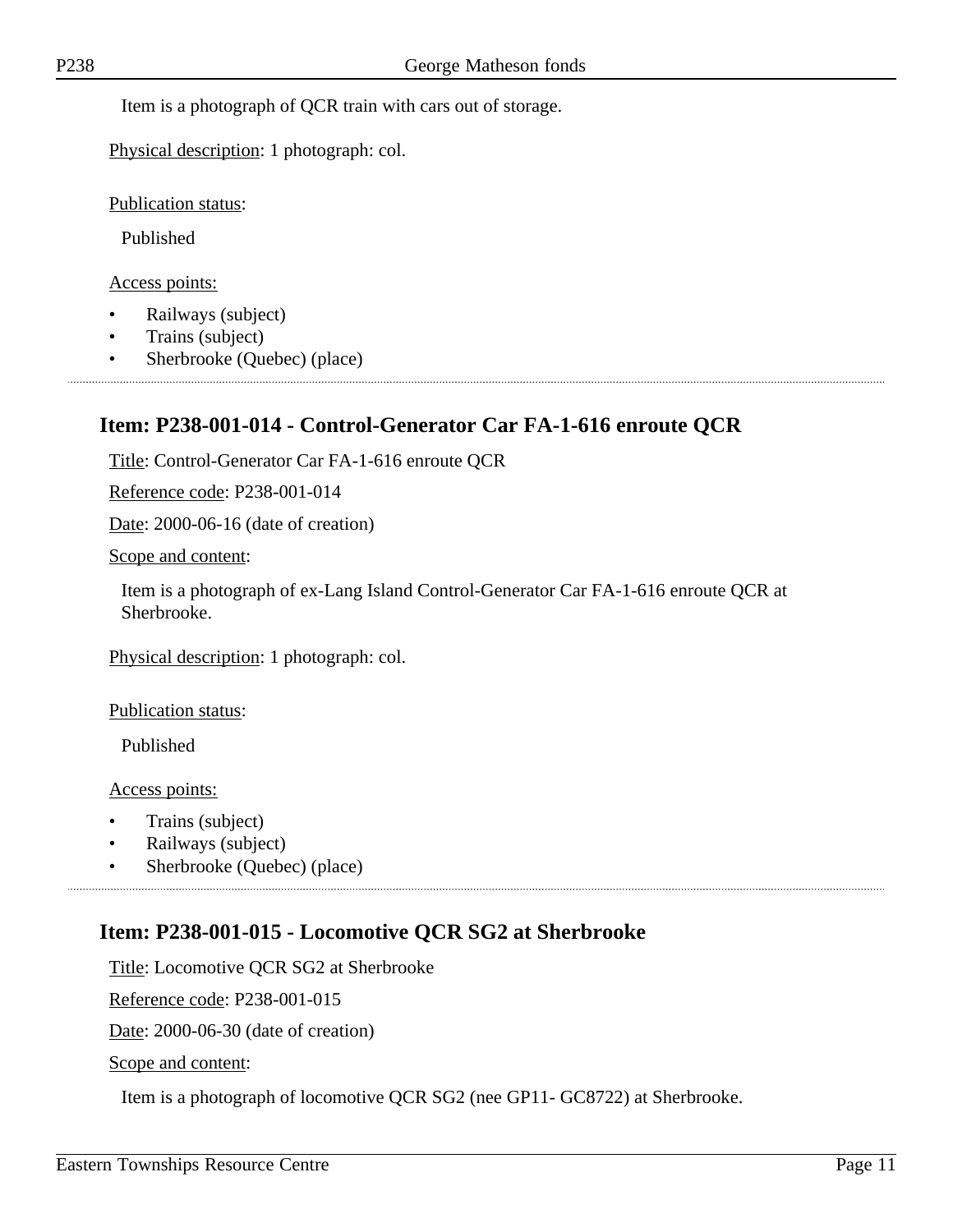Physical description: 1 photograph: col.

Publication status:

Published

Access points:

- Railways (subject)
- Sherbrooke (Quebec) (place)

# **Item: P238-001-016 - Locomotive QCR SG2 at Sherbrooke**

Title: Locomotive QCR SG2 at Sherbrooke

Reference code: P238-001-016

Date: 2000-06-30 (date of creation)

Scope and content:

Item is a photograph of locomotive QCR SG2 (nee GP11- GC8722) at Sherbrooke.

Physical description: 1 photograph: col.

Publication status:

Published

#### Access points:

- Railways (subject)
- Sherbrooke (Quebec) (place)

# **Item: P238-001-017 - QCR van#434065 at Sherbrooke**

Title: QCR van#434065 at Sherbrooke Reference code: P238-001-017 Date: 2000-07-20 (date of creation) Scope and content: Item is a photograph of QCR van#434065 at Sherbrooke.

Physical description: 1 photograph: col.

Publication status:

Published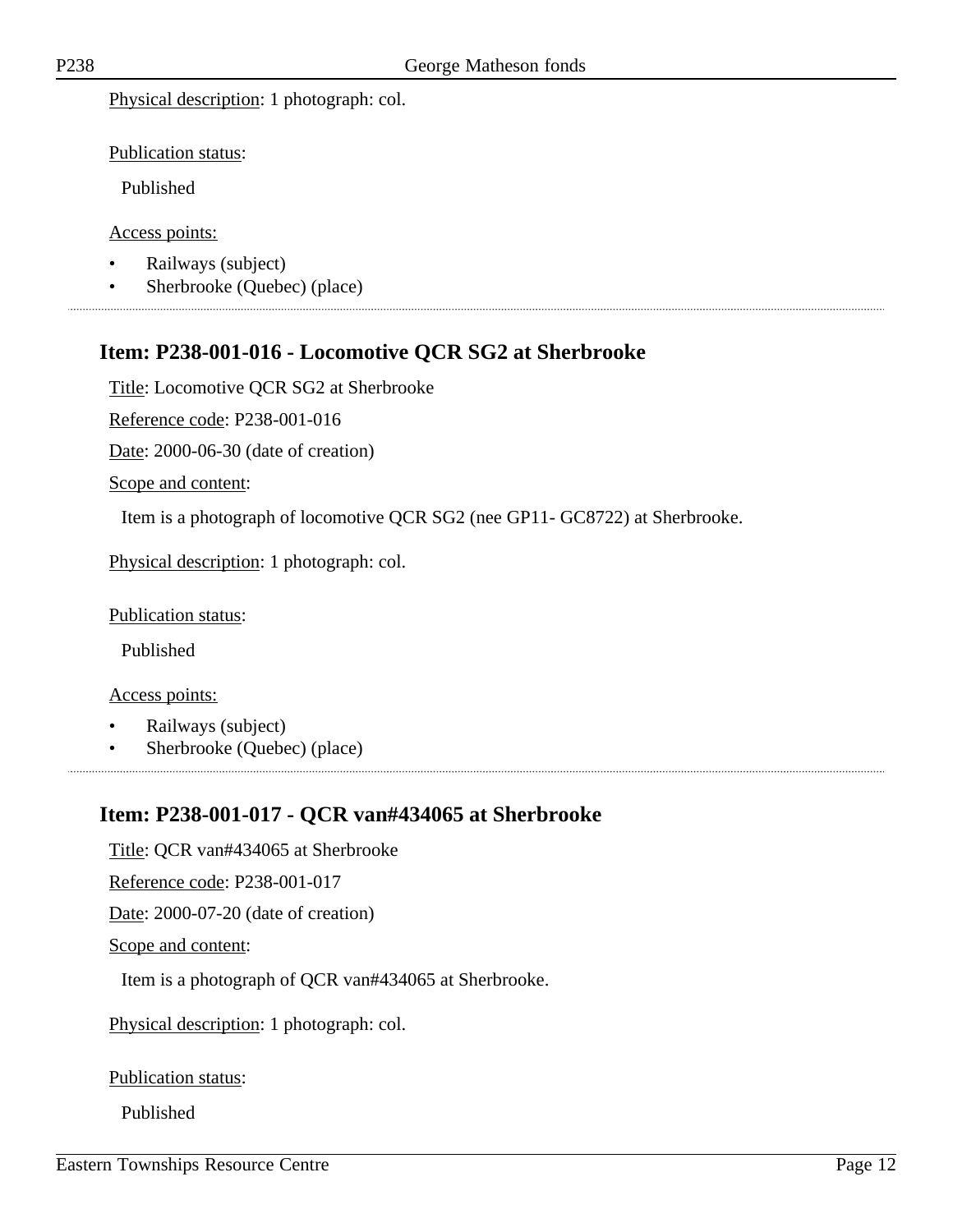Access points:

- Railways (subject)
- Sherbrooke (Quebec) (place)

### **Item: P238-001-018 - QCR van#434065 at Sherbrooke**

Title: QCR van#434065 at Sherbrooke

Reference code: P238-001-018

Date: 2000-07-20 (date of creation)

Scope and content:

Item is a photograph of QCR van#434065 at Sherbrooke.

Physical description: 1 photograph: col.

Publication status:

Published

Access points:

- Railways (subject)
- Sherbrooke (Quebec) (place)

# **Item: P238-001-019 - QCR freight train led by JMG1 (Model U23B)**

Title: QCR freight train led by JMG1 (Model U23B)

Reference code: P238-001-019

Date: 2000-07-20 (date of creation)

Scope and content:

Item is a photograph of QCR freight train led by JMG1 (Model U23B) on "new QCR" (Giguereowned) with first revenue carload of lumbers, empty boxcar and van at Sherbrooke.

Physical description: 1 photograph: col.

Publication status:

Published

- Railways (subject)
- Trains (subject)
- Transportation and utilities (subject)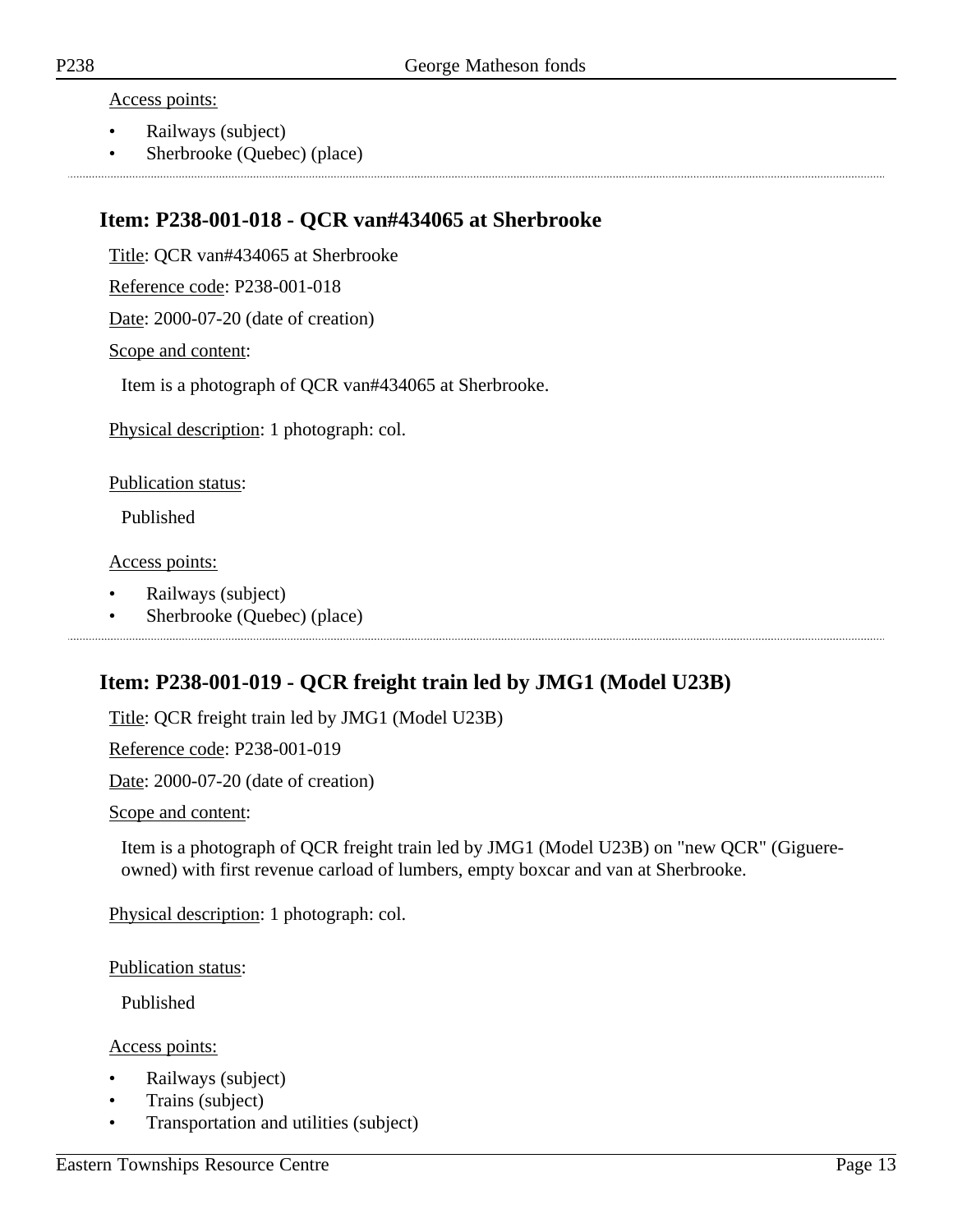# **Item: P238-001-020 - QCR freight train led by JMG1 (Model U23B)**

Title: QCR freight train led by JMG1 (Model U23B)

Reference code: P238-001-020

Date: 2000-07-20 (date of creation)

#### Scope and content:

Item is a photograph of QCR freight train led by JMG1 (Model U23B) on "new QCR" (Giguereowned) with first revenue carload of lumbers, empty boxcar and van at Sherbrooke.

Physical description: 1 photograph: col.

Publication status:

Published

#### Access points:

- Trains (subject)
- Railways (subject)
- Transportation and utilities (subject)
- Sherbrooke (Quebec) (place)

### **Item: P238-001-021 - TTCA train led by locomotive 616**

Title: TTCA train led by locomotive 616

Reference code: P238-001-021

Date: 2000-10-22 (date of creation)

Scope and content:

Item is a photograph of TTCA (Trains Touristiques de Chaudiere-Appalaches) train led by locomotive 616 leaving Newington.

Physical description: 1 photograph: col.

Publication status:

Published

- Trains (subject)
- Railways (subject)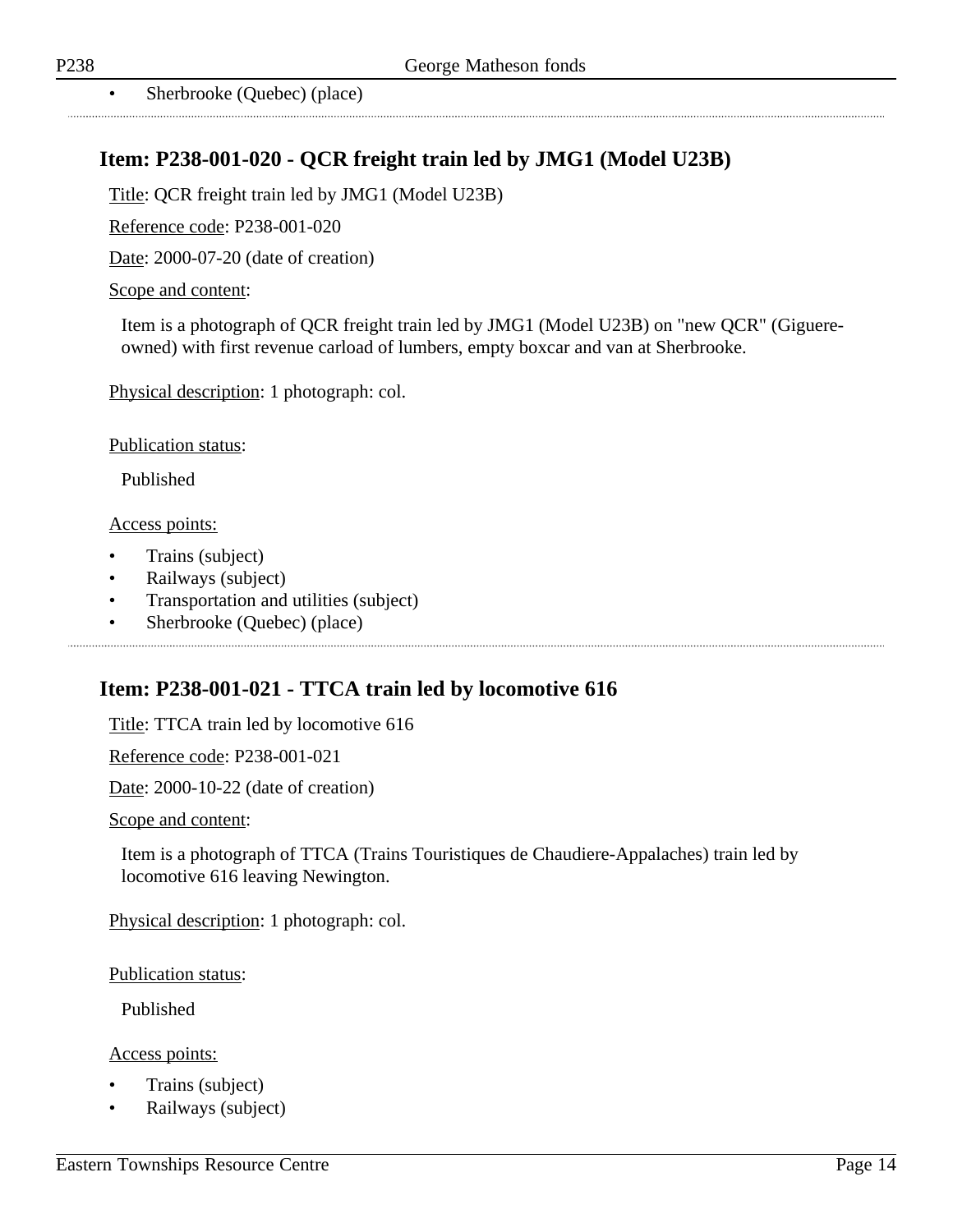## **Item: P238-001-022 - TTCA train by locomotive 616**

Title: TTCA train by locomotive 616

Reference code: P238-001-022

Date: 2000-10-22 (date of creation)

#### Scope and content:

Item is a photograph of TTCA (Trains Touristiques de Chaudiere-Appalaches) train by locomotive 616 (FA-1, ex- BN4180, nee SP&S860) at Newington about 4 PM. The passenger cars are all ex. Long Island-2709-2722-2841-2732, now QC1001.

Physical description: 1 photograph: col.

Publication status:

Published

#### Access points:

- Trains (subject)
- Transportation and utilities (subject)
- Railways (subject)

### **Item: P238-001-023 - TTCA train led by locomotive 616**

Title: TTCA train led by locomotive 616

Reference code: P238-001-023

Date: 2000-10-22 (date of creation)

Scope and content:

Item is a photograph of TTCA train led by locomotive 616 at Sherbrooke.

Physical description: 1 photograph: col.

Publication status:

Published

- Trains (subject)
- Railways (subject)
- Transportation and utilities (subject)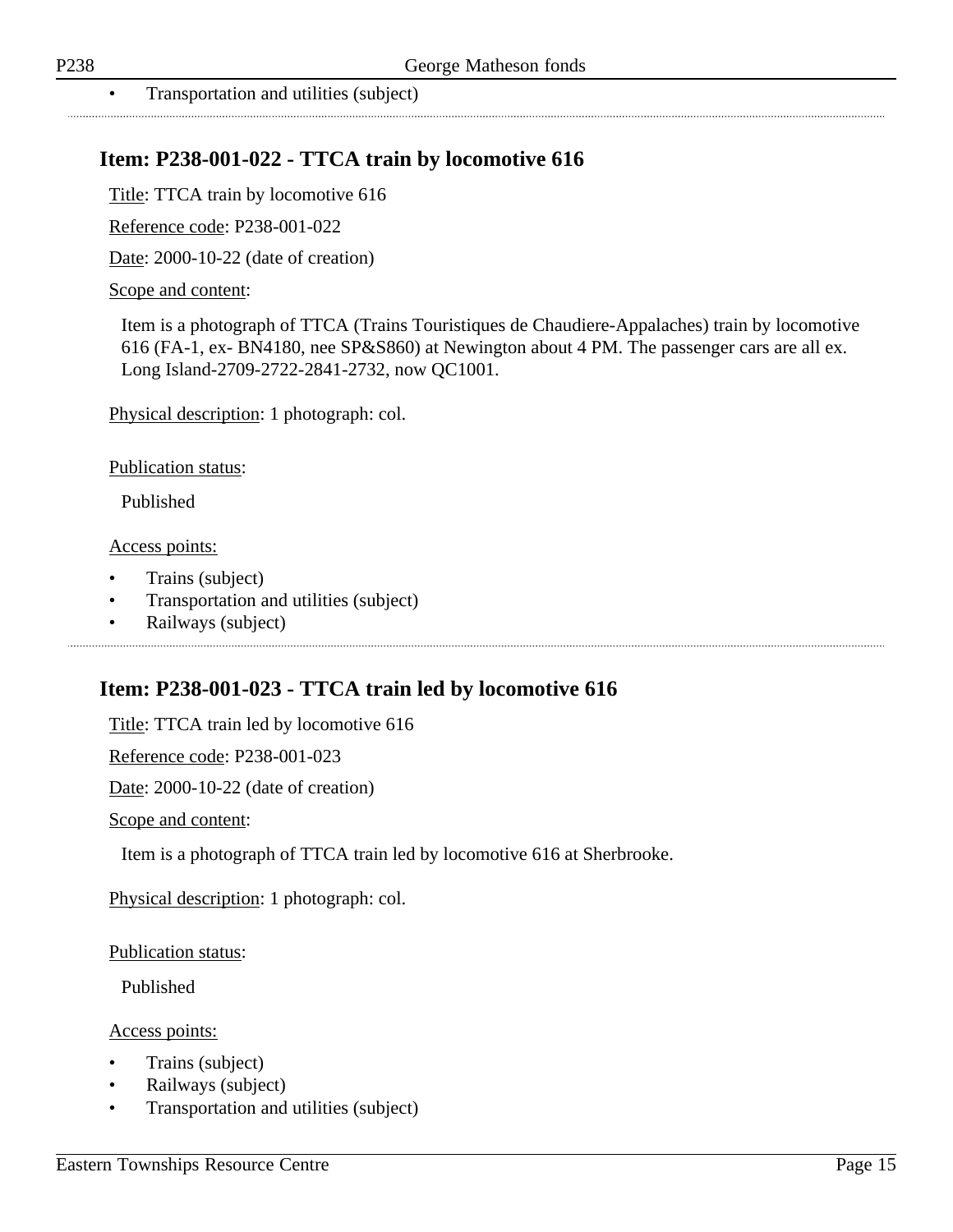• Sherbrooke (Quebec) (place)

# **Item: P238-001-024 - Freight train led by locomotive JMG1-JMG3**

Title: Freight train led by locomotive JMG1-JMG3

Reference code: P238-001-024

Date: 2000-10-22 (date of creation)

Scope and content:

Item is a photograph of freight train led by locomotive JMG1-JMG3.

Physical description: 1 photograph: col.

Publication status:

Published

Access points:

- Trains (subject)
- Railways (subject)

# **Item: P238-001-025 - QCR train led by locomotives JMG1-JMG2**

Title: QCR train led by locomotives JMG1-JMG2

Reference code: P238-001-025

Date: 2000-10-22 (date of creation)

Scope and content:

Item is a photograph of QCR train led by locomotives JMG1-JMG2.

Physical description: 1 photograph: col.

Publication status:

Published

Access points:

- Trains (subject)
- Railways (subject)
- Sherbrooke (Quebec) (place)

# **Item: P238-001-026 - Locomotive JMG1 at Sherbrooke railway station**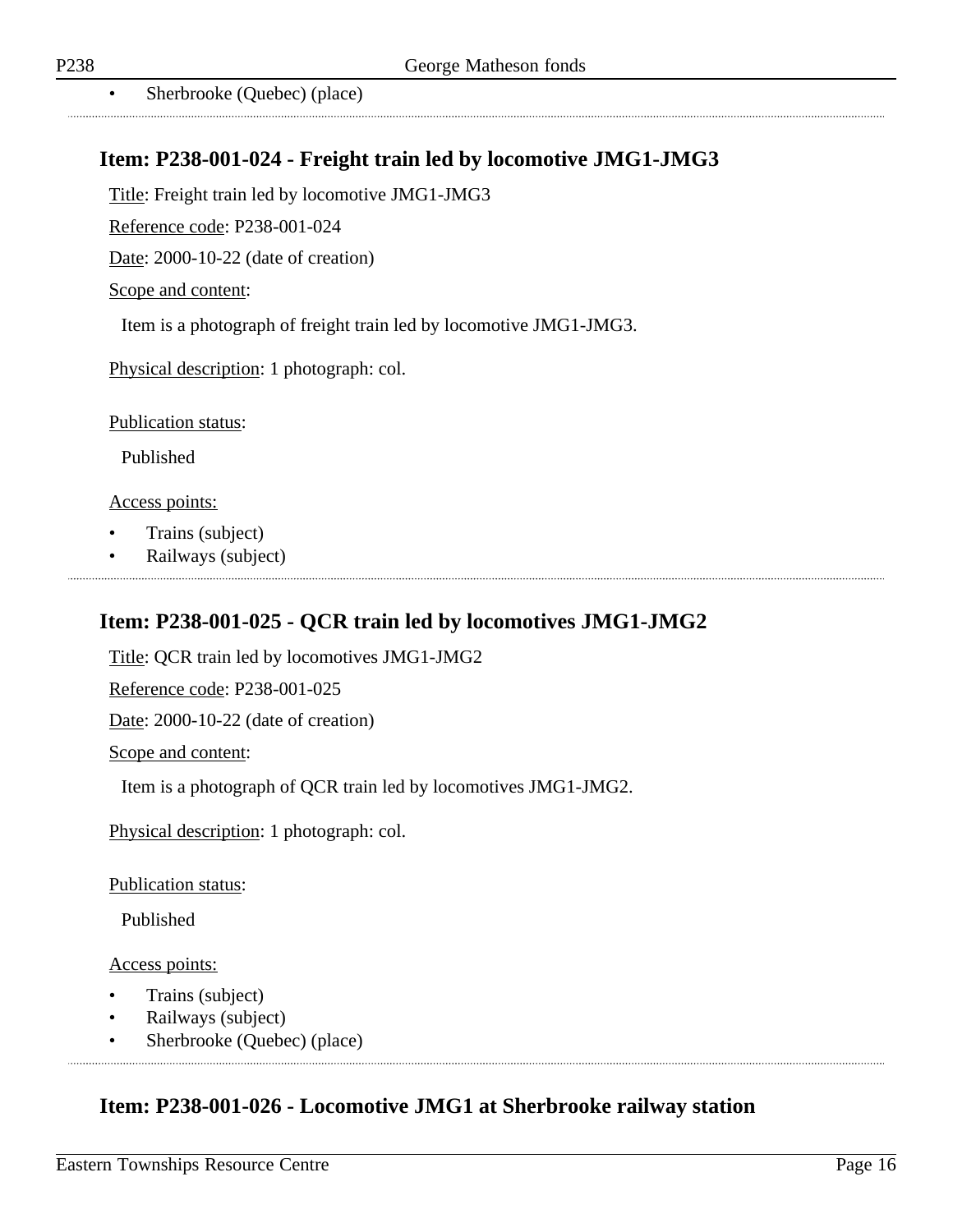Title: Locomotive JMG1 at Sherbrooke railway station

Reference code: P238-001-026

Date: 2001-01-05 (date of creation)

Scope and content:

Item is a photograph of locomotive JMG1 at Sherbrooke railway station.

Physical description: 1 photograph: col.

Publication status:

Published

#### Access points:

- Railways (subject)
- Buildings and structures (subject)

• Sherbrooke (Quebec) (place)

## **Item: P238-001-027 - Locomotive JMG1 at Sherbrooke railway station**

Title: Locomotive JMG1 at Sherbrooke railway station

Reference code: P238-001-027

Date: 2001-01-05 (date of creation)

Scope and content:

Item is a photograph of locomotive JMG1 at Sherbrooke railway station.

Physical description: 1 photograph: col.

Publication status:

Published

#### Access points:

- Railways (subject)
- Buildings and structures (subject)
- Sherbrooke (Quebec) (place)

# **Item: P238-001-028 - Rail car led by locomotive JMG1**

Title: Rail car led by locomotive JMG1

Reference code: P238-001-028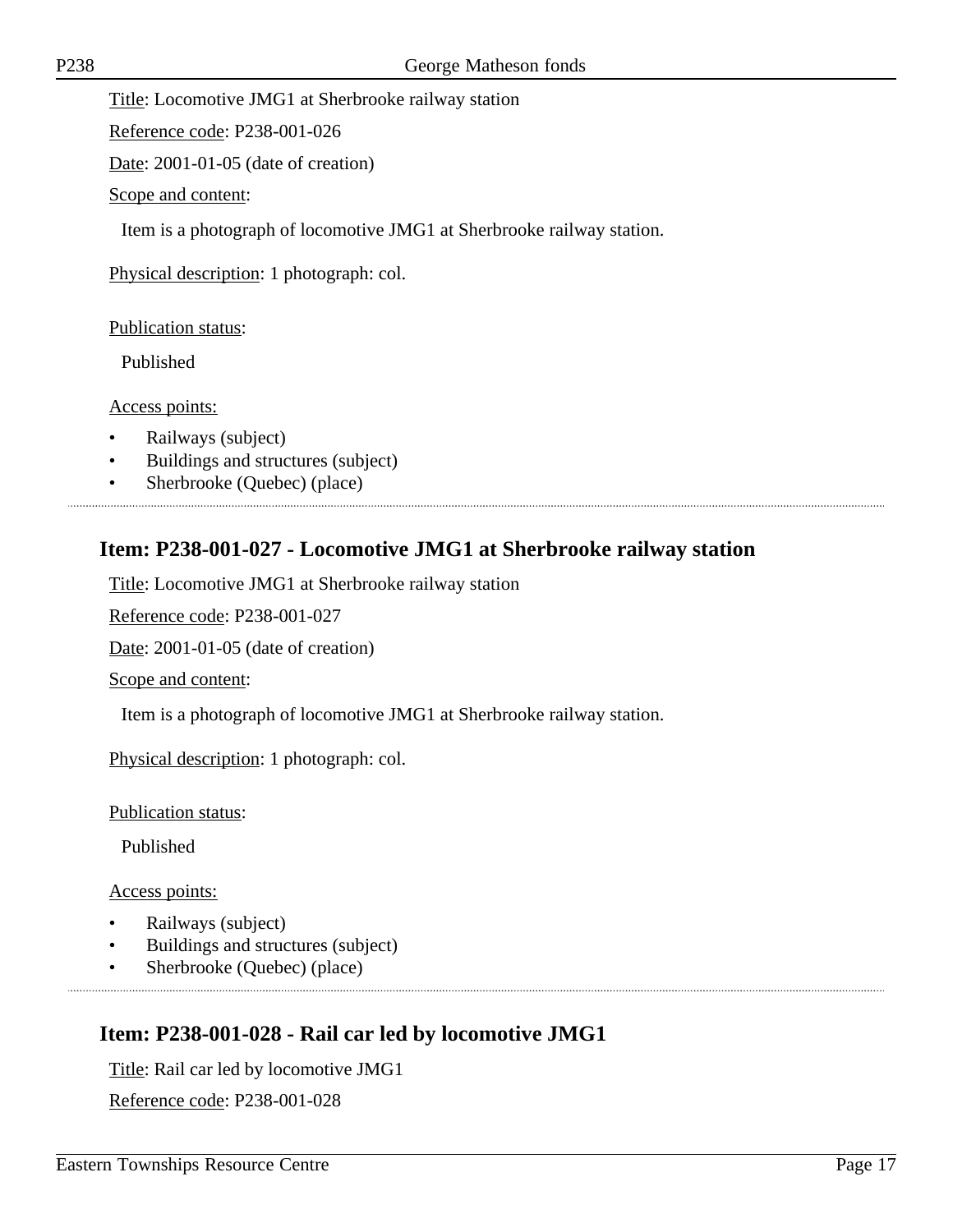Date: 2001-01-05 (date of creation)

Scope and content:

Item is a photograph of a rail car led by locomotive JMG1.

Physical description: 1 photograph: col.

Publication status:

Published

Access points:

- Railways (subject)
- Sherbrooke (Quebec) (place)

### **Item: P238-001-029 - Rail car led by locomotive JMG1**

Title: Rail car led by locomotive JMG1 Reference code: P238-001-029 Date: 2001-01-05 (date of creation)

Scope and content:

Item is a photograph of a rail car led by locomotive JMG1.

Physical description: 1 photograph: col.

Publication status:

Published

Access points:

- Railways (subject)
- Sherbrooke (Quebec) (place)

### **Item: P238-001-030 - Rail car led by locomotive JMG1**

Title: Rail car led by locomotive JMG1 Reference code: P238-001-030 Date: 2001-01-05 (date of creation) Scope and content:

Item is a photograph of a rail car led by locomotive JMG1.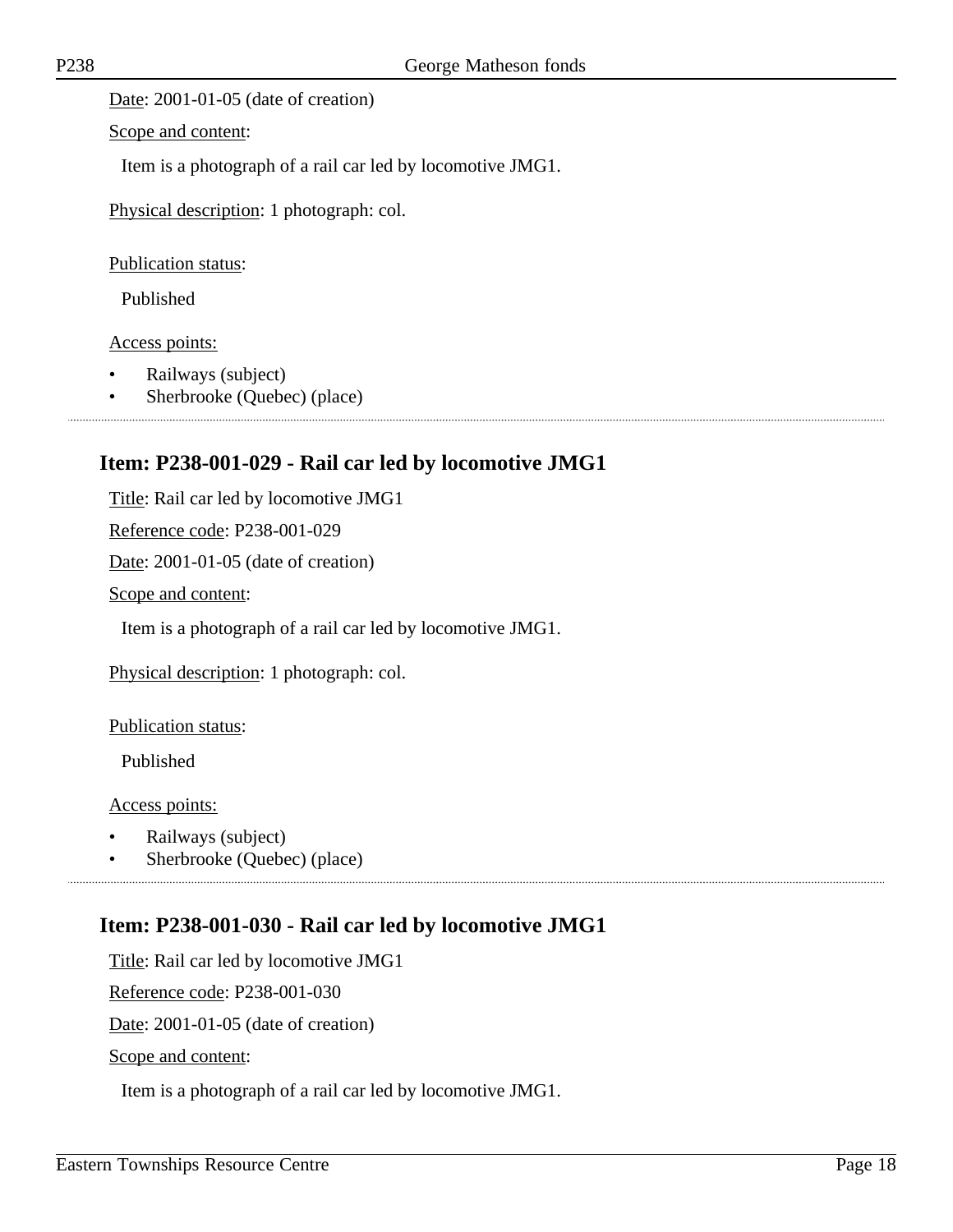Physical description: 1 photograph: col.

Publication status:

Published

Access points:

- Railways (subject)
- Sherbrooke (Quebec) (place)

# **Item: P238-001-031 - TTCA led by locomotive 616**

Title: TTCA led by locomotive 616

Reference code: P238-001-031

Date: 2001-08-22 (date of creation)

Scope and content:

Item is a photograph of TTCA led by locomotive 616 at Vallée-Jonction.

Physical description: 1 photograph: col.

Publication status:

Published

Access points:

- Trains (subject)
- Railways (subject)

# **Item: P238-001-032 - TTCA led by locomotive 616**

Title: TTCA led by locomotive 616 Reference code: P238-001-032 Date: 2001-08-22 (date of creation) Scope and content: Item is a photograph of TTCA led by locomotive 616 at Vallée-Jonction with locomotive JMG1.

Physical description: 1 photograph: col.

Publication status:

Published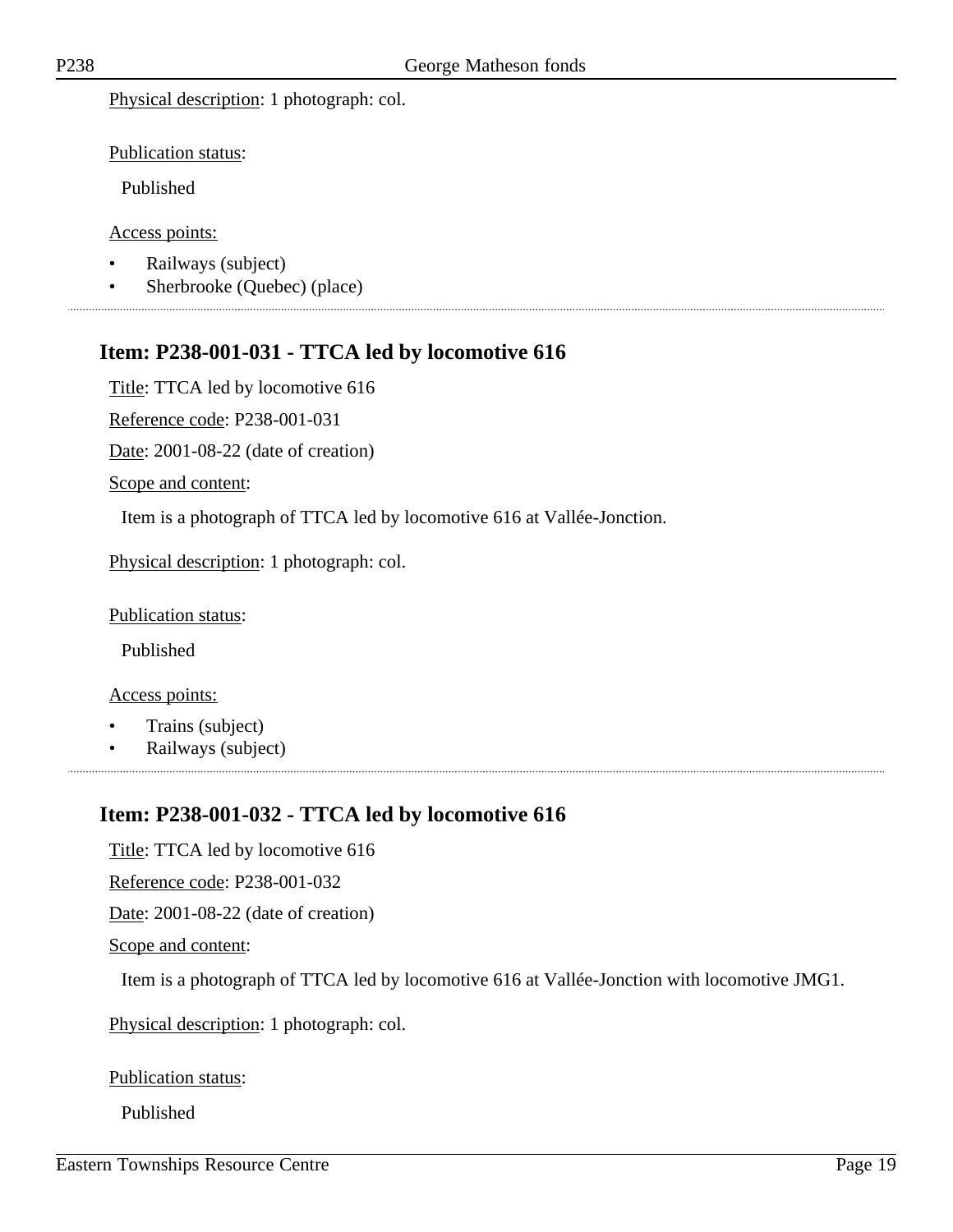#### Access points:

- Railways (subject)
- Transportation and utilities (subject)
- Trains (subject)

### **Item: P238-001-033 - Passenger car RDC-1-6125 idling at East Angus**

Title: Passenger car RDC-1-6125 idling at East Angus

Reference code: P238-001-033

Date: 2002-06-19 (date of creation)

#### Scope and content:

Item is a photograph of a passenger car RDC-1-6125 idling at East Angus.

Physical description: 1 photograph: col.

Publication status:

Published

#### Access points:

- Railways (subject)
- East Angus (Quebec) (place)

### **Item: P238-001-034 - Passenger car RDC-1-6121 at East Angus**

Title: Passenger car RDC-1-6121 at East Angus

Reference code: P238-001-034

Date: 2002-06-19 (date of creation)

Scope and content:

Item is a photograph of a passenger car RDC-1-6121 at East Angus.

Physical description: 1 photograph: col.

Publication status:

Published

- Railways (subject)
- East Angus (Quebec) (place)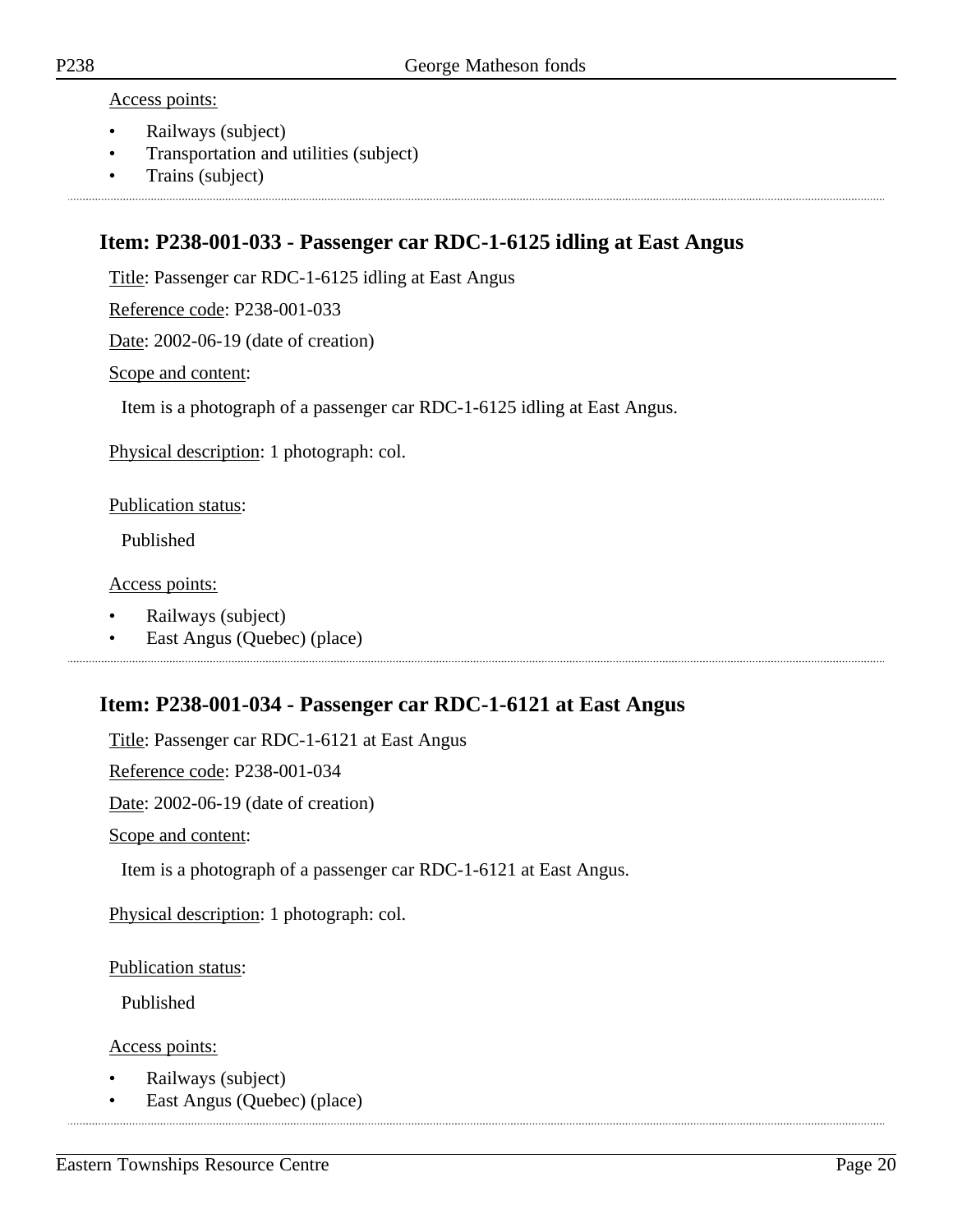### **Item: P238-001-035 - Passenger car RDC-1-6121 at East Angus**

Title: Passenger car RDC-1-6121 at East Angus

Reference code: P238-001-035

Date: 2002-06-19 (date of creation)

Scope and content:

Item is a photograph of a passenger car RDC-1-6121 at East Angus.

Physical description: 1 photograph: col.

Publication status:

Published

Access points:

- Railways (subject)
- East Angus (Quebec) (place)

### **Item: P238-001-036 - RDC passenger cars at East Angus**

Title: RDC passenger cars at East Angus

Reference code: P238-001-036

Date: 2002-06-19 (date of creation)

Scope and content:

Item is a photograph of passenger cars RDC-1-6115, 6218 and two more RDC's stored on a spare track at East Angus.

Physical description: 1 photograph: col.

Publication status:

Published

Access points:

- Railways (subject)
- East Angus (Quebec) (place)

## **Item: P238-001-037 - Passenger cars RDC-1-6125 in Sherbrooke**

Title: Passenger cars RDC-1-6125 in Sherbrooke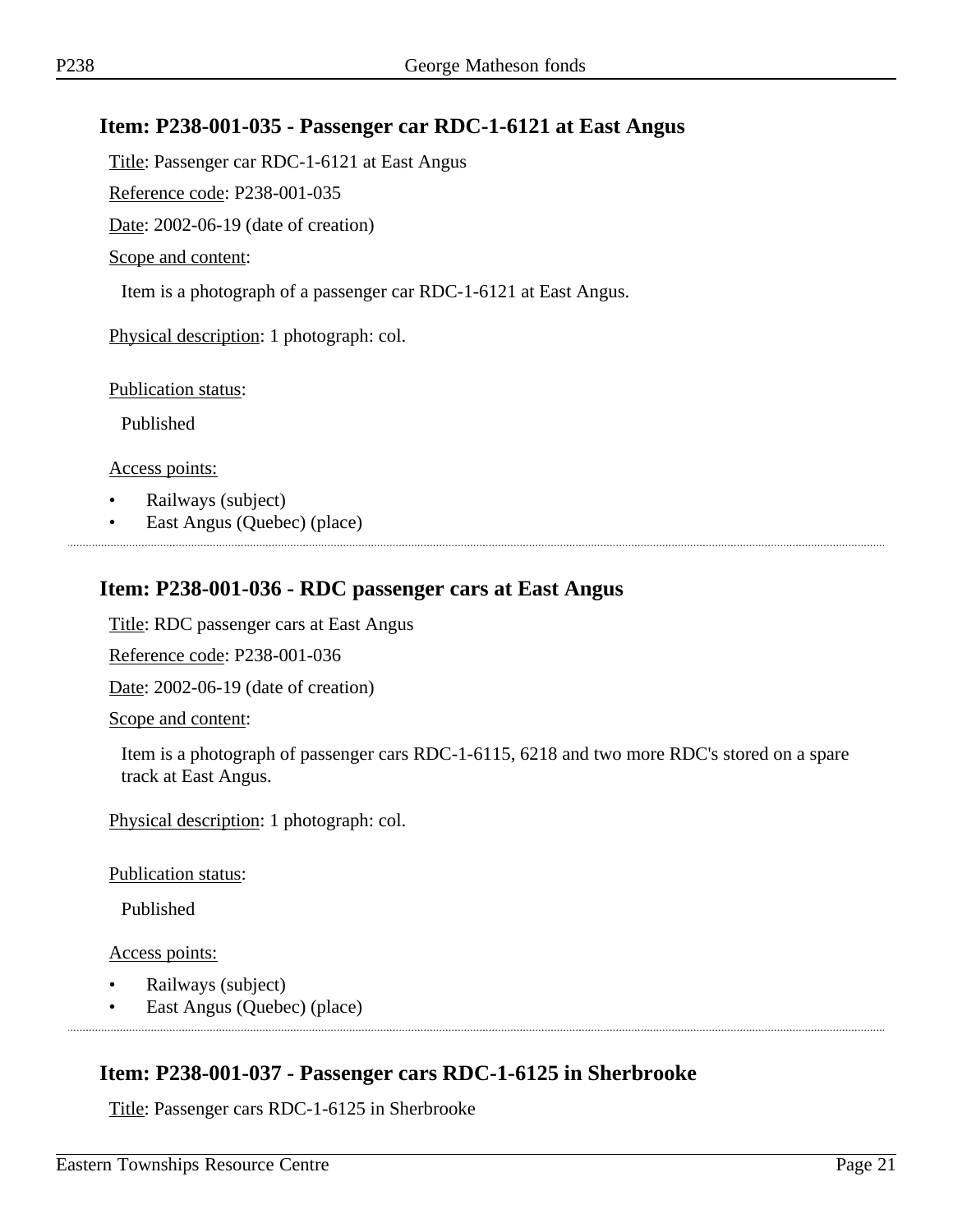Reference code: P238-001-037

Date: 2002-07-17 (date of creation)

Scope and content:

Item is a photograph of a passenger cars RDC-1-6125 in Sherbrooke.

Physical description: 1 photograph: col.

Publication status:

Published

Access points:

- Railways (subject)
- Sherbrooke (Quebec) (place)

## **Item: P238-001-038 - QCR freight train with locomotive JMG2-JMG3**

Title: QCR freight train with locomotive JMG2-JMG3

Reference code: P238-001-038

Date: 2002-06-19 (date of creation)

Scope and content:

Item is a photograph of QCR freight train with locomotive JMG2-JMG3 near East Angus.

Physical description: 1 photograph: col.

Publication status:

Published

Access points:

- Railways (subject)
- Trains (subject)
- Transportation and utilities (subject)
- East Angus (Quebec) (place)

## **Item: P238-001-039 - QCR freight train with locomotive JMG2-JMG3**

Title: QCR freight train with locomotive JMG2-JMG3

Reference code: P238-001-039

Date: 2002-06-19 (date of creation)

Scope and content: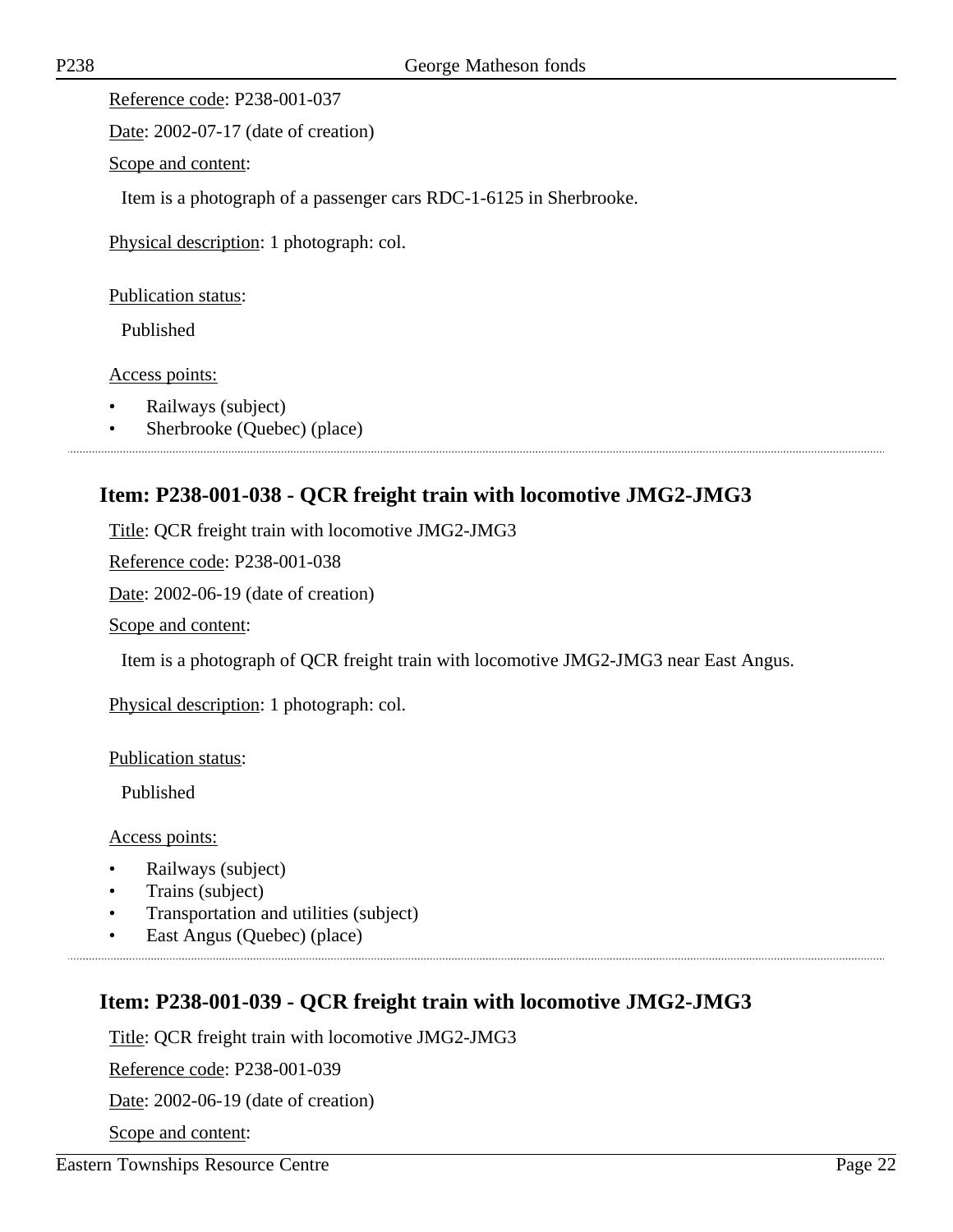Item is a photograph of QCR freight train with locomotive JMG2-JMG3 near East Angus.

Physical description: 1 photograph: col.

Publication status:

Published

Access points:

- Transportation and utilities (subject)
- Trains (subject)
- Railways (subject)
- East Angus (Quebec) (place)

# **Item: P238-001-040 - QCR freight train with locomotive JMG2-JMG3**

Title: QCR freight train with locomotive JMG2-JMG3

Reference code: P238-001-040

Date: 2002-06-19 (date of creation)

Scope and content:

Item is a photograph of QCR freight train with locomotive JMG2-JMG3 (ex. Illinois Central GP11) pulling 16 empty cars out of spur East Angus, 13 chip cars leased from CNR and 3 steel stakes cars.

Physical description: 1 photograph: col.

Publication status:

Published

Access points:

- Trains (subject)
- Transportation and utilities (subject)
- Railways (subject)
- East Angus (Quebec) (place)

# **Item: P238-001-041 - Locomotive JMG1 (model U23B)**

Title: Locomotive JMG1 (model U23B)

Reference code: P238-001-041

Date: 2002-07-18 (date of creation)

Scope and content: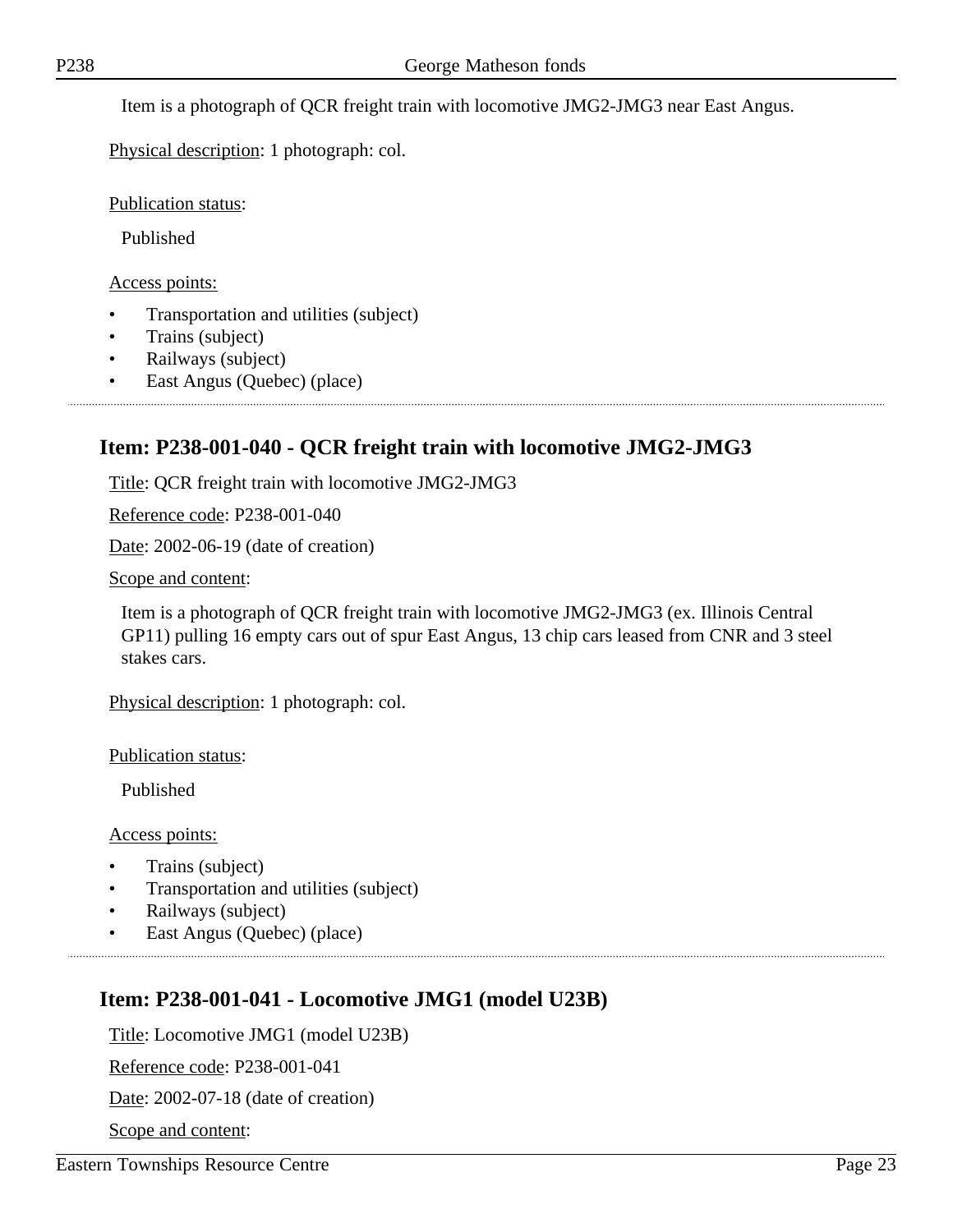Item is a photograph of locomotive JMG1 (model U23B) and one MT Covered Hopper at Sherbrooke.

Physical description: 1 photograph: col.

Publication status:

Published

### Access points:

- Railways (subject)
- Transportation and utilities (subject)
- Sherbrooke (Quebec) (place)

# **Item: P238-001-042 - Locomotive JMG1 (model U23B)**

Title: Locomotive JMG1 (model U23B)

Reference code: P238-001-042

Date: 18 Jul. 2002 (date of creation)

Scope and content:

Item is a photograph of locomotive JMG1 (model U23B) and one MT Covered Hopper in Sherbrooke with Place Belvedere Shopping Centre behind.

Physical description: 1 photograph: col.

Publication status:

Published

Access points:

- Buildings and structures (subject)
- Railways (subject)
- Sherbrooke (Quebec) (place)

# **Item: P238-001-043 - QCR train with locomotive JMG1**

Title: QCR train with locomotive JMG1 Reference code: P238-001-043 Date: 18 Jul. 2002 (date of creation) Scope and content: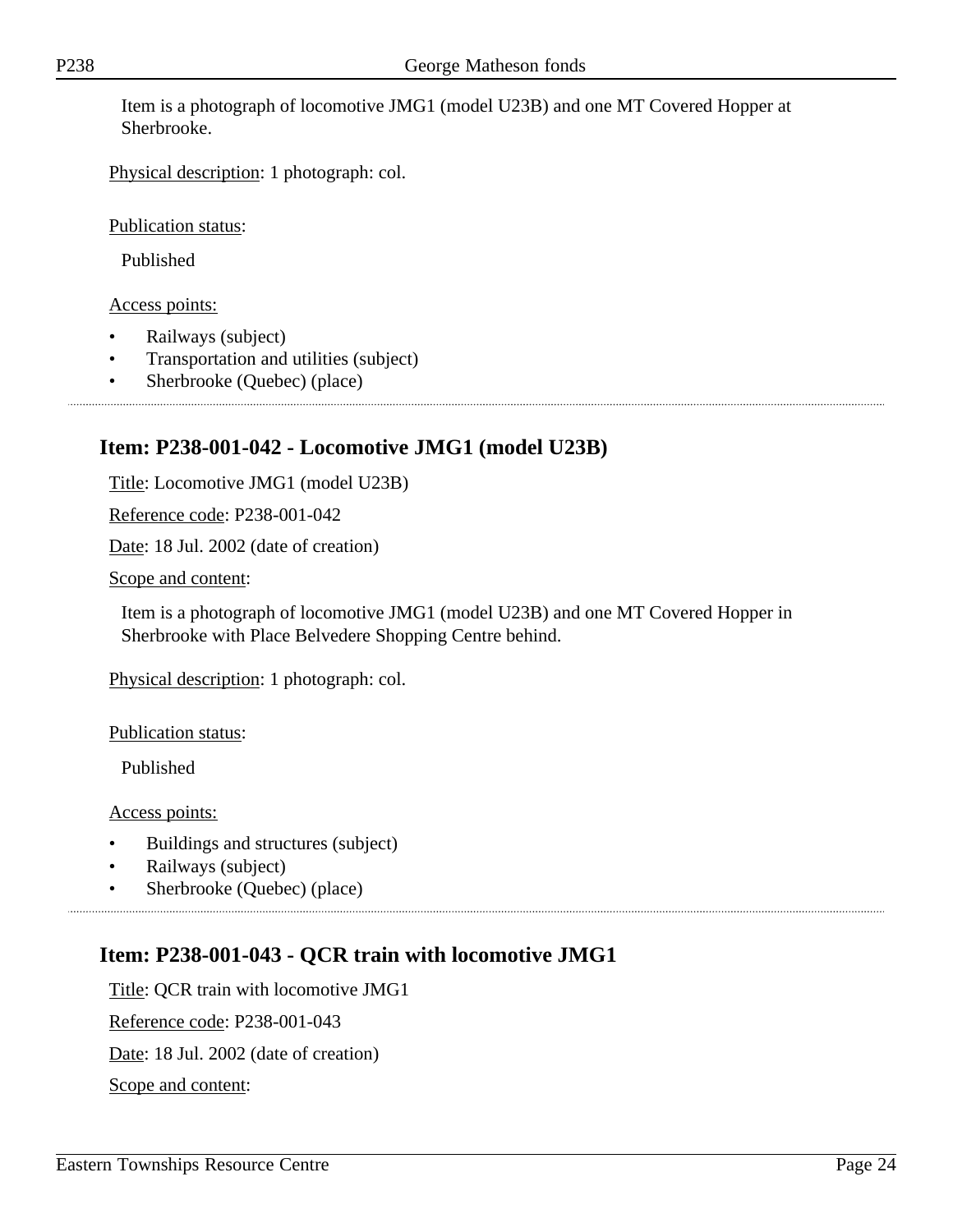Item is a photograph of QCR train with locomotive JMG1 passing by NVT513 on 902, leaving Sherbooke.

Physical description: 1 photograph: col.

Publication status:

Published

Access points:

- Railways (subject)
- Trains (subject)
- Sherbrooke (Quebec) (place)

# **Item: P238-001-044 - QCR train with locomotive JMG1**

Title: QCR train with locomotive JMG1

Reference code: P238-001-044

Date: 18 Jul. 2002 (date of creation)

Scope and content:

Item is a photograph of QCR train with locomotive JMG1 passing leaving Sherbooke with one loaded car.

Physical description: 1 photograph: col.

Publication status:

Published

Access points:

- Railways (subject)
- Transportation and utilities (subject)
- Sherbrooke (Quebec) (place)

# **Item: P238-001-045 - Rail car loading (unloading) lumber**

Title: Rail car loading (unloading) lumber Reference code: P238-001-045 Date: 2002-09-24 (date of creation) Scope and content: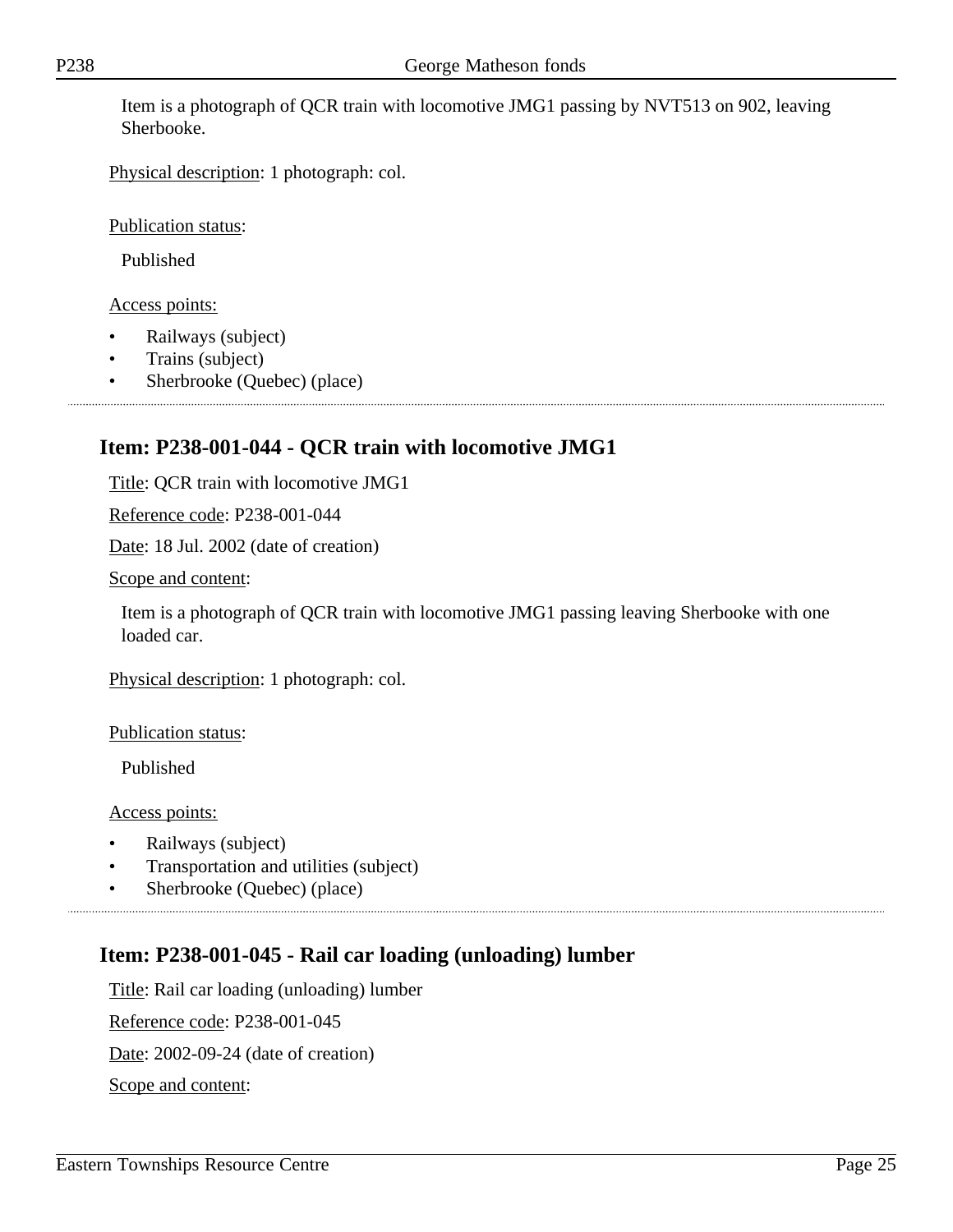Item is a photograph of rail car loading (unloading) lumber.

Physical description: 1 photograph: col.

Publication status:

Published

Access points:

- Railways (subject)
- East Angus (Quebec) (place)

## **Item: P238-001-046 - Locomotive (45 Tonner) Romeo and Juliette 32243**

Title: Locomotive (45 Tonner) Romeo and Juliette 32243

Reference code: P238-001-046

Date: 2002-09-24 (date of creation)

Scope and content:

Item is a photograph of locomotive (45 Tonner) Romeo and Juliette 32243 owned by Les Entreprises Martin Lajeunesse at East Angus.

Physical description: 1 photograph: col.

Publication status:

Published

Access points:

- Railways (subject)
- East Angus (Quebec) (place)

## **Item: P238-001-047 - Locomotive (45 Tonner) Romeo and Juliette 32243**

Title: Locomotive (45 Tonner) Romeo and Juliette 32243

Reference code: P238-001-047

Date: 2003-05-05 (date of creation)

Scope and content:

Item is a photograph of locomotive (45 Tonner) Romeo and Juliette 32243 owned by Les Entreprises Martin Lajeunesse at East Angus.

Physical description: 1 photograph: col.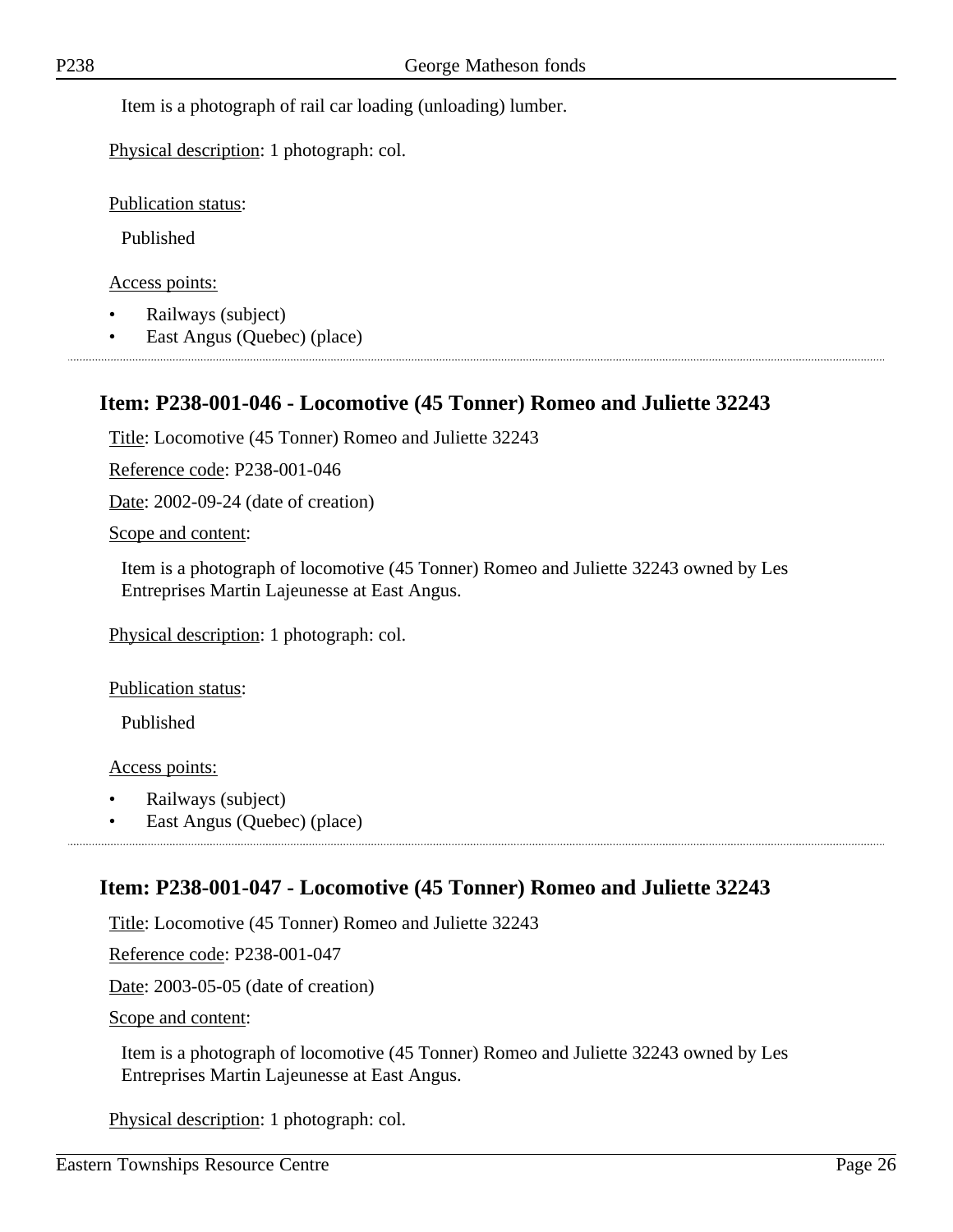Publication status:

Published

Access points:

- Railways (subject)
- East Angus (Quebec) (place)

# **Item: P238-001-048 - Locomotive LLPX3108 on QCR, East Angus**

Title: Locomotive LLPX3108 on QCR, East Angus

Reference code: P238-001-048

Date: 2003-05-05 (date of creation)

Scope and content:

Item is a photograph of locomotive LLPX3108 (ex-Cherrie Work Train Service) on Quebec Central at East Angus.

Physical description: 1 photograph: col.

Publication status:

Published

Access points:

- Railways (subject)
- East Angus (Quebec) (place)

## **Item: P238-001-049 - Locomotives RG5 (GP7)-LLPX3108(GP38)-JMG1(U23B)**

Title: Locomotives RG5 (GP7)-LLPX3108(GP38)-JMG1(U23B)

Reference code: P238-001-049

Date: 2003-06-06 (date of creation)

Scope and content:

Item is a photograph of locomotives RG5 (GP7)-LLPX3108(GP38)-JMG1(U23B) at East Angus.

Physical description: 1 photograph: col.

Publication status:

Published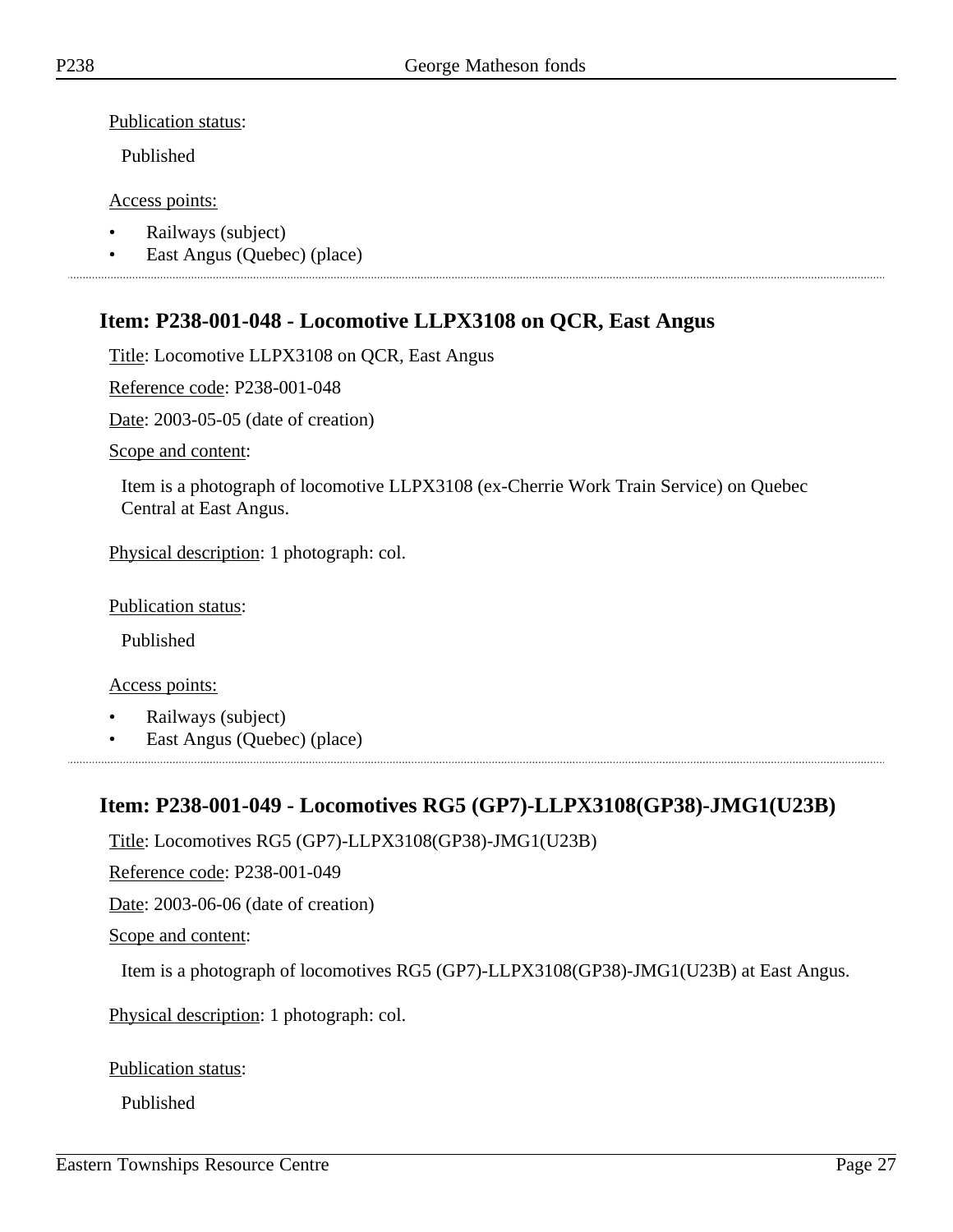Access points:

• Railways (subject)

## **Item: P238-001-050 - Locomotives RG5 (GP7)-LLPX3108(GP38)-JMG1(U23B)**

Title: Locomotives RG5 (GP7)-LLPX3108(GP38)-JMG1(U23B)

Reference code: P238-001-050

Date: 2003-06-06 (date of creation)

#### Scope and content:

Item is a photograph of locomotives RG5 (GP7)-LLPX3108(GP38)-JMG1(U23B) at East Angus.

Physical description: 1 photograph: col.

Publication status:

Published

Access points:

- Railways (subject)
- East Angus (Quebec) (place)

# **Item: P238-001-051 - Locomotives RG5 (GP7)**

Title: Locomotives RG5 (GP7)

Reference code: P238-001-051

Date: 2003-06-06 (date of creation)

Scope and content:

Item is a photograph of locomotives RG5 (GP7), nee MEC564 (Oct.1950). re-leased Dec. 31st 1982 as chop-nosed (rebuilt) 470 at East Angus.

Physical description: 1 photograph: col.

Publication status:

Published

- Railways (subject)
- East Angus (Quebec) (place)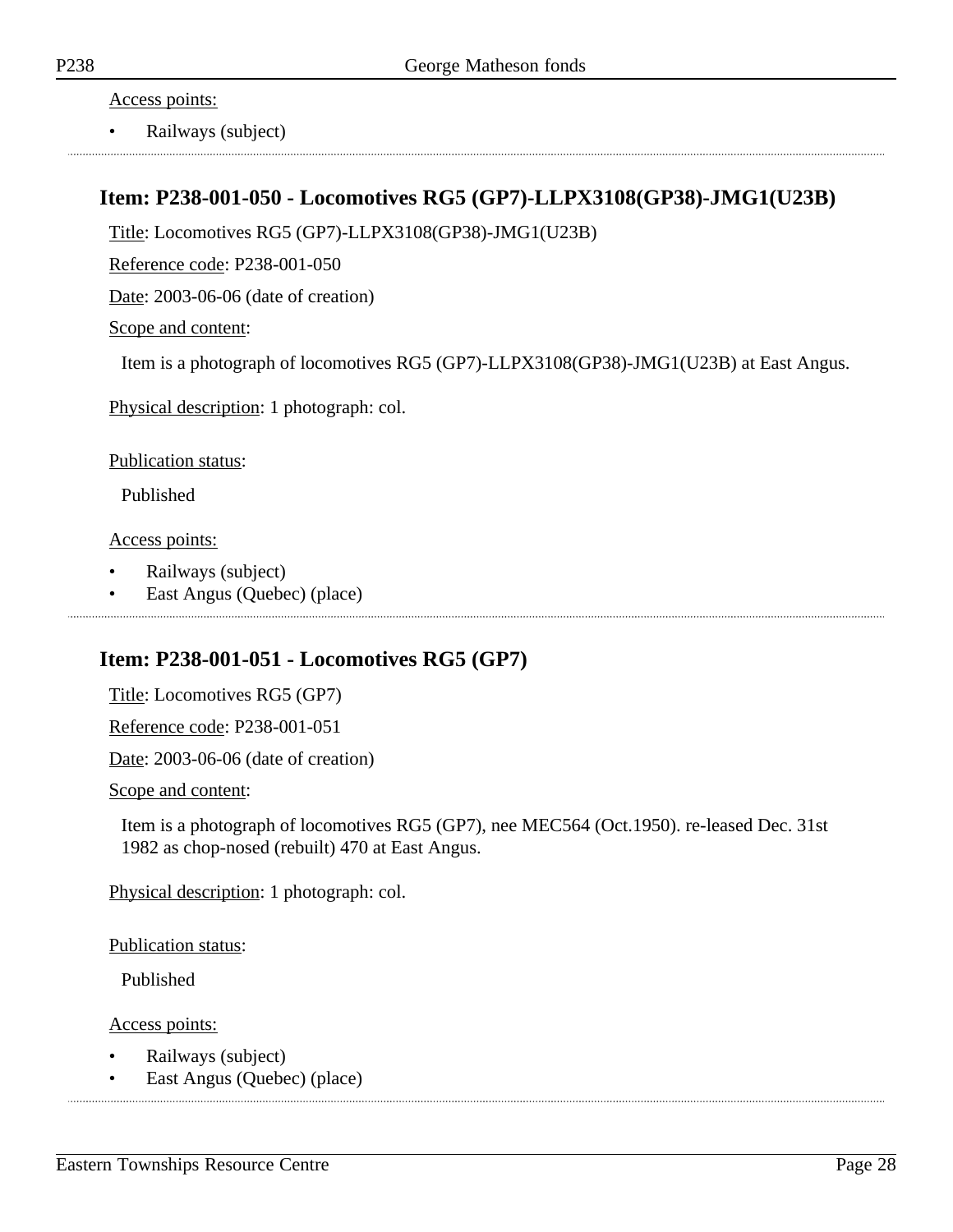# **Item: P238-001-052 - QCR train with locomotive units JMG1-JMG3**

Title: QCR train with locomotive units JMG1-JMG3

Reference code: P238-001-052

Date: 2003-07-14 (date of creation)

#### Scope and content:

Item is a photograph of QCR train with locomotive units JMG1-JMG3, 2 Covered Hoppers, 6 lumber cars (5 Daaquam shown here), 4 tank cars (not placarded), 1 more lumber car and 2 empty buckhead flats.

Physical description: 1 photograph: col.

Publication status:

Published

#### Access points:

- Railways (subject)
- Transportation and utilities (subject)
- Trains (subject)
- Sherbrooke (Quebec) (place)

## **Item: P238-001-053 - QCR train with locomotives units JMG1-JMG3**

Title: QCR train with locomotives units JMG1-JMG3

Reference code: P238-001-053

Date: 2003-07-14 (date of creation)

#### Scope and content:

Item is a photograph of QCR train with locomotives units JMG1-JMG3 leaving Sherbrooke with 1 Covered Hoppers and 6 empty buckhead flats?

Physical description: 1 photograph: col.

Publication status:

Published

- Trains (subject)
- Transportation and utilities (subject)
- Railways (subject)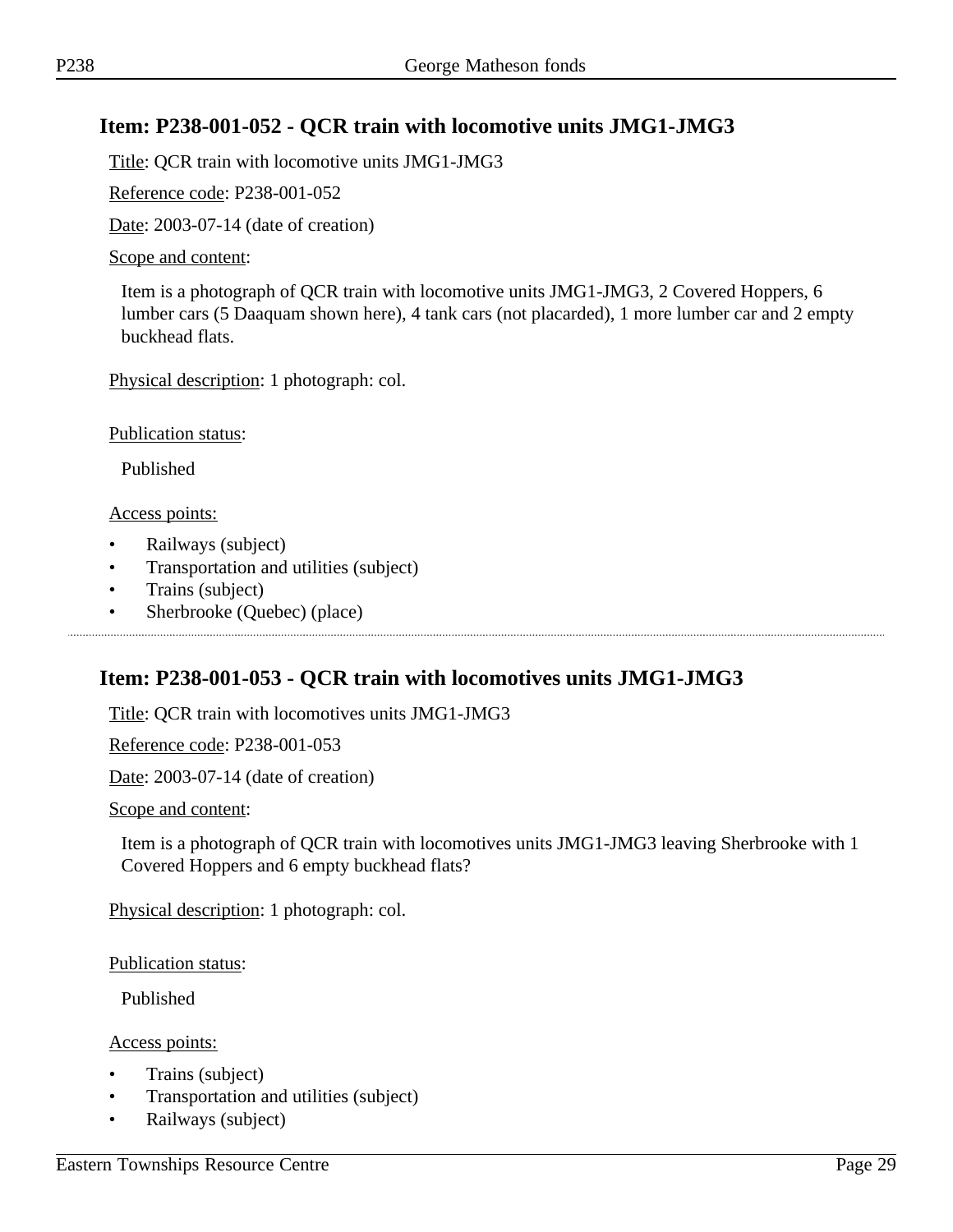Sherbrooke (Quebec) (place)

# **Item: P238-001-054 - QCR train arriving at Sherbrooke station**

Title: QCR train arriving at Sherbrooke station

Reference code: P238-001-054

Date: 2003-07-14 (date of creation)

#### Scope and content:

Item is a photograph of QCR train arriving at Sherbrooke station led by locomotive GG3 and JMG.

Physical description: 1 photograph: col.

Publication status:

Published

#### Access points:

- Trains (subject)
- Railways (subject)
- Transportation and utilities (subject)
- Sherbrooke (Quebec) (place)

### **Item: P238-001-055 - QCR freight train with locomotive SG2 and LLPX3108**

Title: QCR freight train with locomotive SG2 and LLPX3108

Reference code: P238-001-055

Date: 2003-09-08 (date of creation)

Scope and content:

Item is a photograph of QCR freight train with locomotive SG2 and LLPX3108 crossing Trestle bridge in Sherbrooke.

Physical description: 1 photograph: col.

Publication status:

Published

- Railways (subject)
- Trains (subject)
- Transportation and utilities (subject)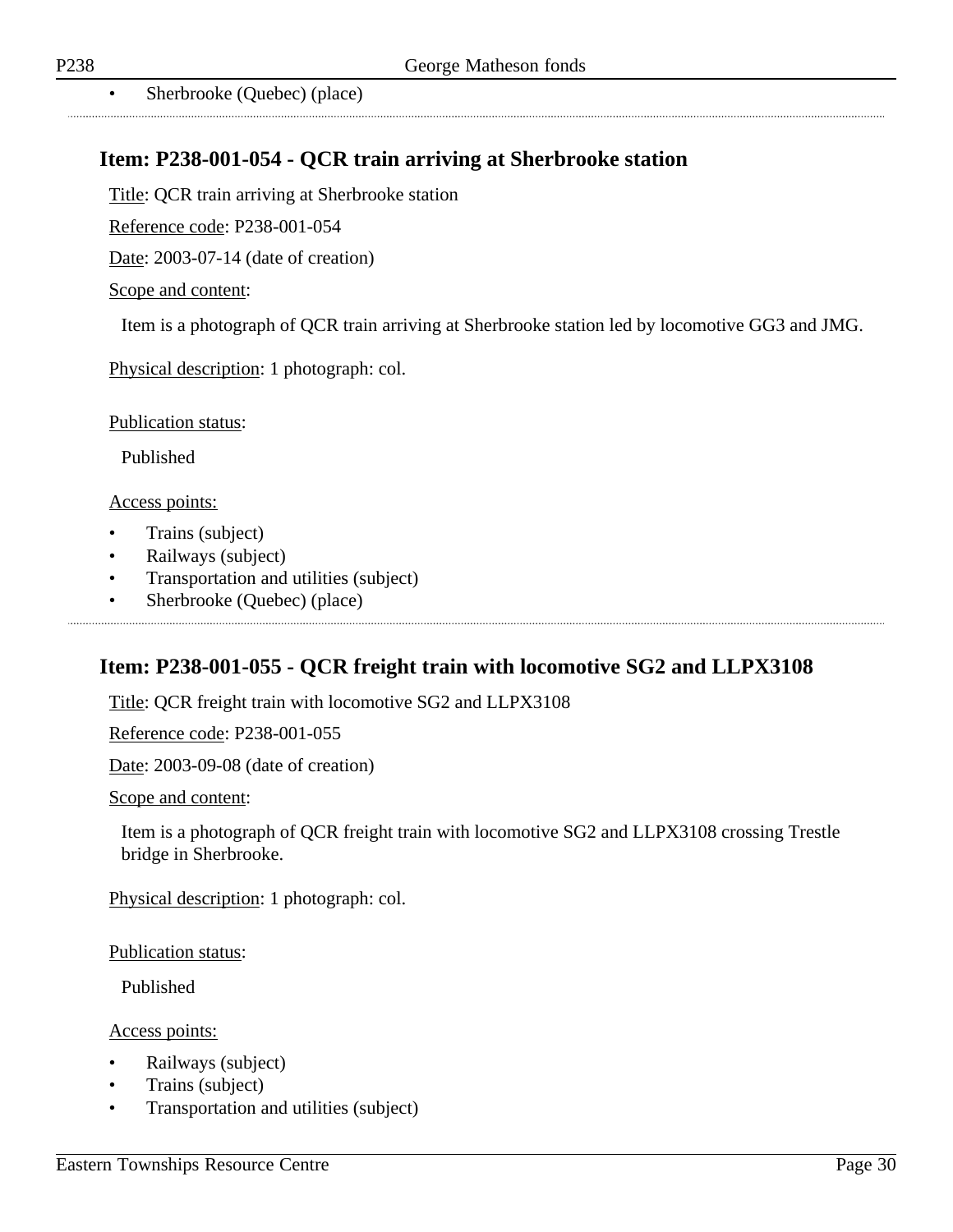Sherbrooke (Quebec) (place)

### **Item: P238-001-056 - QCR freight train led by locomotive LLPX3108-SG2**

Title: QCR freight train led by locomotive LLPX3108-SG2

Reference code: P238-001-056

Date: 2003-09-08 (date of creation)

#### Scope and content:

Item is a photograph of QCR freight train led by locomotive LLPX3108-SG2 with 8 cars on QCR Moulton Hill crossing Lennoxville.

Physical description: 1 photograph: col.

Publication status:

Published

#### Access points:

- Railways (subject)
- Trains (subject)
- Transportation and utilities (subject)
- Lennoxville (Quebec) (place)

### **Item: P238-001-057 - QCR train coming into MMA yard**

Title: QCR train coming into MMA yard

Reference code: P238-001-057

Date: 2003-09-08 (date of creation)

Scope and content:

Item is a photograph of QCR train coming into MMA yard. Train 8566 removed their cars and pulled into clear and units alone left on QCR.

Physical description: 1 photograph: col.

Publication status:

Published

- Trains (subject)
- Railways (subject)
- Transportation and utilities (subject)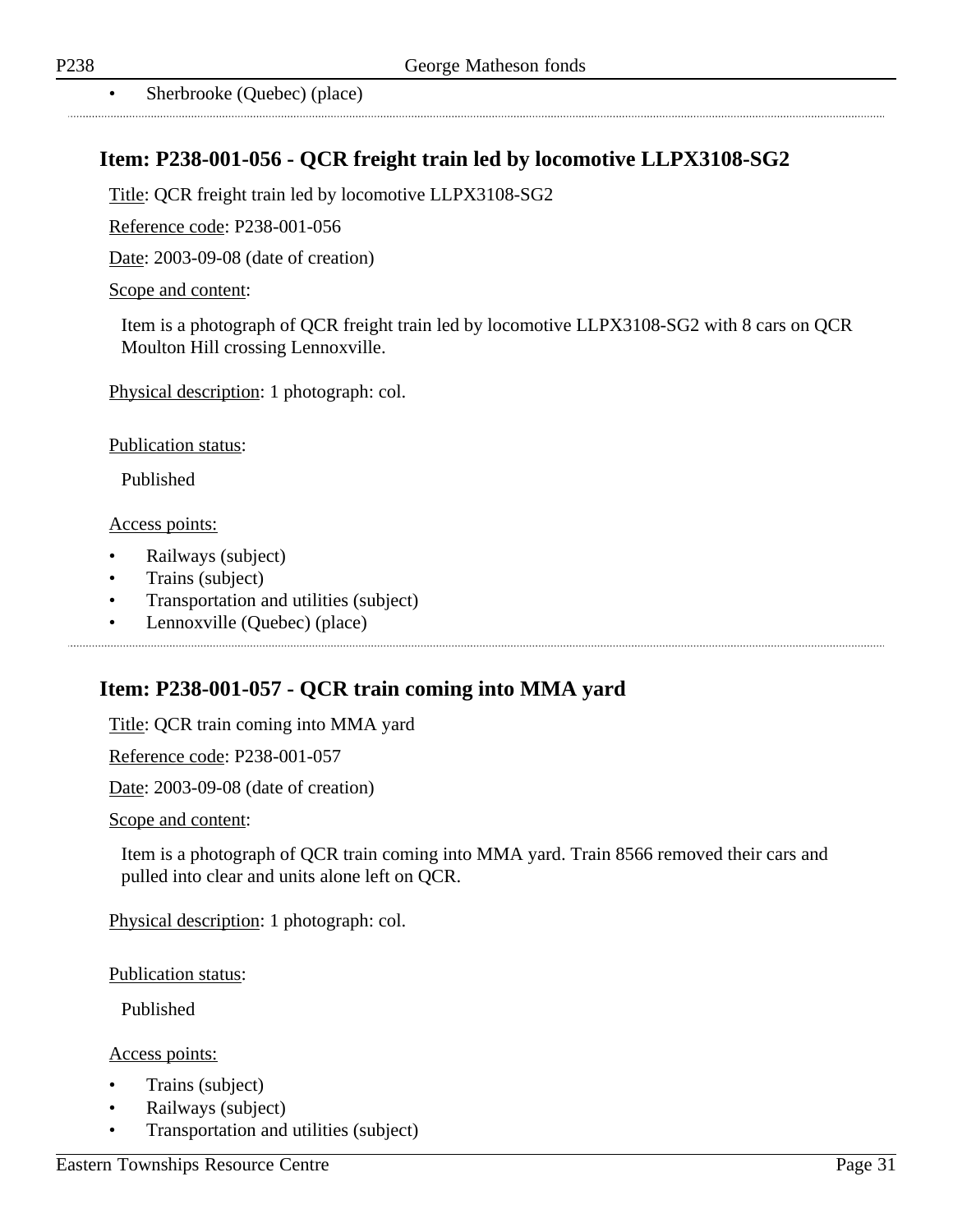Sherbrooke (Ouebec) (place)

# **Item: P238-001-058 - QCR freight train led by locomotives LLPX3108-SG2**

Title: QCR freight train led by locomotives LLPX3108-SG2

Reference code: P238-001-058

Date: 2003-09-08 (date of creation)

#### Scope and content:

Item is a photograph of QCR freight train led by locomotives LLPX3108-SG2 at Talbot Street (Newington).

Physical description: 1 photograph: col.

Publication status:

Published

#### Access points:

- Railways (subject)
- Transportation and utilities (subject)
- Trains (subject)

## **Item: P238-001-059 - QCR freight train led by locomotives SG2-GG3 (model GP11)**

Title: QCR freight train led by locomotives SG2-GG3 (model GP11)

Reference code: P238-001-059

Date: 2003-09-22 (date of creation)

Scope and content:

Item is a photograph of QCR freight train led by locomotives SG2-GG3 (model GP11) with 5 cars of lumbers arriving at Sherbrooke.

Physical description: 1 photograph: col.

Publication status:

Published

- Trains (subject)
- Railways (subject)
- Transportation and utilities (subject)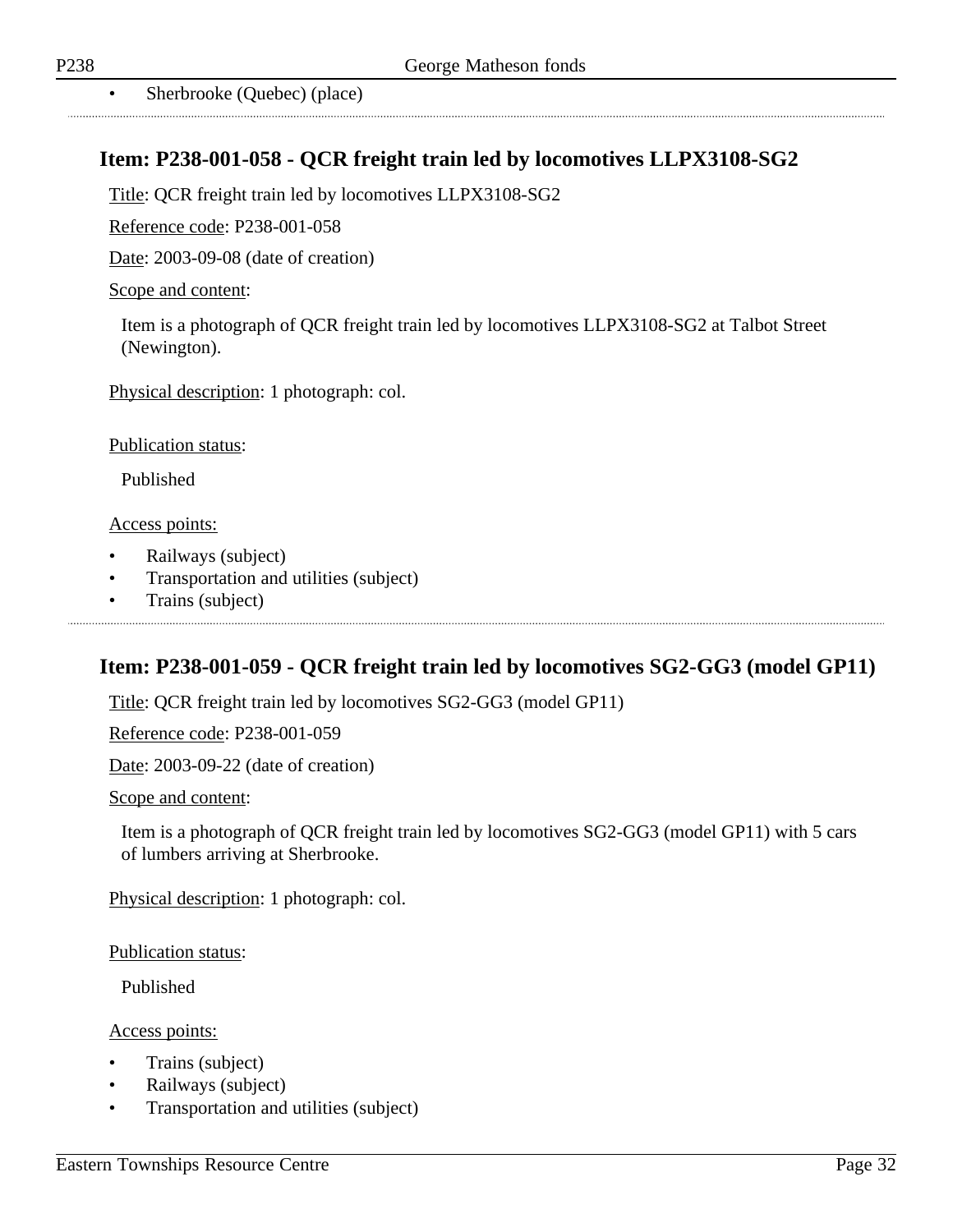Sherbrooke (Ouebec) (place)

### **Item: P238-001-060 - QCR freight train with locomotives SG2-GG3 (model GP11)**

Title: QCR freight train with locomotives SG2-GG3 (model GP11)

Reference code: P238-001-060

Date: 2003-09-22 (date of creation)

#### Scope and content:

Item is a photograph of QCR freight train with locomotives SG2-GG3 (model GP11) leaving Sherbrooke about 9:10 AM with 1 Centre Beam Bulkhead Flat and 4 Covered Hoppers.

Physical description: 1 photograph: col.

Publication status:

Published

#### Access points:

- Railways (subject)
- Trains (subject)
- Transportation and utilities (subject)
- Sherbrooke (Quebec) (place)

### **Item: P238-001-061 - ex-Canadian National locomotives 4-6-47**

Title: ex-Canadian National locomotives 4-6-47

Reference code: P238-001-061

Date: 2003-09-26 (date of creation)

Scope and content:

Item is a photograph of ex-Canadian National locomotives 4-6-47 used as commuter train to Dorval, on display near Vallée-Jonction.

Physical description: 1 photograph: col.

Publication status:

Published

Access points:

• Railways (subject)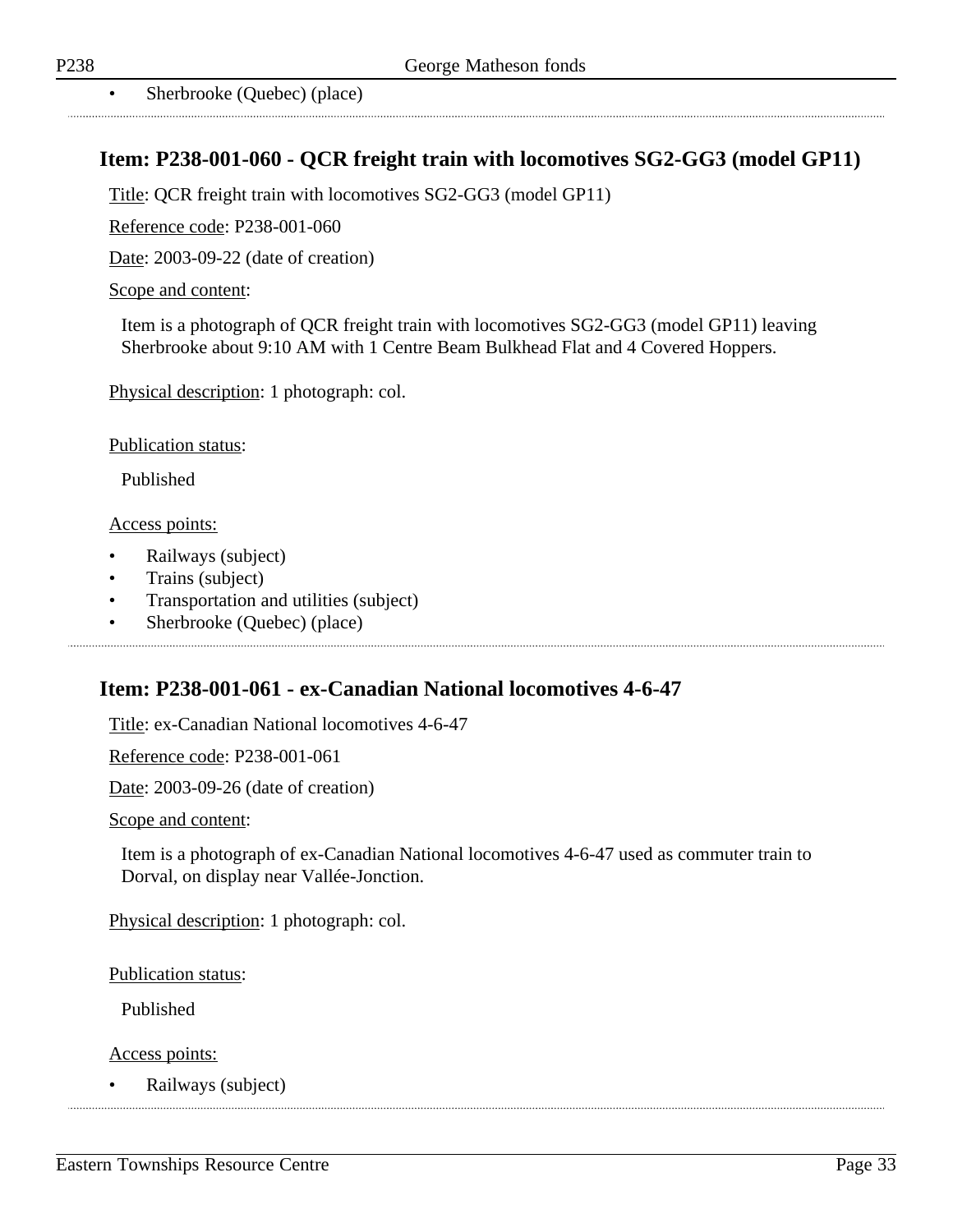# **Item: P238-001-062 - Locomotive U23B (ex-MEC288) on QCR**

Title: Locomotive U23B (ex-MEC288) on QCR

Reference code: P238-001-062

Date: 2003-09-26 (date of creation)

Scope and content:

Item is a photograph of a locomotive U23B(ex-MEC288) on QCR at Vallée-Jonction.

Physical description: 1 photograph: col.

Publication status:

Published

Access points:

• Railways (subject)

# **Item: P238-001-063 - QCR locomotives SG2-GG3**

Title: QCR locomotives SG2-GG3

Reference code: P238-001-063

Date: 2003-09-26 (date of creation)

Scope and content:

Item is a photograph of QCR locomotives SG2-GG3 moving to Sherbrooke track to tie up for Vallée-Jonction.

Physical description: 1 photograph: col.

Publication status:

Published

Access points:

- Railways (subject)
- Sherbrooke (Quebec) (place)

# **Item: P238-001-064 - TTCA train**

Title: TTCA train Reference code: P238-001-064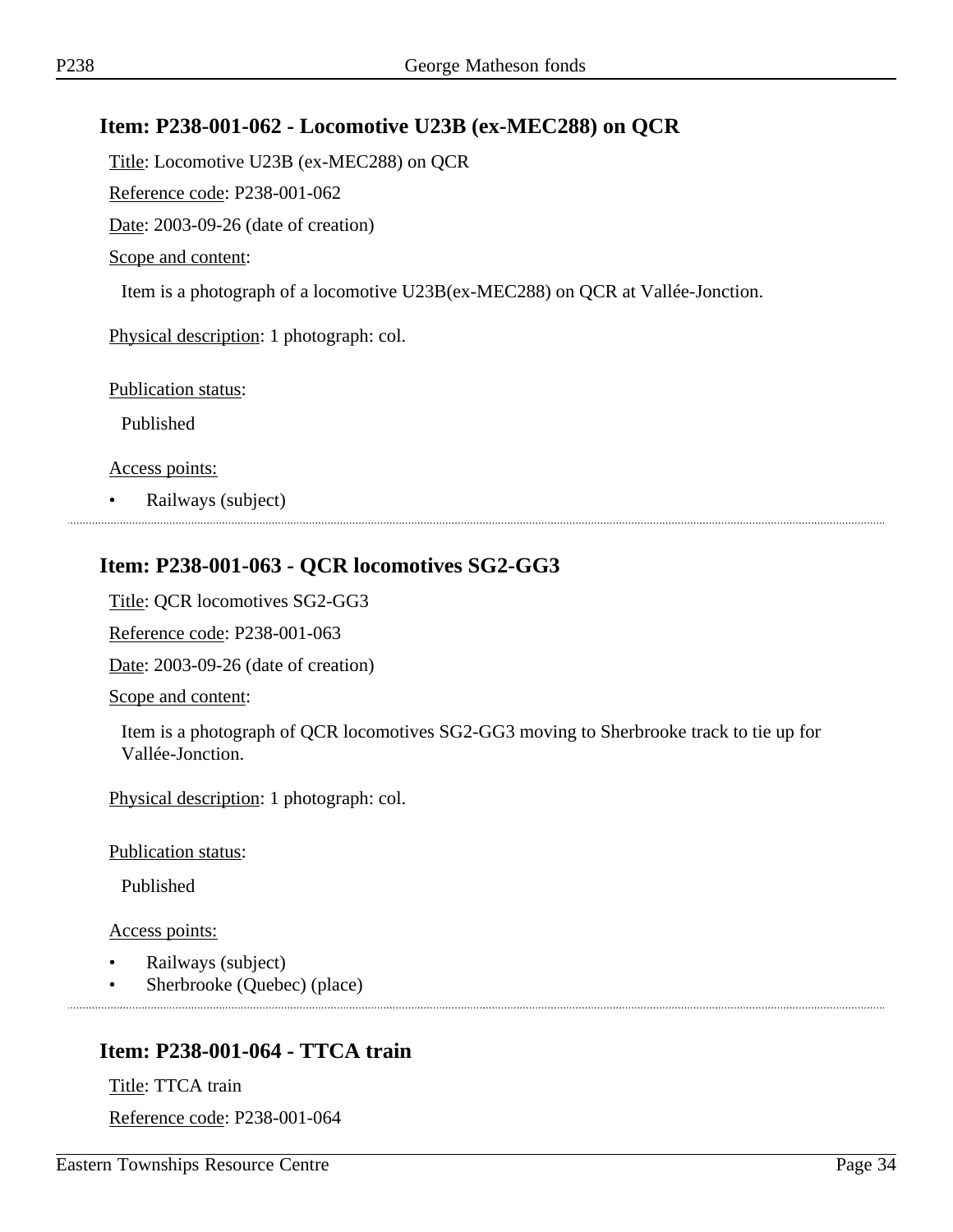Date: 2003-09-26 (date of creation)

Scope and content:

Item is a photograph of TTCA train with control cab 616 and passenger cars 2722-2841-1301-1001-2709 and locomotive units 1303-1302-1300 at Vallée-Jonction.

Physical description: 1 photograph: col.

Publication status:

Published

Access points:

- Railways (subject)
- Transportation and utilities (subject)
- Trains (subject)

# **Item: P238-001-065 - TTCA train with control cab 616**

Title: TTCA train with control cab 616

Reference code: P238-001-065

Date: 2003-09-26 (date of creation)

Scope and content:

Item is a photograph of TTCA train with control cab 616 at Vallée-Jonction.

Physical description: 1 photograph: col.

Publication status:

Published

Access points:

- Railways (subject)
- Transportation and utilities (subject)
- Trains (subject)

## **Item: P238-001-066 - TTCA with locomotive 1301 (FP7A)**

Title: TTCA with locomotive 1301 (FP7A)

Reference code: P238-001-066

Date: 2003-9-26 (date of creation)

Scope and content: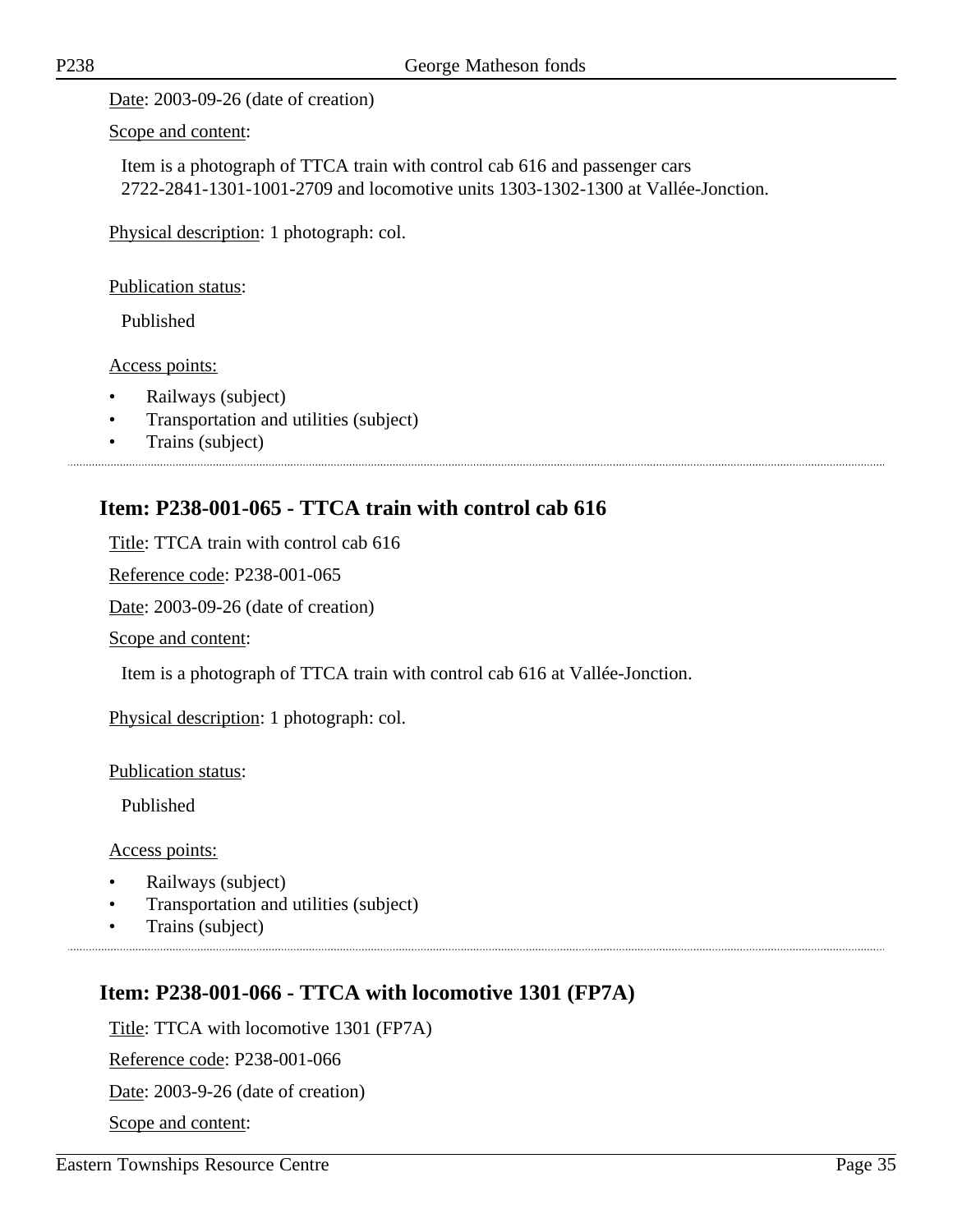Item is a photograph of TTCA with locomotive 1301 (FP7A) and coaches 2841-2722 and control cab 616 at Vallée-Jonction.

Physical description: 1 photograph: col.

Publication status:

Published

#### Access points:

- Trains (subject)
- Transportation and utilities (subject)
- Railways (subject)

### **Item: P238-001-067 - TTCA with locomotive 1301 (FP7A)**

Title: TTCA with locomotive 1301 (FP7A)

Reference code: P238-001-067

Date: 2003-09-26 (date of creation)

Scope and content:

Item is a photograph of TTCA with locomotive 1301 (FP7A) at Vallée-Jonction.

Physical description: 1 photograph: col.

Publication status:

Published

Access points:

- Railways (subject)
- Transportation and utilities (subject)
- Trains (subject)

## **Item: P238-001-068 - TTCA locomotive 1302 (FP7A)**

Title: TTCA locomotive 1302 (FP7A)

Reference code: P238-001-068

Date: 2003-09-26 (date of creation)

Scope and content:

Item is a photograph of TTCA locomotive 1302 (FP7A) owned by QCR at Vallée-Jonction.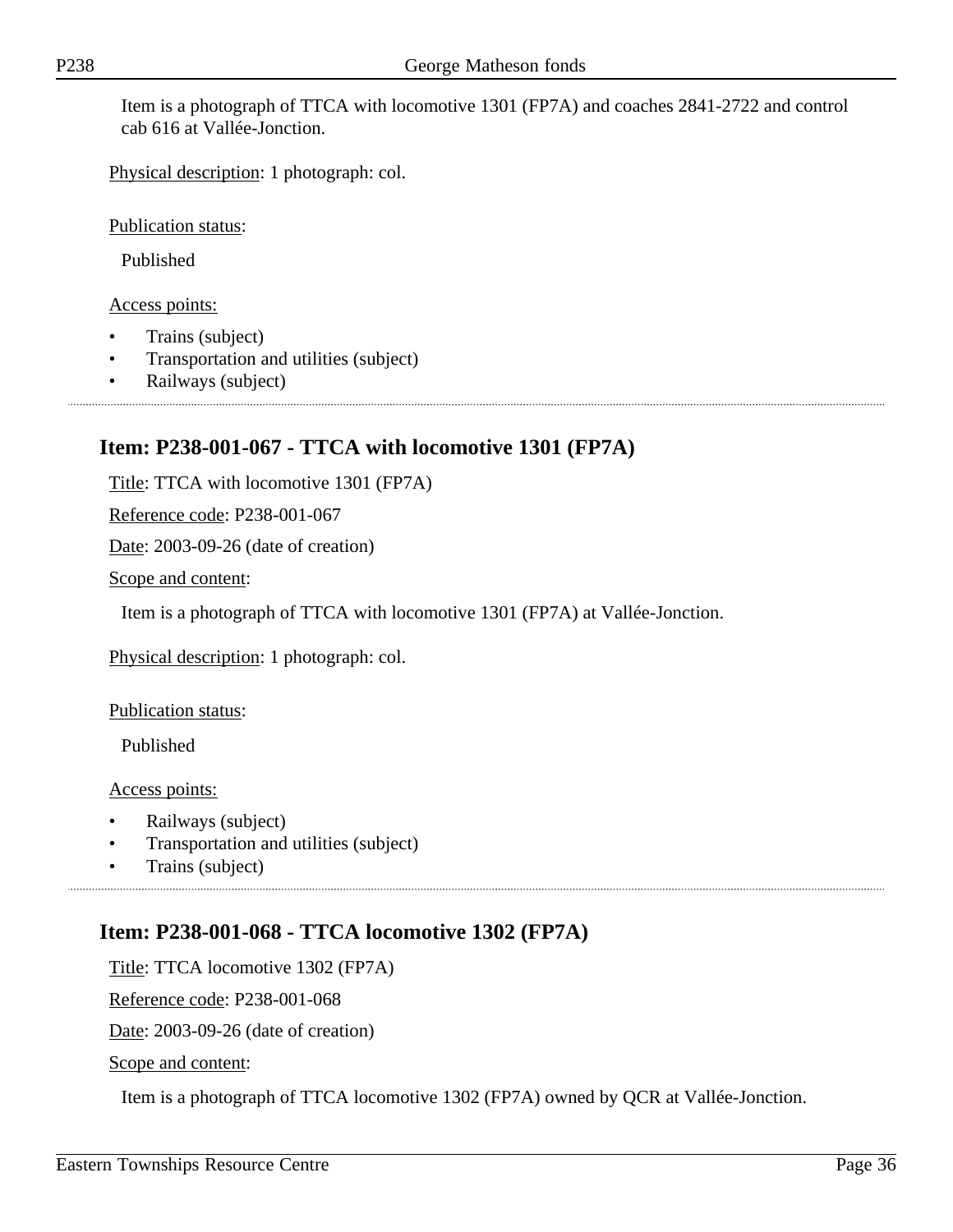Physical description: 1 photograph: col.

Publication status:

Published

Access points:

• Railways (subject)

# **Item: P238-001-069 - TTCA locomotive 1303 (FP7A)**

Title: TTCA locomotive 1303 (FP7A)

Reference code: P238-001-069

Date: 200-09-26 (date of creation)

Scope and content:

Item is a photograph of TTCA locomotive 1303 (FP7A) owned by QCR at Vallée-Jonction.

Physical description: 1 photograph: col.

Publication status:

Published

Access points:

• Railways (subject)

# **Item: P238-001-070 - TTCA locomotive 1300 (FP7A)**

Title: TTCA locomotive 1300 (FP7A)

Reference code: P238-001-070

Date: 2003-09-26 (date of creation)

Scope and content:

Item is a photograph of TTCA locomotive 1300 (FP7A) owned by QCR at Vallée-Jonction.

Physical description: 1 photograph: col.

Publication status:

Published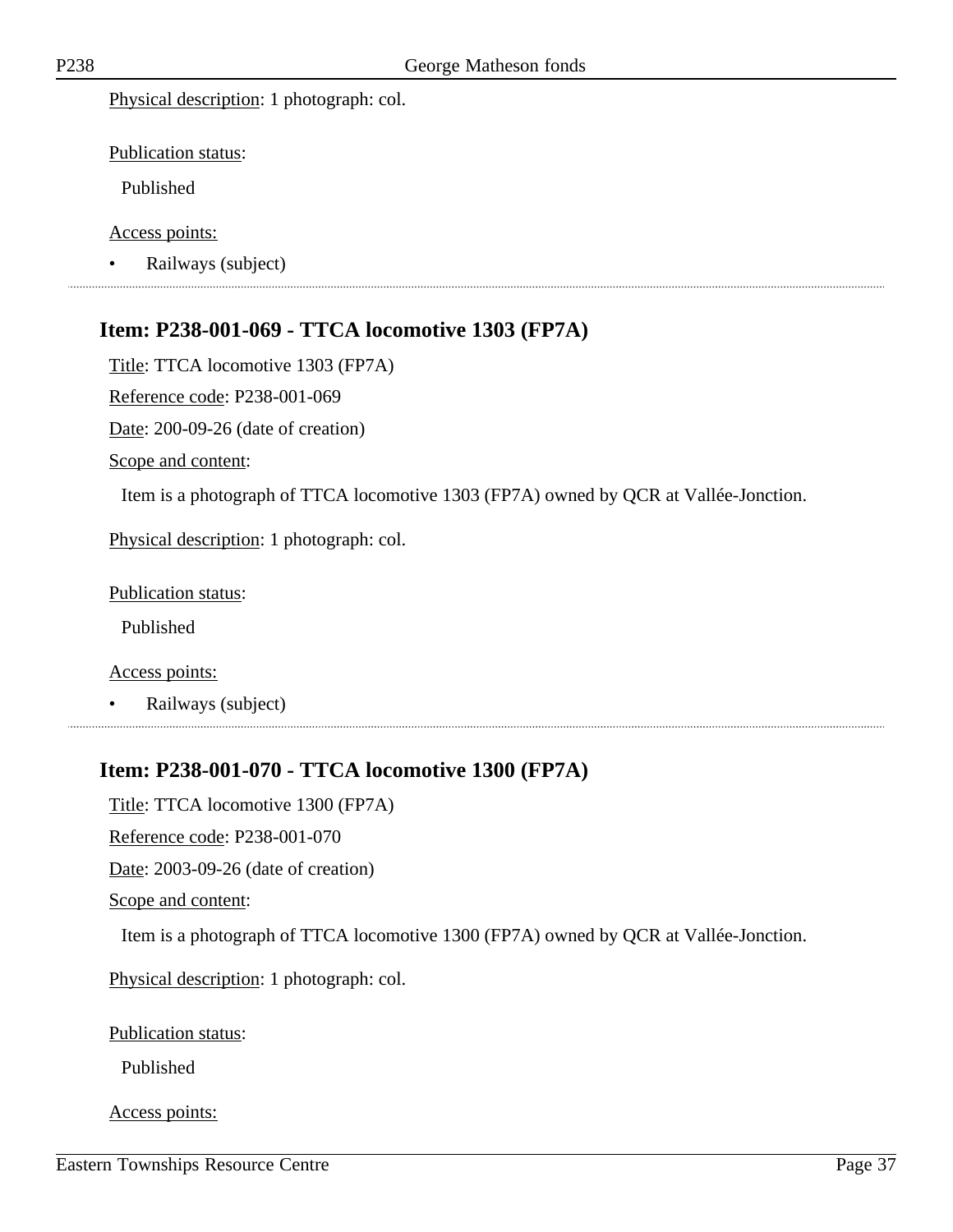### **Item: P238-001-071 - QCR coach 1001**

Title: QCR coach 1001

Reference code: P238-001-071

Date: [2003-09-06] (date of creation)

#### Scope and content:

Item is a photograph of QCR coach 1001, built by Pullman (standard 1963) as Long Island Control Coach 2690, then 2723, owned by QCR in 1999.

Physical description: 1 photograph: col.

Publication status:

Published

Access points:

• Railways (subject)

## **Item: P238-001-072 - QCR train led by locomotives GG3-LLPX3108-SG2**

Title: QCR train led by locomotives GG3-LLPX3108-SG2

Reference code: P238-001-072

Date: 2003-10-17 (date of creation)

Scope and content:

Item is a photograph of QCR train led by locomotives GG3-LLPX3108-SG2 with 10 cars packaged lumbers stopped on St. Francois River bridge in Sherbrooke.

Physical description: 1 photograph: col.

Publication status:

Published

- Trains (subject)
- Transportation and utilities (subject)
- Railways (subject)
- Sherbrooke (Quebec) (place)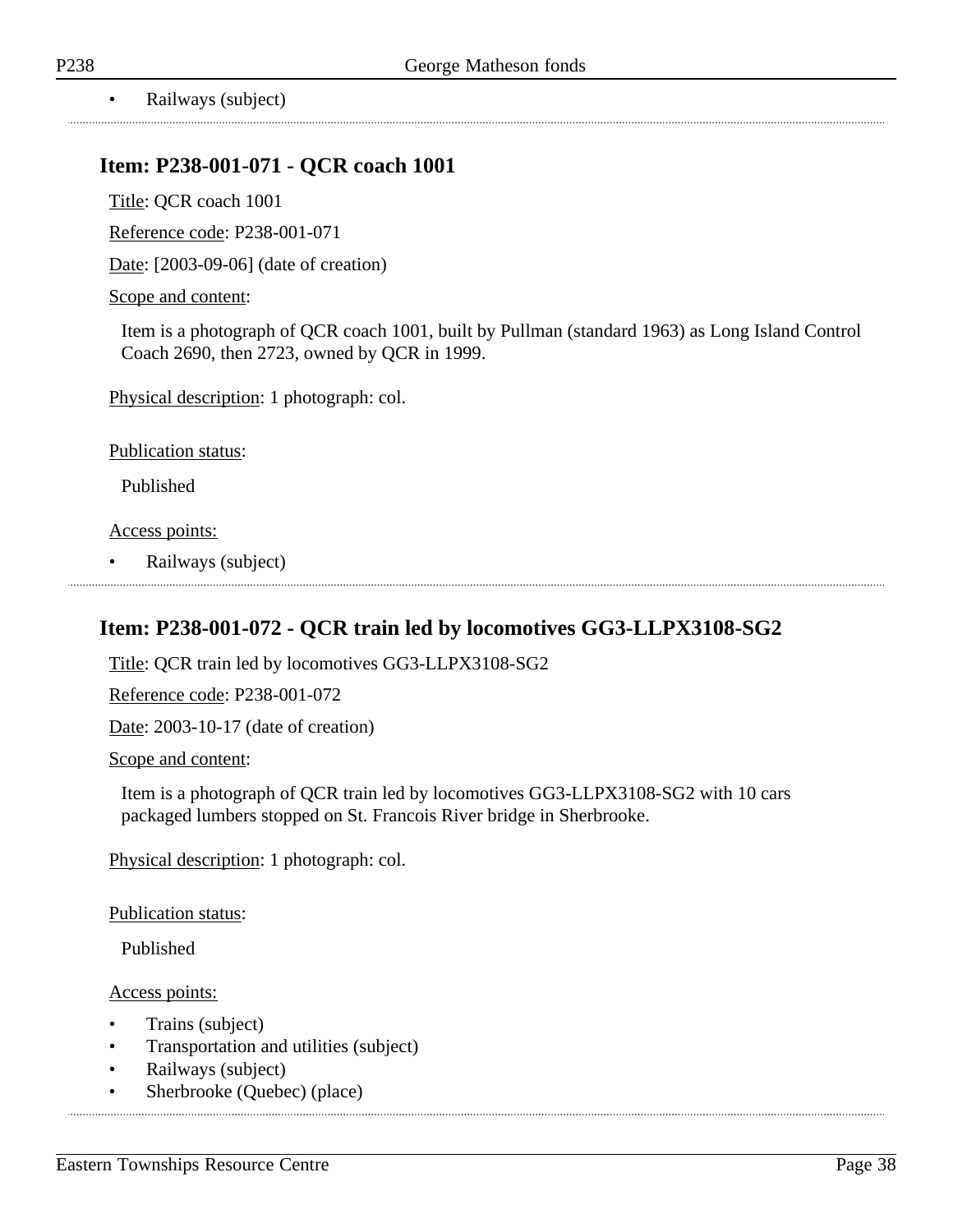# **Item: P238-001-073 - QCR train led by locomotives GG3-LLPX3108-SG2**

Title: QCR train led by locomotives GG3-LLPX3108-SG2

Reference code: P238-001-073

Date: 2003-10-17 (date of creation)

#### Scope and content:

Item is a photograph of QCR train led by locomotives GG3-LLPX3108-SG2 with 10 cars packaged lumbers stopped on St. Francois River bridge in Sherbrooke.

Physical description: 1 photograph: col.

Publication status:

Published

Access points:

- Trains (subject)
- Transportation and utilities (subject)
- Railways (subject)
- Sherbrooke (Quebec) (place)

## **Item: P238-001-074 - QCR freight train with locomotives LLPX3108-RG5-GG3**

Title: QCR freight train with locomotives LLPX3108-RG5-GG3

Reference code: P238-001-074

Date: 2003-12-30 (date of creation)

Scope and content:

Item is a photograph of QCR freight train with locomotives LLPX3108-RG5-GG3 with 9 cars.

Physical description: 1 photograph: col.

Publication status:

Published

- Railways (subject)
- Trains (subject)
- Transportation and utilities (subject)
- Sherbrooke (Quebec) (place)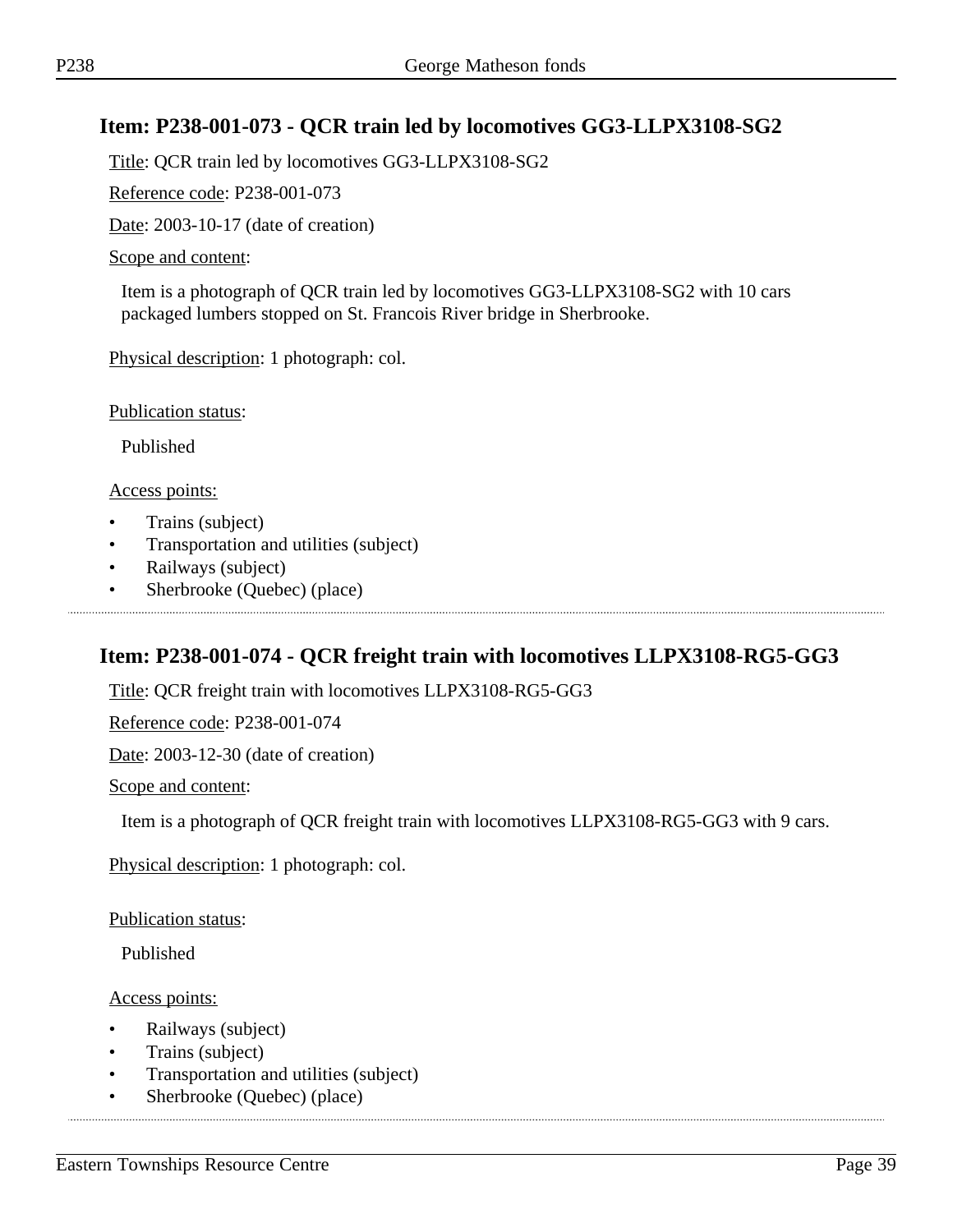## **Item: P238-001-075 - QCR locomotives GG3-1305**

Title: QCR locomotives GG3-1305

Reference code: P238-001-075

Date: 2004-02-18 (date of creation)

#### Scope and content:

Item is a photograph of QCR locomotives GG3-1305 with a rail car waiting to get into yard.

Physical description: 1 photograph: col.

Publication status:

Published

Access points:

- Railways (subject)
- Trains (subject)
- Transportation and utilities (subject)
- Sherbrooke (Quebec) (place)

### **Item: P238-001-076 - QCR locomotives 1305-GG3 at Sherbrooke**

Title: QCR locomotives 1305-GG3 at Sherbrooke

Reference code: P238-001-076

Date: 2004-02-18 (date of creation)

Physical description: Item is a photograph of QCR locomotives 1305-GG3 at Sherbrooke after lifting 2 cars.

#### Publication status:

Published

#### Access points:

- Railways (subject)
- Trains (subject)
- Transportation and utilities (subject)
- Sherbrooke (Quebec) (place)

# **Item: P238-001-077 - QCR freight train led by locomotives JMG1-GG3**

Title: QCR freight train led by locomotives JMG1-GG3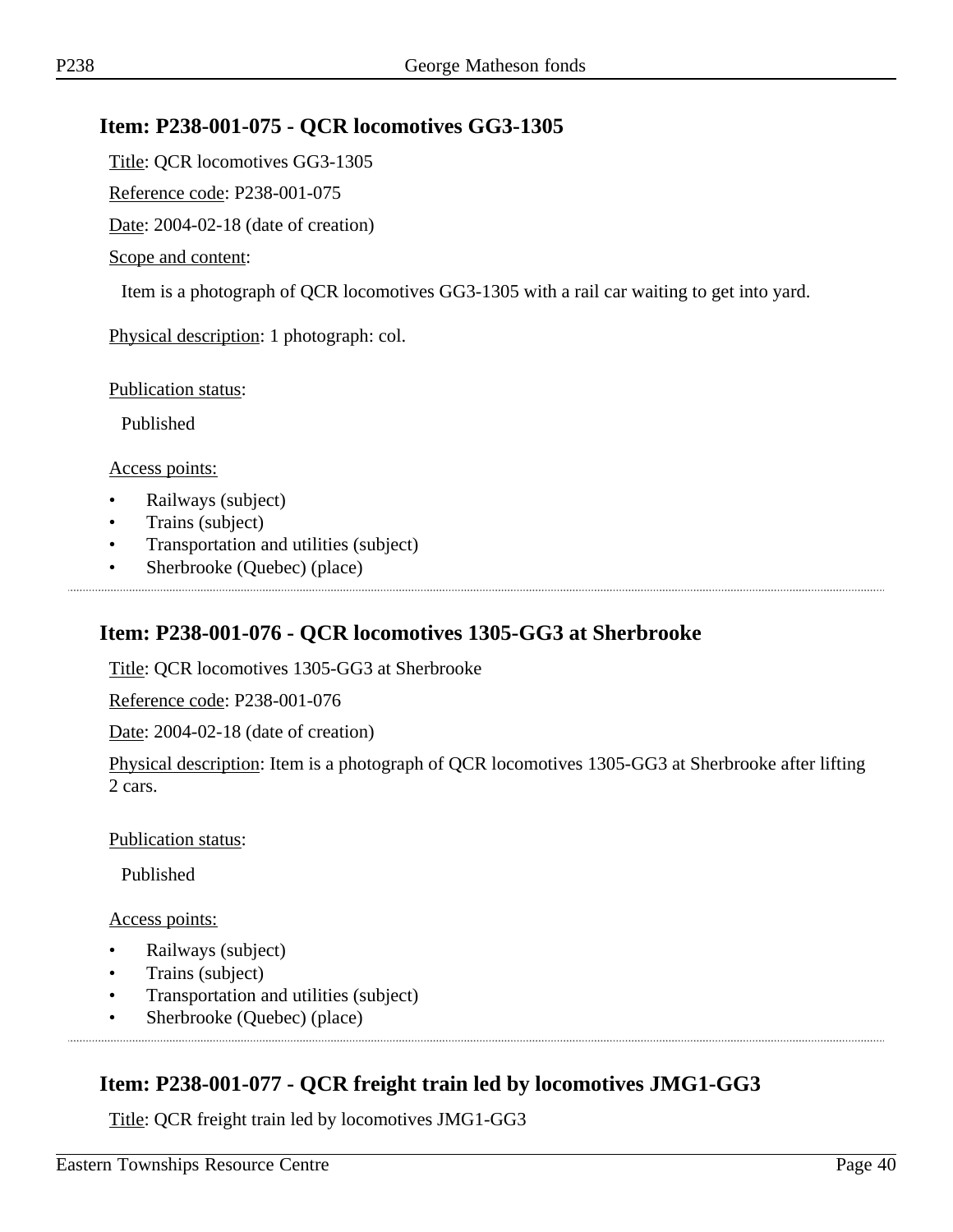Date: 2004-03-08 (date of creation)

Scope and content:

Item is a photograph of QCR freight train led by locomotives JMG1-GG3 at Talbot street (Newington), Sherbooke.

Physical description: 1 photograph: col.

Publication status:

Published

Access points:

- Trains (subject)
- Railways (subject)
- Transportation and utilities (subject)
- Sherbrooke (Quebec) (place)

# **Item: P238-001-078 - QCR freight train led by locomotive JMG1-GG3**

Title: QCR freight train led by locomotive JMG1-GG3

Reference code: P238-001-078

Date: 2004-03-08 (date of creation)

Scope and content:

Item is a photograph of QCR freight train led by locomotive JMG1-GG3 at Moulton Hill road crossing in Lennoxville.

Physical description: 1 photograph: col.

Publication status:

Published

Access points:

- Railways (subject)
- Trains (subject)
- Transportation and utilities (subject)
- Lennoxville (Quebec) (place)

# **Item: P238-001-079 - QCR freight train with locomotives JMG1-GG3**

Title: QCR freight train with locomotives JMG1-GG3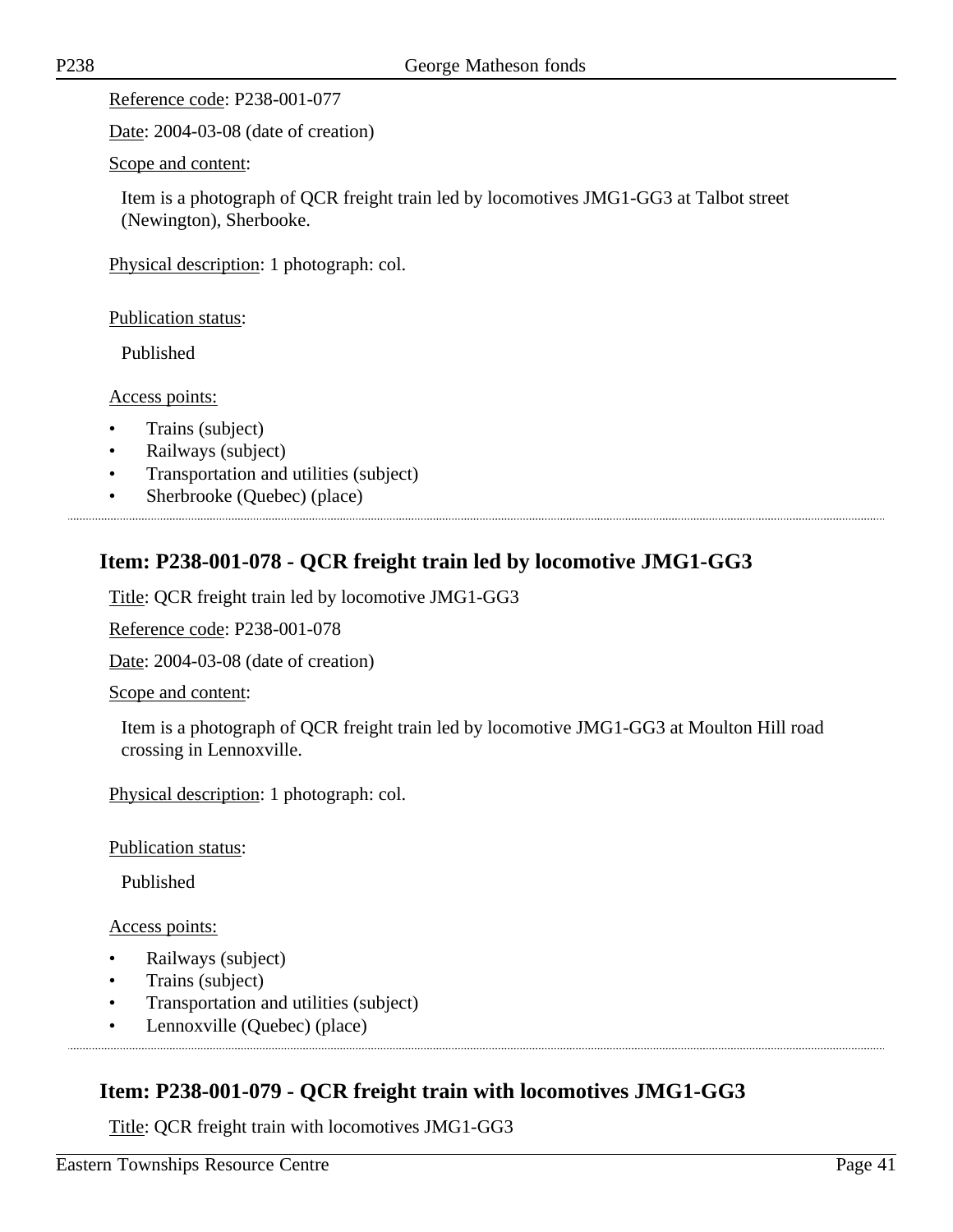Date: 2004-04-05 (date of creation)

#### Scope and content:

Item is a photograph of QCR freight train with locomotives JMG1-GG3 arrived at Sherbrooke station with 4 loads of lumbers and left with 2 empty Centre Beam Bulkhead Flat Cars.

Physical description: 1 photograph: col.

Publication status:

Published

Access points:

- Railways (subject)
- Transportation and utilities (subject)
- Trains (subject)
- Sherbrooke (Quebec) (place)

# **Item: P238-001-080 - QCR freight train led by locomotive GG3-JMG1**

Title: QCR freight train led by locomotive GG3-JMG1

Reference code: P238-001-080

Date: 2004-04-05 (date of creation)

Scope and content:

Item is a photograph of QCR freight train led by locomotive GG3-JMG1 stopped at the crossroad of street Federal and Elaine-C.-Poirier for crew changing.

Physical description: 1 photograph: col.

Publication status:

Published

Access points:

- Trains (subject)
- Railways (subject)
- Transportation and utilities (subject)
- Sherbrooke (Quebec) (place)

# **Item: P238-001-081 - QCR freight train led by locomotive JMG1**

Title: QCR freight train led by locomotive JMG1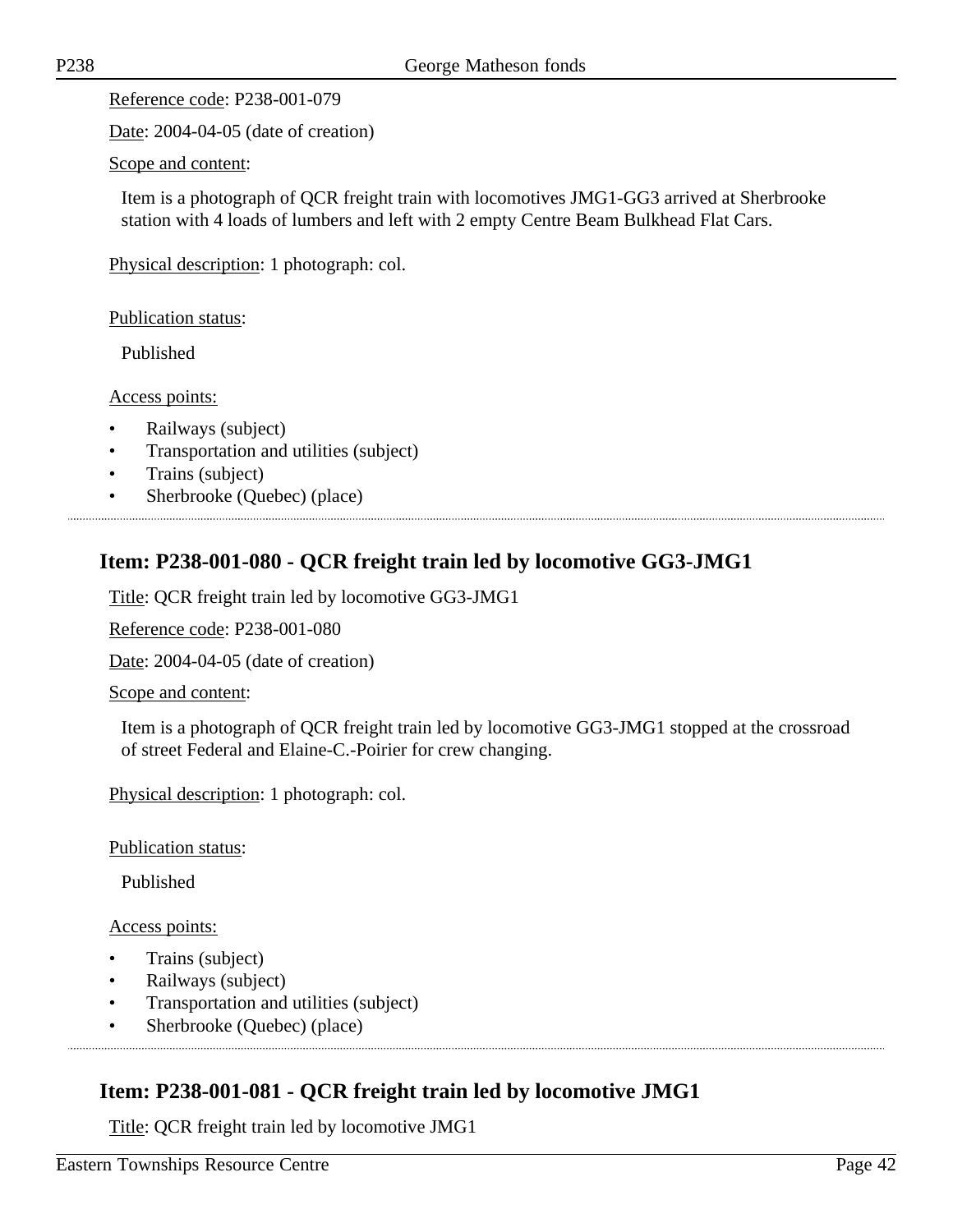Date: 4 May 2004 (date of creation)

Scope and content:

Item is a photograph of QCR freight train led by locomotive JMG1 with 4 cars of lumbers and logs.

Physical description: 1 photograph: col.

Publication status:

Published

Access points:

- Railways (subject)
- Trains (subject)
- Transportation and utilities (subject)
- Sherbrooke (Quebec) (place)

# **Item: P238-001-082 - QCR locomotive JMG1 at Sherbrooke station**

Title: QCR locomotive JMG1 at Sherbrooke station

Reference code: P238-001-082

Date: 2004-05-04 (date of creation)

Scope and content:

Item is a photograph of QCR locomotive JMG1 at Sherbrooke railway station going to lift 6 empty cars.

Physical description: 1 photograph: col.

Publication status:

Published

Access points:

- Railways (subject)
- Sherbrooke (Quebec) (place)

# **Item: P238-001-083 - QCR locomotive JMG1**

Title: QCR locomotive JMG1

Reference code: P238-001-083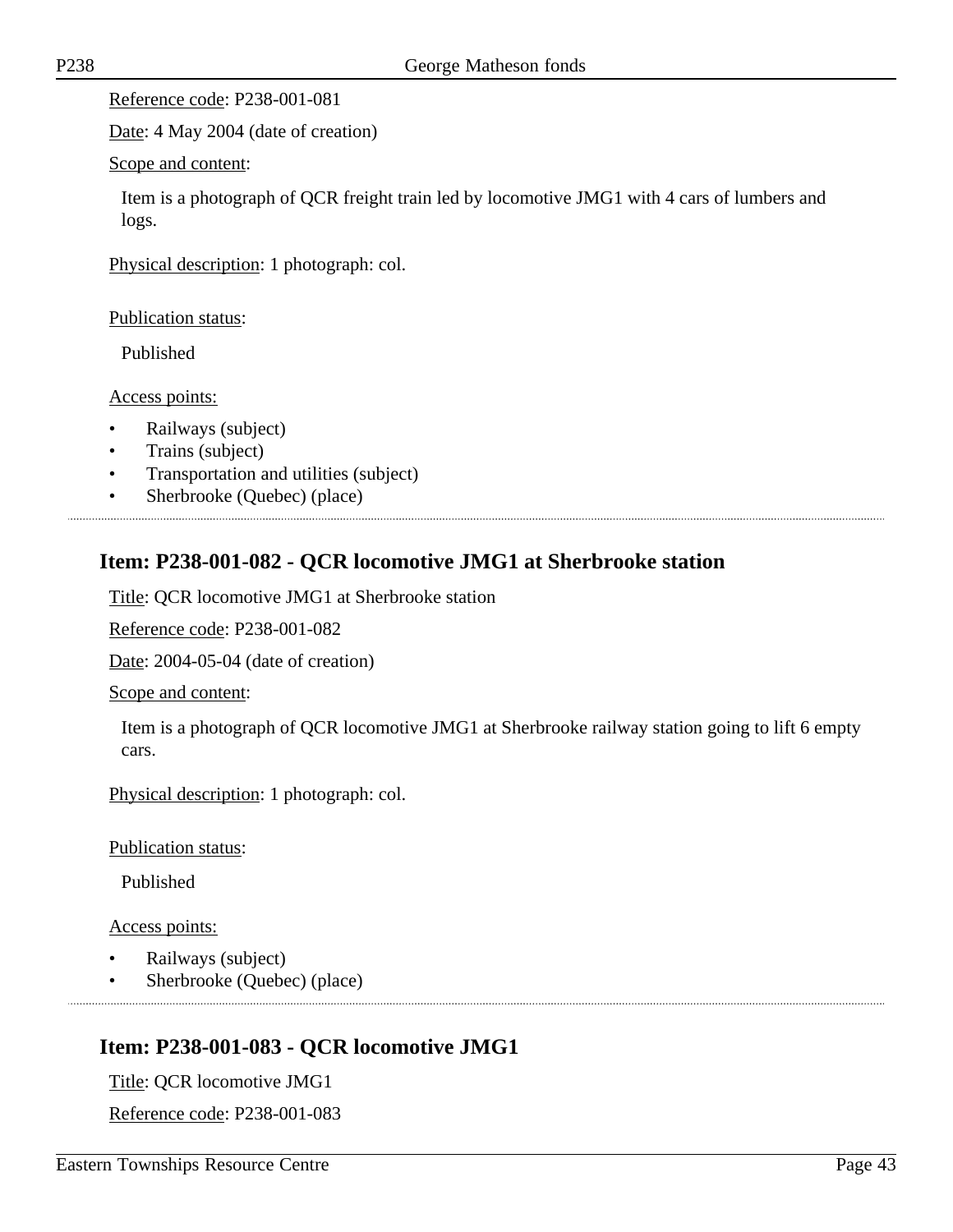Date: 2004-05-04 (date of creation)

Scope and content:

Item is a photograph of QCR locomotive JMG1 with 6 rail cars at Sherbrooke railway station.

Physical description: 1 photograph: col.

Publication status:

Published

Access points:

- Railways (subject)
- Sherbrooke (Quebec) (place)

## **Item: P238-001-084 - QCR freight train led by locomotive GG3-1305-JMG1**

Title: QCR freight train led by locomotive GG3-1305-JMG1

Reference code: P238-001-084

Date: 2004-05-12 (date of creation)

Scope and content:

Item is a photograph of QCR freight train led by locomotive GG3-1305-JMG1 with 7 cars of packaged lumbers, 5 cars of logs and 5 covered hoppers along Federal street in Sherbrooke.

Physical description: 1 photograph: col.

Publication status:

Published

Access points:

- Trains (subject)
- Railways (subject)
- Transportation and utilities (subject)
- Sherbrooke (Quebec) (place)

## **Item: P238-001-085 - QCR freight train with cars of lumber**

Title: QCR freight train with cars of lumber

Reference code: P238-001-085

Date: 2004-05-12 (date of creation)

Scope and content: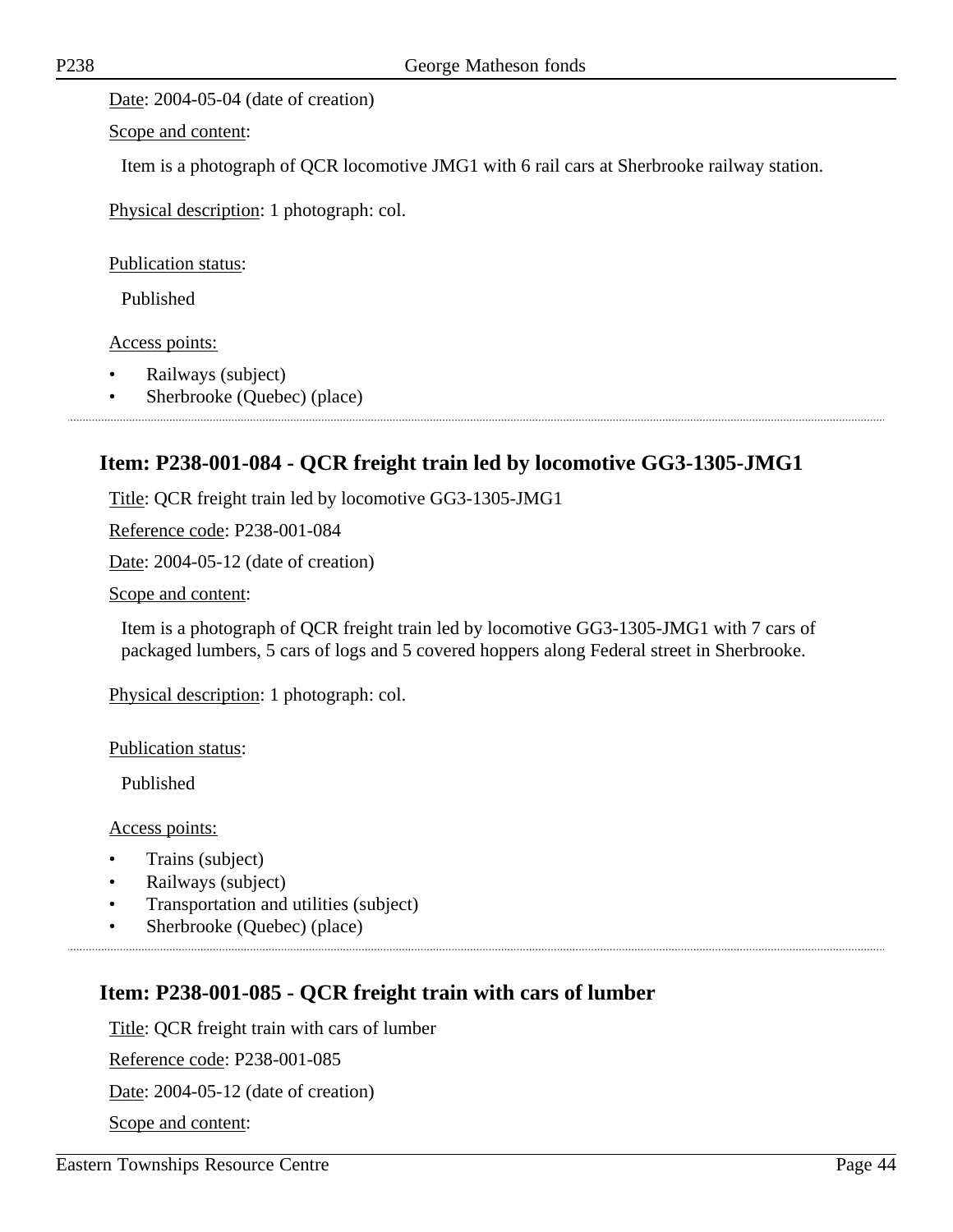Item is a photograph of QCR freight train with cars of lumber along Federal street in Sherbrooke.

Physical description: 1 photograph: col.

Publication status:

Published

Access points:

- Railways (subject)
- Sherbrooke (Quebec) (place)

# **Item: P238-001-086 - QCR freight train led by locomotive GG3-1305-JMG1**

Title: QCR freight train led by locomotive GG3-1305-JMG1

Reference code: P238-001-086

Date: 2004-05-12 (date of creation)

Scope and content:

Item is a photograph of QCR freight train led by locomotive GG3-1305-JMG1 crossing bridge.

Physical description: 1 photograph: col.

Publication status:

Published

Access points:

- Railways (subject)
- Trains (subject)
- Transportation and utilities (subject)
- Sherbrooke (Quebec) (place)

# **Item: P238-001-087 - QCR freight train led by locomotive GG3-JMG1**

Title: QCR freight train led by locomotive GG3-JMG1

Reference code: P238-001-087

Date: 2004-05-21 (date of creation)

Scope and content:

Item is a photograph of QCR freight train led by locomotive GG3-JMG1 with 8 cars at Sherbrooke waiting to enter MMA yard to lift.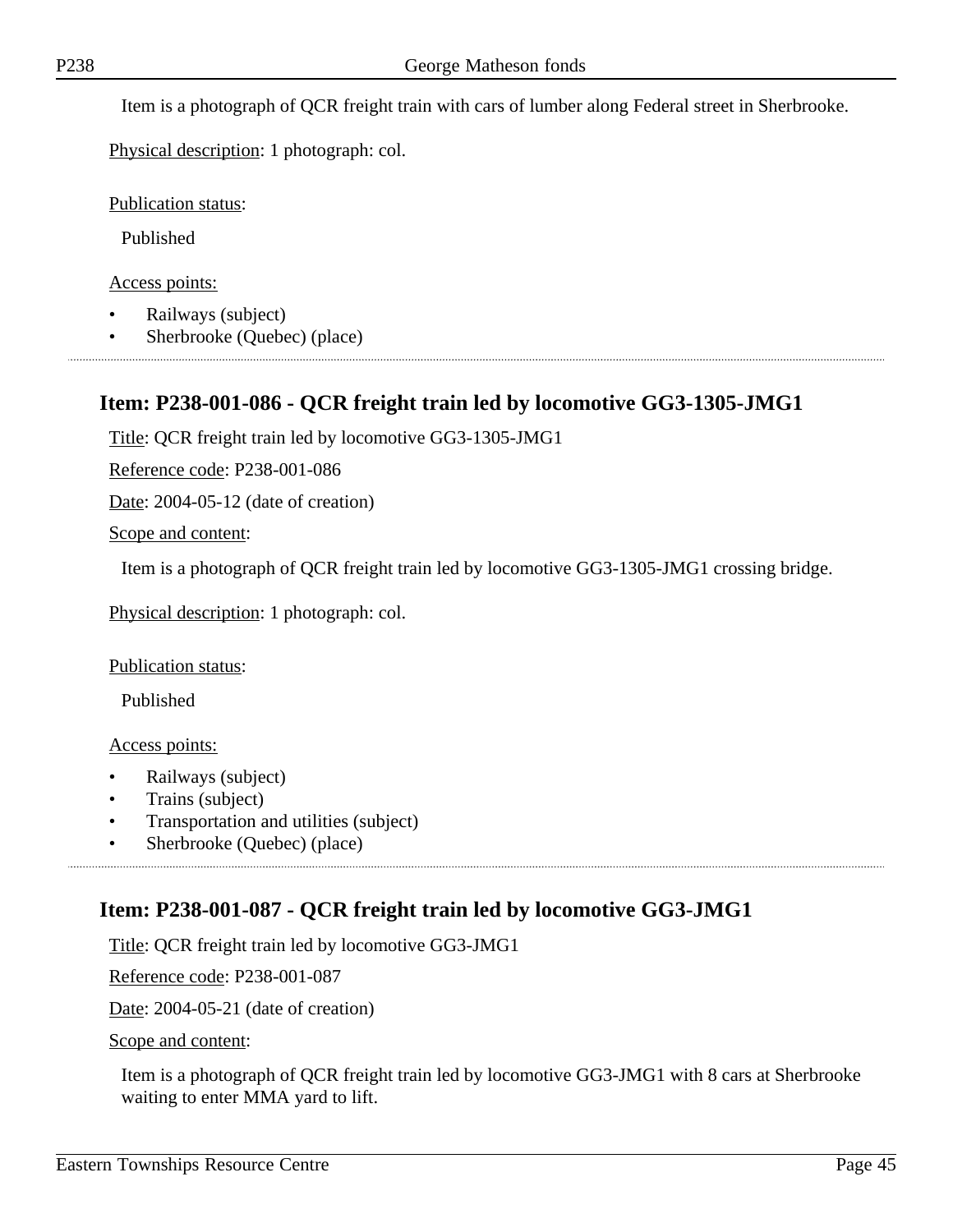Physical description: 1 photograph: col.

Publication status:

Published

Access points:

- Railways (subject)
- Trains (subject)
- Transportation and utilities (subject)
- Sherbrooke (Quebec) (place)

# **Item: P238-001-088 - QCR freight train led by locomotive GG3-JMG**

Title: QCR freight train led by locomotive GG3-JMG

Reference code: P238-001-088

Date: 2004-05-21 (date of creation)

Scope and content:

Item is a photograph of QCR freight train led by locomotive GG3-JMG changing crew at Sherbrooke.

Physical description: 1 photograph: col.

Publication status:

Published

Access points:

- Railways (subject)
- Sherbrooke (Quebec) (place)

# **Item: P238-001-089 - QCR freight train led by locomotive GG3-JMG1**

Title: QCR freight train led by locomotive GG3-JMG1

Reference code: P238-001-089

Date: 2004-05-21 (date of creation)

Scope and content:

Item is a photograph of QCR freight train led by locomotive GG3-JMG1 with only 1 Covered Hopper Stopped at Sherbrooke.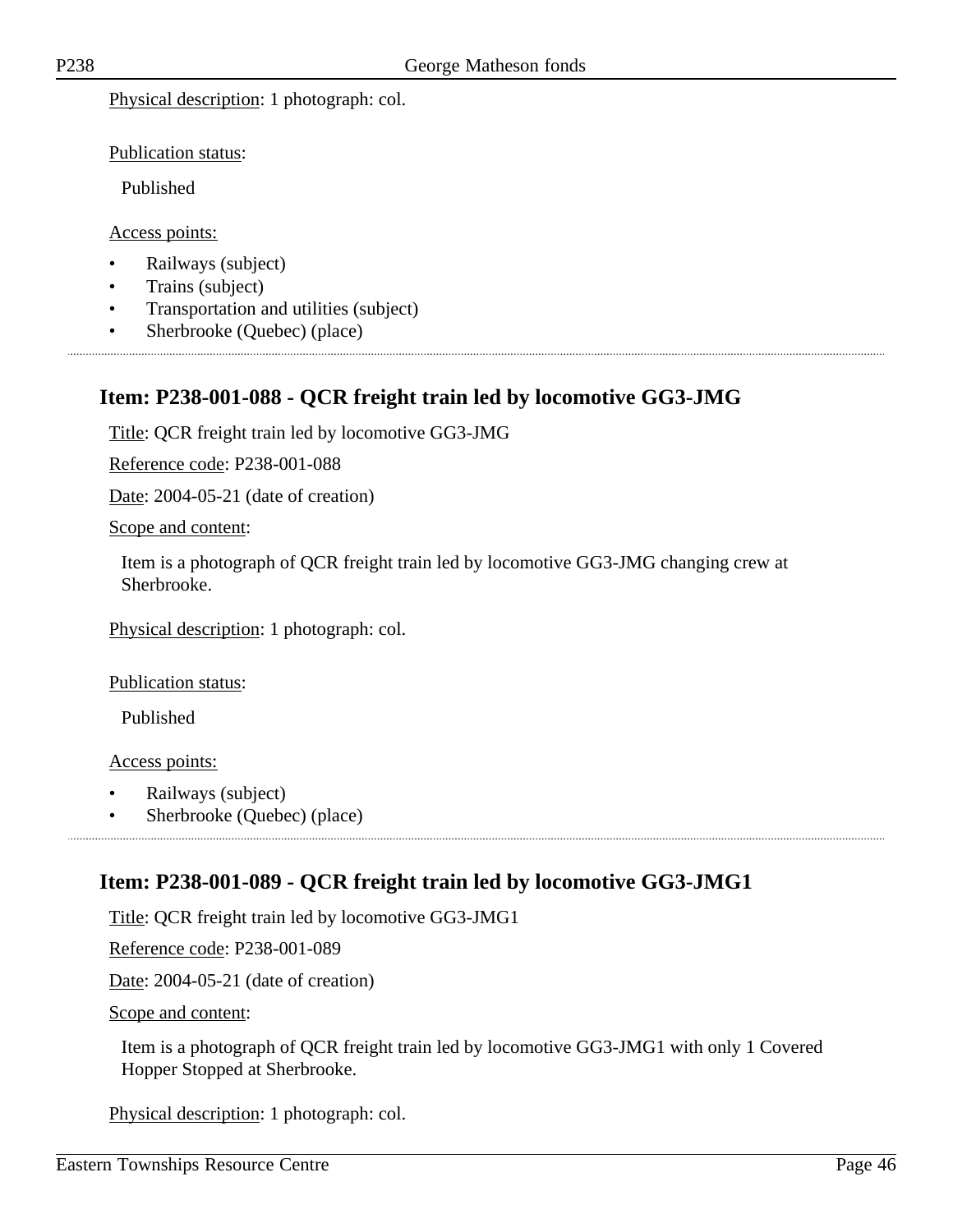Published

#### Access points:

- Railways (subject)
- Trains (subject)
- Sherbrooke (Quebec) (place)

# **Item: P238-001-090 - QCR freight train led by locomotive JMG1-GG3**

Title: QCR freight train led by locomotive JMG1-GG3

Reference code: P238-001-090

Date: 2004-05-21 (date of creation)

Scope and content:

Item is a photograph of QCR freight train led by locomotive JMG1-GG3 on overpass.

Physical description: 1 photograph: col.

Publication status:

Published

### Access points:

- Trains (subject)
- Railways (subject)
- Transportation and utilities (subject)
- Sherbrooke (Quebec) (place)

# **Item: P238-001-091 - QCR freight train led by locomotive JMG1-GG3**

Title: QCR freight train led by locomotive JMG1-GG3

Reference code: P238-001-091

Date: 2004-05-21 (date of creation)

Scope and content:

Item is a photograph of QCR freight train led by locomotive JMG1-GG3 in woods near the junction of route 112 and Moulton Hill road.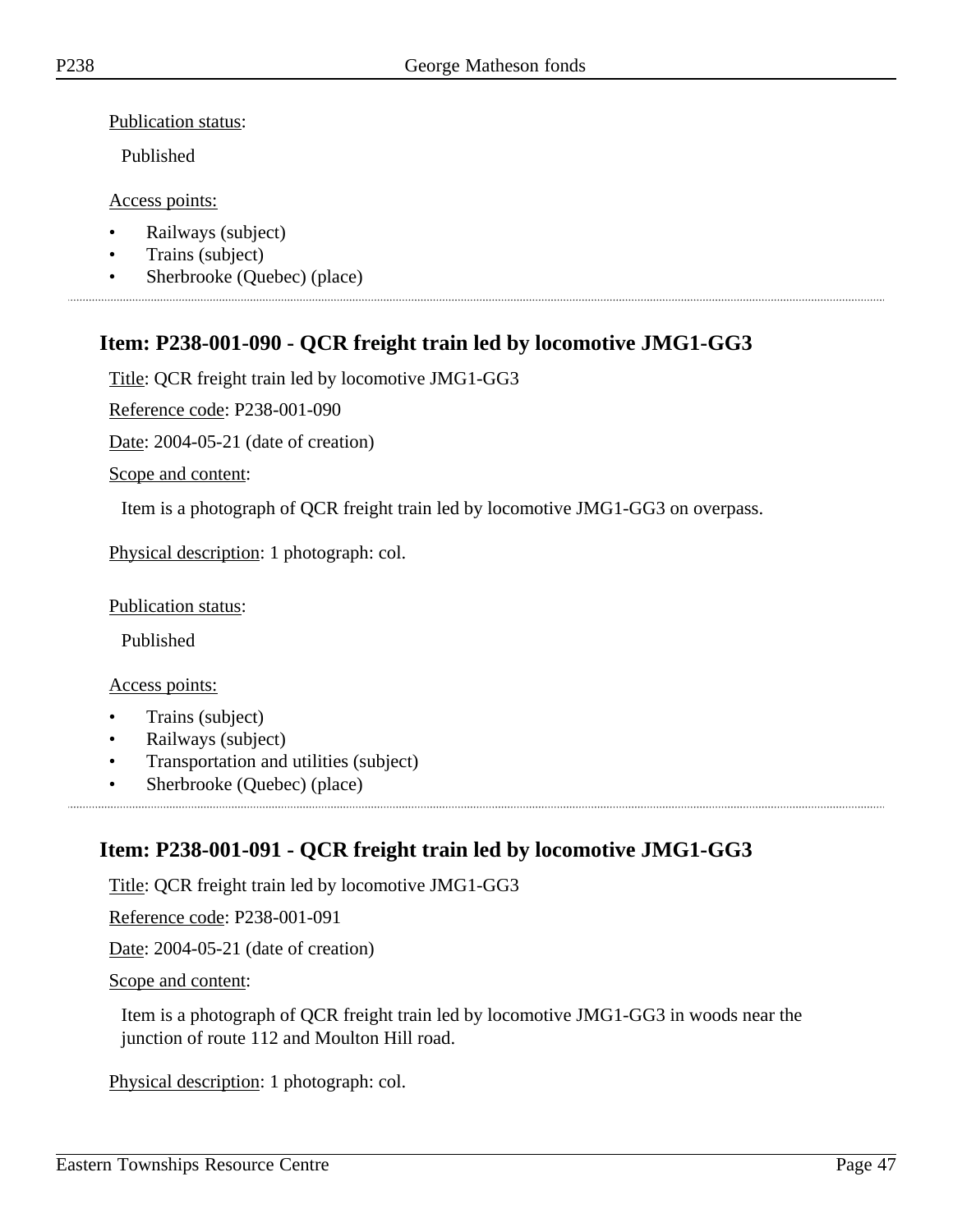Published

#### Access points:

- Trains (subject)
- Railways (subject)
- Transportation and utilities (subject)
- Sherbrooke (Quebec) (place)

# **Item: P238-001-092 - QCR freight train led by locomotive JMG1-GG3**

Title: QCR freight train led by locomotive JMG1-GG3

Reference code: P238-001-092

Date: 2004-05-21 (date of creation)

#### Scope and content:

Item is a photograph of QCR freight train led by locomotive JMG1-GG3 crossing Fearon Road.

Physical description: 1 photograph: col.

#### Publication status:

Published

#### Access points:

- Trains (subject)
- Railways (subject)
- Sherbrooke (Quebec) (place)

## **Item: P238-001-093 - QCR freight train led by locomotive JMG1-SG2**

Title: QCR freight train led by locomotive JMG1-SG2

Reference code: P238-001-093

Date: 2004-06-04 (date of creation)

Date: 2004-06-04 (date of creation)

#### Scope and content:

Item is a photograph of QCR freight train led by locomotive JMG1-SG2 with 1 loaded Covered Hopper at East Angus station.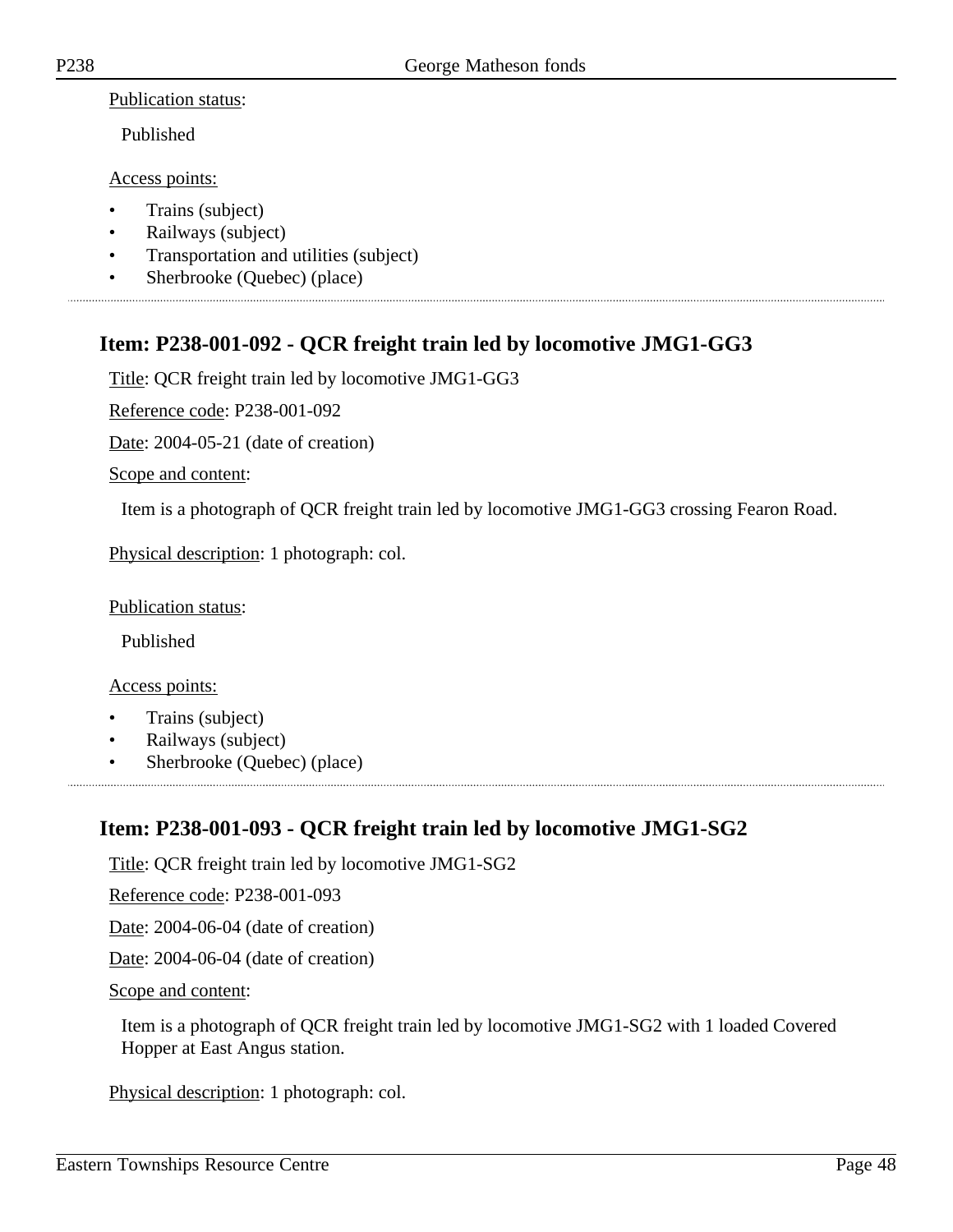Published

Access points:

- Trains (subject)
- Railways (subject)
- Transportation and utilities (subject)
- East Angus (Quebec) (place)

# **Item: P238-001-094 - QCR freight train led by locomotive JMG1-SG2**

Title: QCR freight train led by locomotive JMG1-SG2

Reference code: P238-001-094

Date: 2004-06-04 (date of creation)

Scope and content:

Item is a photograph of QCR freight train led by locomotive JMG1-SG2 with 1 loaded Covered Hopper at East Angus station.

Physical description: 1 photograph: col.

Publication status:

Published

Access points:

- Railways (subject)
- Trains (subject)
- Transportation and utilities (subject)
- East Angus (Quebec) (place)

# **Item: P238-001-095 - QCR freight train led by locomotive GG3- JMG1**

Title: QCR freight train led by locomotive GG3- JMG1

Reference code: P238-001-095

Date: 2004-07-27 (date of creation)

Scope and content:

Item is a photograph of QCR freight train led by locomotive GG3- JMG1 on route 112 overpass, north of East Angus.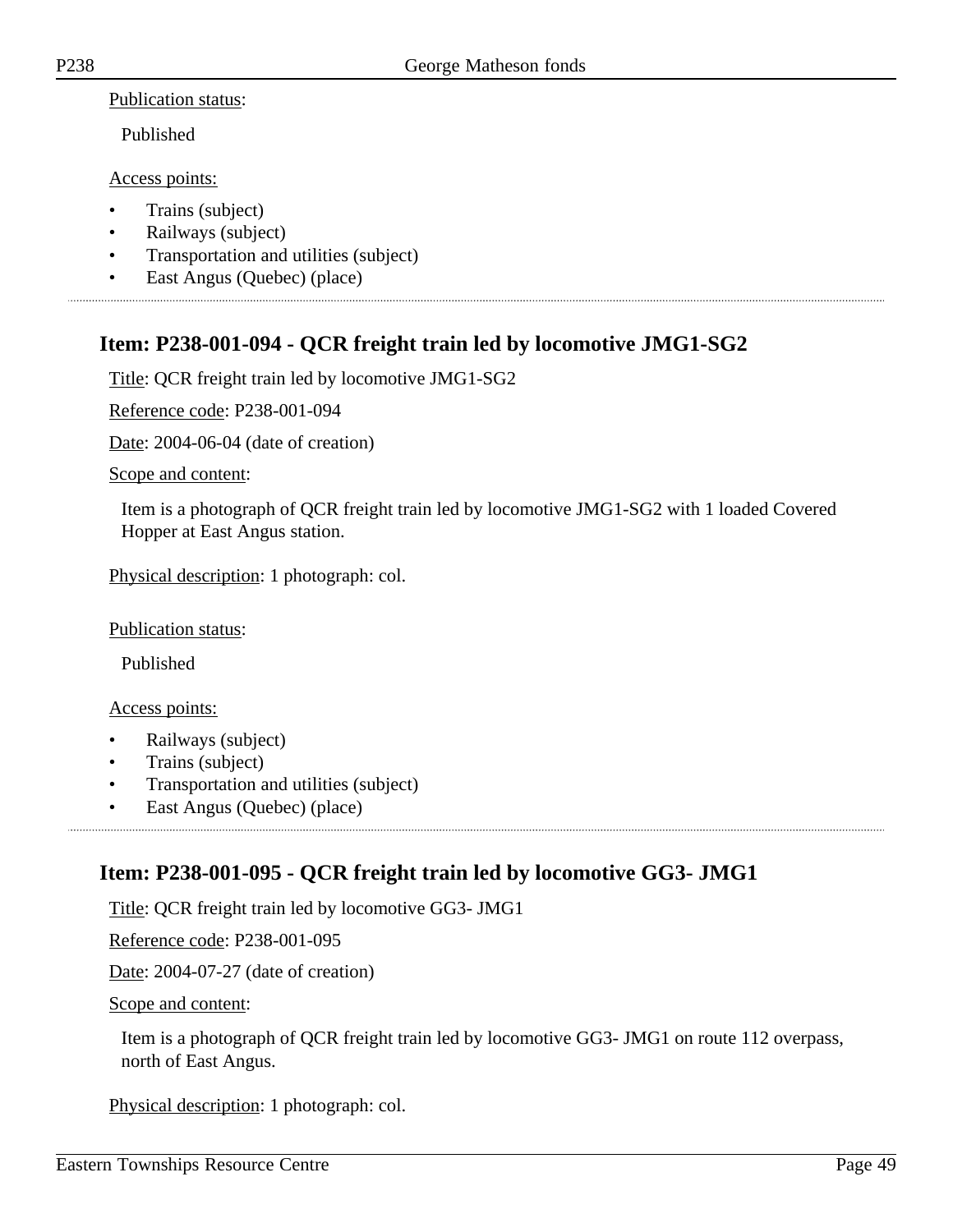Published

Access points:

- Trains (subject)
- Railways (subject)
- Transportation and utilities (subject)
- East Angus (Quebec) (place)

# **Item: P238-001-096 - QCR locomotive RG5**

Title: QCR locomotive RG5

Reference code: P238-001-096

Date: 2004-08-20 (date of creation)

Scope and content:

Item is a photograph of QCR locomotive RG5 with a Covered Hopper in East Angus.

Physical description: 1 photograph: col.

#### Publication status:

Published

#### Access points:

- Trains (subject)
- Railways (subject)
- Transportation and utilities (subject)
- East Angus (Quebec) (place)

# **Item: P238-001-097 - QCR locomotive RG5**

Title: QCR locomotive RG5

Reference code: P238-001-097

Date: 2004-08-20 (date of creation)

Scope and content:

Item is a photograph of QCR locomotive RG5 with a Covered Hopper in East Angus.

Physical description: 1 photograph: col.

### Publication status: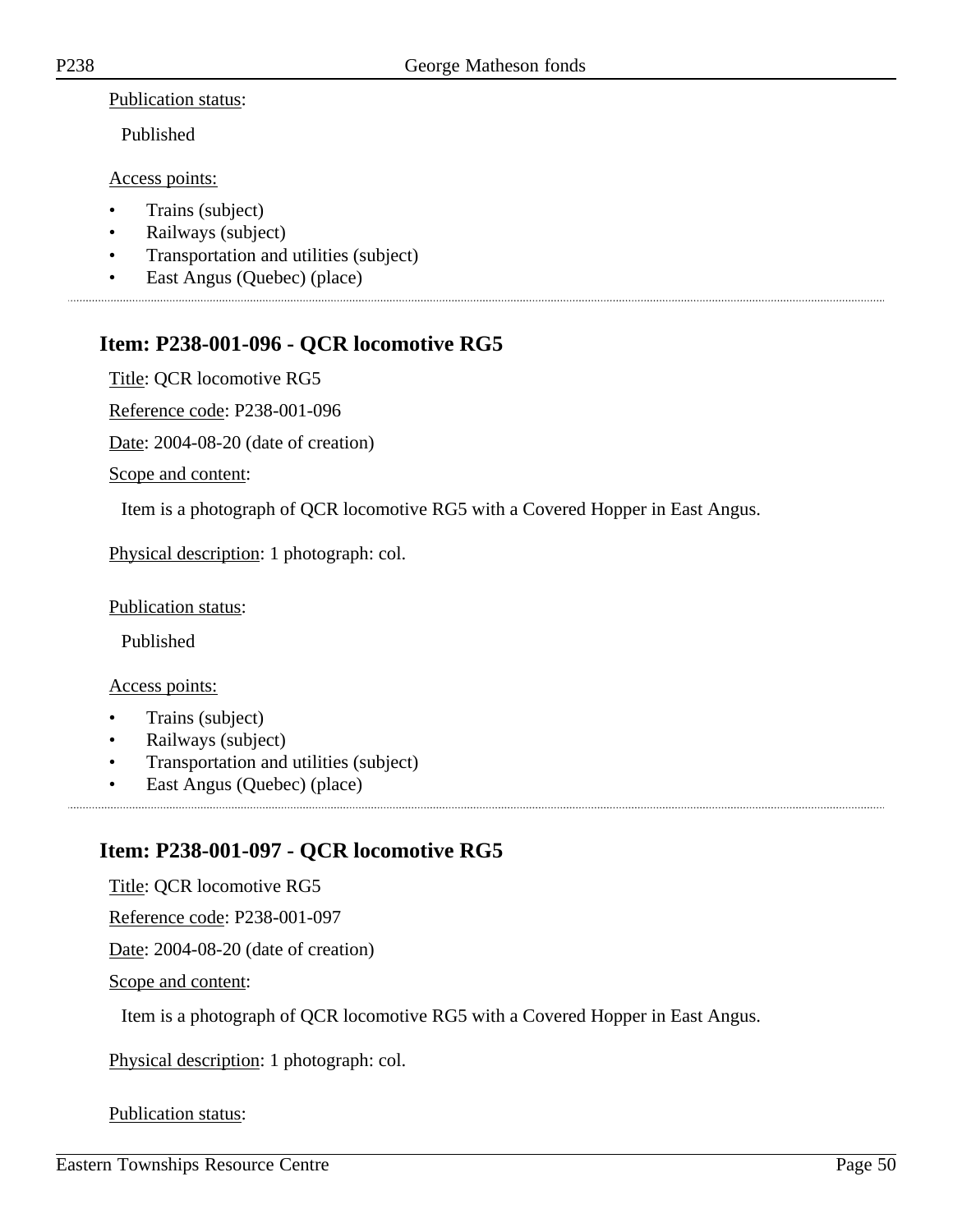### Published

Access points:

- Trains (subject)
- Railways (subject)
- Transportation and utilities (subject)
- East Angus (Quebec) (place)

# **Item: P238-001-098 - QCR locomotive RG5 switching at Rail to Truck Transfer Warehouse**

Title: QCR locomotive RG5 switching at Rail to Truck Transfer Warehouse

Reference code: P238-001-098

Date: 2004-08-20 (date of creation)

Scope and content:

Item is a photograph of QCR locomotive RG5 switching at Rail to Truck Transfer Warehouse in East Angus.

Physical description: 1 photograph: col.

Publication status:

Published

Access points:

- Railways (subject)
- East Angus (Quebec) (place)

# **Item: P238-001-099 - QCR locomotive DG4 near the "Hut," Lennoxville**

Title: QCR locomotive DG4 near the "Hut," Lennoxville

Reference code: P238-001-099

Date: 2004-10-08 (date of creation)

Scope and content:

Item is a photograph of QCR locomotive DG4 near the "Hut" Lennoxville.

Physical description: 1 photograph: col.

### Publication status: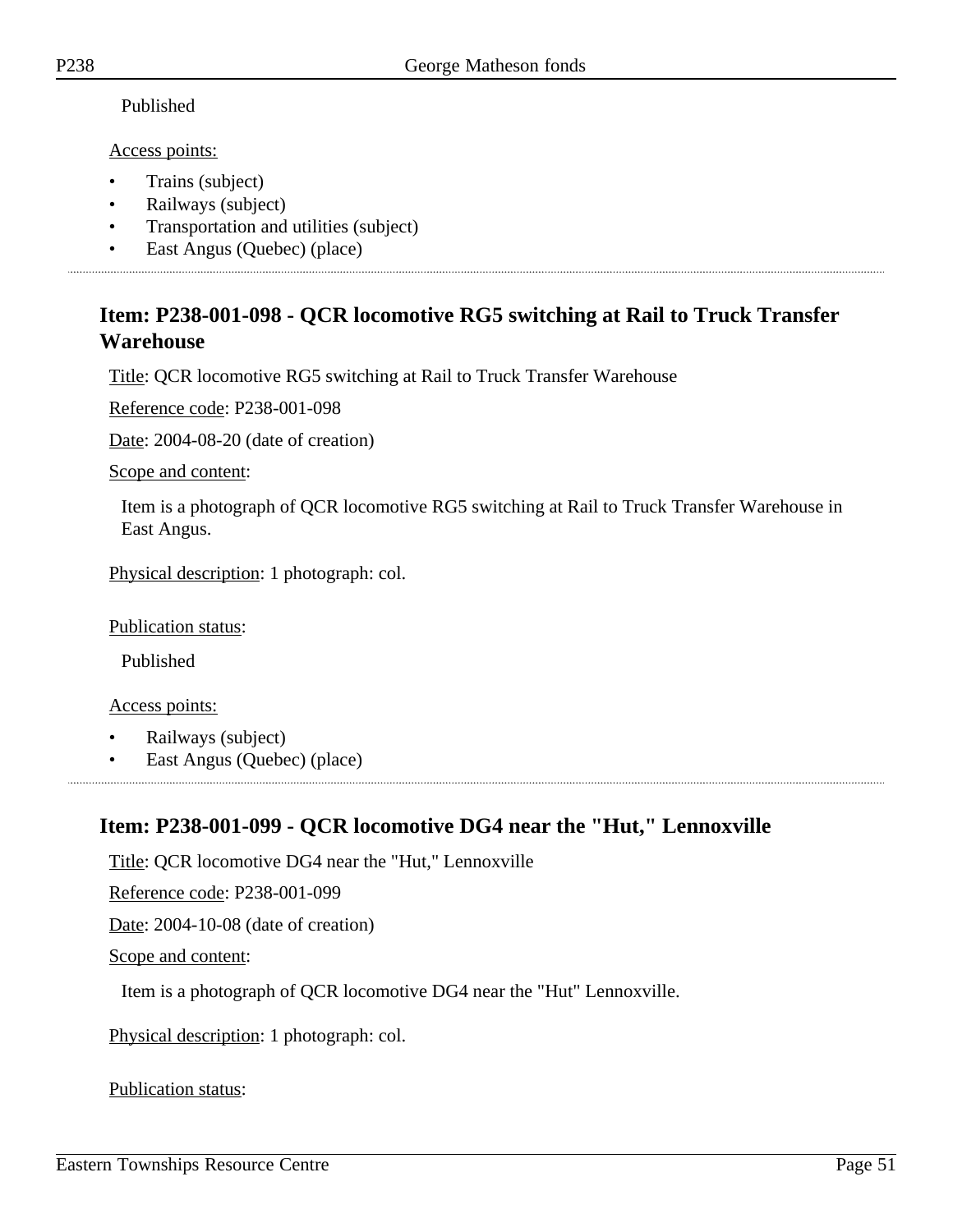### Published

### Access points:

- Railways (subject)
- Lennoxville (Quebec) (place)

# **Item: P238-001-100 - QCR locomotive DG4 at Moulton Hill Crossing**

Title: QCR locomotive DG4 at Moulton Hill Crossing

Reference code: P238-001-100

Date: 2004-10-08 (date of creation)

Scope and content:

Item is a photograph of QCR locomotive DG4 at Moulton Hill Crossing in Lennoxville.

Physical description: 1 photograph: col.

Publication status:

Published

### Access points:

- Railways (subject)
- Lennoxville (Quebec) (place)

# **Item: P238-001-101 - QCR freight train led by locomotive RG5**

Title: QCR freight train led by locomotive RG5

Reference code: P238-001-101

Date: 2005-02-07 (date of creation)

Scope and content:

Item is a photograph of QCR freight train led by locomotive RG5 with 2 cars loaded with lumber along Federal Street in Sherbrooke, returning to Vallée-Jonction.

Physical description: 1 photograph: col.

Publication status:

Published

Access points:

• Trains (subject)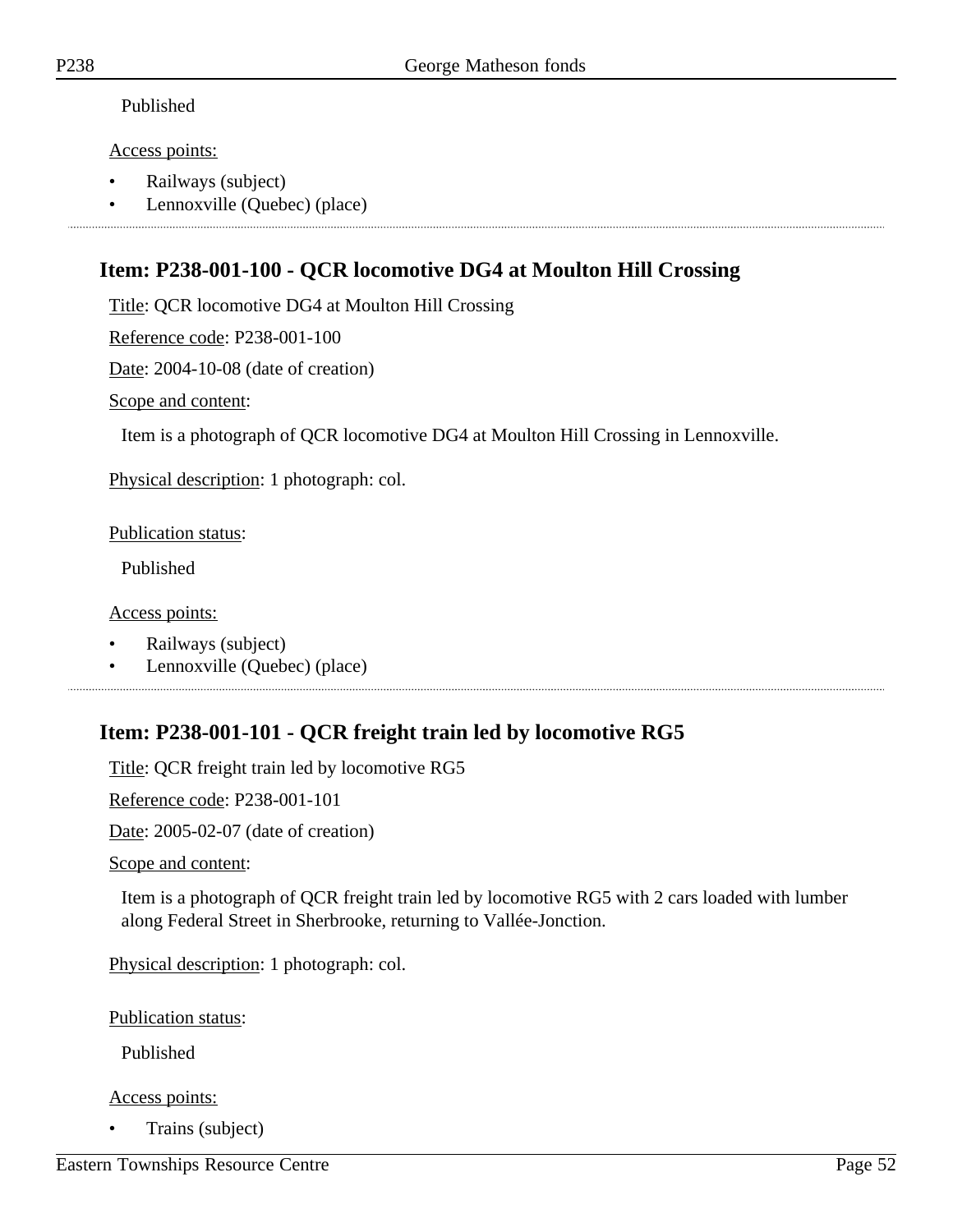- Railways (subject)
- Transportation and utilities (subject)
- Sherbrooke (Quebec) (place)

# **Item: P238-001-102 - QCR freight train led by locomotive RG5**

Title: QCR freight train led by locomotive RG5

Reference code: P238-001-102

Date: 2005-02-07 (date of creation)

Scope and content:

Item is a photograph of QCR freight train led by locomotive RG5 with 2 cars loaded with lumber and 2 Covered Hoppers.

Physical description: 1 photograph: col.

Publication status:

Published

Access points:

- Trains (subject)
- Railways (subject)
- Transportation and utilities (subject)
- Sherbrooke (Quebec) (place)

# **Item: P238-001-103 - QCR freight train running at hill along Federal Street, Sherbrooke**

Title: QCR freight train running at hill along Federal Street, Sherbrooke

Reference code: P238-001-103

Date: 2005-02-07 (date of creation)

Scope and content:

Item is a photograph of QCR freight train led by locomotive RG5 first running at hill along Federal Street in Sherbrooke.

Physical description: 1 photograph: col.

Publication status:

Published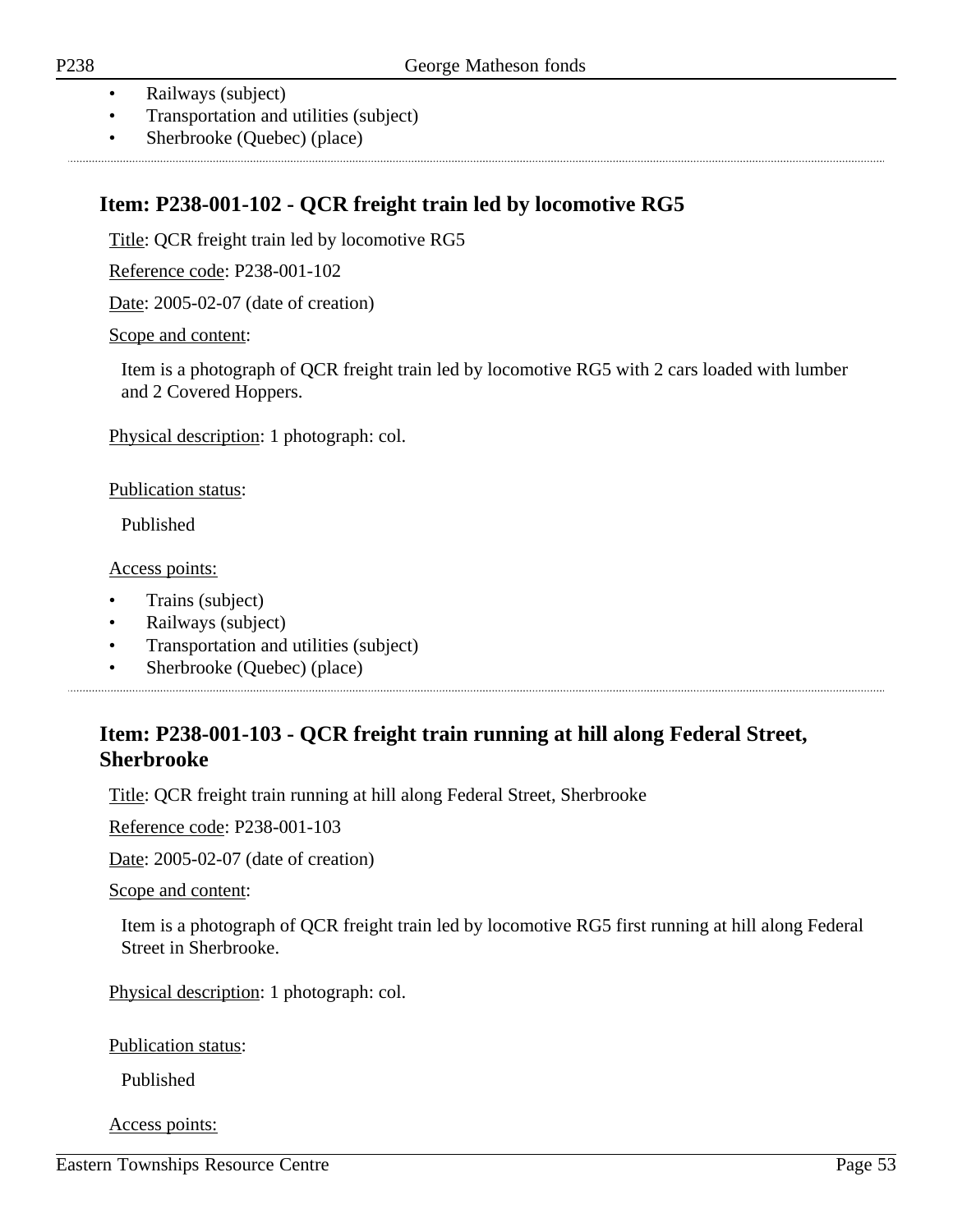- Trains (subject)
- Railways (subject)
- Transportation and utilities (subject)
- Sherbrooke (Quebec) (place)

# **Item: P238-001-104 - QCR locomotive RG5**

Title: QCR locomotive RG5

Reference code: P238-001-104

Date: 2005-02-07 (date of creation)

Scope and content:

Item is a photograph of QCR locomotive RG5 in MMA yard at Sherbrooke station.

Physical description: 1 photograph: col.

Publication status:

Published

Access points:

- Railways (subject)
- Sherbrooke (Quebec) (place)

# **Item: P238-001-105 - QCR freight train stalled at Alexandre Street crossing**

Title: QCR freight train stalled at Alexandre Street crossing

Reference code: P238-001-105

Date: 2005-03-14 (date of creation)

Scope and content:

Item is a photograph of QCR freight train led by locomotives RG5, second attempt to make the hill with 5 cars, stalled at Alexandre Street crossing. It had to be back to bridge to get a run with 2 Covered Hoppers on first trip and 3 cars of lumbers on second trip.

Physical description: 1 photograph: col.

Publication status:

Published

Access points:

• Railways (subject)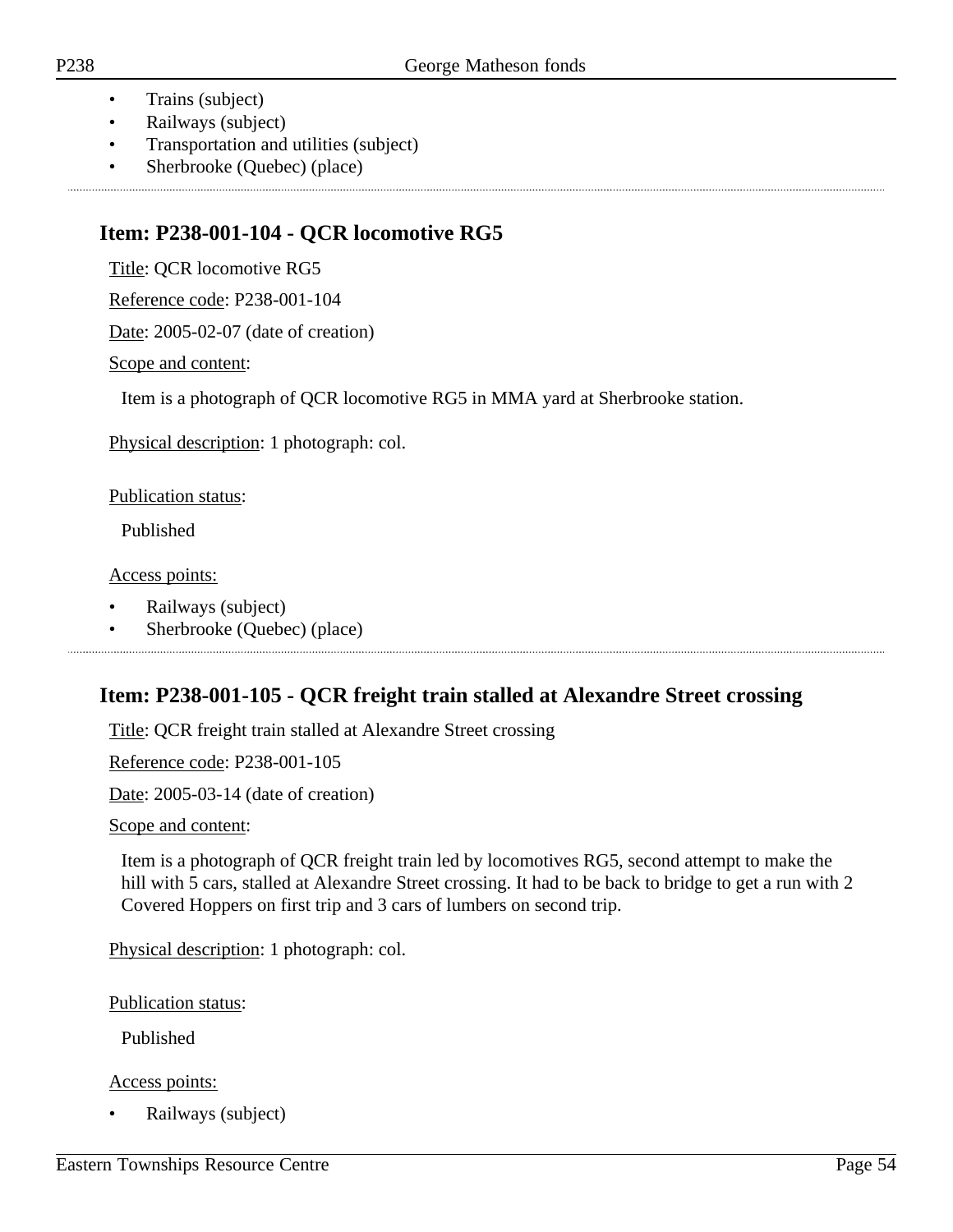- Trains (subject)
- Sherbrooke (Quebec) (place)

# **Item: P238-001-106 - QCR freight train stalled at Alexandre Street crossing**

Title: QCR freight train stalled at Alexandre Street crossing

Reference code: P238-001-106

Date: 2005-03-14 (date of creation)

Scope and content:

Item is a photograph of QCR freight train led by locomotives RG5, second attempt to make the hill with 5 cars, stalled at Alexandre Street crossing.

Physical description: 1 photograph: col.

Publication status:

Published

Access points:

- Railways (subject)
- Transportation and utilities (subject)
- Sherbrooke (Quebec) (place)

# **Item: P238-001-107 - QCR locomotive JMG1**

Title: QCR locomotive JMG1

Reference code: P238-001-107

Date: 2005-05-23 (date of creation)

Scope and content:

Item is a photograph of QCR locomotive JMG1 with 2 rail cars.

Physical description: 1 photograph: col.

Publication status:

Published

- Trains (subject)
- Railways (subject)
- East Angus (Quebec) (place)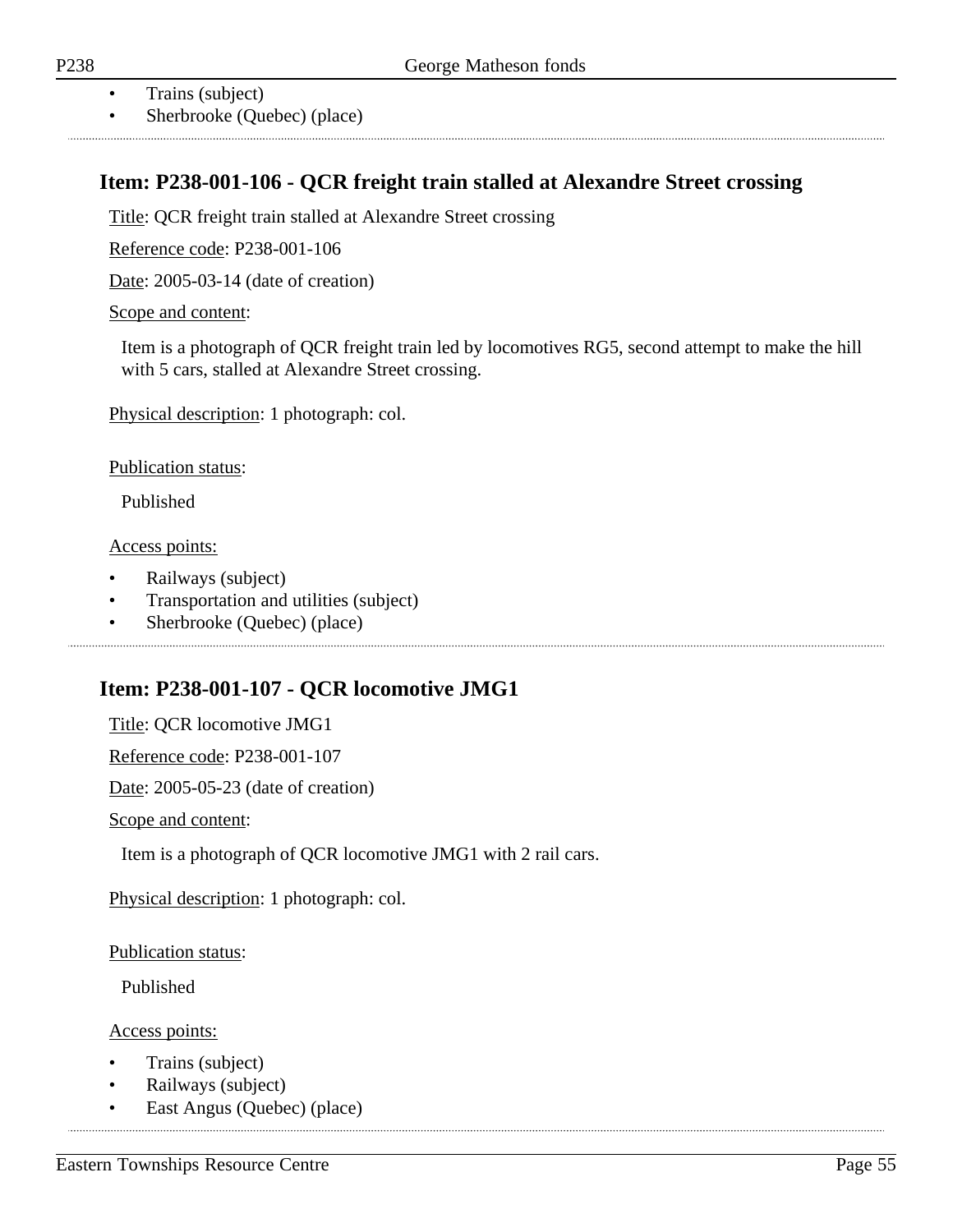# **Item: P238-001-108 - Rail cars on QCR in Sherbrooke yard**

Title: Rail cars on QCR in Sherbrooke yard

Reference code: P238-001-108

Date: 2005-10-06 (date of creation)

Scope and content:

Item is a photograph of 5 of 9 rail cars on QCR in Sherbrooke yard.

Physical description: 1 photograph: col.

Publication status:

Published

Access points:

- Railways (subject)
- Sherbrooke (Quebec) (place)

## **Item: P238-001-109 - QCR freight train led by locomotive JMG1**

Title: QCR freight train led by locomotive JMG1

Reference code: P238-001-109

Date: 2005-10-06 (date of creation)

Scope and content:

Item is a photograph of QCR freight train led by locomotive JMG1 with 9 cars at Moulton Hill crossing.

Physical description: 1 photograph: col.

Publication status:

Published

Access points:

- Railways (subject)
- Trains (subject)
- Transportation and utilities (subject)
- Lennoxville (Quebec) (place)

## **Item: P238-001-110 - QCR freight train led by locomotive JMG1**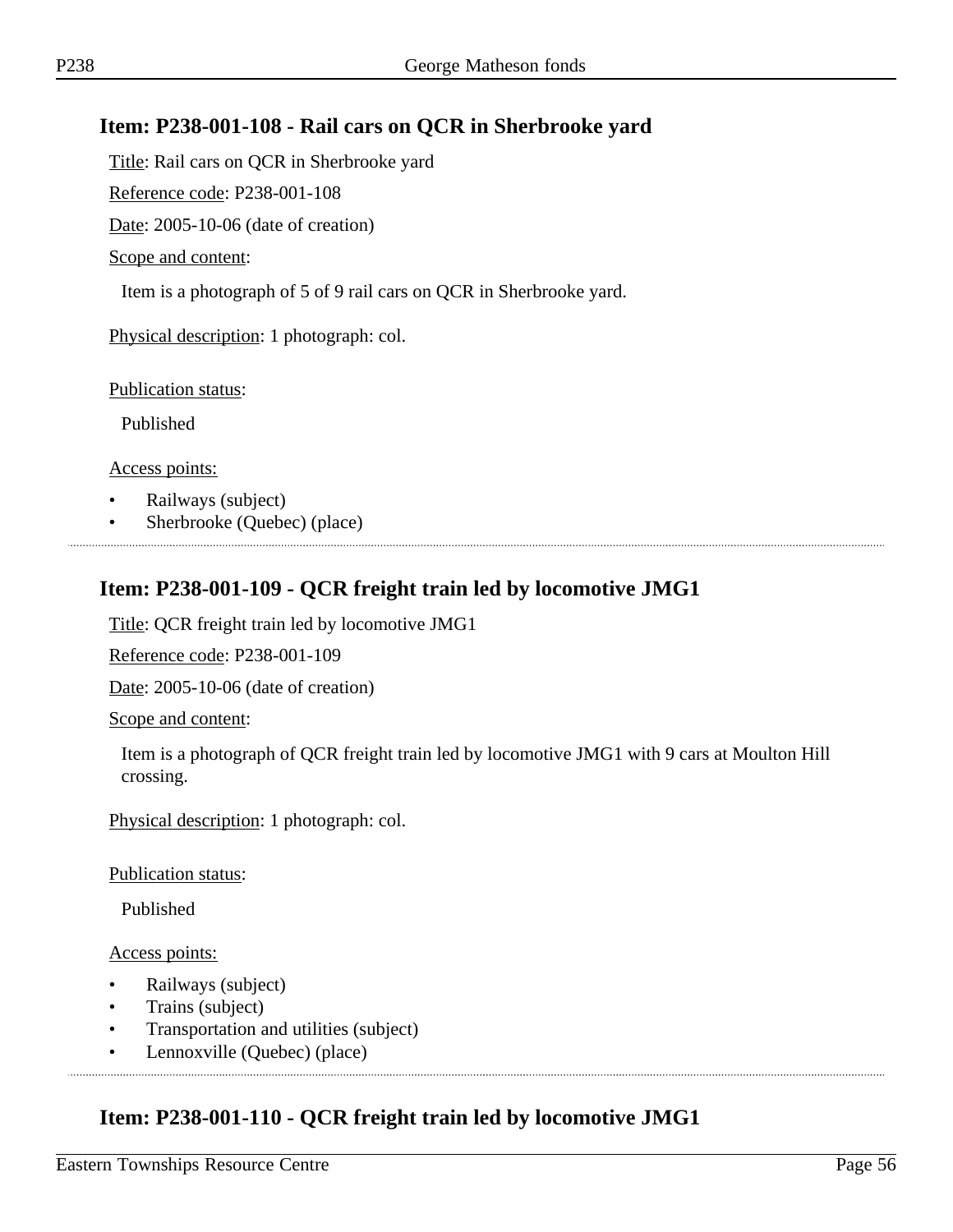Title: QCR freight train led by locomotive JMG1

Reference code: P238-001-110

Date: 2005-10-06 (date of creation)

Scope and content:

Item is a photograph of QCR freight train led by locomotive JMG1 on Trestle bridge.

Physical description: 1 photograph: col.

Publication status:

Published

### Access points:

- Railways (subject)
- Trains (subject)
- Transportation and utilities (subject)
- Sherbrooke (Quebec) (place)

# **Item: P238-001-111 - QCR freight train led by locomotive JMG1**

Title: QCR freight train led by locomotive JMG1

Reference code: P238-001-111

Date: 2005-10-06 (date of creation)

Scope and content:

Item is a photograph of QCR freight train led by locomotive JMG1 with 9 cars in MMA Sherbrooke yard.

Physical description: 1 photograph: col.

Publication status:

Published

Access points:

- Railways (subject)
- Trains (subject)
- Transportation and utilities (subject)
- Sherbrooke (Quebec) (place)

# **Item: P238-001-112 - QCR freight train led by locomotive JMG1**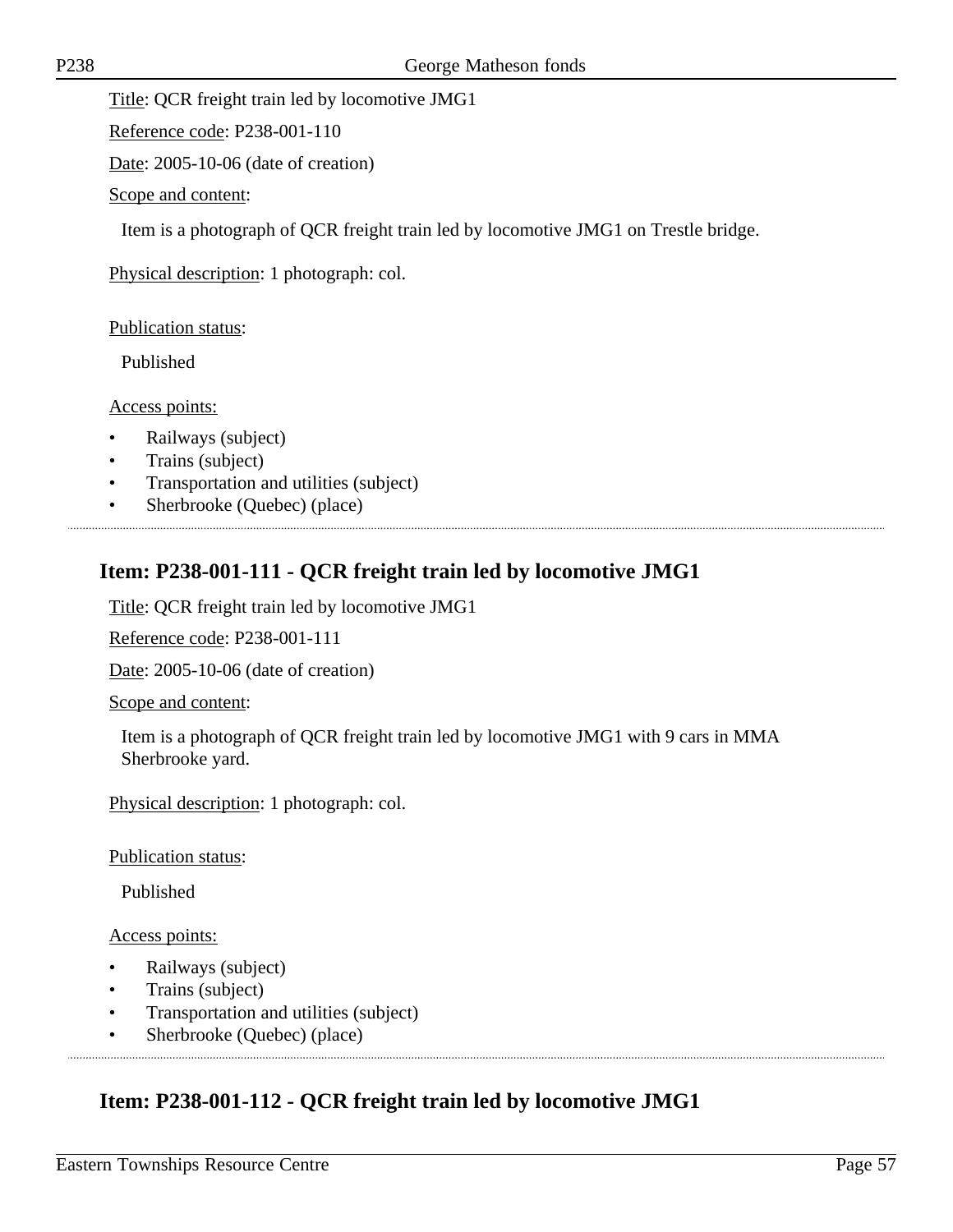Title: QCR freight train led by locomotive JMG1

Reference code: P238-001-112

Date: 2005-10-06 (date of creation)

Scope and content:

Item is a photograph of QCR freight train led by locomotive JMG1 with 7 cars crossing bridge.

Physical description: 1 photograph: col.

Publication status:

Published

#### Access points:

- Trains (subject)
- Transportation and utilities (subject)
- Railways (subject)
- Sherbrooke (Quebec) (place)

# **Item: P238-001-113 - QCR locomotive JMG1 and MMA8544**

Title: QCR locomotive JMG1 and MMA8544

Reference code: P238-001-113

Date: 2005-10-06 (date of creation)

Scope and content:

Item is a photograph of freight train led by QCR locomotive JMG1 and MMA8544 lifting 7 cars.

Physical description: 1 photograph: col.

Publication status:

Published

Access points:

- Trains (subject)
- Railways (subject)
- Transportation and utilities (subject)
- Sherbrooke (Quebec) (place)

## **Item: P238-001-114 - QCR locomotive JMG1 and MMA8544**

Title: QCR locomotive JMG1 and MMA8544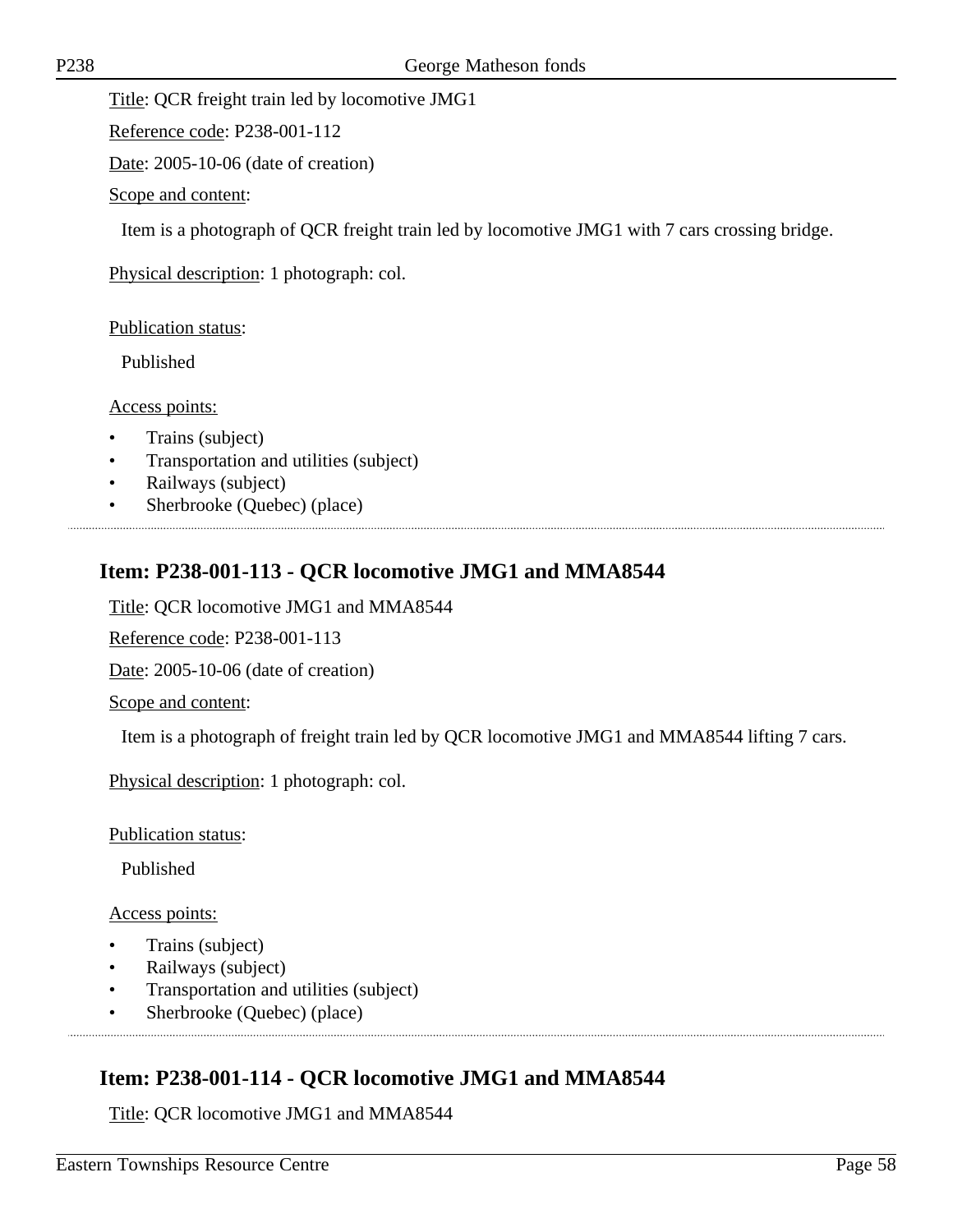Date: 2005-10-06 (date of creation)

Scope and content:

Item is a photograph of freight train led by QCR locomotive JMG1 and MMA8544 lifting 7 cars.

Physical description: 1 photograph: col.

Publication status:

Published

Access points:

- Railways (subject)
- Transportation and utilities (subject)
- Trains (subject)
- Sherbrooke (Quebec) (place)

## **Item: P238-001-115 - TTCA special passenger train**

Title: TTCA special passenger train

Reference code: P238-001-115

Date: 2005-10-09 (date of creation)

Scope and content:

Item is a photograph of TTCA special passenger train ridden at least by 175 passengers to Sherbrooke.

Physical description: 1 photograph: col.

Publication status:

Published

#### Access points:

- Trains (subject)
- Transportation and utilities (subject)
- Railways (subject)
- Sherbrooke (Quebec) (place)

### **Item: P238-001-116 - Scrapped passenger cars 6218, 6115, 6203, 6101**

Title: Scrapped passenger cars 6218, 6115, 6203, 6101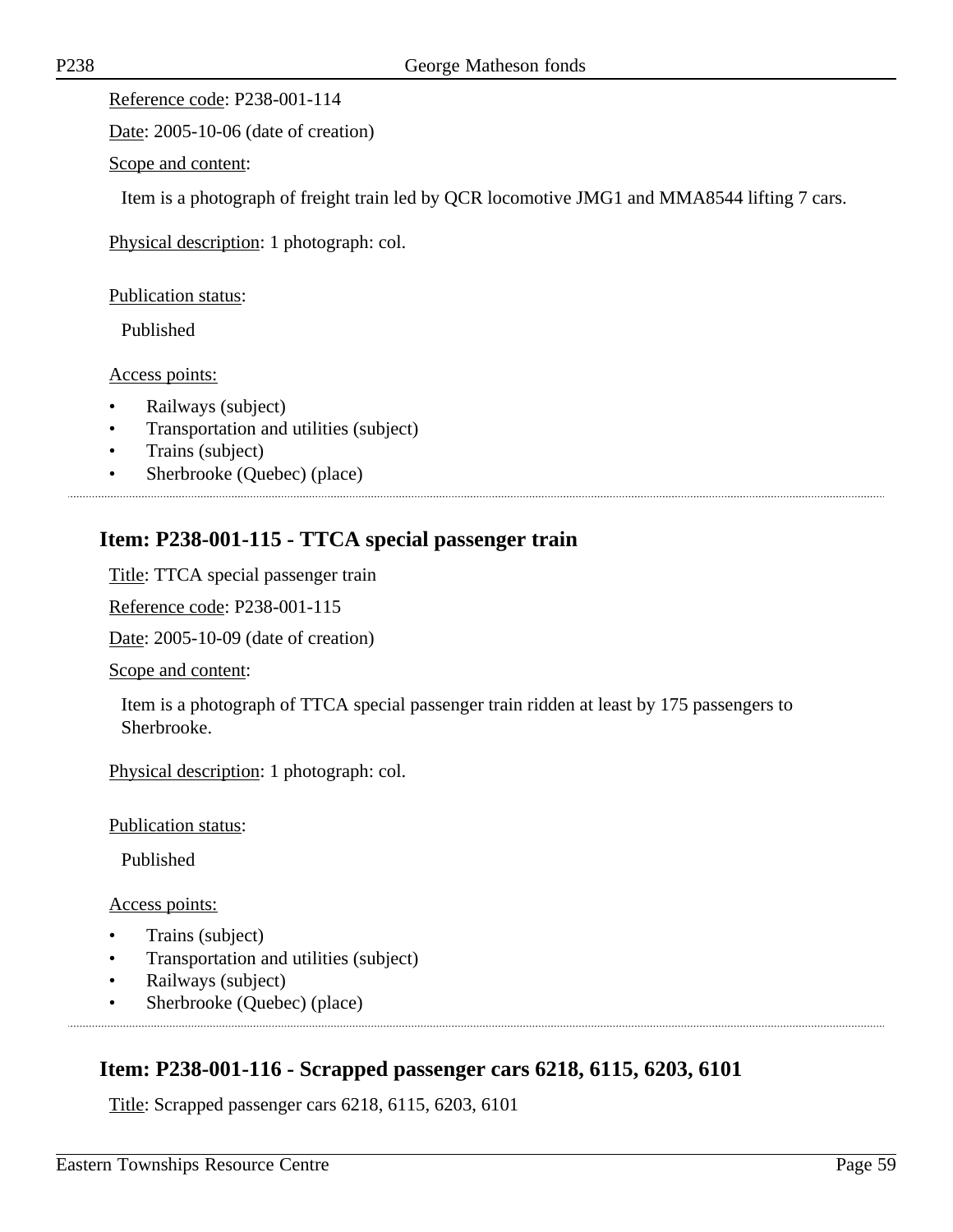Date: 2006-11-09 (date of creation)

Scope and content:

Item is a photograph of passenger car 6218 scrapped and other passenger cars 6115-6203-6101 almost all cut up at East Angus.

Physical description: 1 photograph: col.

Publication status:

Published

Access points:

- Railways (subject)
- East Angus (Quebec) (place)

..............................

# **Item: P238-001-117 - Scrapped passenger car 6203**

Title: Scrapped passenger car 6203

Reference code: P238-001-117

Date: 2006-11-09 (date of creation)

Scope and content:

Item is a photograph of passenger car 6203 cut up at East Angus.

Physical description: 1 photograph: col.

Publication status:

Published

Access points:

- Railways (subject)
- East Angus (Quebec) (place)

# **Item: P238-001-118 - Passenger car 6101-A at East Angus**

Title: Passenger car 6101-A at East Angus

Reference code: P238-001-118

Date: 2006-11-09 (date of creation)

Scope and content: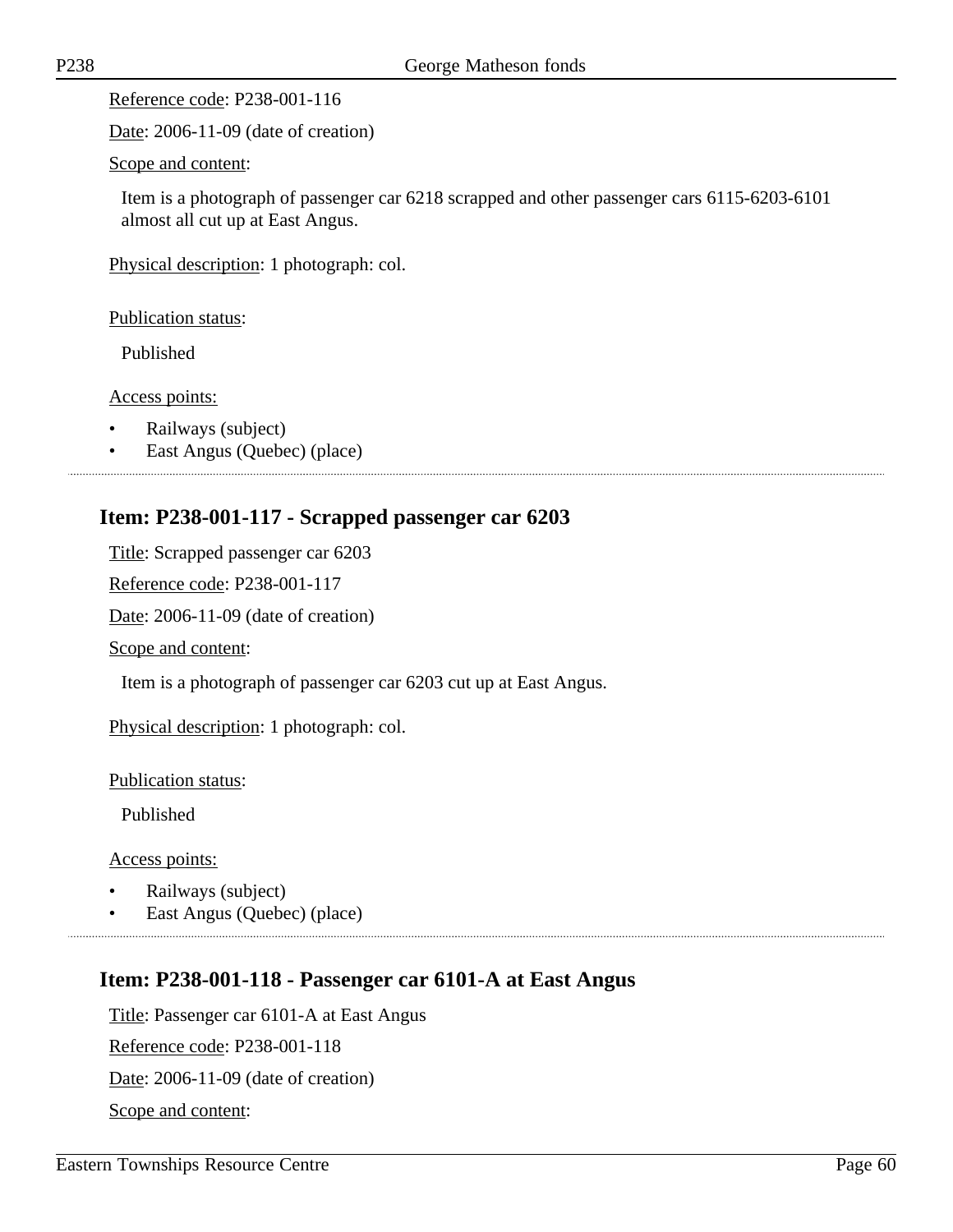Item is a photograph of passenger car 6101-A at East Angus.

Physical description: 1 photograph: col.

Publication status:

Published

Access points:

- Railways (subject)
- East Angus (Quebec) (place)

## **Item: P238-001-119 - QCR freight train led by locomotive SG**

Title: QCR freight train led by locomotive SG

Reference code: P238-001-119

Date: 2006-04-11 (date of creation)

Scope and content:

Item is a photograph of QCR freight train led by locomotive SG with 3 cars at Talbot Street (Newington).

Physical description: 1 photograph: col.

Publication status:

Published

Access points:

- Railways (subject)
- Transportation and utilities (subject)
- Trains (subject)
- Sherbrooke (Quebec) (place)

## **Series: P238-002 - Canadian Pacific Railway line**

Title: Canadian Pacific Railway line

Reference code: P238-002

Date: 1957-2017 (date of creation)

Scope and content:

The series contains information on the locomotives, rail cars, stations, and railway routes of the Canadian Pacific Railway (CPR/CP) primarily in the Eastern Townships from 1957 to 2017. It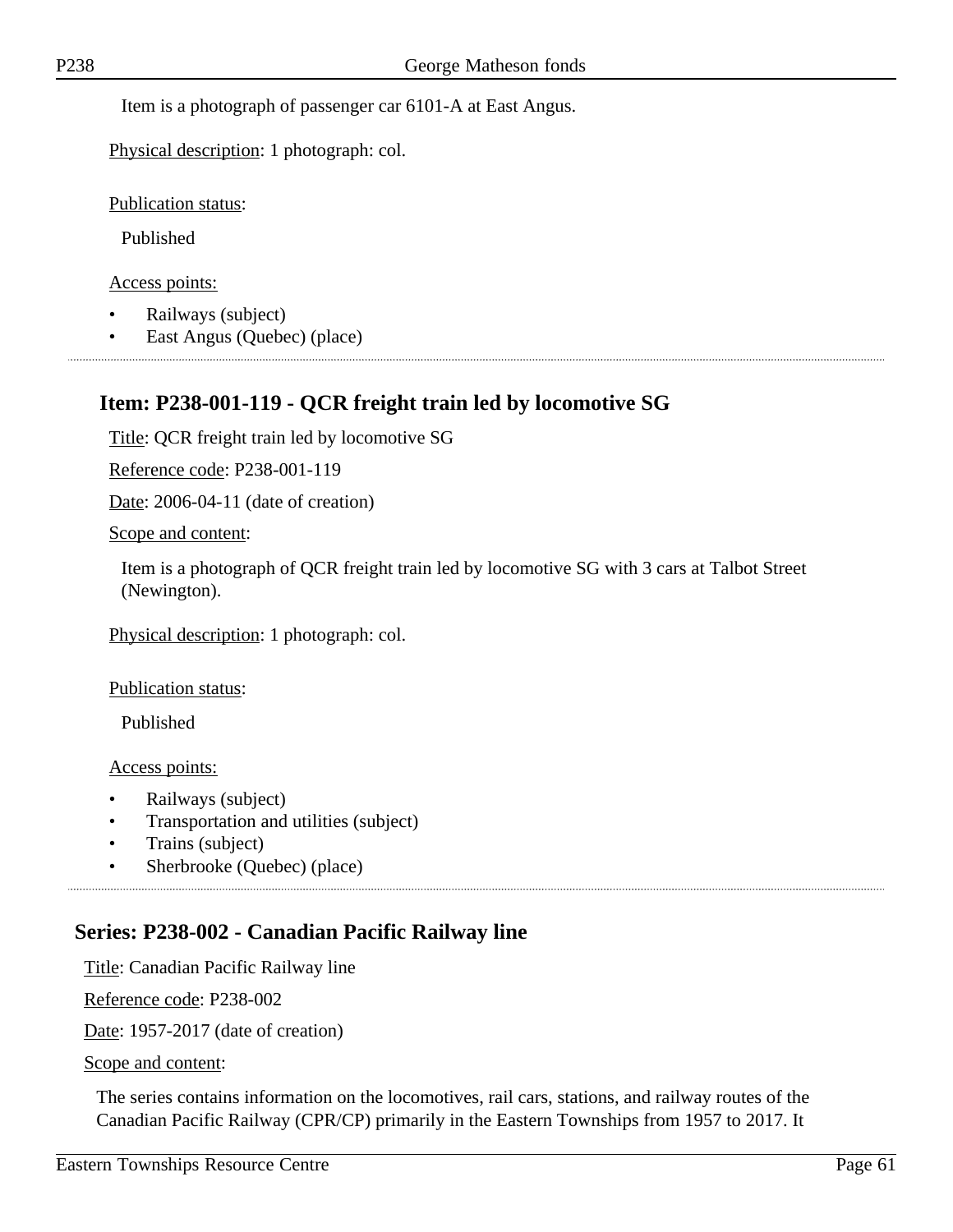P238 George Matheson fonds

consists of photographs, which include images of a derailment in Bury in 1992. Included among the locations are: Ascot Corner, Birchton, Bromont, Bury, Cookshire, Eastman, Farnham, Gould, Huntingville, Johnville, Jordan Hill, Lachute, Lennoxville, St-Luc, Sherbrooke, Magog, Megantic, and Racey (Quebec) and Smith Falls, Chalk River, Kathmae, Welsh, and Snake River (Ontario). In addition to the CPR, included among the rail and leasing companies: Bangor & Aroostook Railroad, Amtrax, Quebec Southern Railway, Canadian American Railroad, Northern Vermont Railroad, Chemin de fer Quebec Sud, St. Laurence & Hudson Railway (St.L&H), Acadian, Montreal, Maine & Atlantic Railway, Orford Express, Central Maine & Quebec Railway, Morrison Knudsen (MK), HATX/HLCX (Helm Financial Corp.), and LLPX/GATX

Physical description: 734 photographs: b&w and col.

Publication status:

Published

Access points:

- Graphic material (documentary form)
- Railways (subject)
- Trains (subject)
- Accidents (railway and automobile) (subject)
- Sherbrooke (Quebec) (place)
- Lennoxville (Quebec) (place)

### **File: P238-002-001 - 1957-1993**

Title: 1957-1993

Reference code: P238-002-001

Date: 1957-1993 (date of creation)

Physical description: 122 photographs : b&w and col.

Publication status:

Published

### **Item: P238-002-001-001 - CPR locomotive 2588**

Title: CPR locomotive 2588 Reference code: P238-002-001-001 Date: 1957-07-02 (date of creation) Scope and content: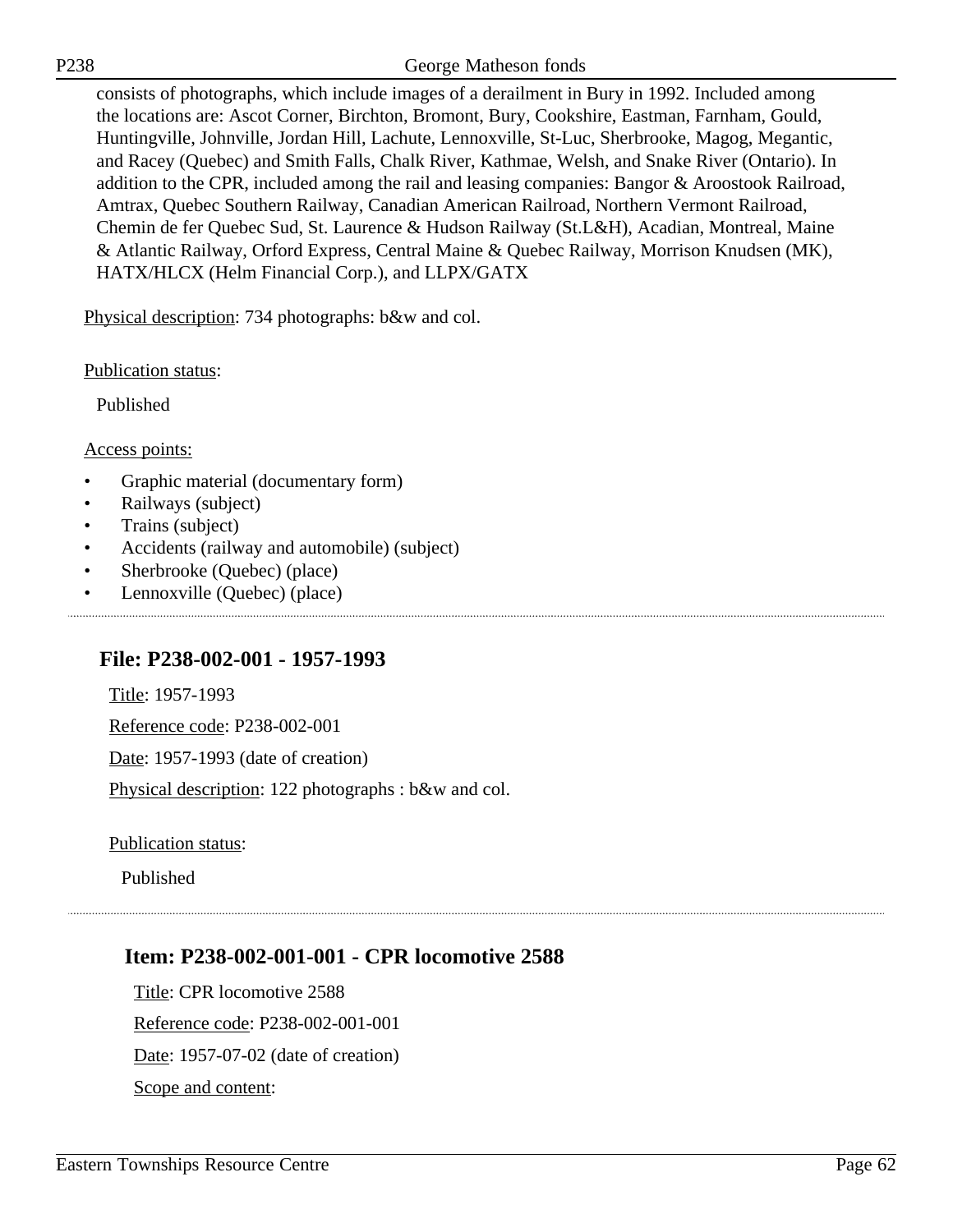### Item is a photograph of CPR locomotive 2588 in Lennoxville

Physical description: 1 photograph: b&w.

#### Publication status:

Published

#### Access points:

- Graphic material (documentary form)
- Trains (subject)
- Transportation and utilities (subject)
- Railways (subject)
- Lennoxville (Quebec) (place)

## **Item: P238-002-001-002 - CPR Locomotive 944**

Title: CPR Locomotive 944

Reference code: P238-002-001-002

Date: 1957-07-04 (date of creation)

Scope and content:

Item is a photograph of CPR Locomotive 944, out of service in Lennoxville.

Physical description: 1 photograph: b&w.

#### Publication status:

Published

Access points:

- Graphic material (documentary form)
- Railways (subject)
- Trains (subject)
- Transportation and utilities (subject)
- Lennoxville (Quebec) (place)

## **Item: P238-002-001-003 - CPR station and Signal Tower, Lennoxville**

Title: CPR station and Signal Tower, Lennoxville

Reference code: P238-002-001-003

Date: 1957-07-04 (date of creation)

Scope and content: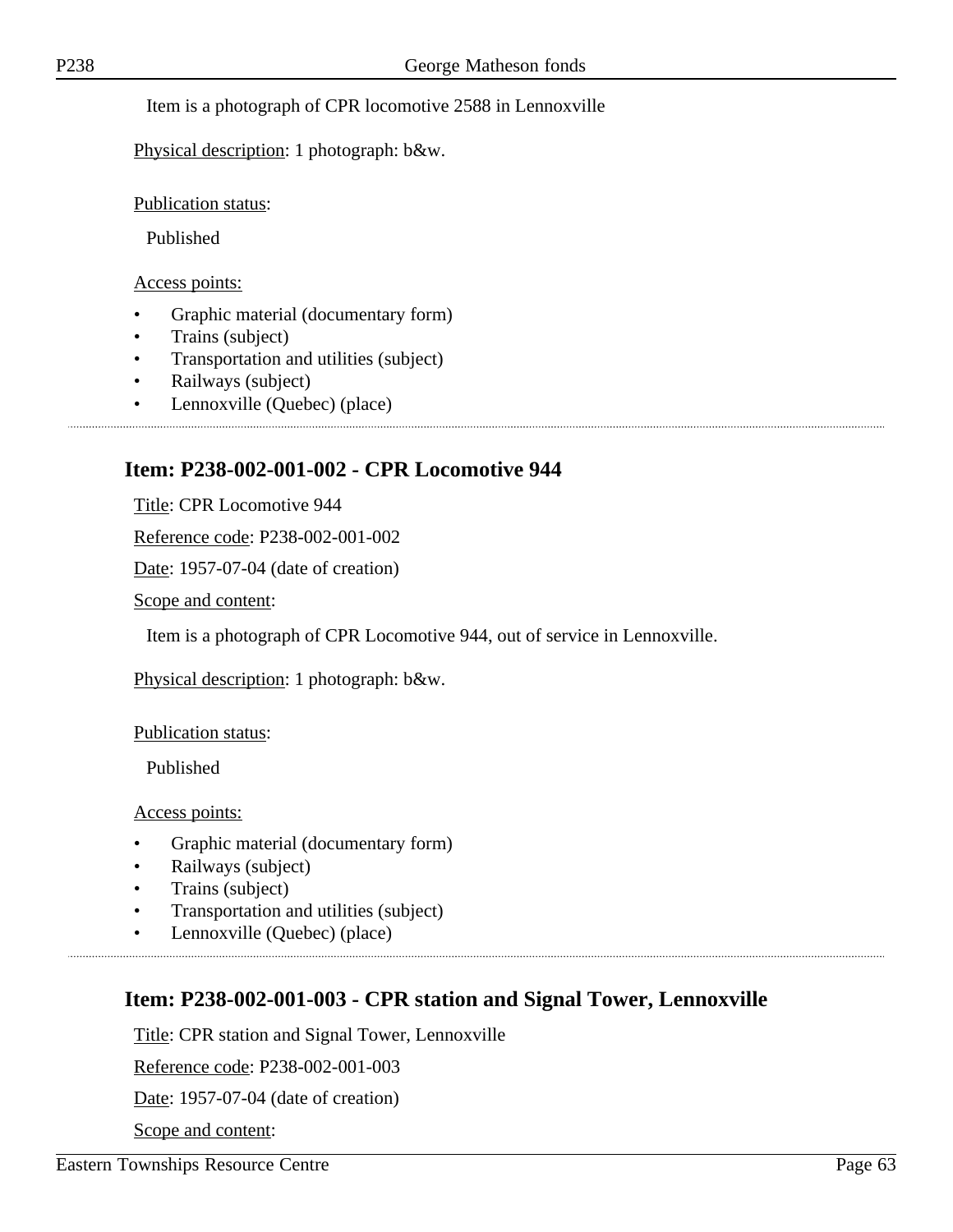### Item is a photograph of CPR station and Signal Tower in Lennoxville

Physical description: 1 photograph: b&w.

Publication status:

Published

Access points:

- Graphic material (documentary form)
- Trains (subject)
- Railways (subject)
- Transportation and utilities (subject)
- Lennoxville (Quebec) (place)

## **Item: P238-002-001-004 - Philip Carey Company and CPR locomotive 2556**

Title: Philip Carey Company and CPR locomotive 2556

Reference code: P238-002-001-004

Date: 1958-05-31 (date of creation)

Scope and content:

Item is a photograph of Philip Carey Company taken at 2:10 PM May 31, 1958. A CPR locomotive 2556 with 10 cars that day is on track.

Physical description: 1 photograph: b&w.

Publication status:

Published

Access points:

- Graphic material (documentary form)
- Trains (subject)
- Railways (subject)
- Transportation and utilities (subject)
- Business and commerce (subject)
- Buildings and structures (subject)
- Lennoxville (Quebec) (place)

## **Item: P238-002-001-005 - QCR freight train, Moulton Hill**

Title: QCR freight train, Moulton Hill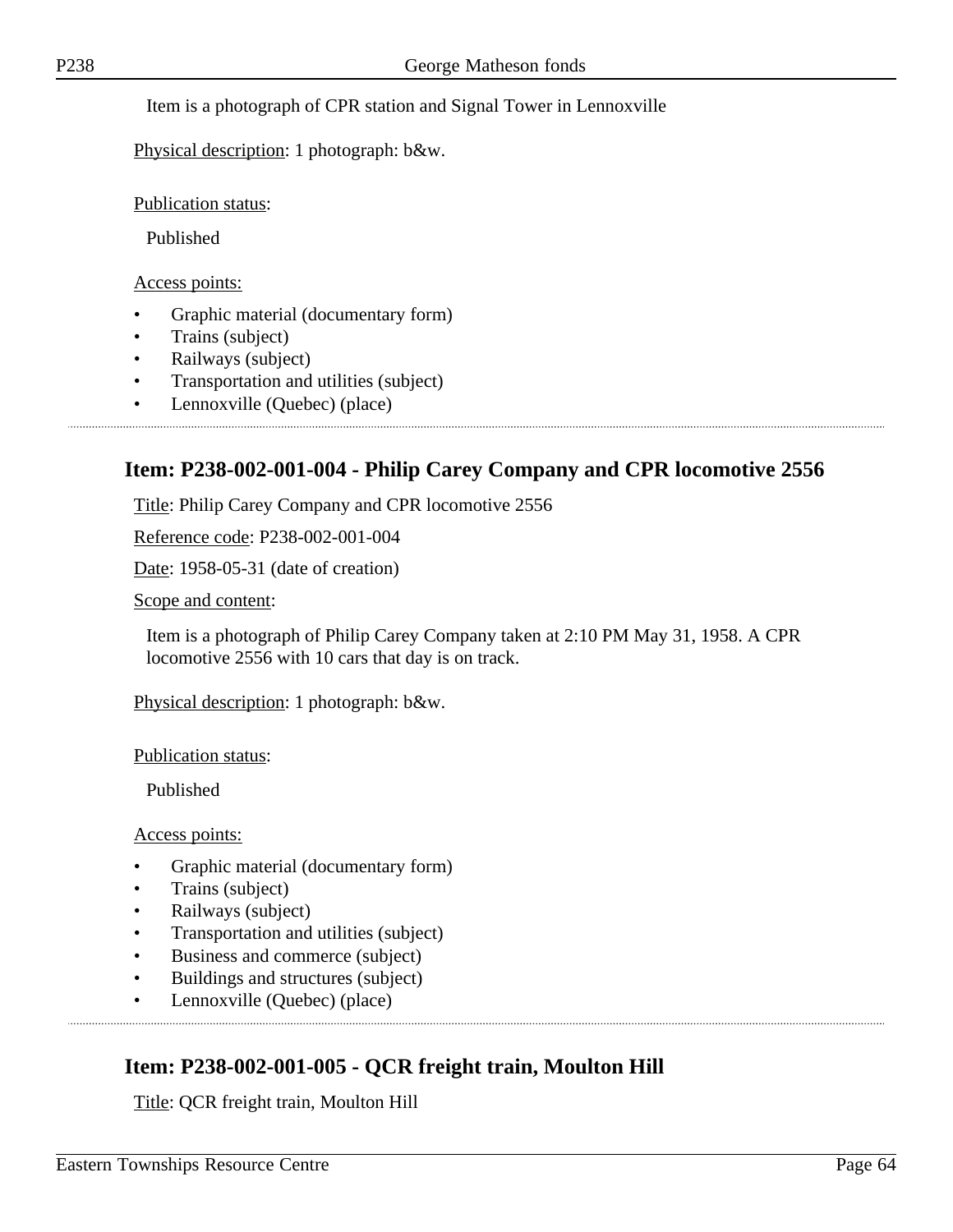Date: 1958-05-30 (date of creation)

Scope and content:

Item is a photograph of a Quebec Central Railway (QCR) freight train is crossing Moulton Hill in Lennoxville.

Physical description: 1 photograph: b&w.

Publication status:

Published

Access points:

- Graphic material (documentary form)
- Trains (subject)
- Railways (subject)
- Transportation and utilities (subject)
- Lennoxville (Quebec) (place)

# **Item: P238-002-001-006 - CPR locomotive 8016**

Title: CPR locomotive 8016

Reference code: P238-002-001-006

Date: 1958-09-12 (date of creation)

Scope and content:

Item is a photograph of a CPR train (locomotive 8016) on track.

Physical description: 1 photograph: b&w.

Publication status:

Published

Access points:

- Graphic material (documentary form)
- Trains (subject)
- Railways (subject)
- Lennoxville (Quebec) (place)

## **Item: P238-002-001-007 - CPR station and water tower, Scotstown**

Title: CPR station and water tower, Scotstown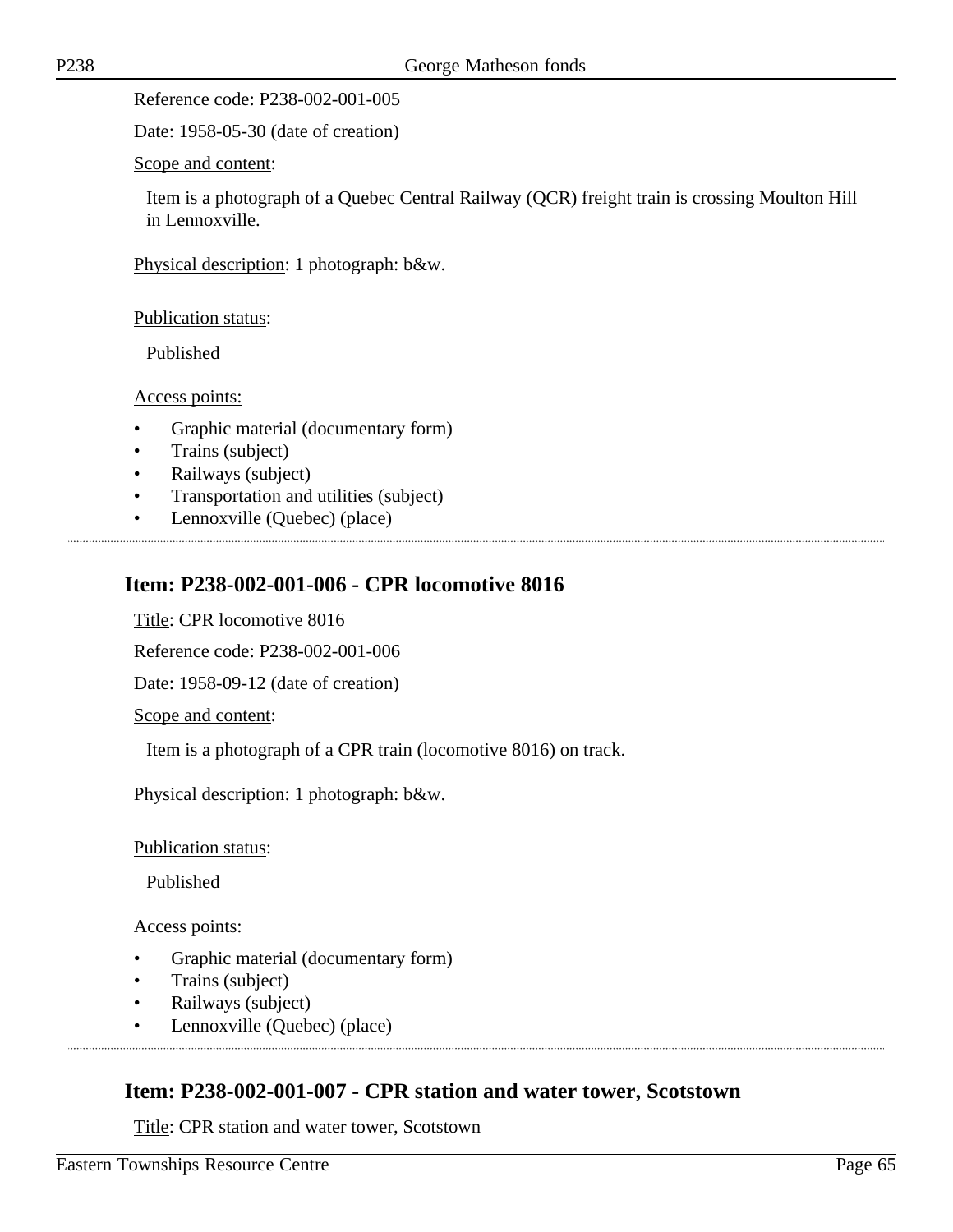Date: [1957] (date of creation)

Scope and content:

Item is a photograph of CPR station and water tower in Scotstown.

Physical description: 1 photograph: b&w.

Publication status:

Published

Access points:

- Graphic material (documentary form)
- Railways (subject)
- Buildings and structures (subject)
- Scotstown (Quebec) (place)

# **Item: P238-002-001-008 - CNR diesel locomotive 3822**

Title: CNR diesel locomotive 3822

Reference code: P238-002-001-008

Date: [1957] (date of creation)

Scope and content:

Item is a photograph of CNR diesel locomotive 3822 in Lennoxville.

Physical description: 1 photograph: b&w.

Publication status:

Published

Access points:

- Graphic material (documentary form)
- Railways (subject)
- Trains (subject)
- Transportation and utilities (subject)
- Lennoxville (Quebec) (place)

## **Item: P238-002-001-009 - CPR locomotive 2527 and freight train**

Title: CPR locomotive 2527 and freight train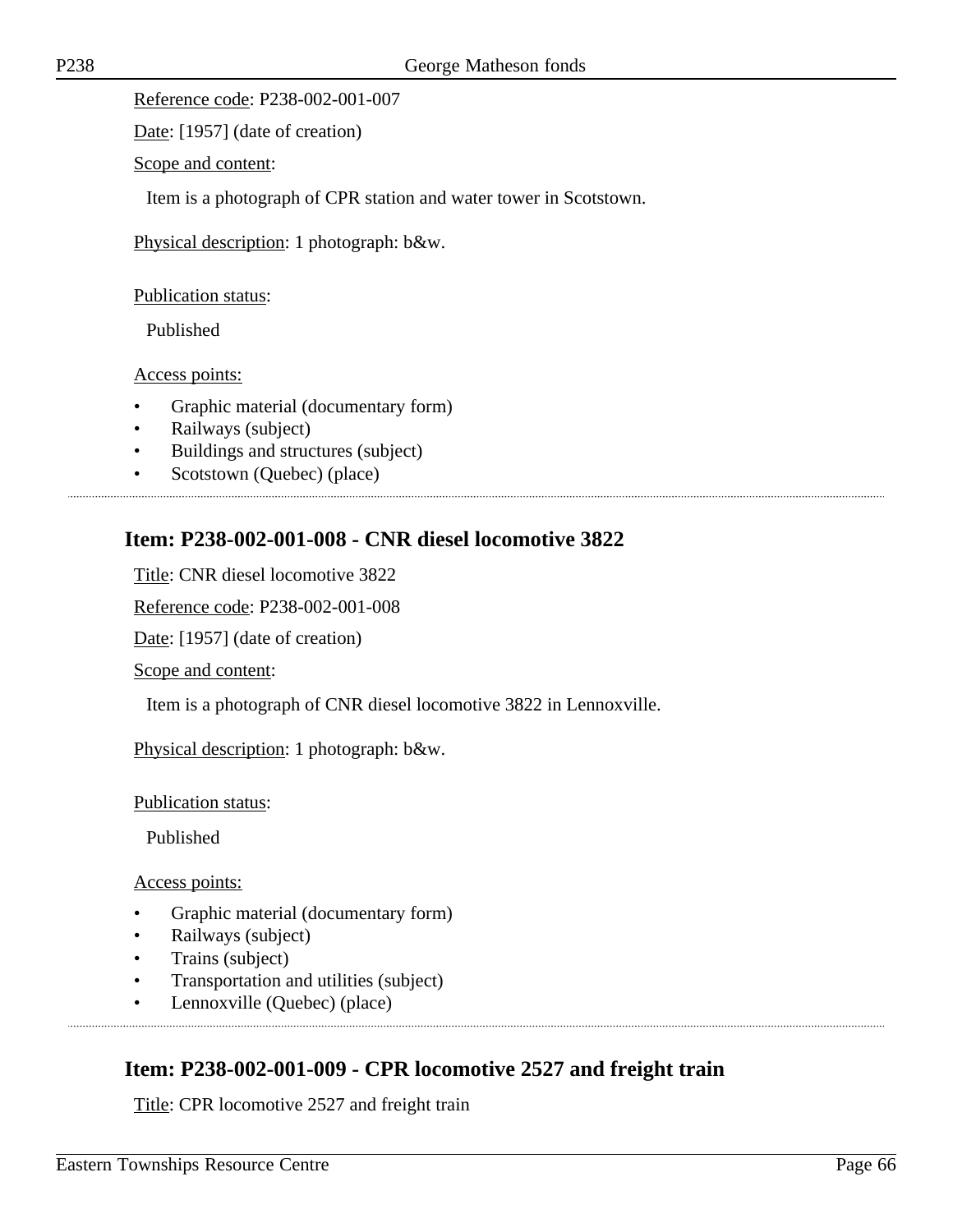Date: [1957] (date of creation)

Scope and content:

Item is a photograph of CPR locomotive 2527 and freight train in Lennoxville.

Physical description: 1 photograph: b&w.

Publication status:

Published

Access points:

- Graphic material (documentary form)
- Trains (subject)
- Railways (subject)
- Transportation and utilities (subject)
- Lennoxville (Quebec) (place)

## **Item: P238-002-001-010 - CPR freight train at Diamond**

Title: CPR freight train at Diamond

Reference code: P238-002-001-010

Date: [1958] (date of creation)

Scope and content:

Item is a photograph of CPR freight train at Diamond, Lennoxville.

Physical description: 1 photograph: b&w.

Publication status:

Published

Access points:

- Graphic material (documentary form)
- Trains (subject)
- Railways (subject)
- Transportation and utilities (subject)
- Lennoxville (Quebec) (place)

### **Item: P238-002-001-011 - CPR diesel locomotive 4083 and passenger train**

Title: CPR diesel locomotive 4083 and passenger train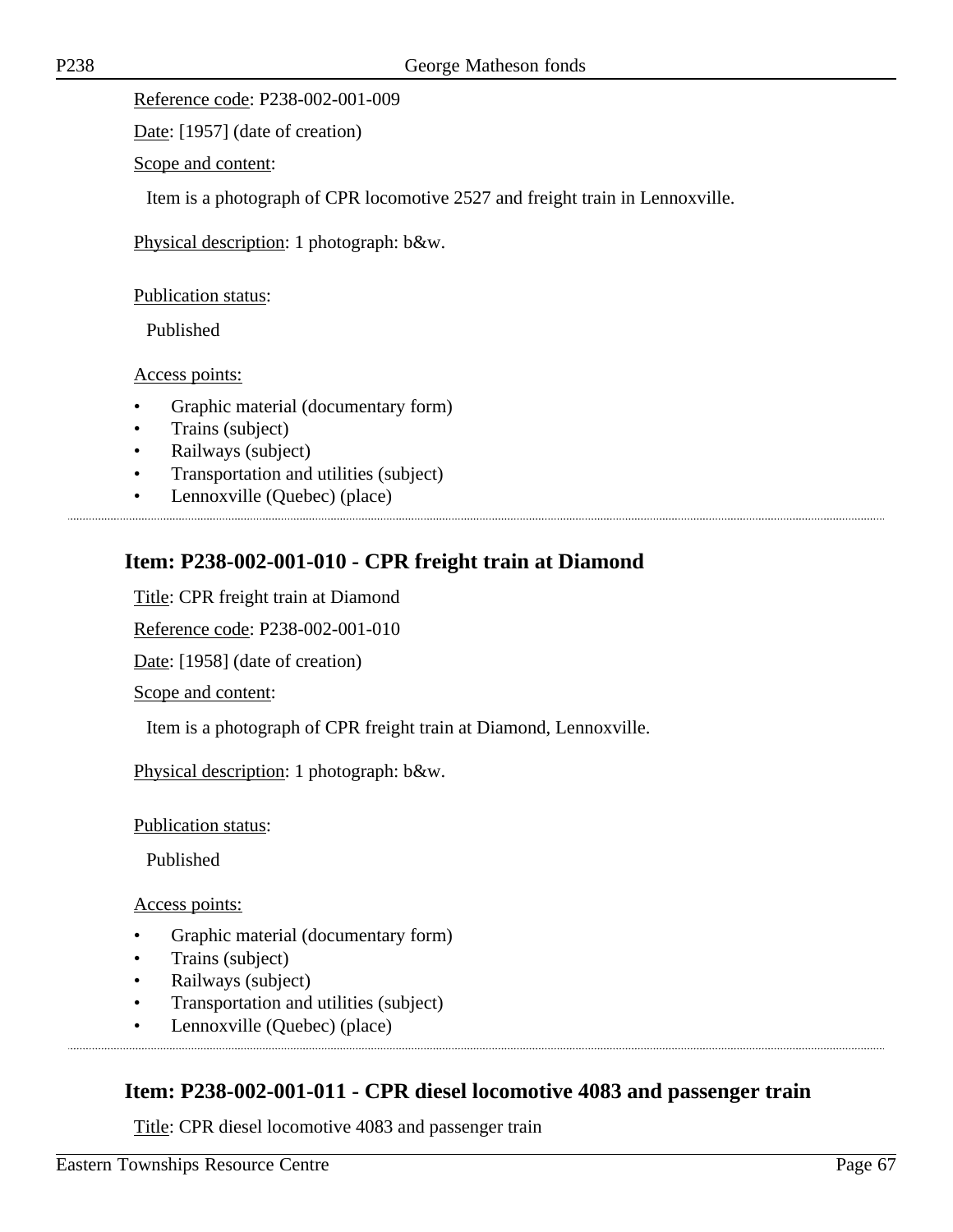Date: [1960] (date of creation)

Scope and content:

Item is a photograph of CPR diesel locomotive 4083 and passenger train in Sherbrooke.

Physical description: 1 photograph: b&w.

Publication status:

Published

Access points:

- Graphic material (documentary form)
- Trains (subject)
- Transportation and utilities (subject)
- Railways (subject)
- Sherbrooke (Quebec) (place)

## **Item: P238-002-001-012 - CPR locomotive 934**

Title: CPR locomotive 934

Reference code: P238-002-001-012

Date: [1957] (date of creation)

Scope and content:

Item is a photograph of CPR locomotive 934, out of service in Lennoxville.

Physical description: 1 photograph: b&w.

Publication status:

Published

Access points:

- Graphic material (documentary form)
- Transportation and utilities (subject)
- Railways (subject)
- Trains (subject)
- Lennoxville (Quebec) (place)

## **Item: P238-002-001-013 - CPR locomotive 5107**

Title: CPR locomotive 5107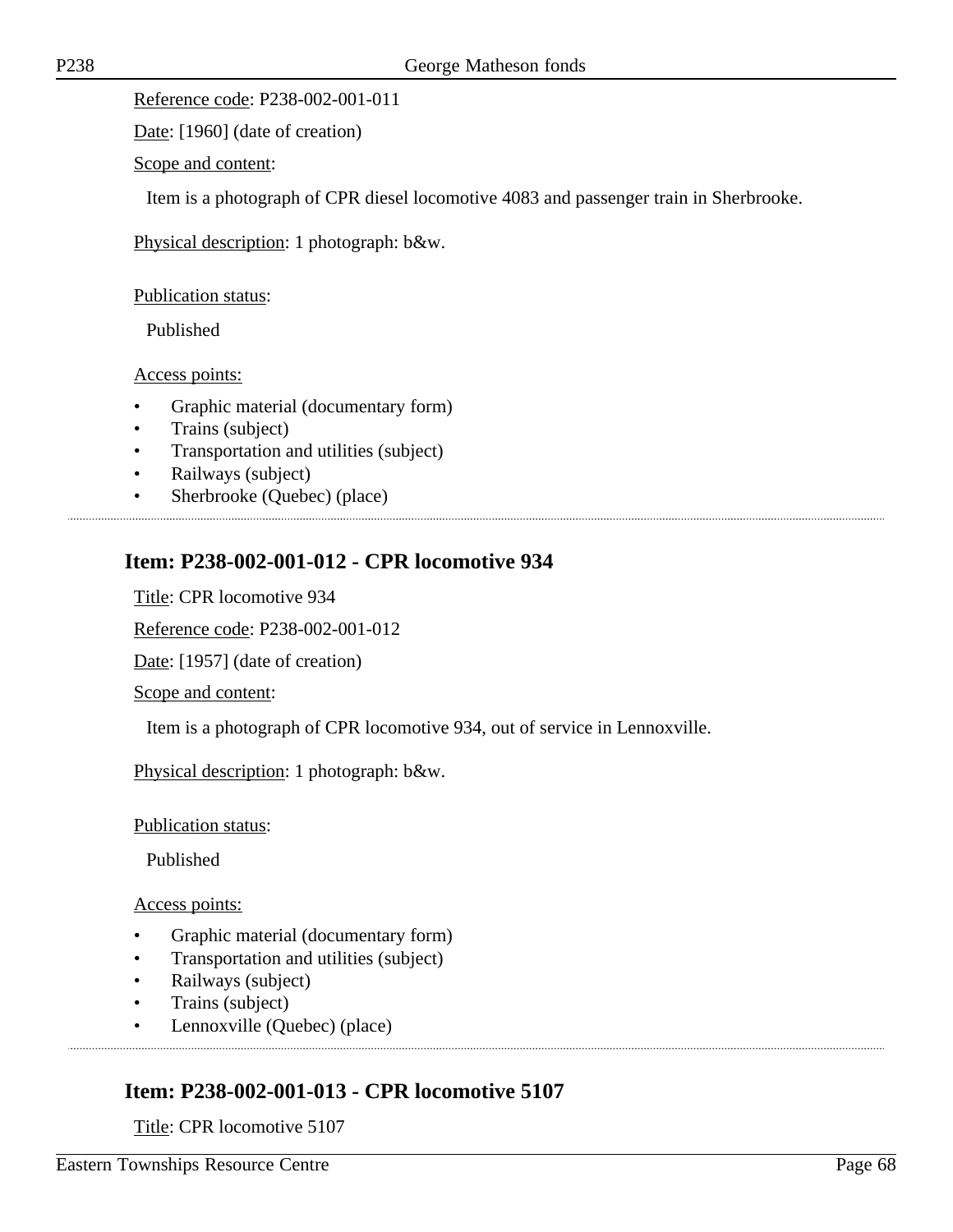Date: [1957] (date of creation)

Scope and content:

Item is a photograph of CPR locomotive 5107 likely in Megantic.

Physical description: 1 photograph: b&w.

Note [generalNote]:

Photo is identified by Derek Booth and the information on location could be different.

### Publication status:

Published

### Access points:

- Graphic material (documentary form)
- Railways (subject)
- Trains (subject)
- Transportation and utilities (subject)
- Lac-Mégantic (Quebec) (place)

# **Item: P238-002-001-014 - CPR locomotive 970 and freight train**

Title: CPR locomotive 970 and freight train

Reference code: P238-002-001-014

Date: [1957] (date of creation)

Scope and content:

Item is a photograph of CPR locomotive 970 and freight train in Lennoxville.

Physical description: 1 photograph: b&w.

Publication status:

Published

- Graphic material (documentary form)
- Trains (subject)
- Railways (subject)
- Transportation and utilities (subject)
- Lennoxville (Quebec) (place)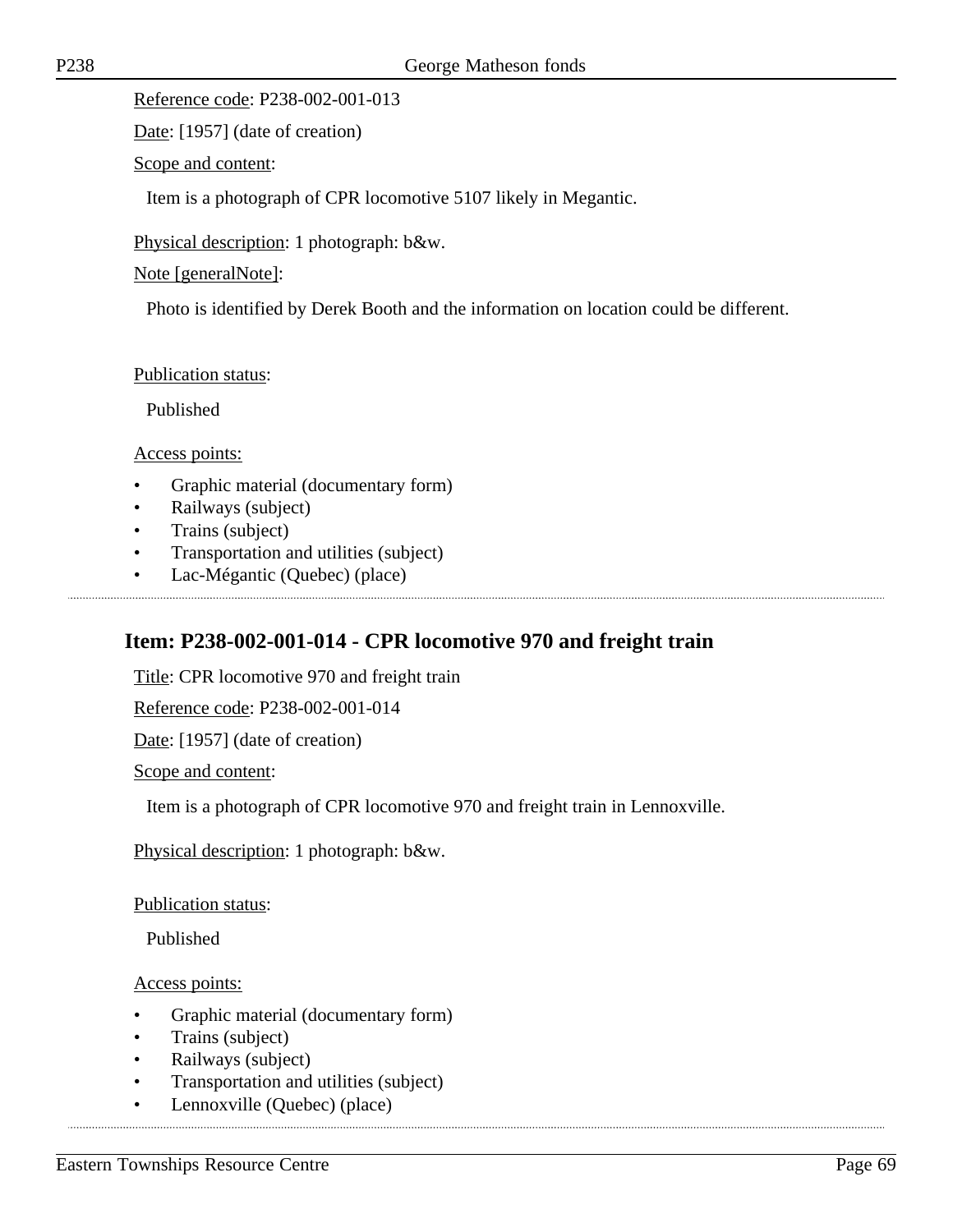## **Item: P238-002-001-015 - CPR locomotive 861 on QCR**

Title: CPR locomotive 861 on QCR

Reference code: P238-002-001-015

Date: [1959] (date of creation)

#### Scope and content:

Item is a photograph of CPR locomotive 861 on Quebec Central Railway (QCR), Moulton Hill crossing in Lennoxville.

Physical description: 1 photograph: b&w.

Publication status:

Published

Access points:

- Graphic material (documentary form)
- Trains (subject)
- Railways (subject)
- Transportation and utilities (subject)
- Lennoxville (Quebec) (place)

## **Item: P238-002-001-016 - CPR train**

Title: CPR train

Reference code: P238-002-001-016

Date: 1972-03-16 (date of creation)

#### Scope and content:

Item is a photograph of CPR train on track. The numbers of locomotives are :

Physical description: 1 photograph: b&w.

Publication status:

Published

- Graphic material (documentary form)
- Trains (subject)
- Railways (subject)
- Transportation and utilities (subject)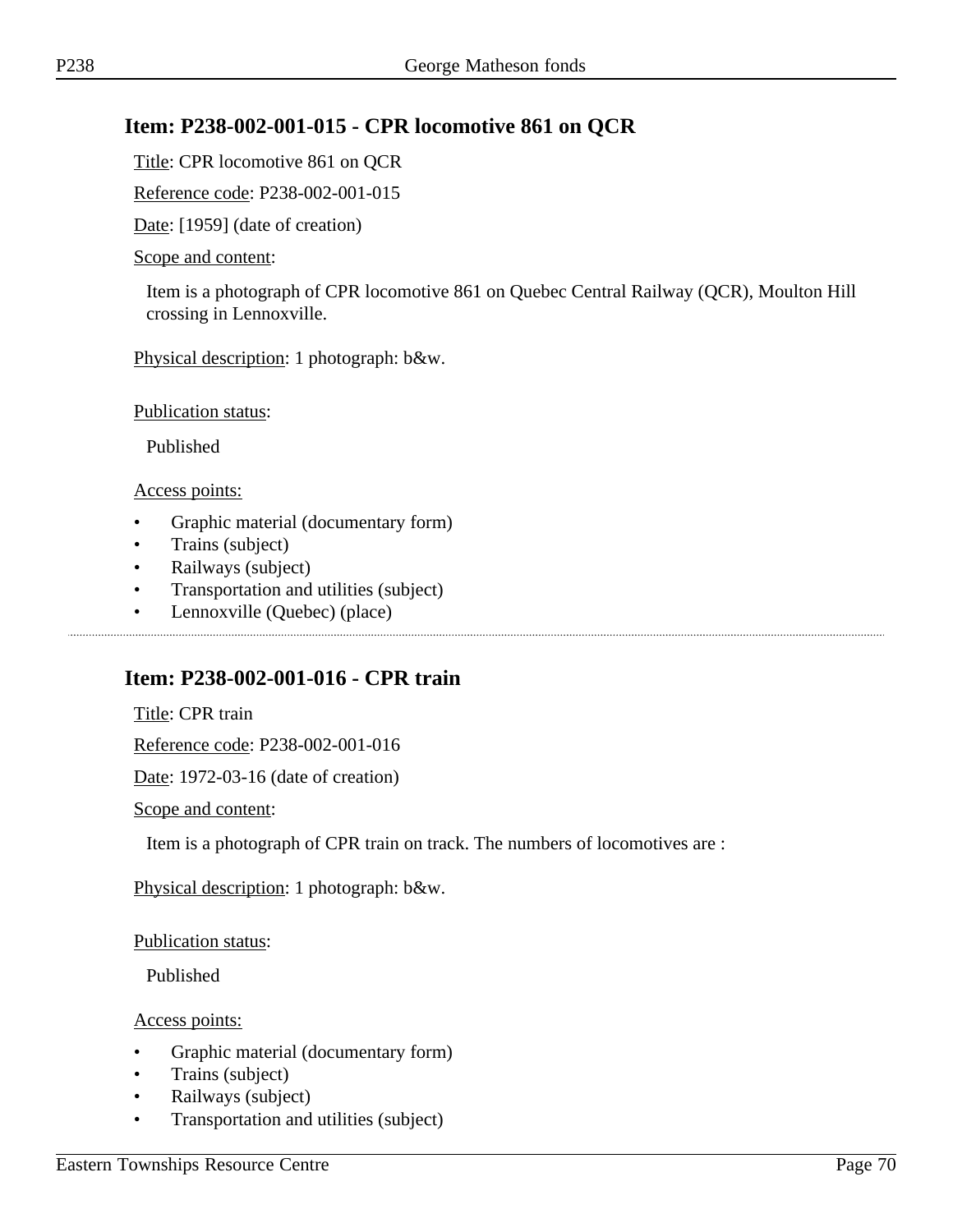...............................

• Lac-Mégantic (Quebec) (place)

## **Item: P238-002-001-017 - CPR freight train (locomotive 8030)**

Title: CPR freight train (locomotive 8030)

Reference code: P238-002-001-017

Date: 1961-11-25 (date of creation)

#### Scope and content:

Item is a photograph of CPR freight train (locomotive 8030) on way of Megantic-Sherbrooke.

Physical description: 1 photograph: b&w.

Publication status:

Published

#### Access points:

- Graphic material (documentary form)
- Trains (subject)
- Railways (subject)
- Transportation and utilities (subject)

### **Item: P238-002-001-018 - CPR locomotive 8040**

Title: CPR locomotive 8040

Reference code: P238-002-001-018

Date: 1960-08-17 (date of creation)

Scope and content:

Item is a photograph of CPR train (locomotive 8040) on track at 5:05 PM in Lennoxville.

Physical description: 1 photograph: b&w.

Publication status:

Published

- Graphic material (documentary form)
- Trains (subject)
- Railways (subject)
- Transportation and utilities (subject)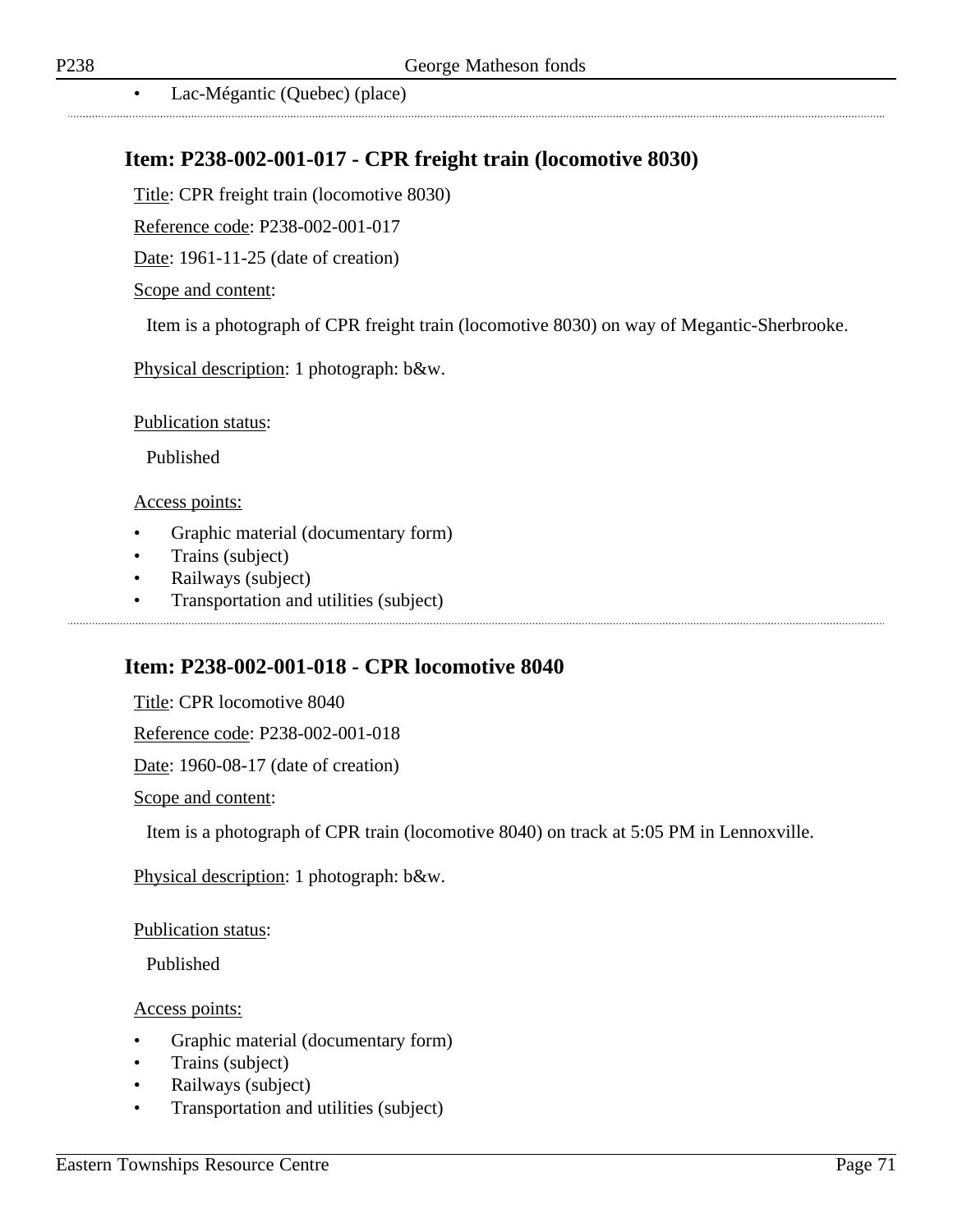..................................

• Lennoxville (Quebec) (place)

### **Item: P238-002-001-019 - CPR locomotive 8763**

Title: CPR locomotive 8763

Reference code: P238-002-001-019

Date: 1960-05-03 (date of creation)

#### Scope and content:

Item is a photograph of CPR train (locomotive 8763 with 25 cars ) at 5:44 PM in Lennoxville.

Physical description: 1 photograph: b&w.

Publication status:

Published

#### Access points:

- Graphic material (documentary form)
- Trains (subject)
- Railways (subject)
- Transportation and utilities (subject)
- Lennoxville (Quebec) (place)

### **Item: P238-002-001-020 - P238-002-001-020**

Title: P238-002-001-020

Reference code: P238-002-001-020

Scope and content:

Not in the local area, to be withdrawn.

#### Publication status:

Published

### **Item: P238-002-001-021 - CPR diesel locomotive 8432**

Title: CPR diesel locomotive 8432 Reference code: P238-002-001-021

Date: [1970] (date of creation)

Scope and content: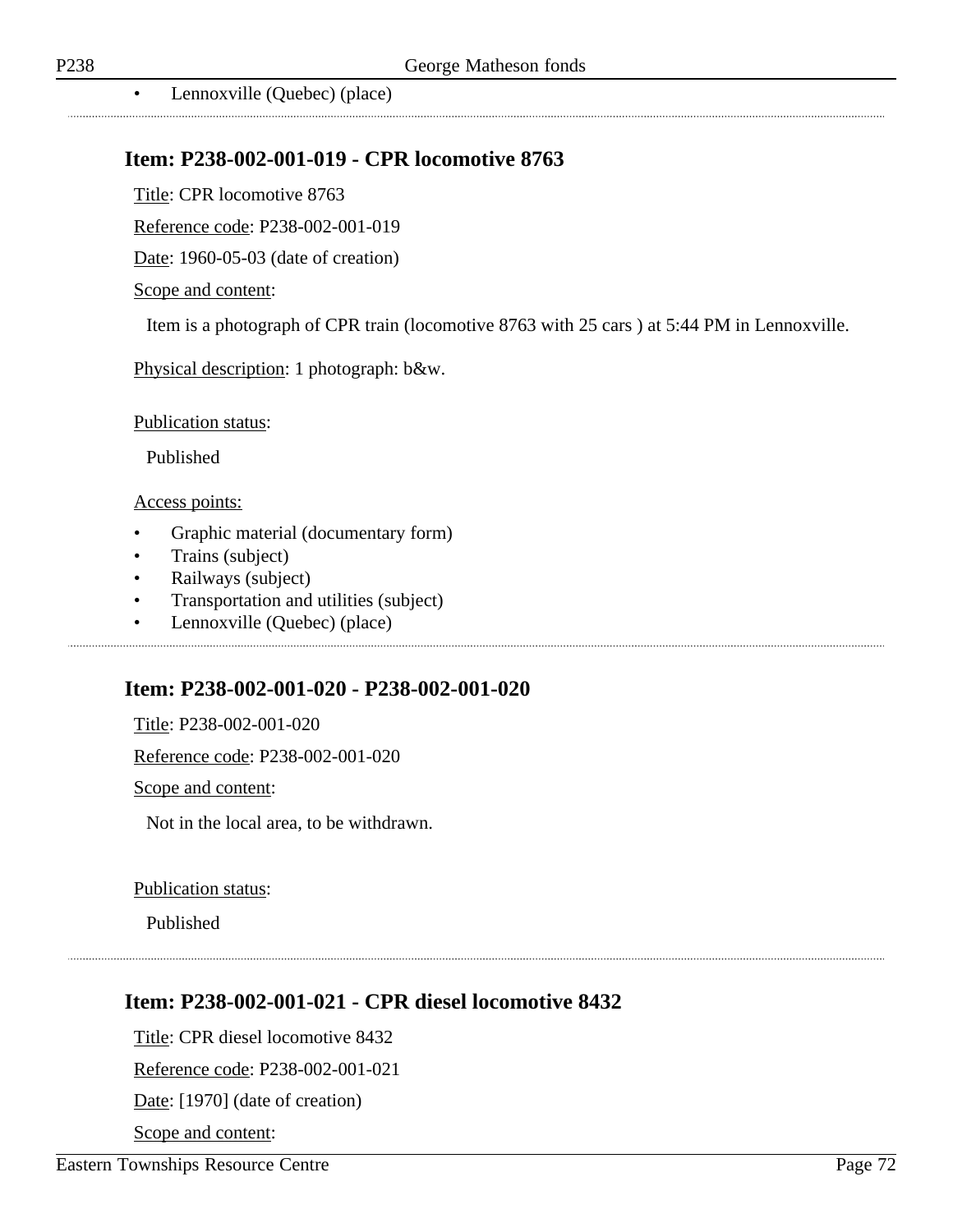Item is a photograph of CPR diesel locomotive 8432 on QCR freight train, Moulton Hill crossing in Lennoxville.

Physical description: 1 photograph: col.

Publication status:

Published

Access points:

- Graphic material (documentary form)
- Trains (subject)
- Railways (subject)
- Transportation and utilities (subject)
- Lennoxville (Quebec) (place)

# **Item: P238-002-001-022 - CPR #250 at Sherbrooke railway station**

Title: CPR #250 at Sherbrooke railway station

Reference code: P238-002-001-022

Date: 1989-12-31 (date of creation)

Scope and content:

Item is a photograph of CPR #250 at Sherbrooke railway station. Two CPR trains with locomotives number as 4569 and 1844.

Physical description: 1 photograph: col.

Publication status:

Published

Access points:

- Graphic material (documentary form)
- Railways (subject)
- Trains (subject)
- Transportation and utilities (subject)
- Sherbrooke (Quebec) (place)

# **Item: P238-002-001-023 - CPR #251 freight train**

Title: CPR #251 freight train

Reference code: P238-002-001-023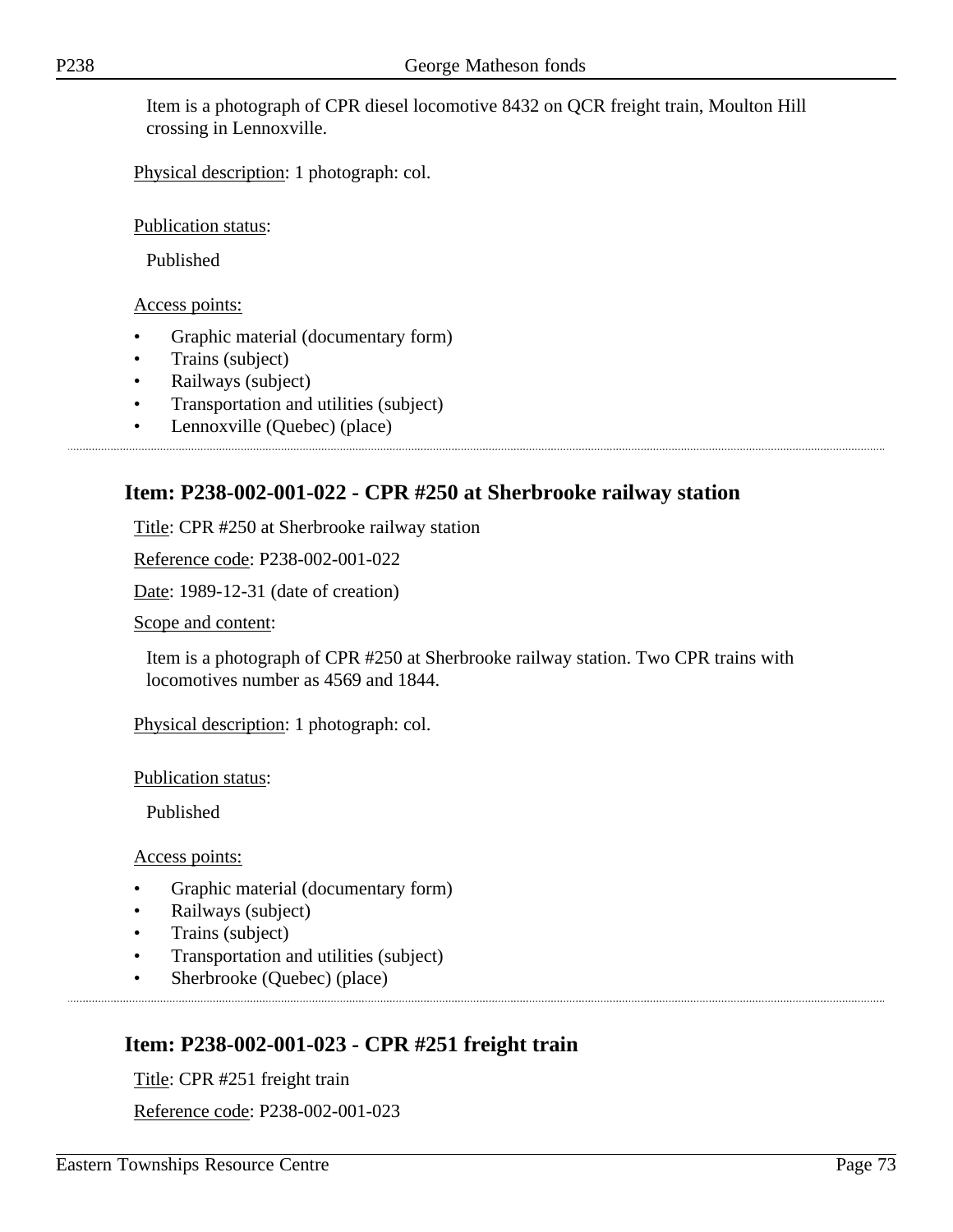Date: 1990-02-24 (date of creation)

Scope and content:

Item is a photograph of CPR #251 freight train going under a bridge. Locomotives 4701-4700-4568

Physical description: 1 photograph: col.

Publication status:

Published

Access points:

- Graphic material (documentary form)
- Trains (subject)
- Railways (subject)
- Transportation and utilities (subject)
- Bridges (transportation) (subject)
- Sherbrooke (Quebec) (place)

# **Item: P238-002-001-024 - CPR train arriving at Sherbrooke**

Title: CPR train arriving at Sherbrooke

Reference code: P238-002-001-024

Date: 1990-02-24 (date of creation)

Scope and content:

Item is a photograph of CPR train arriving at Sherbrooke railway station. Locomotives: 1844-1805-1830-1812-1816. A locomotive 1854 on the other track.

Physical description: 1 photograph: col.

Publication status:

Published

Access points:

- Graphic material (documentary form)
- Trains (subject)
- Railways (subject)
- Transportation and utilities (subject)
- Sherbrooke (Quebec) (place)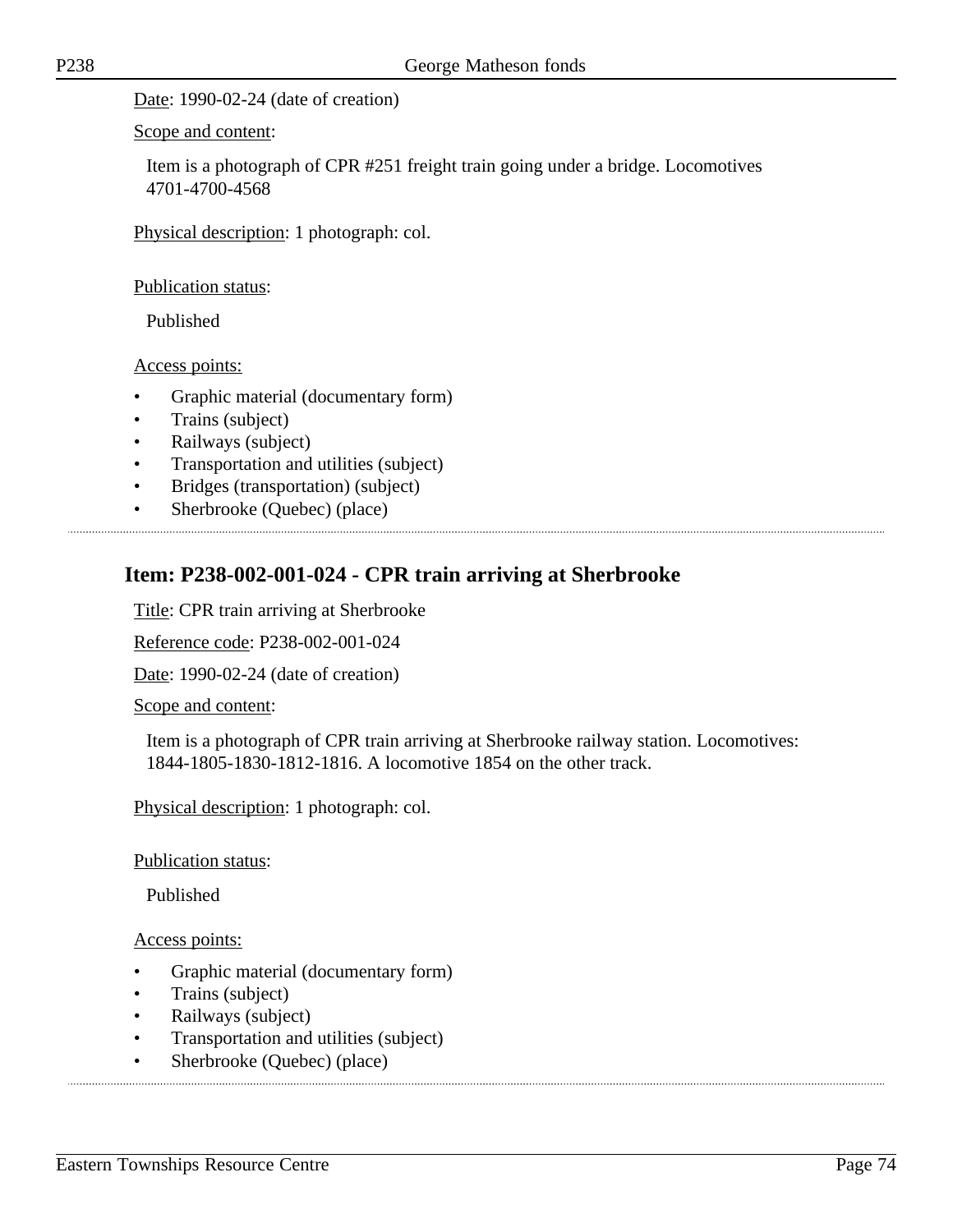# **Item: P238-002-001-025 - CPR #251 at Sherbrooke railway station**

Title: CPR #251 at Sherbrooke railway station

Reference code: P238-002-001-025

Date: 1990-02-24 (date of creation)

Scope and content:

Item is a photograph of tail end of CPR #251 at Sherbrooke railway station.

Physical description: 1 photograph: col.

Publication status:

Published

Access points:

- Graphic material (documentary form)
- Trains (subject)
- Railways (subject)
- Transportation and utilities (subject)
- Sherbrooke (Quebec) (place)

# **Item: P238-002-001-026 - CPR #251 at Sherbrooke railway station**

Title: CPR #251 at Sherbrooke railway station

Reference code: P238-002-001-026

Date: 1990-02-24 (date of creation)

Scope and content:

Item is a photograph of tail end of CPR #251 at Sherbrooke railway station.

Physical description: 1 photograph: col.

Publication status:

Published

Access points:

- Graphic material (documentary form)
- Trains (subject)
- Railways (subject)
- Transportation and utilities (subject)

• Sherbrooke (Quebec) (place)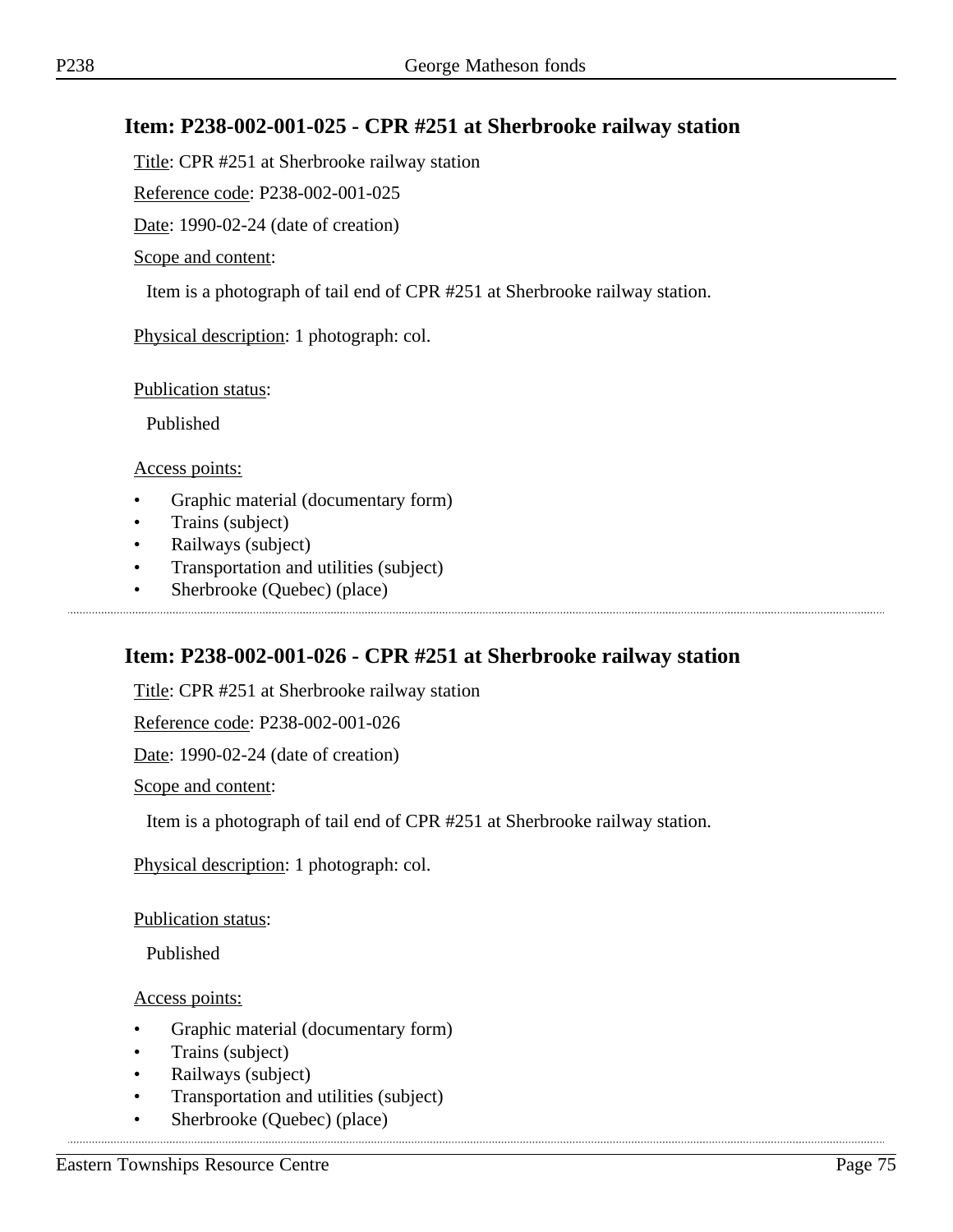## **Item: P238-002-001-027 - CPR freight train**

Title: CPR freight train

Reference code: P238-002-001-027

Date: 1991-03-30 (date of creation)

#### Scope and content:

Item is a photograph of CPR freight train with locomotives 4233-8032-4227-4246-1806-1839.

Physical description: 1 photograph: col.

Publication status:

Published

Access points:

- Graphic material (documentary form)
- Trains (subject)
- Railways (subject)
- Transportation and utilities (subject)
- Lennoxville (Quebec) (place)

# **Item: P238-002-001-028 - VIA #11, Sherbrooke**

Title: VIA #11, Sherbrooke

Reference code: P238-002-001-028

Date: 1991-04-14 (date of creation)

Scope and content:

Item is a photograph of VIA #11 with locomotives 1859-6431-6502 in Sherbrooke. Train is 5 hours and 15 minutes late due to brake problem at the 6431.

Physical description: 1 photograph: col.

Publication status:

Published

Access points:

- Graphic material (documentary form)
- Trains (subject)
- Railways (subject)
- Transportation and utilities (subject)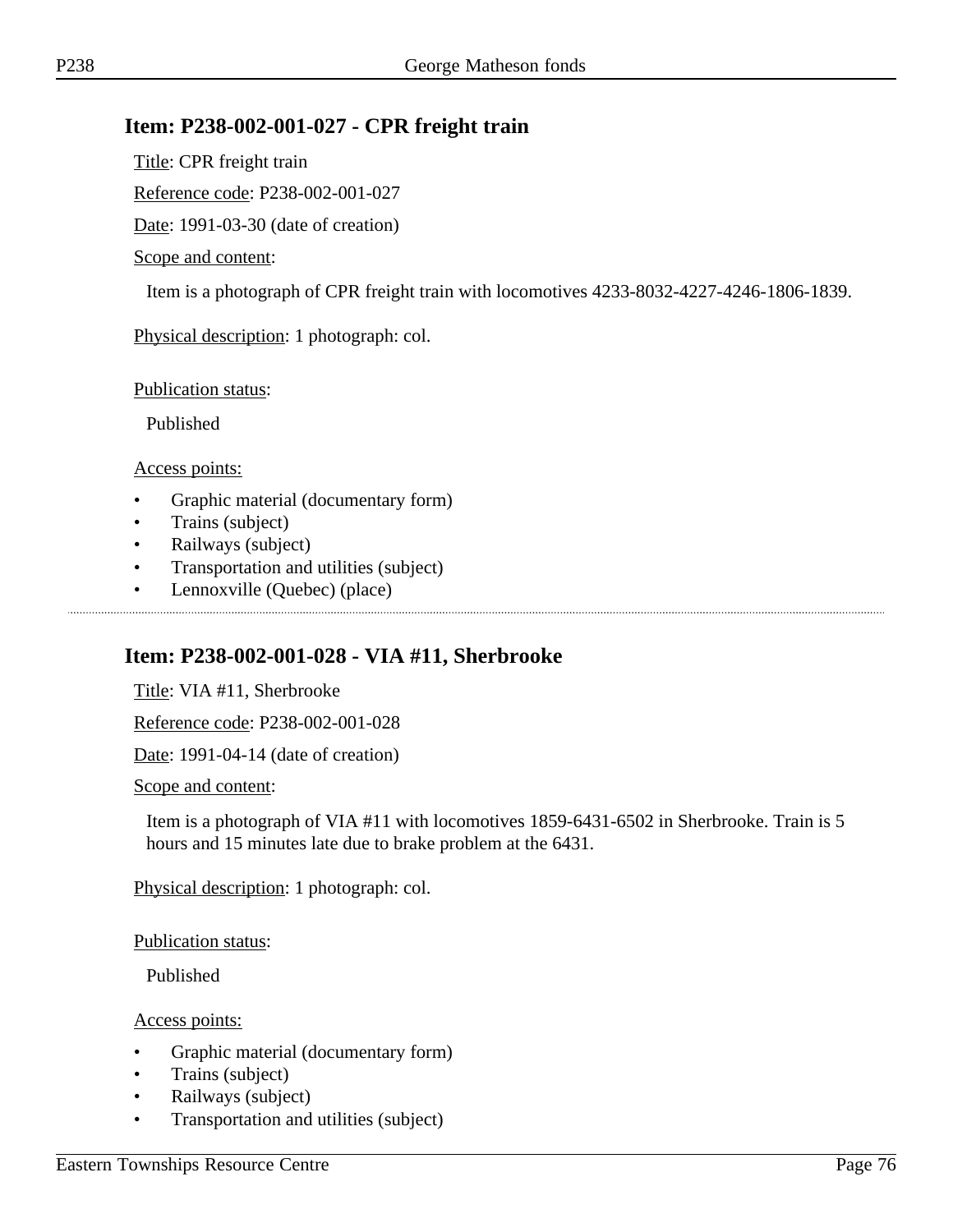...................................

• Sherbrooke (Quebec) (place) 

## **Item: P238-002-001-029 - VIA #11 departing, Sherbrooke**

Title: VIA #11 departing, Sherbrooke

Reference code: P238-002-001-029

Date: 1991-04-14 (date of creation)

#### Scope and content:

Item is a photograph of VIA #11 departing in Sherbrooke.

Physical description: 1 photograph: col.

Publication status:

Published

#### Access points:

- Graphic material (documentary form)
- Transportation and utilities (subject)
- Trains (subject)
- Railways (subject)
- Sherbrooke (Quebec) (place)

## **Item: P238-002-001-030 - VIA #11, Sherbrooke**

Title: VIA #11, Sherbrooke

Reference code: P238-002-001-030

Date: 1991-04-14 (date of creation)

Scope and content:

Item is a photograph of VIA #11 with locomotives 1859-6431-6502 in Sherbrooke.

Physical description: 1 photograph: col.

#### Publication status:

Published

Access points:

- Graphic material (documentary form)
- Trains (subject)
- Transportation and utilities (subject)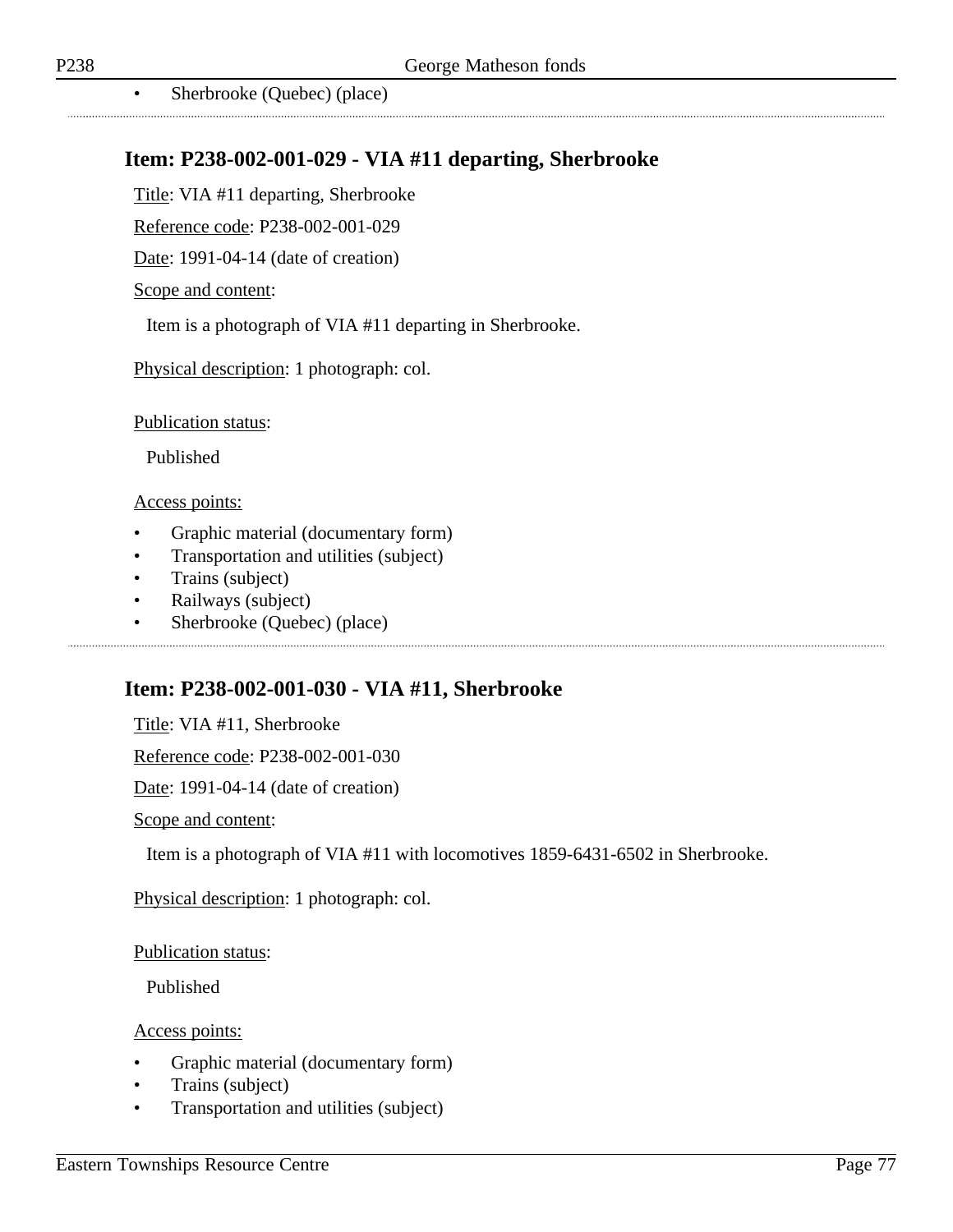• Railways (subject)

# **Item: P238-002-001-031 - CPR freight train**

Title: CPR freight train

Reference code: P238-002-001-031

Date: 1991-11-23 (date of creation)

#### Scope and content:

Item is a photograph of CPR freight train with locomotives 1866-1848-1827-1822-281

Physical description: 1 photograph: col.

Publication status:

Published

#### Access points:

- Graphic material (documentary form)
- Trains (subject)
- Railways (subject)
- Transportation and utilities (subject)
- Lennoxville (Quebec) (place)

# **Item: P238-002-001-032 - CPR freight train**

Title: CPR freight train

Reference code: P238-002-001-032

Date: 1991-11-23 (date of creation)

Scope and content:

Item is a photograph of CPR freight train with locomotives 1866-1848-1827-1822-281

Physical description: 1 photograph: col.

Publication status:

Published

Access points:

- Graphic material (documentary form)
- Trains (subject)
- Railways (subject)
- Transportation and utilities (subject)

.................................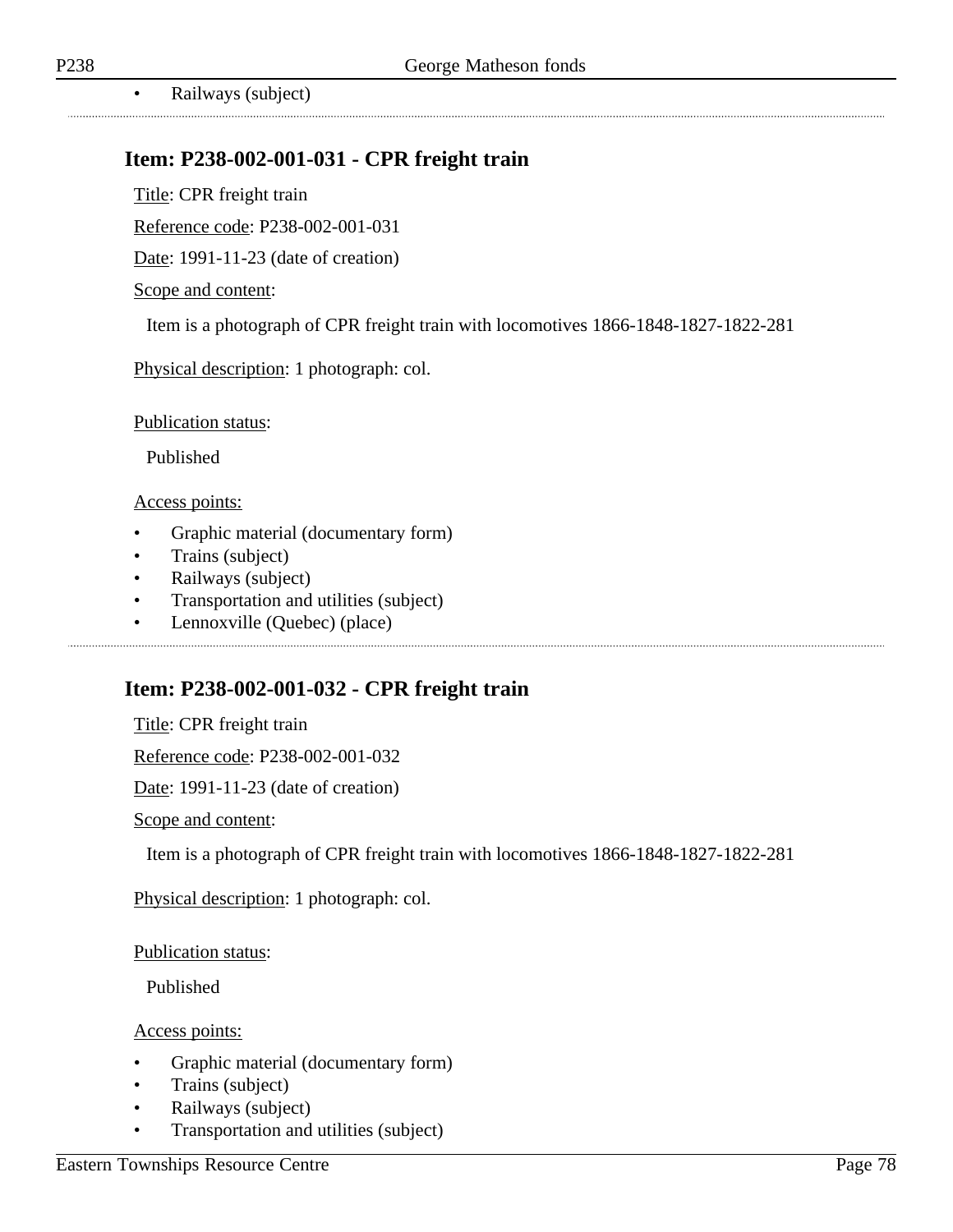.................................

• Lennoxville (Quebec) (place)

## **Item: P238-002-001-033 - CPR freight train**

Title: CPR freight train

Reference code: P238-002-001-033

Date: 1991-11-23 (date of creation)

#### Scope and content:

Item is a photograph of CPR freight train with locomotives 4247-3510

Physical description: 1 photograph: col.

Publication status:

Published

#### Access points:

- Graphic material (documentary form)
- Trains (subject)
- Railways (subject)
- Transportation and utilities (subject)
- Lennoxville (Quebec) (place)

#### **Item: P238-002-001-034 - CPR snow plow in Sherbrooke yard**

Title: CPR snow plow in Sherbrooke yard

Reference code: P238-002-001-034

Date: 1992-02-18 (date of creation)

Scope and content:

Item is a photograph of CPR snow plow in Sherbrooke yard.

Physical description: 1 photograph: col.

Publication status:

Published

Access points:

- Graphic material (documentary form)
- Railways (subject)
- Sherbrooke (Quebec) (place)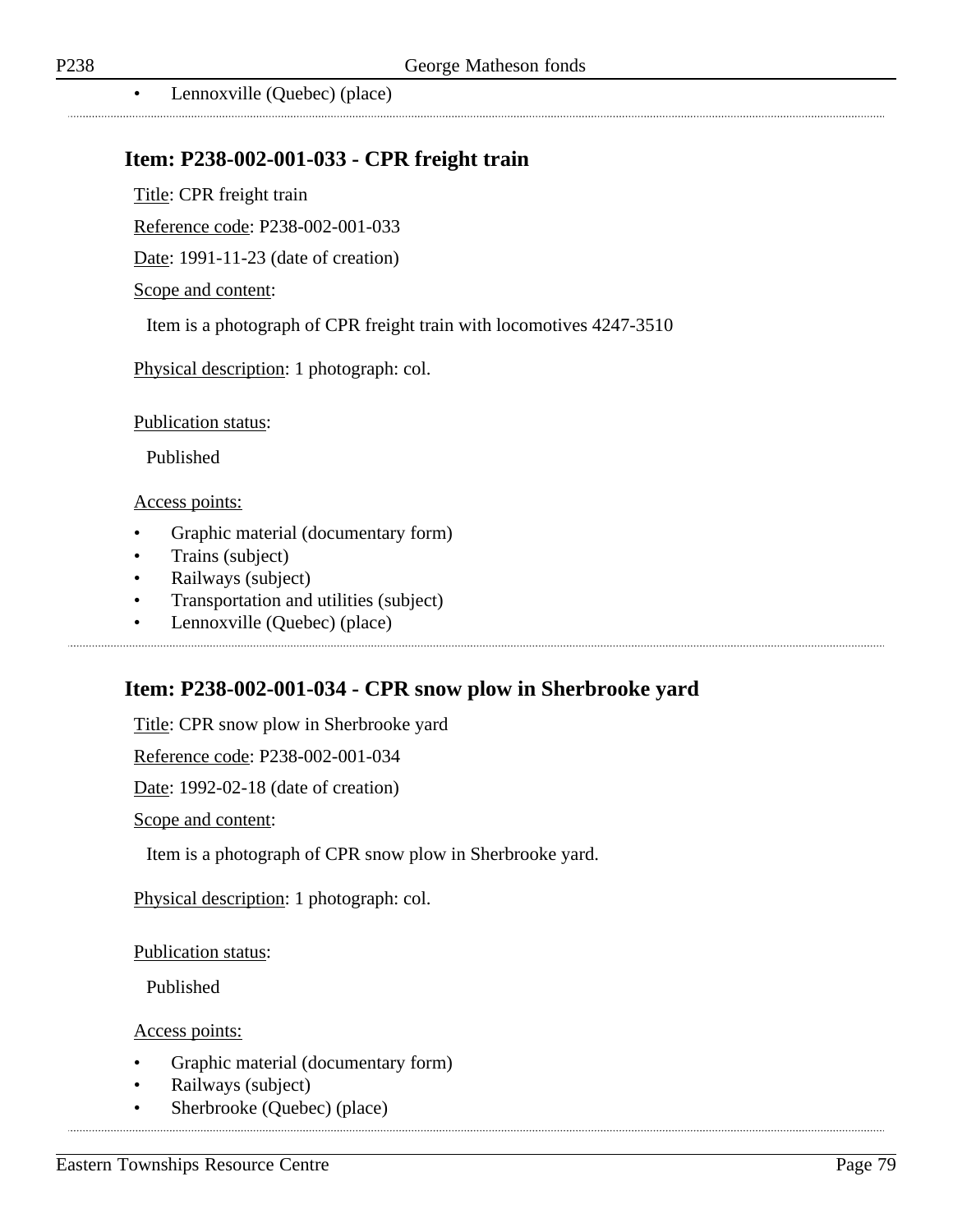# **Item: P238-002-001-035 - CPR #281 derailed at Bury**

Title: CPR #281 derailed at Bury

Reference code: P238-002-001-035

Date: 1992-05-01 (date of creation)

#### Scope and content:

Item is a photograph of CPR train derailed. CPR #281 derailed at Bury with locomotives 1837-1826-1863-1827-1455 on April 30, 1992. Locomotive 1837 remained on track.

Physical description: 1 photograph: col.

Publication status:

Published

Access points:

- Graphic material (documentary form)
- Trains (subject)
- Railways (subject)
- Accidents (railway and automobile) (subject)
- Bury (Quebec) (place)

## **Item: P238-002-001-036 - CPR #281 derailed at Bury**

Title: CPR #281 derailed at Bury

Reference code: P238-002-001-036

Date: 1992-05-01 (date of creation)

Scope and content:

Item is a photograph of CPR train derailed. CPR #281 derailed at Bury with locomotives 1837-1826-1863-1827-1455 on April 30, 1992. Locomotive 1837 remained on track.

Physical description: 1 photograph: col.

Publication status:

Published

Access points:

- Graphic material (documentary form)
- Accidents (railway and automobile) (subject)
- Trains (subject)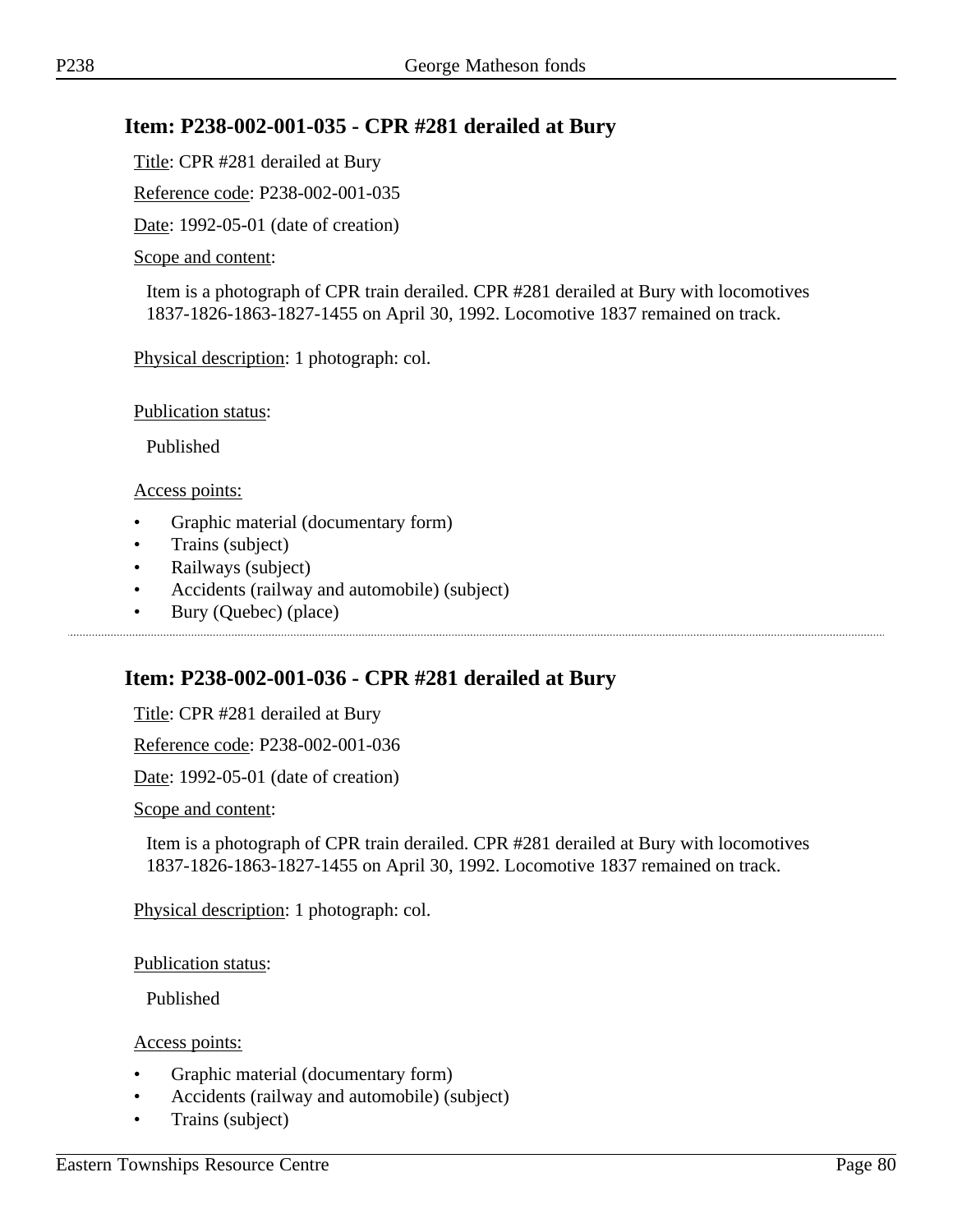- Railways (subject)
- Bury (Quebec) (place)

# **Item: P238-002-001-037 - CPR train, Bury**

Title: CPR train, Bury

Reference code: P238-002-001-037

Date: 1992-05-01 (date of creation)

Scope and content:

Item is a photograph of CPR train with locomotives 1846-1820 at Bury where a train derailed. Big hook working to clean up wrecks.

Physical description: 1 photograph: col.

Publication status:

Published

Access points:

- Graphic material (documentary form)
- Trains (subject)
- Railways (subject)
- Transportation and utilities (subject)
- Bury (Quebec) (place)

# **Item: P238-002-001-038 - Locomotive HLCX6369**

Title: Locomotive HLCX6369 Reference code: P238-002-001-038 Date: 1993-07-09 (date of creation) Scope and content: Item is a photograph of locomotive HLCX6369. Physical description: 1 photograph: col.

Publication status:

Published

Access points:

• Graphic material (documentary form)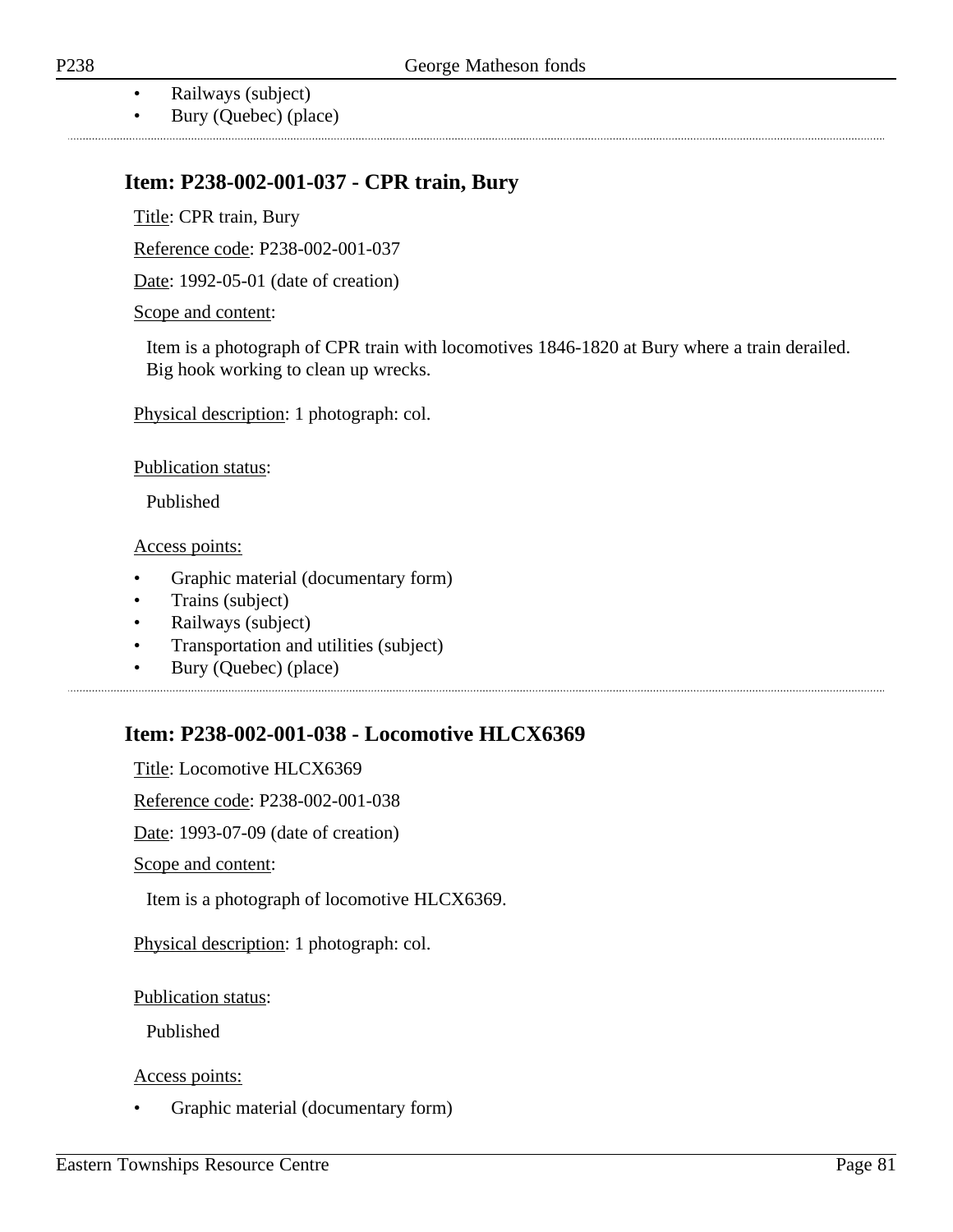• Trains (subject)

#### **Item: P238-002-001-039 - CPR #280**

Title: CPR #280

Reference code: P238-002-001-039

Date: 1993-06-24 (date of creation)

#### Scope and content:

Item is a photograph of CPR #280 with locomotives 4222-4223-4242 and 29 cars, mile 63 in Sherbrooke suburb.

Physical description: 1 photograph: col.

Publication status:

Published

#### Access points:

- Graphic material (documentary form)
- Trains (subject)
- Railways (subject)
- Transportation and utilities (subject)

• Sherbrooke (Quebec) (place)

# **Item: P238-002-001-040 - CPR freight train #281**

Title: CPR freight train #281

Reference code: P238-002-001-040

Date: 1993-06-25 (date of creation)

Scope and content:

Item is a photograph of CPR freight train #281 with locomotives 1801-4239-4238-4218 and 31 cars

Physical description: 1 photograph: col.

Publication status:

Published

#### Access points:

- Graphic material (documentary form)
- Trains (subject)

..................................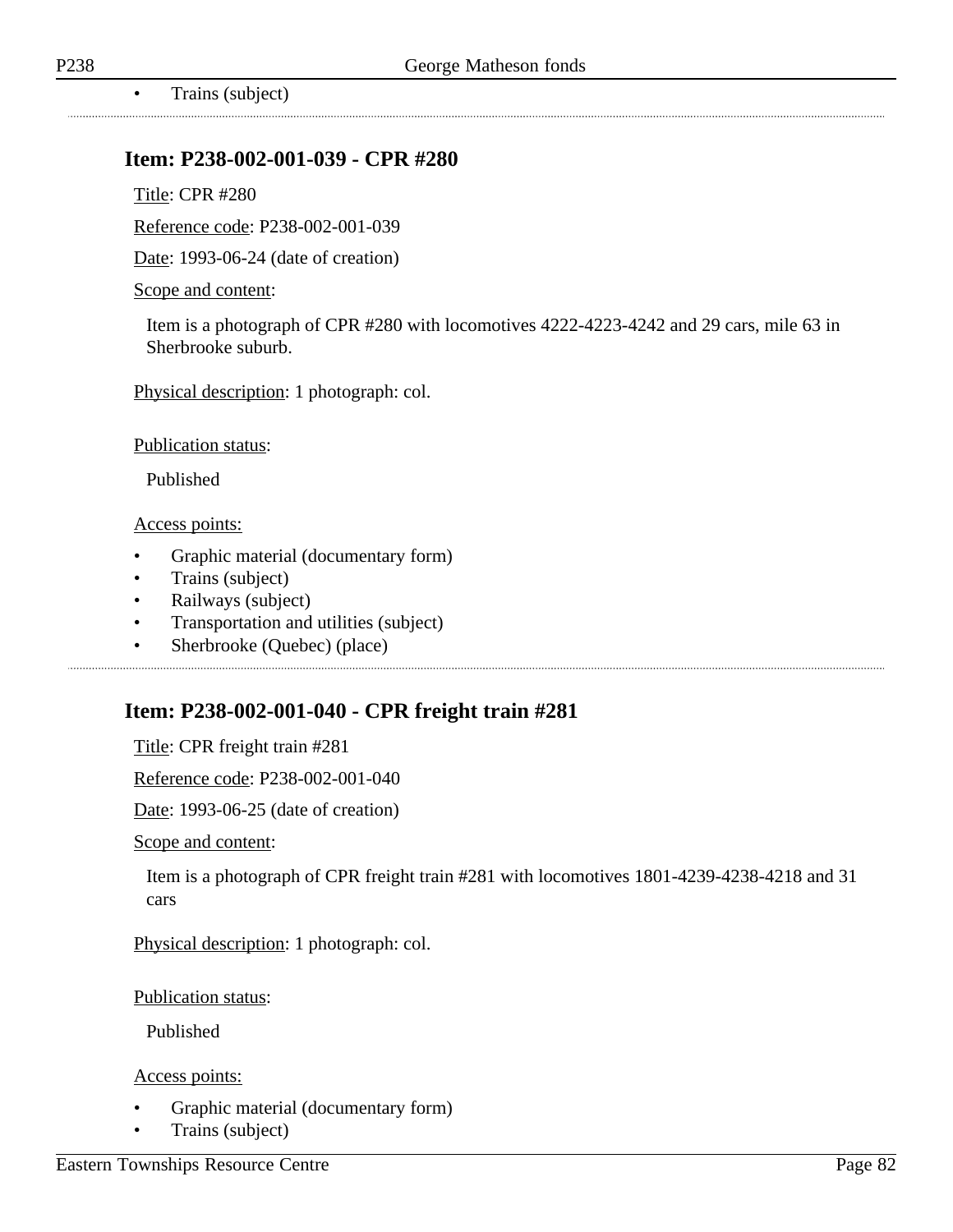- Railways (subject)
- Transportation and utilities (subject)
- Lennoxville (Quebec) (place)

# **Item: P238-002-001-041 - CPR freight train #281**

Title: CPR freight train #281

Reference code: P238-002-001-041

Date: 1993-06-29 (date of creation)

#### Scope and content:

Item is a photograph of CPR freight train #281 doubling the hill with the second of cars and locomotive 4234 in west of Cookshire.

Physical description: 1 photograph: col.

Publication status:

Published

Access points:

- Graphic material (documentary form)
- Trains (subject)
- Railways (subject)
- Transportation and utilities (subject)
- Cookshire (Quebec) (place)

# **Item: P238-002-001-042 - CPR freight train #281**

Title: CPR freight train #281

Reference code: P238-002-001-042

Date: 1993-07-21 (date of creation)

Scope and content:

Item is a photograph of CPR freight train #281 with locomotives 4708-4235-4245 with 81 cars.

Physical description: 1 photograph: col.

Publication status:

Published

Access points:

• Graphic material (documentary form)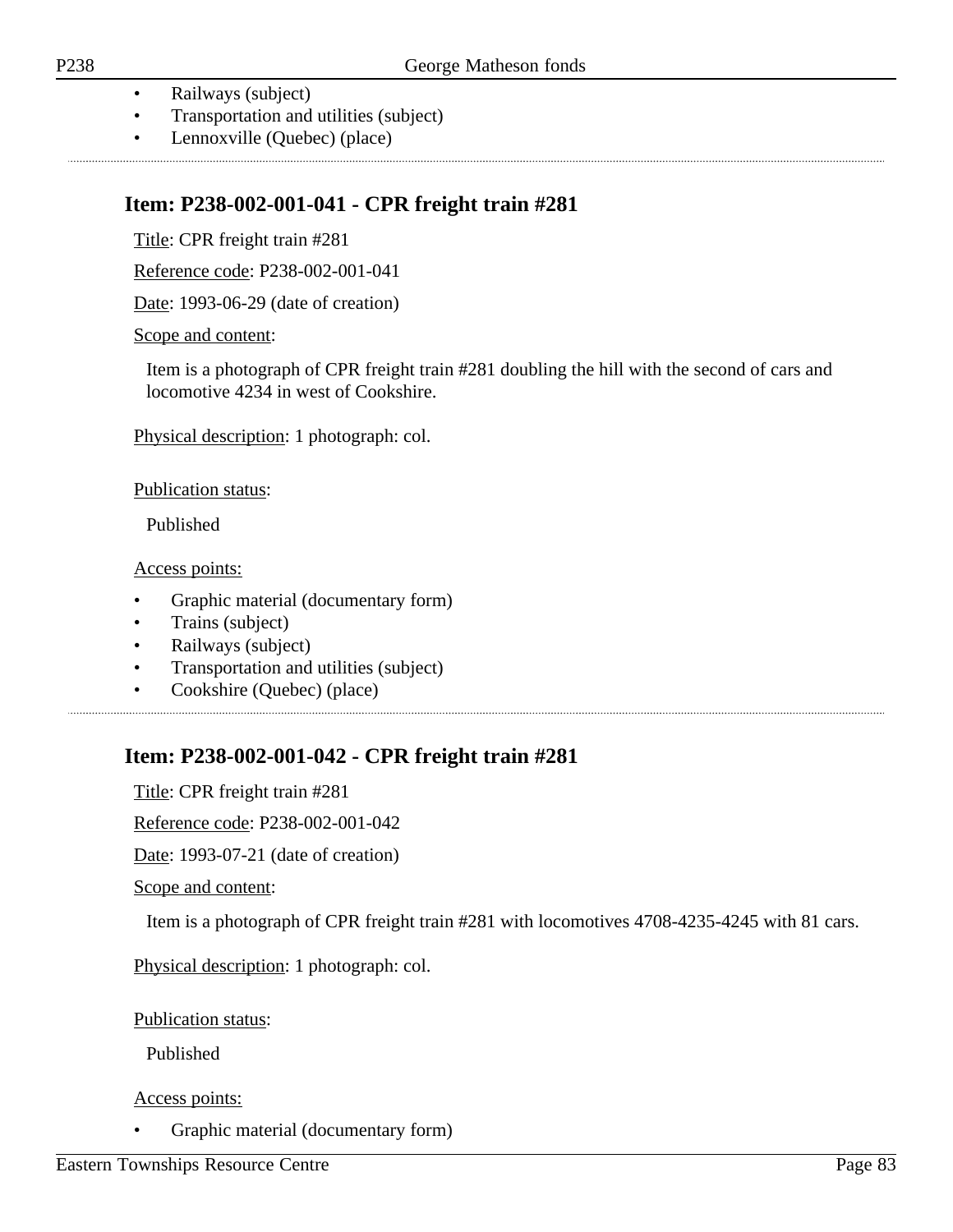- Trains (subject)
- Railways (subject)
- Transportation and utilities (subject)
- Lennoxville (Quebec) (place)

# **Item: P238-002-001-043 - CPR freight train #281**

Title: CPR freight train #281

Reference code: P238-002-001-043

Date: 1993-08-07 (date of creation)

Scope and content:

Item is a photograph of CPR freight train #281 with locomotives 1852-42-1825 approaching the CN Diamond with 59 cars.

Physical description: 1 photograph: col.

Publication status:

Published

Access points:

- Graphic material (documentary form)
- Trains (subject)
- Railways (subject)
- Transportation and utilities (subject)
- Lennoxville (Quebec) (place)

# **Item: P238-002-001-044 - CPR freight train #280**

Title: CPR freight train #280

Reference code: P238-002-001-044

Date: 1993-08-23 (date of creation)

Scope and content:

Item is a photograph of CP freight train #280 with locomotives 4222-4227-4243-4209 and 56 cars, mile 63 Sherbrooke suburb.

Physical description: 1 photograph: col.

Publication status:

Published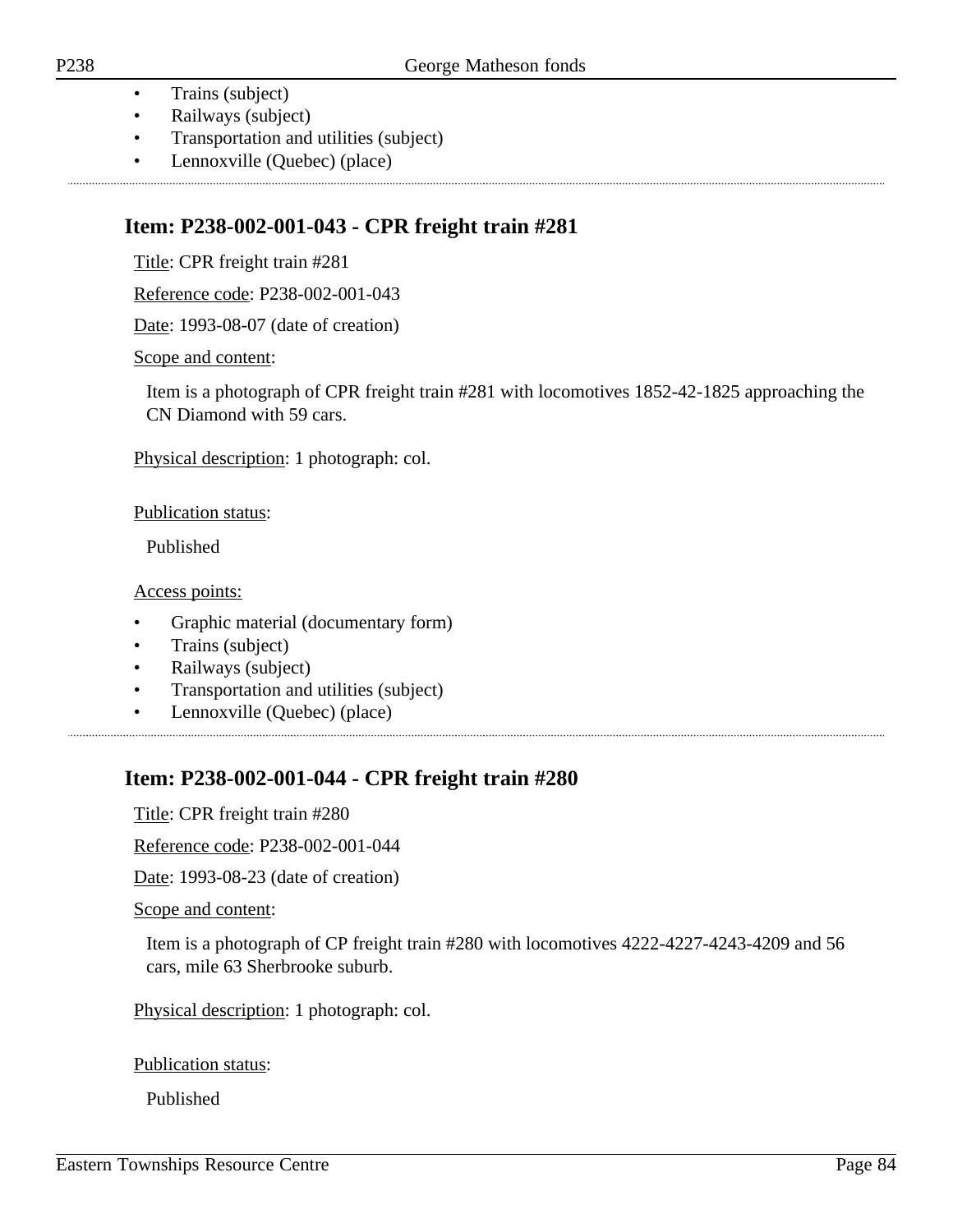Access points:

- Graphic material (documentary form)
- Trains (subject)
- Railways (subject)
- Transportation and utilities (subject)
- Sherbrooke (Quebec) (place)

## **Item: P238-002-001-046 - CPR freight train #281**

Title: CPR freight train #281

Reference code: P238-002-001-046

Date: 1993-10-02 (date of creation)

Scope and content:

Item is a photograph of CP freight train #281 with locomotives 1868-1851-1803-HLCX3087. The 88 cars train had a set of double stacks on the rear.

Physical description: 1 photograph: col.

Publication status:

Published

Access points:

- Graphic material (documentary form)
- Trains (subject)
- Railways (subject)
- Transportation and utilities (subject)
- Lennoxville (Quebec) (place)

# **Item: P238-002-001-045 - CPR freight train #281**

Title: CPR freight train #281

Reference code: P238-002-001-045

Date: 1993-10-02 (date of creation)

Scope and content:

Item is a photograph of CP freight train #281 with locomotives 5575-4235-4555-4240-4214 with a long train.

Physical description: 1 photograph: col.

Publication status: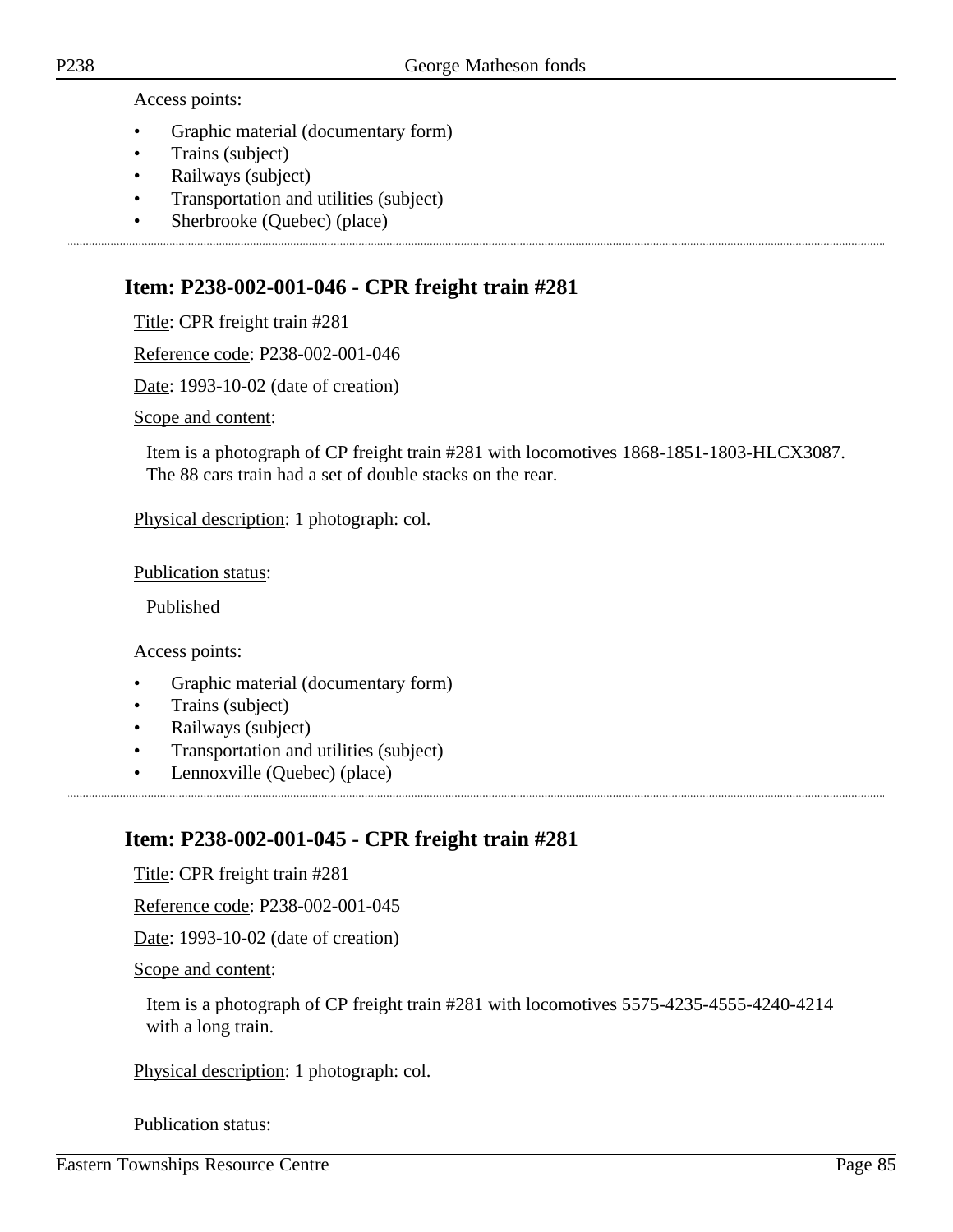#### Published

#### Access points:

- Graphic material (documentary form)
- Trains (subject)
- Railways (subject)
- Transportation and utilities (subject)
- Lennoxville (Quebec) (place)

# **Item: P238-002-001-047 - CPR freight train #281**

Title: CPR freight train #281

Reference code: P238-002-001-047

Date: 1993-10-02 (date of creation)

Scope and content:

Item is a photograph of CP freight train #281 with locomotives 1868-1851-1803-HLCX3087. The 88 cars train had a set of double stacks on the rear.

Physical description: 1 photograph: col.

Publication status:

Published

Access points:

- Graphic material (documentary form)
- Trains (subject)
- Railways (subject)
- Transportation and utilities (subject)
- Lennoxville (Quebec) (place)

# **Item: P238-002-001-048 - CPR Extra East**

Title: CPR Extra East

Reference code: P238-002-001-048

Date: 1993-11-07 (date of creation)

Scope and content:

Item is a photograph of CP Extra East (locomotives 6002-6004) with an army train.

Physical description: 1 photograph: col.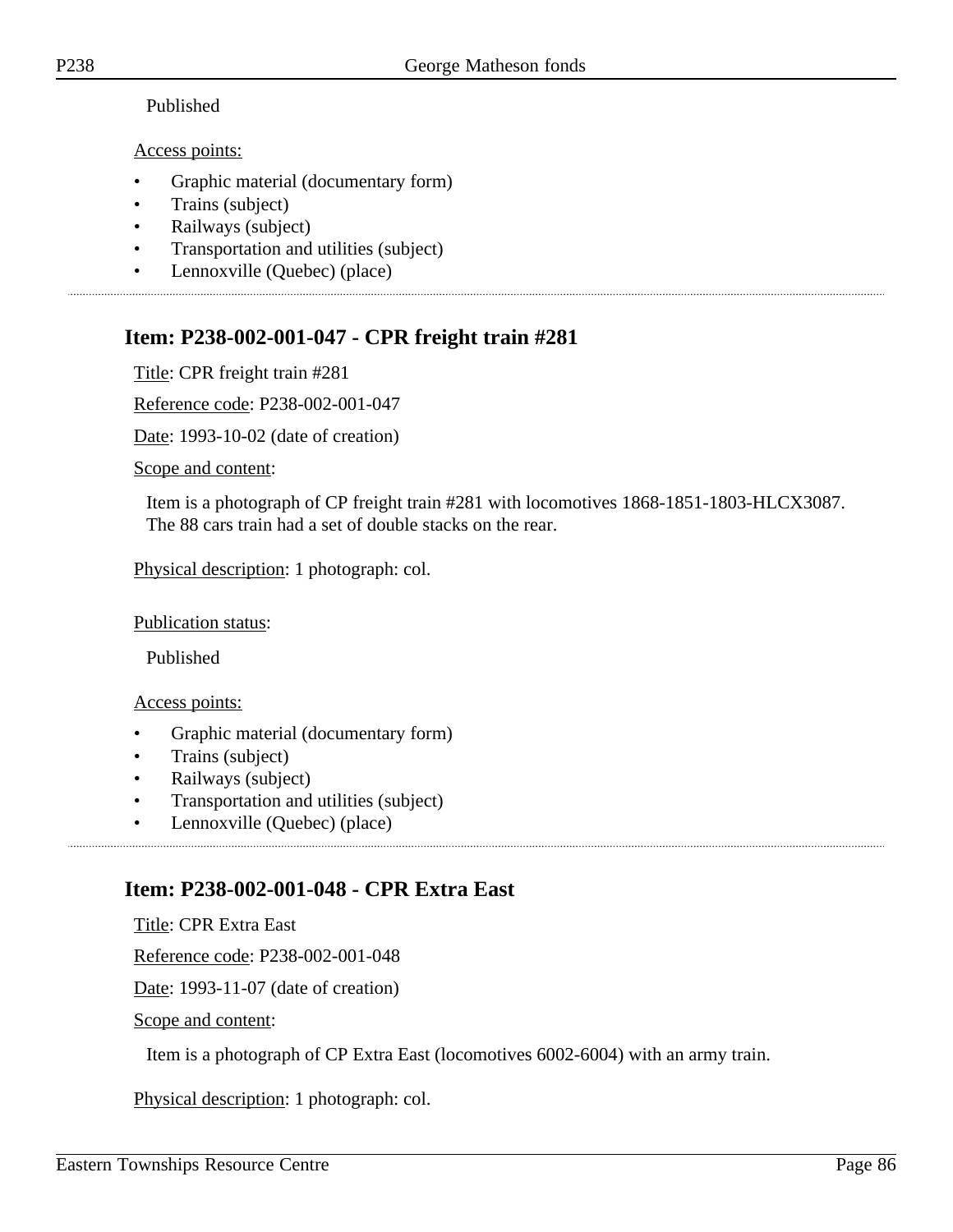Publication status:

Published

Access points:

- Graphic material (documentary form)
- Railways (subject)
- Trains (subject)
- Transportation and utilities (subject)
- Lennoxville (Quebec) (place)

# **Item: P238-002-001-049 - CPR Extra East**

Title: CPR Extra East

Reference code: P238-002-001-049

Date: 1993-11-07 (date of creation)

Scope and content:

Item is a photograph of CP Extra East (locomotives 6002-6004) with an army train.

Physical description: 1 photograph: col.

Publication status:

Published

#### Access points:

- Graphic material (documentary form)
- Transportation and utilities (subject)
- Railways (subject)
- Trains (subject)
- Lennoxville (Quebec) (place)

## **File: P238-002-002 - 1994-1996**

Title: 1994-1996

Reference code: P238-002-002

Date: 1994-1996 (date of creation)

Physical description: 68 photographs : col.

Publication status:

Published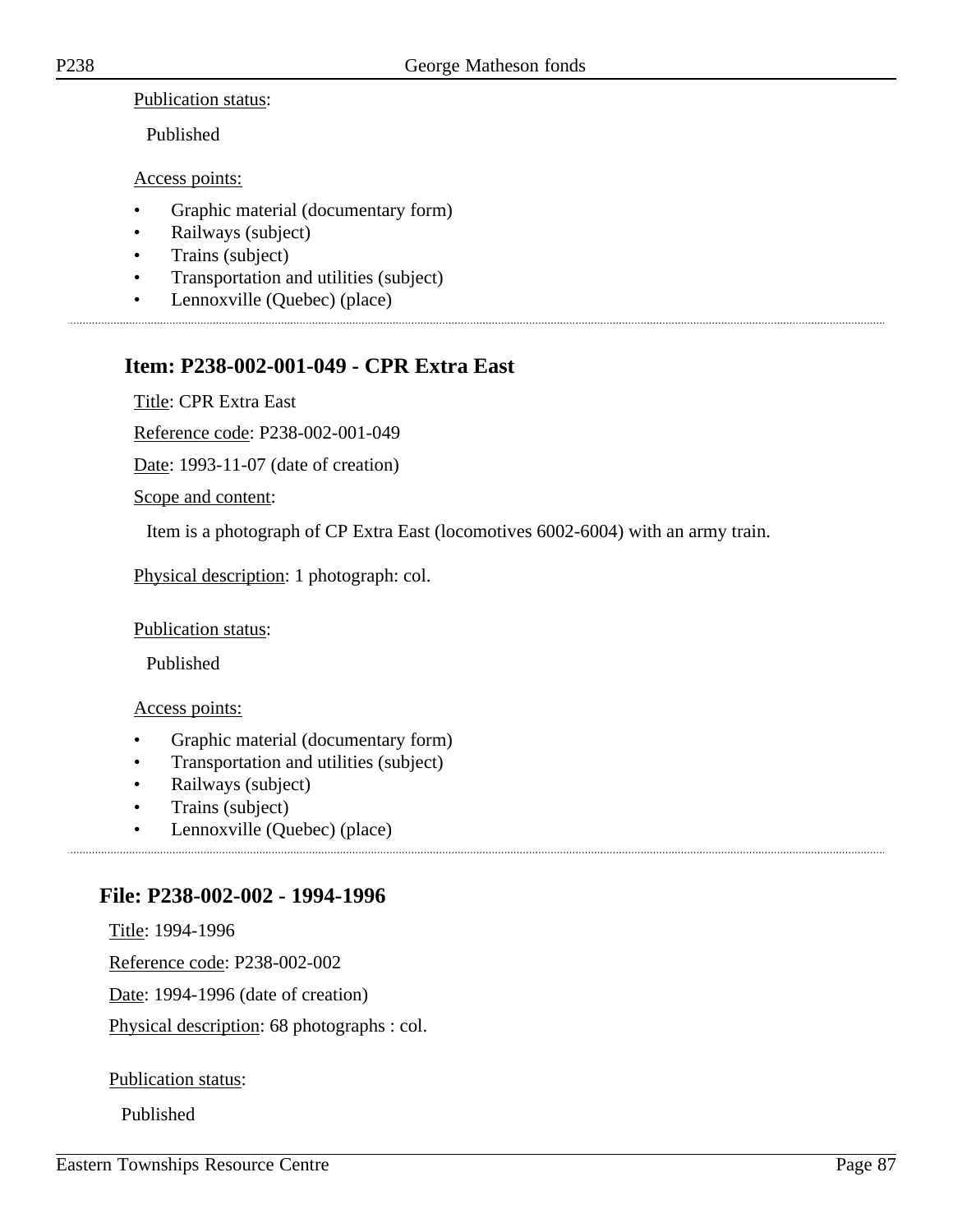#### Access points:

- Transportation and utilities (subject)
- Trains (subject)
- Railways (subject)
- Sherbrooke (Quebec) (place)
- Lennoxville (Quebec) (place)

## **Item: P238-002-002-050 - CPR freight train #291**

Title: CPR freight train #291

Reference code: P238-002-002-050

Date: 1994-04-01 (date of creation)

Scope and content:

Item is a photograph of CP freight train #291 with locomotives 4229-4209-4240 and 31 cars.

Physical description: 1 photograph: col.

Publication status:

Published

Access points:

- Graphic material (documentary form)
- Trains (subject)
- Railways (subject)
- Transportation and utilities (subject)
- Lennoxville (Quebec) (place)

# **Item: P238-002-002-051 - CPR freight train #281**

Title: CPR freight train #281

Reference code: P238-002-002-051

Date: 1994-04-09 (date of creation)

Scope and content:

Item is a photograph of CP freight train #281 with locomotives 5609-4233 and 39 cars.

Physical description: 1 photograph: col.

Publication status:

Published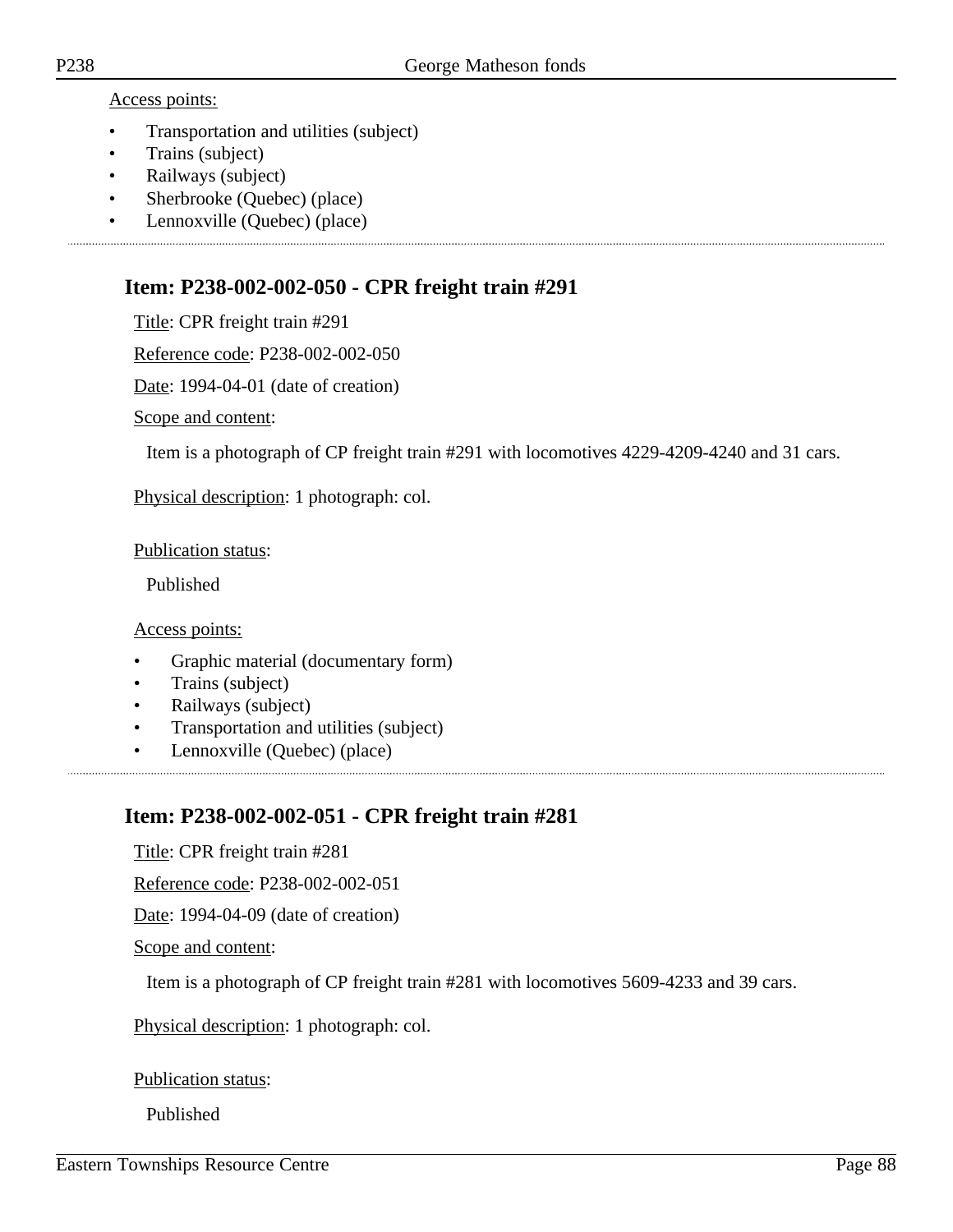Access points:

- Graphic material (documentary form)
- Trains (subject)
- Railways (subject)
- Transportation and utilities (subject)
- Lennoxville (Quebec) (place)

## **Item: P238-002-002-052 - CPR freight train #284**

Title: CPR freight train #284

Reference code: P238-002-002-052

Date: 1994-05-21 (date of creation)

Scope and content:

Item is a photograph of CP freight train #284 with locomotives 1814-1847-4571 and 78 cars.

Physical description: 1 photograph: col.

Publication status:

Published

Access points:

- Graphic material (documentary form)
- Trains (subject)
- Transportation and utilities (subject)
- Railways (subject)
- Lennoxville (Quebec) (place)

# **Item: P238-002-002-053 - CPR freight train #281**

Title: CPR freight train #281

Reference code: P238-002-002-053

Date: 1994-05-22 (date of creation)

Scope and content:

Item is a photograph of CP freight train #281 with locomotives 4223-1804-1847-4214 and 45 cars.

Physical description: 1 photograph: col.

Publication status: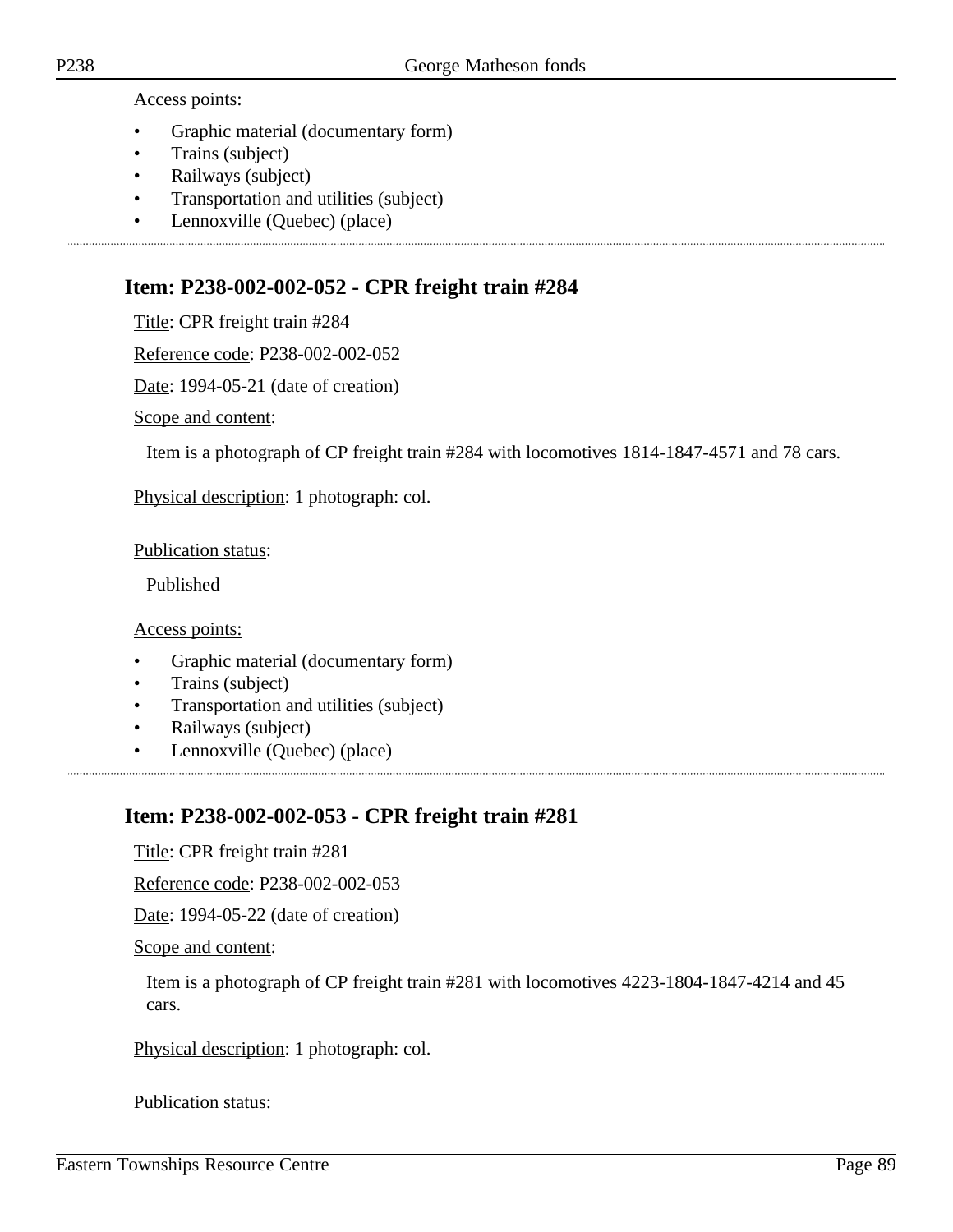#### Published

#### Access points:

- Graphic material (documentary form)
- Trains (subject)
- Railways (subject)
- Transportation and utilities (subject)
- Lennoxville (Quebec) (place)

# **Item: P238-002-002-054 - CPR freight train #280**

Title: CPR freight train #280

Reference code: P238-002-002-054

Date: 1994-07-19 (date of creation)

Scope and content:

Item is a photograph of CP freight train #280 at Racey with locomotives 4216-07-26-1834 and 54 cars.

Physical description: 1 photograph: col.

#### Publication status:

Published

#### Access points:

- Graphic material (documentary form)
- Trains (subject)
- Railways (subject)
- Transportation and utilities (subject)

# **Item: P238-002-002-055 - CPR freight train #281**

Title: CPR freight train #281

Reference code: P238-002-002-055

Date: 1994-07-23 (date of creation)

Scope and content:

Item is a photograph of CP freight train #281 with locomotives 4221-4243-4217-1813-42- HATX500 and 81 cars.

Physical description: 1 photograph: col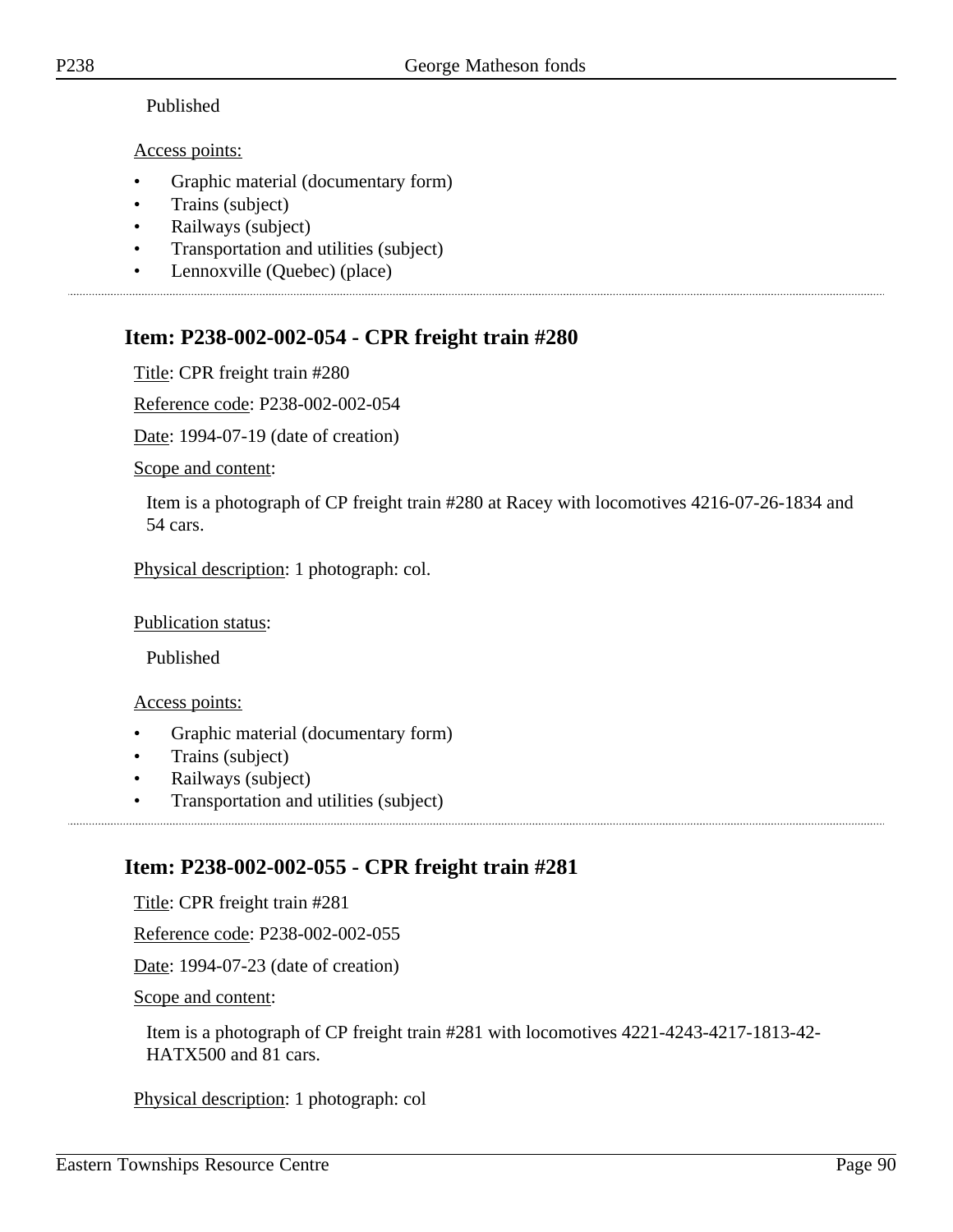Publication status:

Published

Access points:

- Graphic material (documentary form)
- Trains (subject)
- Railways (subject)
- Transportation and utilities (subject)
- Lennoxville (Quebec) (place)

# **Item: P238-002-002-056 - CPR freight train #281**

Title: CPR freight train #281

Reference code: P238-002-002-056

Date: 1994-07-23 (date of creation)

Scope and content:

Item is a photograph of CP freight train #281 with locomotives 4221-4243-4217-1813-42- HATX500 and 81 cars.

Physical description: 1 photograph: col.

Publication status:

Published

Access points:

- Graphic material (documentary form)
- Railways (subject)
- Trains (subject)
- Transportation and utilities (subject)
- Lennoxville (Quebec) (place)

# **Item: P238-002-002-057 - CPR freight train #281**

Title: CPR freight train #281

Reference code: P238-002-002-057

Date: 1994-10-22 (date of creation)

Scope and content:

Item is a photograph of CP freight train #281 with locomotives 5638-4207-4244-4734-4228- HATX512 and 92 cars.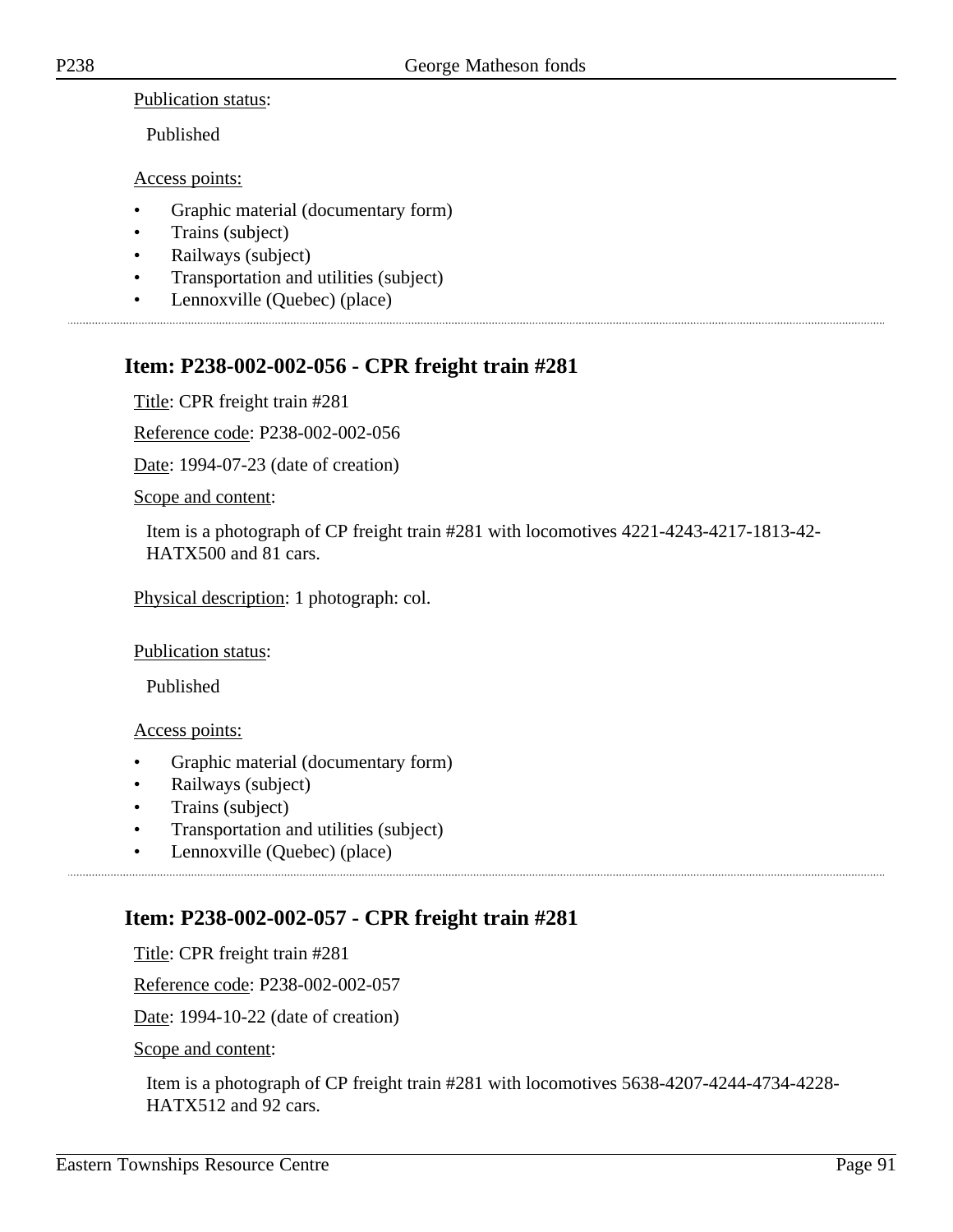Physical description: 1 photograph: col.

Publication status:

Published

#### Access points:

- Graphic material (documentary form)
- Trains (subject)
- Railways (subject)
- Transportation and utilities (subject)

• Lennoxville (Quebec) (place)

#### **Item: P238-002-002-058 - CPR freight train at Sherbrooke station**

Title: CPR freight train at Sherbrooke station

Reference code: P238-002-002-058

Date: 1995-01-06 (date of creation)

Scope and content:

Item is a photograph of CP freight train at Sherbrooke station with locomotives 5775-4573-5560-5752 and 73 cars.

Physical description: 1 photograph: col.

Publication status:

Published

Access points:

- Graphic material (documentary form)
- Trains (subject)
- Railways (subject)
- Transportation and utilities (subject)
- Sherbrooke (Quebec) (place)

#### **Item: P238-002-002-059 - CPR freight train arriving at Sherbrooke station**

Title: CPR freight train arriving at Sherbrooke station

Reference code: P238-002-002-059

Date: 1995-01-25 (date of creation)

Scope and content: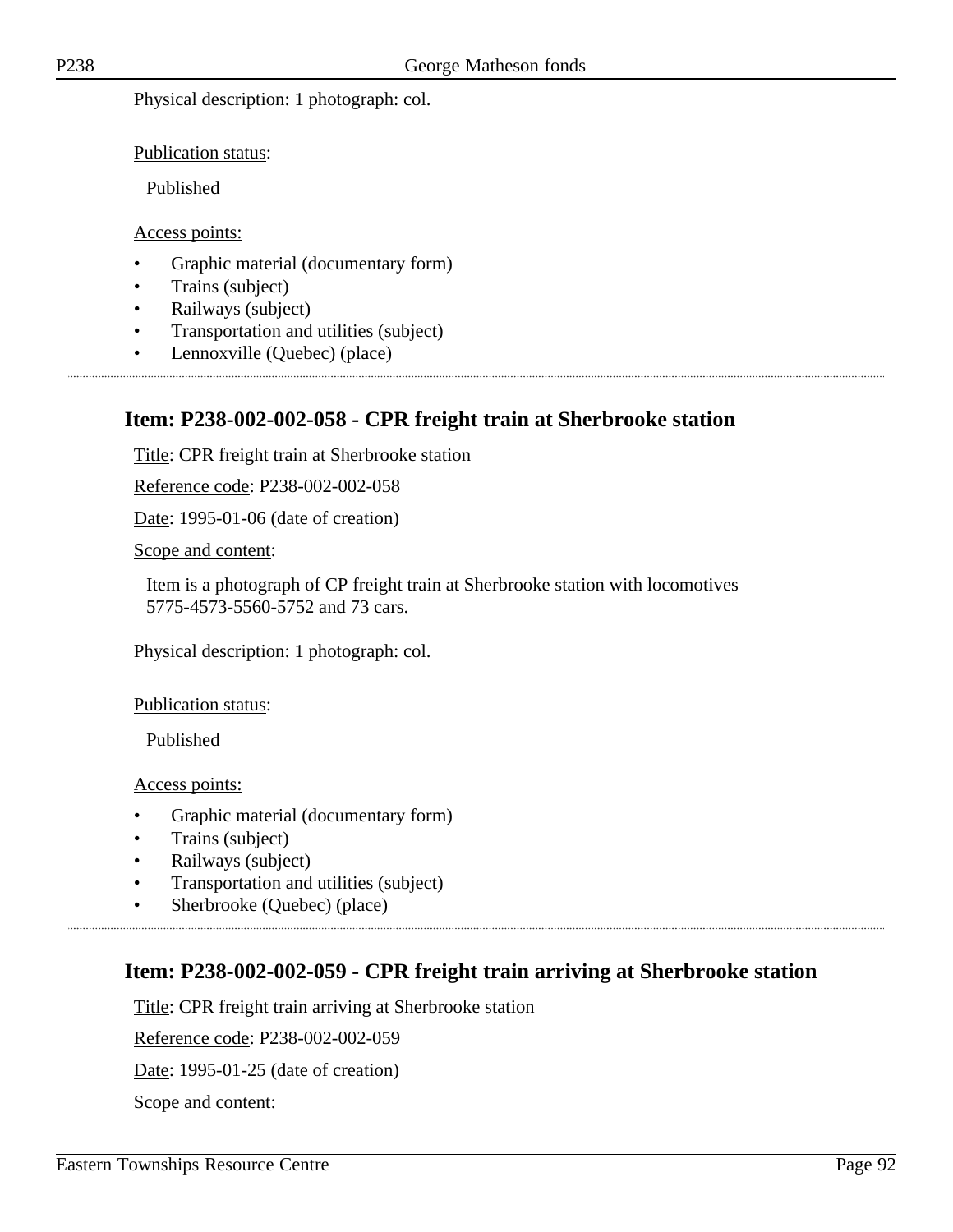Item is a photograph of CP freight train with locomotives 4212-94-95-96 and 50 cars arriving at Sherbrooke station. It needed luke oil, and arrived at 12:45 and left at 14:30.

Physical description: 1 photograph: col.

Publication status:

Published

Access points:

- Graphic material (documentary form)
- Trains (subject)
- Railways (subject)
- Transportation and utilities (subject)
- Sherbrooke (Quebec) (place)

# **Item: P238-002-002-060 - CPR freight train at Sherbrooke station**

Title: CPR freight train at Sherbrooke station

Reference code: P238-002-002-060

Date: 1995-01-21 (date of creation)

Scope and content:

Item is a photograph of CP freight train with locomotives 4212-94-95-96 and 50 cars at Sherbrooke station. It needed luke oil, and arrived at 12:45 and left at 14:30.

Physical description: 1 photograph: col.

Publication status:

Published

Access points:

- Graphic material (documentary form)
- Trains (subject)
- Railways (subject)
- Transportation and utilities (subject)
- Sherbrooke (Quebec) (place)

# **Item: P238-002-002-061 - CPR freight train at Sherbrooke station**

Title: CPR freight train at Sherbrooke station

Reference code: P238-002-002-061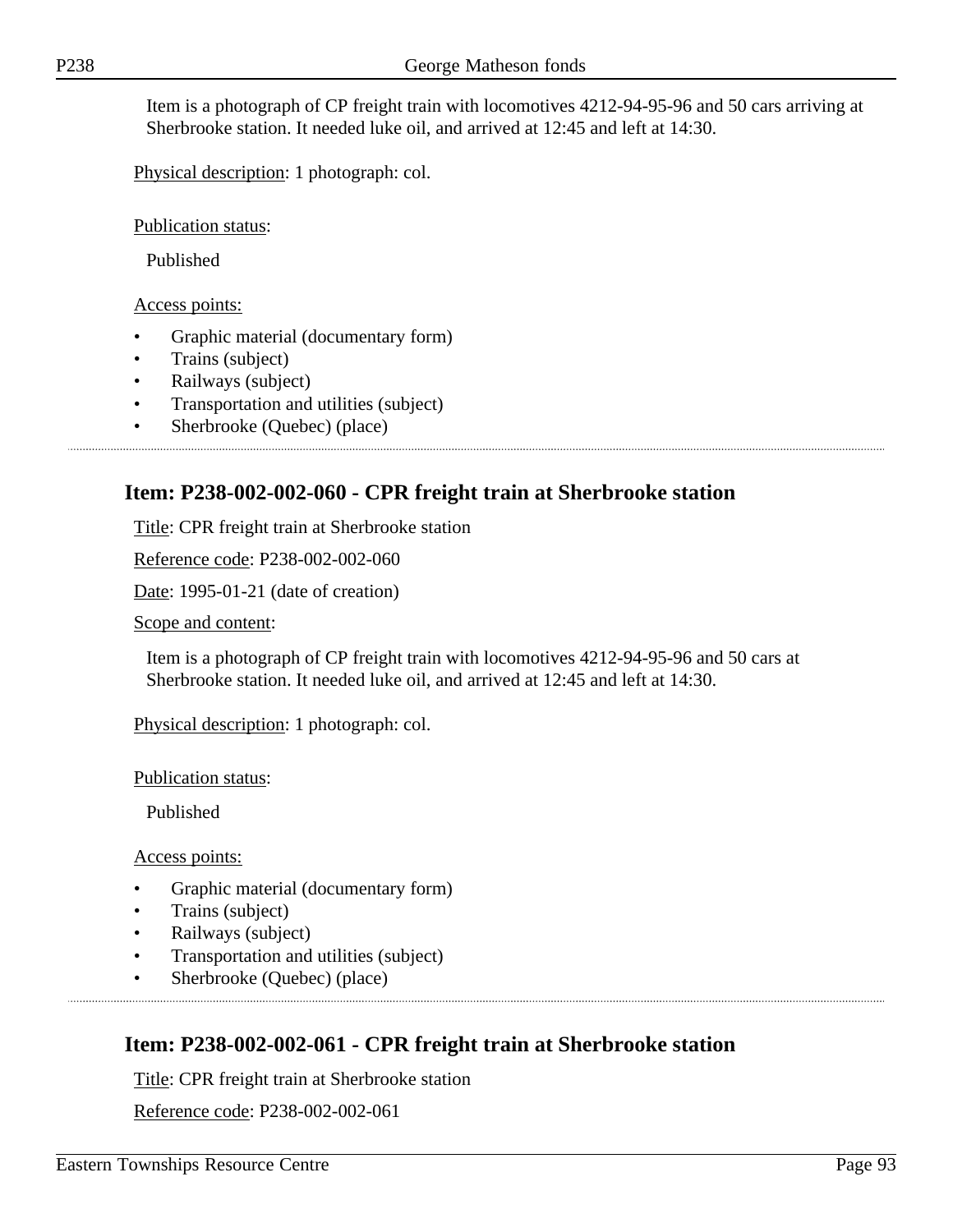Date: 1995-01-21 (date of creation)

Scope and content:

Item is a photograph of CP freight train with locomotives 4212-94-95-96 and 50 cars at Sherbrooke station. It needed luke oil, and arrived at 12:45 and left at 14:30.

Physical description: 1 photograph: col.

Publication status:

Published

Access points:

- Graphic material (documentary form)
- Trains (subject)
- Transportation and utilities (subject)
- Sherbrooke (Quebec) (place)

#### **Item: P238-002-002-062 - Train with locomotives**

Title: Train with locomotives

Reference code: P238-002-002-062

Date: 1995-02-18 (date of creation)

Scope and content:

Item is a photograph of train with locomotives 4413-4415-CRL601-Helm5000-5479-5576.

Physical description: 1 photograph: col.

Publication status:

Published

Access points:

- Graphic material (documentary form)
- Trains (subject)
- Railways (subject)
- Transportation and utilities (subject)
- Sherbrooke (Quebec) (place)

## **Item: P238-002-002-063 - CDAC-EB with locomotives**

Title: CDAC-EB with locomotives

Reference code: P238-002-002-063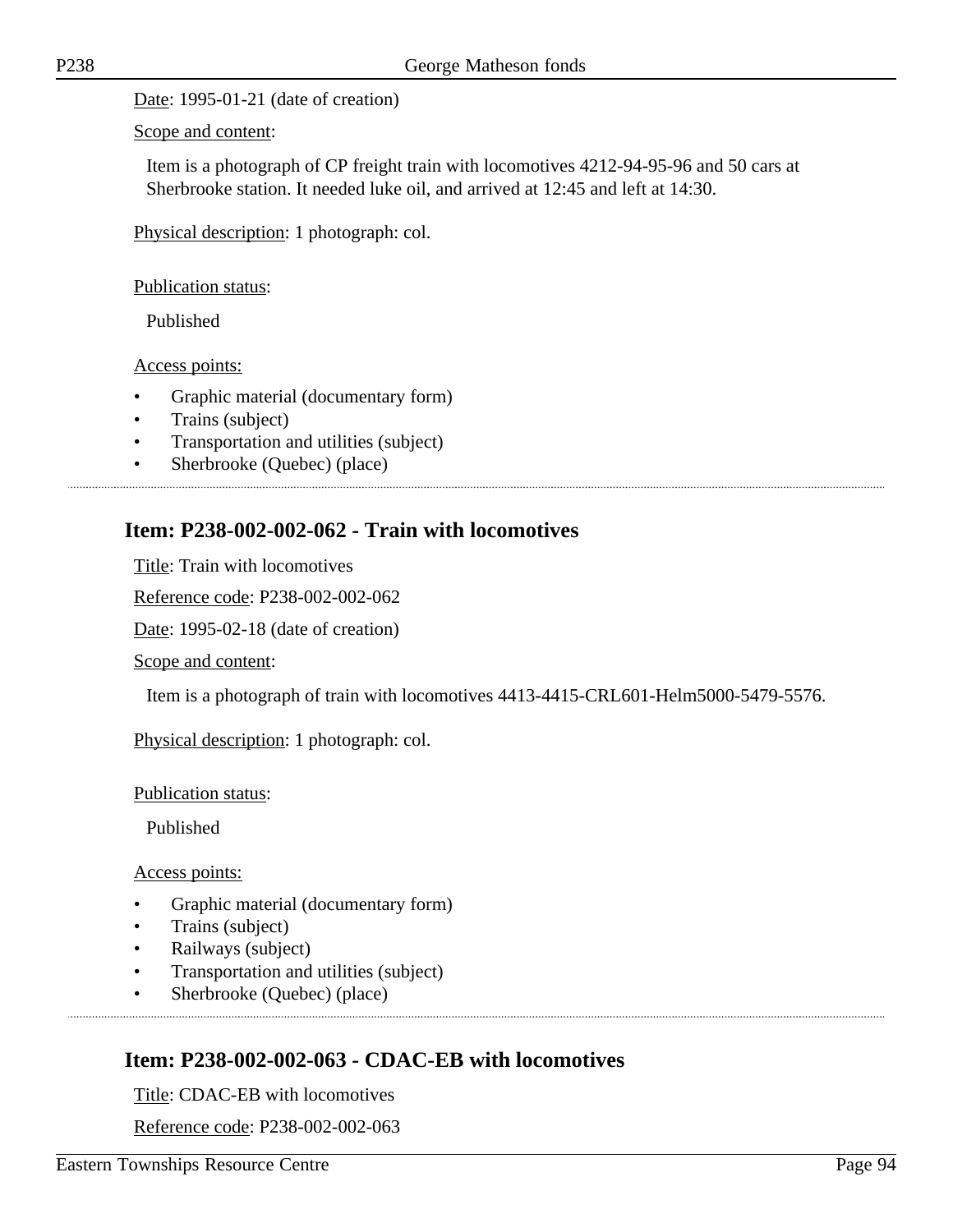Date: 1995-02-23 (date of creation)

Scope and content:

Item is a photograph of CDAC-EB with locomotives SOO774-SOO778-4730-4503-BAR94- Helm660-BAR23.

Physical description: 1 photograph: col.

Publication status:

Published

Access points:

- Graphic material (documentary form)
- Trains (subject)
- Railways (subject)
- Transportation and utilities (subject)

• Sherbrooke (Quebec) (place)

## **Item: P238-002-002-064 - CPR train with locomotives**

Title: CPR train with locomotives

Reference code: P238-002-002-064

Date: 1995-03-04 (date of creation)

Scope and content:

Item is a photograph of CP train with locomotives 1802-CRL0808 and locomotive 1836.

Physical description: 1 photograph: col.

Publication status:

Published

Access points:

- Graphic material (documentary form)
- Trains (subject)
- Railways (subject)
- Transportation and utilities (subject)
- Sherbrooke (Quebec) (place)

## **Item: P238-002-002-065 - CPR freight train with locomotives**

Title: CPR freight train with locomotives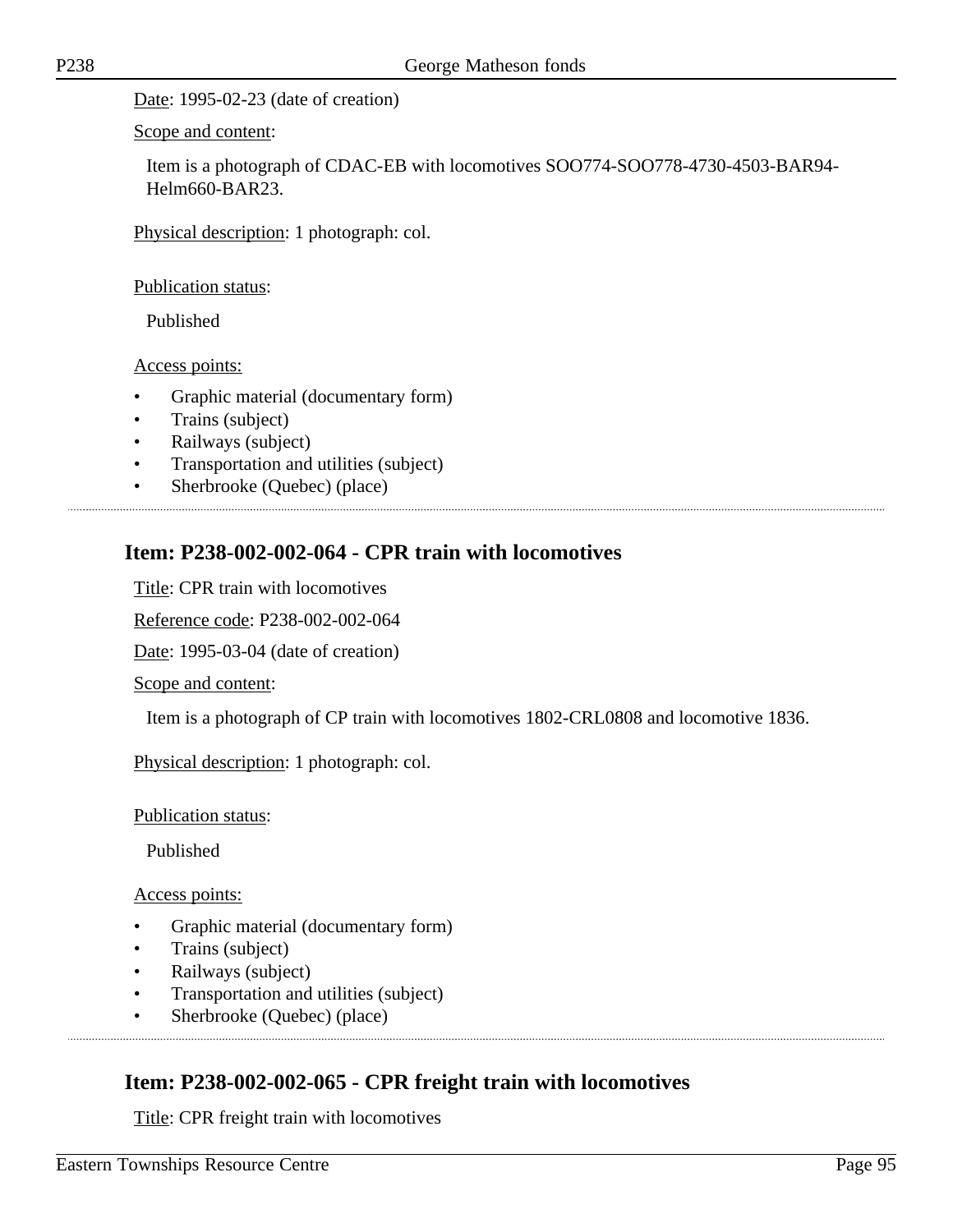Reference code: P238-002-002-065

Date: 1995-03-04 (date of creation)

Scope and content:

Item is a photograph of CP freight train with locomotives 1802-CRL0808.

Physical description: 1 photograph: col.

Publication status:

Published

Access points:

- Graphic material (documentary form)
- Trains (subject)
- Railways (subject)
- Transportation and utilities (subject)
- Sherbrooke (Quebec) (place)

# **Item: P238-002-002-066 - CPR train with locomotives**

Title: CPR train with locomotives

Reference code: P238-002-002-066

Date: 1995-04-01 (date of creation)

Scope and content:

Item is a photograph of CP train with locomotives 1815-Helm655-mk-4304-01-05 and 74 cars.

Physical description: 1 photograph: col.

Publication status:

Published

Access points:

- Graphic material (documentary form)
- Trains (subject)
- Railways (subject)
- Transportation and utilities (subject)
- Lennoxville (Quebec) (place)

## **Item: P238-002-002-067 - Freight train**

Title: Freight train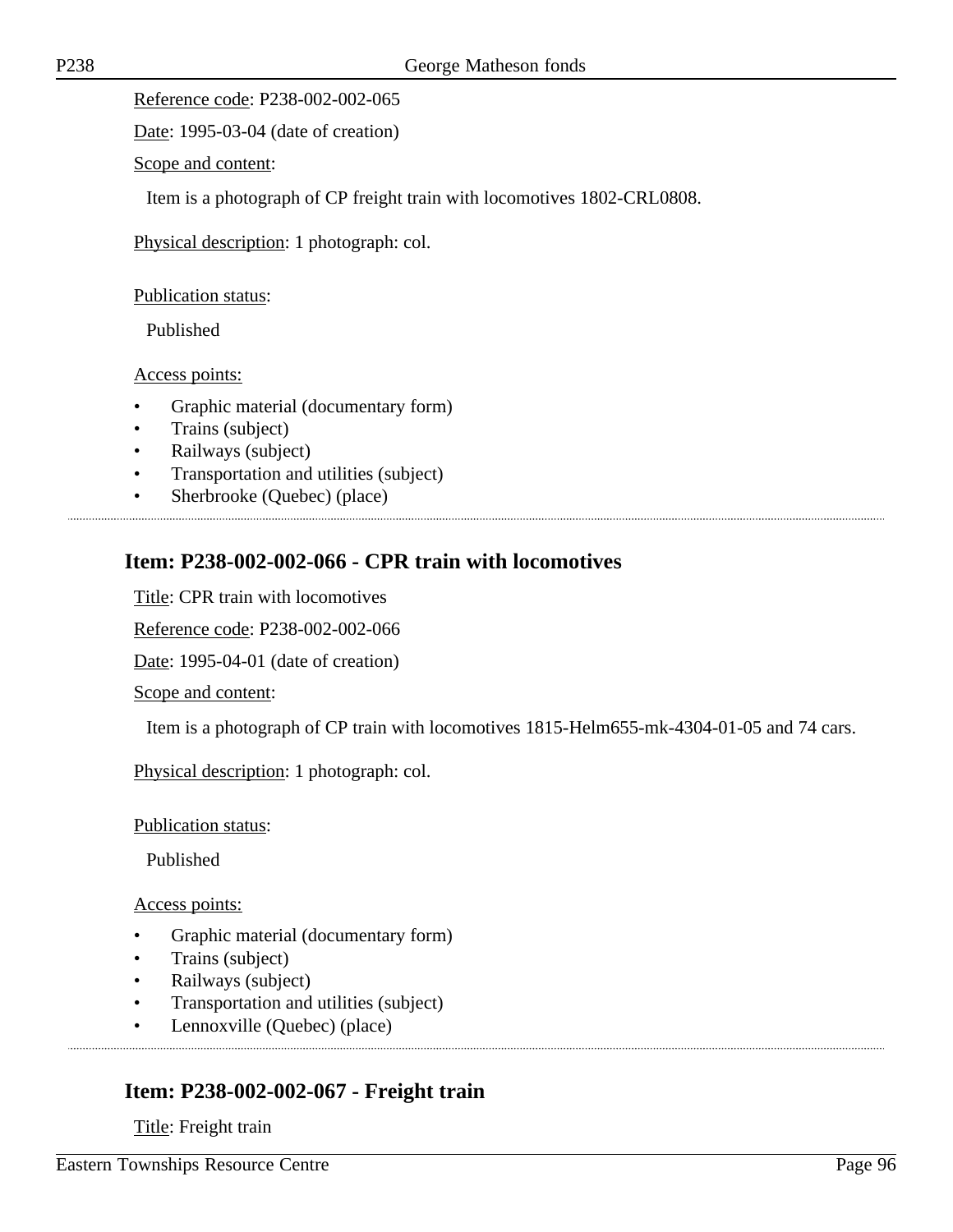Reference code: P238-002-002-067

Date: 1995-06-29 (date of creation)

Scope and content:

Item is a photograph of freight train CDAC-909-1844-98-94-4304-655-1855 and 47 cars.

Physical description: 1 photograph: col.

Publication status:

Published

Access points:

- Graphic material (documentary form)
- Trains (subject)
- Railways (subject)
- Transportation and utilities (subject)
- Lennoxville (Quebec) (place)

# **Item: P238-002-002-068 - Locomotives Helm4413 and BAR95**

Title: Locomotives Helm4413 and BAR95

Reference code: P238-002-002-068

Date: 1995-07-30 (date of creation)

Scope and content:

Item is a photograph of locomotives Helm4413 and BAR95 at Sherbrooke waiting for next eastbound.

Physical description: 1 photograph: col.

Publication status:

Published

Access points:

- Graphic material (documentary form)
- Trains (subject)
- Railways (subject)
- Transportation and utilities (subject)

• Sherbrooke (Quebec) (place)

# **Item: P238-002-002-069 - Freight train CDAC**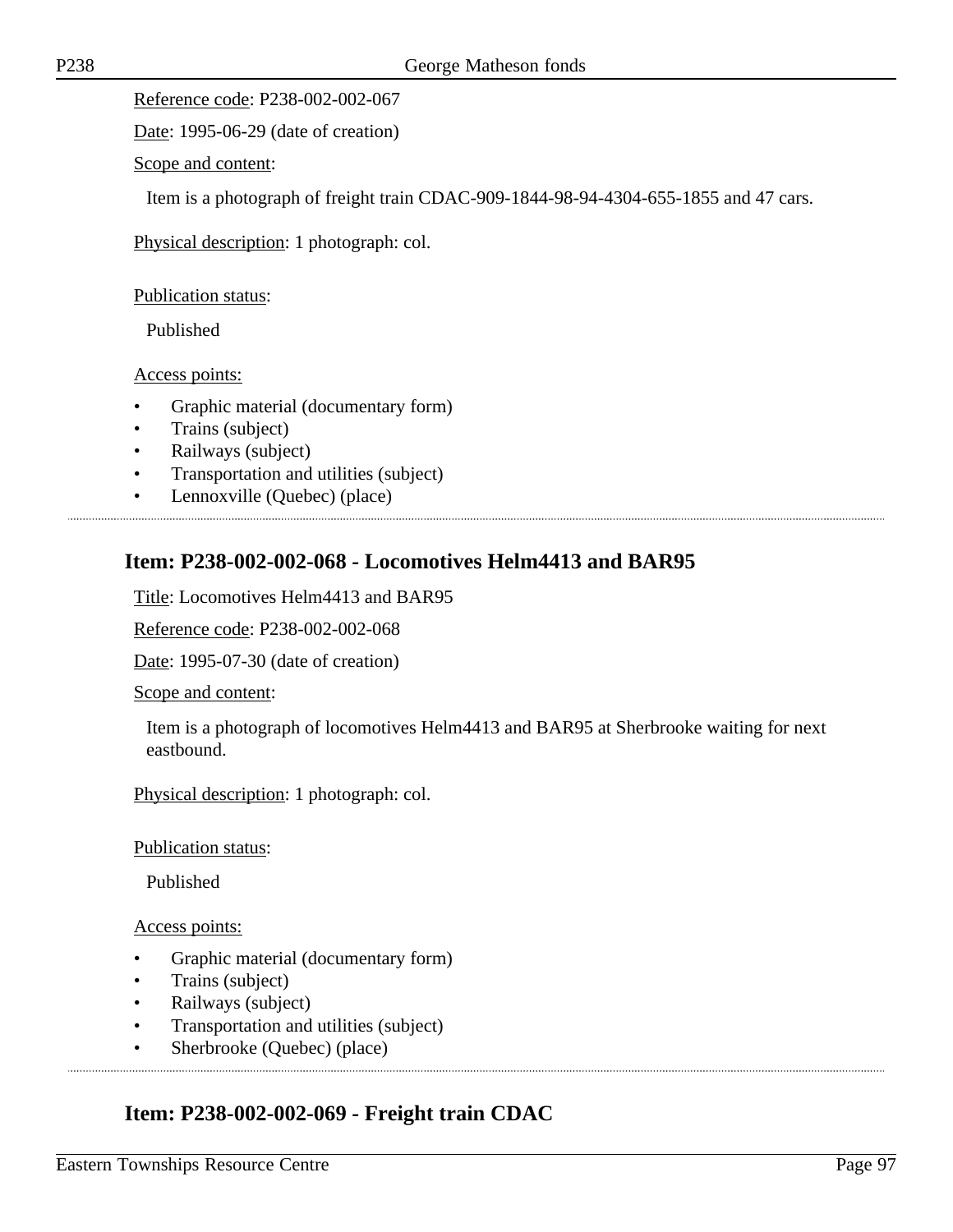Title: Freight train CDAC

Reference code: P238-002-002-069

Date: 1995-08-25 (date of creation)

Scope and content:

Item is a photograph of freight train CDAC (westbound) with locomotives 1849-4305-4413-4303 and 52 cars.

Physical description: 1 photograph: col.

Publication status:

Published

Access points:

- Graphic material (documentary form)
- Trains (subject)
- Railways (subject)
- Transportation and utilities (subject)
- Lennoxville (Quebec) (place)

## **Item: P238-002-002-070 - CP locomotive 5650-MK4301-5646**

Title: CP locomotive 5650-MK4301-5646

Reference code: P238-002-002-070

Date: 1996-05-03 (date of creation)

Scope and content:

Item is a photograph of CP locomotive 5650-MK4301-5646.

Physical description: 1 photograph: col.

Publication status:

Published

Access points:

- Graphic material (documentary form)
- Trains (subject)
- Railways (subject)
- Transportation and utilities (subject)
- Sherbrooke (Quebec) (place)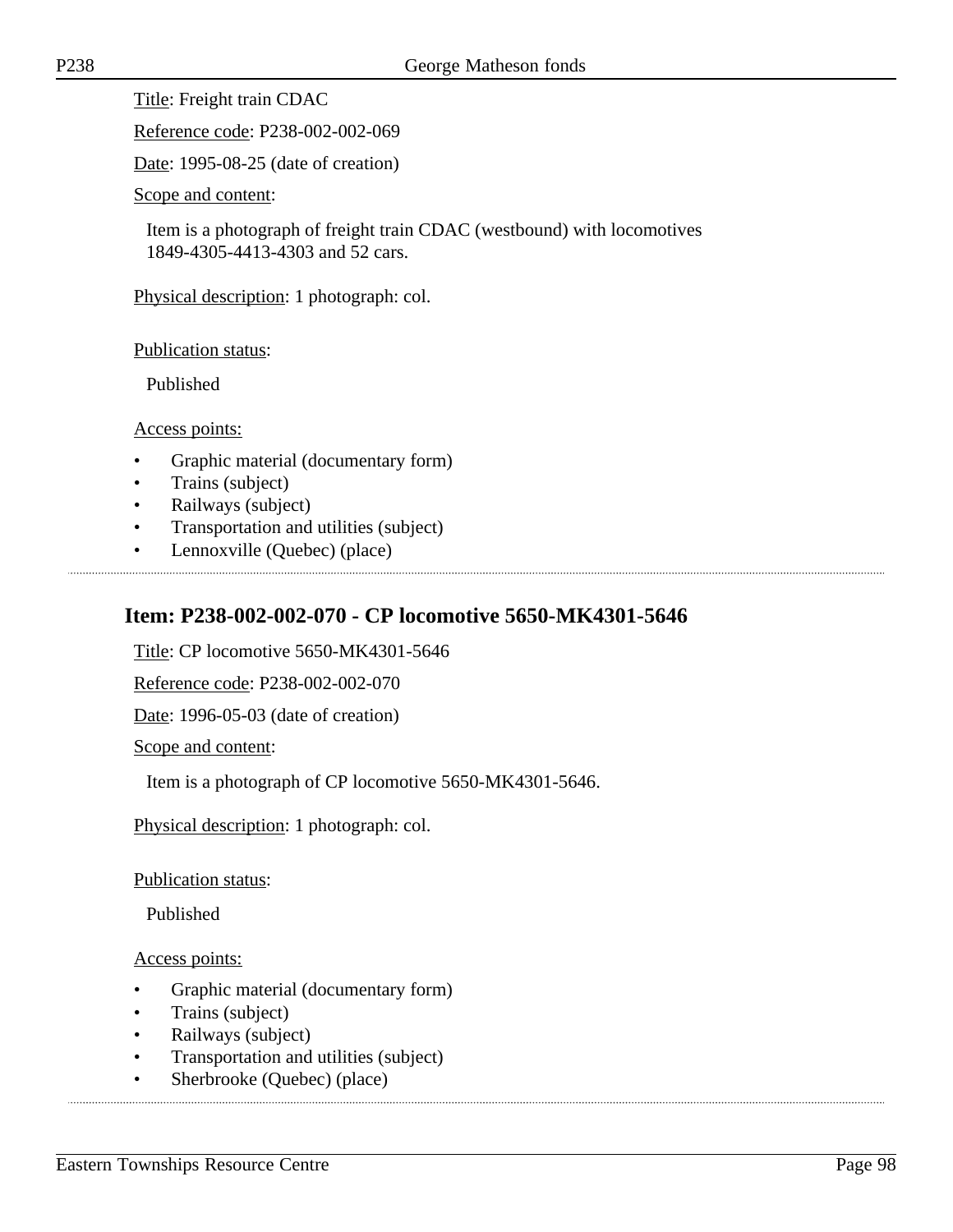# **Item: P238-002-002-071 - CP locomotives 5662-MKCX4305**

Title: CP locomotives 5662-MKCX4305

Reference code: P238-002-002-071

Date: 1996-05-29 (date of creation)

Scope and content:

Item is a photograph of CP locomotives 5662-MKCX4305.

Physical description: 1 photograph: col.

Publication status:

Published

Access points:

- Graphic material (documentary form)
- Trains (subject)
- Railways (subject)
- Transportation and utilities (subject)
- Sherbrooke (Quebec) (place)

# **Item: P238-002-002-072 - Locomotives BAR97-MKCX4304**

Title: Locomotives BAR97-MKCX4304

Reference code: P238-002-002-072

Date: 1996-05-29 (date of creation)

Scope and content:

Item is a photograph of locomotives BAR97-MKCX4304.

Physical description: 1 photograph: col.

Publication status:

Published

Access points:

- Graphic material (documentary form)
- Railways (subject)
- Transportation and utilities (subject)
- Sherbrooke (Quebec) (place)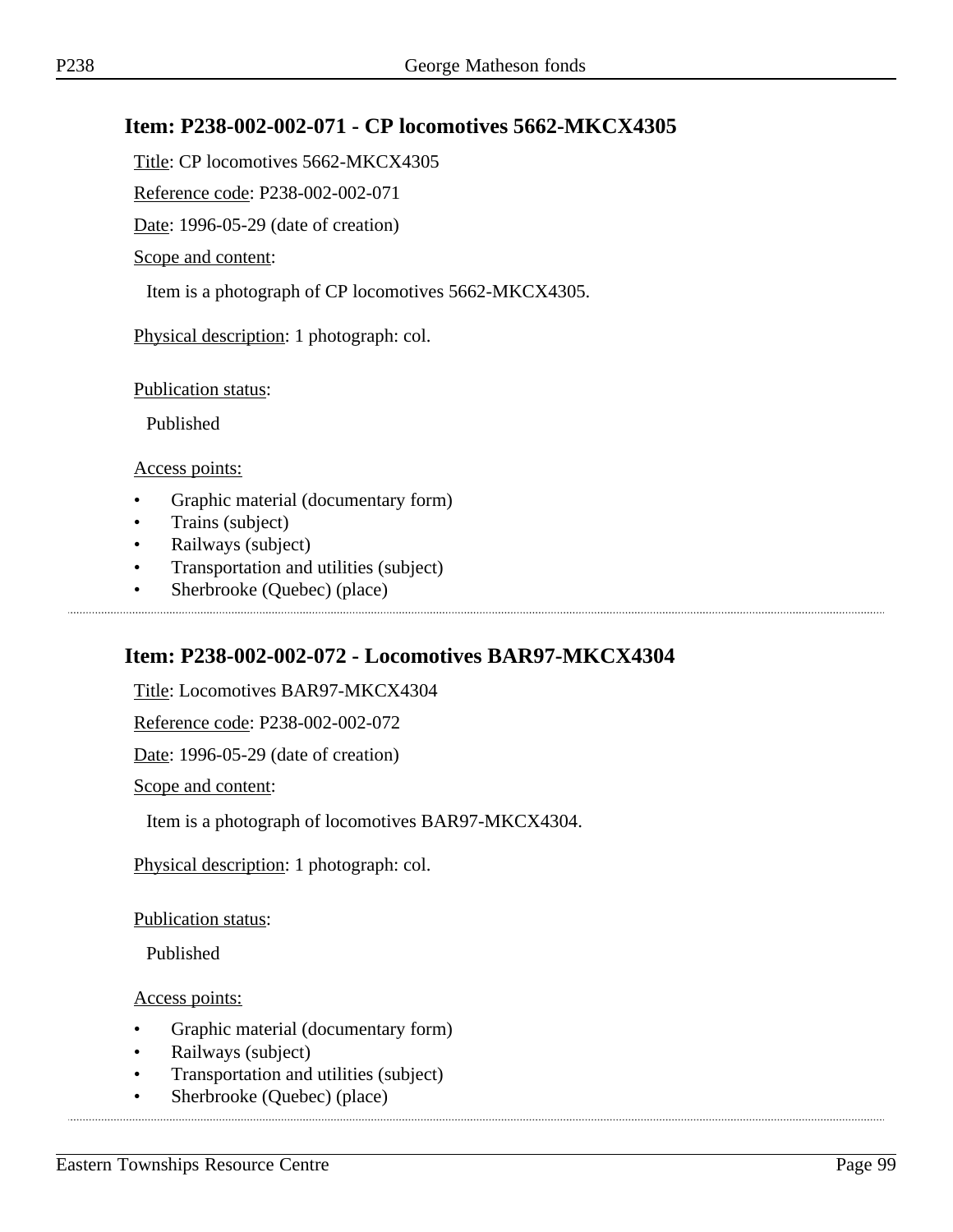## **Item: P238-002-002-073 - CP locomotives 5505-4305-5662**

Title: CP locomotives 5505-4305-5662

Reference code: P238-002-002-073

Date: 1996-05-29 (date of creation)

Scope and content:

Item is a photograph of CP locomotives 5505-4305-5662.

Physical description: 1 photograph: col.

Publication status:

Published

Access points:

- Graphic material (documentary form)
- Railways (subject)
- Transportation and utilities (subject)
- Sherbrooke (Quebec) (place)

## **Item: P238-002-002-074 - BAR locomotive.**

Title: BAR locomotive.

Reference code: P238-002-002-074

Date: 1996-06-01 (date of creation)

Scope and content:

Item is a photograph of BAR locomotive.

#### Publication status:

Published

Access points:

- Graphic material (documentary form)
- Railways (subject)
- Transportation and utilities (subject)
- Sherbrooke (Quebec) (place)

# **Item: P238-002-002-075 - CDAC powering to Sherbrooke**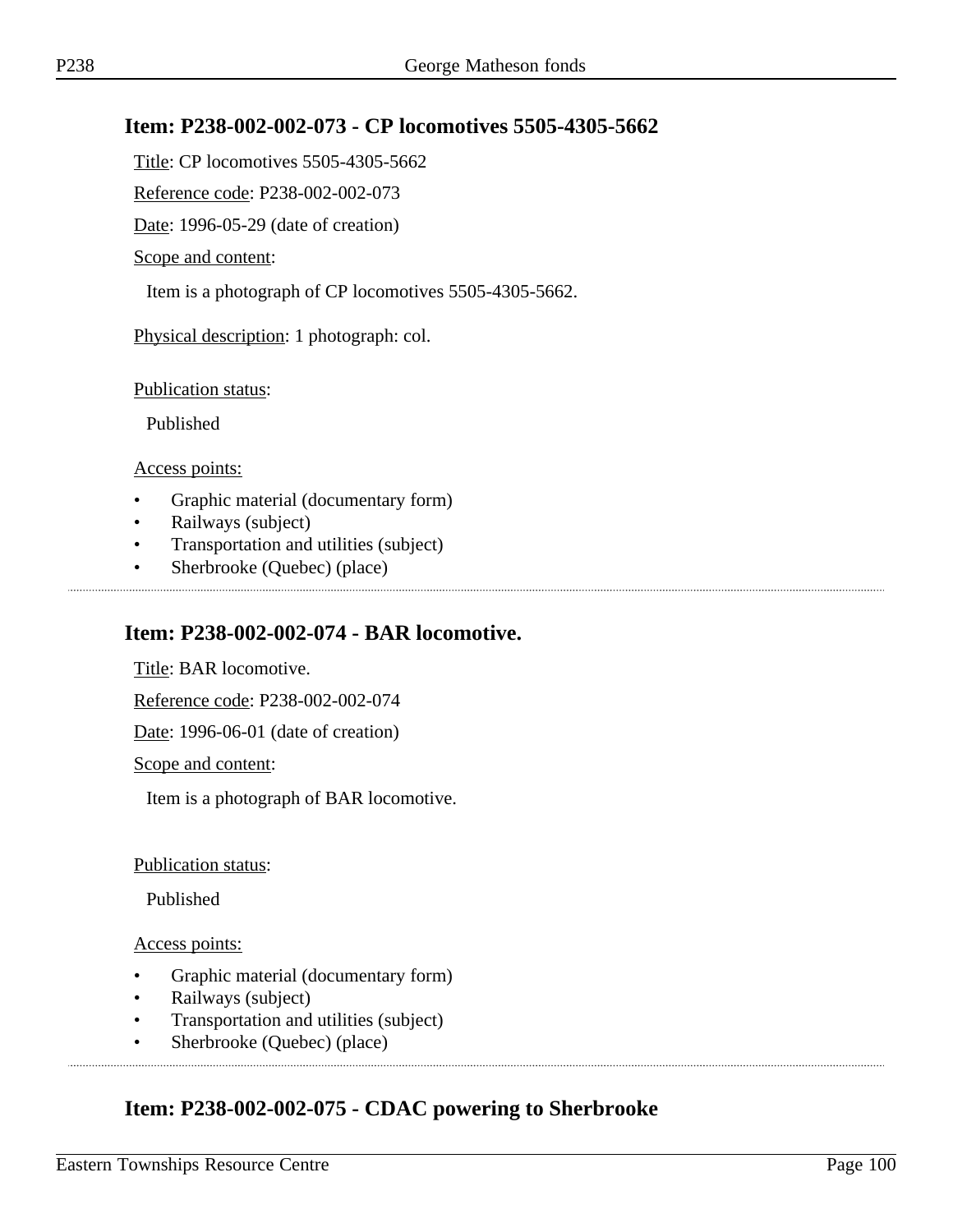Title: CDAC powering to Sherbrooke

Reference code: P238-002-002-075

Date: 1996-06-01 (date of creation)

Scope and content:

Item is a photograph of CDAC powering to Sherbrooke changed for CPR there.

Physical description: 1 photograph: col.

Publication status:

Published

Access points:

- Graphic material (documentary form)
- Trains (subject)
- Transportation and utilities (subject)
- Railways (subject)
- Sherbrooke (Quebec) (place)

# **Item: P238-002-002-076 - Locomotives CDAC40-MKCX4301-HATX417**

Title: Locomotives CDAC40-MKCX4301-HATX417

Reference code: P238-002-002-076

Date: 1996-06-01 (date of creation)

Scope and content:

Item is a photograph of locomotives CDAC40-MKCX4301-HATX417.

Physical description: 1 photograph: col.

Publication status:

Published

Access points:

- Graphic material (documentary form)
- Trains (subject)
- Railways (subject)
- Sherbrooke (Quebec) (place)

# **Item: P238-002-002-077 - Locomotives MKCX4301-HATX417**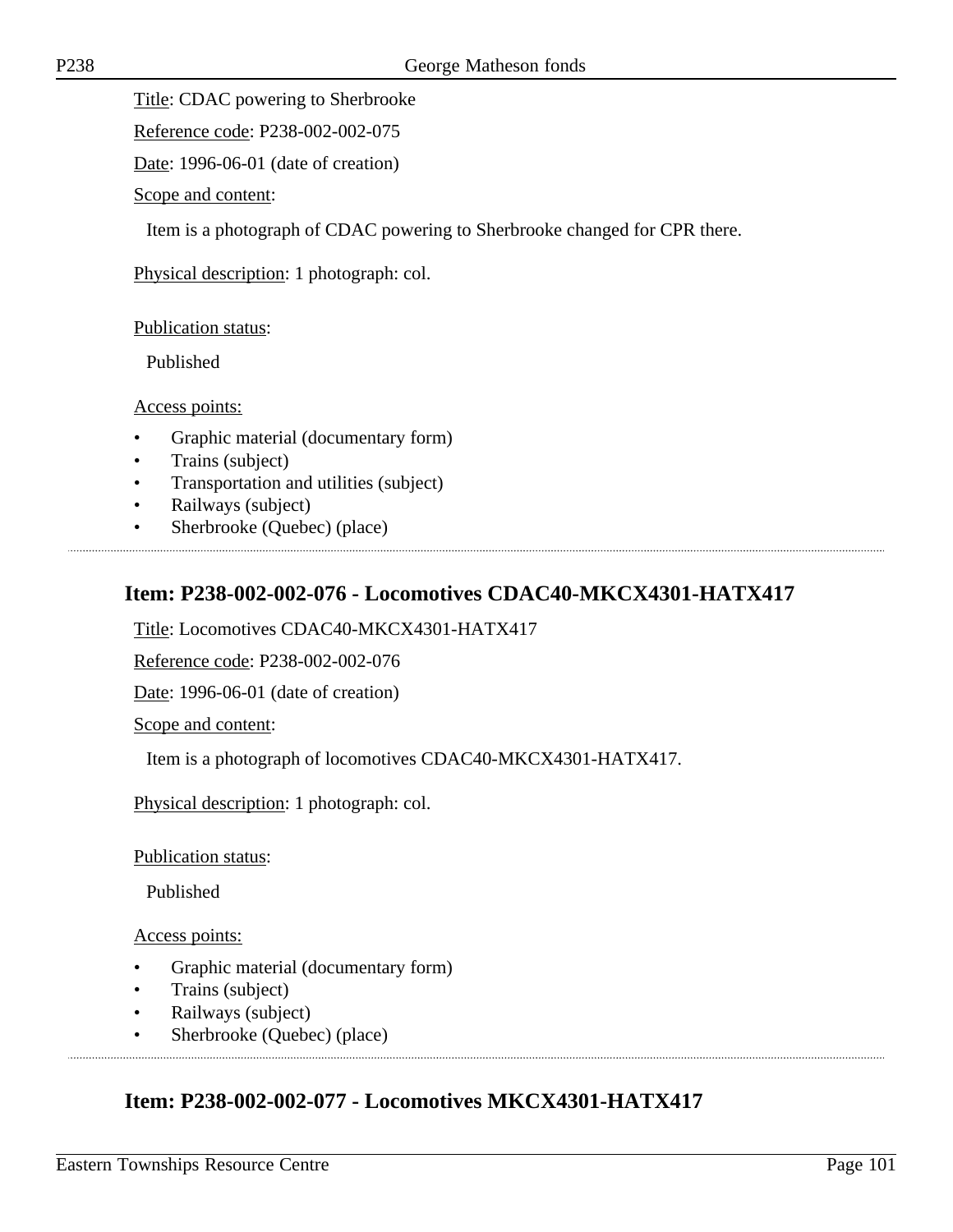Title: Locomotives MKCX4301-HATX417

Reference code: P238-002-002-077

Date: 1996-06-01 (date of creation)

Scope and content:

Item is a photograph of locomotives MKCX4301-HATX417.

Physical description: 1 photograph: col.

#### Publication status:

Published

#### Access points:

- Graphic material (documentary form)
- Trains (subject)
- Railways (subject)
- Sherbrooke (Quebec) (place)

# **Item: P238-002-002-078 - Locomotives BAR300-MKCX4301-BAR97**

Title: Locomotives BAR300-MKCX4301-BAR97

Reference code: P238-002-002-078

Scope and content:

Item is a photograph of locomotives BAR300-MKCX4301-BAR97.

Physical description: 1 photograph: col.

Publication status:

Published

Access points:

- Graphic material (documentary form)
- Trains (subject)
- Railways (subject)
- Sherbrooke (Quebec) (place)

# **Item: P238-002-002-079 - Locomotives MKCX4301-BAR97**

Title: Locomotives MKCX4301-BAR97

Reference code: P238-002-002-079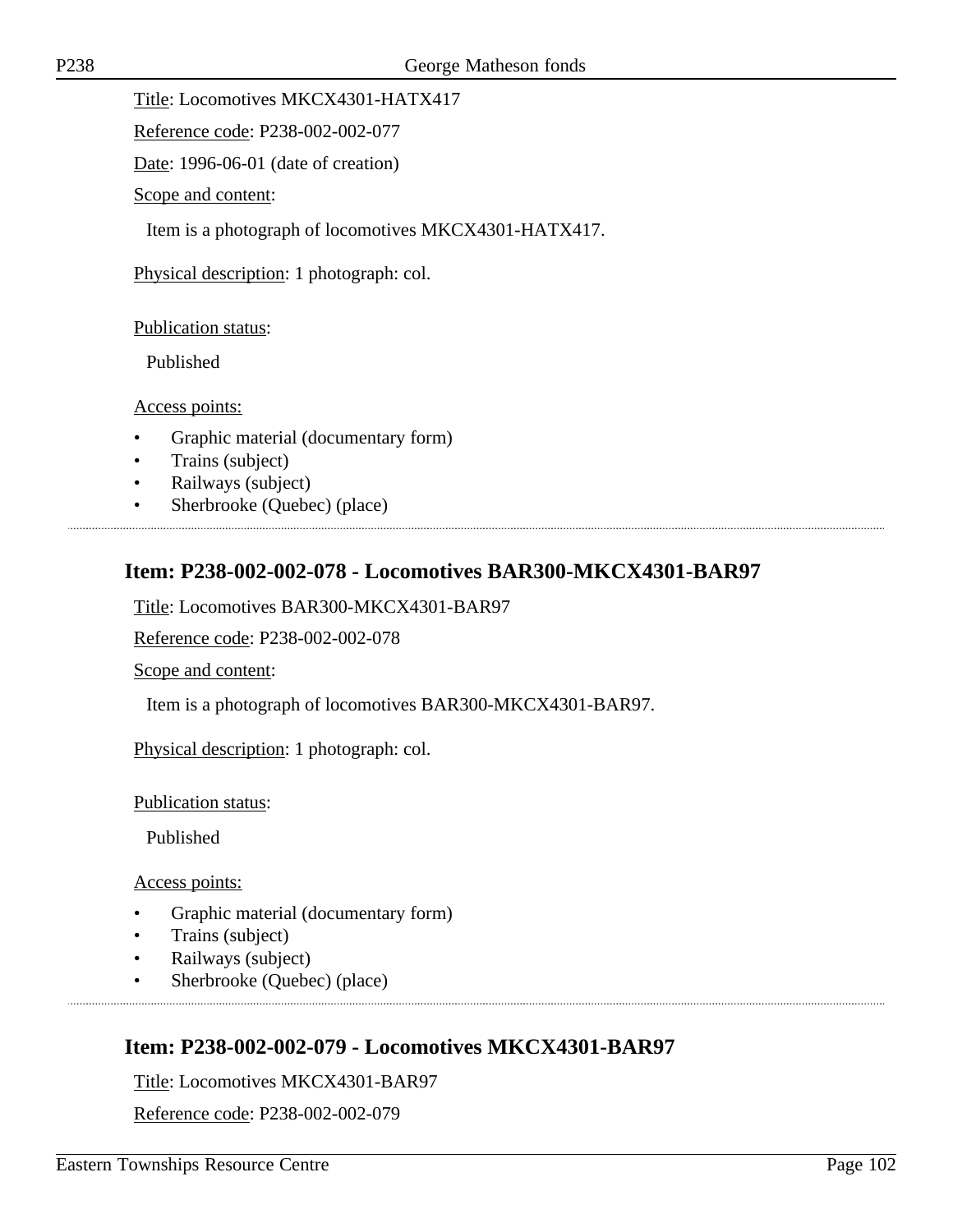Date: 1996-06-02 (date of creation)

Scope and content:

Item is a photograph of locomotives MKCX4301-BAR97.

Physical description: 1 photograph: col.

Publication status:

Published

Access points:

- Graphic material (documentary form)
- Trains (subject)
- Railways (subject)
- Sherbrooke (Quebec) (place)

# **Item: P238-002-002-080 - CP locomotives 1864-4238-1845-1841**

Title: CP locomotives 1864-4238-1845-1841

Reference code: P238-002-002-080

Date: 1996-07-07 (date of creation)

Scope and content:

Item is a photograph of CP locomotives 1864-4238-1845-1841.

Physical description: 1 photograph: col.

Publication status:

Published

Access points:

- Graphic material (documentary form)
- Railways (subject)
- Transportation and utilities (subject)

• Sherbrooke (Quebec) (place)

## **Item: P238-002-002-081 - CP locomotive 5537**

Title: CP locomotive 5537

Reference code: P238-002-002-081

Date: 1996-07-09 (date of creation)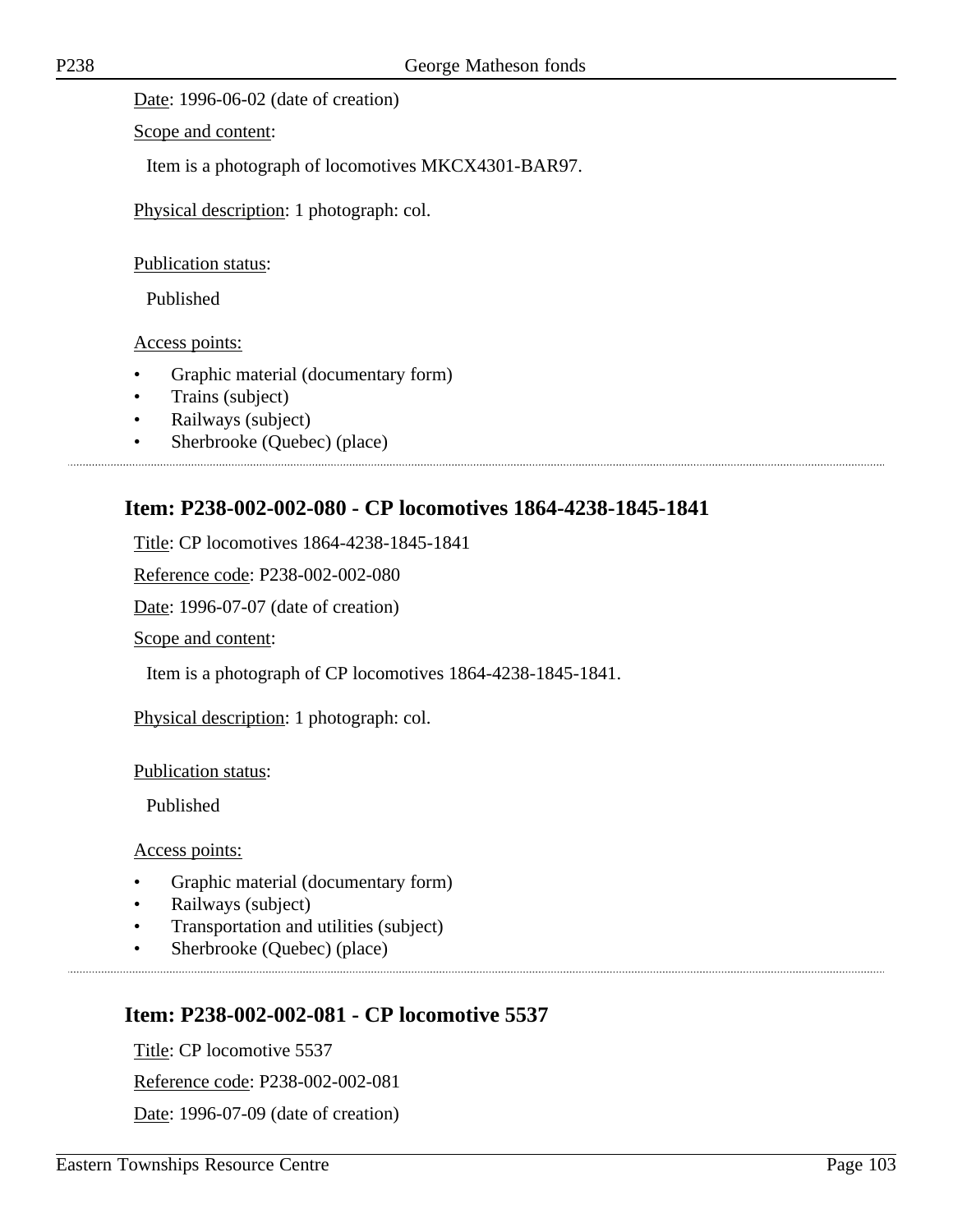Scope and content:

Item is a photograph of CP locomotive 5537.

Physical description: 1 photograph: col.

Publication status:

Published

Access points:

- Graphic material (documentary form)
- Railways (subject)
- Transportation and utilities (subject)
- Sherbrooke (Quebec) (place)

## **Item: P238-002-002-082 - CP locomotive 5621**

Title: CP locomotive 5621

Reference code: P238-002-002-082

Date: 1996-07-09 (date of creation)

Scope and content:

Item is a photograph of CP locomotive 5621.

Physical description: 1 photograph: col.

Publication status:

Published

Access points:

- Graphic material (documentary form)
- Railways (subject)
- Transportation and utilities (subject)

• Sherbrooke (Quebec) (place)

# **Item: P238-002-002-083 - Freight train at Sherbrooke station**

Title: Freight train at Sherbrooke station

Reference code: P238-002-002-083

Date: 1996-07-26 (date of creation)

Scope and content: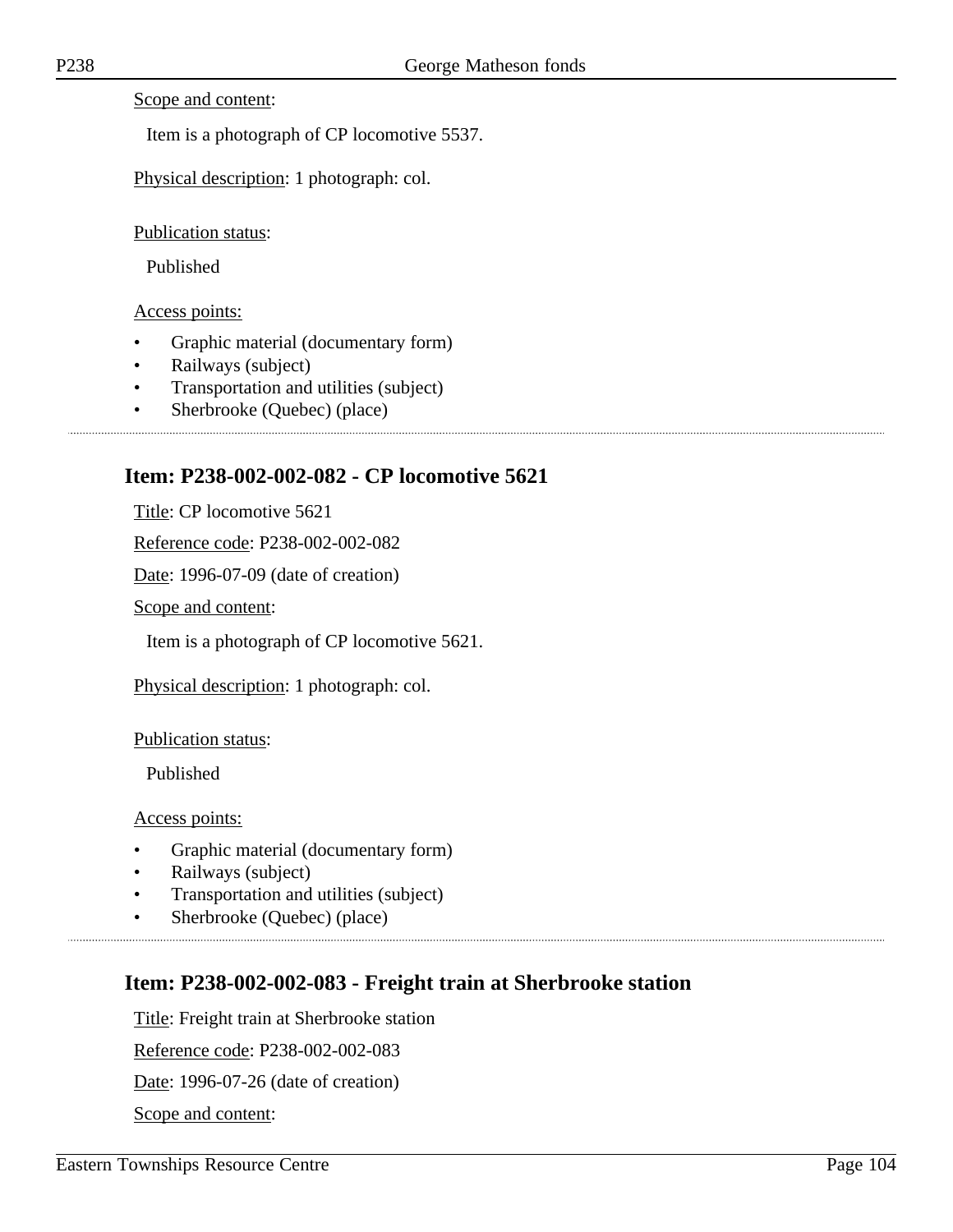Item is a photograph of a freight train at Sherbrooke station.

Physical description: 1 photograph: col.

Publication status:

Published

Access points:

- Graphic material (documentary form)
- Railways (subject)
- Trains (subject)
- Transportation and utilities (subject)
- Sherbrooke (Quebec) (place)

#### **Item: P238-002-002-084 - CP locomotives**

Title: CP locomotives

Reference code: P238-002-002-084

Date: 1996-07-29 (date of creation)

Scope and content:

Item is a photograph of CP locomotives 4242-1803-1821-1812-4241-4221.

Physical description: 1 photograph: col.

Publication status:

Published

Access points:

- Graphic material (documentary form)
- Railways (subject)
- Transportation and utilities (subject)

• Sherbrooke (Quebec) (place)

## **Item: P238-002-002-085 - CP locomotives**

Title: CP locomotives Reference code: P238-002-002-085 Date: 1996-07-29 (date of creation) Scope and content: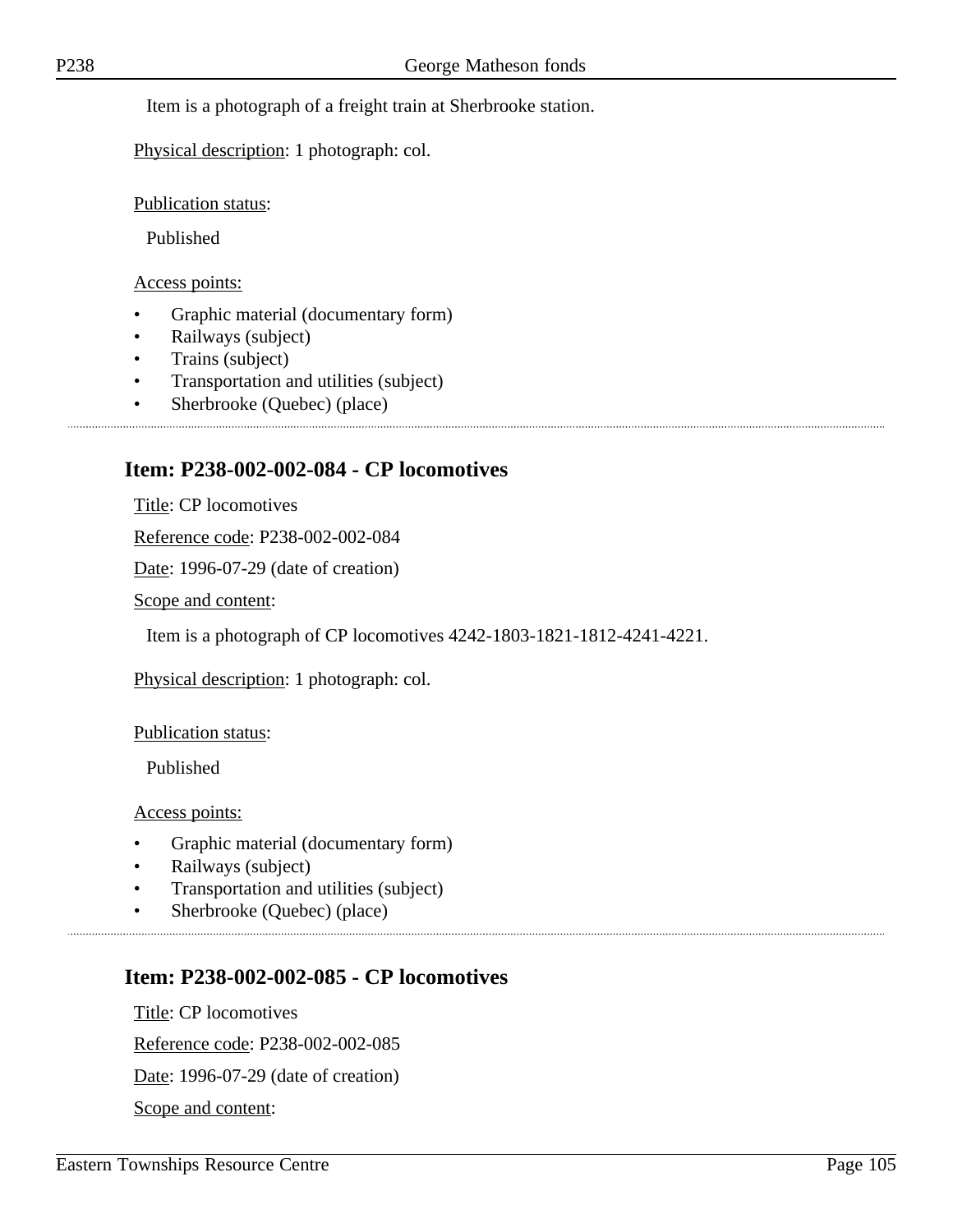Item is a photograph of CP locomotives 4242-1803-1821-1812-4241-4221.

Physical description: 1 photograph: col.

Publication status:

Published

Access points:

- Graphic material (documentary form)
- Railways (subject)
- Transportation and utilities (subject)
- Sherbrooke (Quebec) (place)

#### **Item: P238-002-002-086 - CP locomotive 1821**

Title: CP locomotive 1821

Reference code: P238-002-002-086

Date: 1996-08-04 (date of creation)

Scope and content:

Item is a photograph of CP locomotive 1821.

Physical description: 1 photograph: col.

Publication status:

Published

Access points:

- Graphic material (documentary form)
- Railways (subject)
- Transportation and utilities (subject)
- Sherbrooke (Quebec) (place)

## **Item: P238-002-002-087 - Locomotives BAR300-CP4243-CP4238-CDAC40**

Title: Locomotives BAR300-CP4243-CP4238-CDAC40

Reference code: P238-002-002-087

Date: 1996-08-10 (date of creation)

Scope and content: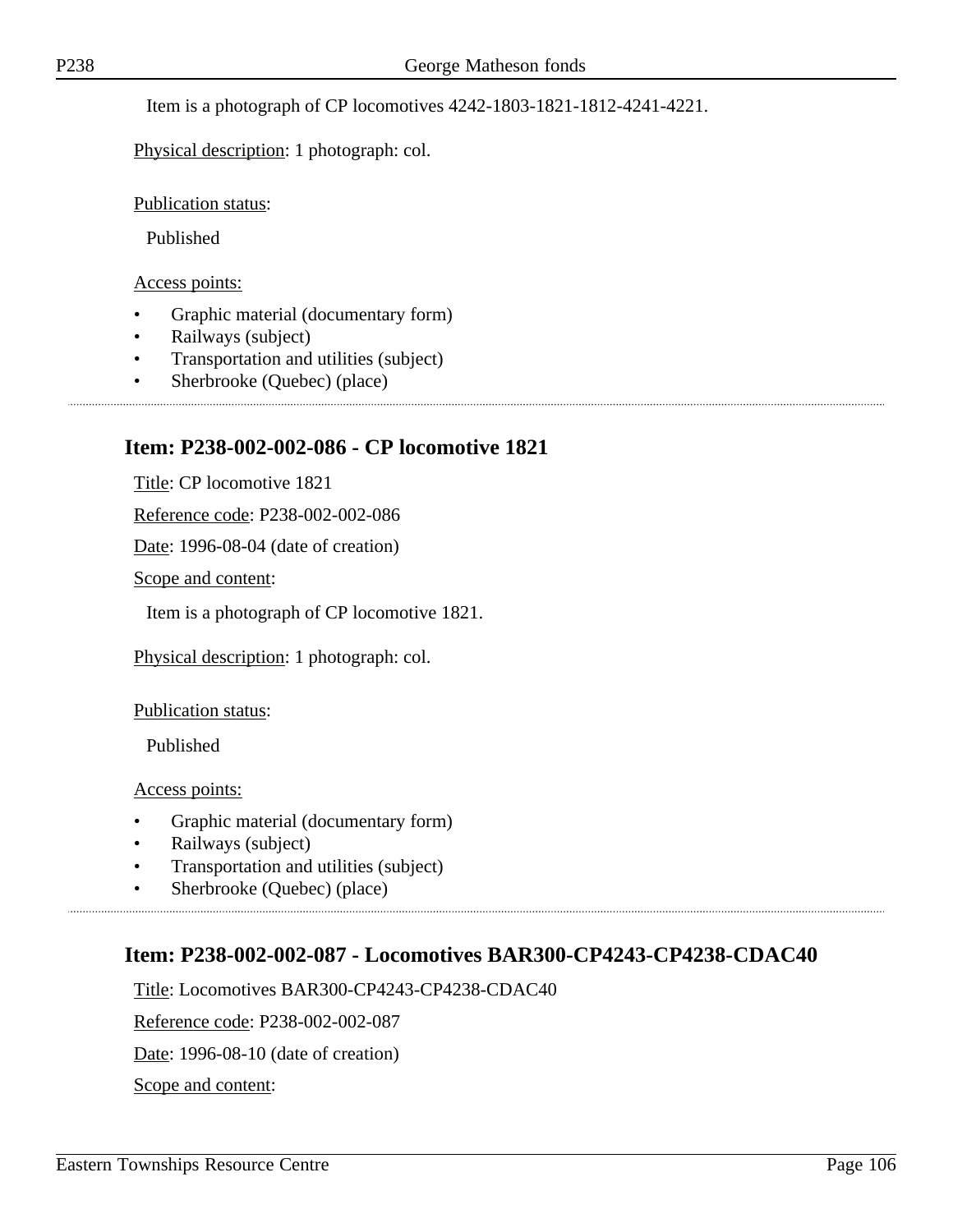Item is a photograph of locomotives BAR300-CP4243-CP4238-CDAC40.

Physical description: 1 photograph: col.

Publication status:

Published

Access points:

- Graphic material (documentary form)
- Railways (subject)
- Transportation and utilities (subject)
- Sherbrooke (Quebec) (place)

## **Item: P238-002-002-088 - BAR locomotive 300 (GP38)**

Title: BAR locomotive 300 (GP38)

Reference code: P238-002-002-088

Date: 1996-08-10 (date of creation)

Scope and content:

Item is a photograph of BAR locomotive 300 (GP38).

Physical description: 1 photograph: col.

Publication status:

Published

Access points:

- Graphic material (documentary form)
- Railways (subject)
- Transportation and utilities (subject)
- Sherbrooke (Quebec) (place)

## **Item: P238-002-002-089 - CP freight train #915**

Title: CP freight train #915 Reference code: P238-002-002-089 Date: 1996-08-10 (date of creation) Scope and content: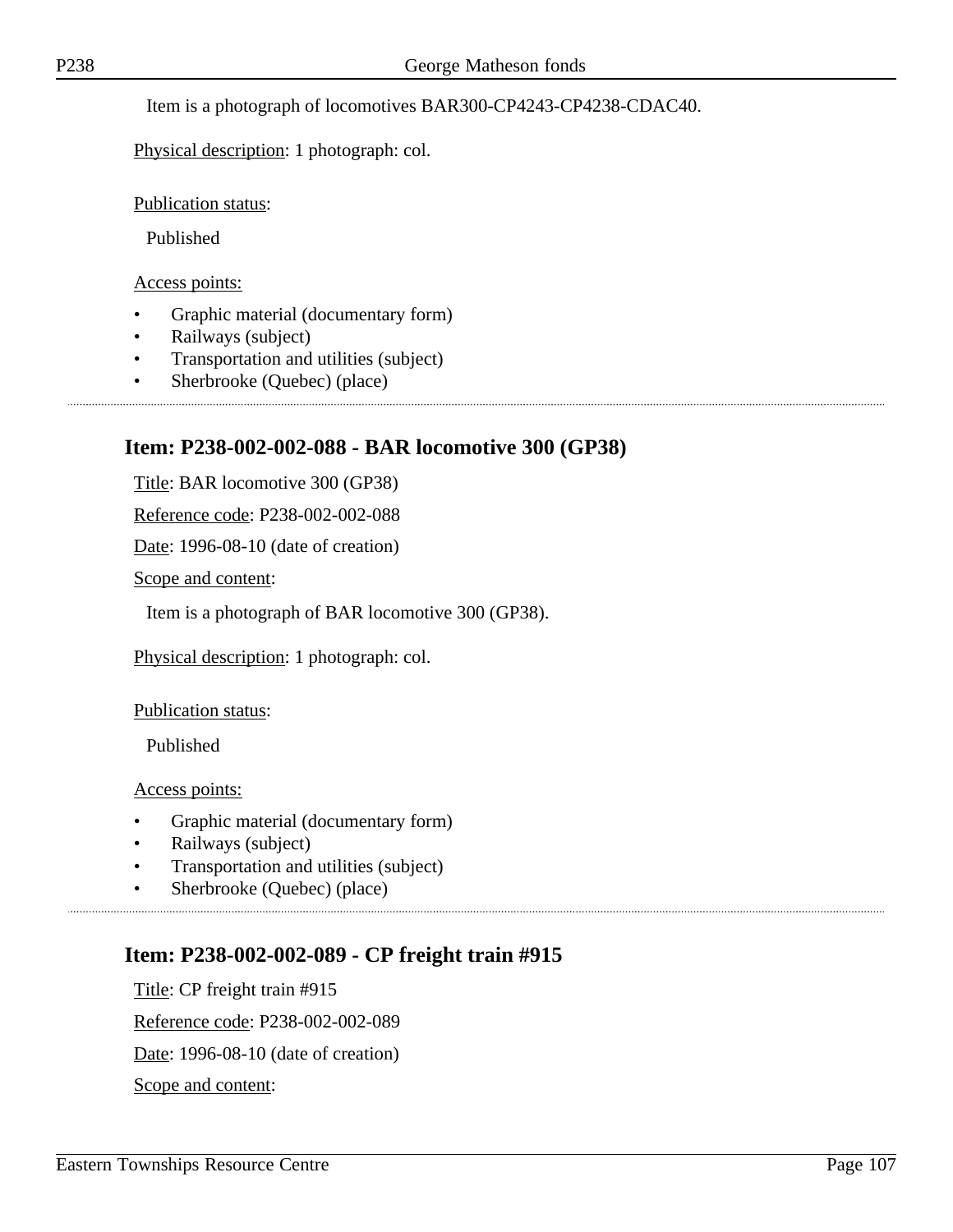Item is a photograph of CP freight train #915 with locomotives 1857-1823-1867 and 24 cars.

Physical description: 1 photograph: col.

Publication status:

Published

Access points:

- Graphic material (documentary form)
- Trains (subject)
- Railways (subject)
- Transportation and utilities (subject)
- Sherbrooke (Quebec) (place)

## **Item: P238-002-002-090 - Freight train with locomotives**

Title: Freight train with locomotives

Reference code: P238-002-002-090

Date: 1996-09-18 (date of creation)

Scope and content:

Item is a photograph of freight train with locomotives BAR303-HATX416-CDAC40 and 30 or 20 cars arriving at Sherbrooke station at around 3:30 PM.

Physical description: 1 photograph: col.

Publication status:

Published

Access points:

- Graphic material (documentary form)
- Trains (subject)
- Railways (subject)
- Transportation and utilities (subject)
- Sherbrooke (Quebec) (place)

## **Item: P238-002-002-091 - Train with locomotives, Sherbrooke**

Title: Train with locomotives, Sherbrooke

Reference code: P238-002-002-091

Scope and content: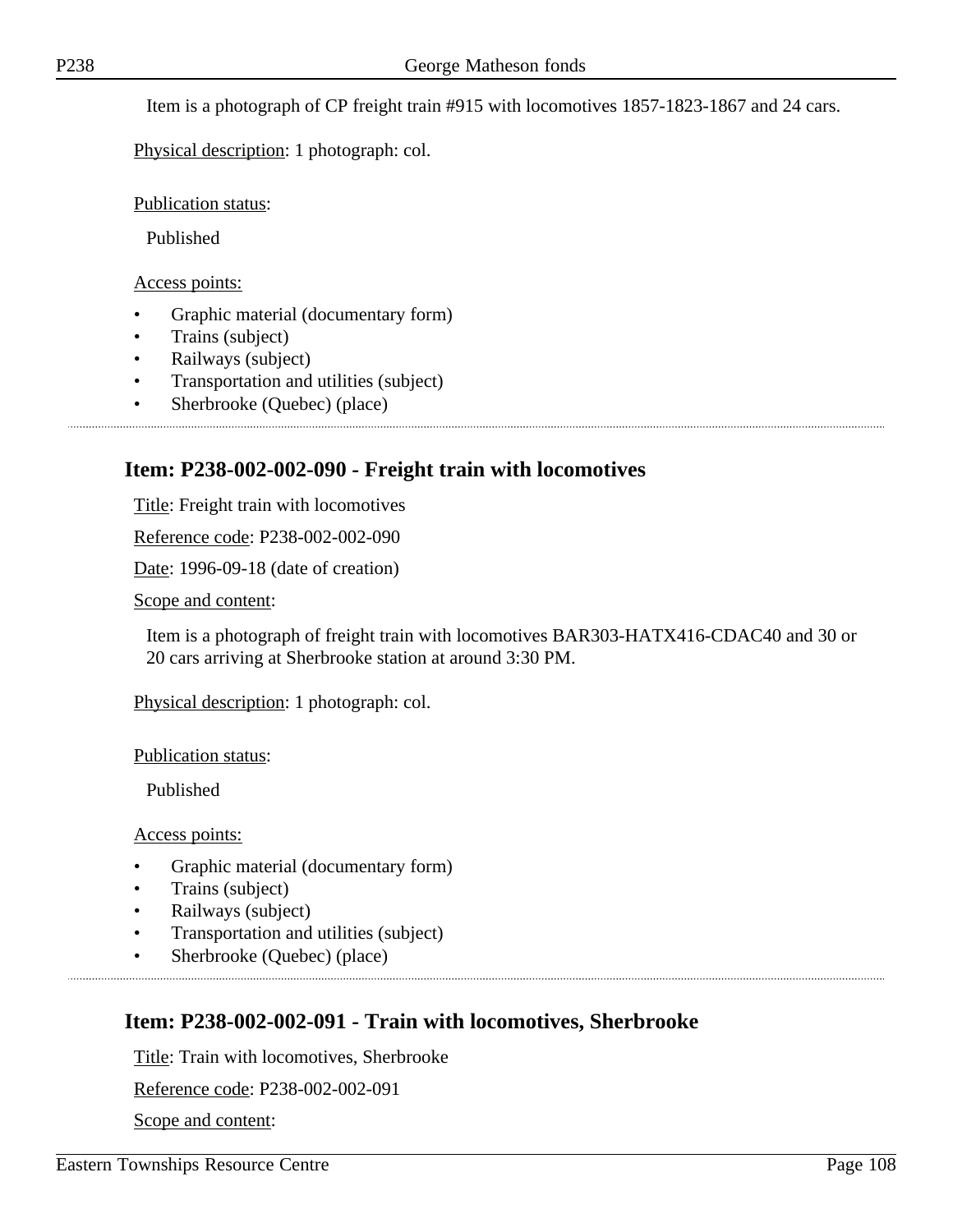Item is a photograph of train with locomotives BAR303-HATX416-CDAC40 staying at Sherbrooke railway station.

Physical description: 1 photograph: col.

Publication status:

Published

Access points:

- Graphic material (documentary form)
- Transportation and utilities (subject)
- Railways (subject)
- Trains (subject)
- Sherbrooke (Quebec) (place)

# **Item: P238-002-002-092 - Two trains meeting at Sherbrooke**

Title: Two trains meeting at Sherbrooke

Reference code: P238-002-002-092

Date: 1996-09-18 (date of creation)

Scope and content:

Item is a photograph of two trains meeting at Sherbrooke railway station. One is a freight train with locomotives BAR300-4304-4301-black HLCX2054.

Physical description: 1 photograph: col.

Publication status:

Published

Access points:

- Graphic material (documentary form)
- Trains (subject)
- Railways (subject)
- Transportation and utilities (subject)
- Sherbrooke (Quebec) (place)

# **Item: P238-002-002-093 - Two CP trains**

Title: Two CP trains Reference code: P238-002-002-093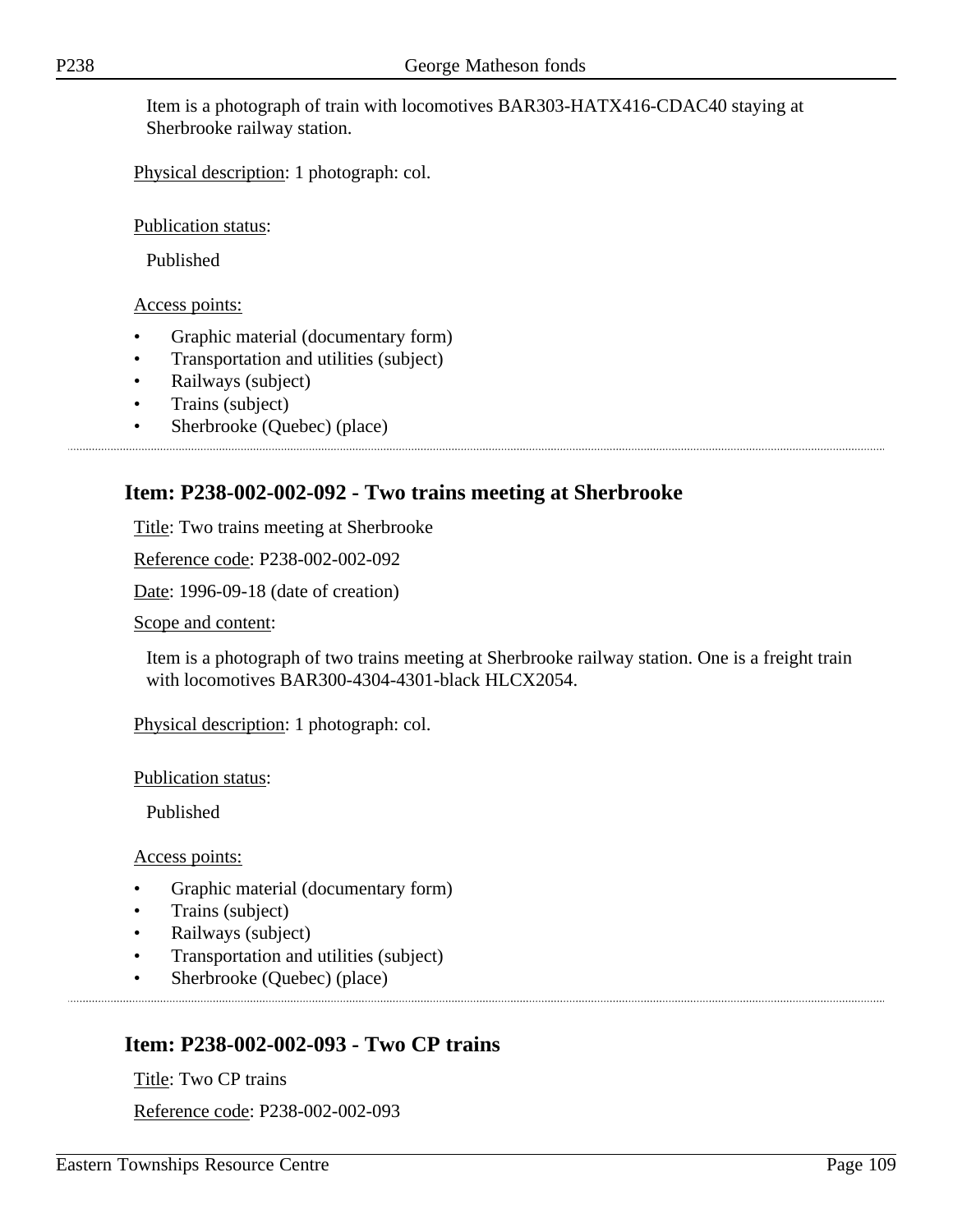Date: 1996-09-19 (date of creation)

Scope and content:

Item is a photograph of two CP trains on tracks.

Physical description: 1 photograph: col.

Publication status:

Published

Access points:

- Graphic material (documentary form)
- Trains (subject)
- Railways (subject)
- Transportation and utilities (subject)
- Sherbrooke (Quebec) (place)

### **Item: P238-002-002-094 - CP freight train #915**

Title: CP freight train #915

Reference code: P238-002-002-094

Date: 1996-09-19 (date of creation)

Scope and content:

Item is a photograph of CP freight train #915 with locomotives 5633-672 and 34 cars.

Physical description: 1 photograph: col.

Publication status:

Published

Access points:

- Graphic material (documentary form)
- Trains (subject)
- Railways (subject)
- Transportation and utilities (subject)
- Sherbrooke (Quebec) (place)

## **Item: P238-002-002-095 - CP freight train #915**

Title: CP freight train #915

Reference code: P238-002-002-095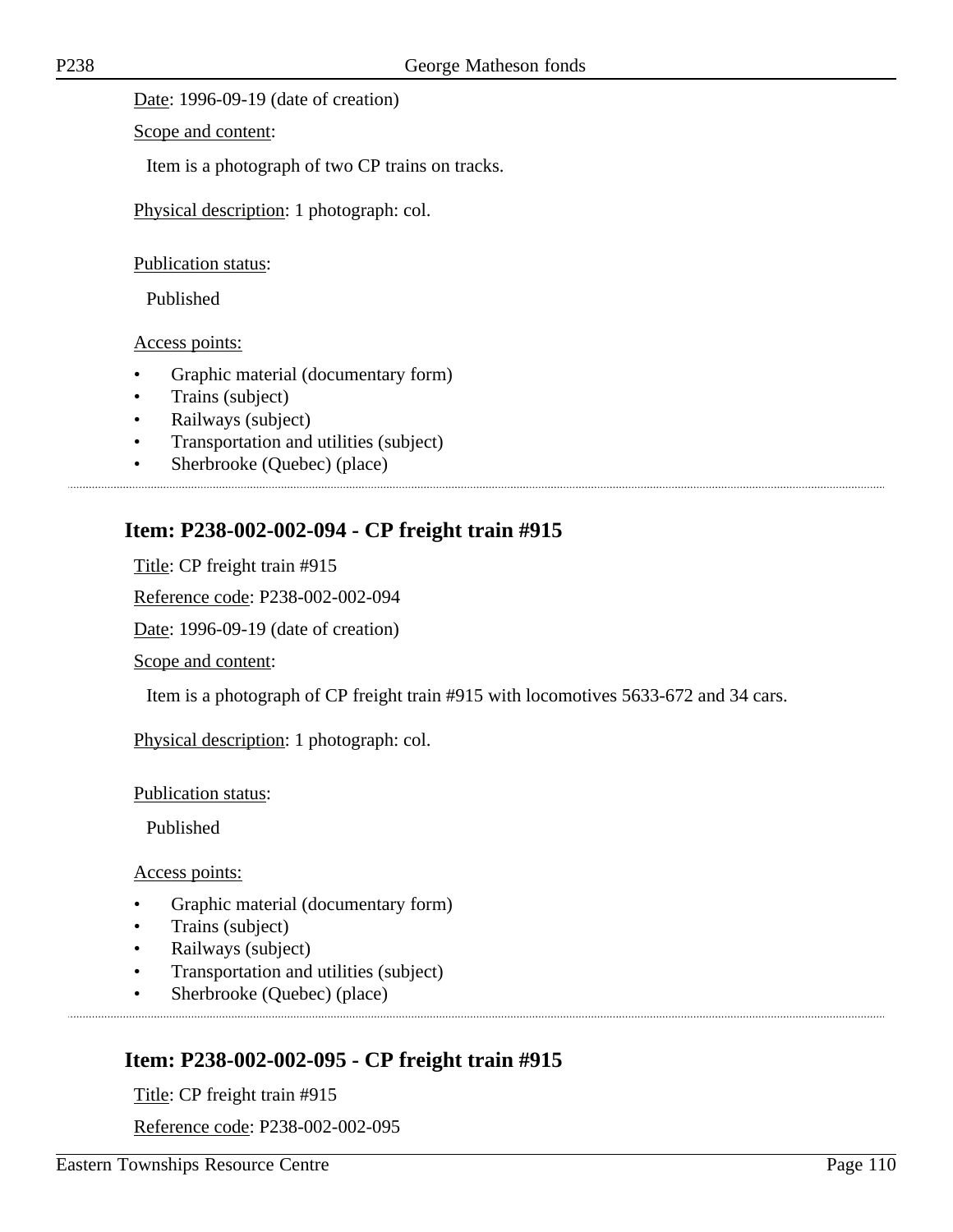Date: 1996-09-0-19 (date of creation)

Scope and content:

Item is a photograph of CP freight train #915 with locomotives 5633-672 and 34 cars at Sherbrooke railway station.

Physical description: 1 photograph: col.

Publication status:

Published

Access points:

- Graphic material (documentary form)
- Trains (subject)
- Railways (subject)
- Transportation and utilities (subject)
- Sherbrooke (Quebec) (place)

## **Item: P238-002-002-096 - CP locomotive ex-KCS672**

Title: CP locomotive ex-KCS672

Reference code: P238-002-002-096

Date: 1996-09-19 (date of creation)

Scope and content:

Item is a photograph of CP locomotive ex-KCS672.

Physical description: 1 photograph: col.

Publication status:

Published

Access points:

- Graphic material (documentary form)
- Railways (subject)
- Transportation and utilities (subject)
- Sherbrooke (Quebec) (place)

## **Item: P238-002-002-097 - CP freight train #906**

Title: CP freight train #906

Reference code: P238-002-002-097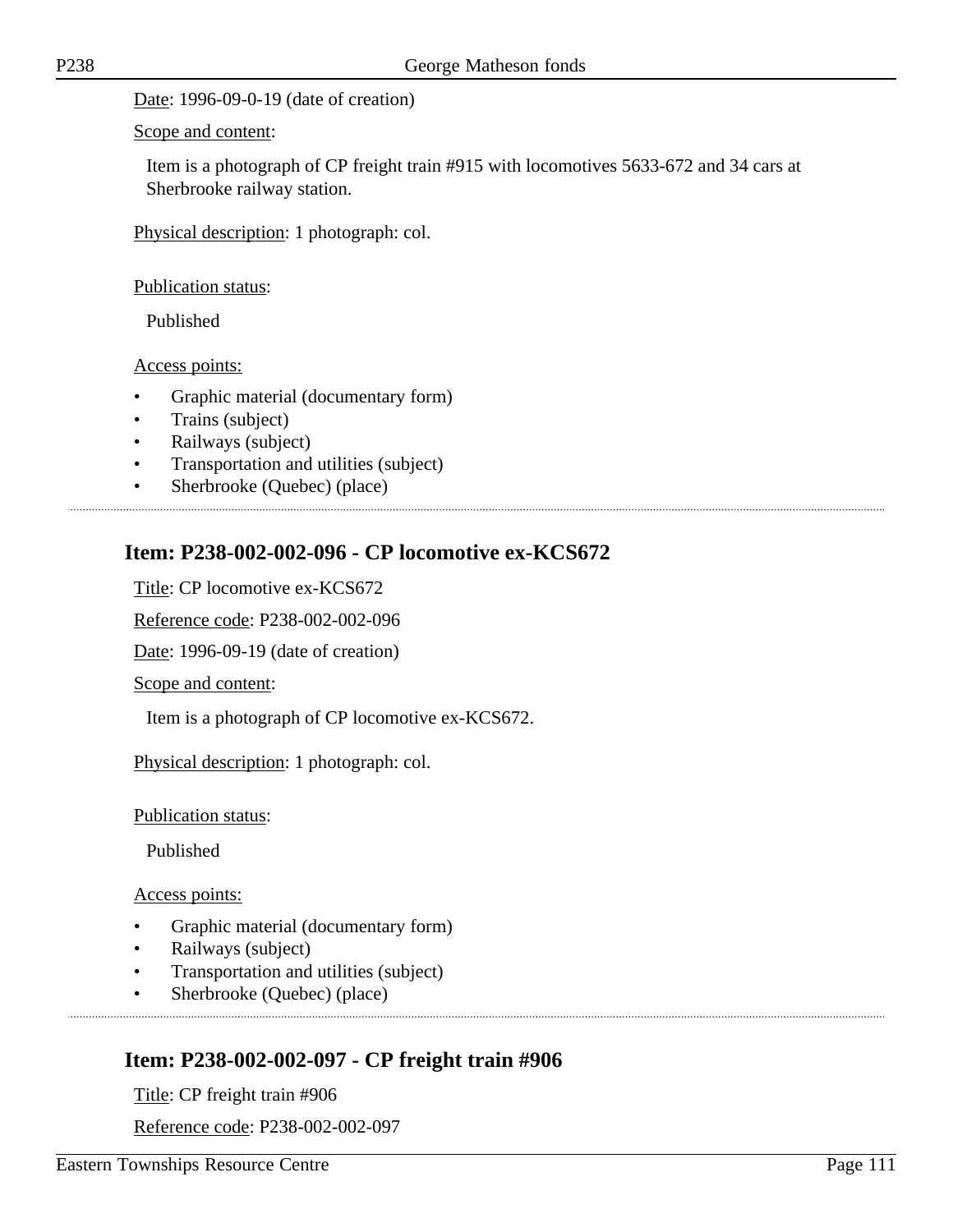Date: 1996-09-20 (date of creation)

Scope and content:

Item is a photograph of CP freight train #906 with locomotives 6047-6066B-1815-4239-4238-5698-5687.

Physical description: 1 photograph: col.

#### Publication status:

Published

### Access points:

- Graphic material (documentary form)
- Trains (subject)
- Railways (subject)
- Transportation and utilities (subject)

• Sherbrooke (Quebec) (place)

# **Item: P238-002-002-098 - Locomotives 414-4301-411**

Title: Locomotives 414-4301-411

Reference code: P238-002-002-098

Date: 1996-09-20 (date of creation)

Scope and content:

Item is a photograph of train with locomotives 414-4301-411 at Sherbrooke railway station.

Physical description: 1 photograph: col.

### Publication status:

Published

Access points:

- Graphic material (documentary form)
- Trains (subject)
- Railways (subject)
- Transportation and utilities (subject)
- Sherbrooke (Quebec) (place)

## **Item: P238-002-002-099 - CP unit locomotives 1815-4239-4238**

Title: CP unit locomotives 1815-4239-4238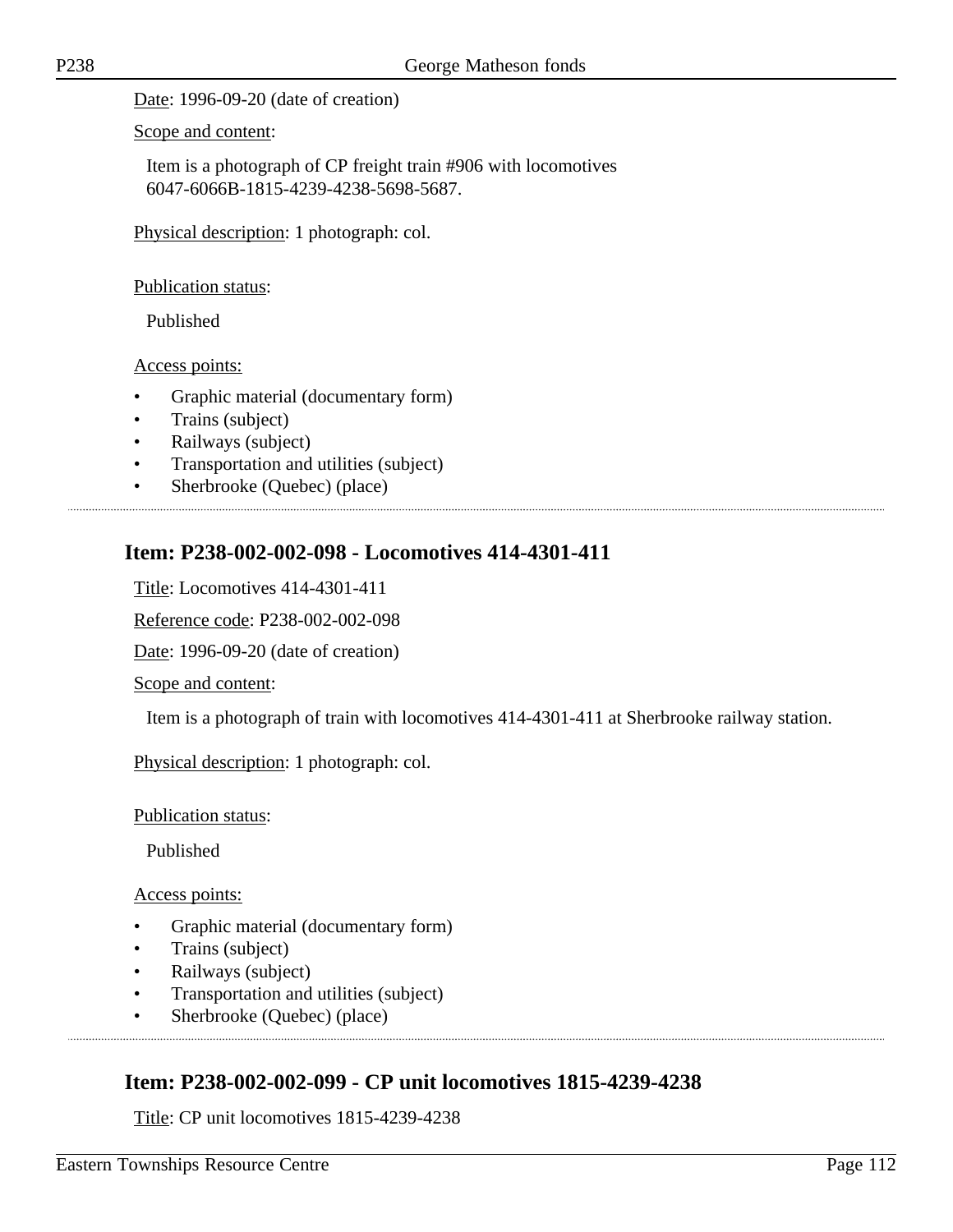Reference code: P238-002-002-099

Date: 1996-09-28 (date of creation)

Scope and content:

Item is a photograph of CP unit locomotives 1815-4239-4238 in Sherbrooke.

Physical description: 1 photograph: col.

Publication status:

Published

Access points:

- Graphic material (documentary form)
- Transportation and utilities (subject)
- Trains (subject)
- Sherbrooke (Quebec) (place)

### **Item: P238-002-002-100 - Unit of locomotives**

Title: Unit of locomotives

Reference code: P238-002-002-100

Date: 1996-009-21 (date of creation)

Scope and content:

Item is a photograph of a unit of locomotives MK4302-MK4305-BAR300-MK4304-BAR301. They took 42 cars (40 Acid, 2 buffers registered in U.S.) of acid. East bound, early afternoon of September 21, 1996.

Physical description: 1 photograph: col.

Publication status:

Published

Access points:

- Graphic material (documentary form)
- Trains (subject)
- Railways (subject)
- Transportation and utilities (subject)

• Sherbrooke (Quebec) (place)

### **Item: P238-002-002-101 - Locomotives MK4302-MK4304-MK4305-BAR301**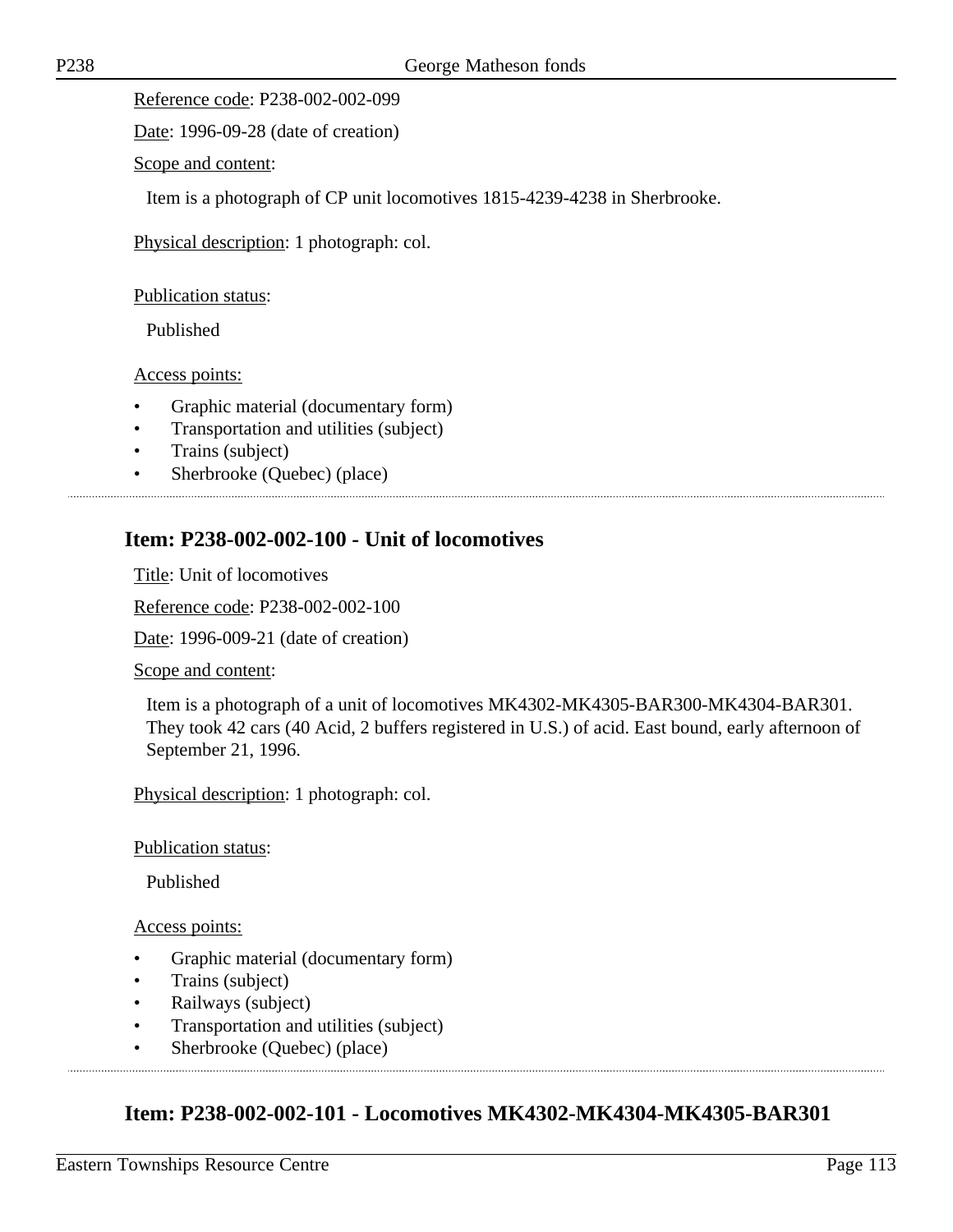Title: Locomotives MK4302-MK4304-MK4305-BAR301

Reference code: P238-002-002-101

Date: 1996-09-26 (date of creation)

Scope and content:

Item is a photograph of train with locomotives MK4302-MK4304-MK4305-BAR301 and 47 cars at 3:15 PM at Sherbrooke railway station.

Physical description: 1 photograph: col.

Publication status:

Published

Access points:

- Graphic material (documentary form)
- Trains (subject)
- Railways (subject)
- Transportation and utilities (subject)
- Buildings and structures (subject)
- Sherbrooke (Quebec) (place)

### **Item: P238-002-002-102 - Last CPR eastbound train #906**

Title: Last CPR eastbound train #906

Reference code: P238-002-002-102

Date: 1996-09-27 (date of creation)

Scope and content:

Item is a photograph of last CPR eastbound train #906 with locomotives 1820-4223-4222-1860-4239-4237 and 43 cars entering Sherbrooke yard late Friday afternoon around 5:15 PM, September 27, 1996.

Physical description: 1 photograph: col.

Publication status:

Published

- Graphic material (documentary form)
- Trains (subject)
- Railways (subject)
- Transportation and utilities (subject)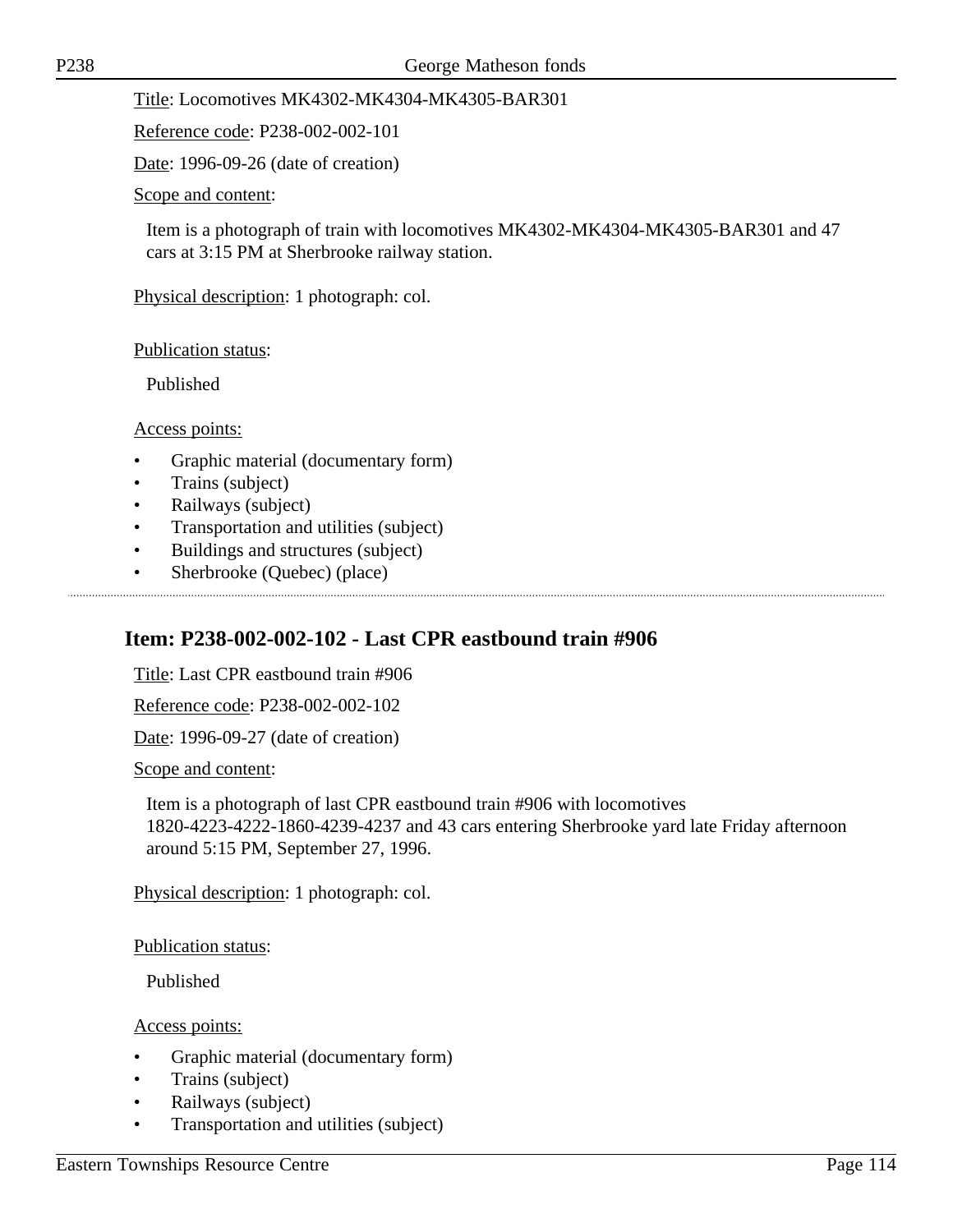• Sherbrooke (Quebec) (place)

### **Item: P238-002-002-103 - CP locomotive 1853**

Title: CP locomotive 1853

Reference code: P238-002-002-103

Date: 1996-09-27 (date of creation)

#### Scope and content:

Item is a photograph of CP locomotive 1853 near #7 on west leg of wye and last unit turned on wye in the afternoon of September 27, 1996.

Physical description: 1 photograph: col.

Publication status:

Published

#### Access points:

- Graphic material (documentary form)
- Trains (subject)
- Railways (subject)
- Transportation and utilities (subject)

• Sherbrooke (Quebec) (place)

### **Item: P238-002-002-104 - CP freight train #901**

Title: CP freight train #901

Reference code: P238-002-002-104

Date: 1996-10-06 (date of creation)

Scope and content:

Item is a photograph of CP freight train #901 (former CDAC#1) arriving at Sherbrooke.

Physical description: 1 photograph: col.

Publication status:

Published

- Graphic material (documentary form)
- Trains (subject)
- Railways (subject)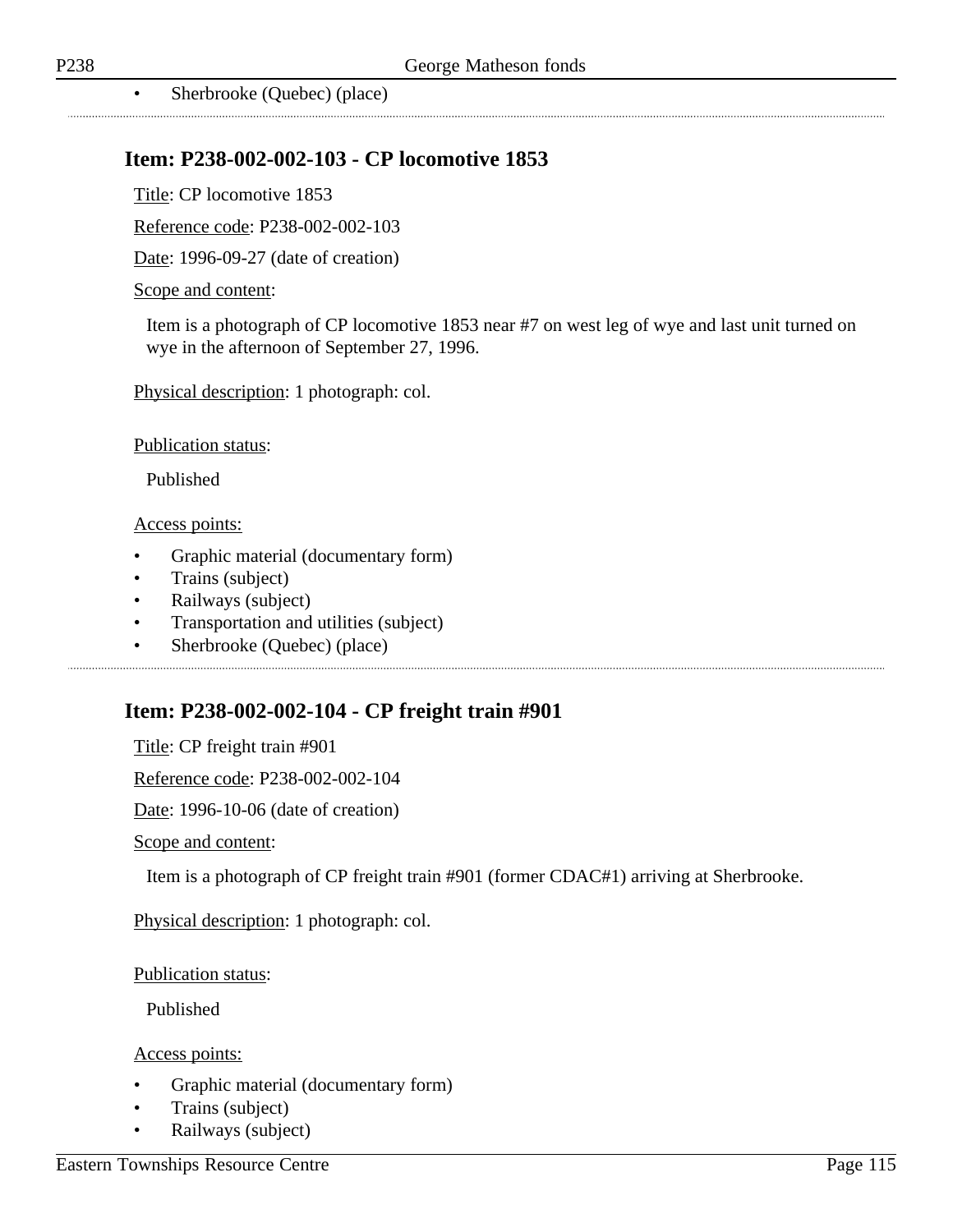- Transportation and utilities (subject)
- Sherbrooke (Quebec) (place)

### **Item: P238-002-002-105 - CP freight train #901**

Title: CP freight train #901

Reference code: P238-002-002-105

Date: 1996-10-07 (date of creation)

Scope and content:

Item is a photograph of CP freight train #901 with locomotives 4210-HATX419-1815 and 9 cars left at 2:30 PM from Sherbrooke.

Physical description: 1 photograph: col.

Publication status:

Published

Access points:

- Graphic material (documentary form)
- Trains (subject)
- Railways (subject)
- Transportation and utilities (subject)
- Sherbrooke (Quebec) (place)

### **Item: P238-002-002-106 - CDAC #901 with locomotives**

Title: CDAC #901 with locomotives

Reference code: P238-002-002-106

Date: 1996-11-16 (date of creation)

Scope and content:

Item is a photograph of CDAC #901 with locomotives BAR351-HLCX2034-MKCX4301- HATX411 arriving at Sherbrooke.

Physical description: 1 photograph: col.

Publication status:

Published

#### Access points:

• Graphic material (documentary form)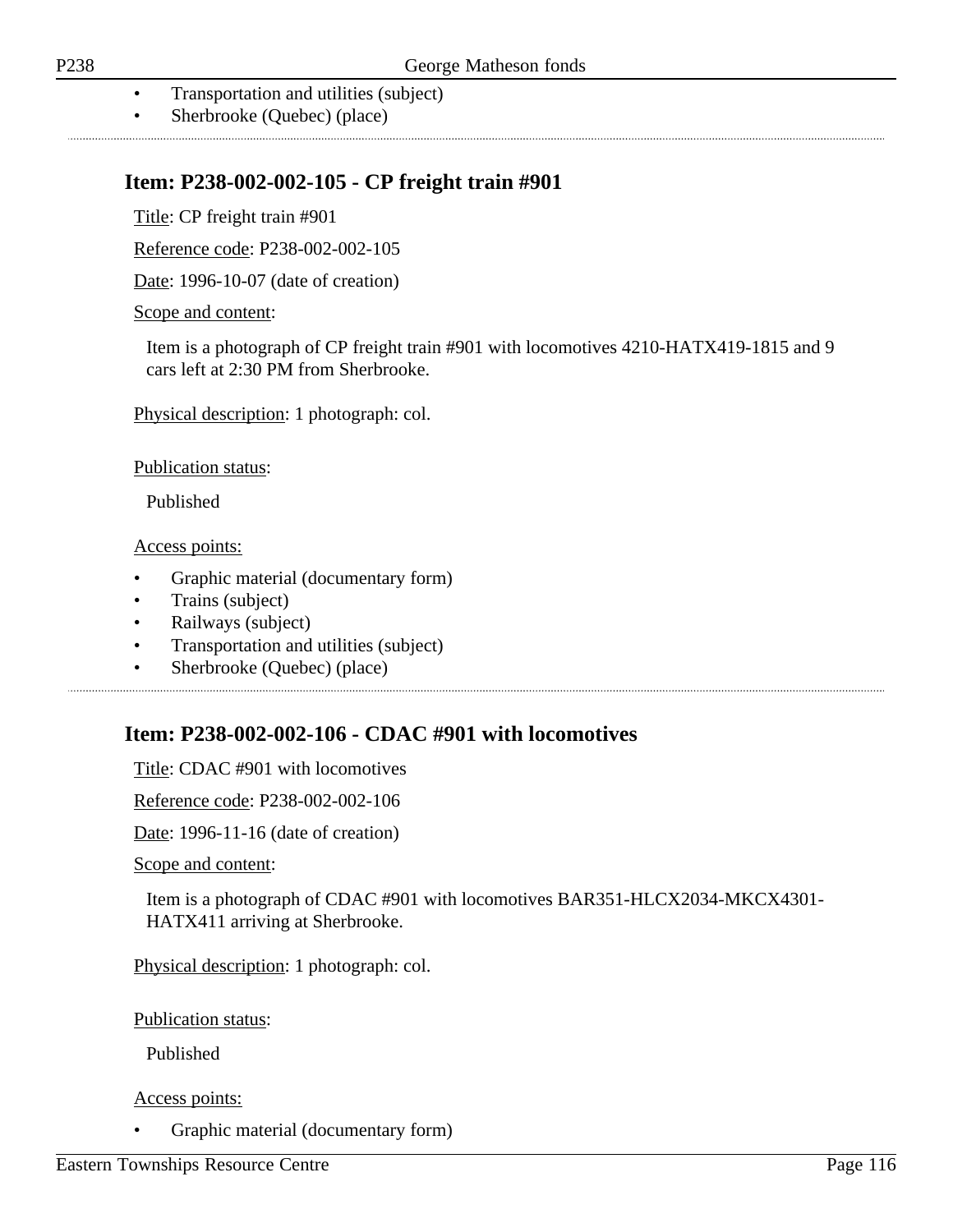- Trains (subject)
- Railways (subject)
- Transportation and utilities (subject)
- Buildings and structures (subject)
- Sherbrooke (Quebec) (place)

## **Item: P238-002-002-107 - Locomotives BAR301-HLCX2034-MKCX4301- BAR302**

Title: Locomotives BAR301-HLCX2034-MKCX4301-BAR302

Reference code: P238-002-002-107

Date: 1996-11-13 (date of creation)

Scope and content:

Item is a photograph of train with locomotives BAR301-HLCX2034-MKCX4301-BAR302 at 3:20 PM at Sherbrooke railway station.

Physical description: 1 photograph: col.

Publication status:

Published

Access points:

- Graphic material (documentary form)
- Trains (subject)
- Railways (subject)
- Transportation and utilities (subject)
- Sherbrooke (Quebec) (place)

### **Item: P238-002-002-108 - CDAC #901 with locomotives**

Title: CDAC #901 with locomotives

Reference code: P238-002-002-108

Date: 1996-11-06 (date of creation)

Scope and content:

Item is a photograph of CDAC #901 with locomotives BAR351-HLCX2034-MKCX4301- HATX411 arriving at Sherbrooke.

Physical description: 1 photograph: col.

Publication status: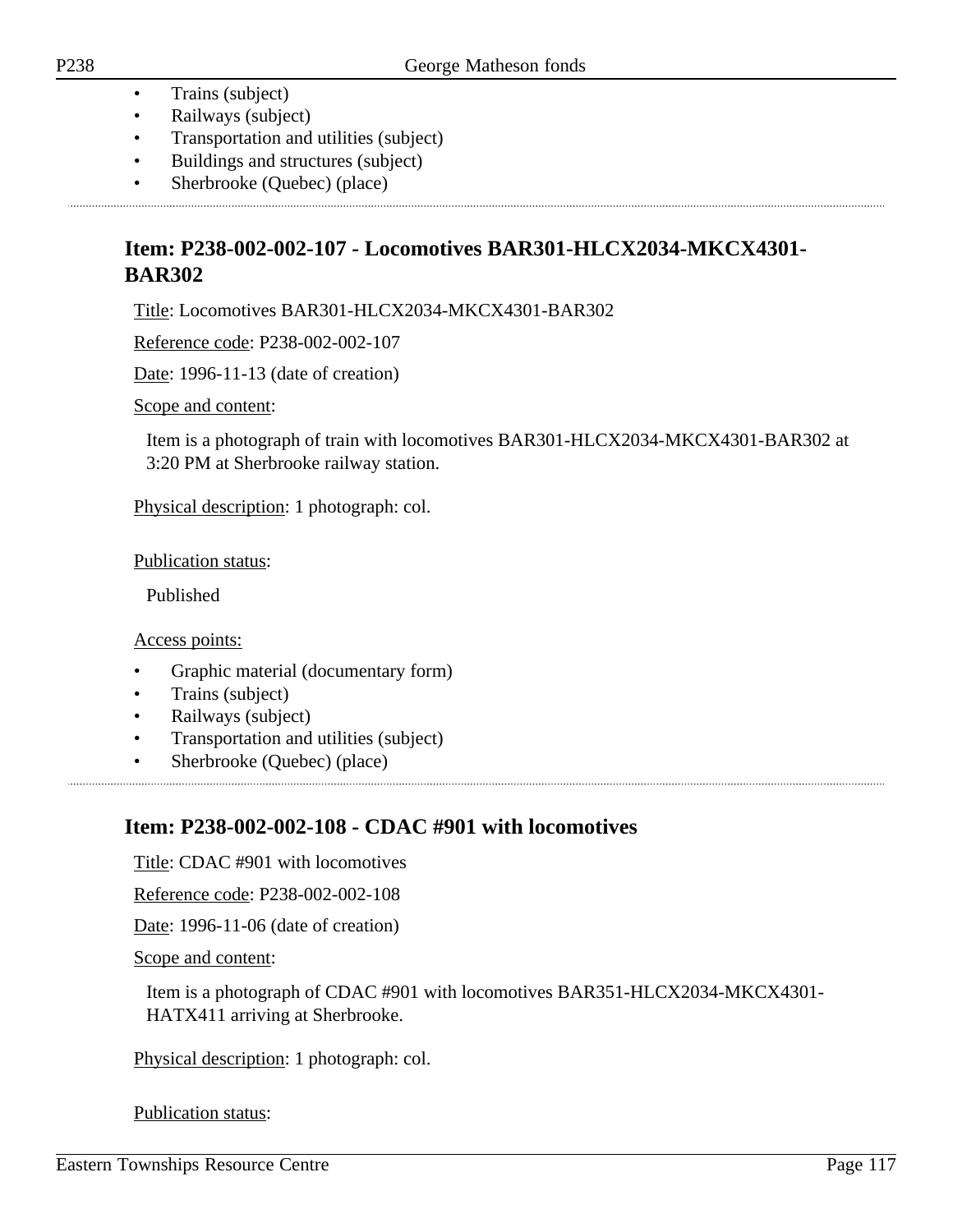### Published

### Access points:

- Graphic material (documentary form)
- Trains (subject)
- Railways (subject)
- Transportation and utilities (subject)
- Sherbrooke (Quebec) (place)

# **Item: P238-002-002-109 - CP westbound freight train**

Title: CP westbound freight train

Reference code: P238-002-002-109

Date: [199-?] (date of creation)

Scope and content:

Item is a photograph of CP westbound freight train with locomotives 4230-4212-HLCX4413- MK4305-MK4303-BAR96.

Physical description: 1 photograph: col.

Publication status:

Published

Access points:

- Graphic material (documentary form)
- Trains (subject)
- Railways (subject)
- Transportation and utilities (subject)
- Lennoxville (Quebec) (place)

## **File: P238-002-003 - 1997**

Title: 1997

Reference code: P238-002-003

Date: 1997 (date of creation)

Physical description: 108 photographs : col.

Publication status:

Published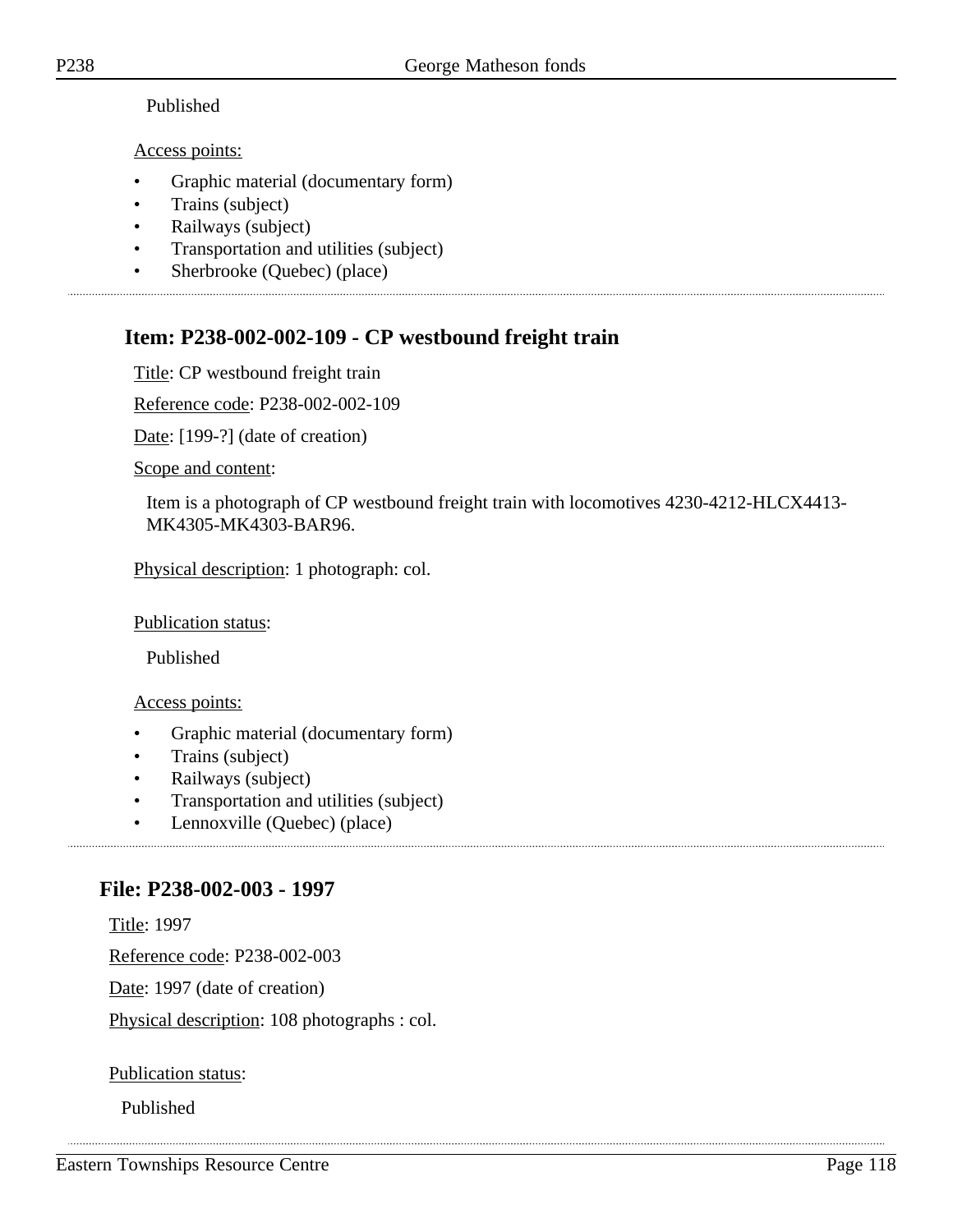## **Item: P238-002-003-110 - CDAC #901 with locomotives**

Title: CDAC #901 with locomotives

Reference code: P238-002-003-110

Date: 1997-02-26 (date of creation)

#### Scope and content:

Item is a photograph of CDAC #901 with locomotives MK4302-175-BAR303-CP1806-CP1812 and 52 cars arriving at Sherbrooke railways station.

Physical description: 1 photograph: col.

Publication status:

Published

Access points:

- Graphic material (documentary form)
- Trains (subject)
- Railways (subject)
- Transportation and utilities (subject)
- Sherbrooke (Quebec) (place)

### **Item: P238-002-003-111 - CDAC train #901 with locomotives**

Title: CDAC train #901 with locomotives

Reference code: P238-002-003-111

Date: 1997-02-27 (date of creation)

Scope and content:

Item is a photograph of CDAC train #901 with locomotives 357-419-176-95 and a CP locomotive 1850.

Physical description: 1 photograph: col.

Publication status:

Published

- Graphic material (documentary form)
- Trains (subject)
- Transportation and utilities (subject)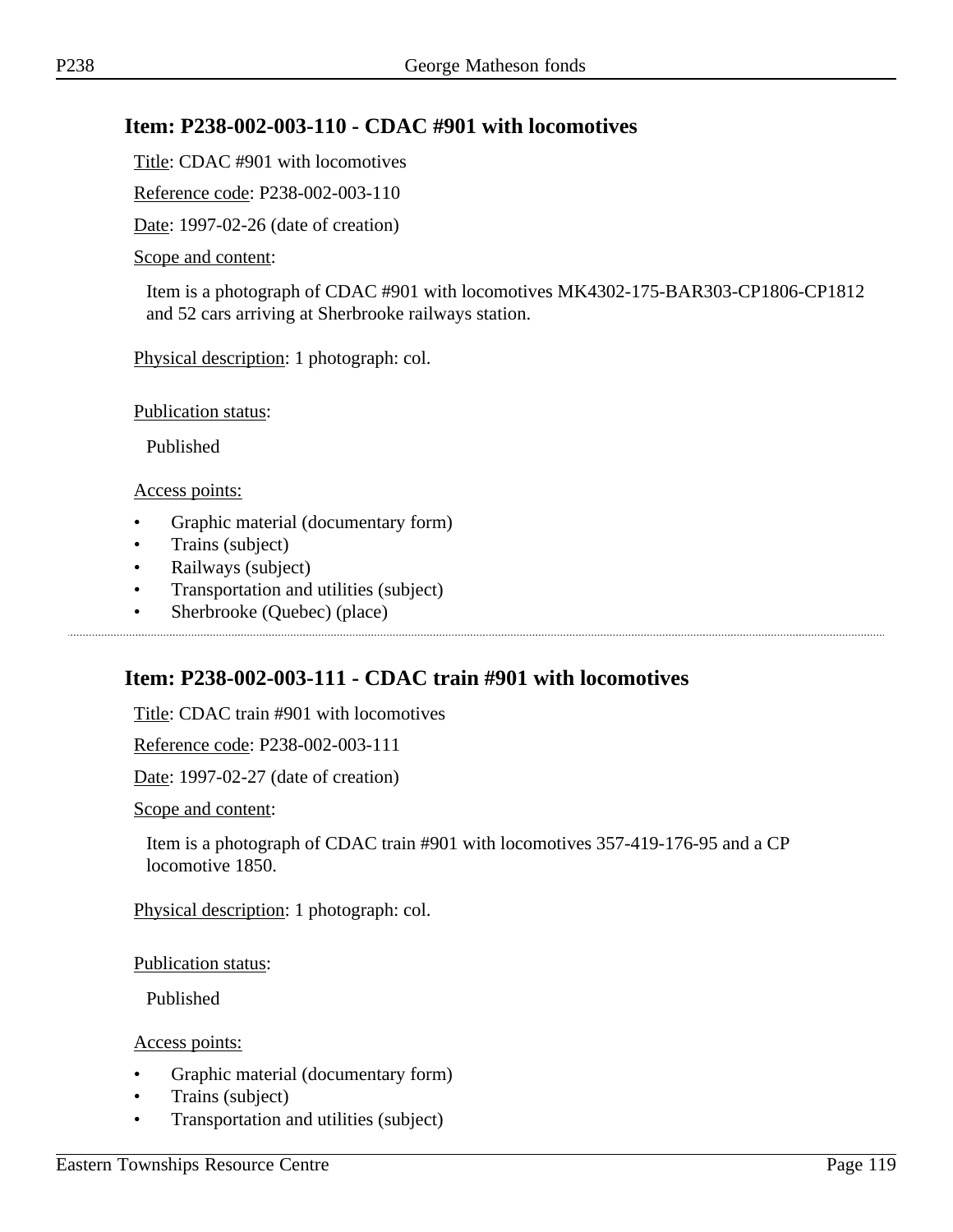- Railways (subject)
- Sherbrooke (Quebec) (place)

# **Item: P238-002-003-112 - Acid train led by locomotives**

Title: Acid train led by locomotives

Reference code: P238-002-003-112

Date: 1997-03-08 (date of creation)

#### Scope and content:

Item is a photograph of an acid train led by locomotives 354-176-416-1806-355 at Sherbrooke.

Physical description: 1 photograph: col.

Publication status:

Published

#### Access points:

- Graphic material (documentary form)
- Trains (subject)
- Transportation and utilities (subject)

- Railways (subject)
- Sherbrooke (Quebec) (place)

## **Item: P238-002-003-113 - Acid train led by locomotives**

Title: Acid train led by locomotives

Reference code: P238-002-003-113

Date: 1997-03-08 (date of creation)

Scope and content:

Item is a photograph of an acid train led by locomotives 354-176-416-1806-355 at Sherbrooke.

Physical description: 1 photograph: col.

Publication status:

Published

- Graphic material (documentary form)
- Trains (subject)
- Railways (subject)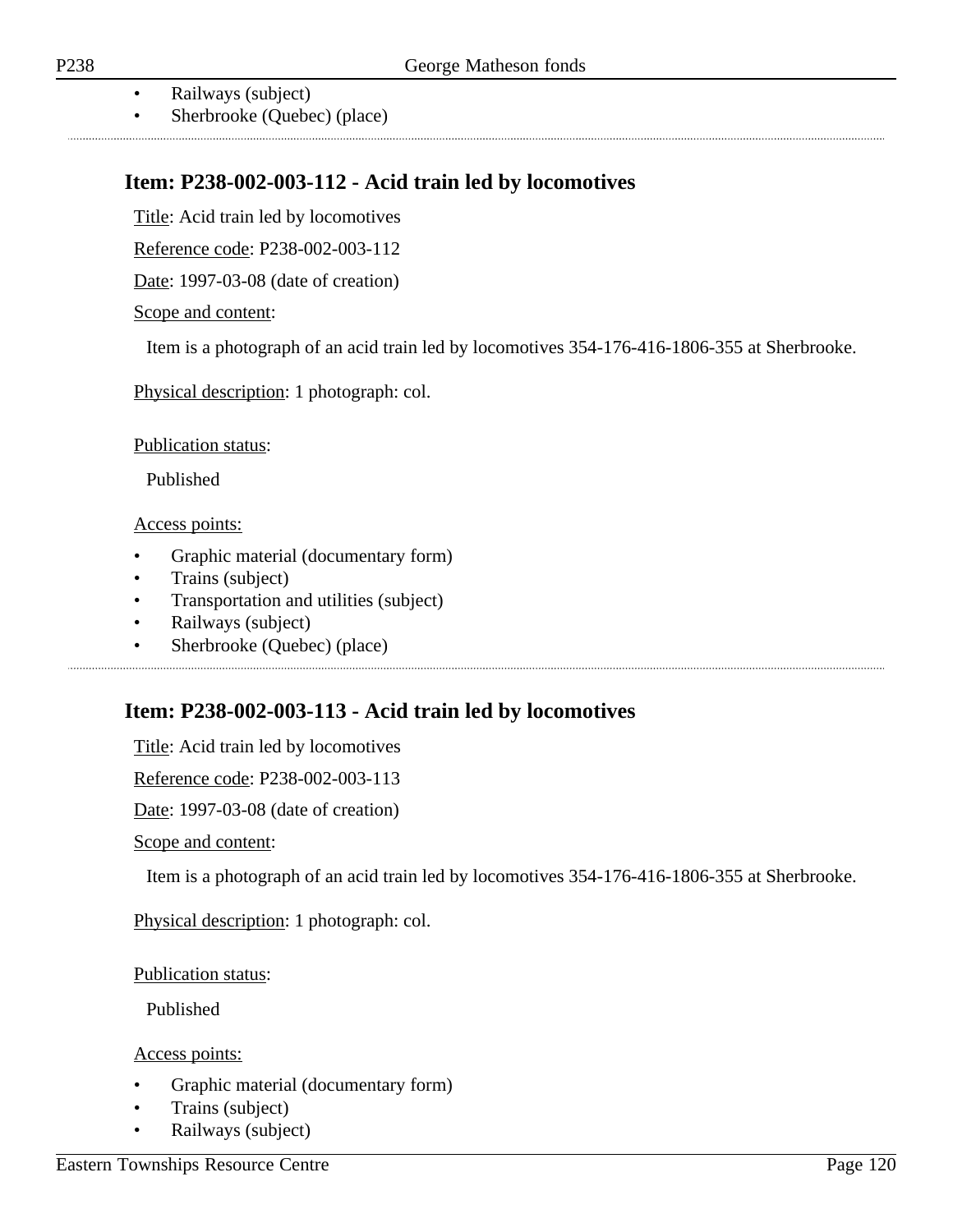- Transportation and utilities (subject)
- Sherbrooke (Quebec) (place)

## **Item: P238-002-003-114 - Acid train led by locomotives**

Title: Acid train led by locomotives

Reference code: P238-002-003-114

Date: 1997-03-08 (date of creation)

Scope and content:

Item is a photograph of an acid train led by locomotives 354-176-416-1806-355 at Sherbrooke.

Physical description: 1 photograph: col.

Publication status:

Published

#### Access points:

- Graphic material (documentary form)
- Trains (subject)
- Railways (subject)
- Transportation and utilities (subject)

• Sherbrooke (Quebec) (place)

## **Item: P238-002-003-115 - Acid train led by locomotives**

Title: Acid train led by locomotives

Reference code: P238-002-003-115

Date: 1997-03-08 (date of creation)

Scope and content:

Item is a photograph of an acid train led by locomotives 354-176-416-1806-355 at Sherbrooke.

Physical description: 1 photograph: col.

Publication status:

Published

- Graphic material (documentary form)
- Trains (subject)
- Railways (subject)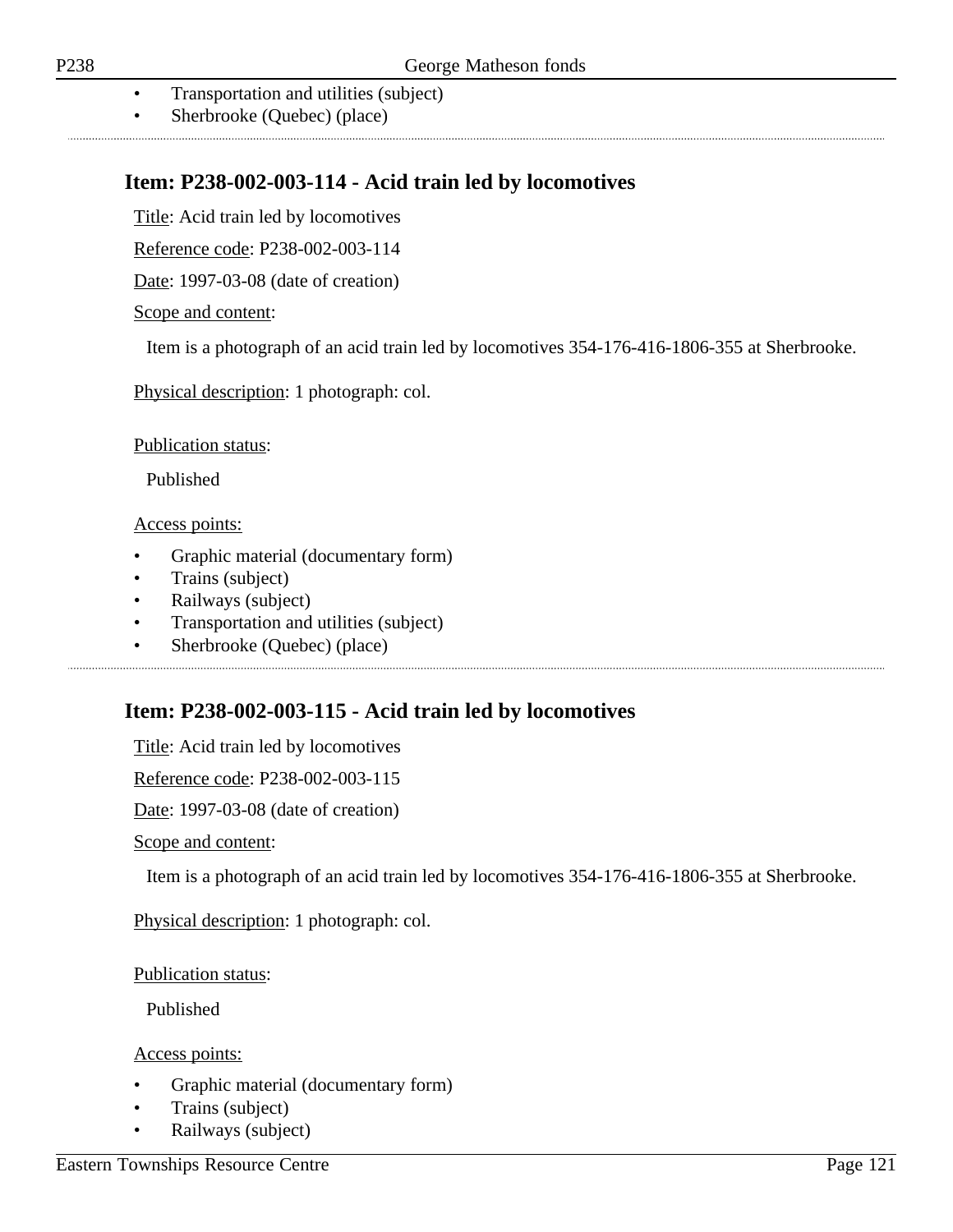- Transportation and utilities (subject)
- Sherbrooke (Quebec) (place)

## **Item: P238-002-003-116 - Acid train led by locomotives**

Title: Acid train led by locomotives

Reference code: P238-002-003-116

Date: 1997-03-08 (date of creation)

Scope and content:

Item is a photograph of an acid train led by locomotives 354-176-416-1806-355 at Sherbrooke.

Physical description: 1 photograph: col.

Publication status:

Published

#### Access points:

- Graphic material (documentary form)
- Trains (subject)
- Railways (subject)
- Transportation and utilities (subject)

• Sherbrooke (Quebec) (place)

## **Item: P238-002-003-117 - CP1819 on CDAC snow plow**

Title: CP1819 on CDAC snow plow

Reference code: P238-002-003-117

Date: 1997-03-17 (date of creation)

Scope and content:

Item is a photograph of CP1819 on CDAC snow plow at Sherbrooke railway station.

Physical description: 1 photograph: col.

Publication status:

Published

- Graphic material (documentary form)
- Railways (subject)
- Trains (subject)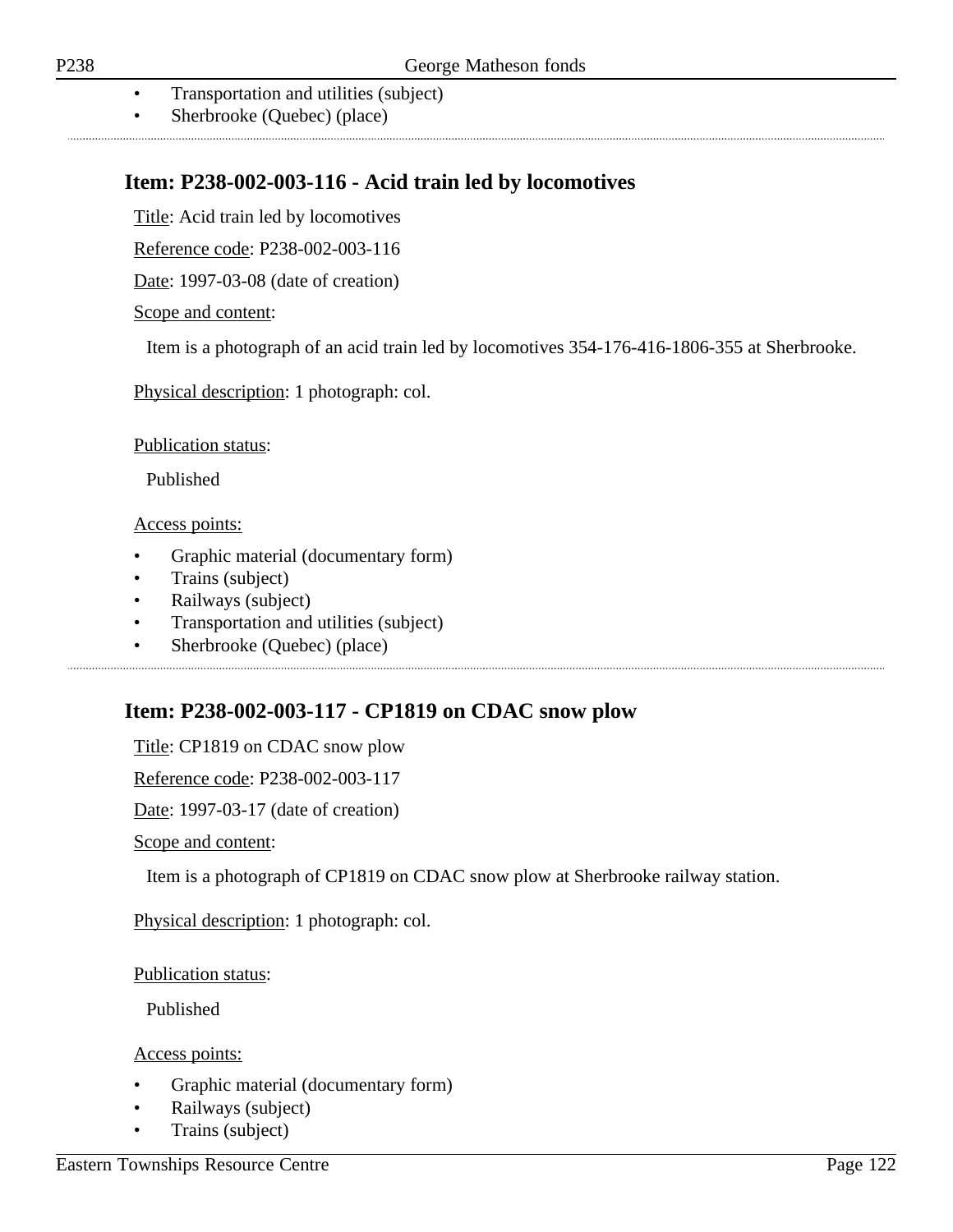- Transportation and utilities (subject)
- Sherbrooke (Quebec) (place)

### **Item: P238-002-003-118 - Freight train with locomotive BAR357**

Title: Freight train with locomotive BAR357

Reference code: P238-002-003-118

Date: 1997-03-21 (date of creation)

Scope and content:

Item is a photograph of freight train with locomotive BAR357 at Sherbrooke railway station.

Physical description: 1 photograph: col.

Publication status:

Published

#### Access points:

- Graphic material (documentary form)
- Trains (subject)
- Railways (subject)
- Transportation and utilities (subject)

• Sherbrooke (Quebec) (place)

## **Item: P238-002-003-119 - CP1819 on CDAC snow plow**

Title: CP1819 on CDAC snow plow

Reference code: P238-002-003-119

Date: 1997-03-24 (date of creation)

Scope and content:

Item is a photograph of CP1819 on CDAC snow plow at Sherbrooke railway station.

Physical description: 1 photograph: col.

Publication status:

Published

- Graphic material (documentary form)
- Trains (subject)
- Railways (subject)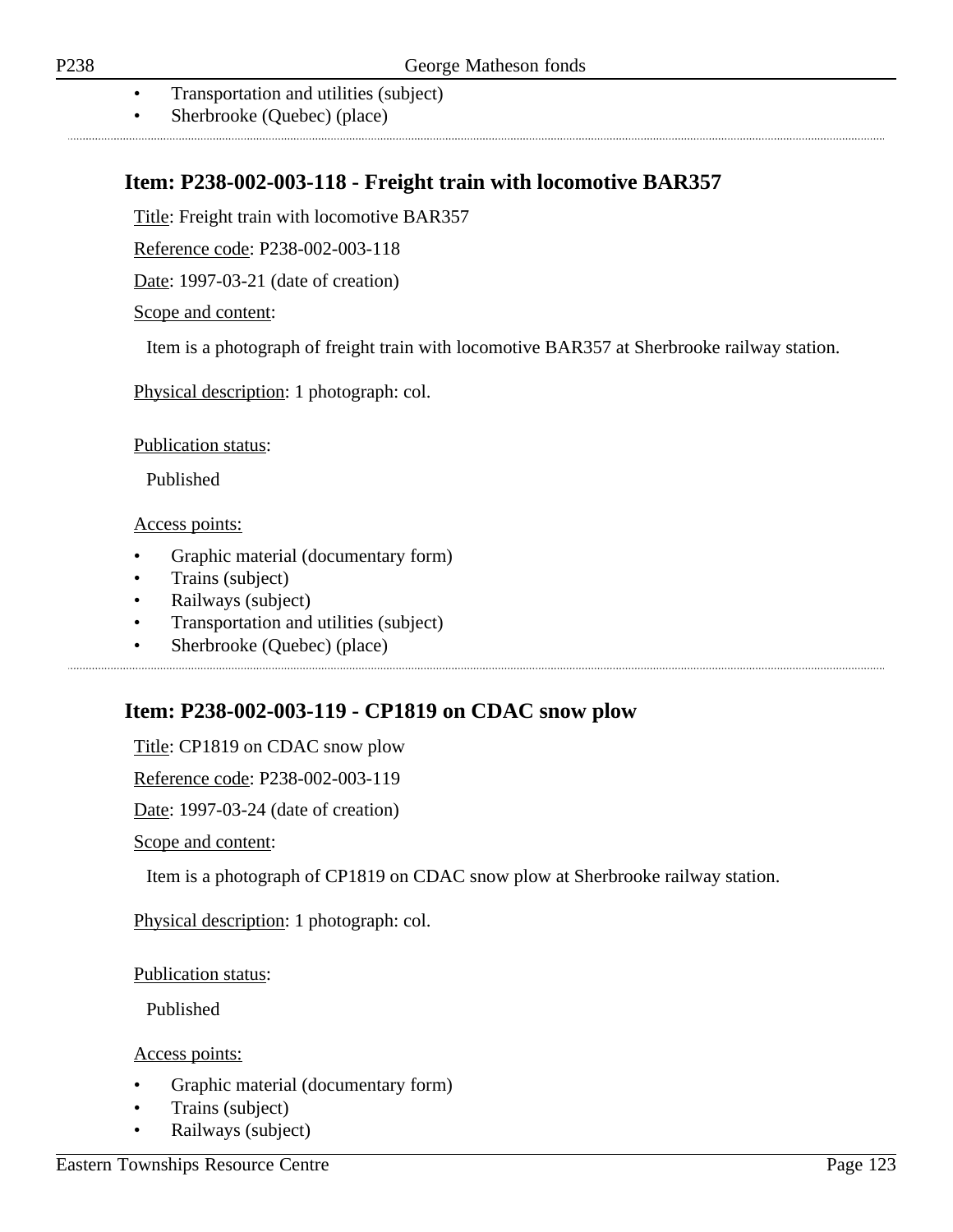- Transportation and utilities (subject)
- Sherbrooke (Quebec) (place)

### **Item: P238-002-003-120 - Freight train #901**

Title: Freight train #901

Reference code: P238-002-003-120

Date: 1997-03-24 (date of creation)

Scope and content:

Item is a photograph of freight train #901 with locomotives 358-4301-4304 at Sherbrooke railway station.

Physical description: 1 photograph: col.

Publication status:

Published

Access points:

- Graphic material (documentary form)
- Trains (subject)
- Railways (subject)
- Transportation and utilities (subject)
- Sherbrooke (Quebec) (place)

## **Item: P238-002-003-121 - Freight train QS/CDAC #904**

Title: Freight train QS/CDAC #904

Reference code: P238-002-003-121

Date: 1997-03-27 (date of creation)

Scope and content:

Item is a photograph of eastbound freight train QS/CDAC #904 with locomotives 351-414-176-4305-354 and around 40 cars.

Physical description: 1 photograph: col.

Publication status:

Published

#### Access points:

• Graphic material (documentary form)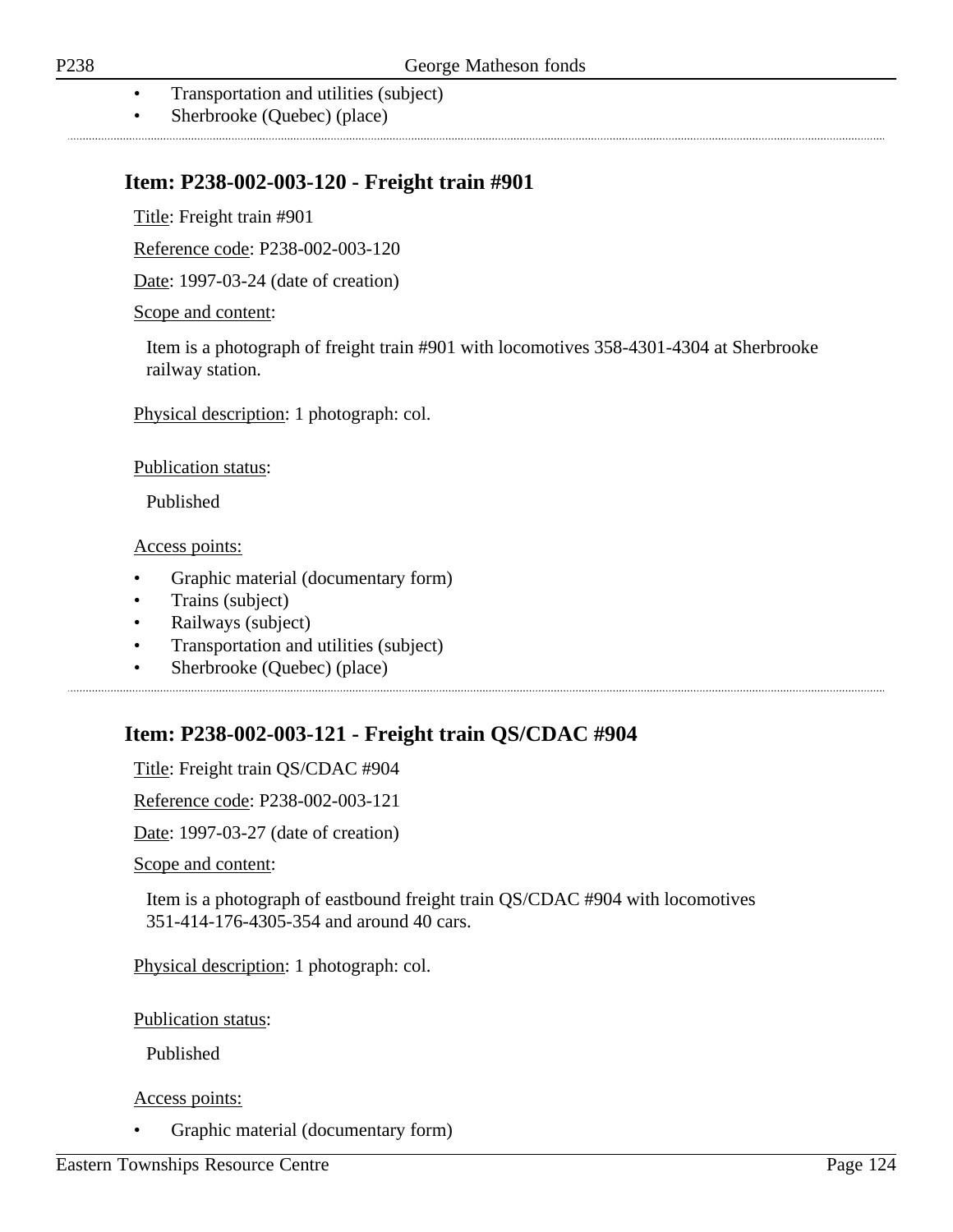- Trains (subject)
- Railways (subject)
- Transportation and utilities (subject)
- Sherbrooke (Quebec) (place)

## **Item: P238-002-003-122 - Freight train QS/CDAC #904**

Title: Freight train QS/CDAC #904

Reference code: P238-002-003-122

Date: 1997-03-29 (date of creation)

Scope and content:

Item is a photograph of eastbound freight train QS/CDAC #904 with locomotives 351-414-176-4305-354 and around 40 cars.

Physical description: 1 photograph: col.

Publication status:

Published

Access points:

- Graphic material (documentary form)
- Trains (subject)
- Railways (subject)
- Transportation and utilities (subject)
- Sherbrooke (Quebec) (place)

## **Item: P238-002-003-123 - CP locomotive 4723**

Title: CP locomotive 4723

Reference code: P238-002-003-123

Date: 1997-04-07 (date of creation)

Scope and content:

Item is a photograph of CP locomotive 4723 on display at Farnham.

Physical description: 1 photograph: col.

Publication status:

Published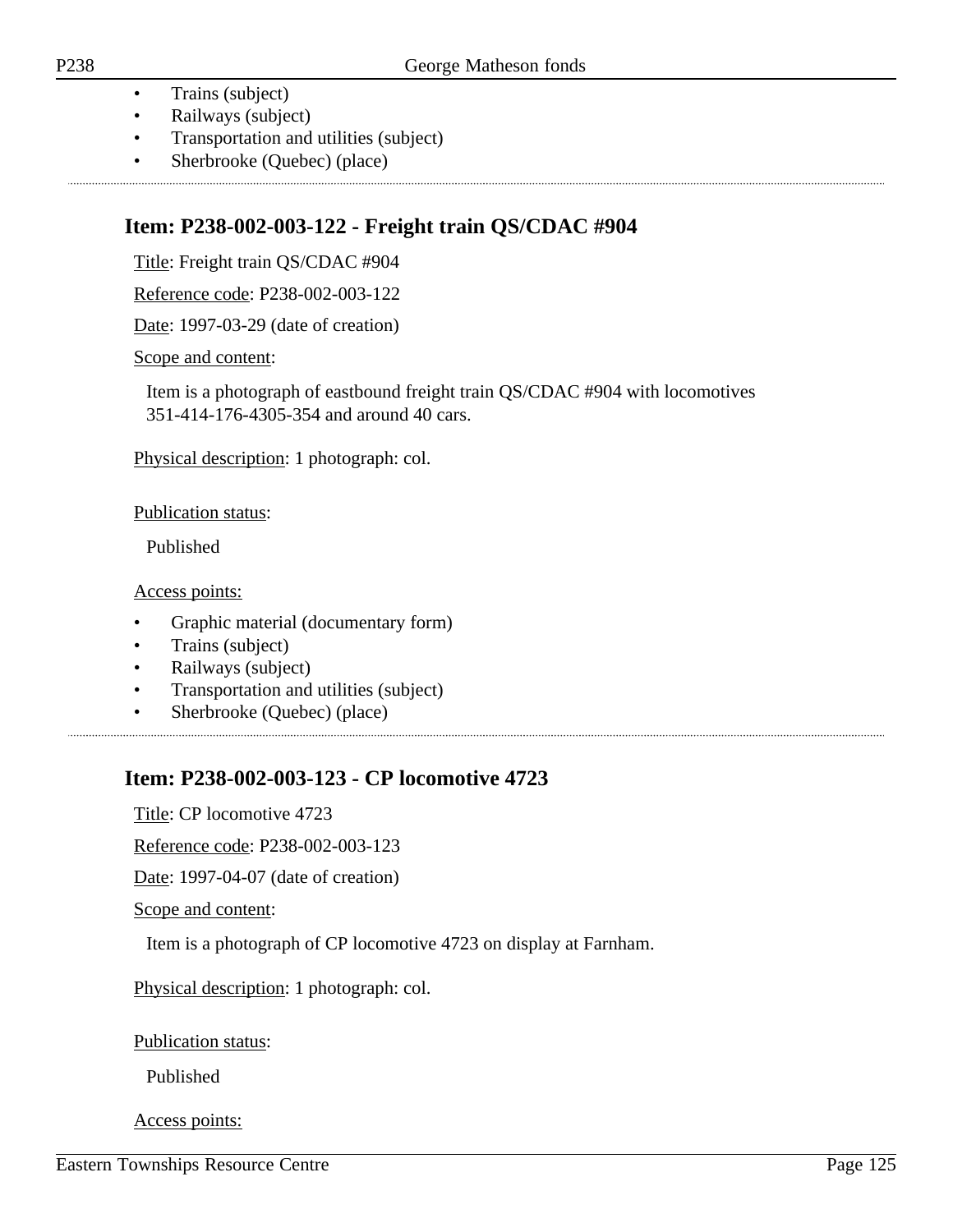- Graphic material (documentary form)
- Trains (subject)
- Farnham (Quebec) (place)

### **Item: P238-002-003-124 - CP locomotive 1856**

Title: CP locomotive 1856

Reference code: P238-002-003-124

Date: 1997-04-07 (date of creation)

Scope and content:

Item is a photograph of a freight train with CP locomotive 1856 in CNR Sherbrooke yard.

Physical description: 1 photograph: col.

Publication status:

Published

Access points:

- Graphic material (documentary form)
- Trains (subject)
- Railways (subject)
- Transportation and utilities (subject)
- Sherbrooke (Quebec) (place)

## **Item: P238-002-003-125 - Train #901 with a locomotive unit**

Title: Train #901 with a locomotive unit

Reference code: P238-002-003-125

Date: 1997-04-07 (date of creation)

Scope and content:

Item is a photograph of train #901 with a locomotive unit of BAR 350-MKCX/Helm 4303- HATX176 and 19 cars at Sherbrooke.

Physical description: 1 photograph: col.

Publication status:

Published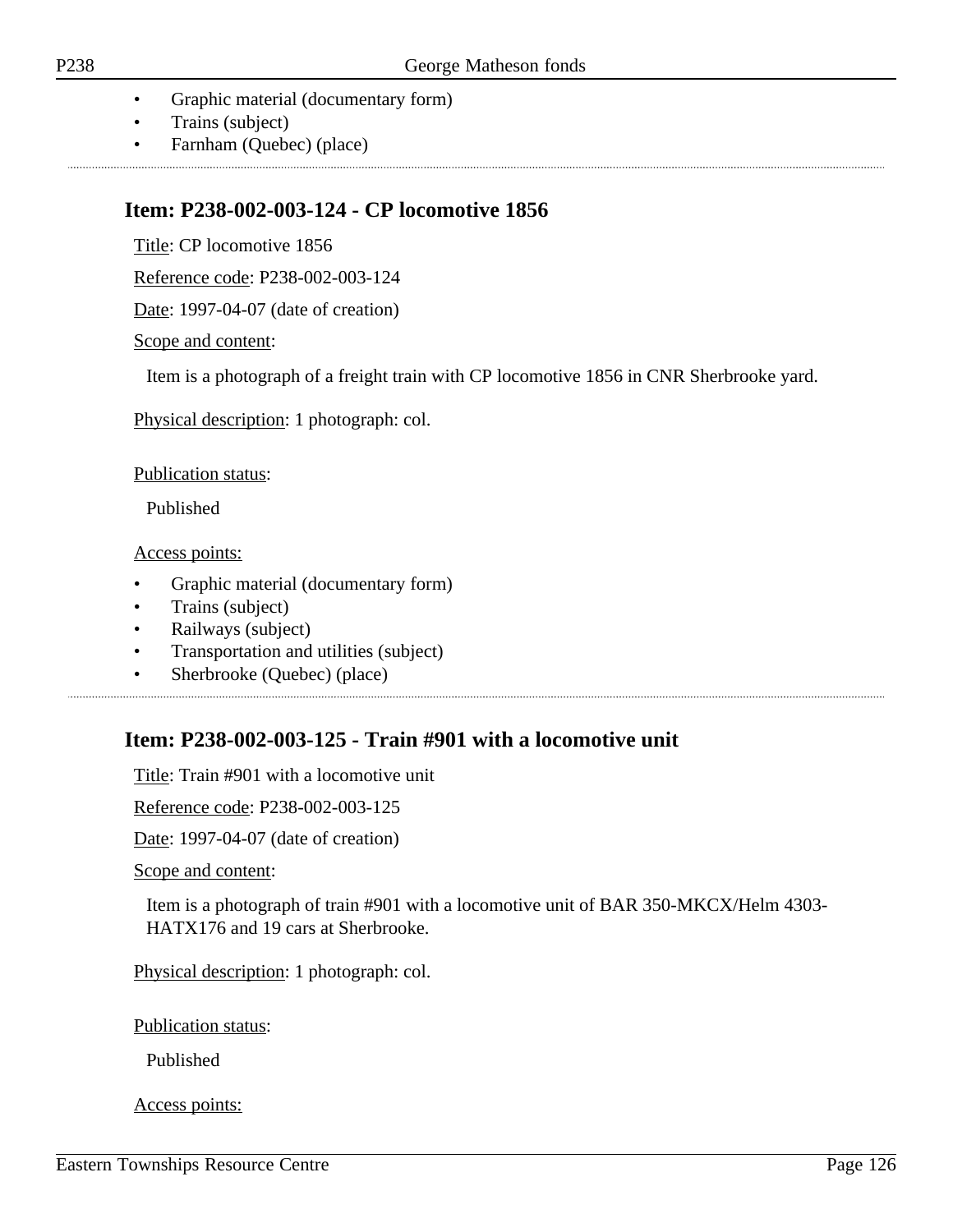- Graphic material (documentary form)
- Trains (subject)
- Railways (subject)
- Transportation and utilities (subject)

• Sherbrooke (Quebec) (place)

## **Item: P238-002-003-126 - Train #901 with a locomotive unit**

Title: Train #901 with a locomotive unit

Reference code: P238-002-003-126

Date: 1997-04-14 (date of creation)

#### Scope and content:

Item is a photograph of train #901 with a locomotive unit BAR 357-MKCX/Helm 4303- BAR355 at Sherbrooke railway station wariting for Montreal, Quebec Southern Crew.

#### Publication status:

Published

Access points:

- Graphic material (documentary form)
- Trains (subject)
- Transportation and utilities (subject)
- Railways (subject)
- Sherbrooke (Quebec) (place)

### **Item: P238-002-003-127 - Freight train #901 with locomotives**

Title: Freight train #901 with locomotives

Reference code: P238-002-003-127

Scope and content:

Item is a photograph of a freight train #901 with locomotives BAR352-HATX176-HLXC3610 at Sherbrooke waiting for Quebec Southern Crew.

Physical description: 1 photograph: col.

Publication status:

Published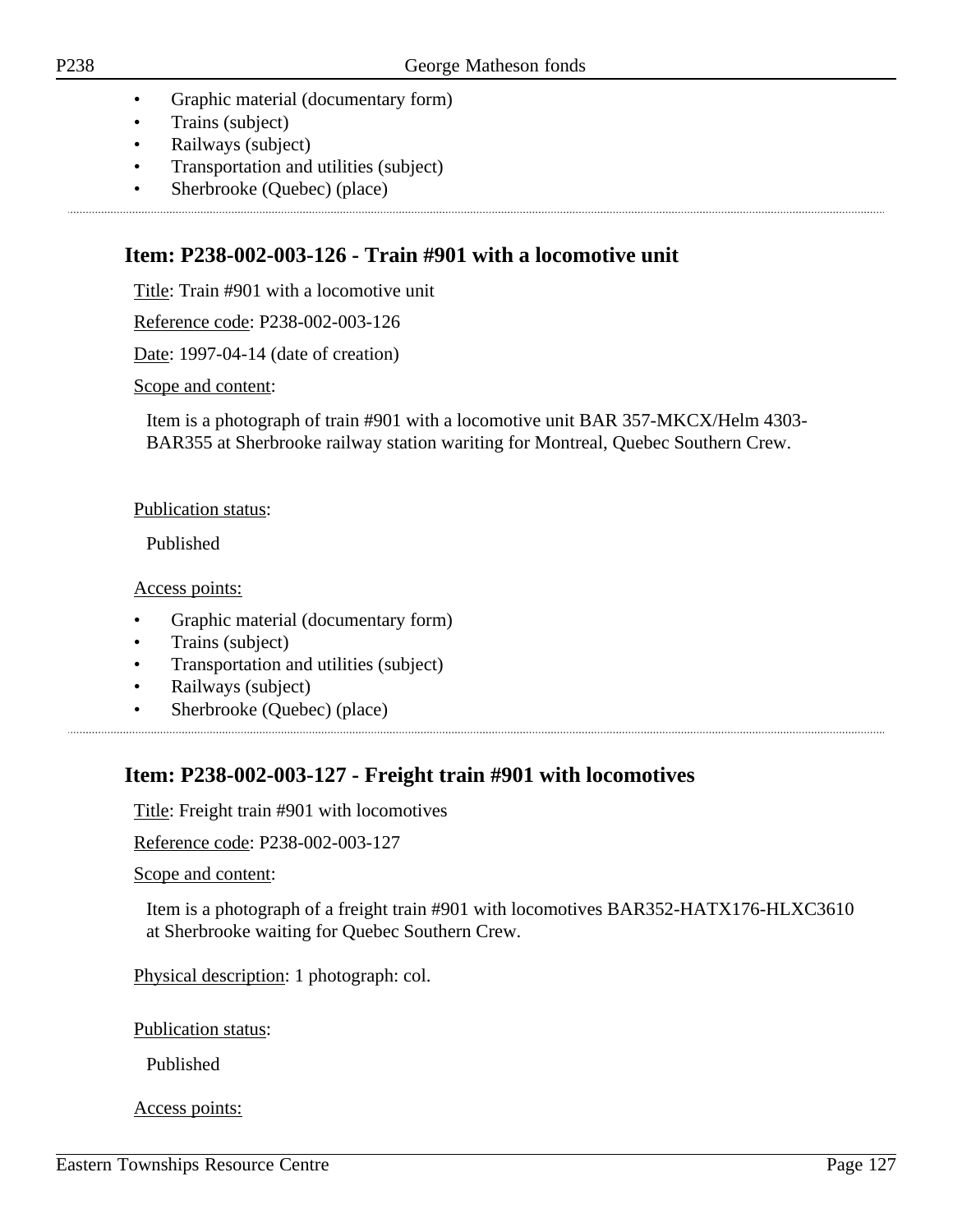- Graphic material (documentary form)
- Trains (subject)
- Railways (subject)
- Transportation and utilities (subject)

• Sherbrooke (Quebec) (place)

### **Item: P238-002-003-128 - Quebec Southern locomotive GP35R-500**

Title: Quebec Southern locomotive GP35R-500

Reference code: P238-002-003-128

Date: 1997-04-20 (date of creation)

Scope and content:

Item is a photograph of Quebec Southern locomotive GP35R-500, ex SP(Southern Pacific)#4200, on East Pick Up to Megantic with CPR RS18u.

Physical description: 1 photograph: col.

Publication status:

Published

Access points:

- Graphic material (documentary form)
- Trains (subject)
- Transportation and utilities (subject)
- Railways (subject)
- Sherbrooke (Quebec) (place)

### **Item: P238-002-003-129 - Locomotive unit with CP1850 and QS500**

Title: Locomotive unit with CP1850 and QS500

Reference code: P238-002-003-129

Date: 1997-04-20 (date of creation)

Scope and content:

Item is a photograph of a locomotive unit with CP1850 and QS500 on West Pick UP.

Physical description: 1 photograph: col.

Publication status:

Published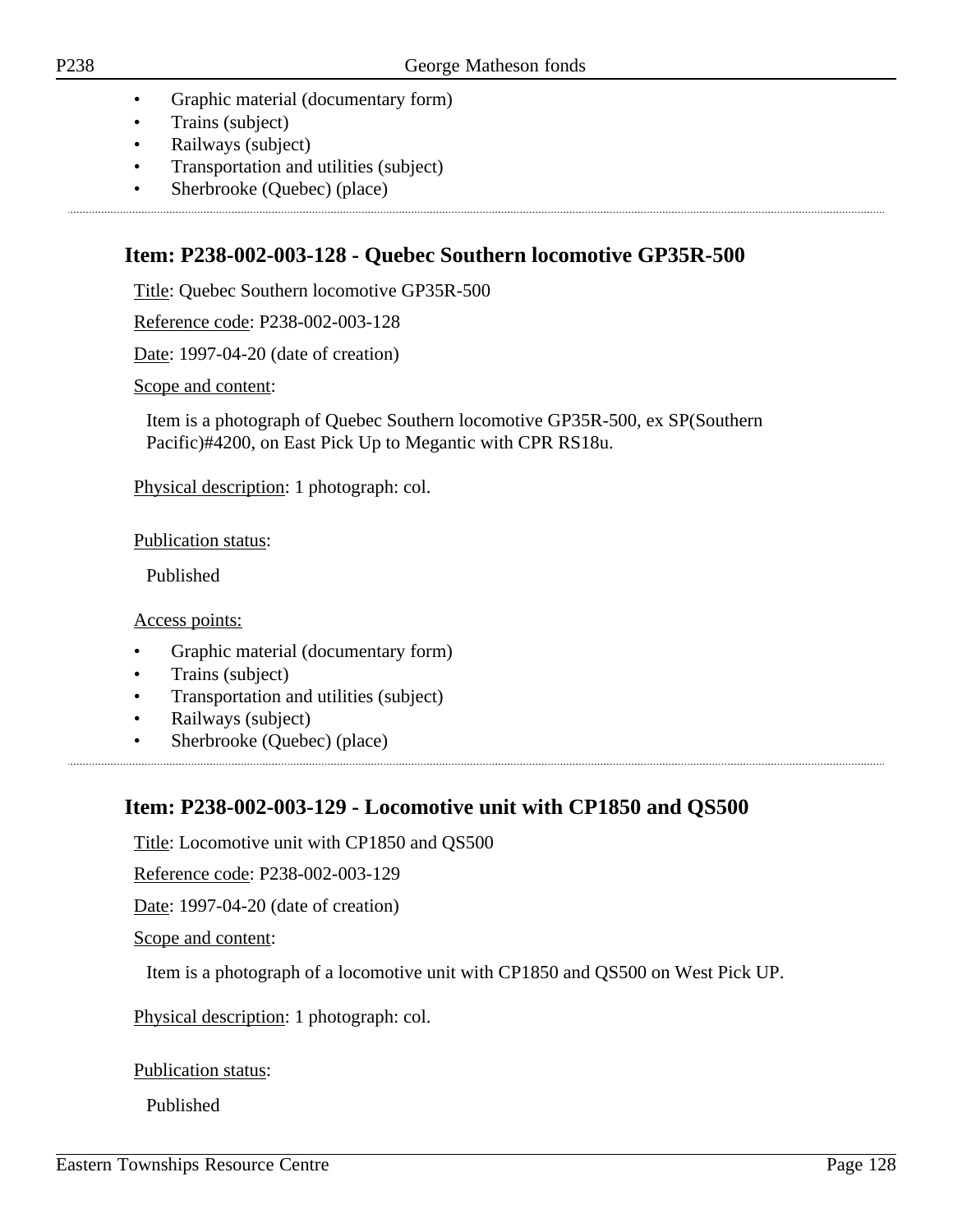Access points:

- Graphic material (documentary form)
- Trains (subject)
- Railways (subject)
- Transportation and utilities (subject)

• Sherbrooke (Quebec) (place)

### **Item: P238-002-003-130 - Locomotive unit with CP1850 and QS500**

Title: Locomotive unit with CP1850 and QS500

Reference code: P238-002-003-130

Date: 1997-04-20 (date of creation)

Scope and content:

Item is a photograph of a locomotive unit with CP1850 and QS500 at Sherbrooke railway station.

Physical description: 1 photograph: col.

Publication status:

Published

Access points:

- Graphic material (documentary form)
- Trains (subject)
- Railways (subject)
- Transportation and utilities (subject)
- Sherbrooke (Quebec) (place)

# **Item: P238-002-003-131 - Locomotives CDAC40-HATX411-HATX414- MKCX4304-CPR1856**

Title: Locomotives CDAC40-HATX411-HATX414-MKCX4304-CPR1856

Reference code: P238-002-003-131

Date: 1997-05-03 (date of creation)

Scope and content:

Item is a photograph of train with locomotives CDAC40-HATX411-HATX414-MKCX4304- CPR1856.

Physical description: 1 photograph: col.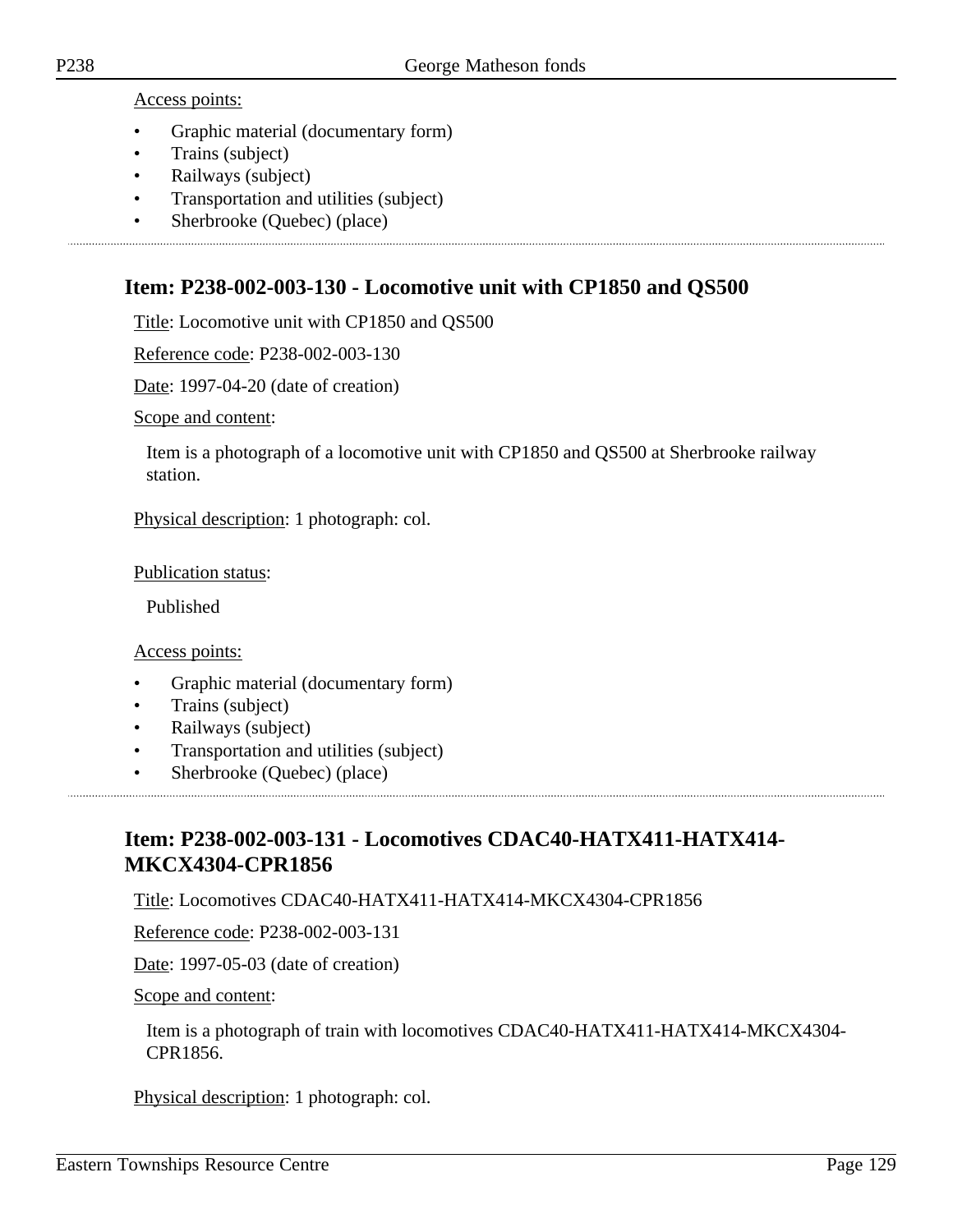Publication status:

Published

Access points:

- Graphic material (documentary form)
- Trains (subject)
- Railways (subject)
- Transportation and utilities (subject)

• Sherbrooke (Quebec) (place)

# **Item: P238-002-003-132 - Train #901 with a unit of locomotives**

Title: Train #901 with a unit of locomotives

Reference code: P238-002-003-132

Date: 1997-05-13 (date of creation)

#### Scope and content:

Item is a photograph of train #901 with a unit of locomotives QS508-BAR354-417-BAR355 and 46 cars arriving at Sherbrooke.

Physical description: 1 photograph: col.

#### Publication status:

Published

#### Access points:

- Graphic material (documentary form)
- Trains (subject)
- Railways (subject)
- Transportation and utilities (subject)
- Sherbrooke (Quebec) (place)

## **Item: P238-002-003-133 - Train #901 with a unit of locomotives**

Title: Train #901 with a unit of locomotives

Reference code: P238-002-003-133

Date: 1997-05-13 (date of creation)

Scope and content:

Item is a photograph of train #901 with a unit of locomotives QS508-BAR354-417-BAR355 and 46 cars arriving at Sherbrooke.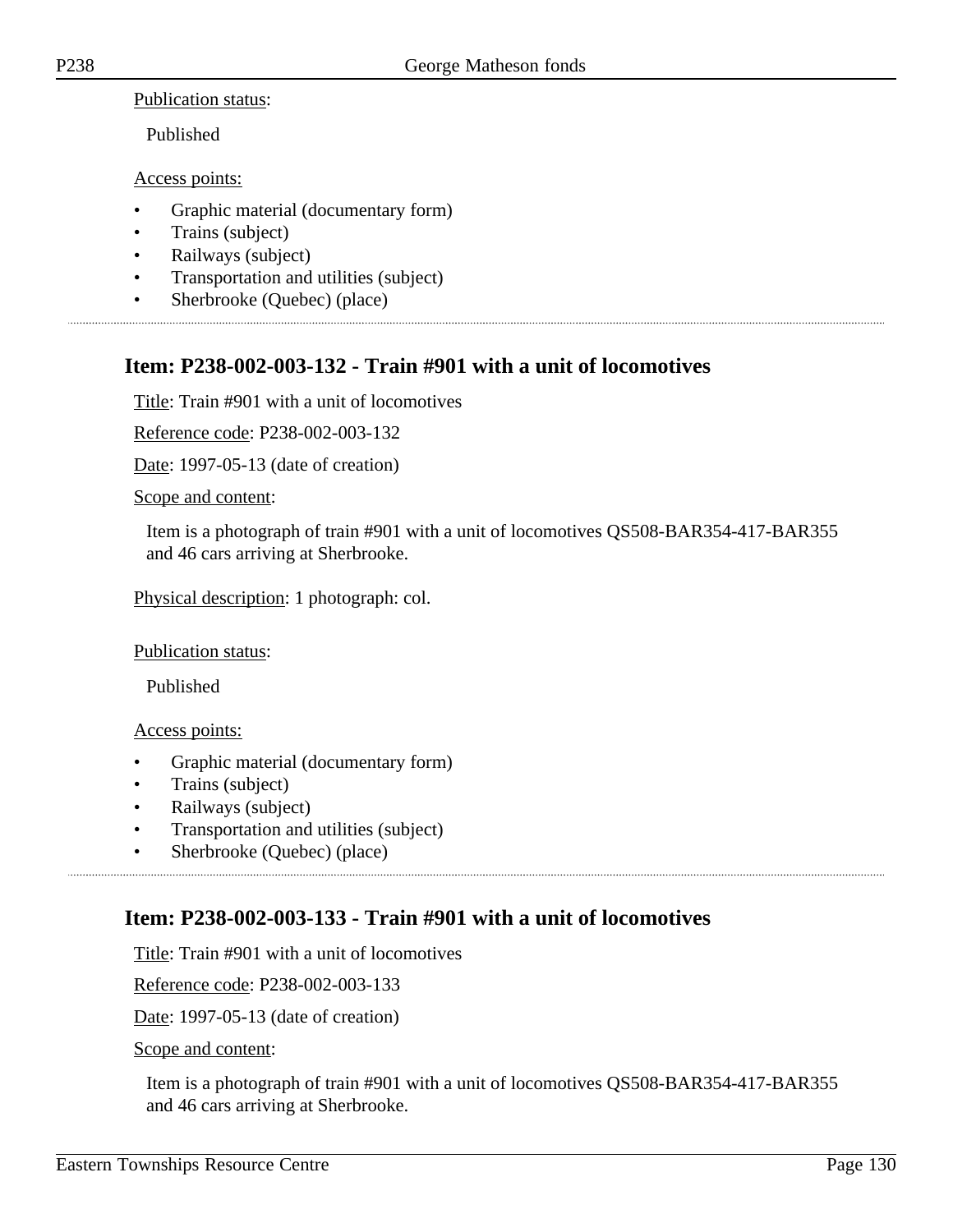Physical description: 1 photograph: col.

Publication status:

Published

#### Access points:

- Graphic material (documentary form)
- Trains (subject)
- Railways (subject)
- Transportation and utilities (subject)

• Sherbrooke (Quebec) (place)

### **Item: P238-002-003-134 - Locomotive unit with BAR355**

Title: Locomotive unit with BAR355

Reference code: P238-002-003-134

Date: 1997-05-15 (date of creation)

Scope and content:

Item is a photograph of a locomotive unit with BAR355.

Physical description: 1 photograph: col.

Publication status:

Published

Access points:

- Graphic material (documentary form)
- Trains (subject)
- Railways (subject)
- Transportation and utilities (subject)
- Sherbrooke (Quebec) (place)

## **Item: P238-002-003-135 - QS locomotive 506**

Title: QS locomotive 506 Reference code: P238-002-003-135 Date: 1997-05-24 (date of creation) Scope and content:

Item is a photograph of QS locomotive 506 at Sherbrooke railway station.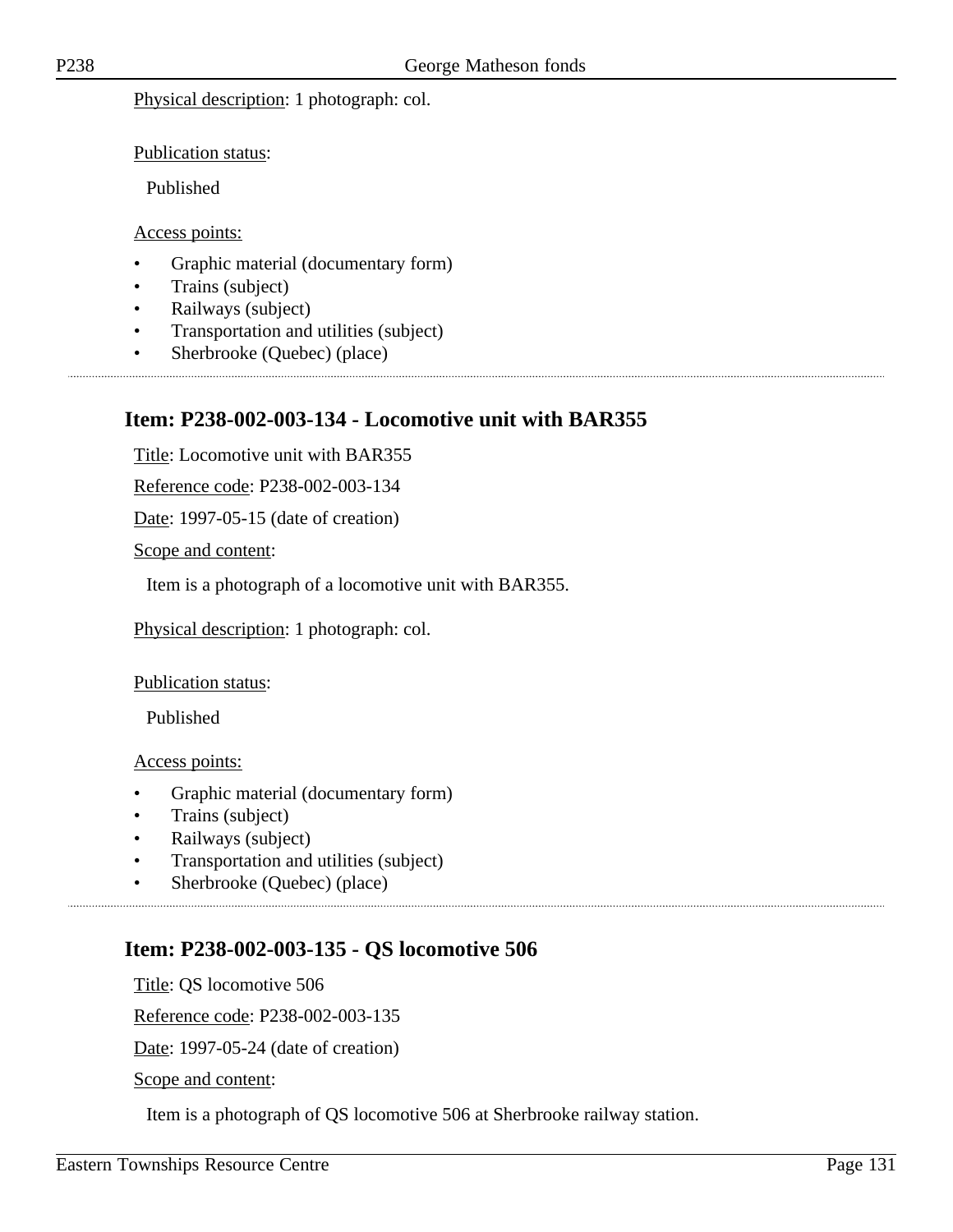Physical description: 1 photograph: col.

Publication status:

Published

#### Access points:

- Graphic material (documentary form)
- Trains (subject)
- Railways (subject)
- Transportation and utilities (subject)

• Sherbrooke (Quebec) (place)

### **Item: P238-002-003-136 - QS locomotive 508**

Title: QS locomotive 508

Reference code: P238-002-003-136

Date: 1997-05-27 (date of creation)

Scope and content:

Item is a photograph of QS locomotive 508.

Physical description: 1 photograph: col.

Publication status:

Published

Access points:

- Graphic material (documentary form)
- Trains (subject)
- Transportation and utilities (subject)
- Railways (subject)
- Sherbrooke (Quebec) (place)

## **Item: P238-002-003-137 - Freight train with locomotive QS508**

Title: Freight train with locomotive QS508

Reference code: P238-002-003-137

Date: 1997-05-28 (date of creation)

Scope and content:

Item is a photograph of a freight train with locomotive QS508.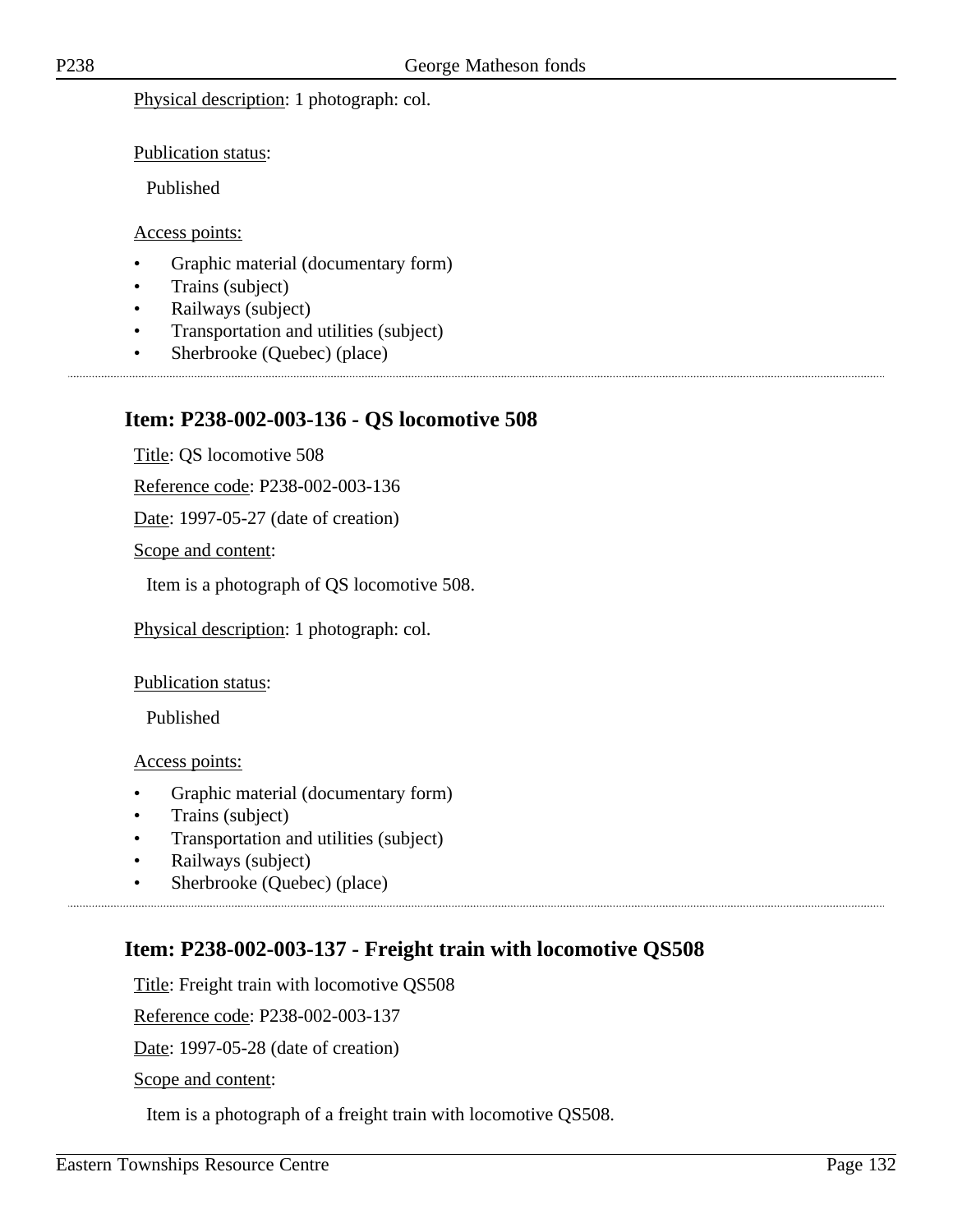Physical description: 1 photograph : col.

Publication status:

Published

#### Access points:

- Graphic material (documentary form)
- Trains (subject)
- Railways (subject)
- Transportation and utilities (subject)

• Sherbrooke (Quebec) (place)

### **Item: P238-002-003-138 - Freight train with locomotive QS501**

Title: Freight train with locomotive QS501

Reference code: P238-002-003-138

Date: 1997-06-02 (date of creation)

Scope and content:

Item is a photograph of freight train with locomotive QS501.

Physical description: 1 photograph: col.

Publication status:

Published

Access points:

- Graphic material (documentary form)
- Trains (subject)
- Railways (subject)
- Transportation and utilities (subject)
- Sherbrooke (Quebec) (place)

### **Item: P238-002-003-139 - Acid train backing into former CPR yard**

Title: Acid train backing into former CPR yard

Reference code: P238-002-003-139

Date: 1997-06-02 (date of creation)

Scope and content:

Item is a photograph of an acid train backing into former CPR yard at Sherbrooke.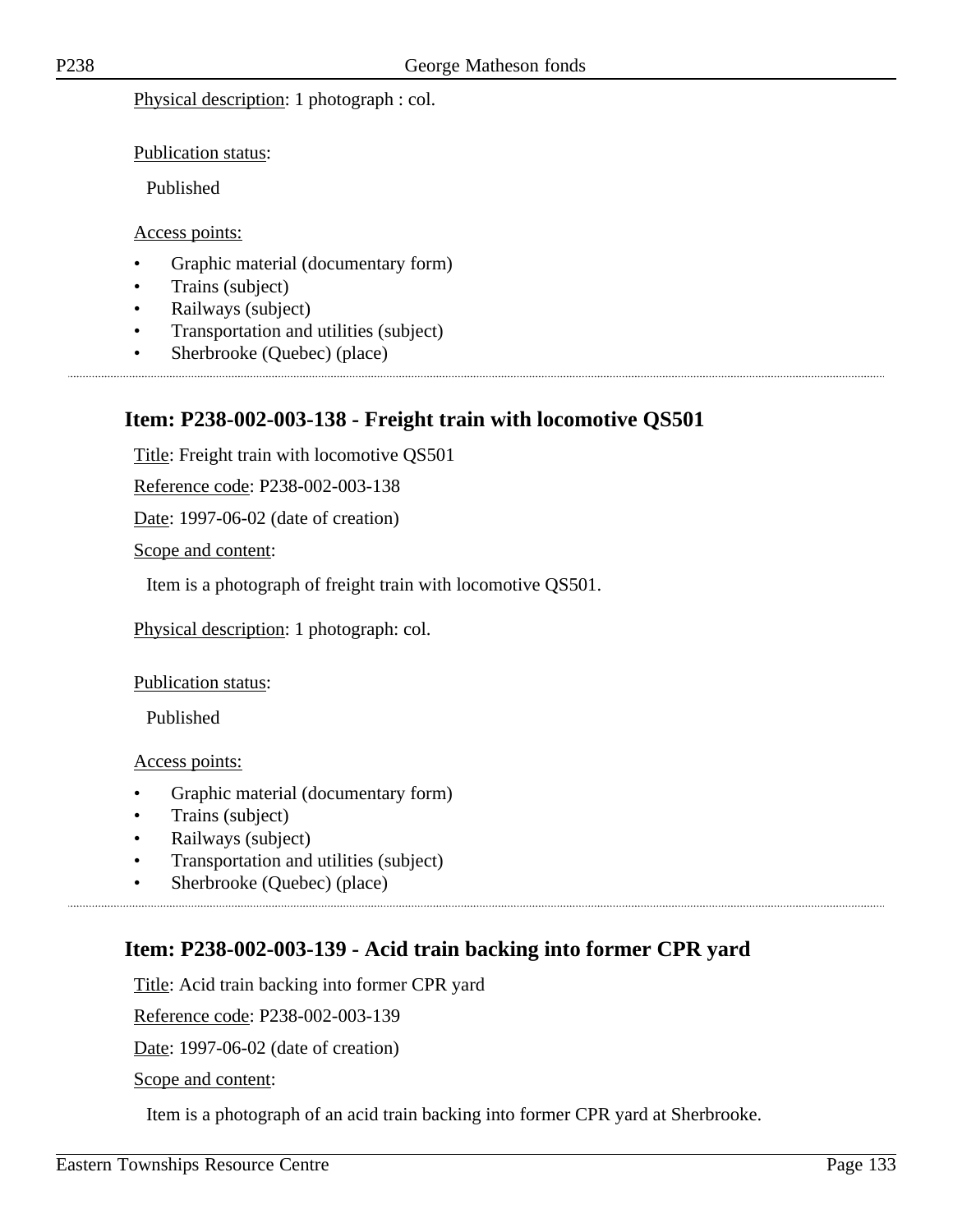Physical description: 1 photograph: col.

Publication status:

Published

#### Access points:

- Graphic material (documentary form)
- Trains (subject)
- Railways (subject)
- Transportation and utilities (subject)

• Sherbrooke (Quebec) (place)

### **Item: P238-002-003-140 - Acid train at Lennoxville**

Title: Acid train at Lennoxville

Reference code: P238-002-003-140

Date: 1996-06-02 (date of creation)

Scope and content:

Item is a photograph of an acid train at Lennoxville.

Physical description: 1 photograph: col.

Publication status:

Published

Access points:

- Graphic material (documentary form)
- Trains (subject)
- Railways (subject)
- Transportation and utilities (subject)
- Lennoxville (Quebec) (place)

## **Item: P238-002-003-141 - Acid train at Lennoxville**

Title: Acid train at Lennoxville

Reference code: P238-002-003-141

Date: 1997-06-02 (date of creation)

Scope and content:

Item is a photograph of an acid train at Lennoxville.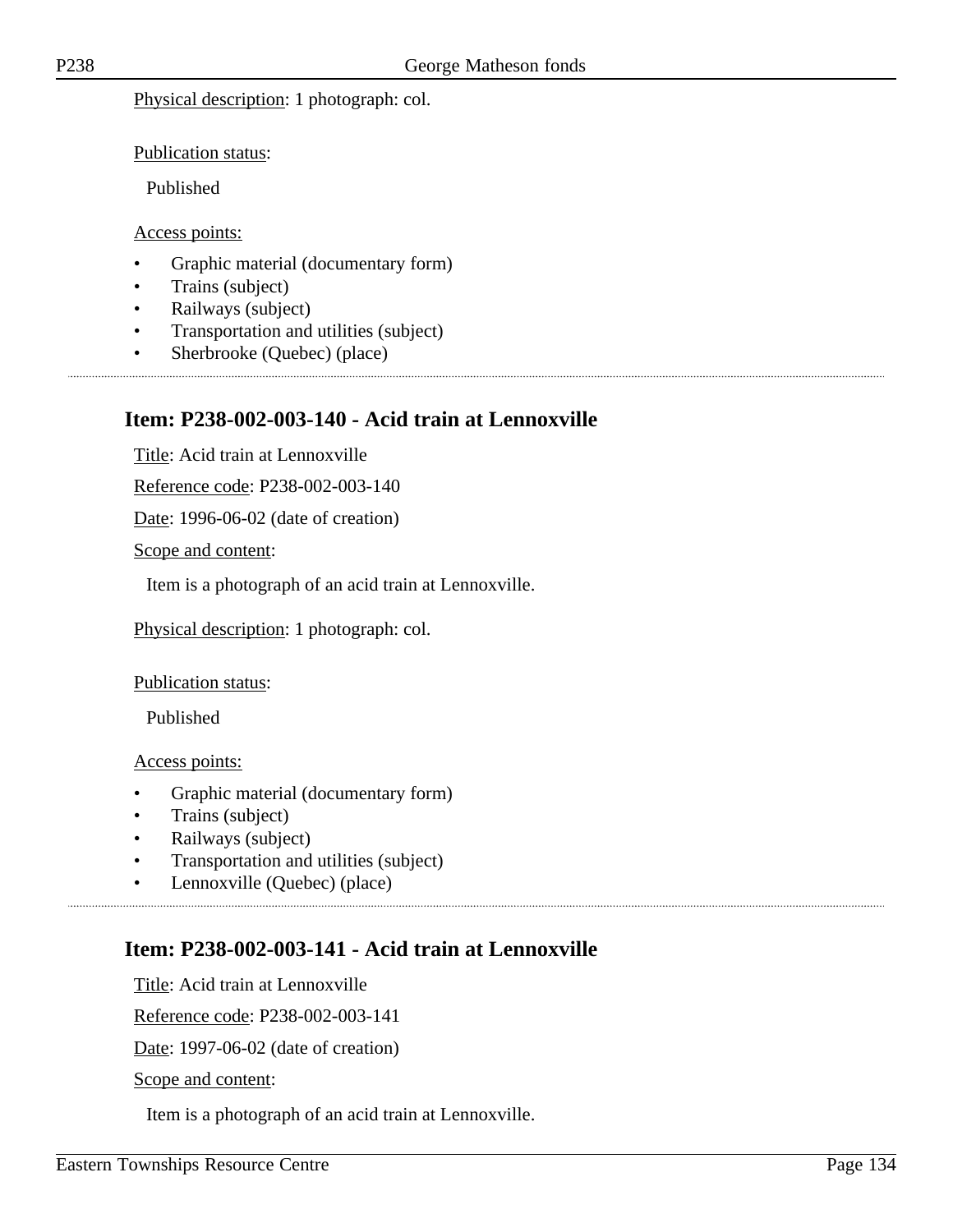Physical description: 1 photograph: col.

Publication status:

Published

Access points:

- Graphic material (documentary form)
- Trains (subject)
- Railways (subject)
- Transportation and utilities (subject)
- Lennoxville (Quebec) (place)

### **Item: P238-002-003-142 - Acid train**

Title: Acid train

Reference code: P238-002-003-142

Date: 1997-06-02 (date of creation)

Scope and content:

Item is a photograph of an acid train with a slightly different angle to make sure another train led by locomotive 501 included in the view.

Physical description: 1 photograph: col.

Publication status:

Published

Access points:

- Graphic material (documentary form)
- Trains (subject)
- Railways (subject)
- Transportation and utilities (subject)
- Sherbrooke (Quebec) (place)

### **Item: P238-002-003-143 - Train #904 with a locomotive unit**

Title: Train #904 with a locomotive unit

Reference code: P238-002-003-143

Date: 1997-06-02 (date of creation)

Scope and content: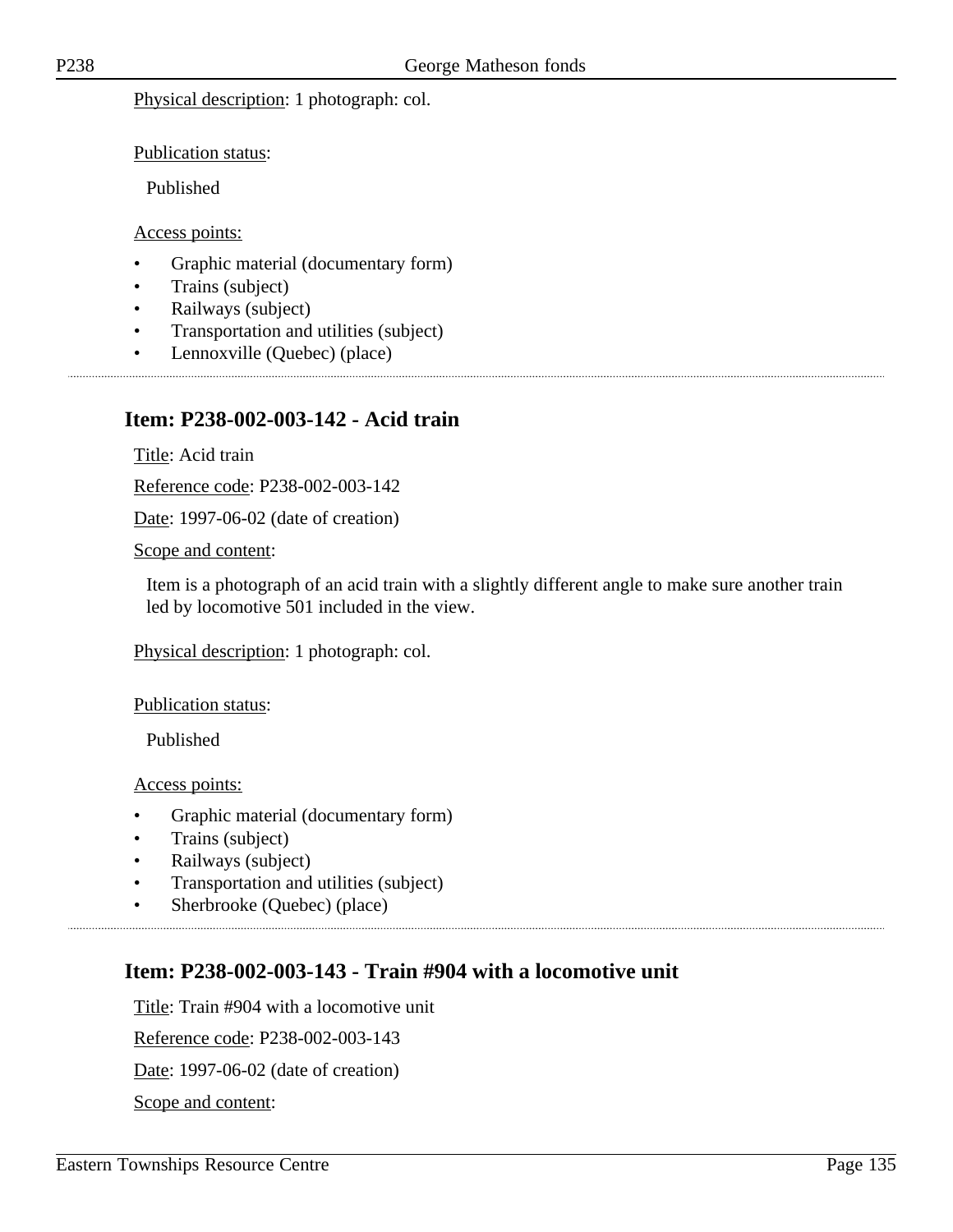Item is a photograph of train #904 with a locomotive unit of BAR353-QS504-416 and 60 cars arriving at Sherbrooke.

Physical description: 1 photograph: col.

Publication status:

Published

Access points:

- Graphic material (documentary form)
- Trains (subject)
- Railways (subject)
- Transportation and utilities (subject)
- Sherbrooke (Quebec) (place)

## **Item: P238-002-003-144 - Train #904 with a locomotive unit**

Title: Train #904 with a locomotive unit

Reference code: P238-002-003-144

Date: 1997-06-02 (date of creation)

Scope and content:

Item is a photograph of train #904 with a locomotive unit of BAR353-QS504-416 at Sherbrooke.

Physical description: 1 photograph: col.

Publication status:

Published

Access points:

- Graphic material (documentary form)
- Trains (subject)
- Railways (subject)
- Transportation and utilities (subject)
- Sherbrooke (Quebec) (place)

# **Item: P238-002-003-145 - Locomotive unit of BAR353-QS504-416**

Title: Locomotive unit of BAR353-QS504-416

Reference code: P238-002-003-145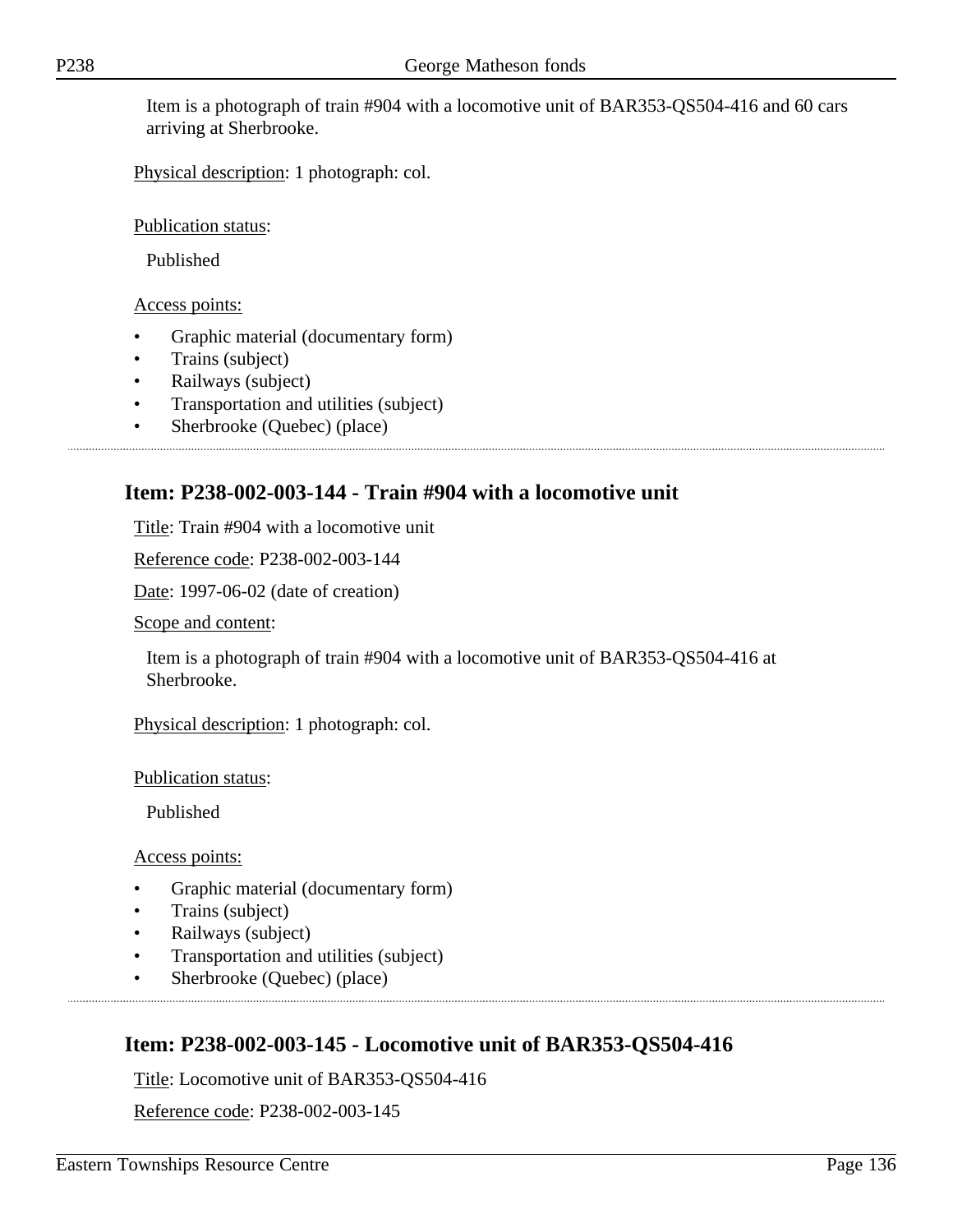Date: 1997-06-02 (date of creation)

Scope and content:

Item is a photograph of a locomotive unit of BAR353-QS504-416 pulling ahead after setting off 5 cars and lifting HLCX3610, prior to backing down main line to lift train.

Physical description: 1 photograph: col.

Publication status:

Published

Access points:

- Graphic material (documentary form)
- Trains (subject)
- Transportation and utilities (subject)
- Railways (subject)
- Sherbrooke (Quebec) (place)

### **Item: P238-002-003-146 - Freight train #902**

Title: Freight train #902

Reference code: P238-002-003-146

Date: 1997-06-02 (date of creation)

Scope and content:

Item is a photograph of freight train #902 with locomotives 353-504-416-3680 at Lennoxville.

Physical description: 1 photograph: col.

Publication status:

Published

Access points:

- Graphic material (documentary form)
- Trains (subject)
- Railways (subject)
- Transportation and utilities (subject)
- Lennoxville (Quebec) (place)

### **Item: P238-002-003-147 - Freight train #902**

Title: Freight train #902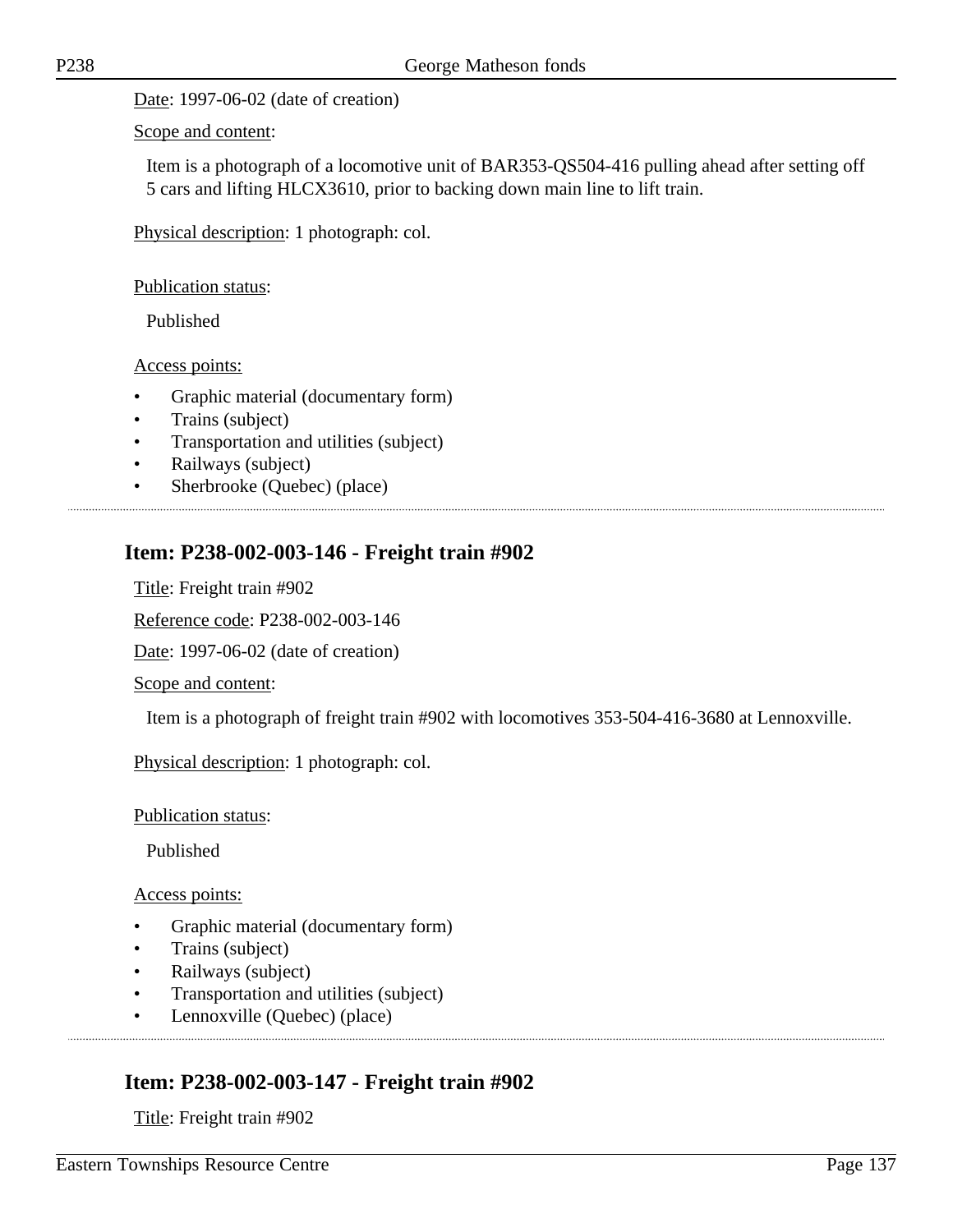Reference code: P238-002-003-147

Date: 1997-06-02 (date of creation)

Scope and content:

Item is a photograph of freight train #902 with locomotives 353-504-416-3680 at Lennoxville.

Physical description: 1 photograph: col.

Publication status:

Published

Access points:

- Graphic material (documentary form)
- Trains (subject)
- Railways (subject)
- Transportation and utilities (subject)
- Lennoxville (Quebec) (place)

### **Item: P238-002-003-148 - Freight train #902**

Title: Freight train #902

Reference code: P238-002-003-148

Date: 1997-06-02 (date of creation)

Scope and content:

Item is a photograph of freight train #902 with locomotives 353-504-416-3680 at Lennoxville.

Physical description: 1 photograph: col.

Publication status:

Published

Access points:

- Graphic material (documentary form)
- Trains (subject)
- Railways (subject)
- Transportation and utilities (subject)
- Lennoxville (Quebec) (place)

### **Item: P238-002-003-149 - CDAC freight train #901**

Title: CDAC freight train #901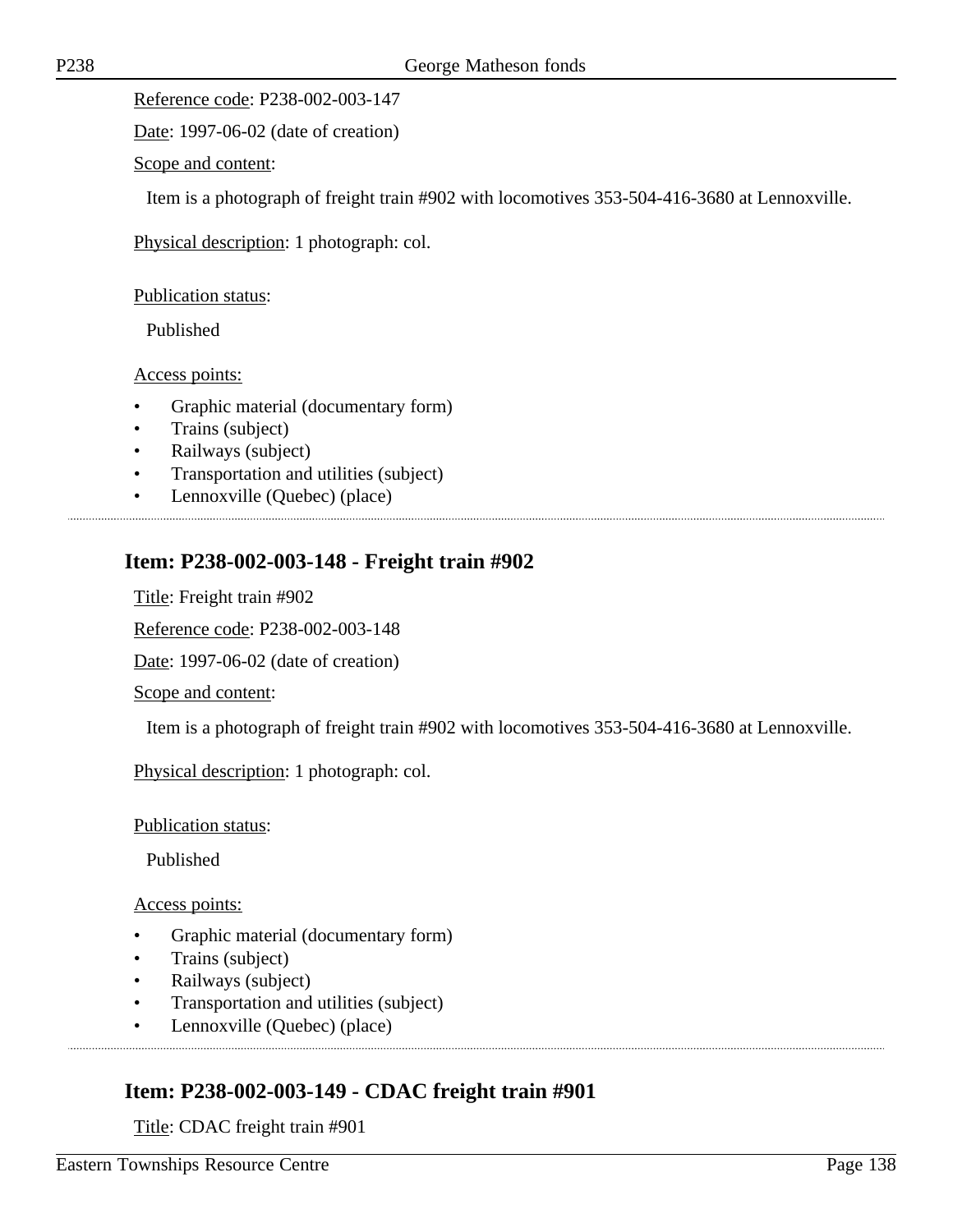Reference code: P238-002-003-149

Date: 1997-06-04 (date of creation)

Scope and content:

Item is a photograph of CDAC freight train #901 with locomotives 40-176-3610-4305-411 and 63 cars of more than 6000 tons arriving at Sherbrooke.

Physical description: 1 photograph: col.

Publication status:

Published

Access points:

- Graphic material (documentary form)
- Trains (subject)
- Railways (subject)
- Transportation and utilities (subject)
- Sherbrooke (Quebec) (place)

### **Item: P238-002-003-150 - CDAC freight train #901**

Title: CDAC freight train #901

Reference code: P238-002-003-150

Date: 1997-06-04 (date of creation)

Scope and content:

Item is a photograph of CDAC freight train #901 led by locomotive CDAC 40 out of Sherbrooke, taken at the angle to show 501 on road switcher.

Physical description: 1 photograph: col.

Publication status:

Published

- Graphic material (documentary form)
- Trains (subject)
- Railways (subject)
- Transportation and utilities (subject)
- Sherbrooke (Quebec) (place)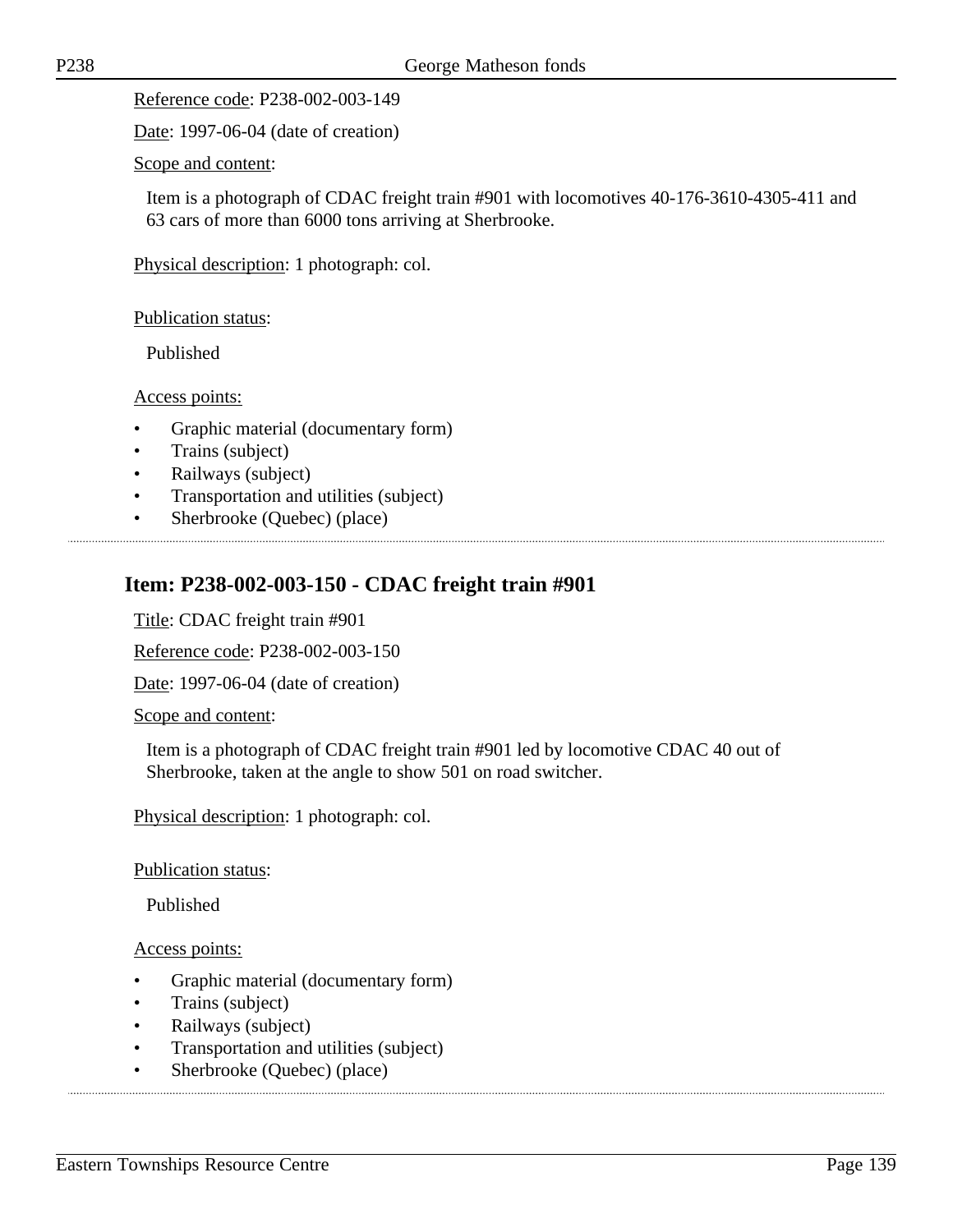### **Item: P238-002-003-151 - Freight train #901**

Title: Freight train #901

Reference code: P238-002-003-151

Date: 1997-06-05 (date of creation)

#### Scope and content:

Item is a photograph of freight train #901 with locomotives 356-4302-350 and 36 cars at Sherbrooke railway station..

Physical description: 1 photograph: col.

Publication status:

Published

Access points:

- Graphic material (documentary form)
- Railways (subject)
- Trains (subject)
- Transportation and utilities (subject)
- Sherbrooke (Quebec) (place)

### **Item: P238-002-003-152 - Freight train #901**

Title: Freight train #901

Reference code: P238-002-003-152

Date: 1997-06-06 (date of creation)

Scope and content:

Item is a photograph of freight train #901 with locomotives 516-357-509 passing by train #902 with locomotives 352-416-3610 at Sherbrooke.

Physical description: 1 photograph: col.

Publication status:

Published

- Graphic material (documentary form)
- Trains (subject)
- Railways (subject)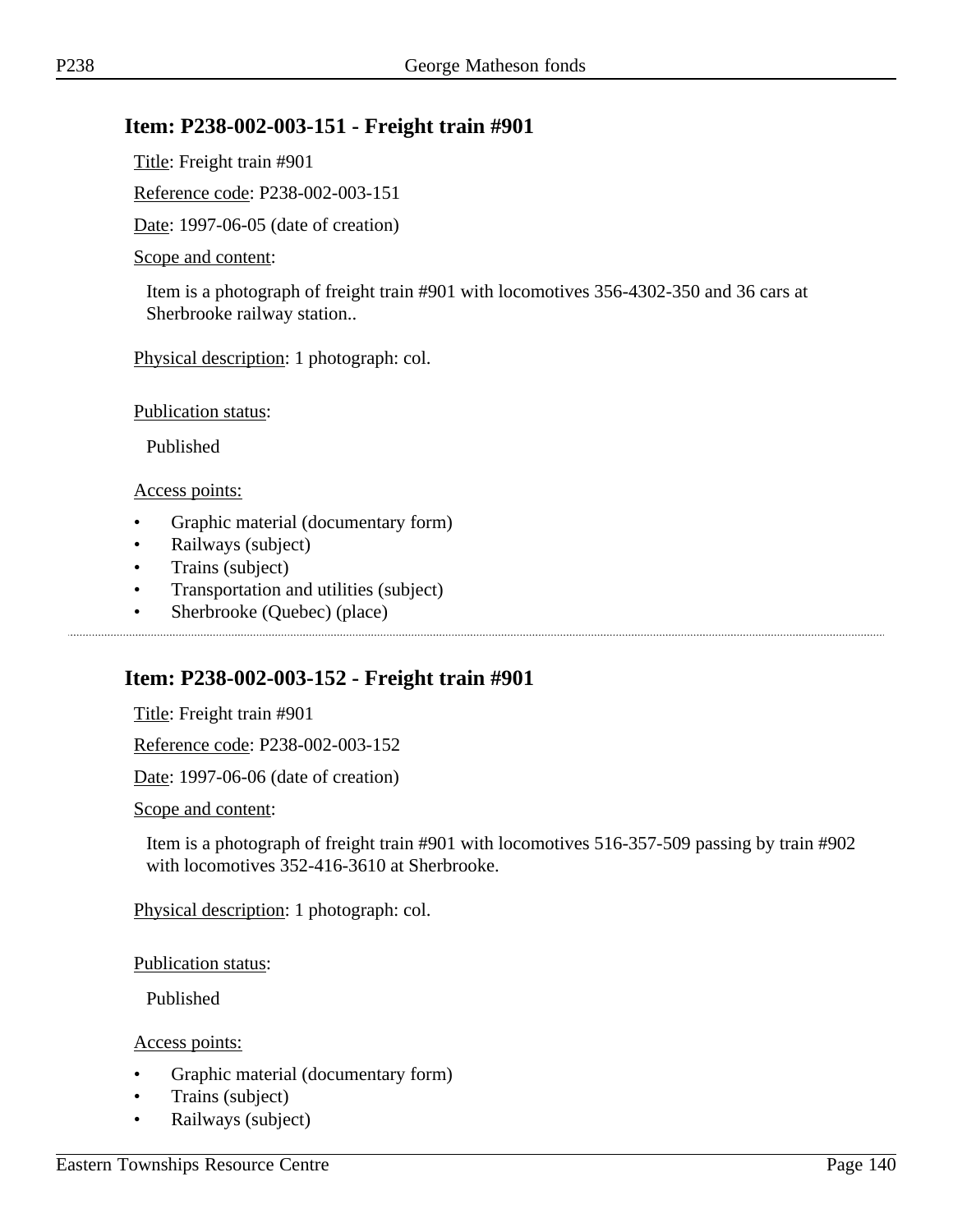- Transportation and utilities (subject)
- Sherbrooke (Quebec) (place)

### **Item: P238-002-003-153 - Train #901 pulling into Sherbrooke railway station**

Title: Train #901 pulling into Sherbrooke railway station

Reference code: P238-002-003-153

Date: 1997-06-19 (date of creation)

Scope and content:

Item is a photograph of train #901 pulling into Sherbrooke railway station at about 2 PM.

Physical description: 1 photograph: col.

Publication status:

Published

Access points:

- Graphic material (documentary form)
- Trains (subject)
- Transportation and utilities (subject)

- Railways (subject)
- Sherbrooke (Quebec) (place)

### **Item: P238-002-003-154 - Freight train #901**

Title: Freight train #901

Reference code: P238-002-003-154

Date: 1997-06-07 (date of creation)

Scope and content:

Item is a photograph of freight train #901 with locomotives 417-416-360-3610 at Sherbrooke railway station.

Physical description: 1 photograph: col.

Publication status:

Published

- Graphic material (documentary form)
- Railways (subject)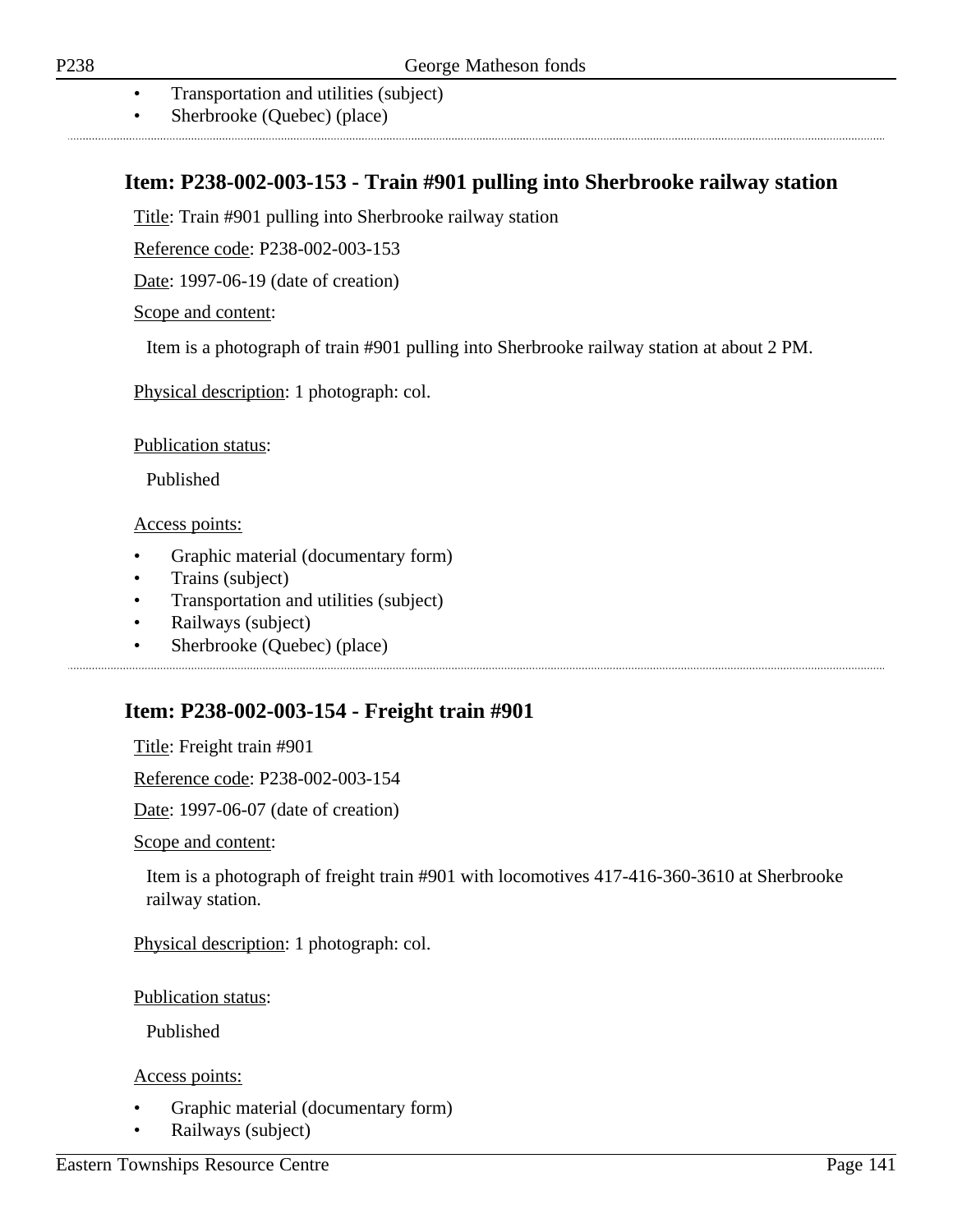- Trains (subject)
- Transportation and utilities (subject)
- Sherbrooke (Quebec) (place)

# **Item: P238-002-003-155 - Freight train #901**

Title: Freight train #901

Reference code: P238-002-003-155

Date: 1997-06-19 (date of creation)

### Scope and content:

Item is a photograph of freight train #901 with locomotive 359-365 at Sherbrooke railway station.

Physical description: 1 photograph: col.

### Publication status:

Published

Access points:

- Graphic material (documentary form)
- Railways (subject)
- Trains (subject)
- Transportation and utilities (subject)
- Sherbrooke (Quebec) (place)

## **Item: P238-002-003-156 - Freight train #902**

Title: Freight train #902

Reference code: P238-002-003-156

Date: 1997-06-19 (date of creation)

Scope and content:

Item is a photograph of freight train #902 with locomotives 359-365-354-500-501 and 72 cars.

Physical description: 1 photograph: col.

Publication status:

Published

Access points:

• Graphic material (documentary form)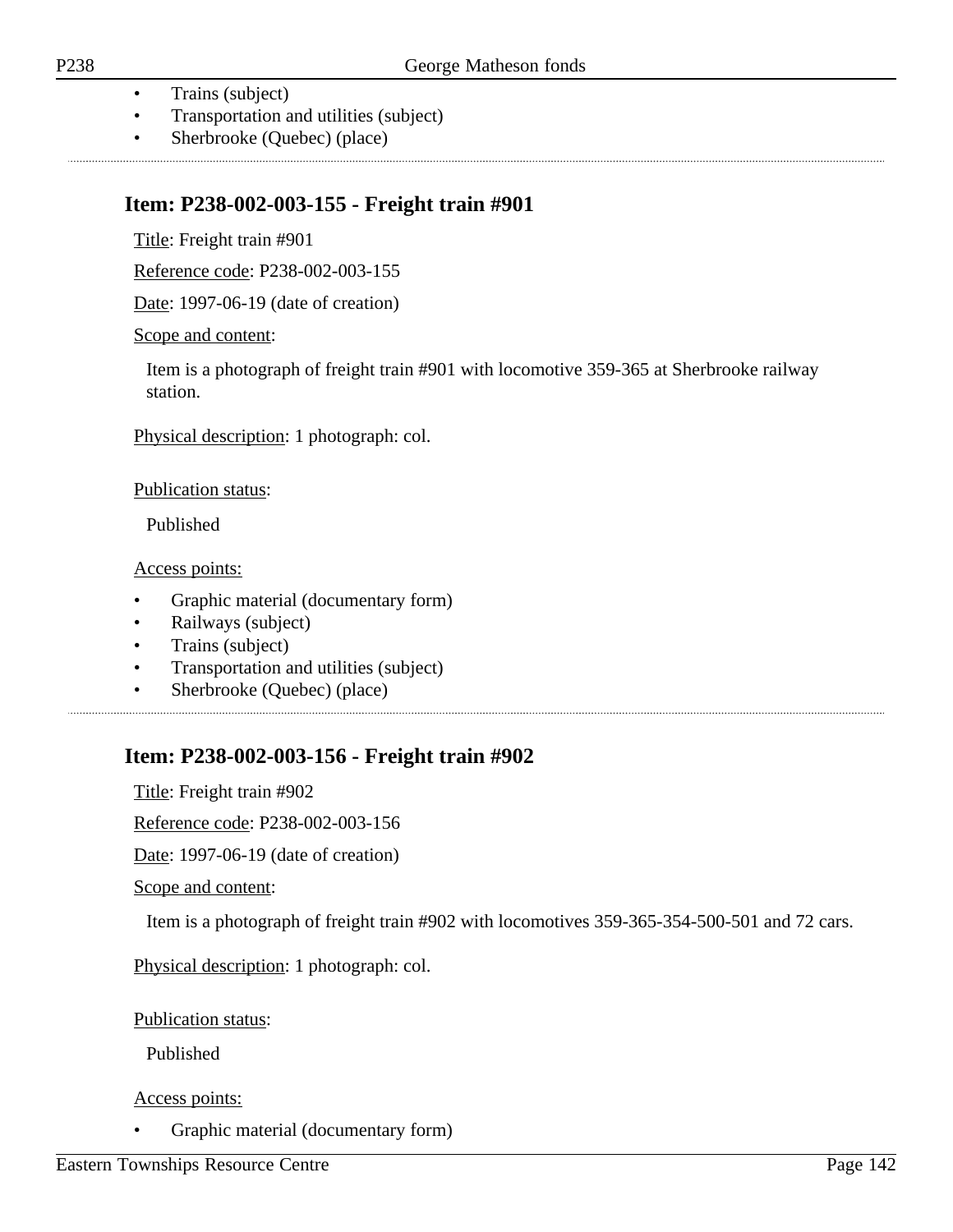- Trains (subject)
- Railways (subject)
- Transportation and utilities (subject)
- Lennoxville (Quebec) (place)

### **Item: P238-002-003-157 - Freight train #902**

Title: Freight train #902

Reference code: P238-002-003-157

Date: 1997-06-23 (date of creation)

Scope and content:

Item is a photograph of freight train #902 with locomotives 359-365-354-500-501 and 72 cars arriving at Sherbrooke.

Physical description: 1 photograph: col.

Publication status:

Published

Access points:

- Graphic material (documentary form)
- Railways (subject)
- Trains (subject)
- Transportation and utilities (subject)
- Sherbrooke (Quebec) (place)

## **Item: P238-002-003-158 - Freight train #902**

Title: Freight train #902

Reference code: P238-002-003-158

Date: 1997-06-23 (date of creation)

Scope and content:

Item is a photograph of freight train #902 with locomotives 359-365-354-500-501 and 72 cars at Lennoxville.

Physical description: 1 photograph: col.

Publication status:

Published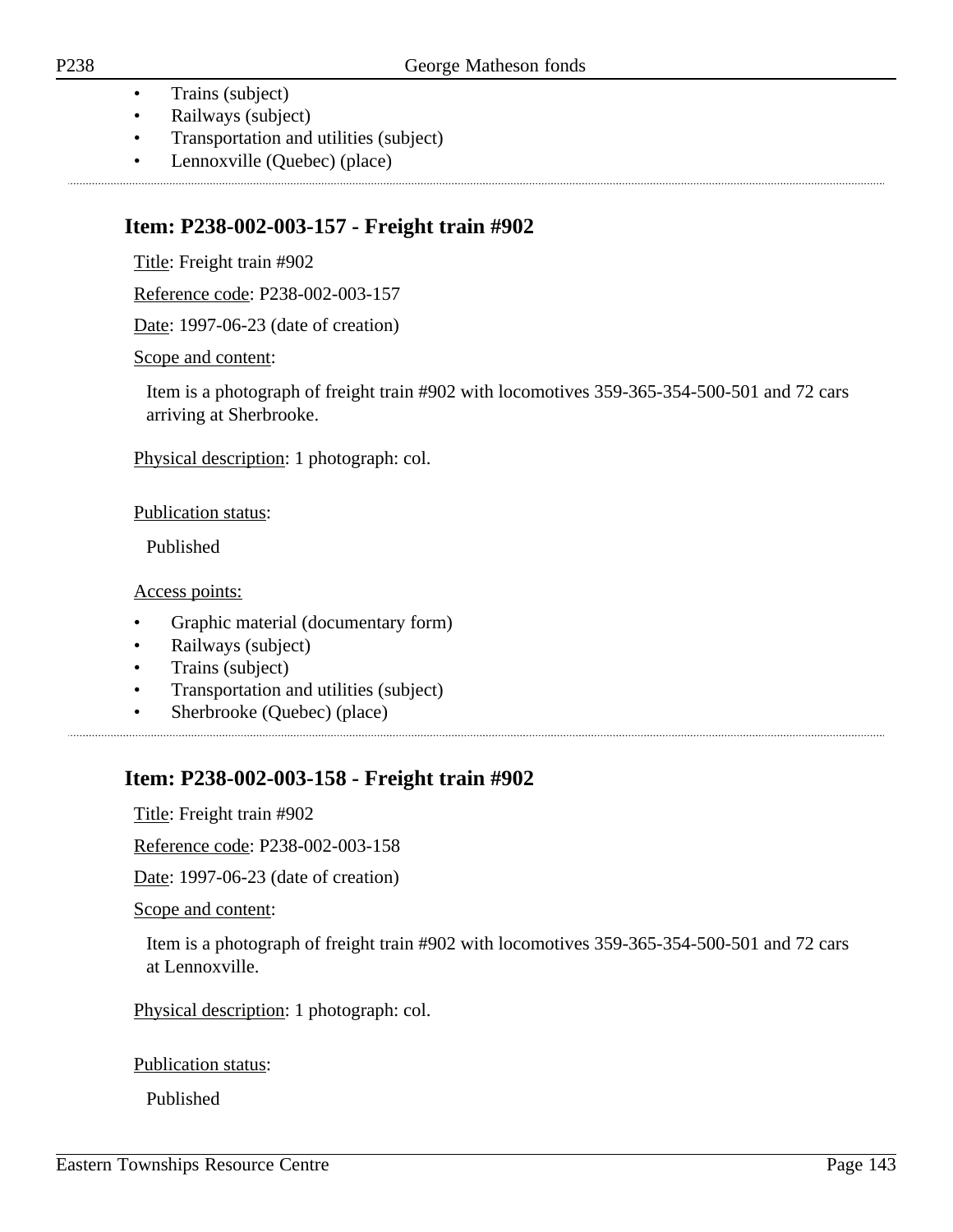Access points:

- Graphic material (documentary form)
- Trains (subject)
- Railways (subject)
- Transportation and utilities (subject)
- Lennoxville (Quebec) (place)

### **Item: P238-002-003-159 - QS locomotives 503-505**

Title: QS locomotives 503-505

Reference code: P238-002-003-159

Date: 1996-06-26 (date of creation)

Scope and content:

Item is a photograph of QS locomotives 503-505 at Sherbrooke.

Physical description: 1 photograph: col.

Publication status:

Published

Access points:

- Graphic material (documentary form)
- Trains (subject)
- Railways (subject)
- Transportation and utilities (subject)
- Sherbrooke (Quebec) (place)

## **Item: P238-002-003-160 - QS locomotives 509-507**

Title: QS locomotives 509-507

Reference code: P238-002-003-160

Date: 1997-07-12 (date of creation)

Scope and content:

Item is a photograph of QS locomotives 509-507 at Farnham.

Physical description: 1 photograph: col.

Publication status:

Published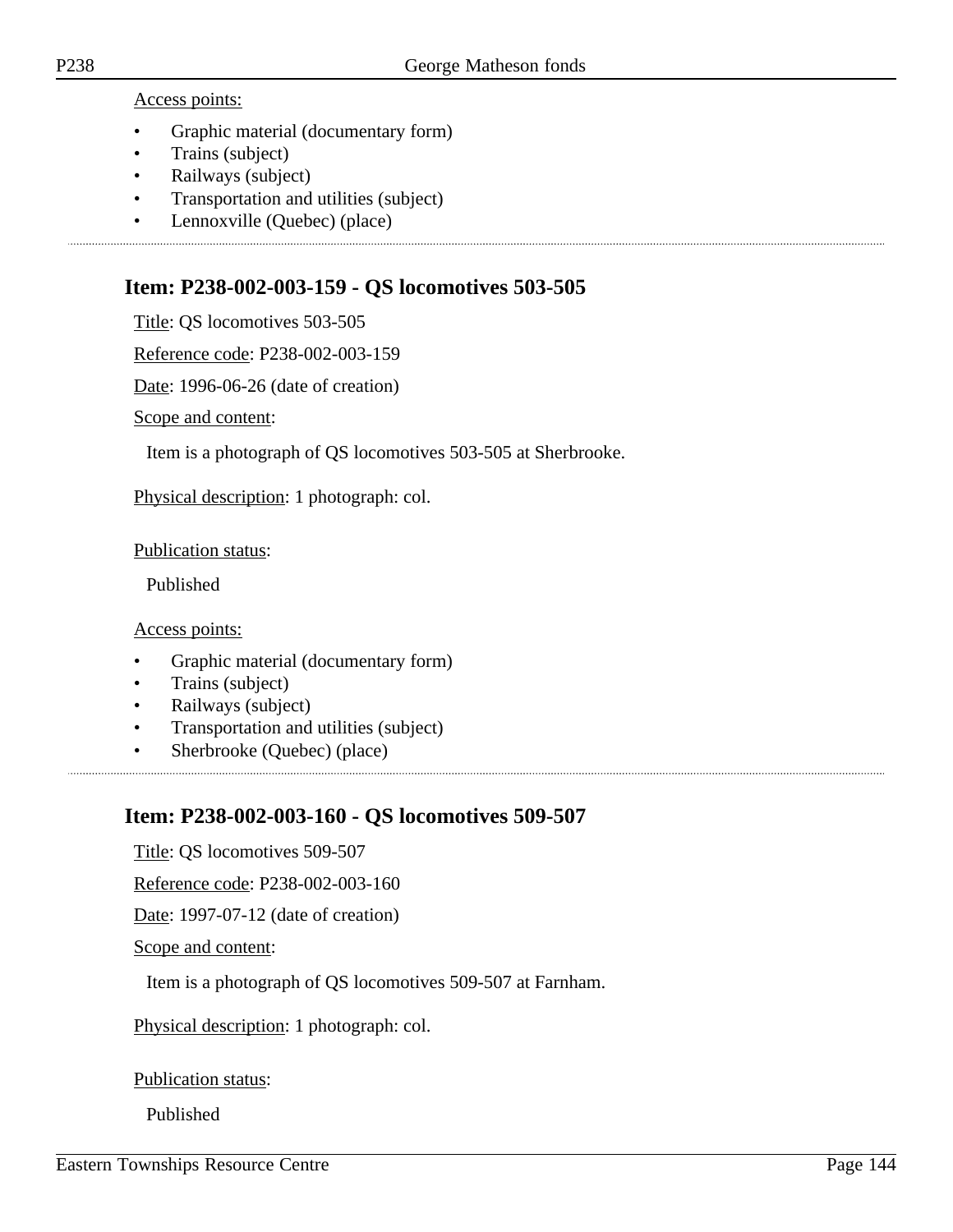Access points:

- Graphic material (documentary form)
- Railways (subject)
- Trains (subject)
- Transportation and utilities (subject)
- Farnham (Quebec) (place)

## **Item: P238-002-003-161 - Freight train with QS locomotives 509-507**

Title: Freight train with QS locomotives 509-507

Reference code: P238-002-003-161

Date: 1997-07-12 (date of creation)

Scope and content:

Item is a photograph of a freight train with QS locomotives 509-507 at Farnham.

Physical description: 1 photograph: col.

Publication status:

Published

Access points:

- Graphic material (documentary form)
- Trains (subject)
- Railways (subject)
- Transportation and utilities (subject)
- Farnham (Quebec) (place)

## **Item: P238-002-003-162 - Freight train #901**

Title: Freight train #901

Reference code: P238-002-003-162

Date: 1997-06-26 (date of creation)

Scope and content:

Item is a photograph of freight train #901 with locomotives 504-3616-360 and 44 cars arriving at Sherbrooke.

Physical description: 1 photograph: col.

Publication status: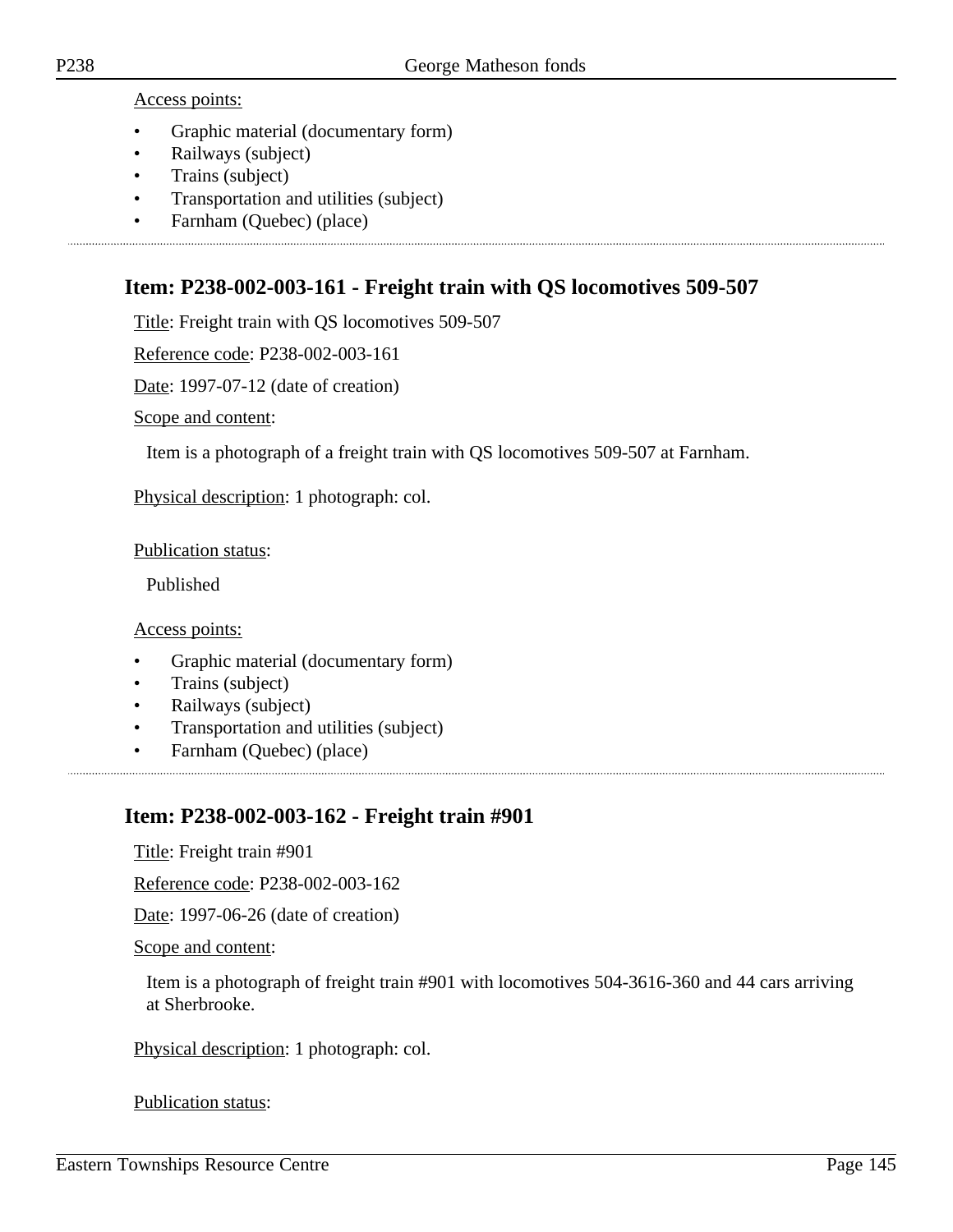### Published

### Access points:

- Graphic material (documentary form)
- Trains (subject)
- Railways (subject)
- Transportation and utilities (subject)
- Sherbrooke (Quebec) (place)

# **Item: P238-002-003-163 - Freight train #901**

Title: Freight train #901

Reference code: P238-002-003-163

Date: 1997-07-07 (date of creation)

Scope and content:

Item is a photograph of freight train #901 with locomotives 518-176-3601 at Sherbrooke railway station.

Physical description: 1 photograph: col.

Publication status:

Published

Access points:

- Graphic material (documentary form)
- Trains (subject)
- Railways (subject)
- Transportation and utilities (subject)
- Sherbrooke (Quebec) (place)

# **Item: P238-002-003-164 - Freight train #901**

Title: Freight train #901

Reference code: P238-002-003-164

Date: 1997-07-25 (date of creation)

Scope and content:

Item is a photograph of freight train #901 at Sherbrooke.

Physical description: 1 photograph: col.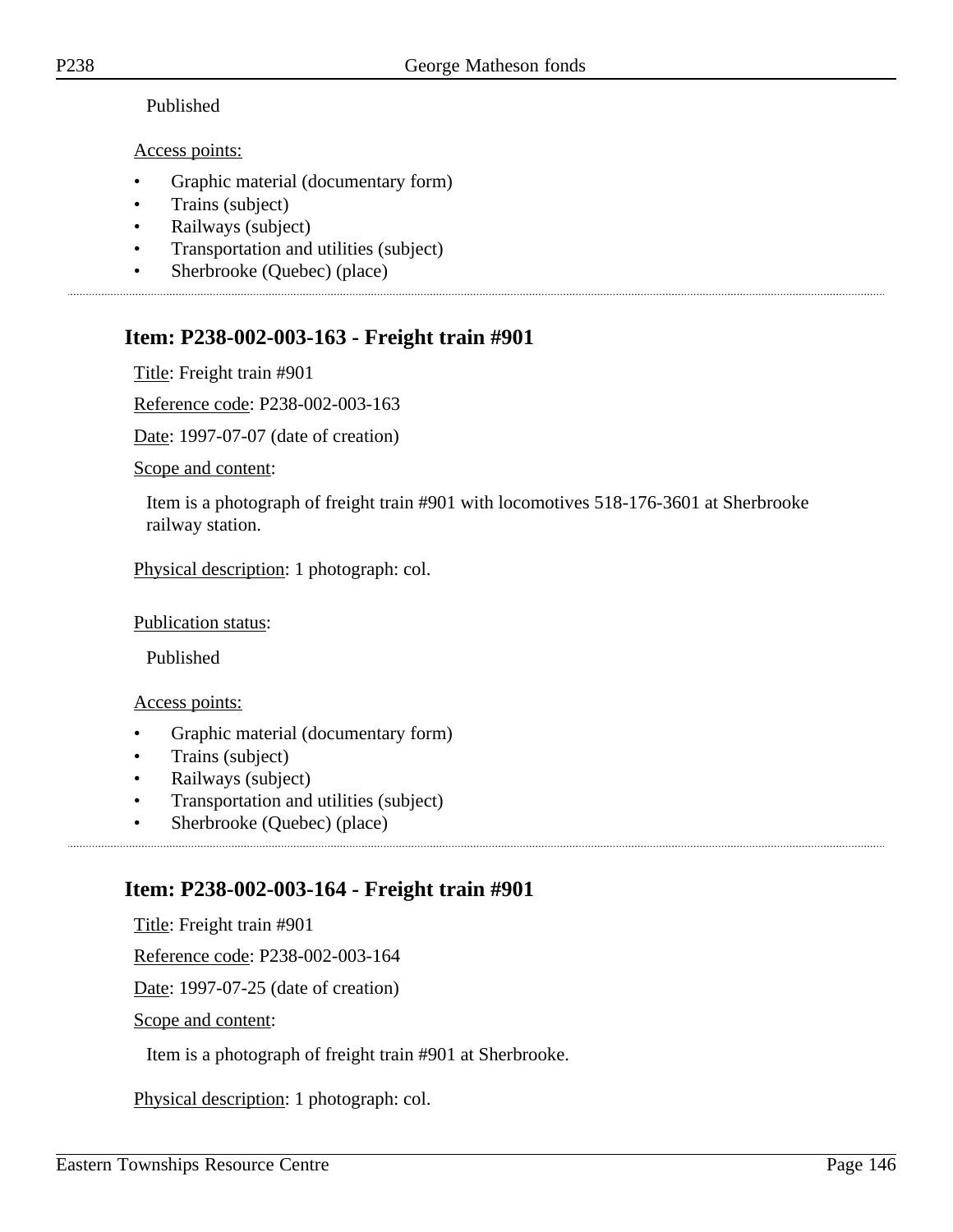Publication status:

Published

Access points:

- Graphic material (documentary form)
- Railways (subject)
- Trains (subject)
- Transportation and utilities (subject)
- Sherbrooke (Quebec) (place)

## **Item: P238-002-003-165 - Freight train #901**

Title: Freight train #901

Reference code: P238-002-003-165

Date: 1997-07-26 (date of creation)

Scope and content:

Item is a photograph of freight train #901 with locomotives 352-175-359 and 37 cars at Sherbrooke railway station.

Physical description: 1 photograph: col.

#### Publication status:

Published

#### Access points:

- Graphic material (documentary form)
- Railways (subject)
- Trains (subject)
- Transportation and utilities (subject)
- Sherbrooke (Quebec) (place)

## **Item: P238-002-003-166 - CP locomotives 5023-5024**

Title: CP locomotives 5023-5024

Reference code: P238-002-003-166

Date: 1997-07-28 (date of creation)

Scope and content:

Item is a photograph of CP locomotives 5023-5024 on 3 car testing train at Sherbrooke.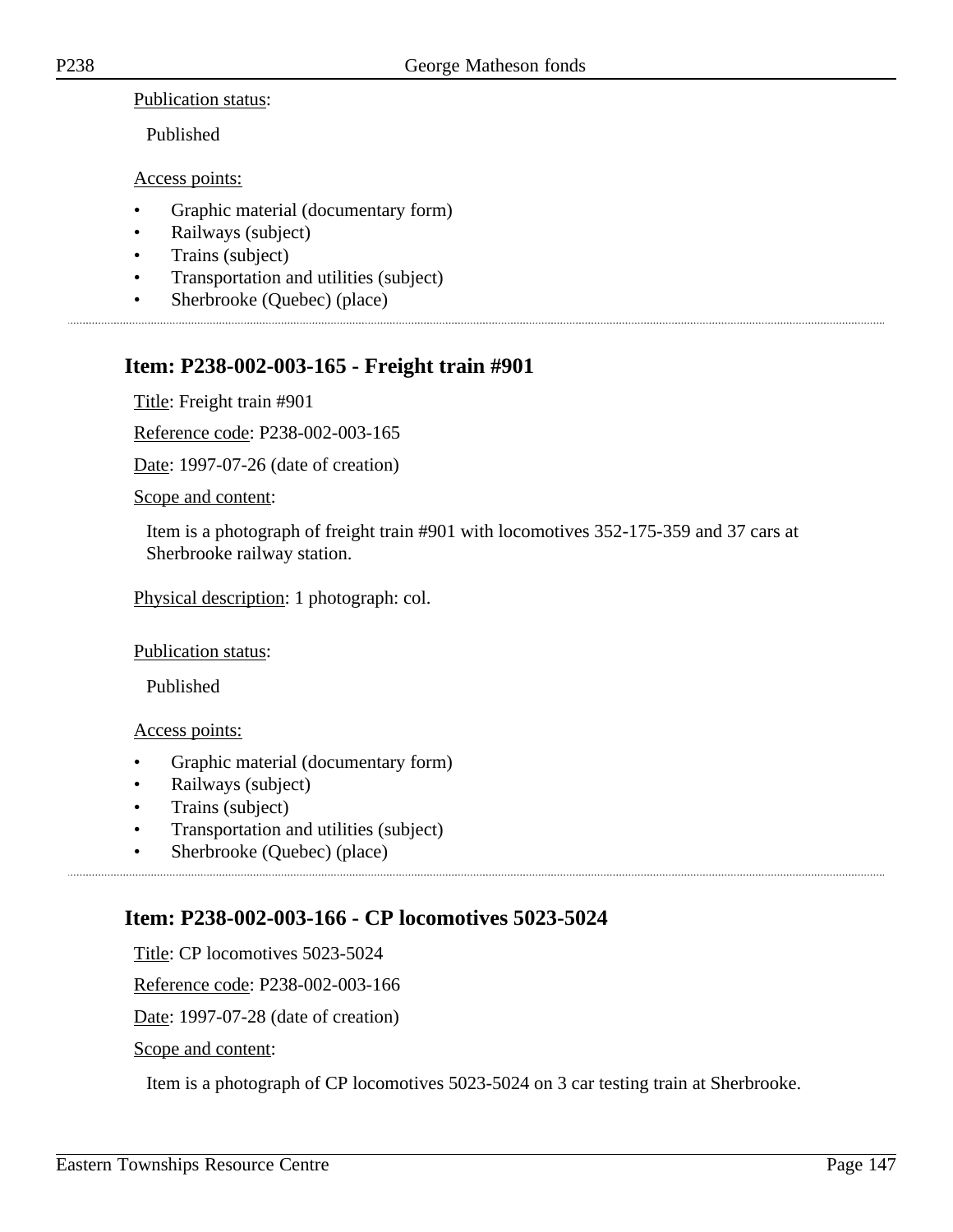Physical description: 1 photograph: col.

Publication status:

Published

#### Access points:

- Graphic material (documentary form)
- Railways (subject)
- Transportation and utilities (subject)

- Trains (subject)
- Sherbrooke (Quebec) (place)

### **Item: P238-002-003-167 - Track evaluation train**

Title: Track evaluation train

Reference code: P238-002-003-167

Date: 1997-07-28 (date of creation)

Scope and content:

Item is a photograph of a track evaluation train on CDAC locomotives 5023-5024 with CP464944, CP656 and CP64 at Sherbrooke railway station.

Physical description: 1 photograph: col.

Publication status:

Published

Access points:

- Graphic material (documentary form)
- Trains (subject)
- Railways (subject)
- Transportation and utilities (subject)
- Sherbrooke (Quebec) (place)

### **Item: P238-002-003-168 - Freight train #901**

Title: Freight train #901 Reference code: P238-002-003-168 Date: 1997-07-31 (date of creation) Scope and content: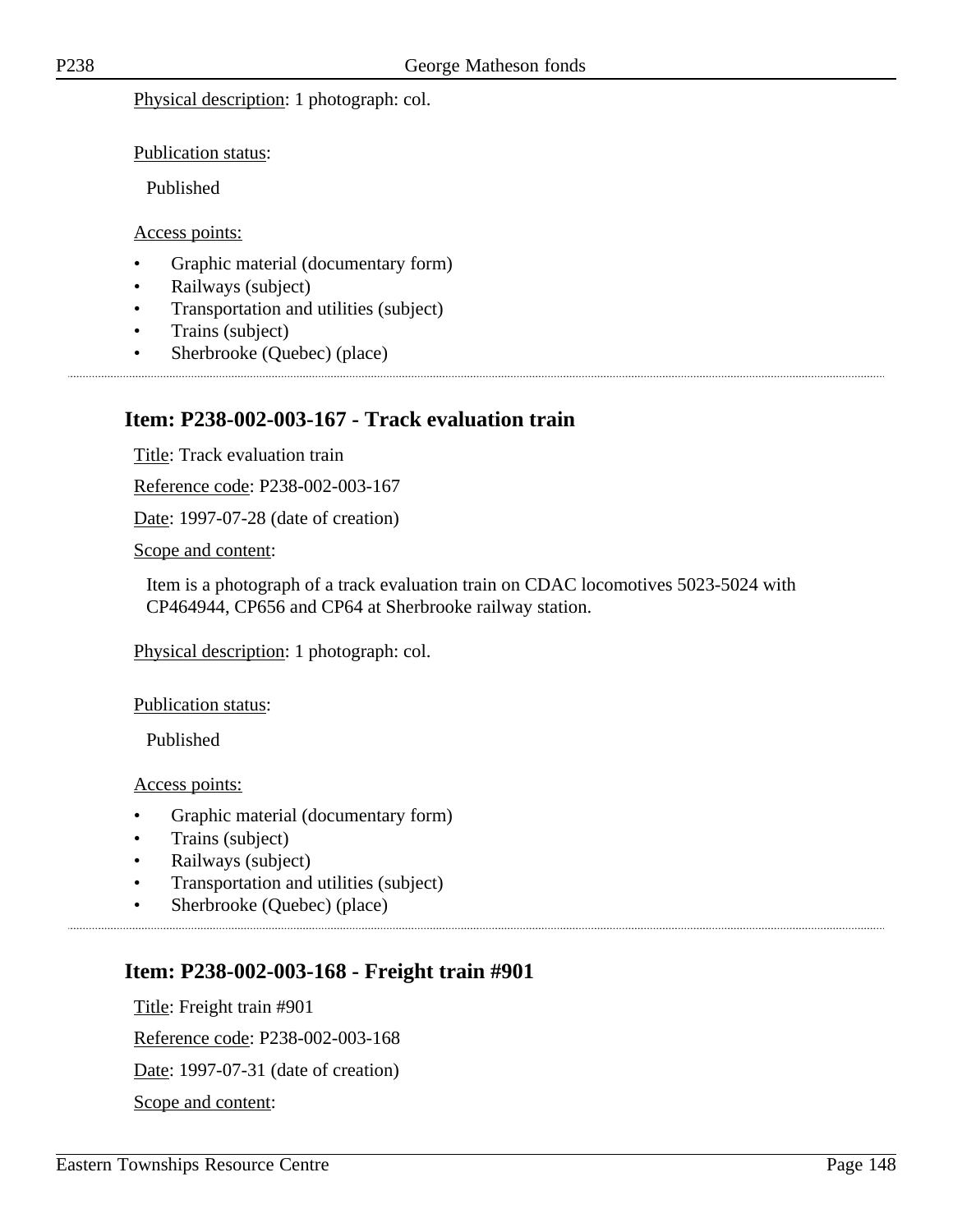Item is a photograph of freight train #901 with locomotives 361-351-357 and 32 cars at Sherbrooke railway station.

Physical description: 1 photograph: col.

Publication status:

Published

Access points:

- Graphic material (documentary form)
- Railways (subject)
- Trains (subject)
- Transportation and utilities (subject)
- Sherbrooke (Quebec) (place)

## **Item: P238-002-003-169 - Freight train #901**

Title: Freight train #901

Reference code: P238-002-003-169

Date: 1997-08-01 (date of creation)

Scope and content:

Item is a photograph of freight train #901 with locomotives 350-356-360-411-364 and 46 cars leaving Sherbrooke station.

Physical description: 1 photograph: col.

Publication status:

Published

Access points:

- Graphic material (documentary form)
- Trains (subject)
- Transportation and utilities (subject)
- Railways (subject)
- Sherbrooke (Quebec) (place)

## **Item: P238-002-003-170 - Locomotive BAR364**

Title: Locomotive BAR364

Reference code: P238-002-003-170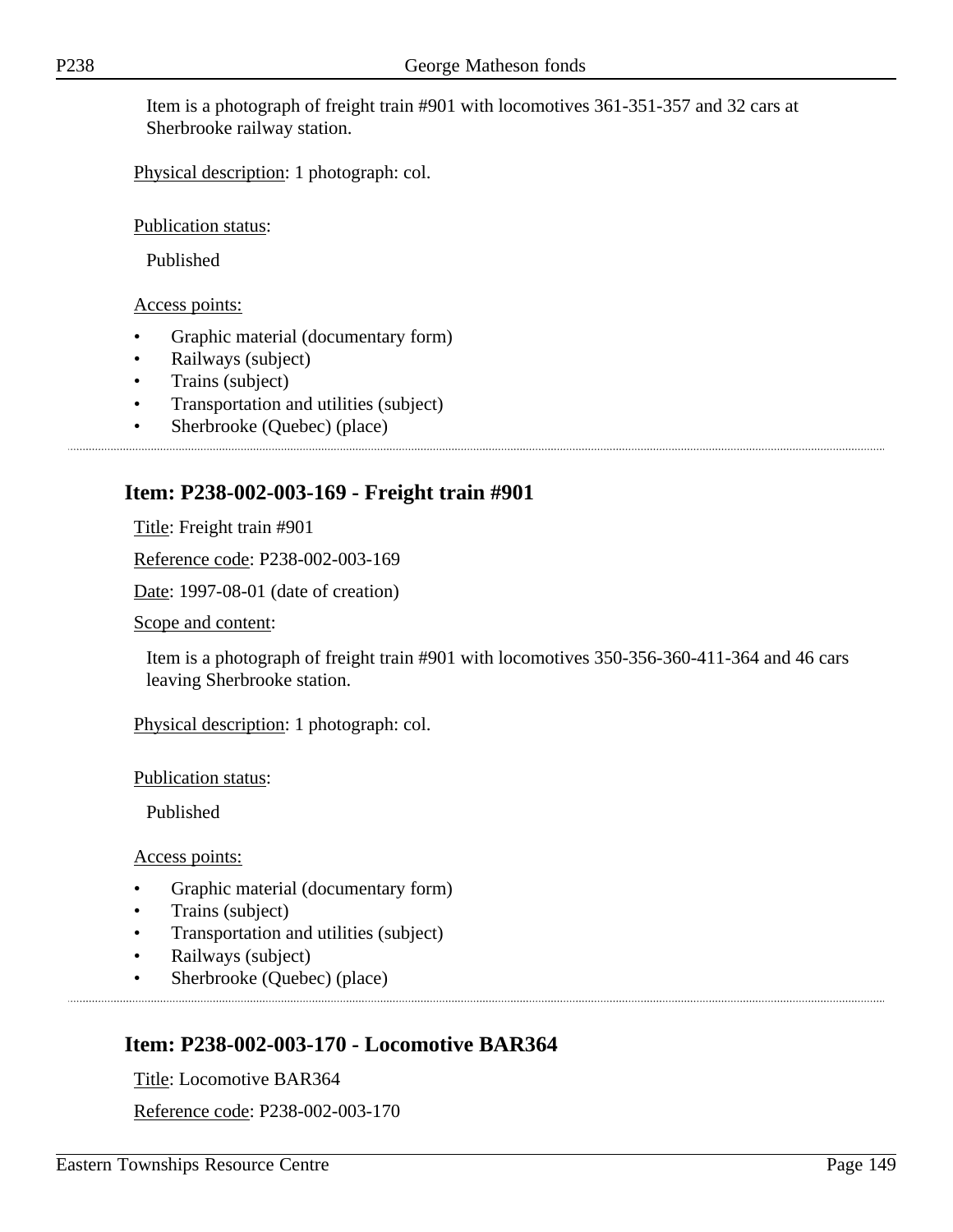Date: 1997-08-01 (date of creation)

Scope and content:

Item is a photograph of locomotive BAR364 between cars at Sherbrooke.

Physical description: 1 photograph: col.

Publication status:

Published

Access points:

- Graphic material (documentary form)
- Trains (subject)
- Railways (subject)
- Transportation and utilities (subject)
- Sherbrooke (Quebec) (place)

## **Item: P238-002-003-171 - Acid train with locomotives**

Title: Acid train with locomotives

Reference code: P238-002-003-171

Date: 1997-08-02 (date of creation)

Scope and content:

Item is a photograph of an acid train with locomotives 350-356-360-411-503-504 and 40 cars plus buffer car in Sherbrooke yard.

Physical description: 1 photograph: col.

Publication status:

Published

Access points:

- Graphic material (documentary form)
- Railways (subject)
- Trains (subject)
- Transportation and utilities (subject)
- Sherbrooke (Quebec) (place)

### **Item: P238-002-003-172 - Locomotives QS501-509**

Title: Locomotives QS501-509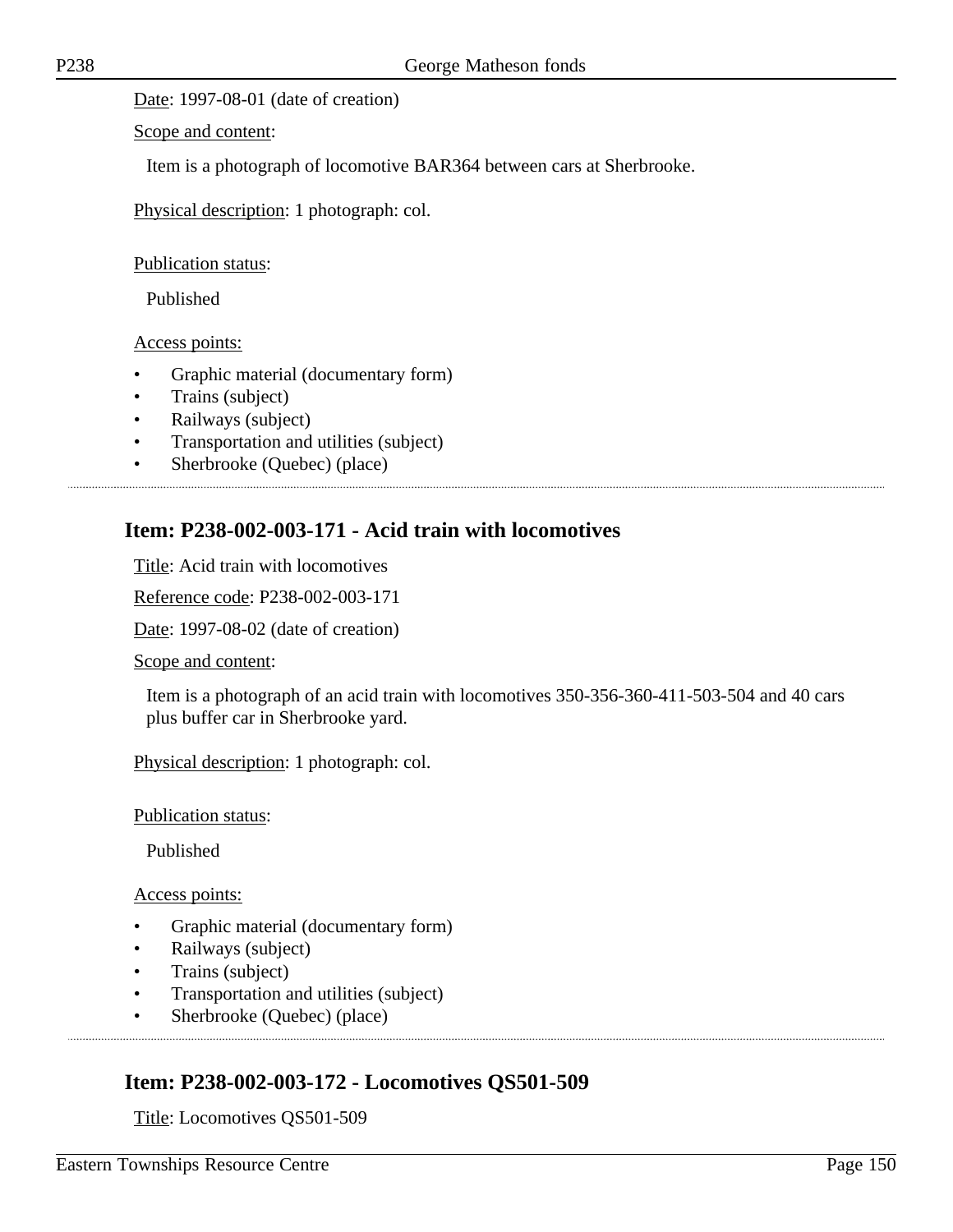Reference code: P238-002-003-172

Date: 1997-08-05 (date of creation)

Scope and content:

Item is a photograph of locomotives QS501-509 at Farnham.

Physical description: 1 photograph: col.

#### Publication status:

Published

#### Access points:

- Graphic material (documentary form)
- Railways (subject)
- Trains (subject)
- Transportation and utilities (subject)
- Farnham (Quebec) (place)

## **Item: P238-002-003-173 - Freight train #902**

Title: Freight train #902

Reference code: P238-002-003-173

Date: 1997-08-05 (date of creation)

Scope and content:

Item is a photograph of freight train #902 with locomotives 364-3616-3610 switching at Farnham.

Physical description: 1 photograph: col.

#### Publication status:

Published

#### Access points:

- Graphic material (documentary form)
- Trains (subject)
- Railways (subject)
- Transportation and utilities (subject)
- Farnham (Quebec) (place)

### **Item: P238-002-003-174 - CDAC locomotive 514**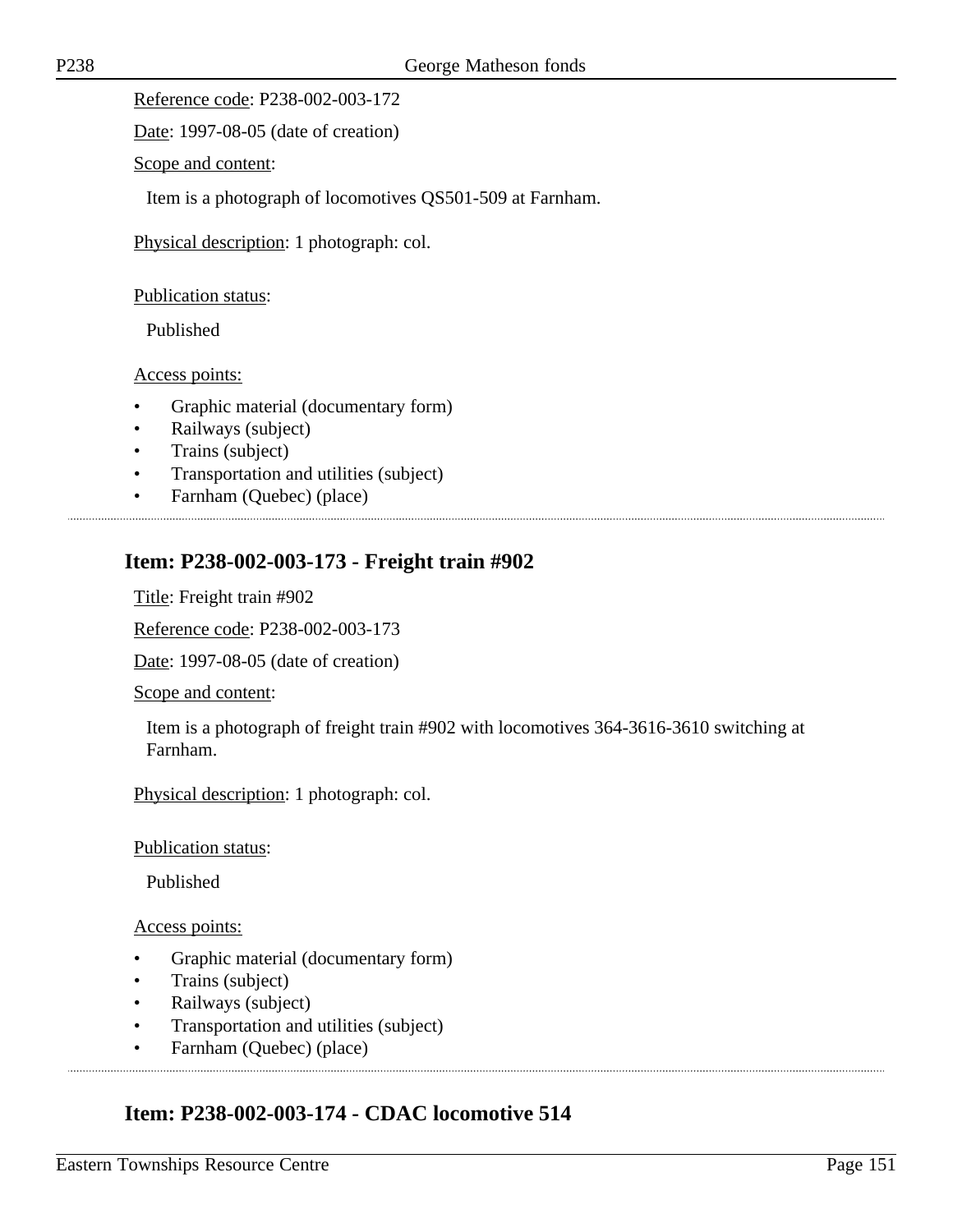Title: CDAC locomotive 514

Reference code: P238-002-003-174

Date: 1997-08-05 (date of creation)

Scope and content:

Item is a photograph of CDAC locomotive 514 at Farnham.

Physical description: 1 photograph: col.

#### Publication status:

Published

Access points:

- Graphic material (documentary form)
- Trains (subject)
- Railways (subject)
- Transportation and utilities (subject)
- Farnham (Quebec) (place)

## **Item: P238-002-003-175 - Freight train #901**

Title: Freight train #901

Reference code: P238-002-003-175

Date: 1997-08-09 (date of creation)

Scope and content:

Item is a photograph of freight train #901 with locomotives 303-362-364 and 29 cars arriving at Sherbrooke.

Physical description: 1 photograph: col.

#### Publication status:

Published

- Graphic material (documentary form)
- Trains (subject)
- Railways (subject)
- Transportation and utilities (subject)
- Sherbrooke (Quebec) (place)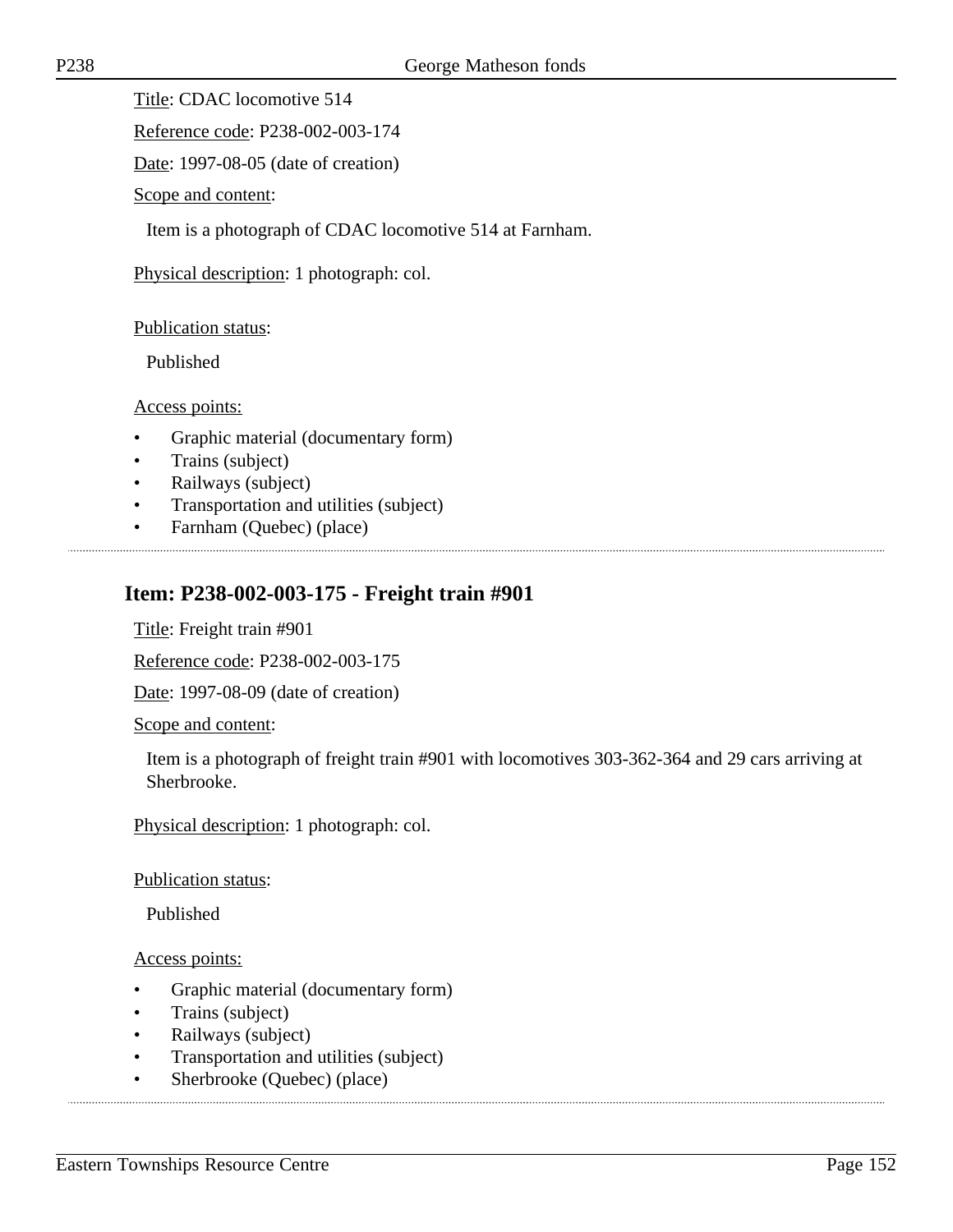### **Item: P238-002-003-176 - Freight train #901**

Title: Freight train #901

Reference code: P238-002-003-176

Date: 1997-08-12 (date of creation)

#### Scope and content:

Item is a photograph of freight train #901 with locomotives 364-361-411-362 and 58 cars arriving at Sherbrooke at abound 4:25 PM.

Physical description: 1 photograph: col.

Publication status:

Published

Access points:

- Graphic material (documentary form)
- Trains (subject)
- Transportation and utilities (subject)
- Railways (subject)
- Sherbrooke (Quebec) (place)

### **Item: P238-002-003-177 - QS road switcher unit 506**

Title: QS road switcher unit 506

Reference code: P238-002-003-177

Date: 1997-08-15 (date of creation)

Scope and content:

Item is a photograph of QS road switcher unit 506 at Sherbrooke.

Physical description: 1 photograph: col.

Publication status:

Published

- Graphic material (documentary form)
- Railways (subject)
- Sherbrooke (Quebec) (place)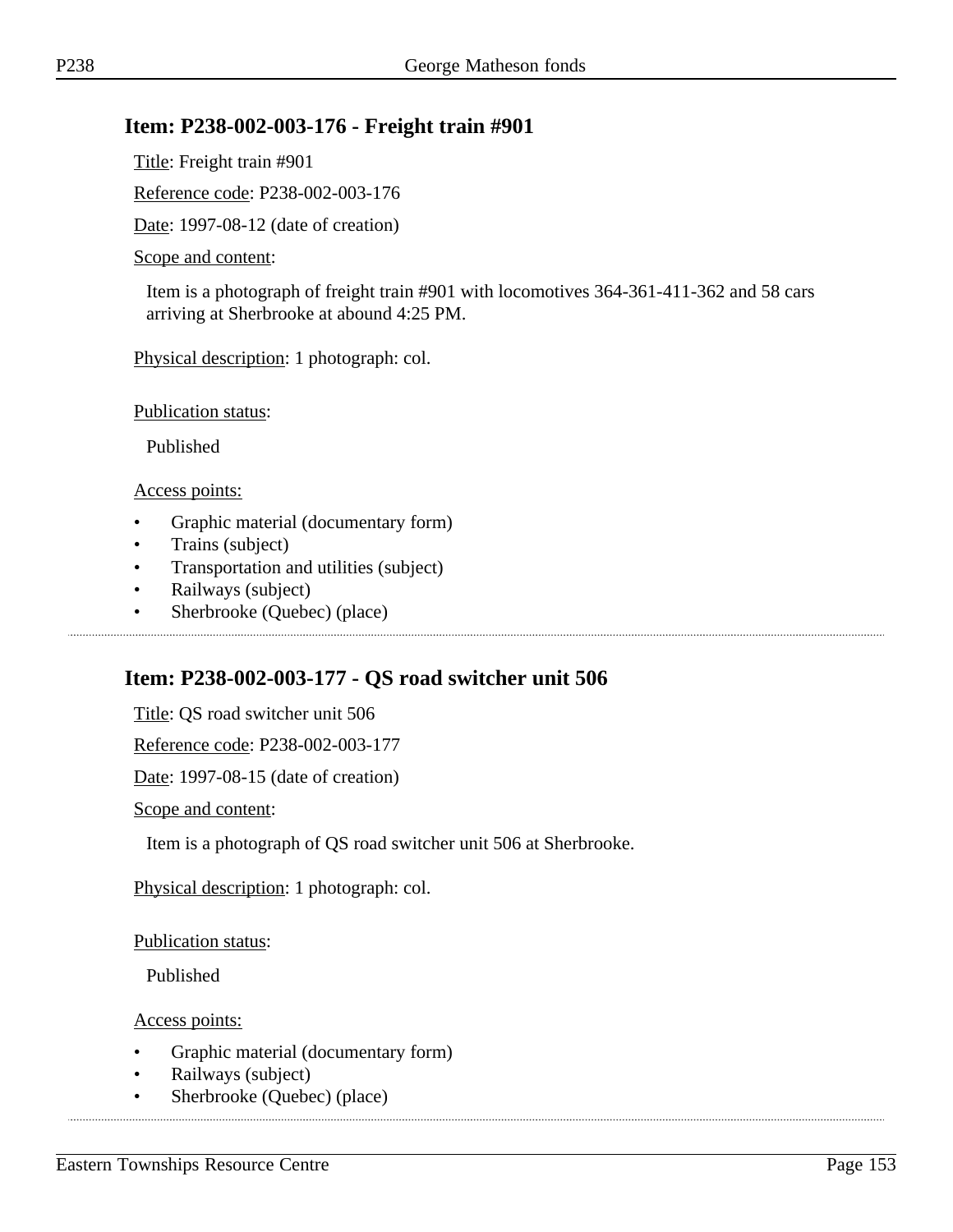### **Item: P238-002-003-178 - Freight train #901**

Title: Freight train #901

Reference code: P238-002-003-178

Date: 1997-08-15 (date of creation)

#### Scope and content:

Item is a photograph of freight train #901 with locomotives 357-3612-355 and about 30 cars at Sherbooke railway station.

Physical description: 1 photograph: col.

Publication status:

Published

Access points:

- Graphic material (documentary form)
- Railways (subject)
- Trains (subject)
- Transportation and utilities (subject)
- Sherbrooke (Quebec) (place)

### **Item: P238-002-003-179 - Freight train #901**

Title: Freight train #901

Reference code: P238-002-003-179

Date: 1997-08-16 (date of creation)

Scope and content:

Item is a photograph of freight train #901 with locomotives 357-3612-355 backing into yard from Lennoxville.

Physical description: 1 photograph: col.

Publication status:

Published

- Graphic material (documentary form)
- Railways (subject)
- Trains (subject)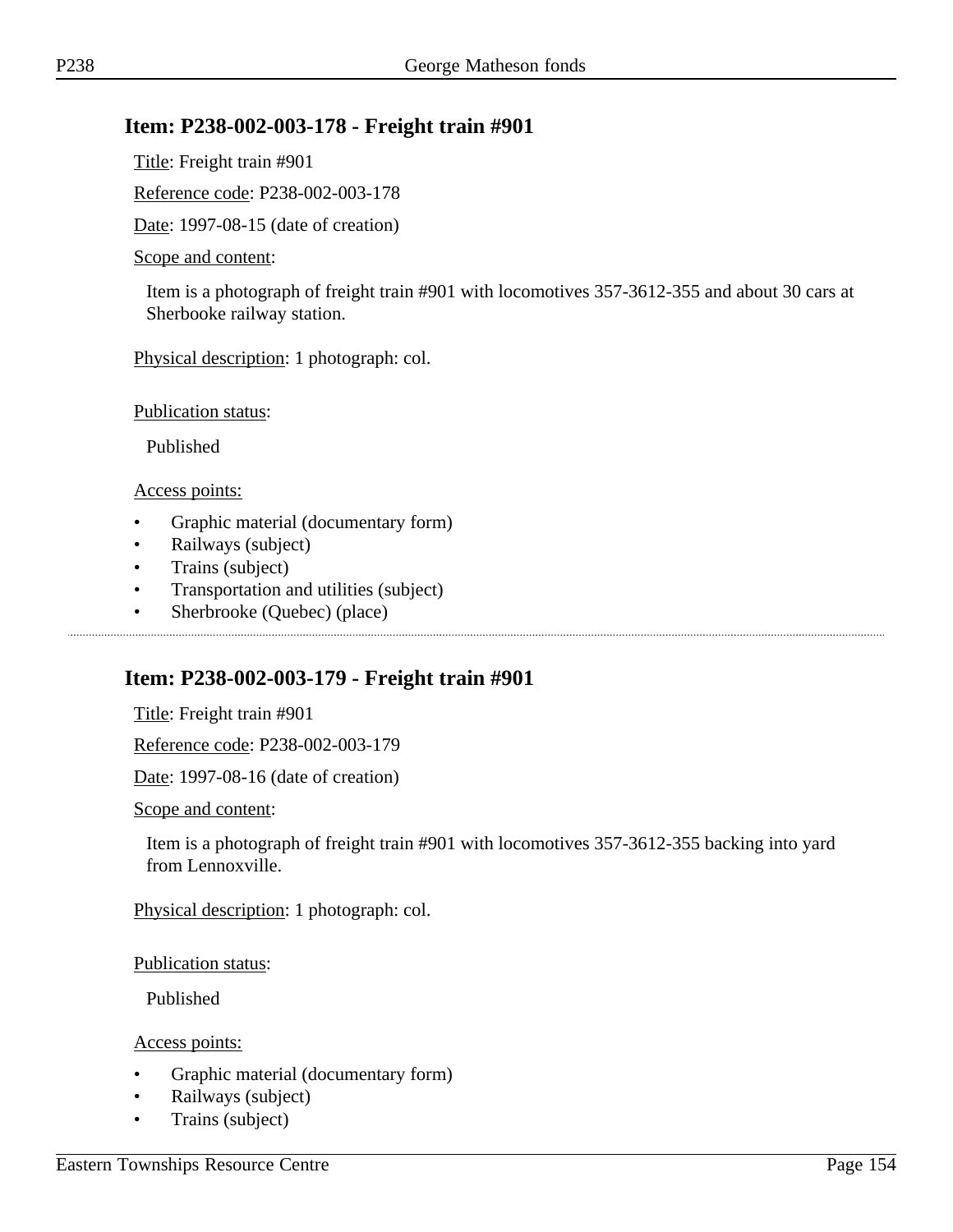- Transportation and utilities (subject)
- Sherbrooke (Quebec) (place)

### **Item: P238-002-003-180 - Freight train #901**

Title: Freight train #901

Reference code: P238-002-003-180

Date: 1997-08-16 (date of creation)

Scope and content:

Item is a photograph of freight train #901 with a locomotive QS501 at Sherbrooke railway station taken from overpass.

Physical description: 1 photograph: col.

Publication status:

Published

Access points:

- Graphic material (documentary form)
- Trains (subject)
- Railways (subject)
- Transportation and utilities (subject)
- Buildings and structures (subject)
- Sherbrooke (Quebec) (place)

### **Item: P238-002-003-181 - Acid train #901**

Title: Acid train #901

Reference code: P238-002-003-181

Date: 1997-08-16 (date of creation)

Scope and content:

Item is a photograph of an acid train #901 with locomotives 357-3612-355 near Johnville.

Physical description: 1 photograph: col.

Publication status:

Published

Access points:

• Graphic material (documentary form)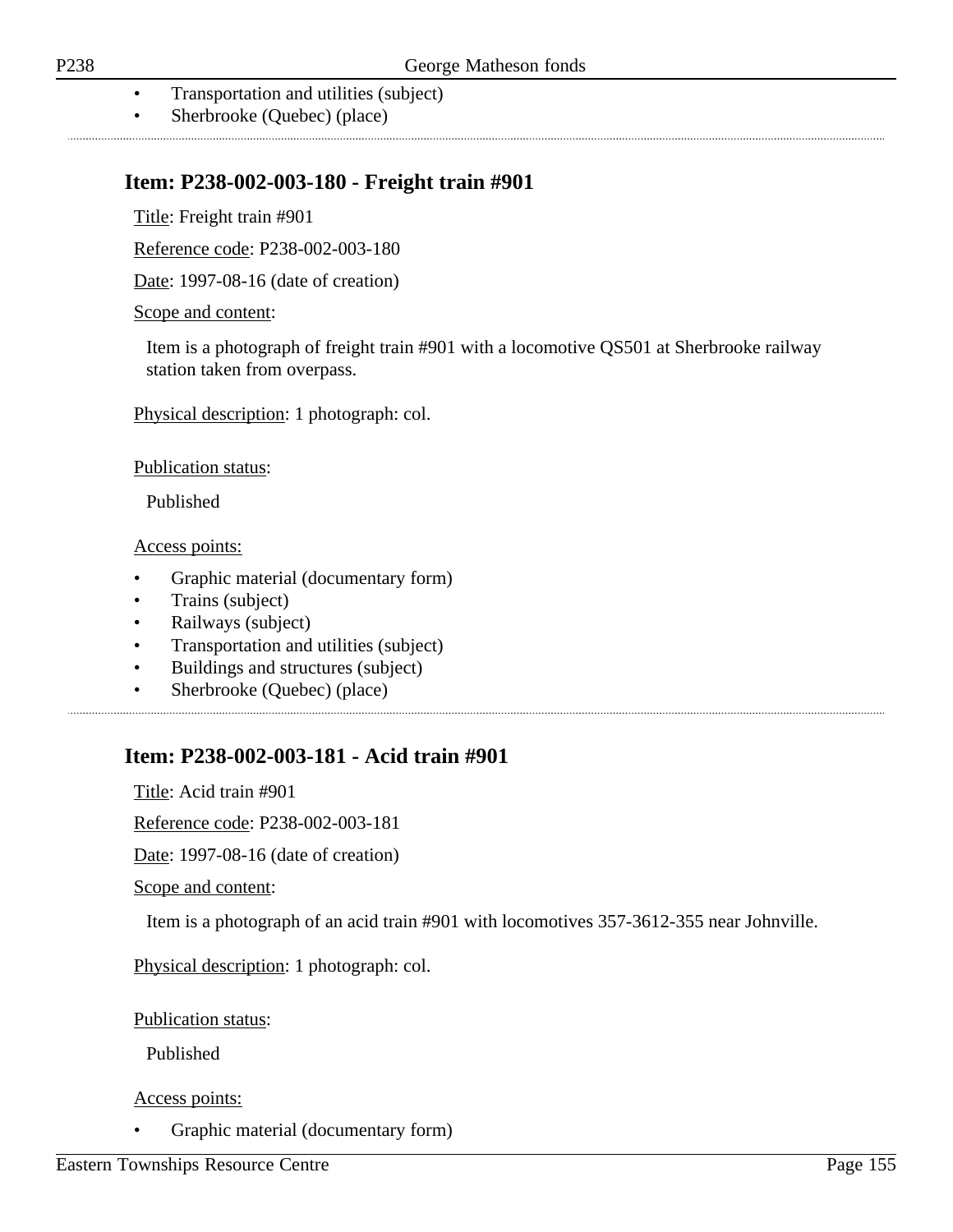- Railways (subject)
- Trains (subject)
- Transportation and utilities (subject)
- Johnville (Quebec) (place)

.................................

### **Item: P238-002-003-182 - Freight train #901**

Title: Freight train #901

Reference code: P238-002-003-182

Date: 1997-08-16 (date of creation)

Scope and content:

Item is a photograph of freight train #901 with locomotives 357-3612-355-506-501 and 40 acid cars plus buffer car setting off interchange car.

Physical description: 1 photograph: col.

Publication status:

Published

Access points:

- Graphic material (documentary form)
- Trains (subject)
- Railways (subject)
- Transportation and utilities (subject)
- Sherbrooke (Quebec) (place)

## **Item: P238-002-003-183 - Freight train #901**

Title: Freight train #901

Reference code: P238-002-003-183

Date: 1997-08-20 (date of creation)

Scope and content:

Item is a photograph of freight train #901 with locomotives 357-3610-411-4302-3616 and 74 cars leaving Sherbrooke station.

Physical description: 1 photograph: col.

Publication status:

Published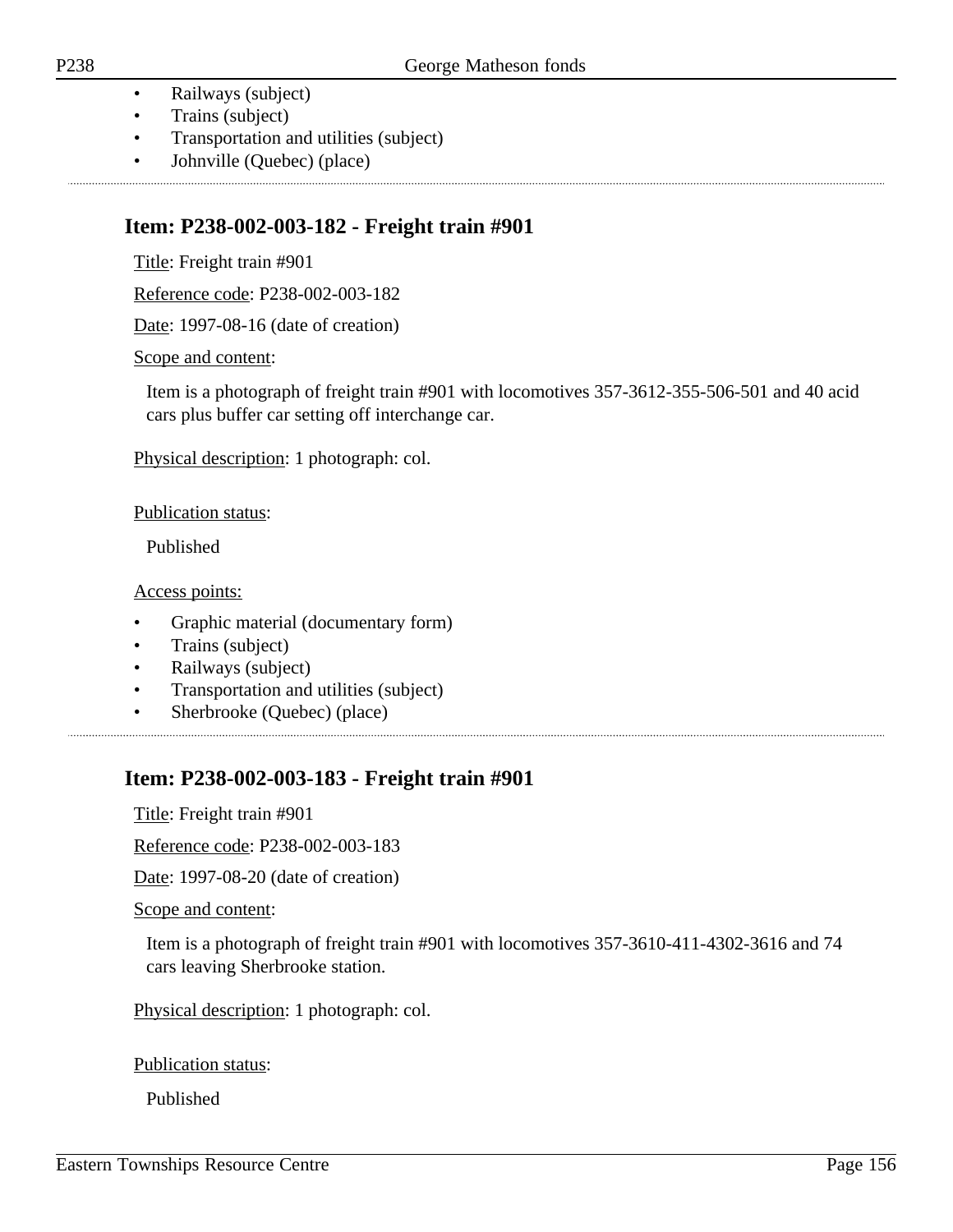Access points:

- Graphic material (documentary form)
- Railways (subject)
- Trains (subject)
- Transportation and utilities (subject)
- Sherbrooke (Quebec) (place)

## **Item: P238-002-003-184 - Freight train #901**

Title: Freight train #901

Reference code: P238-002-003-184

Date: 1997-08-22 (date of creation)

Scope and content:

Item is a photograph of freight train #901 with locomotives 354-364-3616-3612 going by old station area to pull knife switcher a/c. QS508 "stalled" on CNR main line at Lennoxville, had 19 cars for CNR unit dropping load.

Physical description: 1 photograph: col.

Publication status:

Published

Access points:

- Graphic material (documentary form)
- Railways (subject)
- Trains (subject)
- Transportation and utilities (subject)
- Lennoxville (Quebec) (place)

## **Item: P238-002-003-185 - Freight train #901**

Title: Freight train #901

Reference code: P238-002-003-185

Date: 1997-08-22 (date of creation)

Scope and content:

Item is a photograph of freight train #901 with locomotives 354--364-3616-3612 and 50 cars enroute to yard. Train in old CPR yard prior to returning to Lennoxville with unit only to pull 19 cars and QS508 back to Sherbrooke.

Physical description: 1 photograph: col.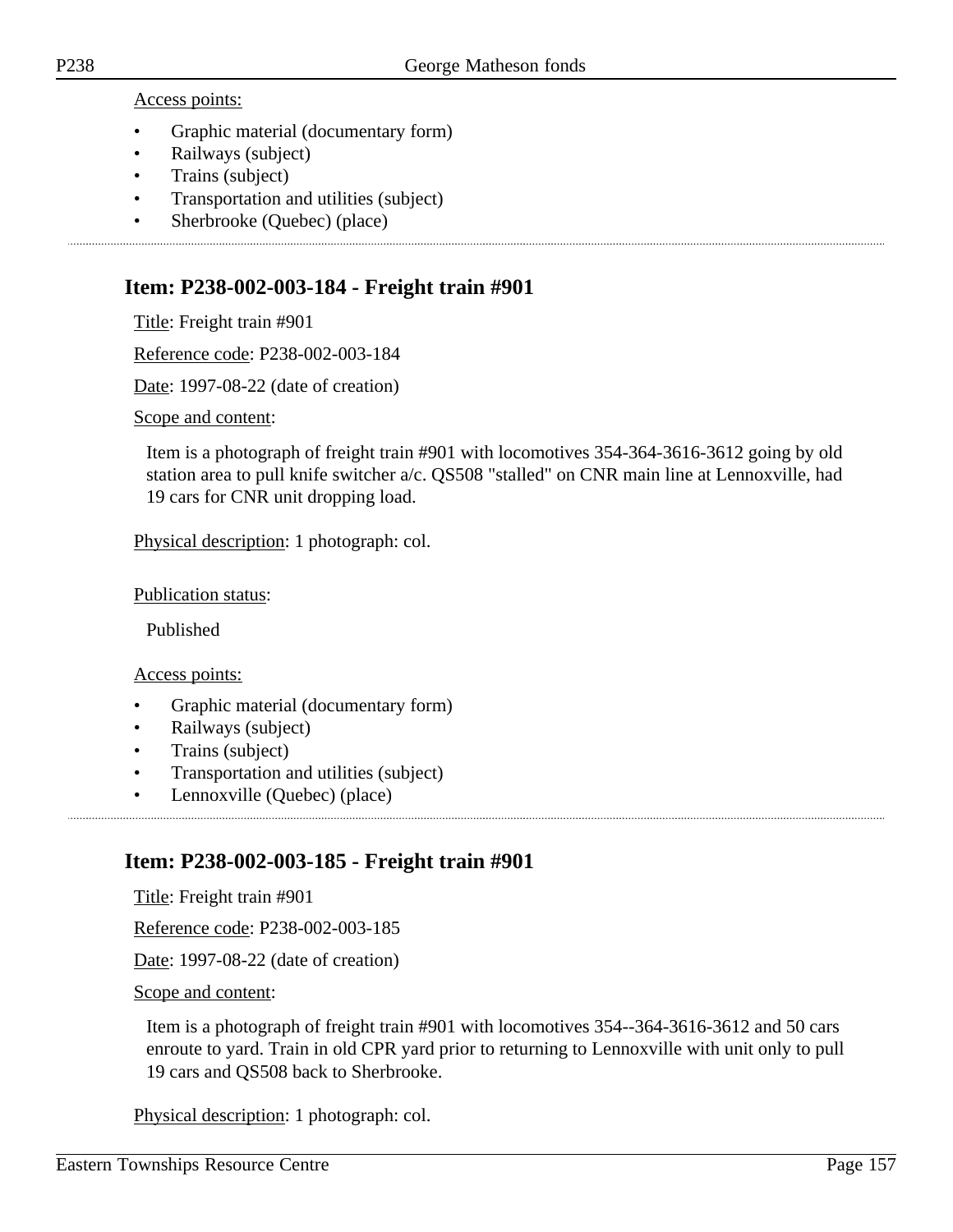Publication status:

Published

Access points:

- Graphic material (documentary form)
- Trains (subject)
- Transportation and utilities (subject)
- Railways (subject)
- Lennoxville (Quebec) (place)

# **Item: P238-002-003-186 - Freight train #901**

Title: Freight train #901

Reference code: P238-002-003-186

Date: 1997-08-22 (date of creation)

Scope and content:

tem is a photograph of freight train #901 with locomotives 354--364-3616-3612 crossing CN-CDAC-QS Diamond at Lennoxville.

Physical description: 1 photograph: col.

Publication status:

Published

Access points:

- Graphic material (documentary form)
- Trains (subject)
- Railways (subject)
- Transportation and utilities (subject)
- Lennoxville (Quebec) (place)

# **Item: P238-002-003-187 - Freight train #901**

Title: Freight train #901 Reference code: P238-002-003-187 Date: 1997-08-25 (date of creation) Scope and content: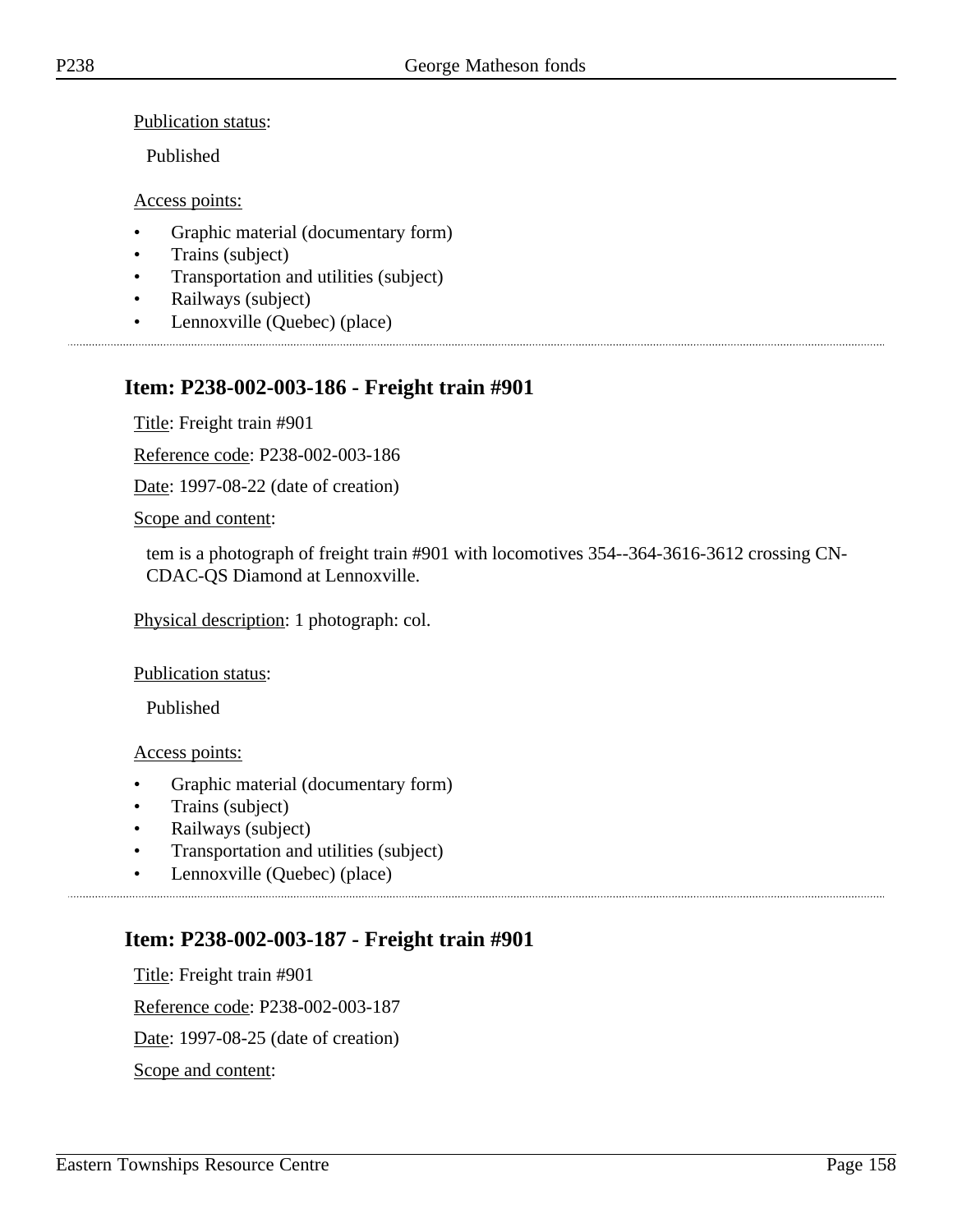Item is a photograph of freight train #901 with locomotives 351-366-357 and 16 cars at Sherbrooke railway station.

Physical description: 1 photograph: col.

Publication status:

Published

Access points:

- Graphic material (documentary form)
- Railways (subject)
- Trains (subject)
- Transportation and utilities (subject)
- Sherbrooke (Quebec) (place)

## **Item: P238-002-003-188 - Freight train #901**

Title: Freight train #901

Reference code: P238-002-003-188

Date: 1997-08-26 (date of creation)

Scope and content:

Item is a photograph of freight train #901 with locomotives 364-362-363-353 and 38 cars at Sherbrooke railway station.

Physical description: 1 photograph: col.

Publication status:

Published

Access points:

- Graphic material (documentary form)
- Railways (subject)
- Trains (subject)
- Transportation and utilities (subject)
- Sherbrooke (Quebec) (place)

## **Item: P238-002-003-189 - QS road switchers unit**

Title: QS road switchers unit

Reference code: P238-002-003-189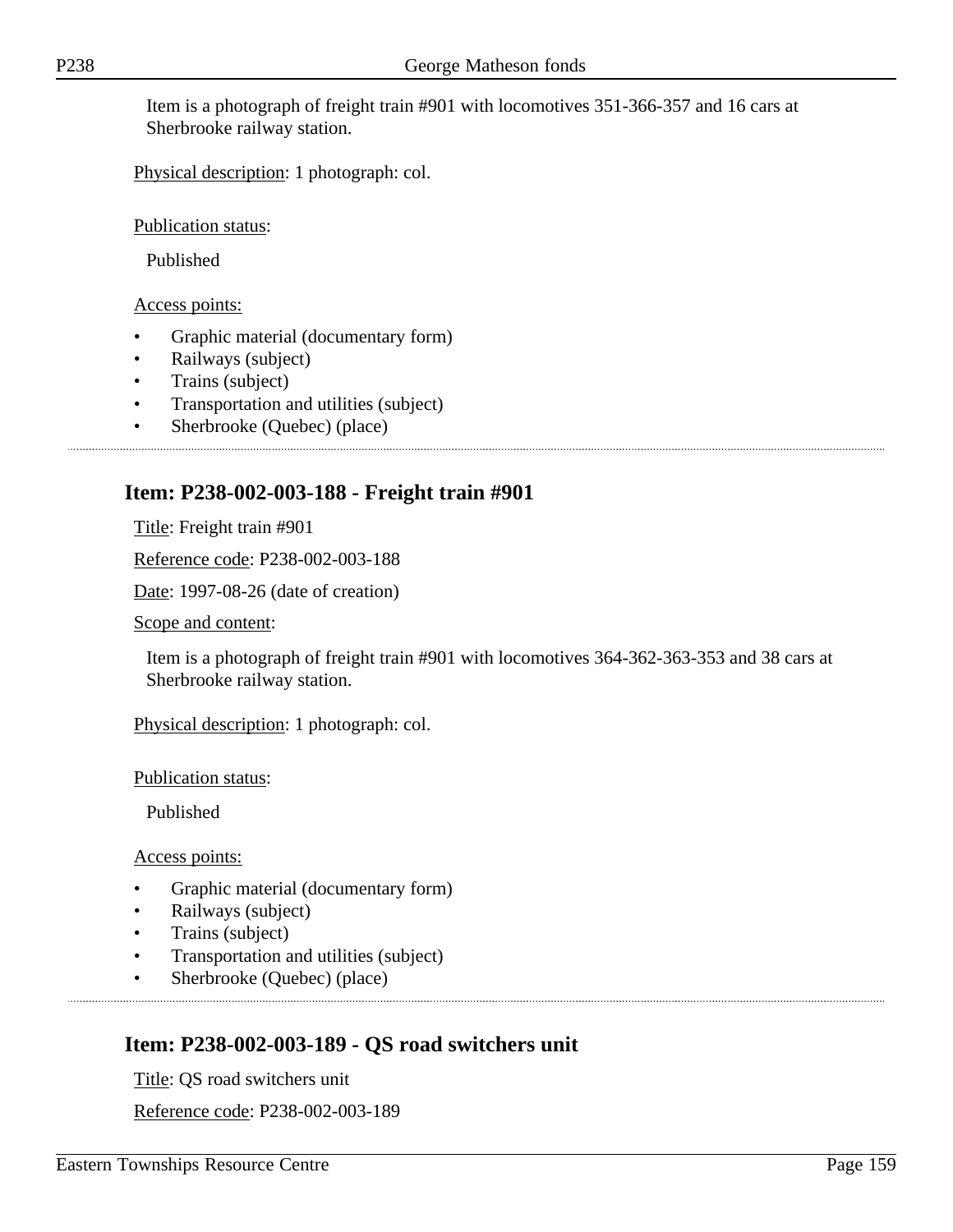Date: 1997-08-26 (date of creation)

Scope and content:

Item is a photograph of QS road switchers unit NVT513(ex SP6336)-QS502(ex SP6302) at Sherbrooke station.

Physical description: 1 photograph: col.

Publication status:

Published

Access points:

- Graphic material (documentary form)
- Railways (subject)
- Sherbrooke (Quebec) (place)

## **Item: P238-002-003-190 - QS road switchers unit**

Title: QS road switchers unit

Reference code: P238-002-003-190

Date: 1997-08-26 (date of creation)

Scope and content:

Item is a photograph of QS road switchers unit NVT513(ex SP6336)-QS502(ex SP6302) at Sherbrooke station.

Physical description: 1 photograph: col.

Publication status:

Published

Access points:

• Graphic material (documentary form)

- Railways (subject)
- Sherbrooke (Quebec) (place)

### **Item: P238-002-003-191 - Locomotives QS502-CDAC513**

Title: Locomotives QS502-CDAC513

Reference code: P238-002-003-191

Date: 1997-08-26 (date of creation)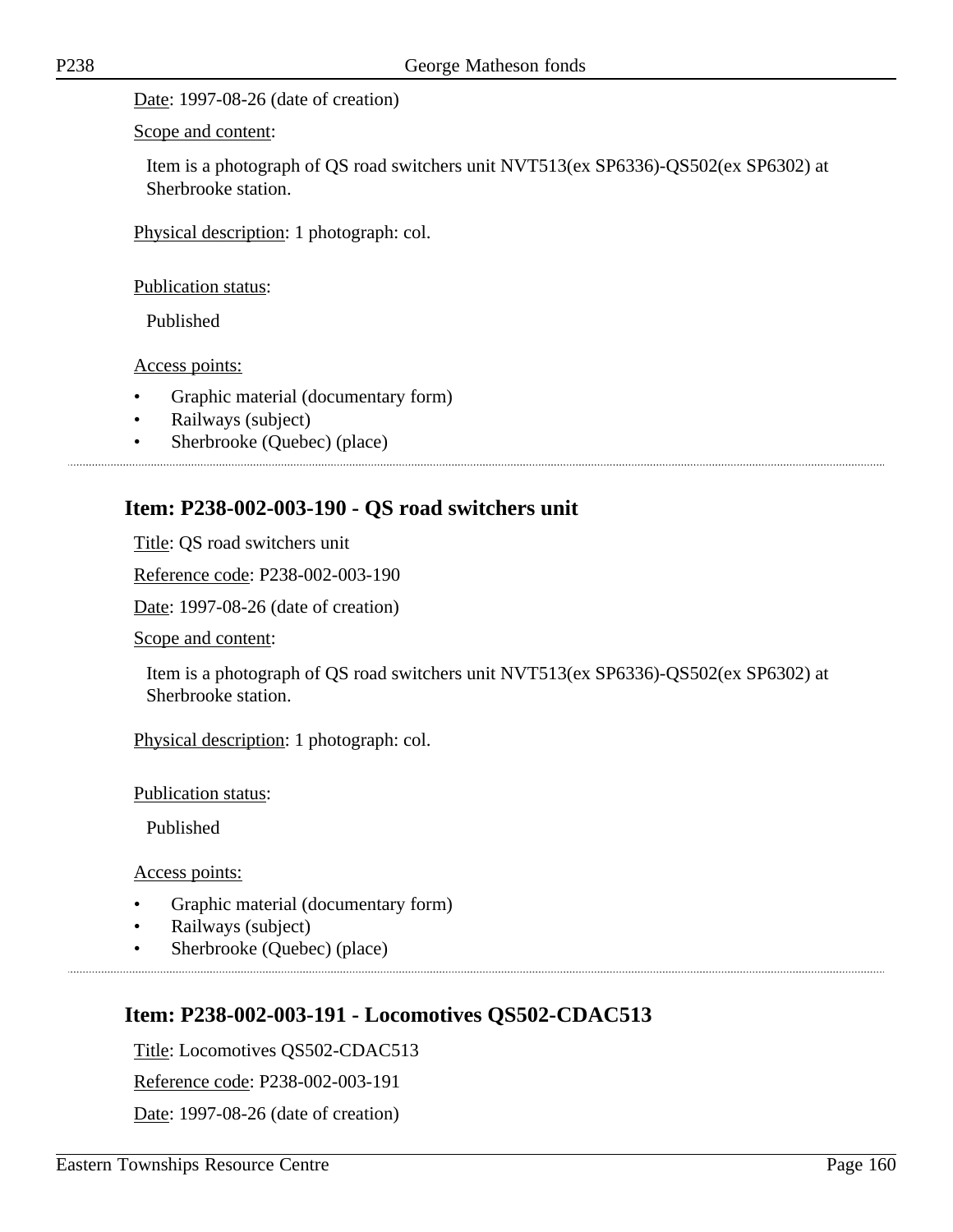#### Scope and content:

Item is a photograph of locomotives QS502-CDAC513 at Sherbrooke yard.

Physical description: 1 photograph: col.

Publication status:

Published

Access points:

- Graphic material (documentary form)
- Railways (subject)
- Sherbrooke (Quebec) (place)

## **Item: P238-002-003-192 - Locomotives QS502-CDAC513**

Title: Locomotives QS502-CDAC513

Reference code: P238-002-003-192

Date: 1997-08-26 (date of creation)

Scope and content:

Item is a photograph of locomotives QS502-CDAC513 at Sherbrooke yard.

Physical description: 1 photograph: col.

Publication status:

Published

Access points:

- Graphic material (documentary form)
- Railways (subject)
- Sherbrooke (Quebec) (place)

## **Item: P238-002-003-193 - Freight train with locomotives**

Title: Freight train with locomotives Reference code: P238-002-003-193 Date: 1997-09-06 (date of creation) Scope and content: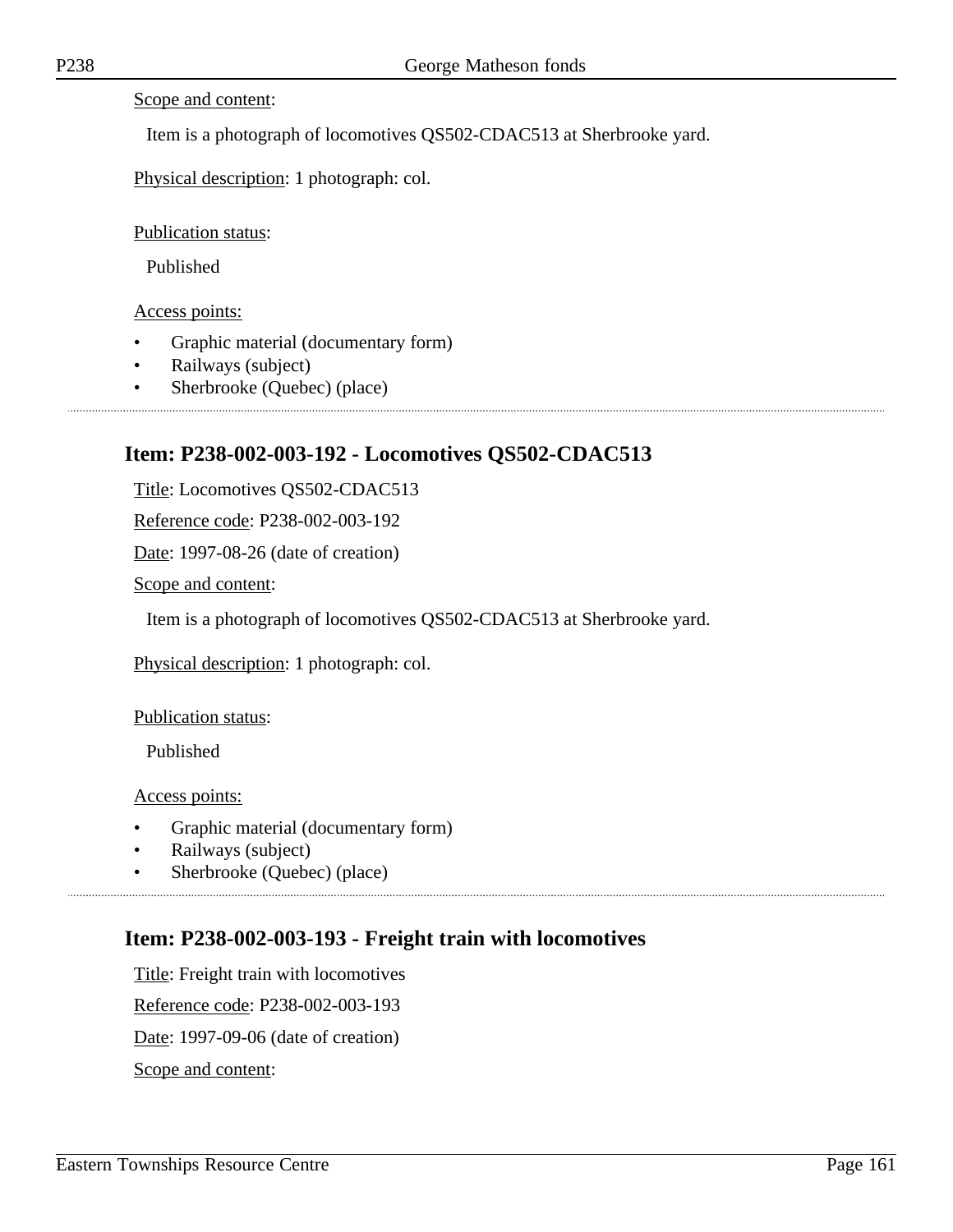Item is a photograph of freight train with locomotives 350-355-175-504-507 and 43 acid cars plus buffer car at Lennoxville on CNR.

Physical description: 1 photograph: col.

Publication status:

Published

Access points:

- Graphic material (documentary form)
- Railways (subject)
- Trains (subject)
- Transportation and utilities (subject)
- Lennoxville (Quebec) (place)

## **Item: P238-002-003-194 - Freight train #902**

Title: Freight train #902

Reference code: P238-002-003-194

Date: 1997-09-16 (date of creation)

Scope and content:

Item is a photograph of freight train #902 with locomotives 40-352-363-359 leaving Sherbrooke station with 45 cars.

Physical description: 1 photograph: col.

Publication status:

Published

Access points:

- Graphic material (documentary form)
- Railways (subject)
- Trains (subject)
- Transportation and utilities (subject)
- Sherbrooke (Quebec) (place)

# **Item: P238-002-003-195 - Freight train #901**

Title: Freight train #901

Reference code: P238-002-003-195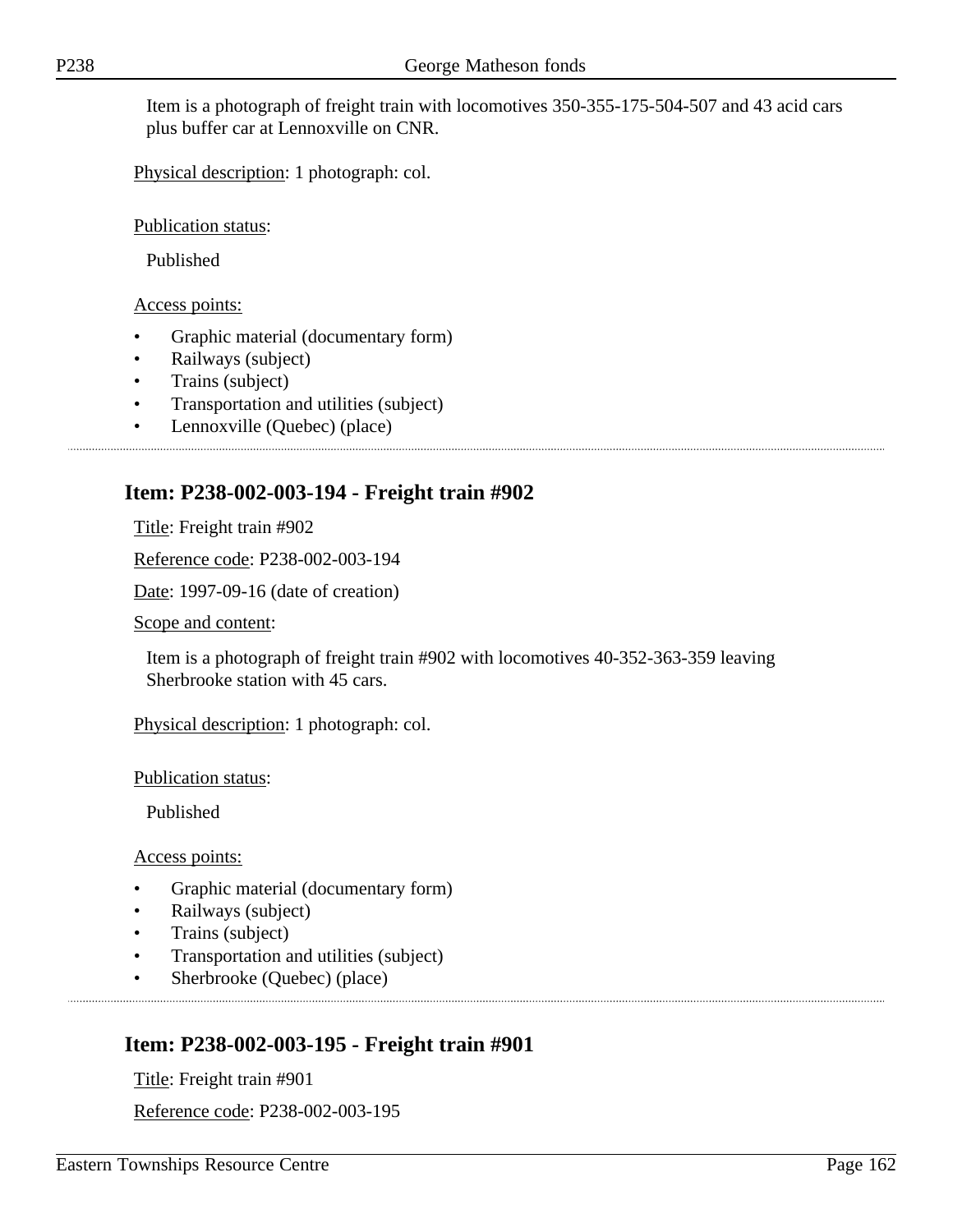Scope and content:

Item is a photograph of freight train #901 with locomotives 351-365-360-40 at Sherbrooke railway station.

Physical description: 1 photograph: col.

Publication status:

Published

Access points:

- Graphic material (documentary form)
- Trains (subject)
- Transportation and utilities (subject)
- Railways (subject)
- Sherbrooke (Quebec) (place)

## **Item: P238-002-003-196 - Locomotive CDAC40**

Title: Locomotive CDAC40

Reference code: P238-002-003-196

Date: 1997-09-17 (date of creation)

Scope and content:

Item is a photograph of locomotive CDAC40 at Sherbrooke yard.

Physical description: 1 photograph: col.

Publication status:

Published

Access points:

- Graphic material (documentary form)
- Railways (subject)
- Sherbrooke (Quebec) (place)

## **Item: P238-002-003-197 - Freight train #904**

Title: Freight train #904

Reference code: P238-002-003-197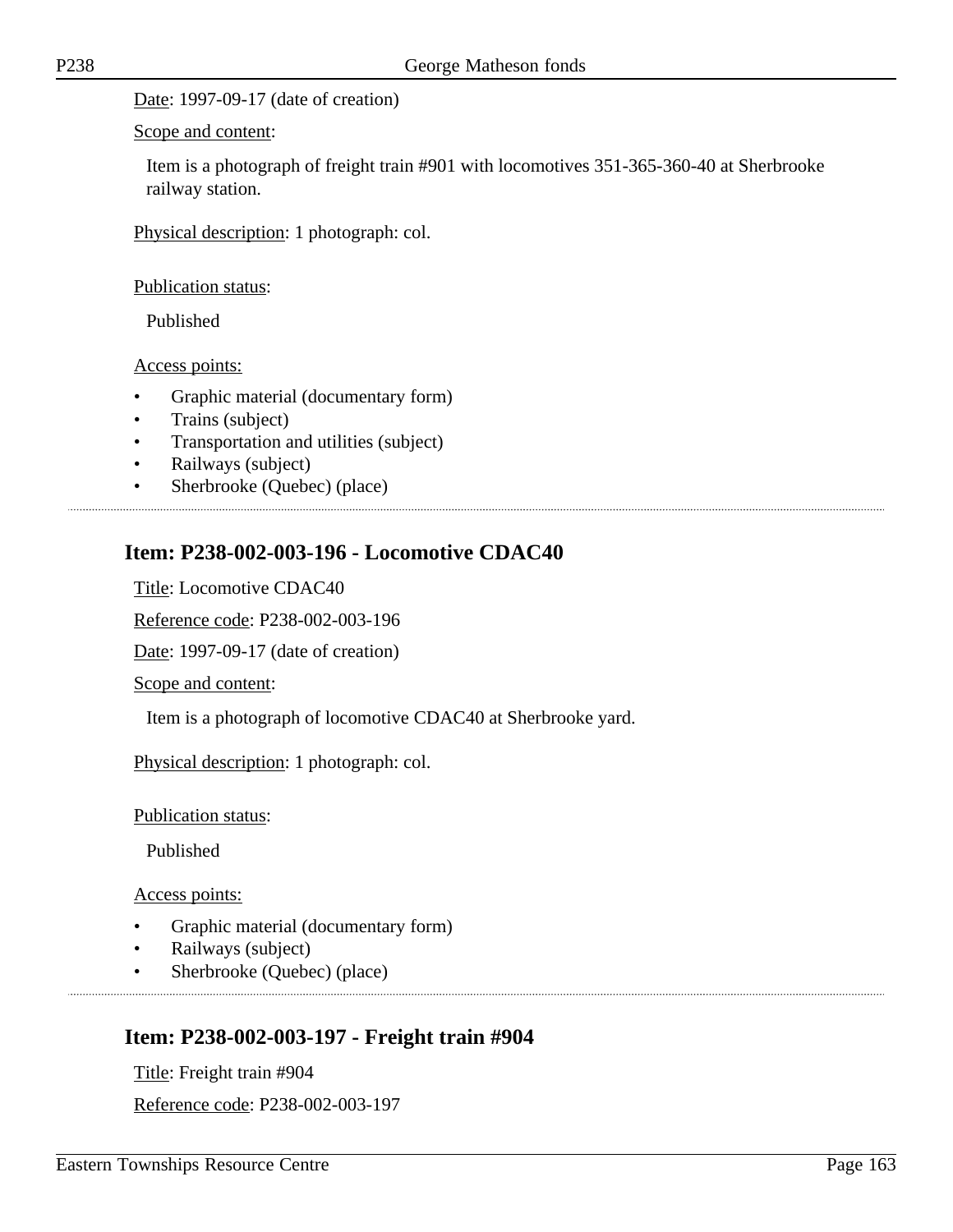#### Date: 1997-09-24 (date of creation)

#### Scope and content:

Item is a photograph of freight train #904 with locomotives 516-350 at Sherbrooke railway station.

Physical description: 1 photograph: col.

#### Publication status:

Published

#### Access points:

- Graphic material (documentary form)
- Trains (subject)
- Railways (subject)
- Transportation and utilities (subject)
- Sherbrooke (Quebec) (place)

### **Item: P238-002-003-198 - Freight train #904**

Title: Freight train #904

Reference code: P238-002-003-198

Date: 1997-09-24 (date of creation)

Scope and content:

Item is a photograph of freight train #904 with locomotives 516-350 at Sherbrooke railway station.

Physical description: 1 photograph: col.

Publication status:

Published

#### Access points:

- Graphic material (documentary form)
- Trains (subject)
- Railways (subject)
- Transportation and utilities (subject)
- Sherbrooke (Quebec) (place)

### **Item: P238-002-003-199 - Locomotives QS504-CDAC517**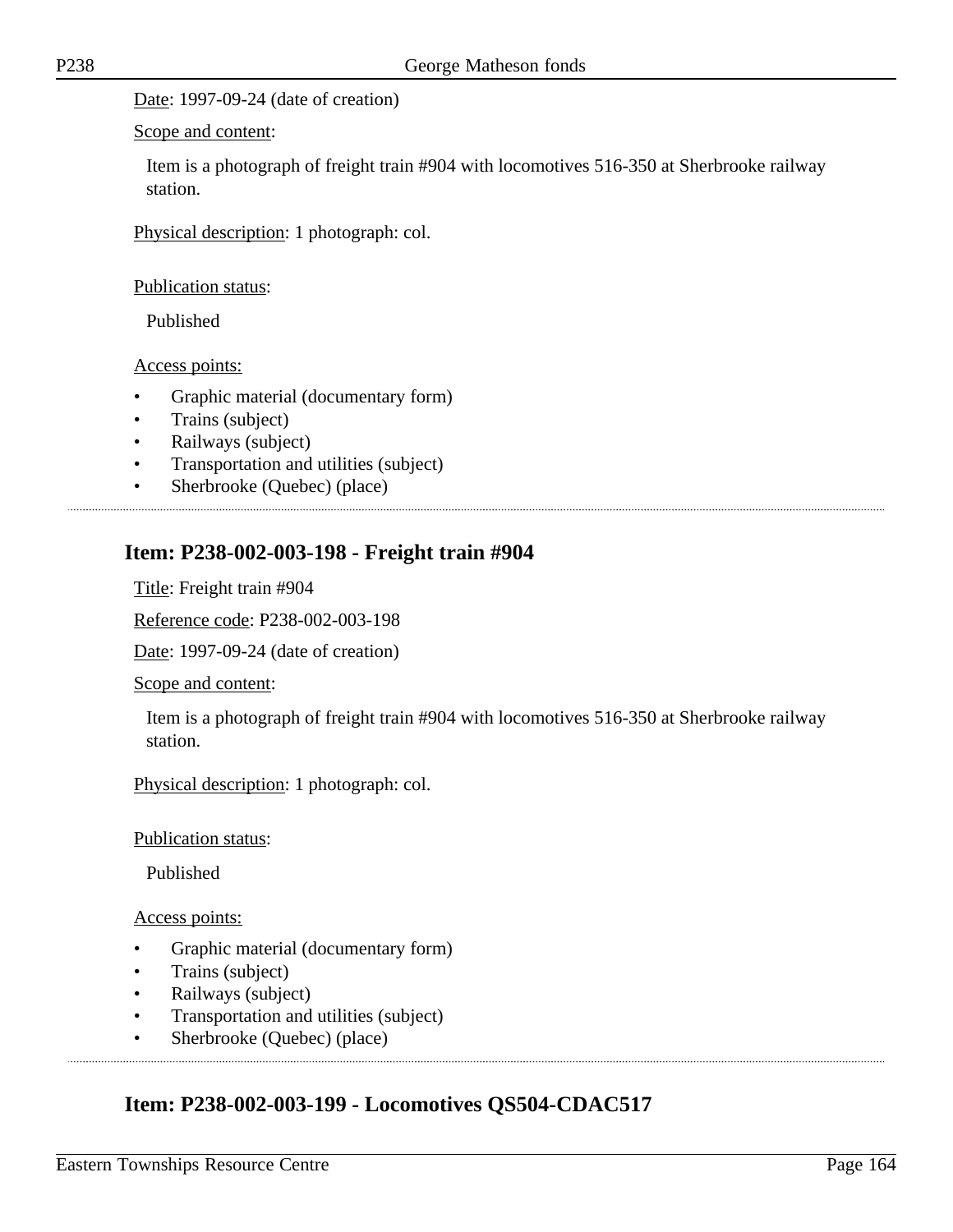Title: Locomotives QS504-CDAC517

Reference code: P238-002-003-199

Date: 1997-10-03 (date of creation)

Scope and content:

Item is a photograph of locomotives QS504-CDAC517 at Sherbrooke.

Physical description: 1 photograph: col.

#### Publication status:

Published

Access points:

- Graphic material (documentary form)
- Railways (subject)
- Sherbrooke (Quebec) (place)

### **Item: P238-002-003-200 - Acid train with locomotives**

Title: Acid train with locomotives

Reference code: P238-002-003-200

Date: 1997-10-04 (date of creation)

Scope and content:

Item is a photograph of an acid train with locomotives 361-366-363-357-517 with 43 cars plus buffer car.

Physical description: 1 photograph: col.

Publication status:

Published

#### Access points:

- Graphic material (documentary form)
- Trains (subject)
- Railways (subject)
- Transportation and utilities (subject)
- Lennoxville (Quebec) (place)

### **Item: P238-002-003-201 - Acid train with a locomotive CDAC517**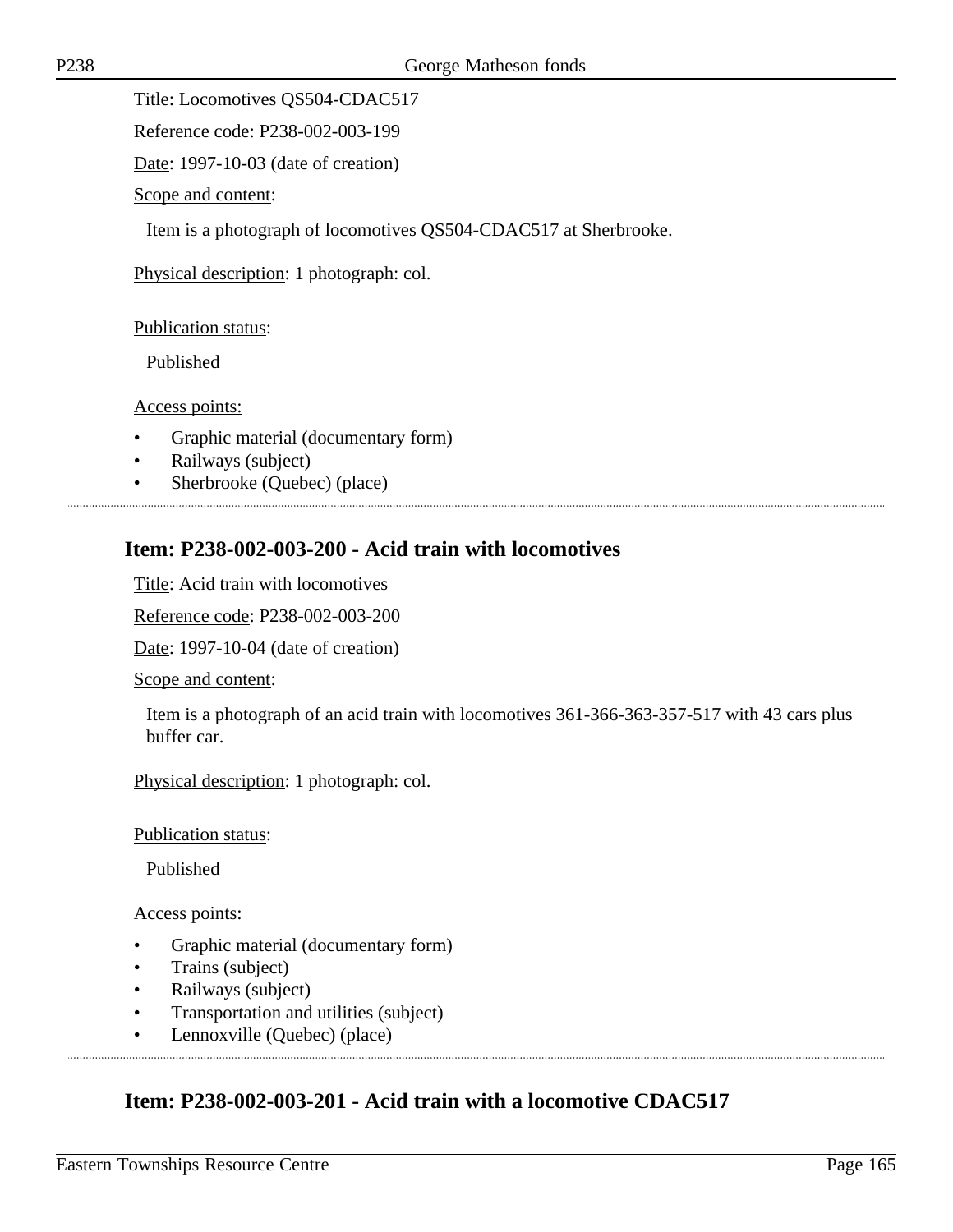Title: Acid train with a locomotive CDAC517

Reference code: P238-002-003-201

Date: 1997-10-04 (date of creation)

Scope and content:

Item is a photograph of an acid train with a locomotive CDAC517.

Physical description: 1 photograph: col.

#### Publication status:

Published

Access points:

- Graphic material (documentary form)
- Trains (subject)
- Transportation and utilities (subject)
- Railways (subject)
- Lennoxville (Quebec) (place)

## **Item: P238-002-003-202 - Acid train with locomotives**

Title: Acid train with locomotives

Reference code: P238-002-003-202

Date: 1997-10-04 (date of creation)

Scope and content:

Item is a photograph of an acid train with locomotives 361-366-363-357-517 with 43 cars plus buffer car.

Physical description: 1 photograph: col.

#### Publication status:

Published

- Graphic material (documentary form)
- Trains (subject)
- Transportation and utilities (subject)
- Railways (subject)
- Lennoxville (Quebec) (place)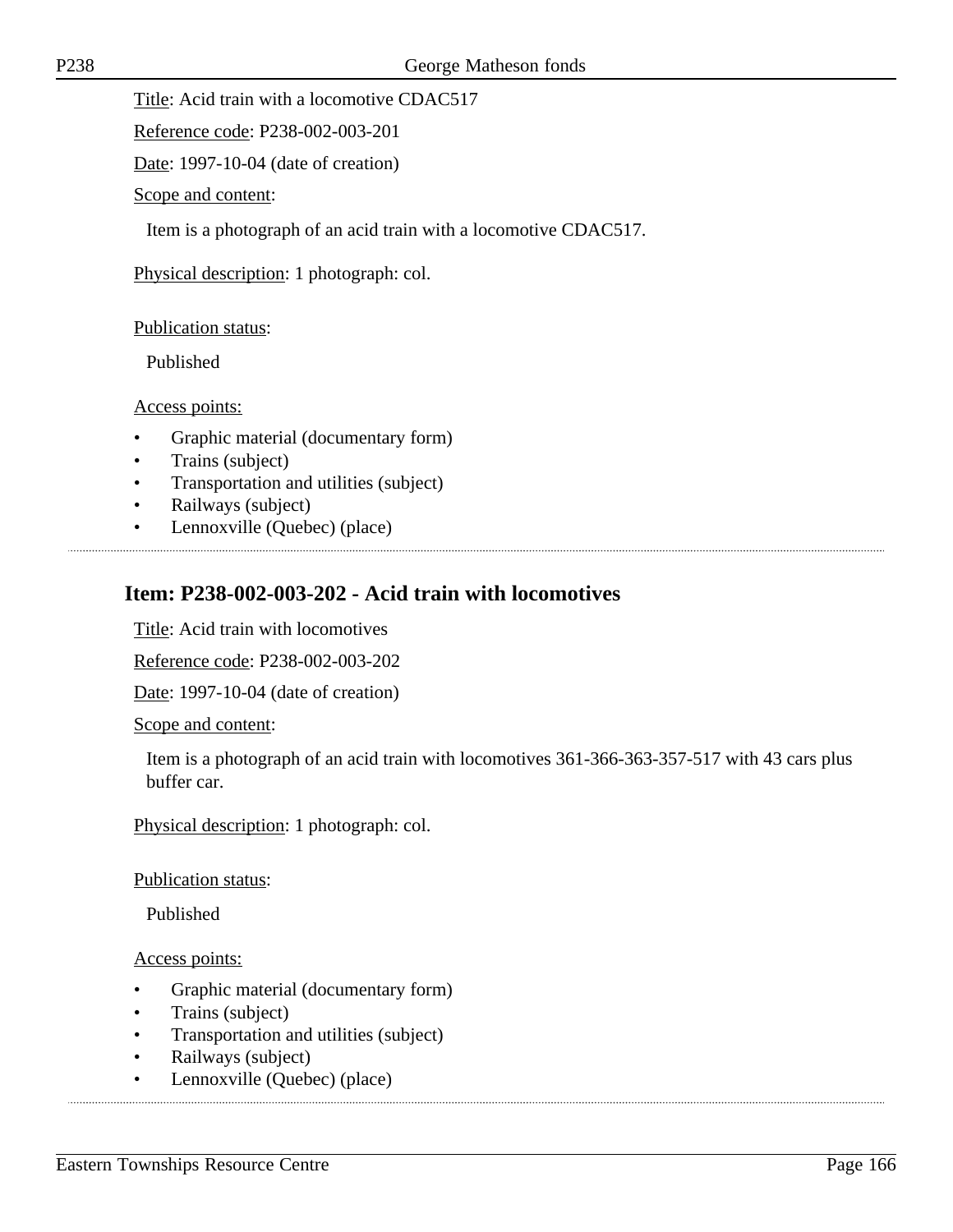## **Item: P238-002-003-203 - Acid train with locomotives**

Title: Acid train with locomotives

Reference code: P238-002-003-203

#### Scope and content:

Item is a photograph of an acid train with locomotives 361-366-363-357-517 with 43 cars plus buffer car.

Physical description: 1 photograph: col.

#### Publication status:

Published

#### Access points:

- Graphic material (documentary form)
- Trains (subject)
- Railways (subject)
- Transportation and utilities (subject)

• Sherbrooke (Quebec) (place)

## **Item: P238-002-003-204 - Acid train with locomotives**

Title: Acid train with locomotives

Reference code: P238-002-003-204

Date: 1997-10-04 (date of creation)

#### Scope and content:

Item is a photograph of an acid train with locomotives 361-366-363-357-517 with 43 cars plus buffer car.

Physical description: 1 photograph: col.

#### Publication status:

Published

- Graphic material (documentary form)
- Trains (subject)
- Railways (subject)
- Transportation and utilities (subject)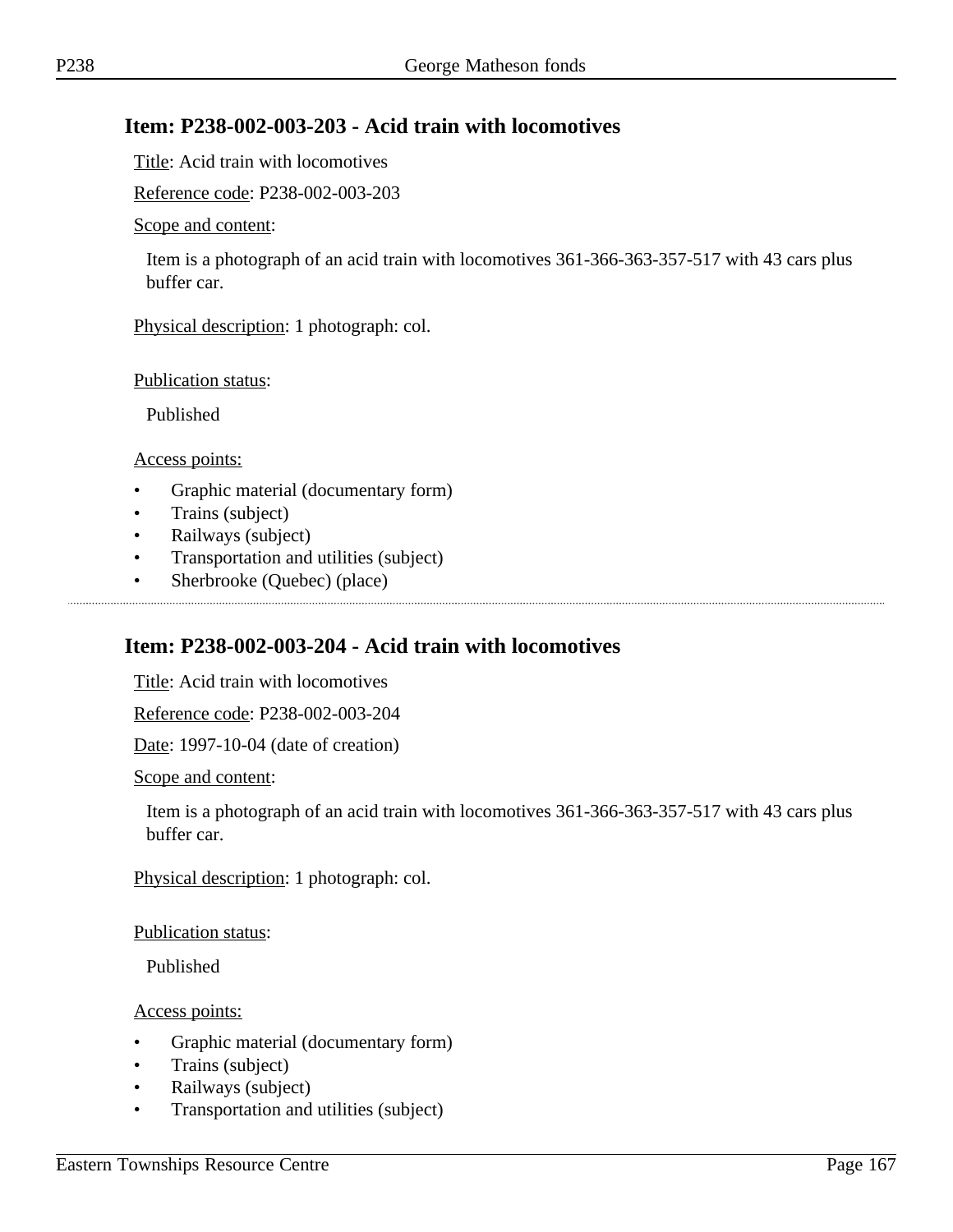................................

• Sherbrooke (Quebec) (place)

### **Item: P238-002-003-205 - Freight train #901**

Title: Freight train #901

Reference code: P238-002-003-205

Date: 1997-10-20 (date of creation)

#### Scope and content:

Item is a photograph of freight train #901 with locomotives 360-352-361-358(added at Sherbrooke) at Sherbrooke railway station. Locomotive 361 dead out of water with hose broken.

Physical description: 1 photograph: col.

Publication status:

Published

Access points:

- Graphic material (documentary form)
- Railways (subject)
- Transportation and utilities (subject)
- Trains (subject)
- Sherbrooke (Quebec) (place)

### **Item: P238-002-003-206 - Freight train #901**

Title: Freight train #901

Reference code: P238-002-003-206

Date: 1997-10-04 (date of creation)

Scope and content:

Item is a photograph of freight train #901 with locomotives 358-354-3612 and 47 cars at Sherbrooke railway station.

Physical description: 1 photograph: col.

Publication status:

Published

#### Access points:

• Graphic material (documentary form)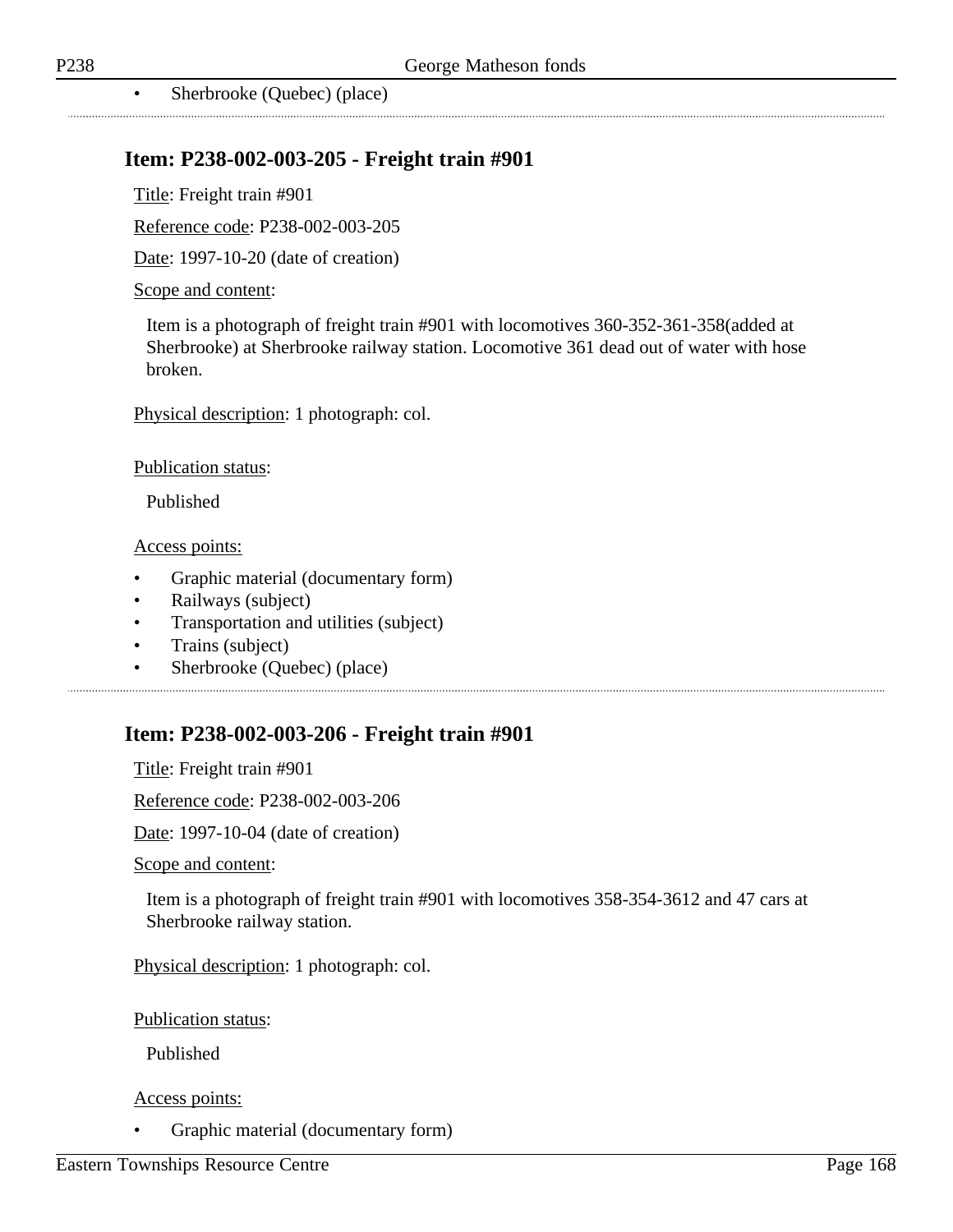- Railways (subject)
- Trains (subject)
- Transportation and utilities (subject)
- Sherbrooke (Quebec) (place)

## **Item: P238-002-003-207 - Freight train #901**

Title: Freight train #901

Reference code: P238-002-003-207

Date: 1997-10-20 (date of creation)

Scope and content:

Item is a photograph of freight train #901 with locomotives 360-352-361 showing container cars.

Physical description: 1 photograph: col.

Publication status:

Published

Access points:

- Graphic material (documentary form)
- Trains (subject)
- Railways (subject)
- Transportation and utilities (subject)
- Sherbrooke (Quebec) (place)

# **Item: P238-002-003-208 - Freight train #901**

Title: Freight train #901

Reference code: P238-002-003-208

Date: 1997-10-20 (date of creation)

Scope and content:

Item is a photograph of freight train #901 with locomotives 360-352-361 showing container cars.

Physical description: 1 photograph: col.

Publication status:

Published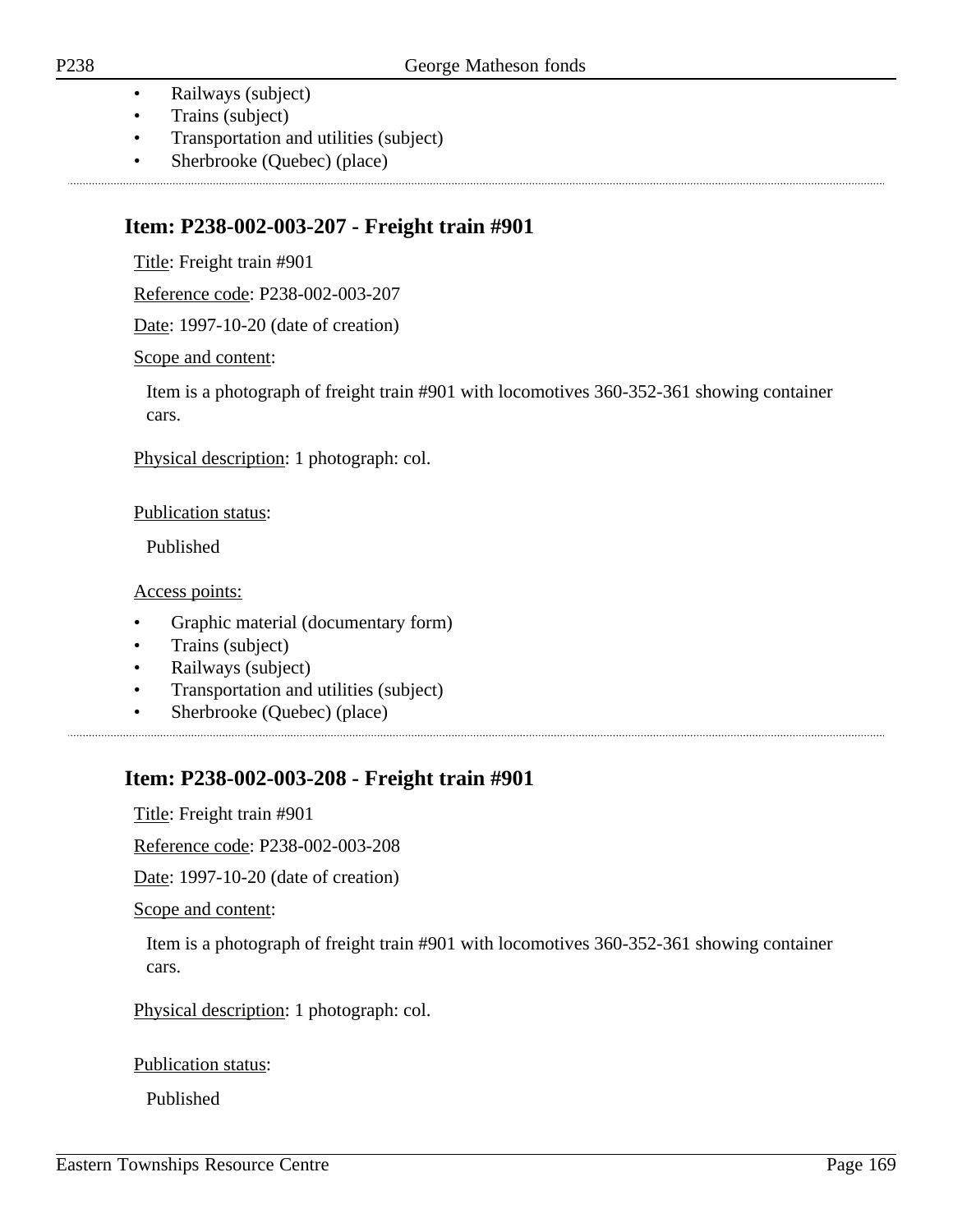Access points:

- Graphic material (documentary form)
- Trains (subject)
- Transportation and utilities (subject)

- Railways (subject)
- Sherbrooke (Quebec) (place)

### **Item: P238-002-003-209 - Acid train with locomotives**

Title: Acid train with locomotives

Reference code: P238-002-003-209

Date: 1997-10-25 (date of creation)

Scope and content:

Item is a photograph of an acid train with locomotives 364-362-361-509-502 and 42 cars plus buffer car through the windshield.

Physical description: 1 photograph: col.

Publication status:

Published

Access points:

- Graphic material (documentary form)
- Trains (subject)
- Railways (subject)
- Transportation and utilities (subject)
- Sherbrooke (Quebec) (place)

### **Item: P238-002-003-210 - Acid train with locomotives**

Title: Acid train with locomotives

Reference code: P238-002-003-210

Date: 1997-10-25 (date of creation)

#### Scope and content:

Item is a photograph of an acid train with locomotives 364-362-361-509-502 and 42 cars plus buffer car near the northern limit of Lennoxville.

#### Publication status: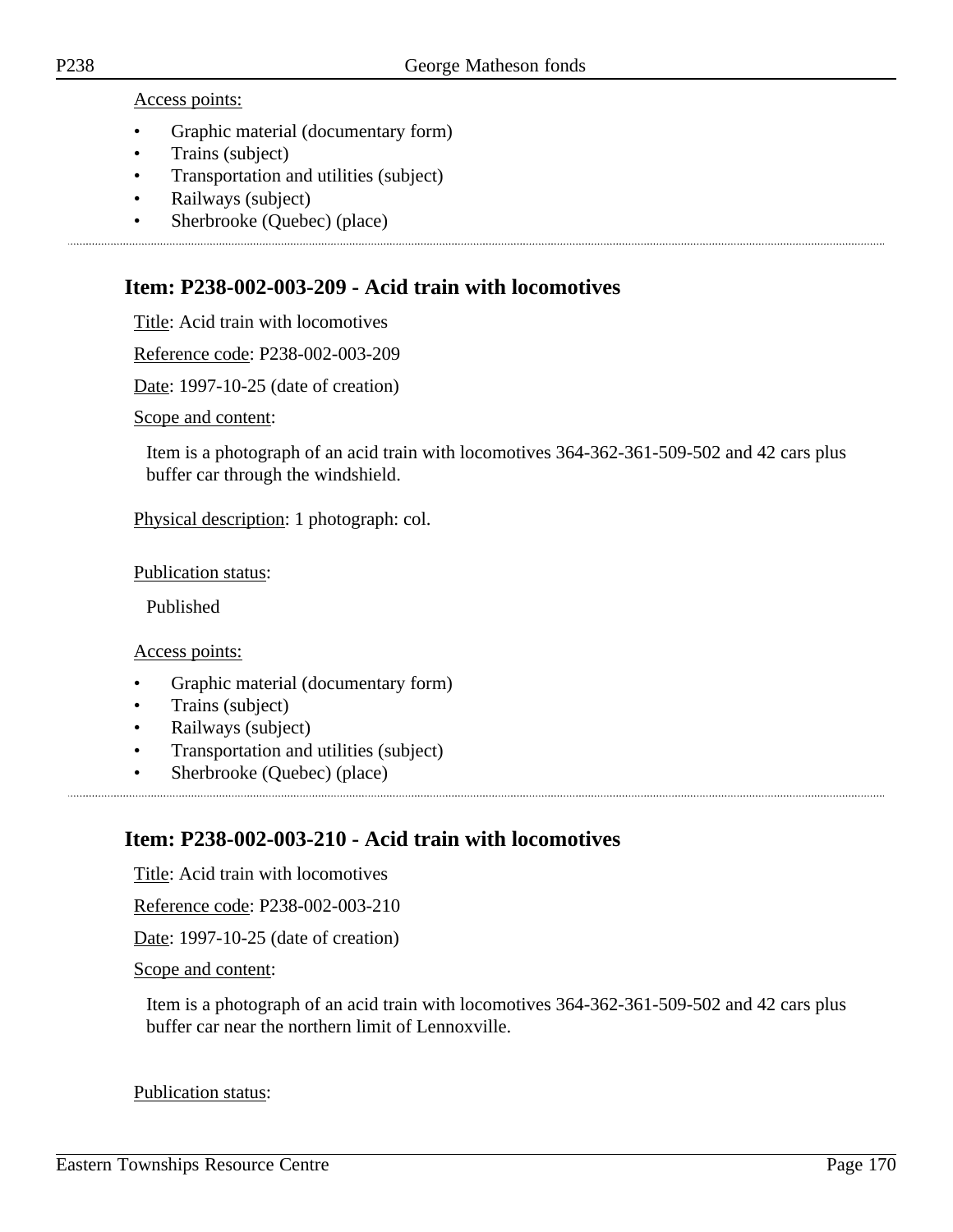### Published

### Access points:

- Graphic material (documentary form)
- Trains (subject)
- Transportation and utilities (subject)
- Railways (subject)
- Lennoxville (Quebec) (place)

# **Item: P238-002-003-211 - Acid train with locomotives**

Title: Acid train with locomotives

Reference code: P238-002-003-211

Date: 1997-10-25 (date of creation)

Scope and content:

Item is a photograph of an acid train with locomotives 364-362-361-509-502 and 42 cars plus buffer at Sherbrooke railway station.

Physical description: 1 photograph: col.

Publication status:

Published

Access points:

- Graphic material (documentary form)
- Trains (subject)
- Railways (subject)
- Transportation and utilities (subject)
- Sherbrooke (Quebec) (place)

# **Item: P238-002-003-212 - Freight train #901**

Title: Freight train #901

Reference code: P238-002-003-212

Date: 1997-10-26 (date of creation)

Scope and content:

Item is a photograph of freight train #901 with locomotives 361-362-364 and 29 cars at Sherbrooke railway station.

Physical description: 1 photograph: col.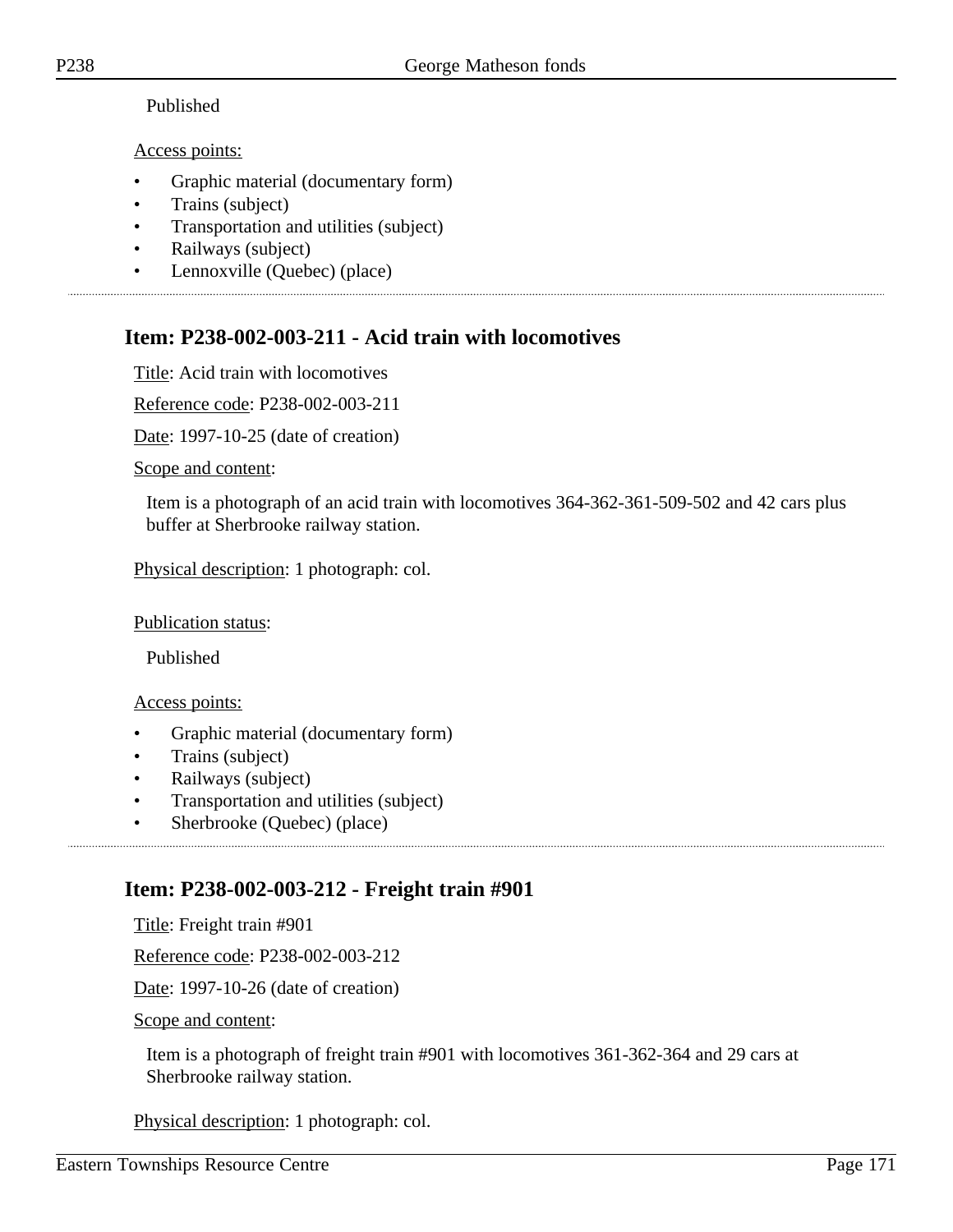Publication status:

Published

Access points:

- Graphic material (documentary form)
- Railways (subject)
- Trains (subject)
- Transportation and utilities (subject)
- Sherbrooke (Quebec) (place)

# **Item: P238-002-003-213 - Acid train with locomotives**

Title: Acid train with locomotives

Reference code: P238-002-003-213

Date: 1997-11-29 (date of creation)

Scope and content:

Item is a photograph of an acid train with locomotives 361-363-366-353-355 and 40 cars plus buffer car at Lennoxville.

Physical description: 1 photograph: col.

Publication status:

Published

Access points:

- Graphic material (documentary form)
- Trains (subject)
- Railways (subject)
- Transportation and utilities (subject)
- Lennoxville (Quebec) (place)

# **Item: P238-002-003-214 - Acid train with locomotives**

Title: Acid train with locomotives Reference code: P238-002-003-214 Date: 1997-11-29 (date of creation) Scope and content: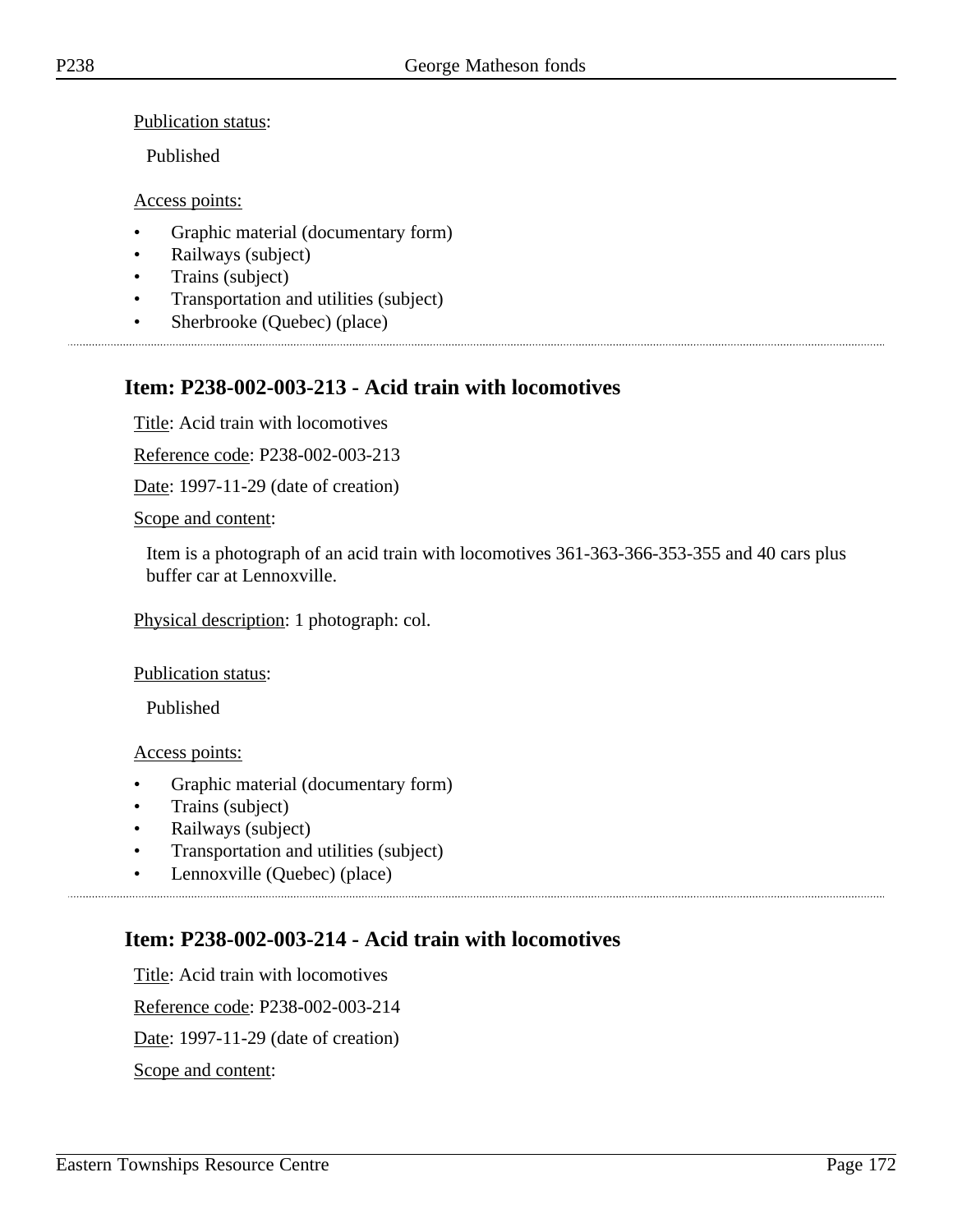Item is a photograph of an acid train with locomotives 361-363-366-353-355 and 40 cars plus buffer car at Lennoxville.

Physical description: 1 photograph: col.

Publication status:

Published

Access points:

- Graphic material (documentary form)
- Trains (subject)
- Transportation and utilities (subject)
- Railways (subject)
- Lennoxville (Quebec) (place)

## **Item: P238-002-003-215 - Acid train with locomotives**

Title: Acid train with locomotives

Reference code: P238-002-003-215

Date: 1997--11-29 (date of creation)

Scope and content:

Item is a photograph of an acid train with locomotives 361-363-366-353-355 and 40 cars plus buffer car at Sherbrooke railway station.

Physical description: 1 photograph: col.

Publication status:

Published

Access points:

- Graphic material (documentary form)
- Trains (subject)
- Railways (subject)
- Transportation and utilities (subject)
- Sherbrooke (Quebec) (place)

## **Item: P238-002-003-216 - Acid train with locomotives**

Title: Acid train with locomotives

Reference code: P238-002-003-216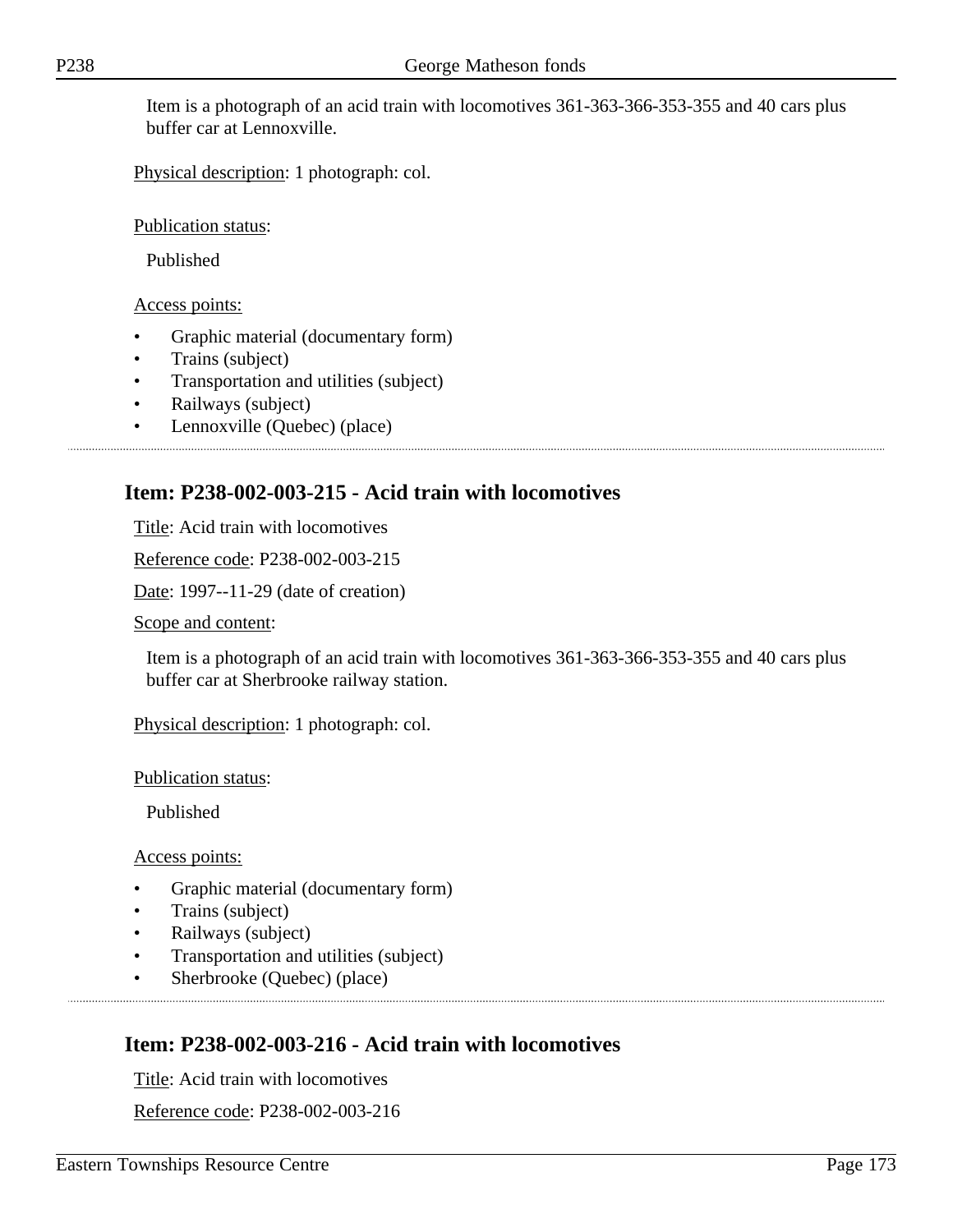Date: 1997-11-29 (date of creation)

Scope and content:

Item is a photograph of an acid train with locomotives 361-363-366-353-355 and 40 cars plus buffer car at Sherbrooke railway station.

Physical description: 1 photograph: col.

Publication status:

Published

Access points:

- Graphic material (documentary form)
- Trains (subject)
- Railways (subject)
- Transportation and utilities (subject)
- Sherbrooke (Quebec) (place)

## **Item: P238-002-003-217 - Freight train with locomotives**

Title: Freight train with locomotives

Reference code: P238-002-003-217

Date: 1997-12-13 (date of creation)

Scope and content:

Item is a photograph of freight train with locomotives 363-360-416-357-513-509 backing to station from CNR line.

Physical description: 1 photograph: col.

Publication status:

Published

#### Access points:

- Graphic material (documentary form)
- Trains (subject)
- Transportation and utilities (subject)
- Railways (subject)
- Sherbrooke (Quebec) (place)

### **File: P238-002-004 - 1998**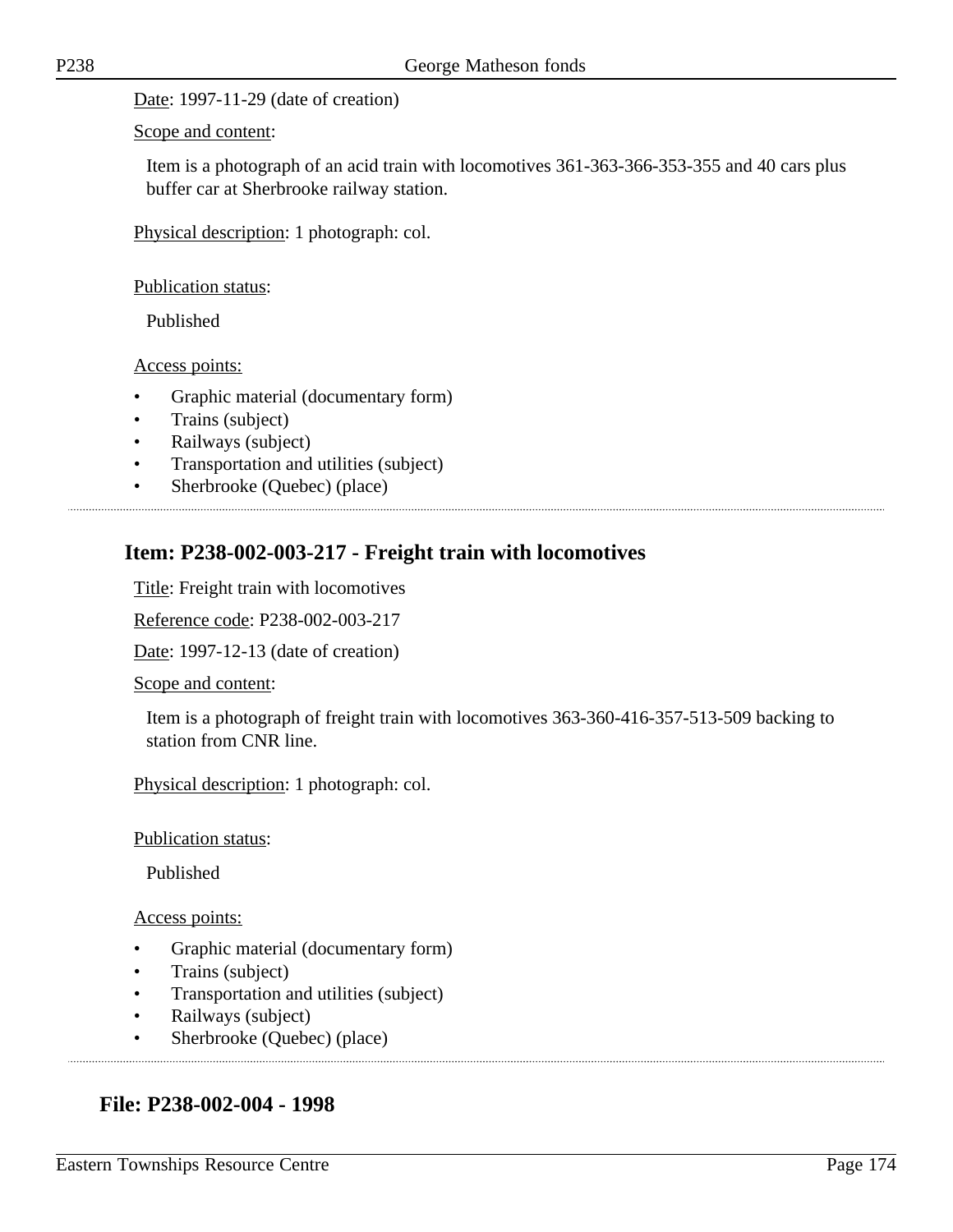Title: 1998 Reference code: P238-002-004 Date: 1998 (date of creation) Physical description: 85 photographs : col.

Publication status:

Published

## **Item: P238-002-004-218 - Freight train with locomotives**

Title: Freight train with locomotives

Reference code: P238-002-004-218

Date: 1998-01-19 (date of creation)

Scope and content:

Item is a photograph of freight train with locomotives 353-362-176-513-514 and 16 cars.

Physical description: 1 photograph: col.

Publication status:

Published

Access points:

- Graphic material (documentary form)
- Trains (subject)
- Railways (subject)
- Transportation and utilities (subject)
- Sherbrooke (Quebec) (place)

## **Item: P238-002-004-219 - Freight train with locomotives**

Title: Freight train with locomotives

Reference code: P238-002-004-219

Date: 1998-01-19 (date of creation)

Scope and content:

Item is a photograph of freight train with locomotives 904-414-351-366-350 at Sherbrooke railway station with 66 cars in and 61 cars out.

Physical description: 1 photograph: col.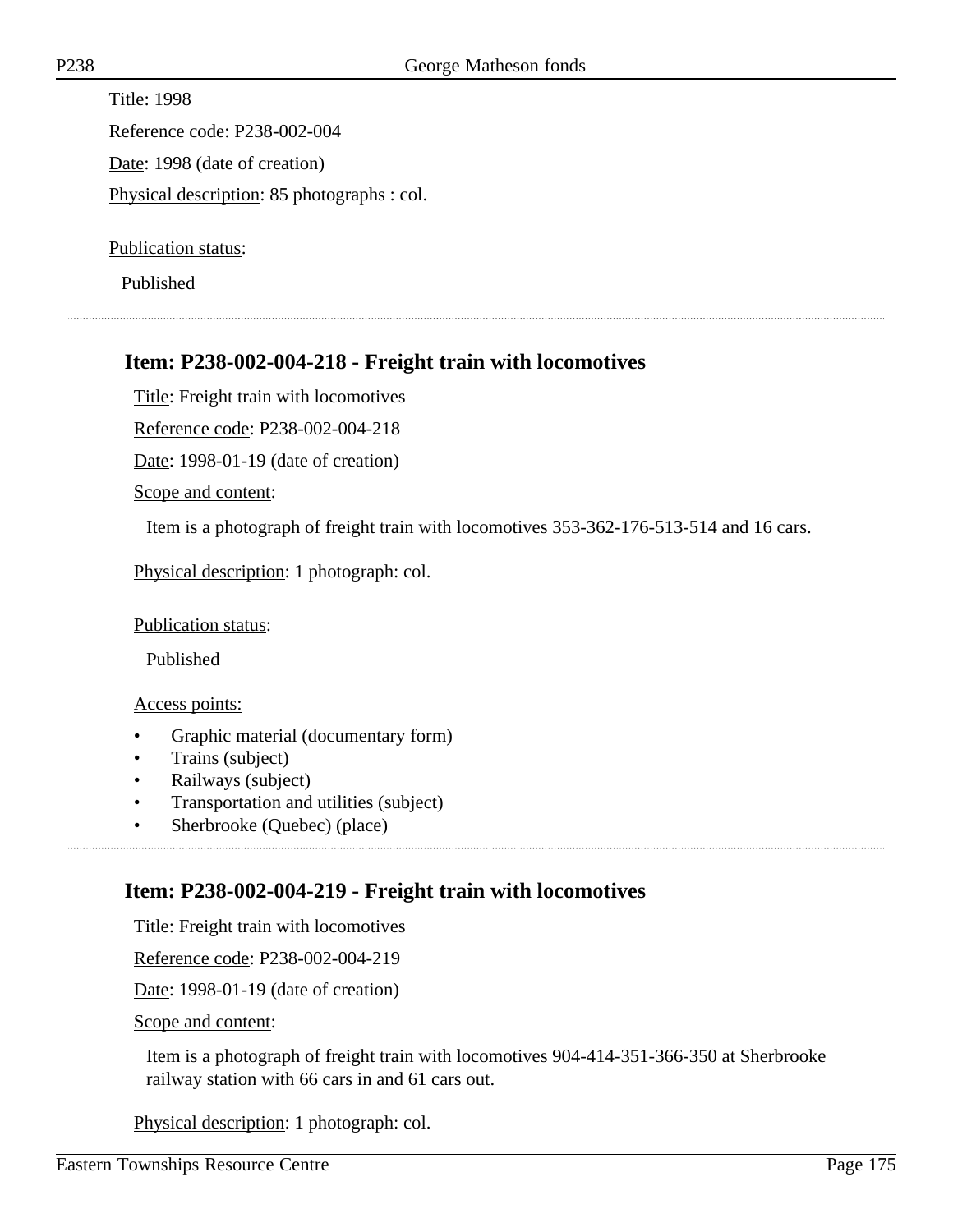Publication status:

Published

Access points:

- Graphic material (documentary form)
- Trains (subject)
- Railways (subject)
- Transportation and utilities (subject)
- Sherbrooke (Quebec) (place)

# **Item: P238-002-004-220 - Freight train with locomotives**

Title: Freight train with locomotives

Reference code: P238-002-004-220

Date: 1998-01-19 (date of creation)

Scope and content:

Item is a photograph of freight train with locomotives 353-362-176-513-514 and 16 cars.

Physical description: 1 photograph: col.

#### Publication status:

Published

#### Access points:

- Graphic material (documentary form)
- Trains (subject)
- Railways (subject)
- Transportation and utilities (subject)
- Sherbrooke (Quebec) (place)

## **Item: P238-002-004-221 - Freight train with locomotives**

Title: Freight train with locomotives

Reference code: P238-002-004-221

Date: 1998-01-21 (date of creation)

Scope and content:

Item is a photograph of freight train with locomotives STLH ( St. Lawrence and Hudson Railway)5636-HLCX6400-HLCX4210-HATX416 at Sherbroke railway station. The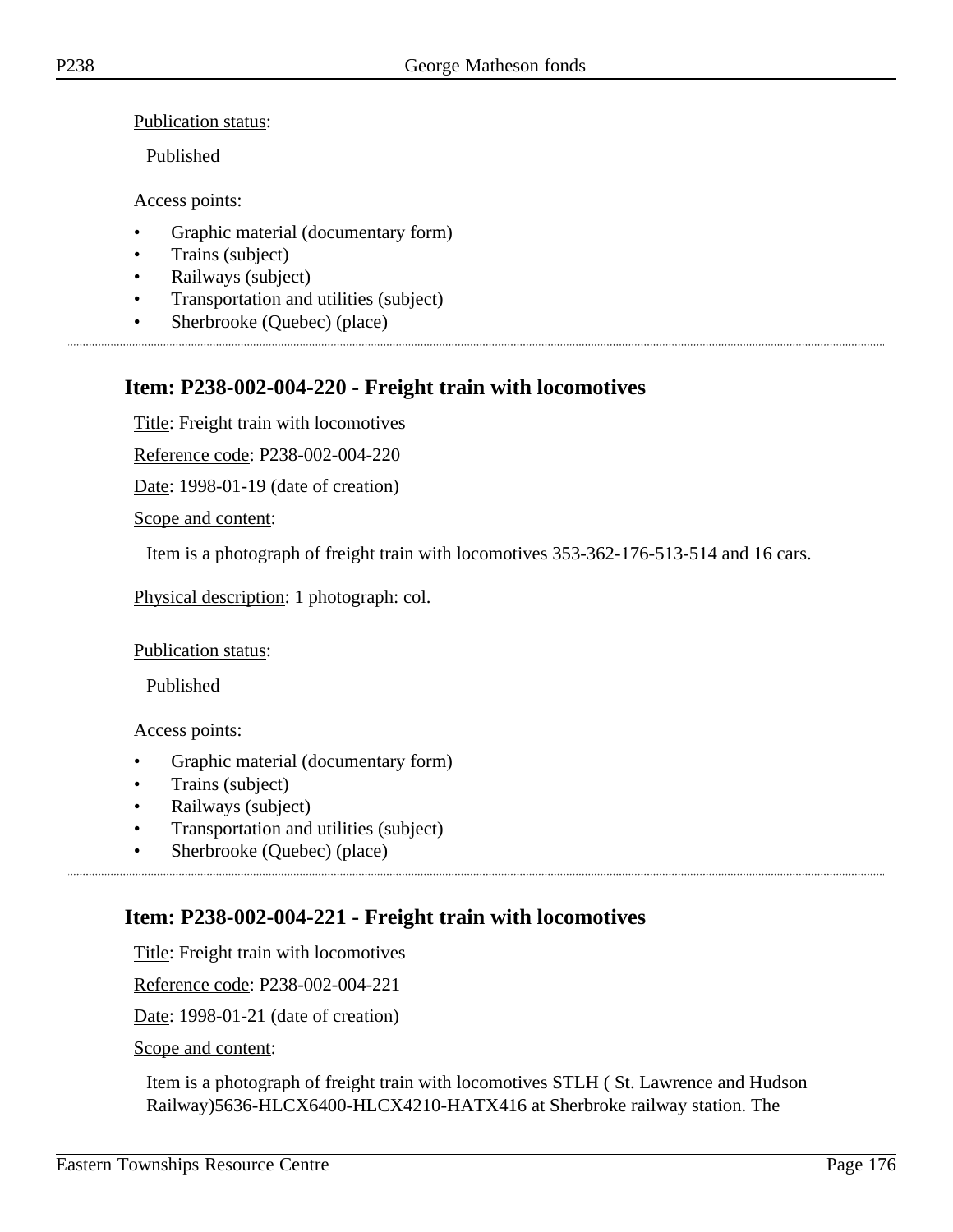locomotive HLCX6400 was built as built as an SD45, nee Pennsylvania Railroad 6170, ex Penn Central, ex Conrail , now an SD40-2.

Physical description: 1 photograph: col.

Publication status:

Published

Access points:

- Graphic material (documentary form)
- Trains (subject)
- Transportation and utilities (subject)
- Railways (subject)
- Sherbrooke (Quebec) (place)

### **Item: P238-002-004-222 - Locomotives on snow plow**

Title: Locomotives on snow plow

Reference code: P238-002-004-222

Date: 1998-01-31 (date of creation)

Scope and content:

Item is a photograph of locomotives on snow plow.

Physical description: 1 photograph: col.

Publication status:

Published

Access points:

- Graphic material (documentary form)
- Railways (subject)
- Sherbrooke (Quebec) (place)

### **Item: P238-002-004-223 - Locomotive CDAC514-QS505**

Title: Locomotive CDAC514-QS505 Reference code: P238-002-004-223 Date: 1998-02-01 (date of creation) Scope and content: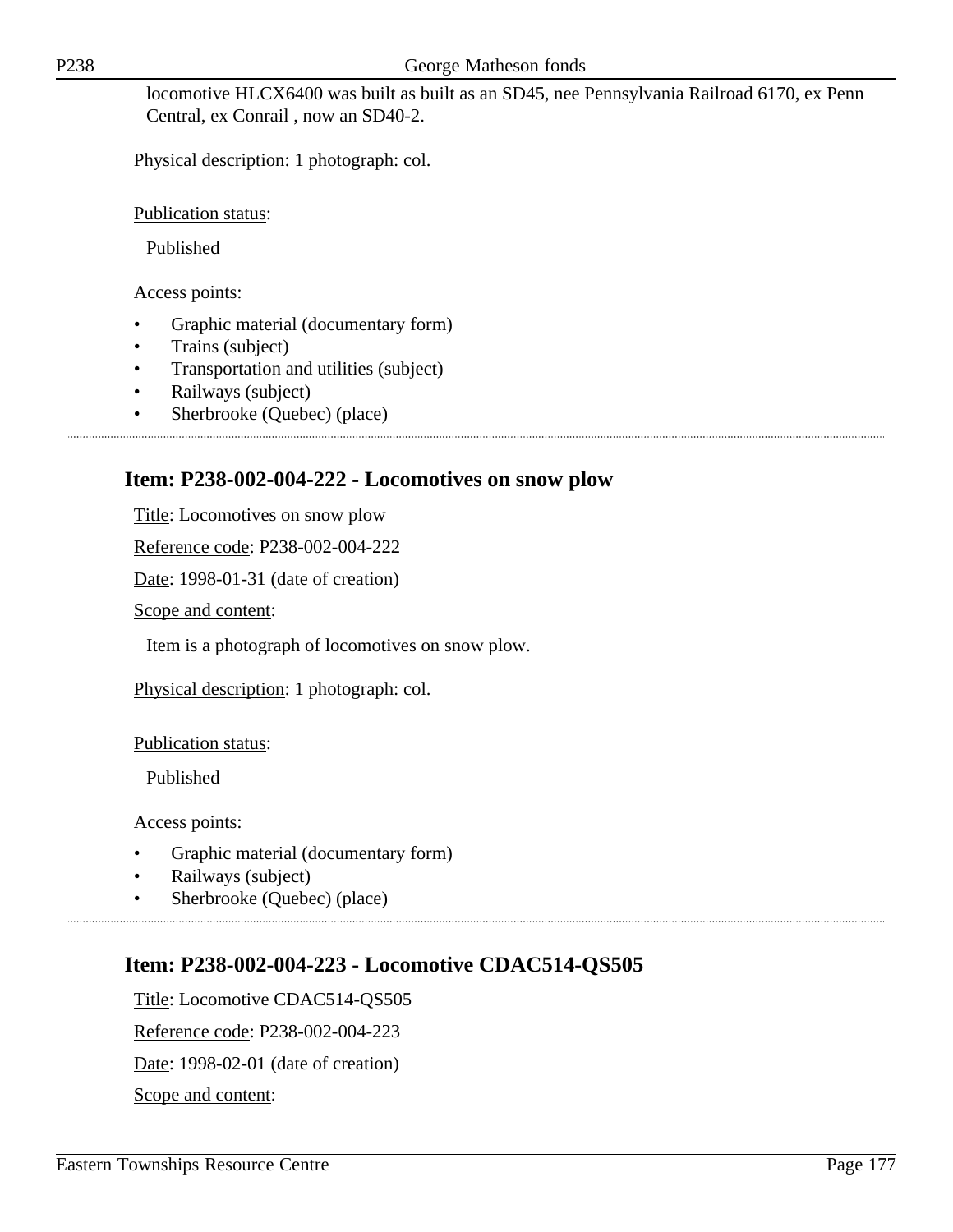Item is a photograph of freight train with locomotive CDAC514-QS505 at Sherbrooke station returning to Farnham.

Physical description: 1 photograph: col.

Publication status:

Published

Access points:

- Graphic material (documentary form)
- Trains (subject)
- Railways (subject)
- Transportation and utilities (subject)
- Sherbrooke (Quebec) (place)

# **Item: P238-002-004-224 - Locomotives CDAC513-QS506**

Title: Locomotives CDAC513-QS506

Reference code: P238-002-004-224

Date: 1998-02-09 (date of creation)

Scope and content:

Item is a photograph of locomotives CDAC513-QS506 just finished their day on QS Road Switcher.

Physical description: 1 photograph: col.

Publication status:

Published

Access points:

- Graphic material (documentary form)
- Railways (subject)
- Sherbrooke (Quebec) (place)

# **Item: P238-002-004-225 - Freight train with locomotives CDAC517**

Title: Freight train with locomotives CDAC517

Reference code: P238-002-004-225

Date: 1998-02-18 (date of creation)

Scope and content: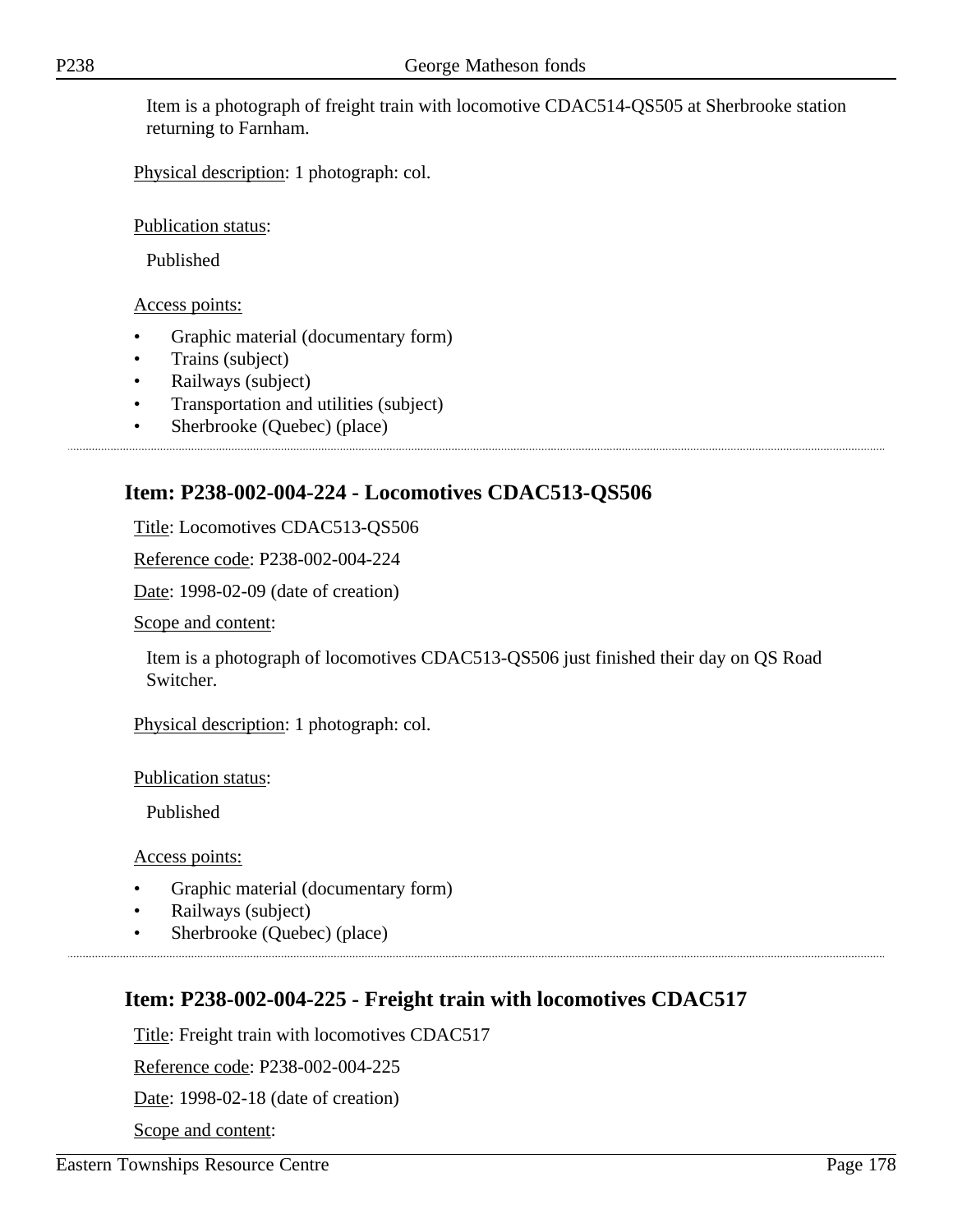Item is a photograph of freight train with locomotives CDAC517.

Physical description: 1 photograph: col.

Publication status:

Published

Access points:

- Graphic material (documentary form)
- Trains (subject)
- Railways (subject)
- Transportation and utilities (subject)
- Sherbrooke (Quebec) (place)

## **Item: P238-002-004-226 - Freight train #904**

Title: Freight train #904

Reference code: P238-002-004-226

Date: 1998-02-28 (date of creation)

Scope and content:

Item is a photograph of freight train #904 with locomotives 366-417-361-362, taken in yard shortly after 8 AM, left with 301 and 42 acid cars plus buffer car at 12.25 PM.

Physical description: 1 photograph: col.

Publication status:

Published

Access points:

- Graphic material (documentary form)
- Trains (subject)
- Transportation and utilities (subject)
- Railways (subject)
- Sherbrooke (Quebec) (place)

## **Item: P238-002-004-227 - Road Switcher unit of BAR301-QS503**

Title: Road Switcher unit of BAR301-QS503

Reference code: P238-002-004-227

Date: 1998-02-28 (date of creation)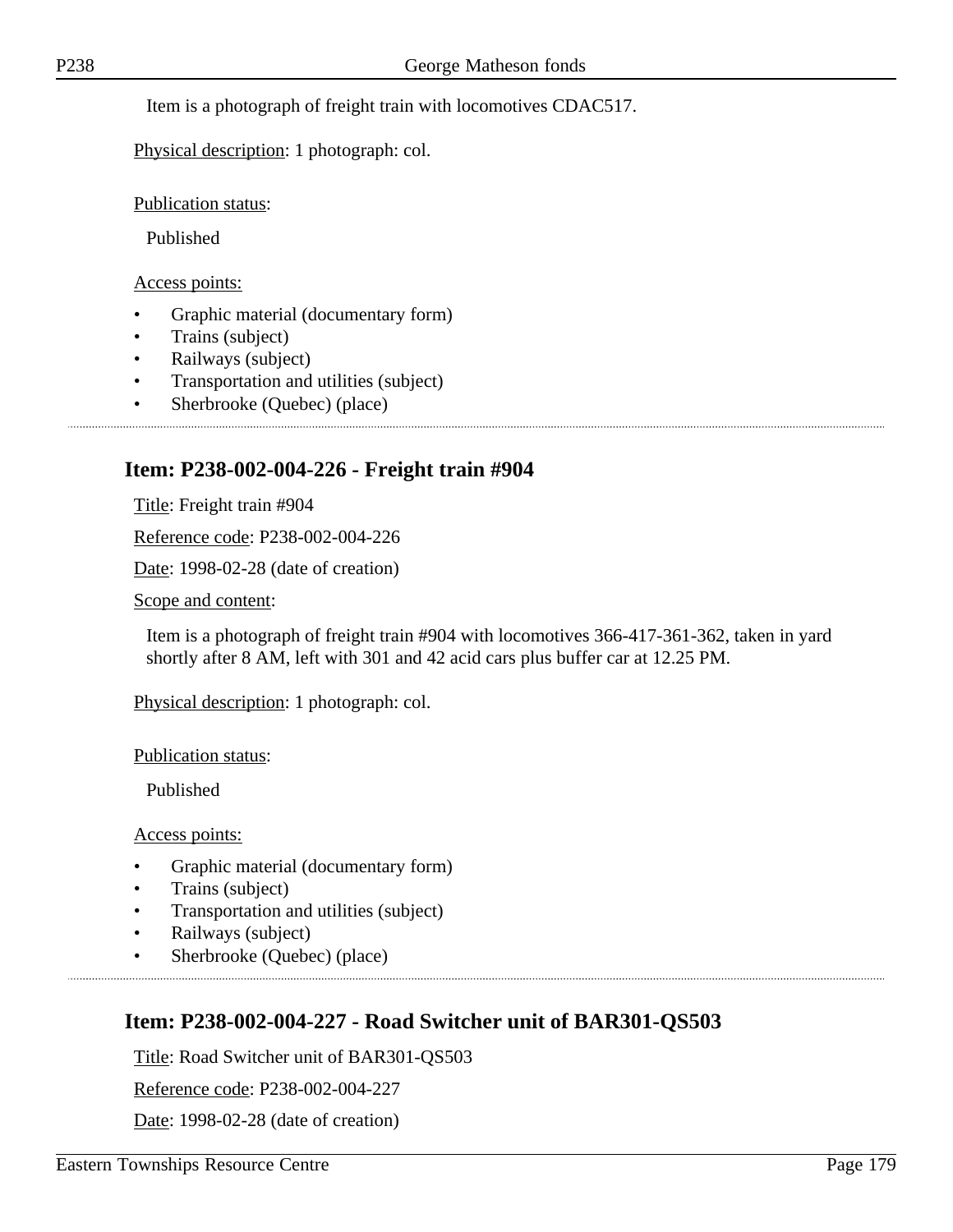Scope and content:

Item is a photograph of Road Switcher unit of BAR301-QS503.

Physical description: 1 photograph: col.

Publication status:

Published

Access points:

- Graphic material (documentary form)
- Trains (subject)
- Transportation and utilities (subject)
- Railways (subject)
- Sherbrooke (Quebec) (place)

### **Item: P238-002-004-228 - Road switcher unit CDAC510-QS503**

Title: Road switcher unit CDAC510-QS503

Reference code: P238-002-004-228

Date: 1998-03-13 (date of creation)

Scope and content:

Item is a photograph of road switcher unit CDAC510-QS503.

Physical description: 1 photograph: col.

Publication status:

Published

Access points:

- Graphic material (documentary form)
- Railways (subject)
- Trains (subject)
- Transportation and utilities (subject)
- Sherbrooke (Quebec) (place)

### **Item: P238-002-004-229 - Army train at Sherbrooke railway station**

Title: Army train at Sherbrooke railway station

Reference code: P238-002-004-229

Date: 1998-03-28 (date of creation)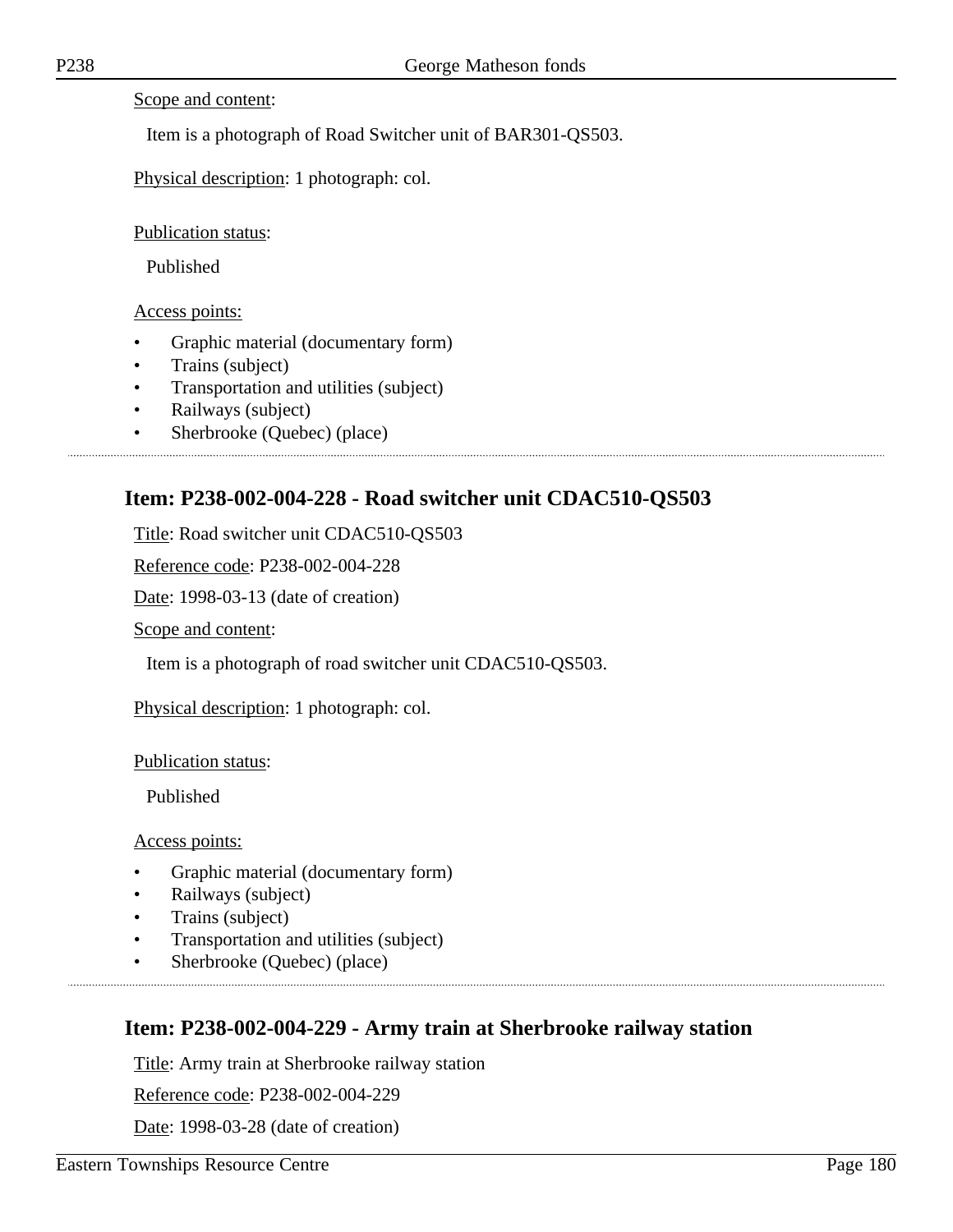Scope and content:

Item is a photograph of an army train at Sherbrooke railway station.

Physical description: 1 photograph: col.

#### Publication status:

Published

Access points:

- Graphic material (documentary form)
- Trains (subject)
- Railways (subject)
- Sherbrooke (Quebec) (place)

### **Item: P238-002-004-230 - Freight train with locomotives 517-504**

Title: Freight train with locomotives 517-504

Reference code: P238-002-004-230

Date: 1998-04-16 (date of creation)

Scope and content:

Item is a photograph of freight train with locomotives 517-504 and 5 box cars on West Pick Up at Sherbrooke station at 12:15 PM.

Physical description: 1 photograph: col.

Publication status:

Published

Access points:

- Graphic material (documentary form)
- Trains (subject)
- Railways (subject)
- Transportation and utilities (subject)
- Sherbrooke (Quebec) (place)

### **Item: P238-002-004-231 - Freight train #901**

Title: Freight train #901

Reference code: P238-002-004-231

Date: 1998-04-23 (date of creation)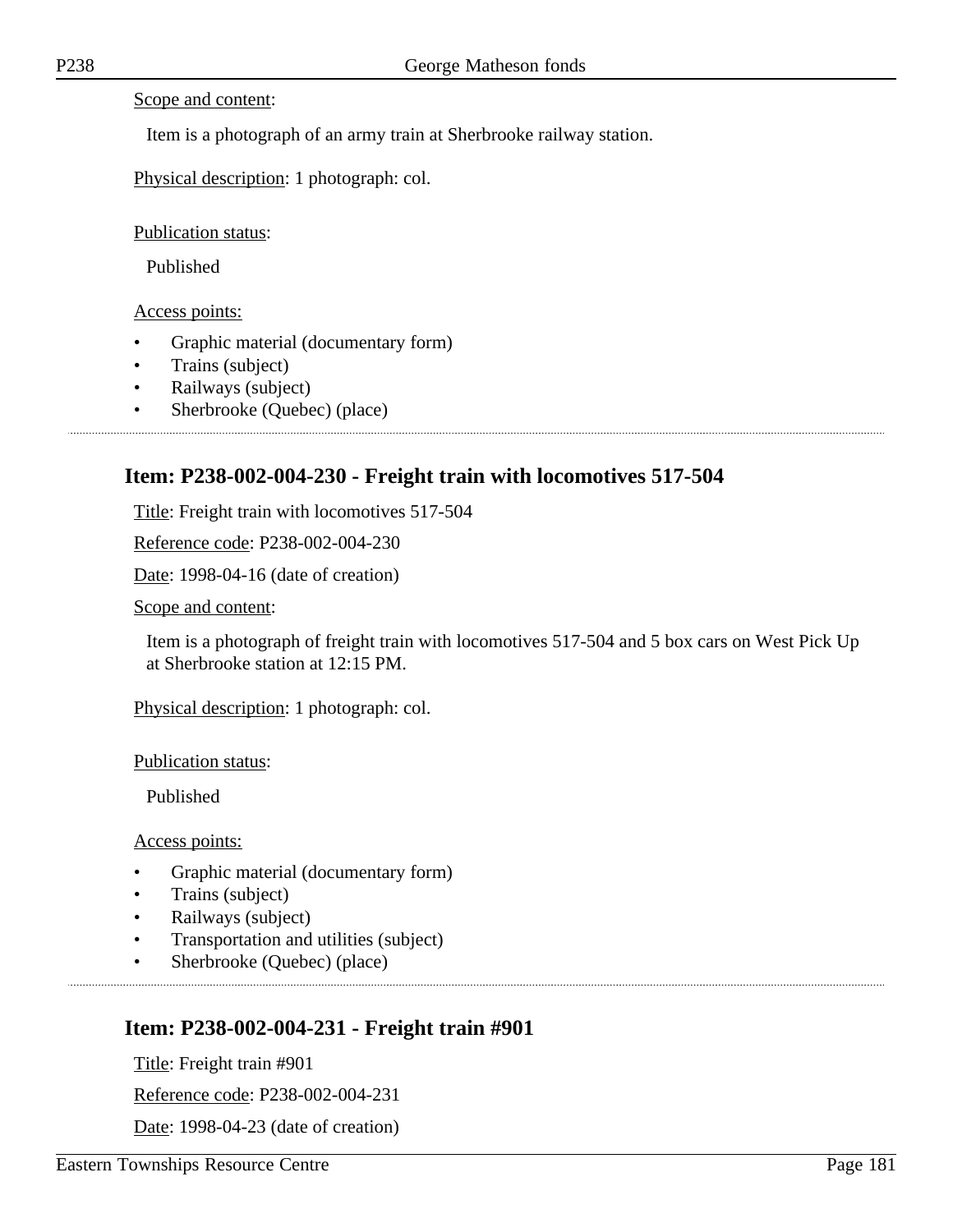#### Scope and content:

Item is a photograph of freight train #901 with locomotives 361-416-355-4301 leaving Sherbrooke.

Physical description: 1 photograph: col.

Publication status:

Published

Access points:

- Graphic material (documentary form)
- Trains (subject)
- Railways (subject)
- Transportation and utilities (subject)
- Sherbrooke (Quebec) (place)

### **Item: P238-002-004-232 - Freight train #902**

Title: Freight train #902 Reference code: P238-002-004-232 Date: 1998-04-23 (date of creation) Scope and content:

Item is a photograph of freight train #902 arriving at Sherbrooke with locomotives (back to front) 4305-4303-353-365-357. The train came into Sherbrooke with 244 axles, lifted 2CN covered hoppers (8 axles) and 2 tank cars (8 axles) and left Sherbrooke with 260 axles.

Physical description: 1 photograph: col.

Publication status:

Published

Access points:

- Graphic material (documentary form)
- Trains (subject)
- Transportation and utilities (subject)
- Railways (subject)
- Sherbrooke (Ouebec) (place)

### **Item: P238-002-004-233 - Locomotives CDAC517-QS504**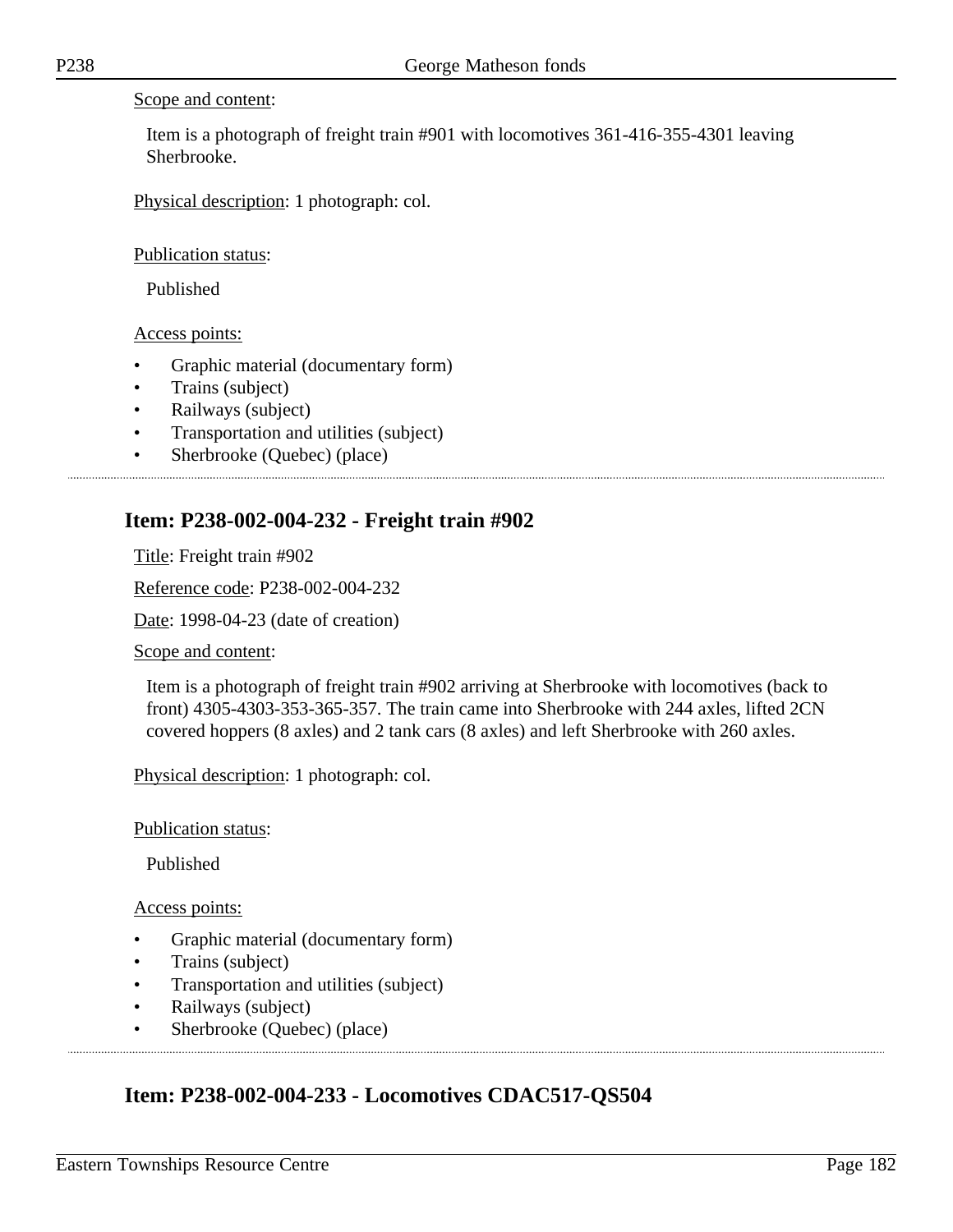Title: Locomotives CDAC517-QS504

Reference code: P238-002-004-233

Date: 1998-04-23 (date of creation)

Scope and content:

Item is a photograph of locomotives CDAC517-QS504.

Physical description: 1 photograph: col.

#### Publication status:

Published

Access points:

- Graphic material (documentary form)
- Railways (subject)
- Sherbrooke (Quebec) (place)

### **Item: P238-002-004-234 - Freight train #901**

Title: Freight train #901

Reference code: P238-002-004-234

Date: 1998-05-19 (date of creation)

Scope and content:

Item is a photograph of freight train #901 with locomotives CDAC40(GP40)-411-417 leaving Sherbrooke.

Physical description: 1 photograph: col.

Publication status:

Published

#### Access points:

- Graphic material (documentary form)
- Trains (subject)
- Transportation and utilities (subject)
- Railways (subject)
- Sherbrooke (Quebec) (place)

### **Item: P238-002-004-235 - Locomotives QS502-503**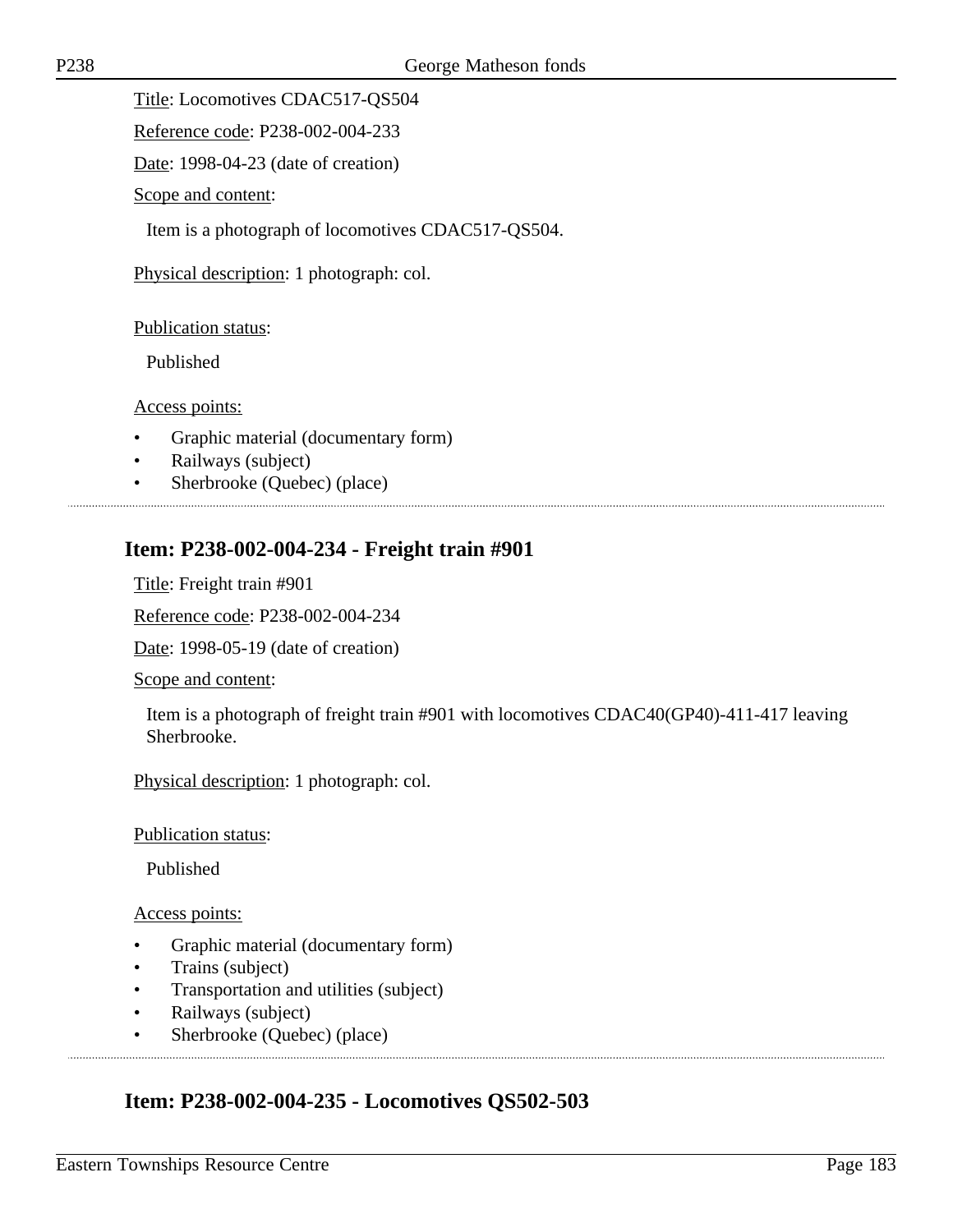Title: Locomotives QS502-503

Reference code: P238-002-004-235

Date: 1998-06-19 (date of creation)

Scope and content:

Item is a photograph of locomotives QS502-503.

Physical description: 1 photograph: col.

#### Publication status:

Published

Access points:

- Graphic material (documentary form)
- Railways (subject)
- Transportation and utilities (subject)
- Trains (subject)
- Sherbrooke (Quebec) (place)

# **Item: P238-002-004-236 - Locomotives CDAC40-176**

Title: Locomotives CDAC40-176

Reference code: P238-002-004-236

Date: 1998-07-19 (date of creation)

Scope and content:

Item is a photograph of locomotives CDAC40-176.

Physical description: 1 photograph: col.

Publication status:

Published

#### Access points:

- Graphic material (documentary form)
- Railways (subject)
- Trains (subject)
- Transportation and utilities (subject)
- Sherbrooke (Quebec) (place)

# **Item: P238-002-004-237 - Train #903**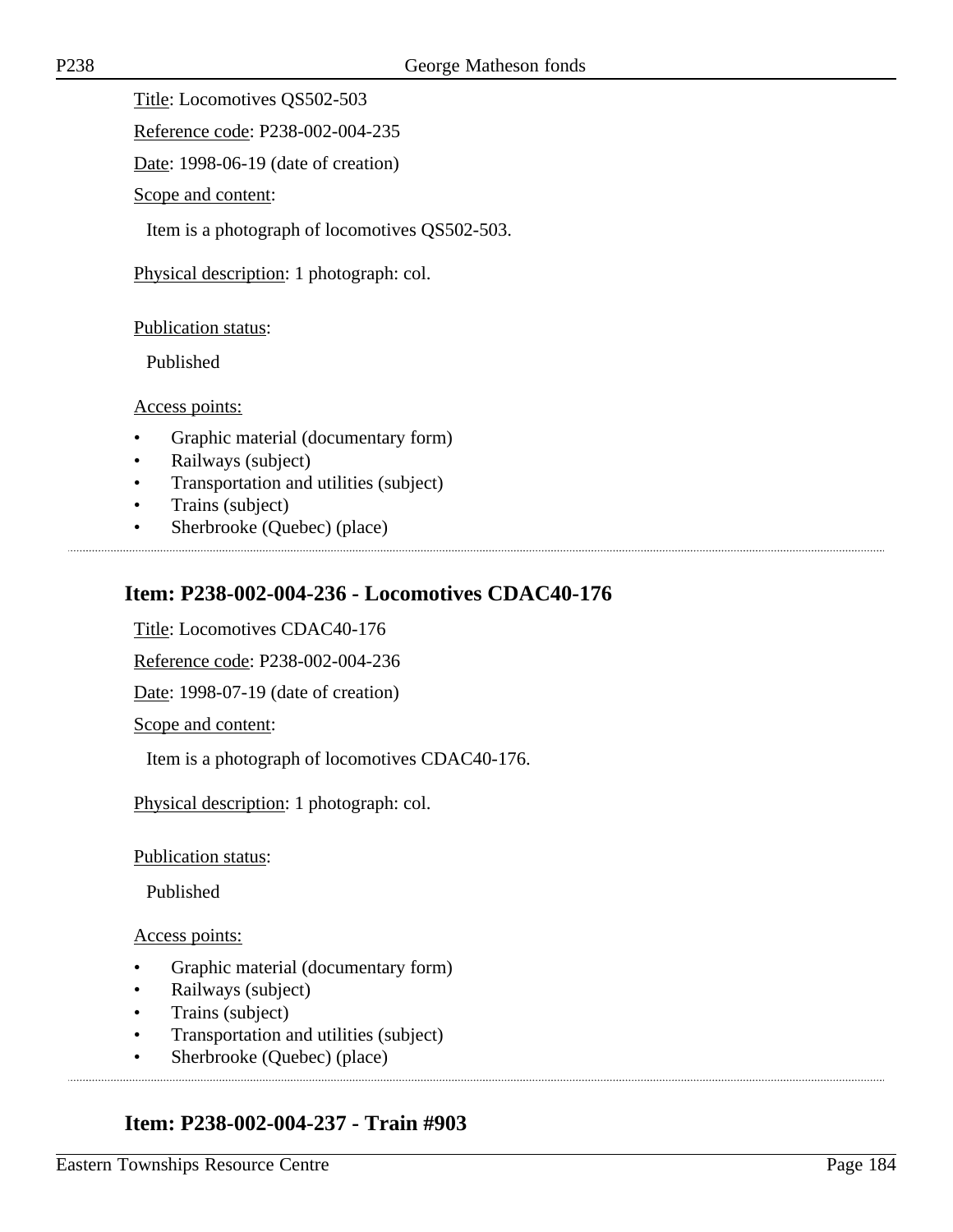Title: Train #903

Reference code: P238-002-004-237

Date: 1998-07-28 (date of creation)

Scope and content:

Item is a photograph of train#903 doubled to Birchton with the failure of the locomotive 3616 seen at Sherbrooke.

Physical description: 1 photograph: col.

Publication status:

Published

Access points:

- Graphic material (documentary form)
- Trains (subject)
- Railways (subject)
- Sherbrooke (Quebec) (place)

# **Item: P238-002-004-238 - Freight train #904**

Title: Freight train #904

Reference code: P238-002-004-238

Date: 1998-07-28 (date of creation)

Scope and content:

Item is a photograph of freight train #904 with locomotives 360-366-356 and 59 cars leaving Sherbrooke at around 10 AM. It went up to CPR yard as already in Sherbrooke.

Physical description: 1 photograph: col.

Publication status:

Published

- Graphic material (documentary form)
- Trains (subject)
- Railways (subject)
- Transportation and utilities (subject)
- Sherbrooke (Quebec) (place)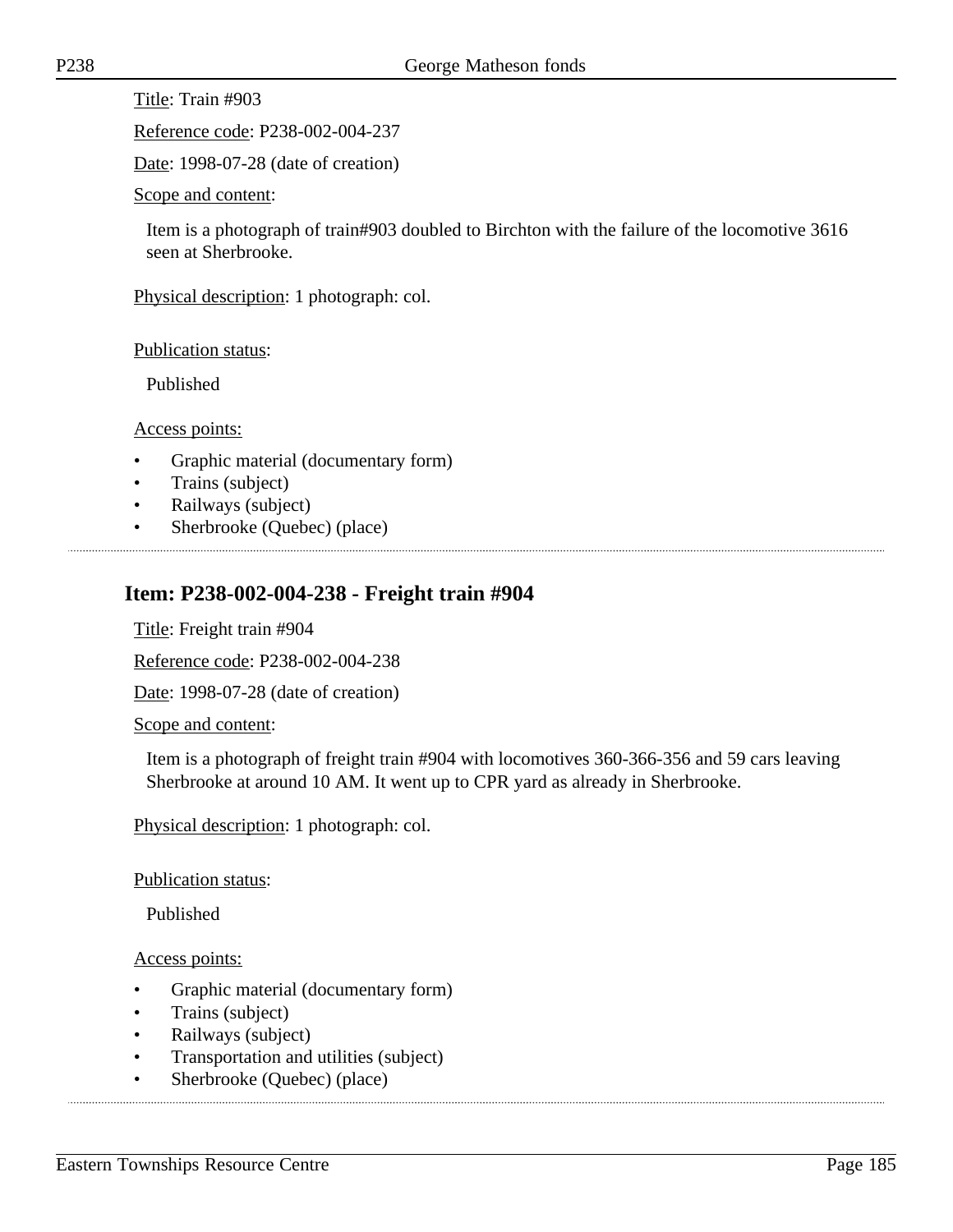### **Item: P238-002-004-239 - Locomotive BAR302**

Title: Locomotive BAR302

Reference code: P238-002-004-239

Date: 1998-08-19 (date of creation)

Scope and content:

Item is a photograph of locomotive BAR302 at Farnham.

Physical description: 1 photograph: col.

Publication status:

Published

Access points:

- Graphic material (documentary form)
- Railways (subject)
- Farnham (Quebec) (place)

### **Item: P238-002-004-240 - Locomotives QS500-507**

Title: Locomotives QS500-507

Reference code: P238-002-004-240

Date: 1998-08-19 (date of creation)

Scope and content:

Item is a photograph of locomotives QS500-507 at Farnham.

Physical description: 1 photograph: col.

Publication status:

Published

Access points:

- Graphic material (documentary form)
- Railways (subject)
- Farnham (Quebec) (place)

### **Item: P238-002-004-241 - Freight train #901**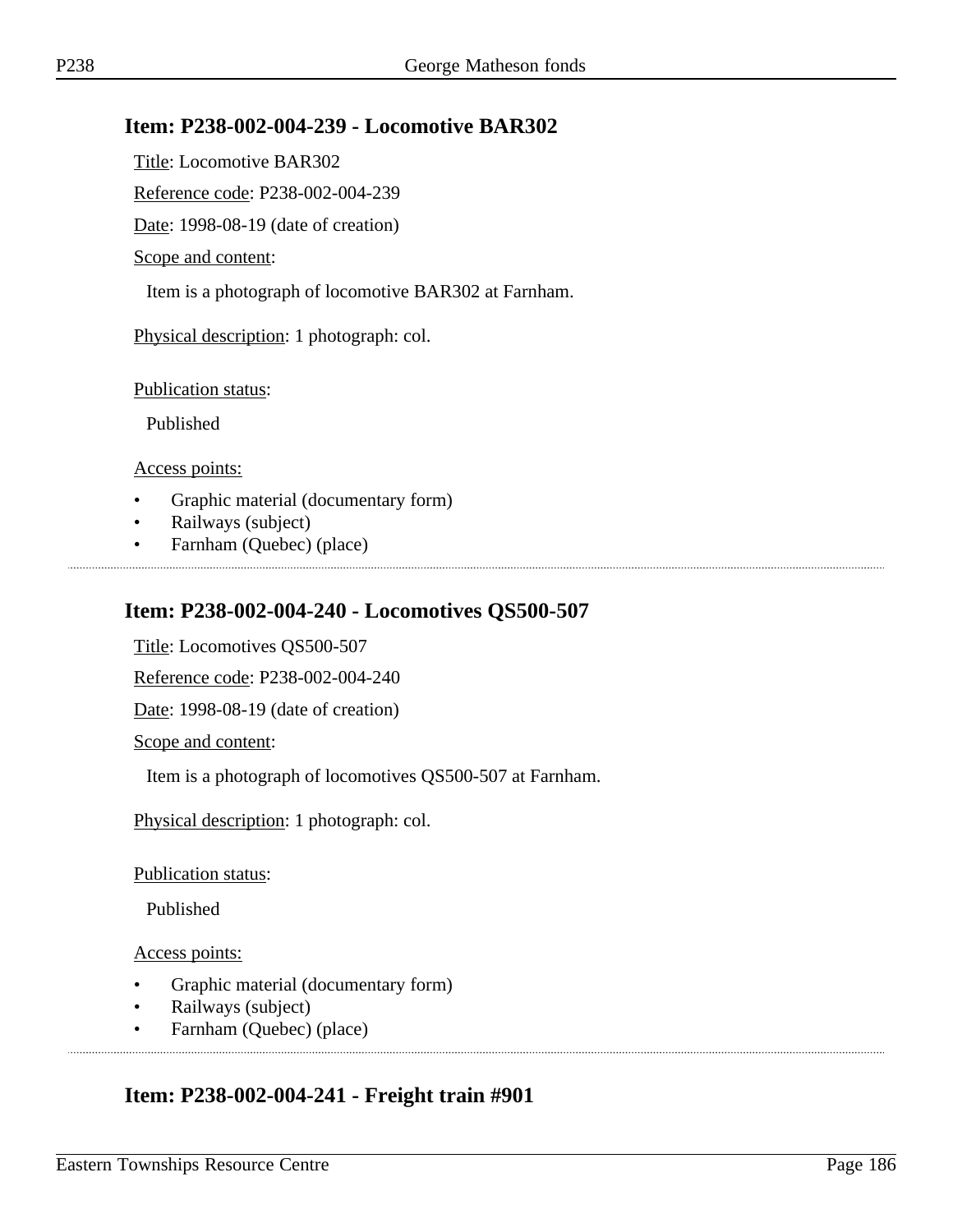Title: Freight train #901

Reference code: P238-002-004-241

Date: 1998-09-04 (date of creation)

Scope and content:

Item is a photograph of freight train #901 with locomotives 4302-4305-40-505 and 67 cars leaving Sherbrooke.

Physical description: 1 photograph: col.

Publication status:

Published

Access points:

- Graphic material (documentary form)
- Trains (subject)
- Transportation and utilities (subject)
- Railways (subject)
- Sherbrooke (Quebec) (place)

### **Item: P238-002-004-242 - Freight train #930**

Title: Freight train #930

Reference code: P238-002-004-242

Date: 1998-09-10 (date of creation)

Scope and content:

Item is a photograph of freight train #930 from Toronto to St. John with locomotives 5632-5515. QS500 at left on Road Switcher.

Physical description: 1 photograph: col.

Publication status:

Published

- Graphic material (documentary form)
- Trains (subject)
- Railways (subject)
- Transportation and utilities (subject)
- Sherbrooke (Quebec) (place)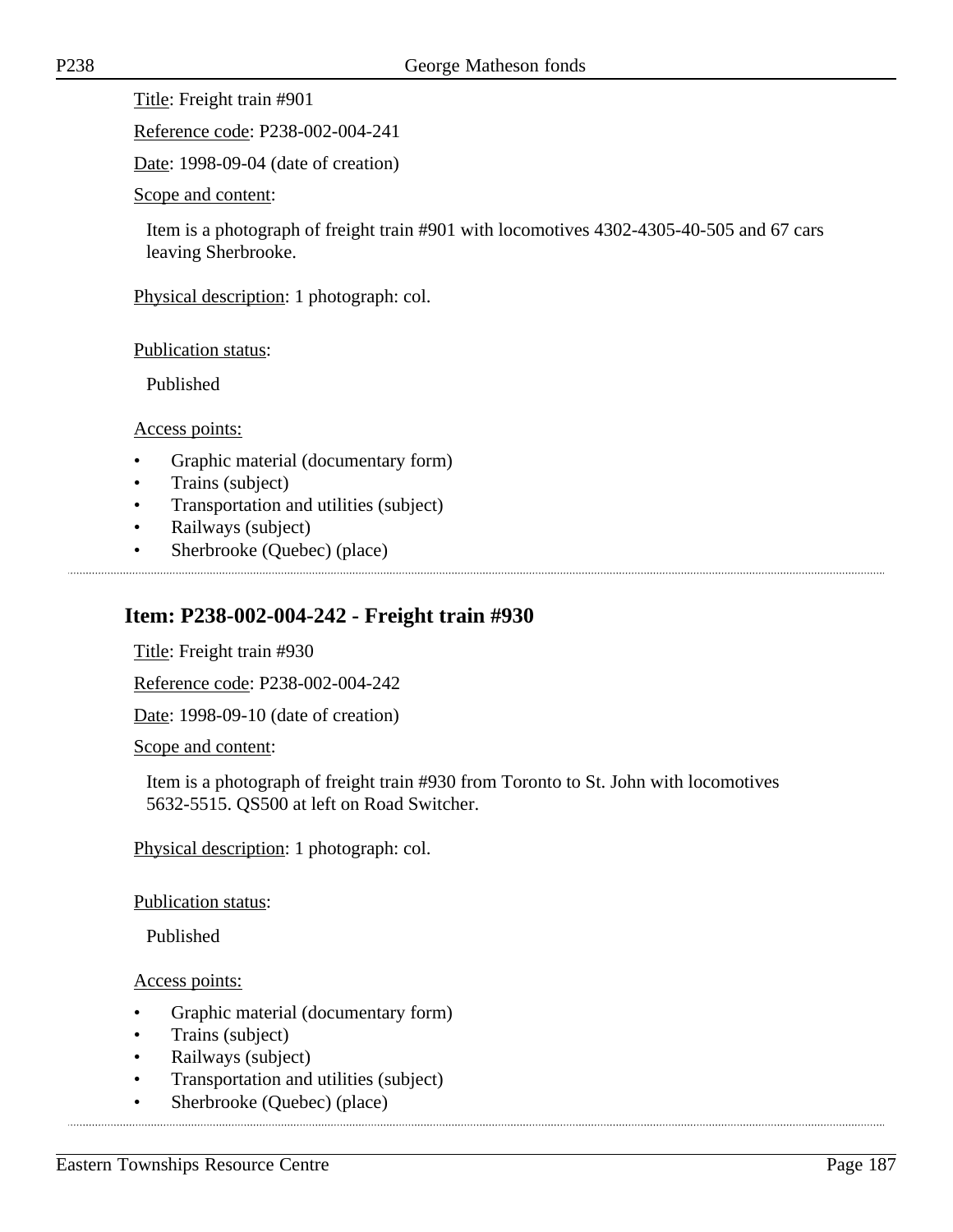# **Item: P238-002-004-243 - Freight train CDAC #904**

Title: Freight train CDAC #904

Reference code: P238-002-004-243

Date: 1998-09-16 (date of creation)

#### Scope and content:

Item is a photograph of freight train CDAC #904 with locomotives 4302-4304-4301.

Physical description: 1 photograph: col.

Publication status:

Published

Access points:

- Graphic material (documentary form)
- Transportation and utilities (subject)
- Railways (subject)
- Trains (subject)
- Sherbrooke (Quebec) (place)

### **Item: P238-002-004-244 - Train #930**

Title: Train #930

Reference code: P238-002-004-244

Date: 1998-09-16 (date of creation)

Scope and content:

Item is a photograph of train #930 with locomotives 5646-5686 passing train #904 with locomotives 4302-4304-4301 at around 9:20 AM at Sherbrooke railway station.

Physical description: 1 photograph: col.

Publication status:

Published

- Graphic material (documentary form)
- Trains (subject)
- Railways (subject)
- Transportation and utilities (subject)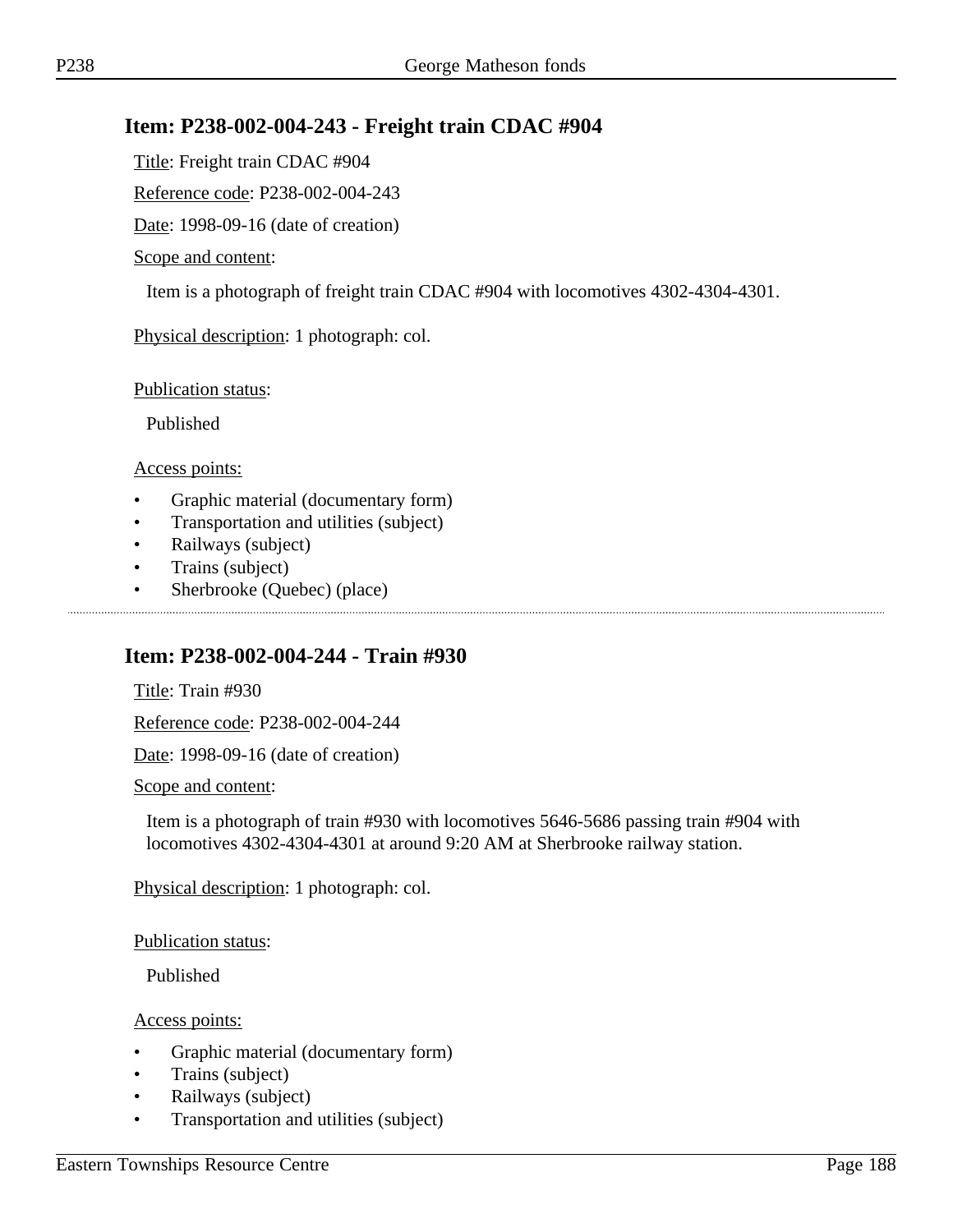..................................

• Sherbrooke (Quebec) (place)

### **Item: P238-002-004-245 - Freight train #930**

Title: Freight train #930

Reference code: P238-002-004-245

Date: 1998-09-16 (date of creation)

#### Scope and content:

Item is a photograph of freight train #930 with locomotives 5646-5686.

Physical description: 1 photograph: col.

Publication status:

Published

#### Access points:

- Graphic material (documentary form)
- Trains (subject)
- Transportation and utilities (subject)
- Railways (subject)
- Sherbrooke (Quebec) (place)

### **Item: P238-002-004-246 - Freight train #930**

Title: Freight train #930

Reference code: P238-002-004-246

Date: 1998-09-16 (date of creation)

Scope and content:

Item is a photograph of freight train # 930 with locomotives 5646-5686.

Physical description: 1 photograph: col.

#### Publication status:

Published

- Graphic material (documentary form)
- Trains (subject)
- Railways (subject)
- Transportation and utilities (subject)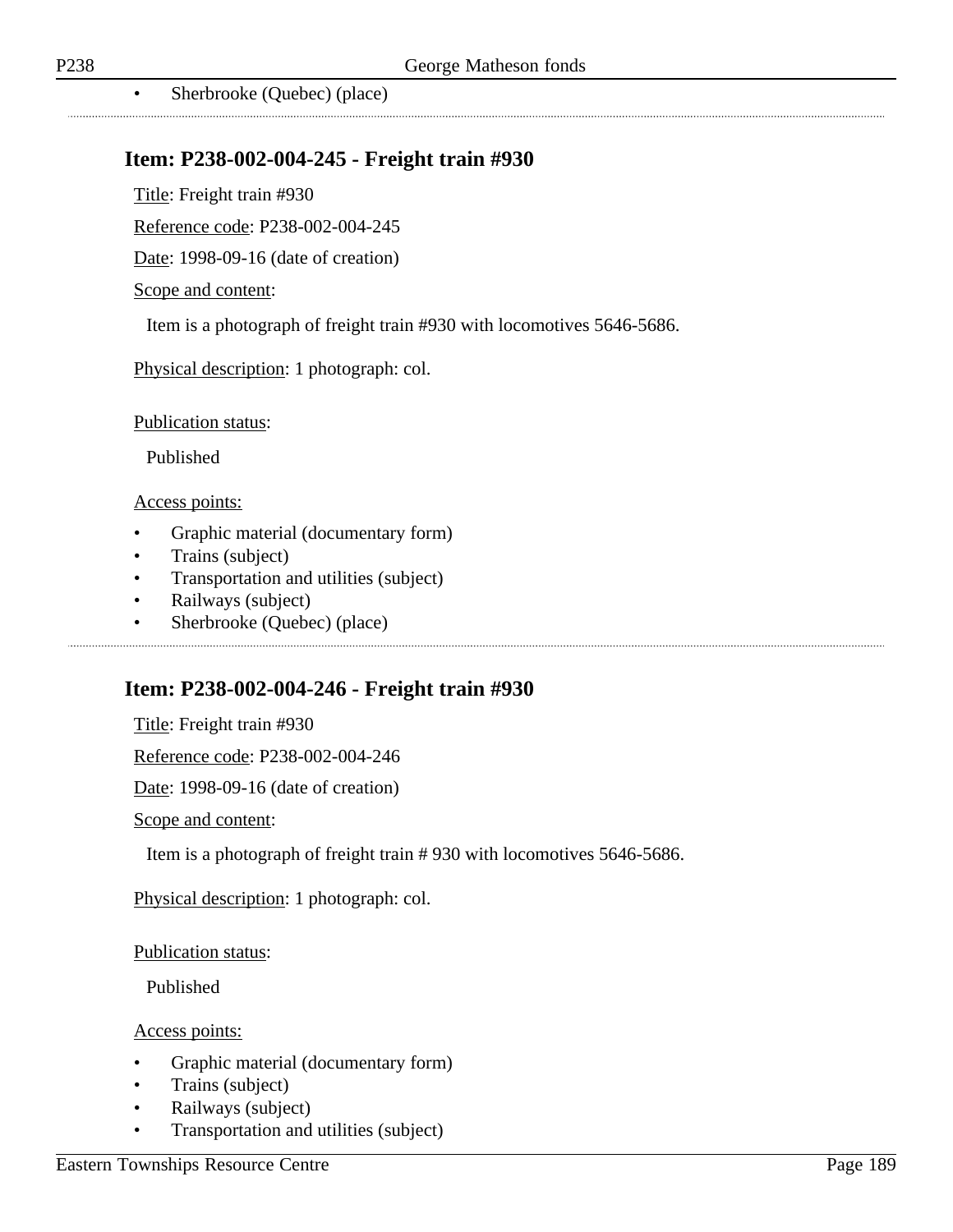### **Item: P238-002-004-247 - Locomotive 5426**

Title: Locomotive 5426

Reference code: P238-002-004-247

Date: 1998-09-16 (date of creation)

#### Scope and content:

Item is a photograph of locomotive 5426, lead unit on train #931 with 68 axle intermodal westbound, arrived at Sherbrooke at 8:25 AM.

Physical description: 1 photograph: col.

Publication status:

Published

#### Access points:

- Graphic material (documentary form)
- Trains (subject)
- Transportation and utilities (subject)

- Railways (subject)
- Sherbrooke (Quebec) (place)

# **Item: P238-002-004-248 - Locomotives CP5426-HLCX6066**

Title: Locomotives CP5426-HLCX6066

Reference code: P238-002-004-248

Date: 1998-09-16 (date of creation)

Scope and content:

Item is a photograph of locomotives CP5426-HLCX6066.

Physical description: 1 photograph: col.

Publication status:

Published

- Graphic material (documentary form)
- Trains (subject)
- Transportation and utilities (subject)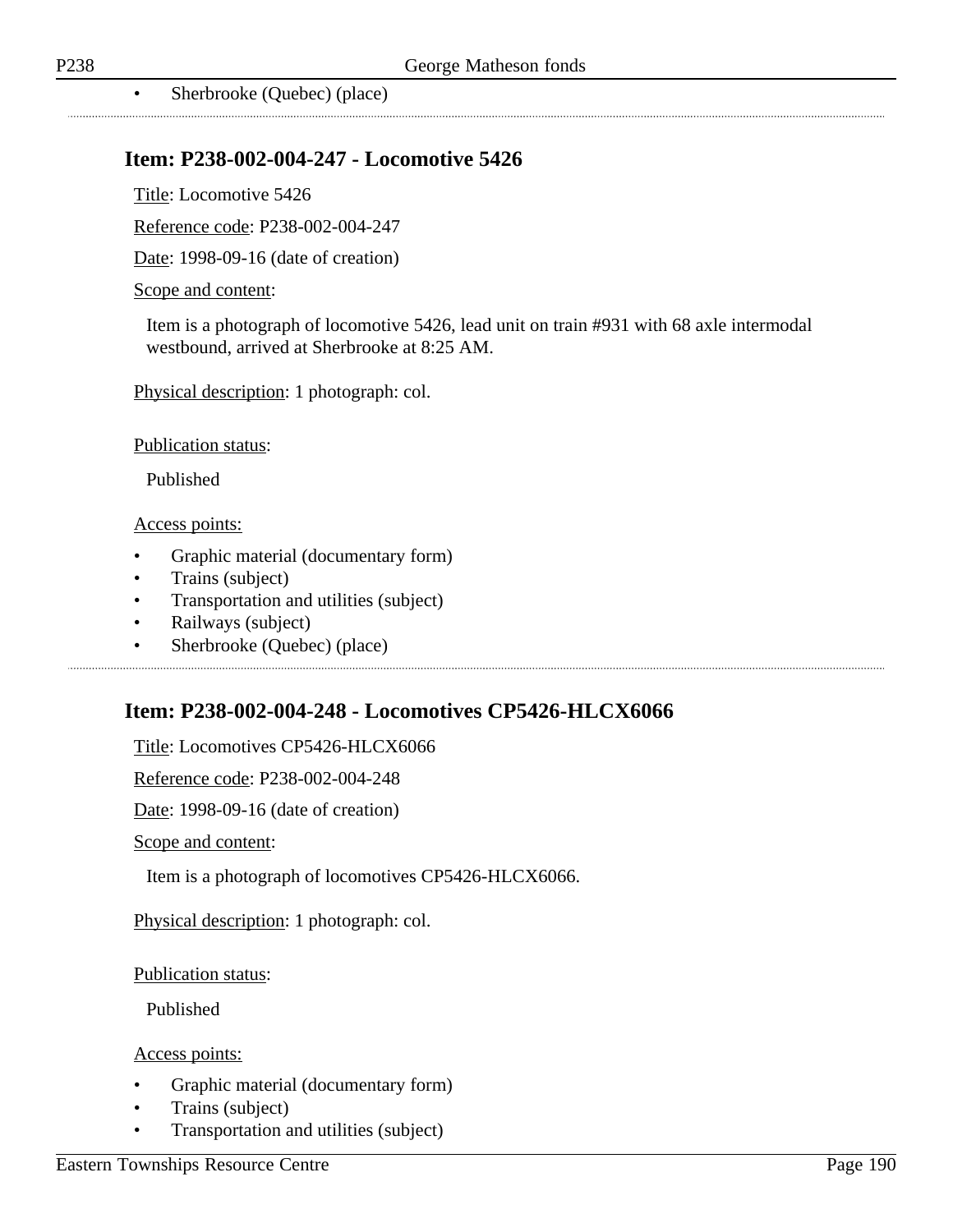- Railways (subject)
- Sherbrooke (Quebec) (place)

### **Item: P238-002-004-249 - Freight train #931**

Title: Freight train #931

Reference code: P238-002-004-249

Date: 1998-09-17 (date of creation)

Scope and content:

Item is a photograph of freight train #931 with locomotives 5686-5646 arriving at Sherbrooke around 12:15 PM. Usually arrived around 4 hours earlier.

Physical description: 1 photograph: col.

Publication status:

Published

Access points:

- Graphic material (documentary form)
- Trains (subject)
- Railways (subject)
- Transportation and utilities (subject)
- Sherbrooke (Quebec) (place)

### **Item: P238-002-004-250 - Freight train #931**

Title: Freight train #931

Reference code: P238-002-004-250

Date: 1998-09-17 (date of creation)

Scope and content:

Item is a photograph of freight train #931 with locomotives 5686-5646 and 144 axles arriving at Sherbrooke.

Physical description: 1 photograph: col.

Publication status:

Published

Access points:

• Graphic material (documentary form)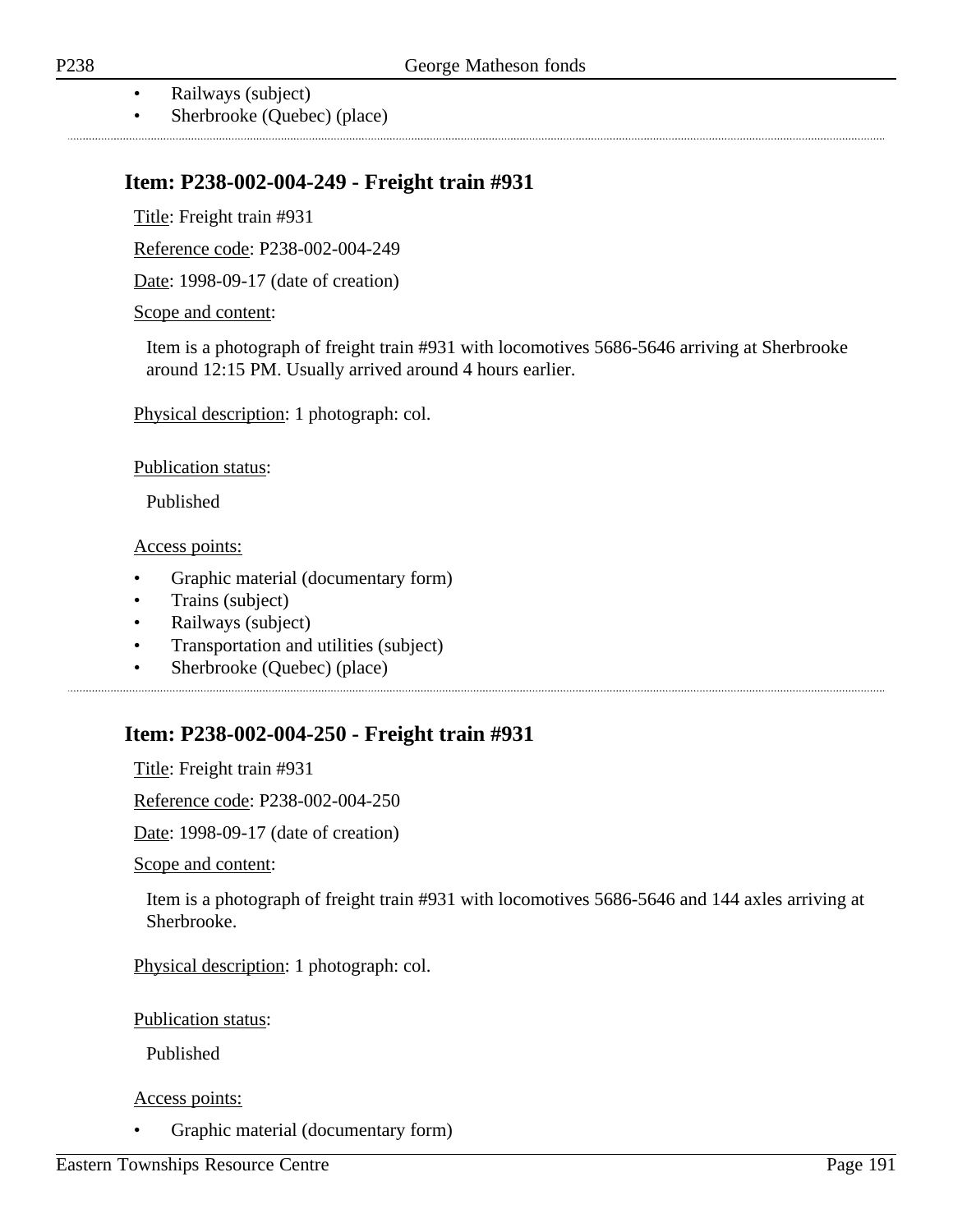- Trains (subject)
- Transportation and utilities (subject)
- Railways (subject)
- Sherbrooke (Quebec) (place)

### **Item: P238-002-004-251 - Freight train #931**

Title: Freight train #931

Reference code: P238-002-004-251

Date: 1998-09-17 (date of creation)

Scope and content:

Item is a photograph of freight train #931 with locomotives 5686-5646 passing train #904 with locomotives 357-359-362 at 12:22PM.

Physical description: 1 photograph: col.

Publication status:

Published

Access points:

- Graphic material (documentary form)
- Trains (subject)
- Railways (subject)
- Transportation and utilities (subject)
- Sherbrooke (Quebec) (place)

### **Item: P238-002-004-252 - Locomotive unit QS504-505**

Title: Locomotive unit QS504-505

Reference code: P238-002-004-252

Date: 1998-09-17 (date of creation)

Scope and content:

Item is a photograph of locomotive unit QS504-505 passing train #904 with locomotives 357-359-362 on East Pick Up around noon. Train #904 was waiting for a rested crew and departed at 12:40 PM.

Physical description: 1 photograph: col.

Publication status: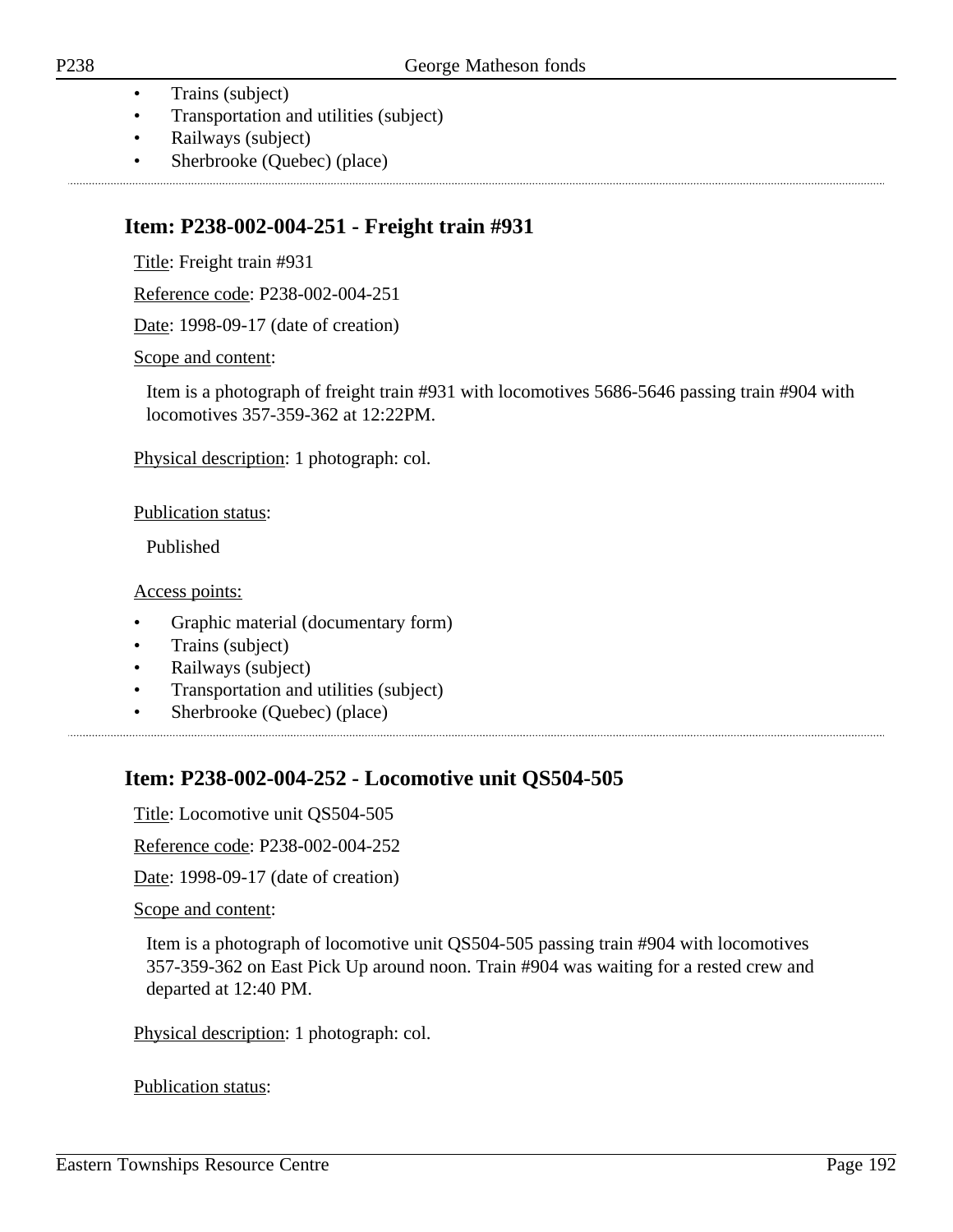# Published

# Access points:

- Graphic material (documentary form)
- Trains (subject)
- Railways (subject)
- Transportation and utilities (subject)
- Sherbrooke (Quebec) (place)

### **Item: P238-002-004-253 - Road Switcher Crew QSR 500-503**

Title: Road Switcher Crew QSR 500-503

Reference code: P238-002-004-253

Date: 1998-09-23 (date of creation)

Scope and content:

Item is a photograph of Road Switcher Crew QSR 500-503 pulled out on second main line to switch in face of train #931.

Physical description: 1 photograph: col.

Publication status:

Published

Access points:

- Graphic material (documentary form)
- Trains (subject)
- Railways (subject)
- Sherbrooke (Quebec) (place)

### **Item: P238-002-004-254 - Train #931**

Title: Train #931

Reference code: P238-002-004-254

Date: 1998-09-23 (date of creation)

Scope and content:

Item is a photograph of train #931 with locomotives 5665-5430 stopped on second attempt to leave.

Physical description: 1 photograph: col.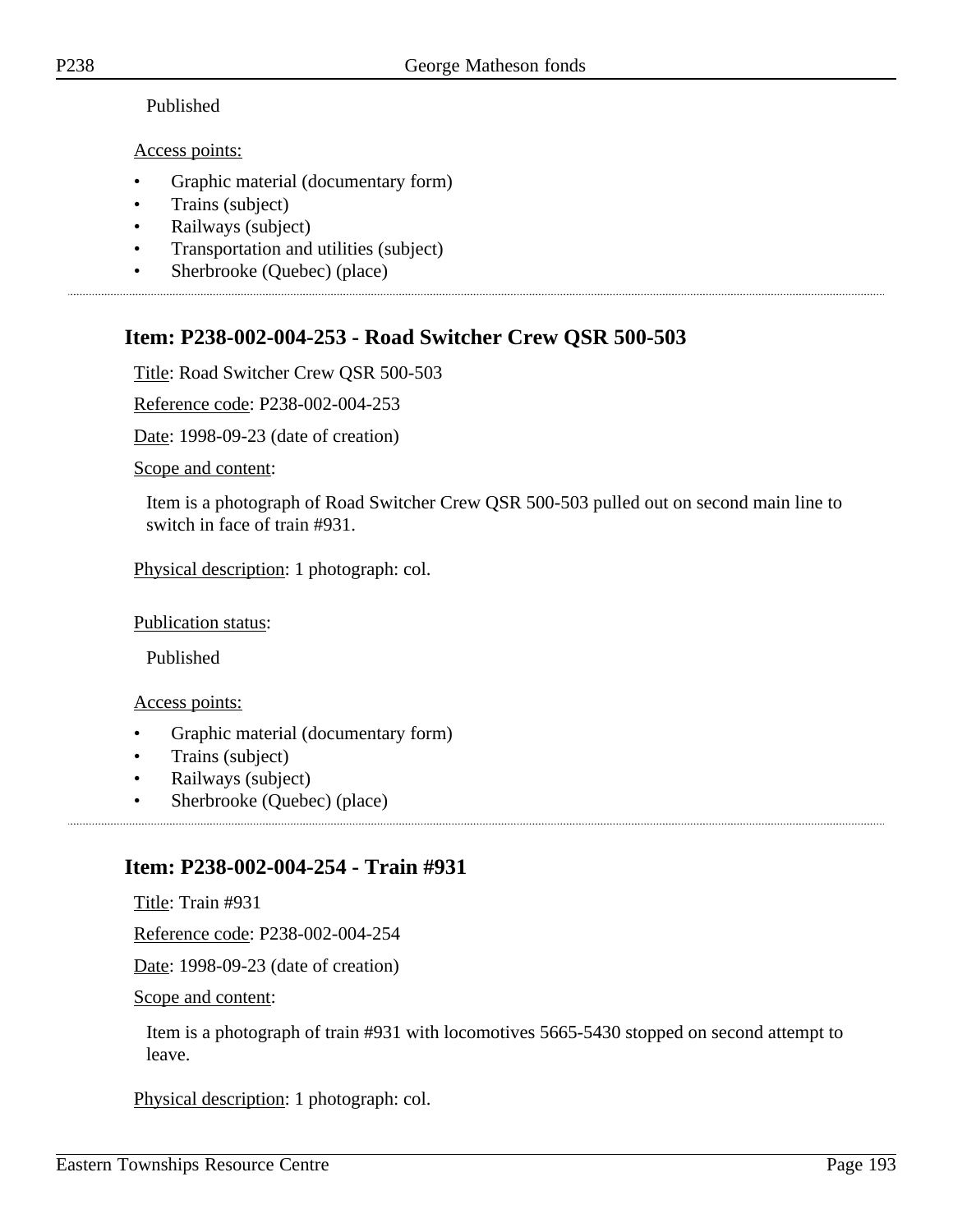Publication status:

Published

Access points:

- Graphic material (documentary form)
- Railways (subject)
- Sherbrooke (Quebec) (place)

### **Item: P238-002-004-255 - Freight train #931**

Title: Freight train #931

Reference code: P238-002-004-255

Date: 1998-09-23 (date of creation)

Scope and content:

Item is a photograph of freight train # 931 with locomotive 5430 waiting for Road Switcher to get in clear.

Physical description: 1 photograph: col.

#### Publication status:

Published

Access points:

- Graphic material (documentary form)
- Railways (subject)
- Sherbrooke (Quebec) (place)

# **Item: P238-002-004-256 - Locomotive Rail Link 215 (SD40)**

Title: Locomotive Rail Link 215 (SD40)

Reference code: P238-002-004-256

Date: 1998-09-29 (date of creation)

Scope and content:

Item is a photograph of locomotive Rail Link 215 (SD40) at Sherbrooke.

Physical description: 1 photograph: col.

#### Publication status: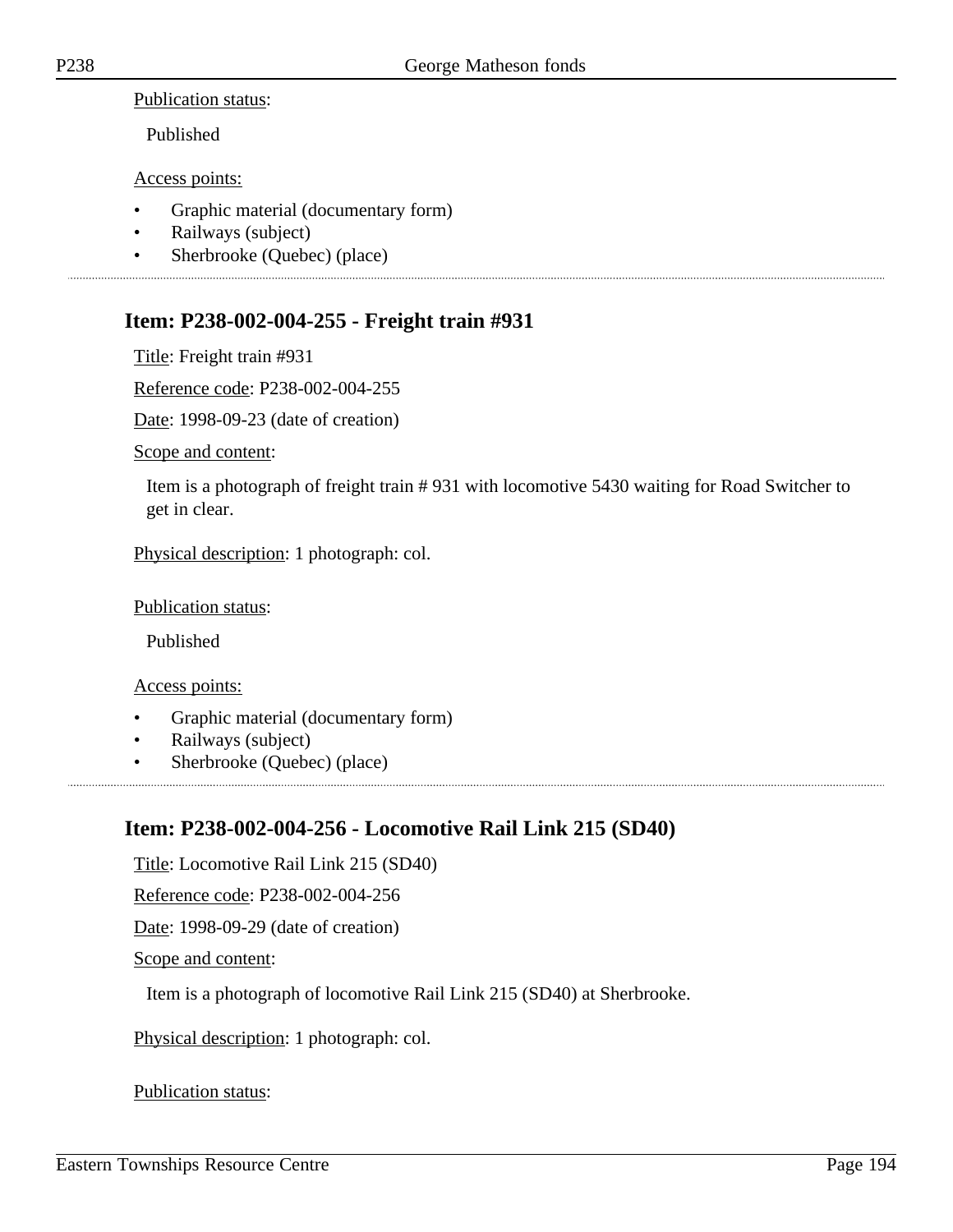#### Published

Access points:

• Graphic material (documentary form)

# **Item: P238-002-004-257 - Road Switcher unit QSR 507-500**

Title: Road Switcher unit QSR 507-500

Reference code: P238-002-004-257

Date: 1998-09-29 (date of creation)

Scope and content:

Item is a photograph of Road Switcher unit QSR 507-500 passed train #930 with locomotives CP5529-Rail Link215.

Physical description: 1 photograph: col.

Publication status:

Published

Access points:

- Graphic material (documentary form)
- Railways (subject)
- Sherbrooke (Quebec) (place)

# **Item: P238-002-004-258 - Freight train #930**

Title: Freight train #930

Reference code: P238-002-004-258

Date: 1998-09-29 (date of creation)

Scope and content:

Item is a photograph of freight train #930 with locomotives CP5529- Rail Link 215.

Physical description: 1 photograph: col.

Publication status:

Published

#### Access points:

• Graphic material (documentary form)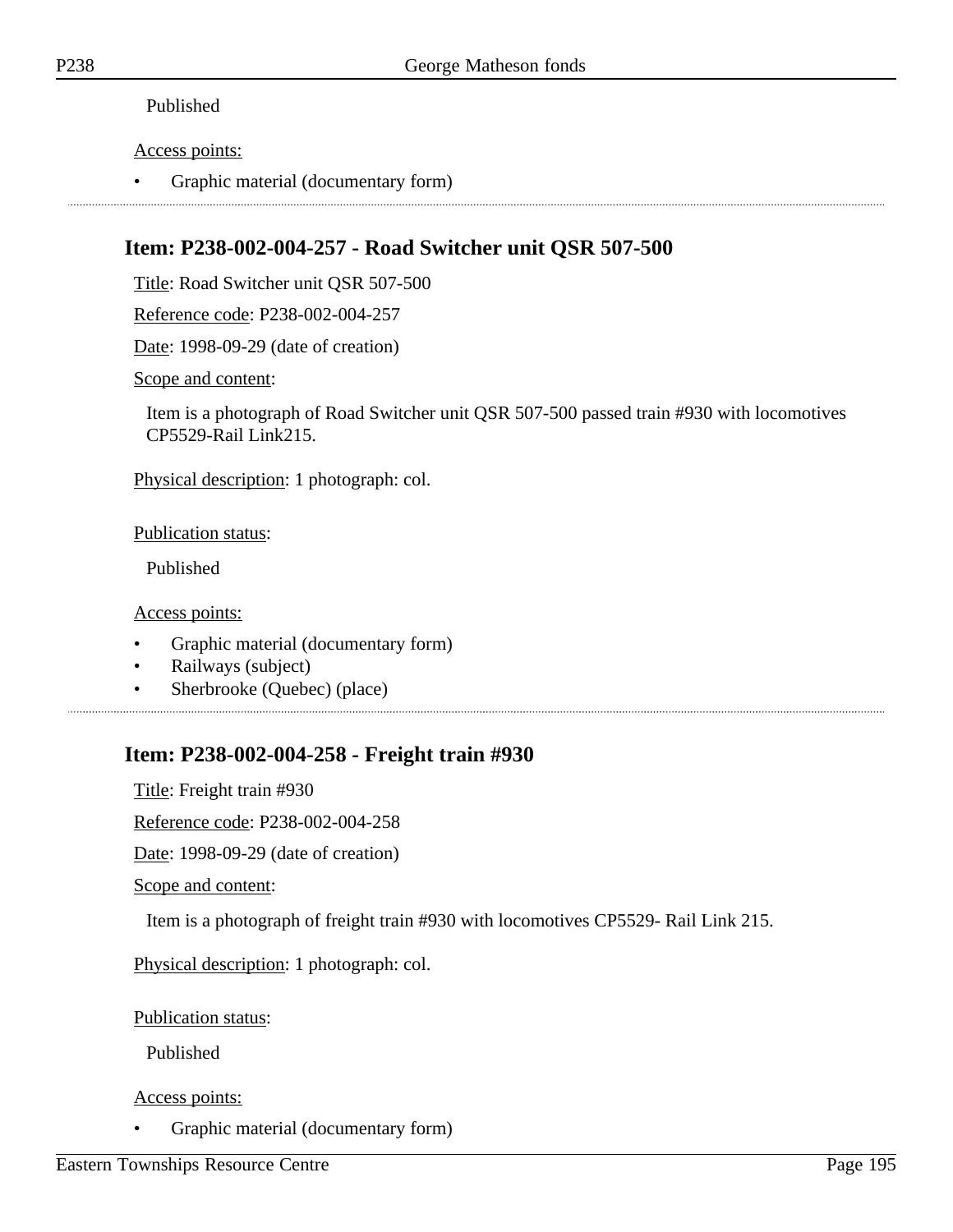- Railways (subject)
- Trains (subject)
- Sherbrooke (Quebec) (place)

### **Item: P238-002-004-259 - Freight train led by StL&H locomotives**

Title: Freight train led by StL&H locomotives

Reference code: P238-002-004-259

Date: 1998-10-01 (date of creation)

#### Scope and content:

Item is a photograph of freight train led by locomotives StL&H (St. Lawrence and Hudson Railway) 5448 (SD40-2) and CP5485 at Sherbrooke Railway Station.

Physical description: 1 photograph: col.

Publication status:

Published

Access points:

- Graphic material (documentary form)
- Railways (subject)
- Trains (subject)
- Sherbrooke (Quebec) (place)

### **Item: P238-002-004-260 - Locomotives StL&H5532-CP5420**

Title: Locomotives StL&H5532-CP5420

Reference code: P238-002-004-260

Date: 1998-10-02 (date of creation)

Scope and content:

Item is a photograph of freight train led by locomotives StL&H5532-CP5420 with a dual flag of Canada and USA painted.

Physical description: 1 photograph: col.

Publication status:

Published

#### Access points:

• Graphic material (documentary form)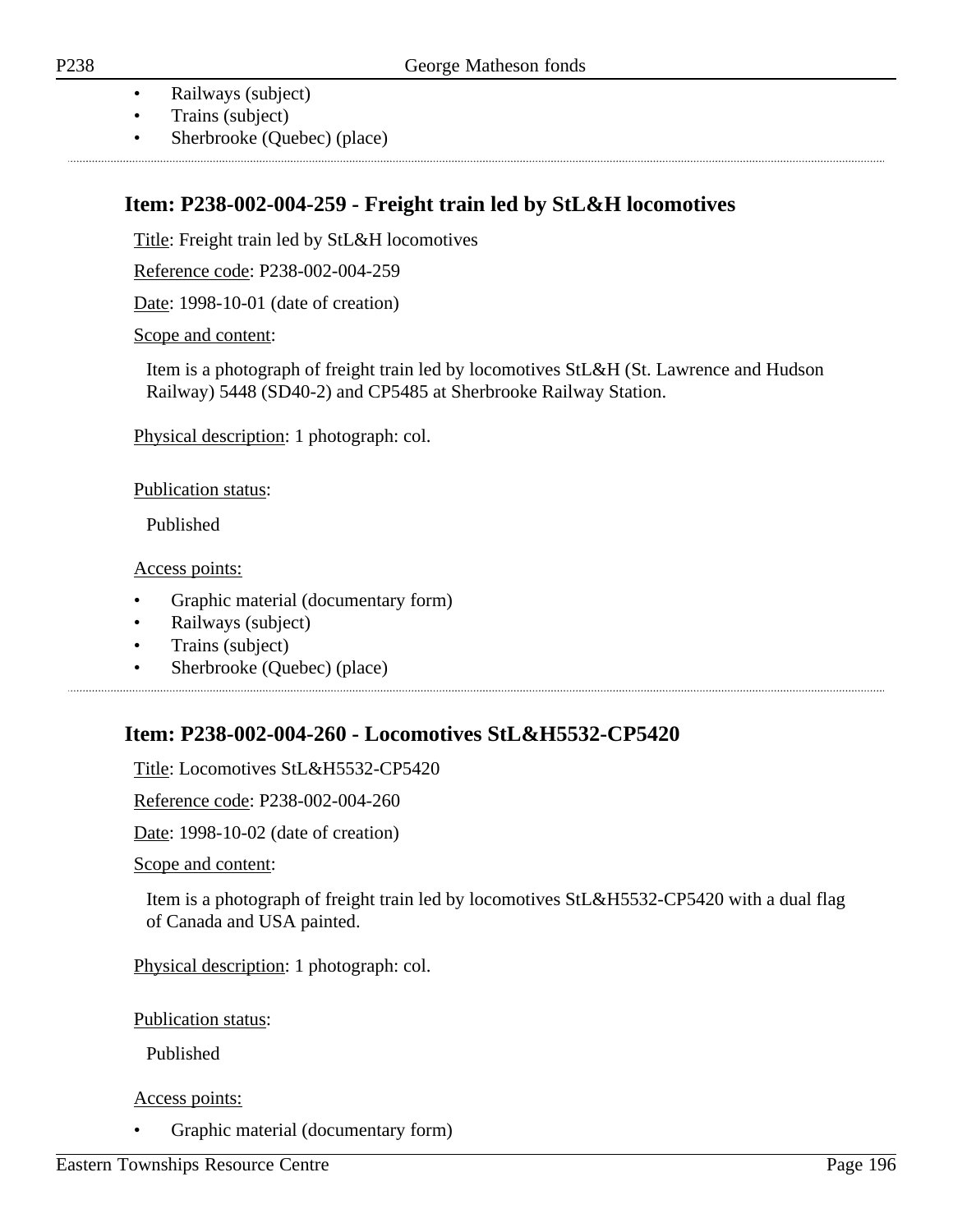• Railways (subject)

- Trains (subject)
- Sherbrooke (Quebec) (place)

# **Item: P238-002-004-261 - Freight train led by CP5420**

Title: Freight train led by CP5420

Reference code: P238-002-004-261

Date: 1998-10-02 (date of creation)

#### Scope and content:

Item is a photograph of freight train led by CP5420 with a dual flag of Canada and USA painted.

Physical description: 1 photograph: col.

#### Publication status:

Published

Access points:

- Graphic material (documentary form)
- Trains (subject)
- Railways (subject)
- Sherbrooke (Quebec) (place)

# **Item: P238-002-004-262 - Locomotive CP5547**

Title: Locomotive CP5547 Reference code: P238-002-004-262 Date: 1998-10-03 (date of creation) Scope and content: Item is a photograph of locomotive CP5547.

Physical description: 1 photograph: col.

Publication status:

Published

- Graphic material (documentary form)
- Railways (subject)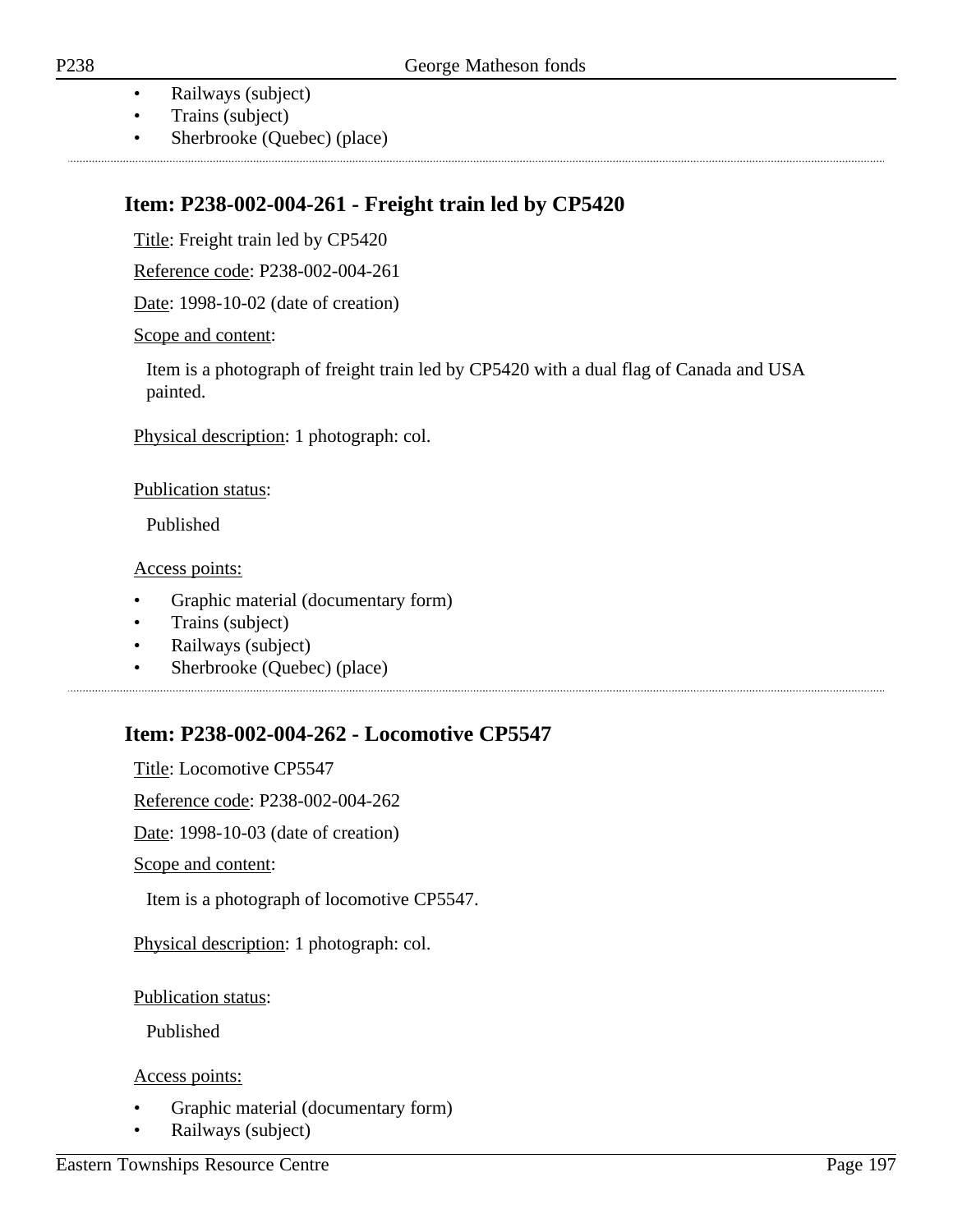• Sherbrooke (Quebec) (place)

#### **Item: P238-002-004-263 - Locomotive NVT 513**

Title: Locomotive NVT 513

Reference code: P238-002-004-263

Date: 1998-10-04 (date of creation)

#### Scope and content:

Item is a photograph of train led by locomotive NVT (Northern Vermont Railroad) 513.

Physical description: 1 photograph: col.

Publication status:

Published

#### Access points:

- Graphic material (documentary form)
- Railways (subject)
- Trains (subject)

### **Item: P238-002-004-264 - Freight train #394**

Title: Freight train #394

Reference code: P238-002-004-264

Date: 1998-10-06 (date of creation)

Scope and content:

Item is a photograph of freight train #394 led by locomotives 5407-5448-9624 and 68 cars at Sherbrooke station.

Physical description: 1 photograph: col.

Publication status:

Published

- Graphic material (documentary form)
- Railways (subject)
- Trains (subject)
- Transportation and utilities (subject)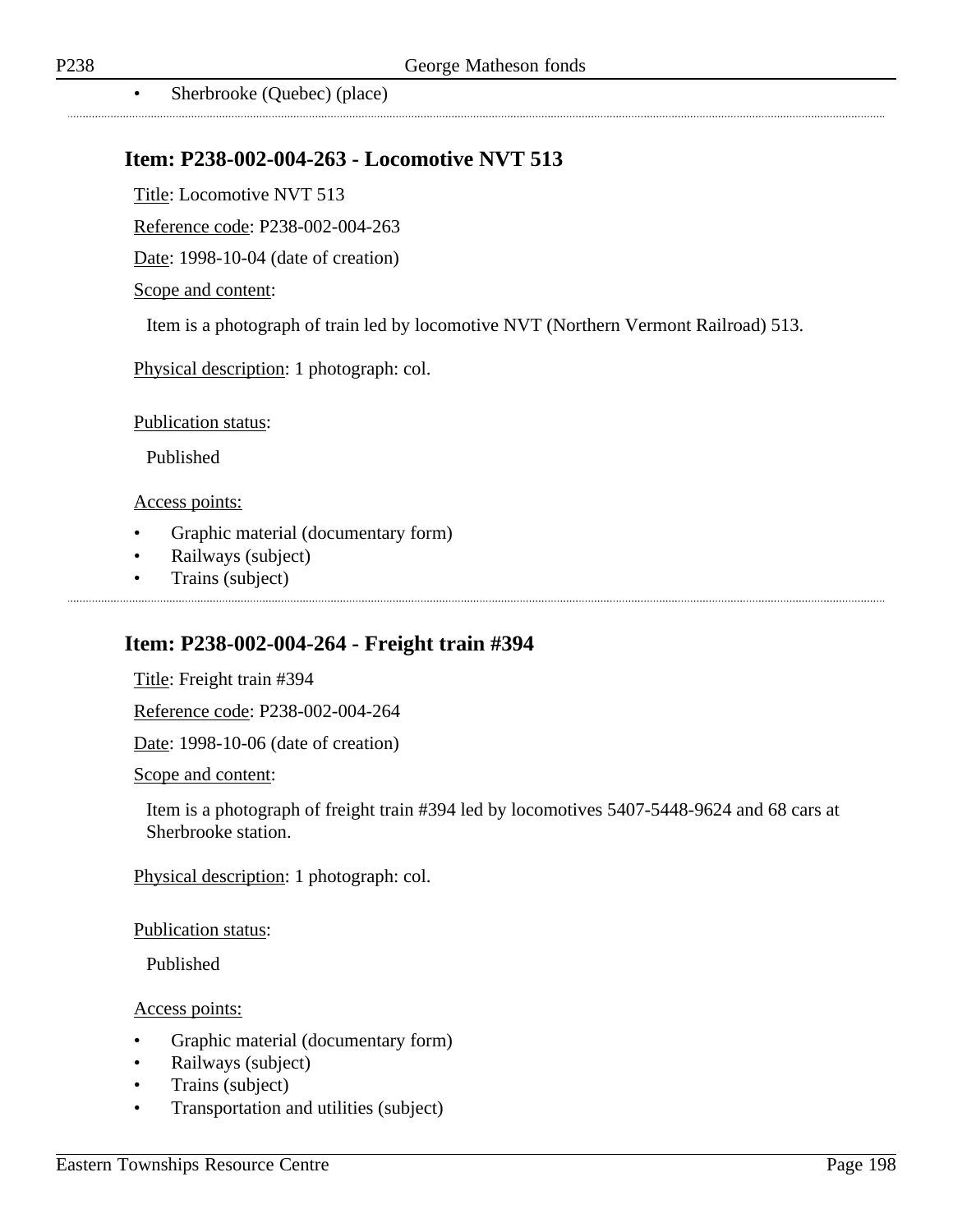• Sherbrooke (Quebec) (place)

### **Item: P238-002-004-265 - Road Switcher unit QSR505-50**

Title: Road Switcher unit QSR505-50

Reference code: P238-002-004-265

Date: 1998-10-06 (date of creation)

#### Scope and content:

Item is a photograph of Road Switcher unit QSR505-50?

Physical description: 1 photograph: col.

Publication status:

Published

#### Access points:

- Graphic material (documentary form)
- Railways (subject)
- Sherbrooke (Quebec) (place)

### **Item: P238-002-004-266 - Locomotive CP5677**

Title: Locomotive CP5677 Reference code: P238-002-004-266 Date: 1998-10-06 (date of creation) Scope and content: Item is a photograph of locomotive CP5677 on a freight train. Physical description: 1 photograph: col.

Publication status:

Published

- Graphic material (documentary form)
- Railways (subject)
- Sherbrooke (Quebec) (place)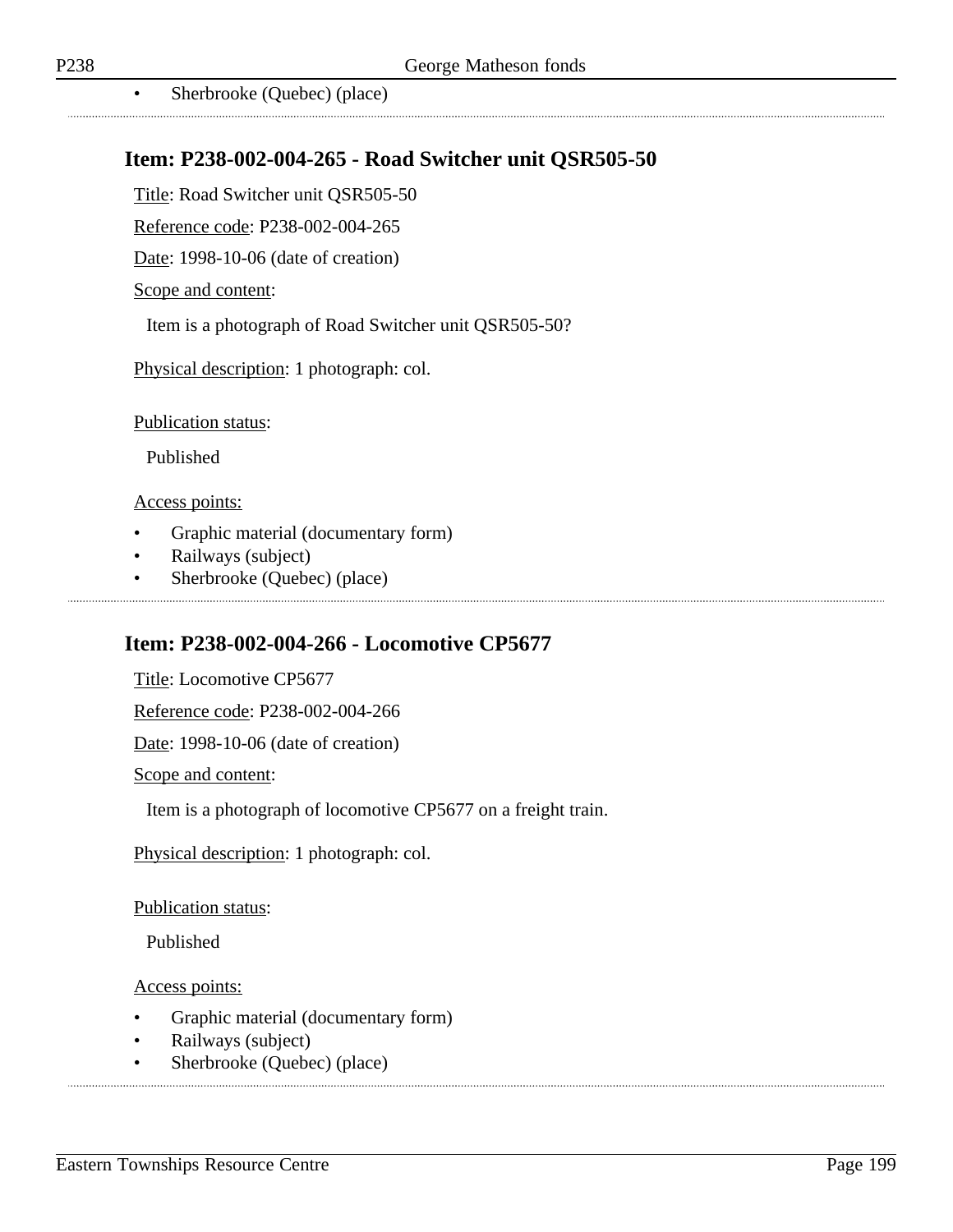### **Item: P238-002-004-267 - Freight train #931**

Title: Freight train #931

Reference code: P238-002-004-267

Date: 1998-10-03 (date of creation)

#### Scope and content:

Item is a photograph of freight train #931 led by locomotives StL&H5593-CP5547.

Physical description: 1 photograph: col.

#### Publication status:

Published

Access points:

- Graphic material (documentary form)
- Trains (subject)
- Railways (subject)
- Sherbrooke (Quebec) (place)

### **Item: P238-002-004-268 - Freight train #930**

Title: Freight train #930

Reference code: P238-002-004-268

Date: 1998-10-06 (date of creation)

Scope and content:

Item is a photograph of freight train #930 with locomotives 5538-5677.

Physical description: 1 photograph: col.

Publication status:

Published

- Graphic material (documentary form)
- Railways (subject)
- Transportation and utilities (subject)
- Trains (subject)
- Sherbrooke (Quebec) (place)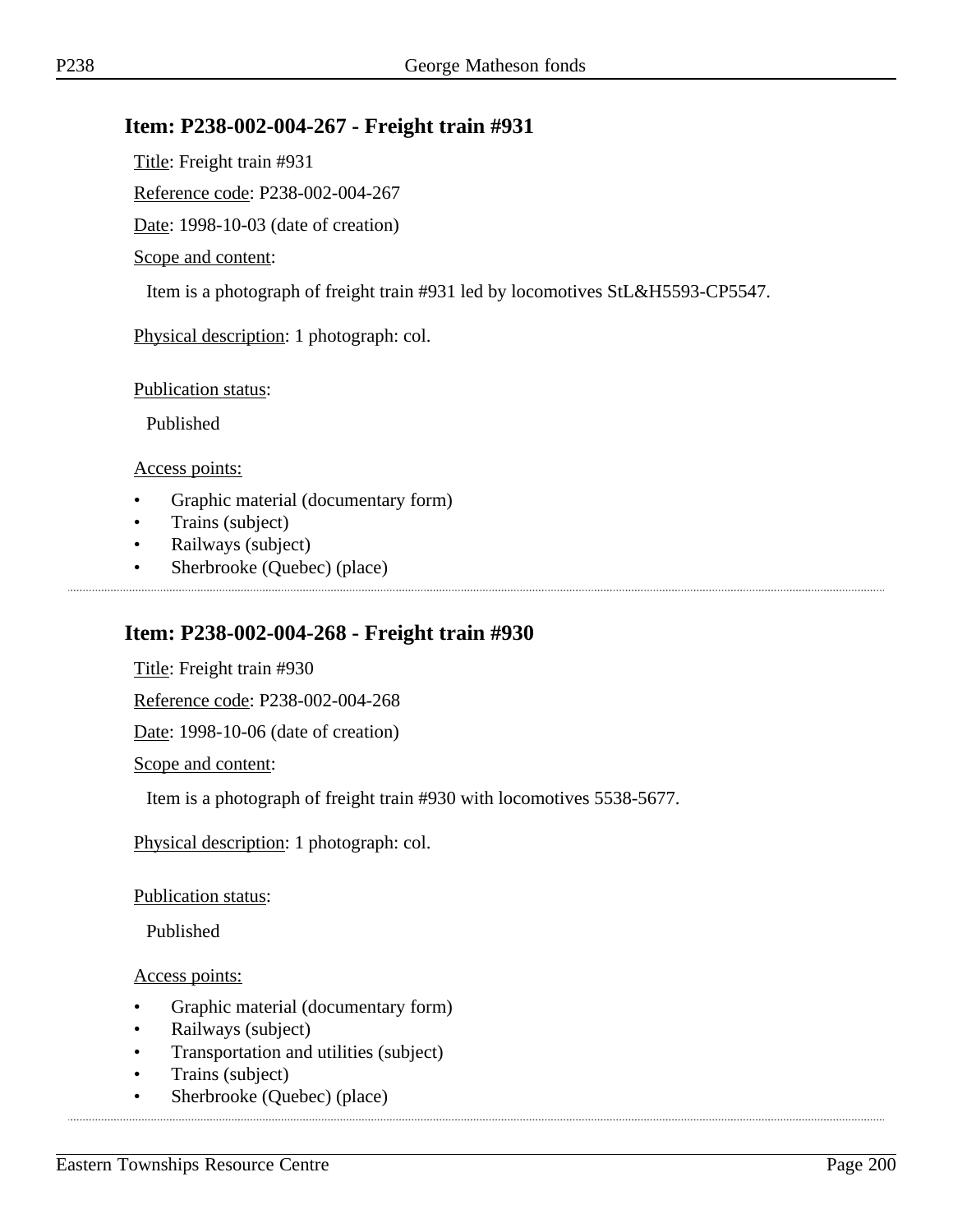### **Item: P238-002-004-269 - Freight train #931**

Title: Freight train #931

Reference code: P238-002-004-269

Date: 1998-10-06 (date of creation)

#### Scope and content:

Item is a photograph of freight train #931 with locomotives 5593-5547 arriving at Sherbrooke station.

Physical description: 1 photograph: col.

Publication status:

Published

Access points:

- Graphic material (documentary form)
- Railways (subject)
- Trains (subject)
- Transportation and utilities (subject)
- Sherbrooke (Quebec) (place)

### **Item: P238-002-004-270 - Freight train #931**

Title: Freight train #931

Reference code: P238-002-004-270

Date: 1998-10-06 (date of creation)

Scope and content:

Item is a photograph of freight train #931 with locomotives 5593-5547 passing by train #930 with locomotives 5538-5677.

Physical description: 1 photograph: col.

Publication status:

Published

- Graphic material (documentary form)
- Trains (subject)
- Railways (subject)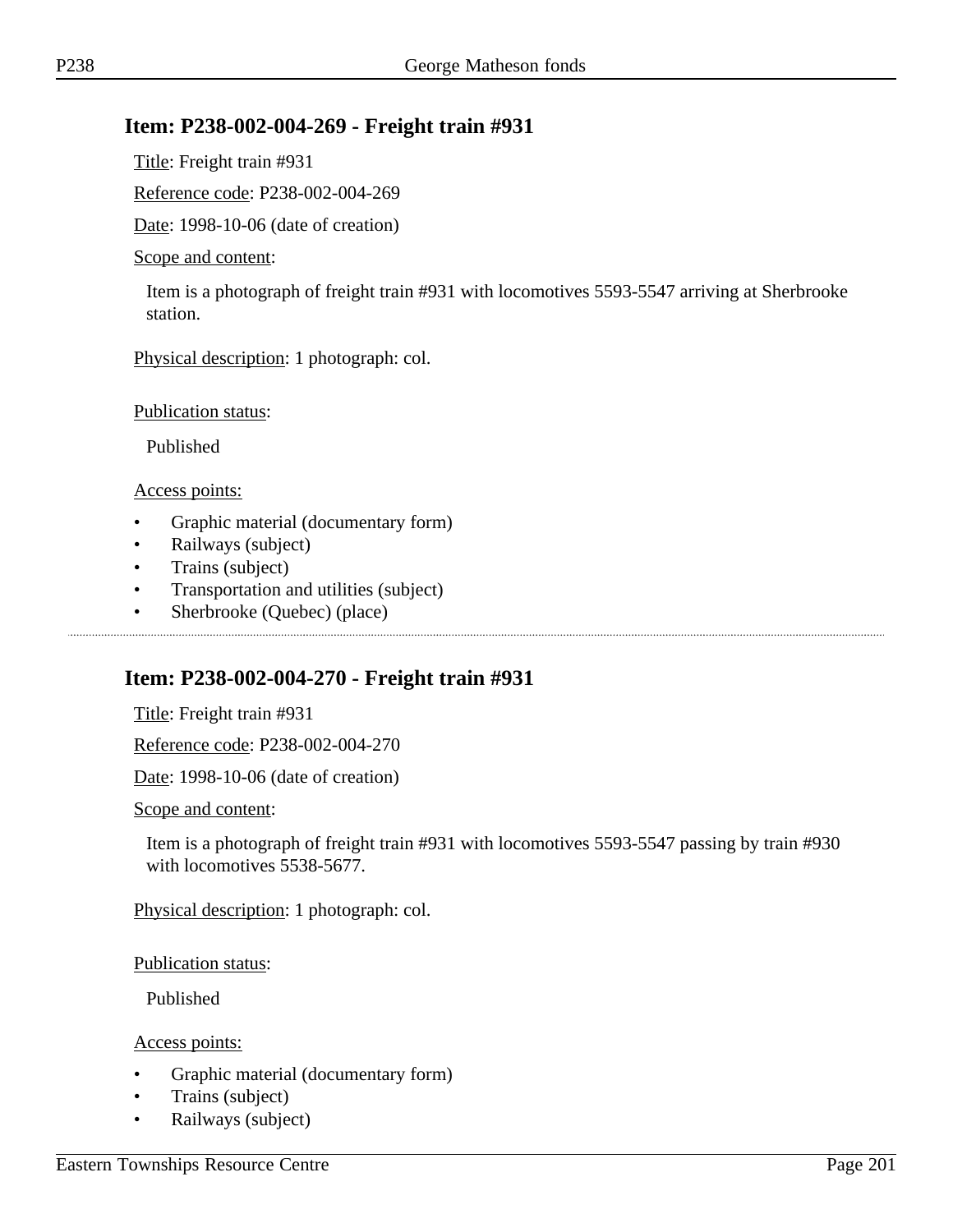• Sherbrooke (Quebec) (place)

### **Item: P238-002-004-271 - Locomotive units led by StL&H5447**

Title: Locomotive units led by StL&H5447

Reference code: P238-002-004-271

Date: 1998-10-13 (date of creation)

#### Scope and content:

Item is a photograph of locomotive units led by StL&H5447.

Physical description: 1 photograph: col.

Publication status:

Published

#### Access points:

- Graphic material (documentary form)
- Railways (subject)
- Sherbrooke (Quebec) (place)

### **Item: P238-002-004-272 - Combined train #901**

Title: Combined train #901

Reference code: P238-002-004-272

Date: 1998-10-13 (date of creation)

Scope and content:

Item is a photograph of combined train #901 led by locomotive 40 going to pick up 5 Covered Hoppers at Sherbrooke.

Physical description: 1 photograph: col.

Publication status:

Published

- Graphic material (documentary form)
- Railways (subject)
- Sherbrooke (Quebec) (place)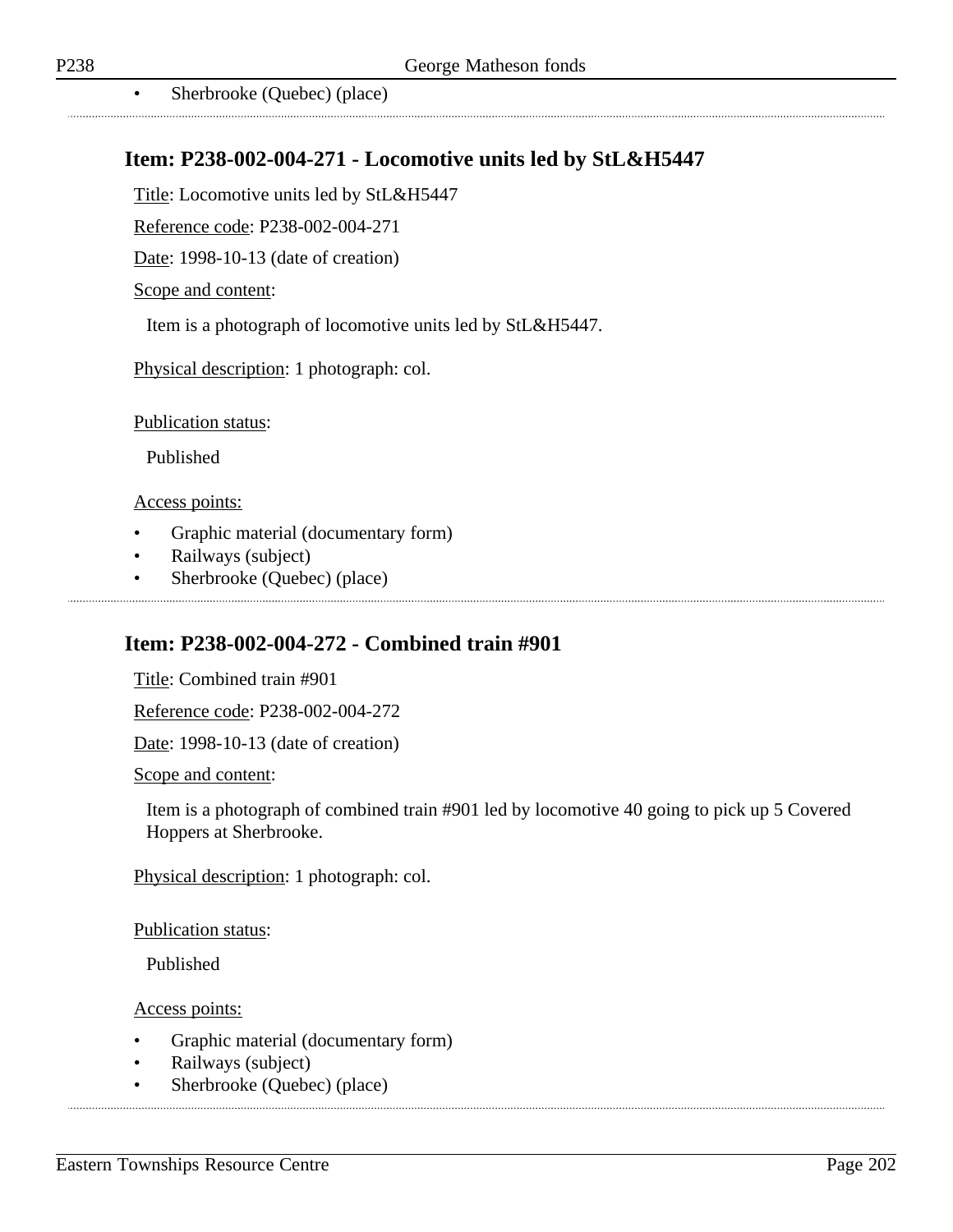### **Item: P238-002-004-273 - Locomotives 500-506**

Title: Locomotives 500-506

Reference code: P238-002-004-273

Date: 1998-10-13 (date of creation)

#### Scope and content:

Item is a photograph of locomotives 500-506 and 3 cars on West Pickup.

Physical description: 1 photograph: col.

Publication status:

Published

Access points:

- Graphic material (documentary form)
- Railways (subject)
- Trains (subject)
- Sherbrooke (Quebec) (place)

### **Item: P238-002-004-274 - Freight train #931**

Title: Freight train #931

Reference code: P238-002-004-274

Date: 1998-10-18 (date of creation)

Scope and content:

Item is a photograph of freight train # 931 at Sherbrooke Railway Station.

Physical description: 1 photograph: col.

Publication status:

Published

- Graphic material (documentary form)
- Trains (subject)
- Railways (subject)
- Sherbrooke (Quebec) (place)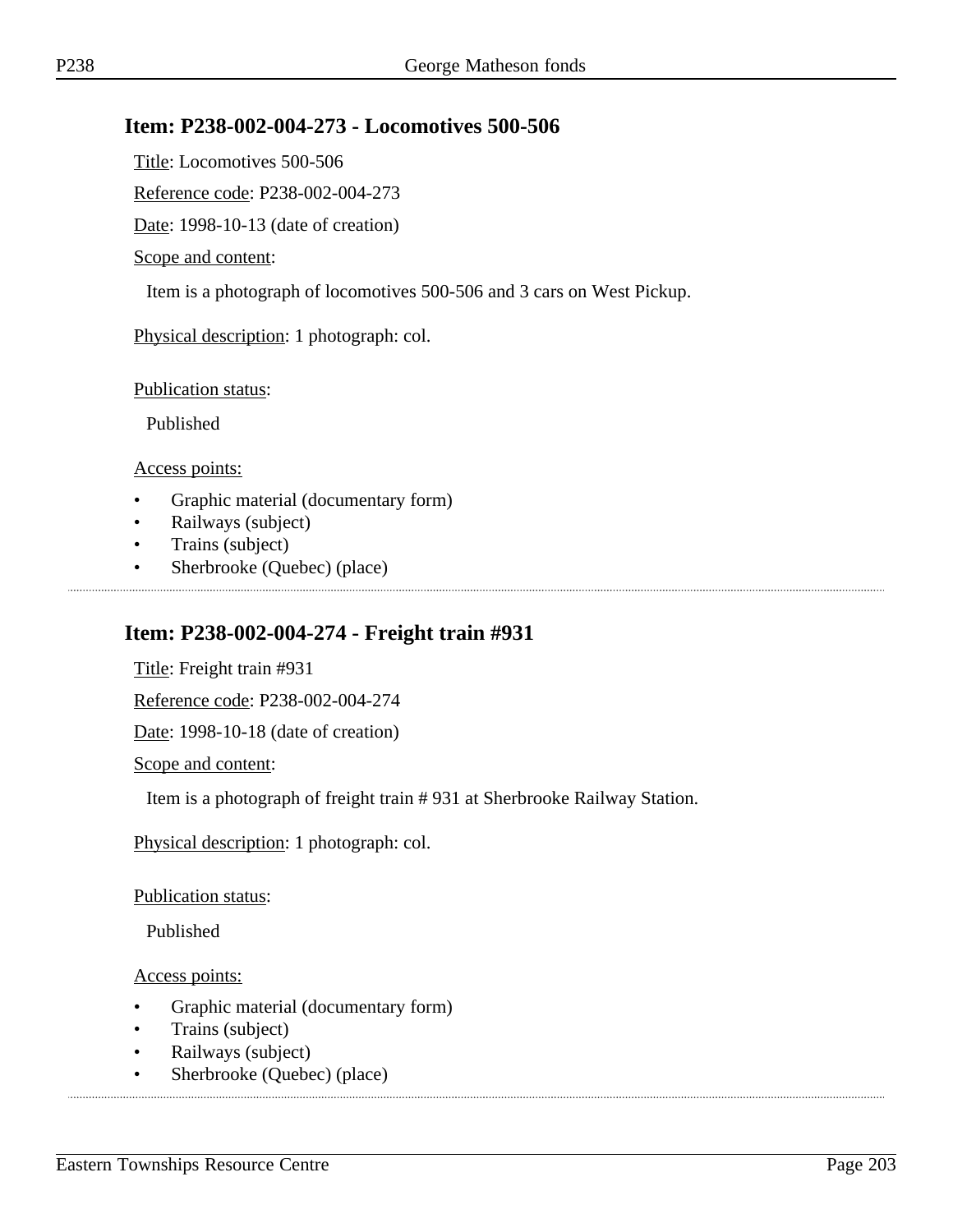### **Item: P238-002-004-275 - Freight train #930**

Title: Freight train #930

Reference code: P238-002-004-275

Date: 1998-10-17 (date of creation)

#### Scope and content:

Item is a photograph of freight train #930 with locomotives 5677-508 at Sherbrooke Railway Station.

Physical description: 1 photograph: col.

Publication status:

Published

Access points:

- Graphic material (documentary form)
- Railways (subject)
- Trains (subject)
- Sherbrooke (Quebec) (place)

### **Item: P238-002-004-276 - Freight train #901**

Title: Freight train #901

Reference code: P238-002-004-276

Date: 1998-10-18 (date of creation)

Scope and content:

Item is a photograph of freight train #901 leaving Sherbrooke station.

Physical description: 1 photograph: col.

Publication status:

Published

- Graphic material (documentary form)
- Railways (subject)
- Trains (subject)
- Sherbrooke (Quebec) (place)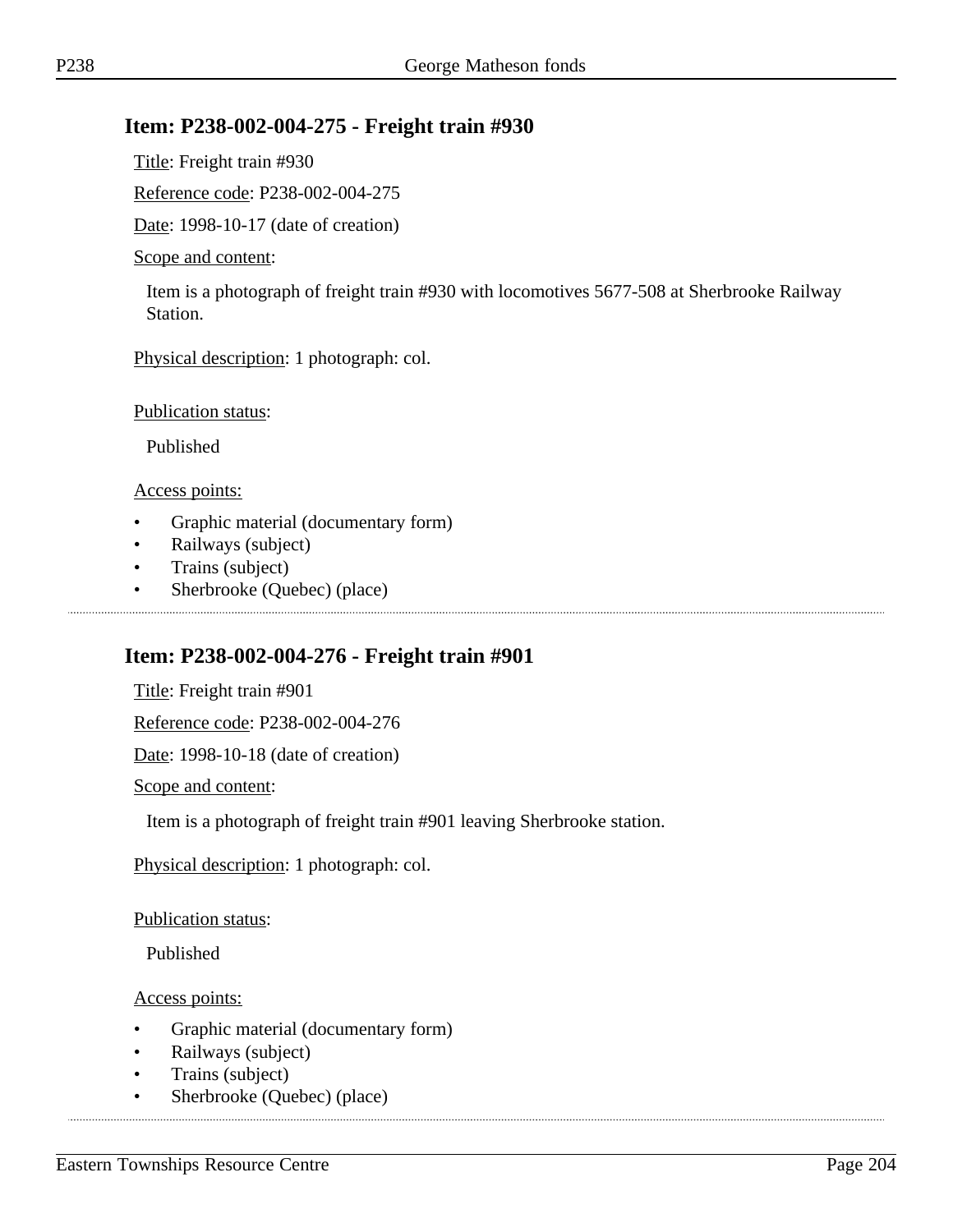### **Item: P238-002-004-277 - Freight train #901**

Title: Freight train #901

Reference code: P238-002-004-277

Date: 1998-10-18 (date of creation)

#### Scope and content:

Item is a photograph of westbound freight train # 901 with the locomotive Amtrak 487 and other units 4302-3612-176-4303 and 57 cars.

Physical description: 1 photograph: col.

Publication status:

Published

Access points:

- Graphic material (documentary form)
- Trains (subject)
- Railways (subject)
- Sherbrooke (Quebec) (place)

### **Item: P238-002-004-278 - Locomotive CDAC40**

Title: Locomotive CDAC40

Reference code: P238-002-004-278

Date: 1998-10-19 (date of creation)

Scope and content:

Item is a photograph of locomotive CDAC40.

Physical description: 1 photograph: col.

Publication status:

Published

- Graphic material (documentary form)
- Railways (subject)
- Sherbrooke (Quebec) (place)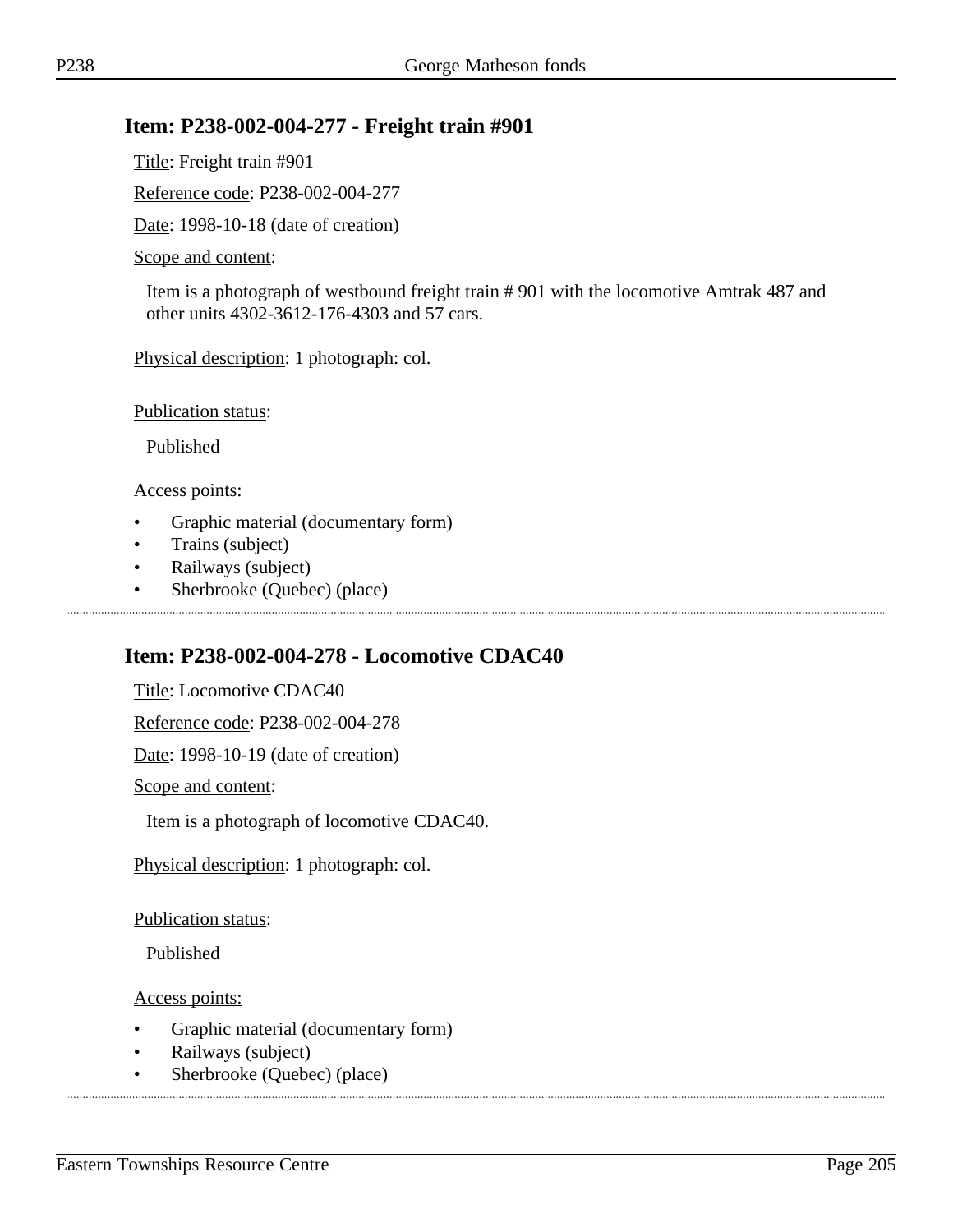### **Item: P238-002-004-279 - Freight train #901**

Title: Freight train #901

Reference code: P238-002-004-279

Date: 1998-10-19 (date of creation)

#### Scope and content:

Item is a photograph of westbound freight train # 901 with the locomotive 40-487-4302-3612-176-4303 and 57 cars.

Physical description: 1 photograph: col.

Publication status:

Published

Access points:

- Graphic material (documentary form)
- Trains (subject)
- Railways (subject)
- Sherbrooke (Quebec) (place)

### **Item: P238-002-004-280 - McCain refrigerated boxcars**

Title: McCain refrigerated boxcars

Reference code: P238-002-004-280

Date: 1998-10-19 (date of creation)

Scope and content:

Item is a photograph of 2 refrigerated boxcars of McCain at Sherbooke on train 904.

Physical description: 1 photograph: col.

Publication status:

Published

Access points:

- Graphic material (documentary form)
- Railways (subject)
- Trains (subject)
- Transportation and utilities (subject)

• Sherbrooke (Quebec) (place)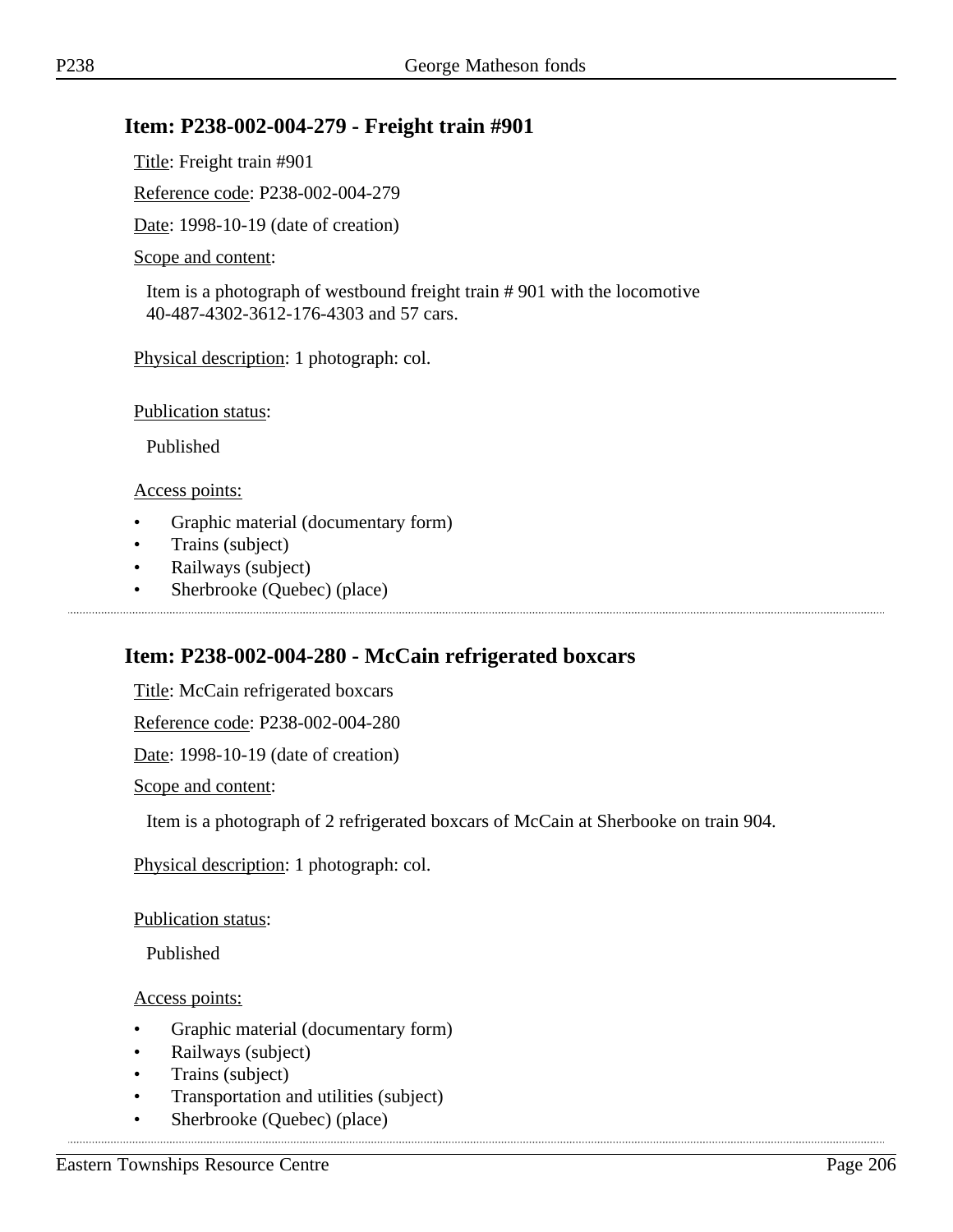### **Item: P238-002-004-281 - Freight train #904**

Title: Freight train #904

Reference code: P238-002-004-281

Date: 1998-10-19 (date of creation)

#### Scope and content:

Item is a photograph of freight train #904 at Sherbrooke Railway Station.

Physical description: 1 photograph: col.

Publication status:

Published

Access points:

- Graphic material (documentary form)
- Railways (subject)
- Trains (subject)
- Sherbrooke (Quebec) (place)

### **Item: P238-002-004-282 - Combined train #904 and #930**

Title: Combined train #904 and #930

Reference code: P238-002-004-282

Date: 1998-10-20 (date of creation)

Scope and content:

Item is a photograph of combined train #904 and #930 at Sherbooke railway station.

Physical description: 1 photograph: col.

Publication status:

Published

- Graphic material (documentary form)
- Railways (subject)
- Trains (subject)
- Sherbrooke (Quebec) (place)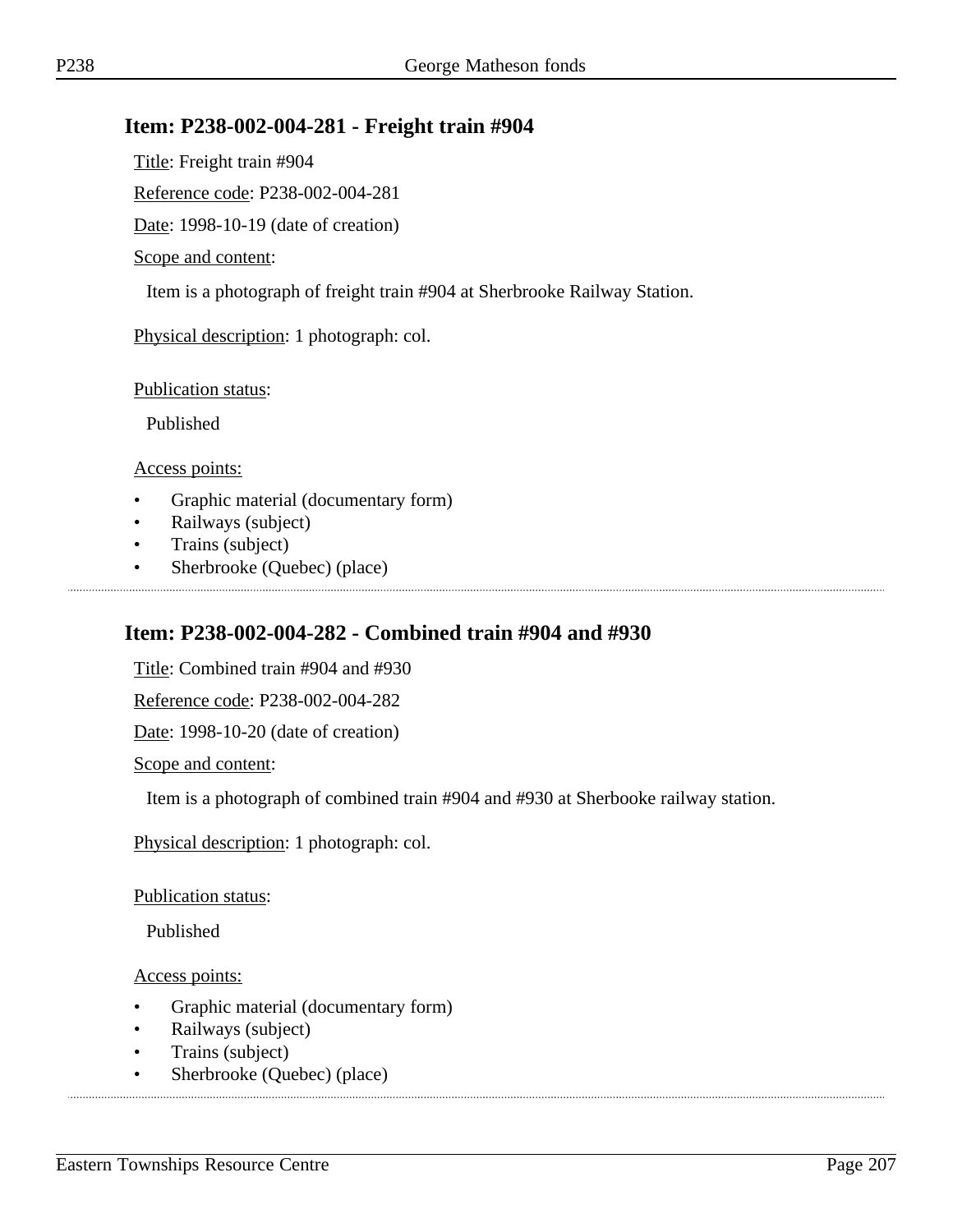### **Item: P238-002-004-283 - Combined train #904 and #930**

Title: Combined train #904 and #930

Reference code: P238-002-004-283

Date: 1998-10-20 (date of creation)

#### Scope and content:

Item is a photograph of combined train #904 and #930 at Sherbooke railway station.

Physical description: 1 photograph: col.

Publication status:

Published

Access points:

- Graphic material (documentary form)
- Trains (subject)
- Railways (subject)
- Sherbrooke (Quebec) (place)

### **Item: P238-002-004-284 - New CDAC box cars**

Title: New CDAC box cars

Reference code: P238-002-004-284

Date: 1998-10-21 (date of creation)

Scope and content:

Item is a photograph of new CDAC box cars.

Physical description: 1 photograph: col.

Publication status:

Published

Access points:

- Graphic material (documentary form)
- Railways (subject)
- Sherbrooke (Quebec) (place)

### **Item: P238-002-004-285 - Train #930 passing by #904**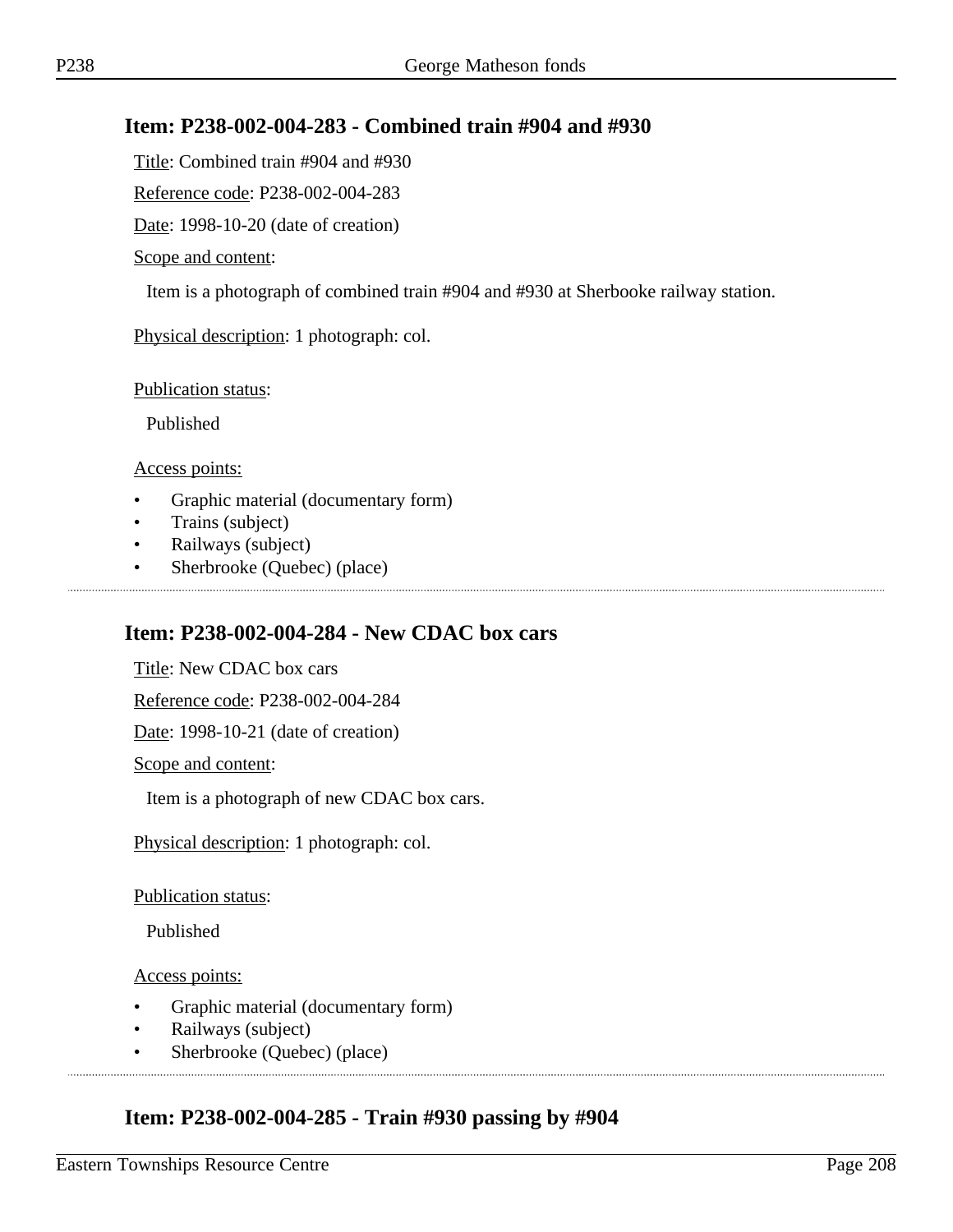Title: Train #930 passing by #904

Reference code: P238-002-004-285

Date: 1998-10-21 (date of creation)

Scope and content:

Item is a photograph of train #930 passing by #904.

Physical description: 1 photograph: col.

#### Publication status:

Published

#### Access points:

- Graphic material (documentary form)
- Railways (subject)
- Trains (subject)
- Sherbrooke (Quebec) (place)

# **Item: P238-002-004-286 - Locomotive 5637**

Title: Locomotive 5637

Reference code: P238-002-004-286

Date: 1998-10-21 (date of creation)

Scope and content:

Item is a photograph of locomotive 5637 on a train at Sherbrooke station.

Physical description: 1 photograph: col.

#### Publication status:

Published

#### Access points:

- Graphic material (documentary form)
- Railways (subject)
- Sherbrooke (Quebec) (place)

### **Item: P238-002-004-287 - Locomotives**

Title: Locomotives

Reference code: P238-002-004-287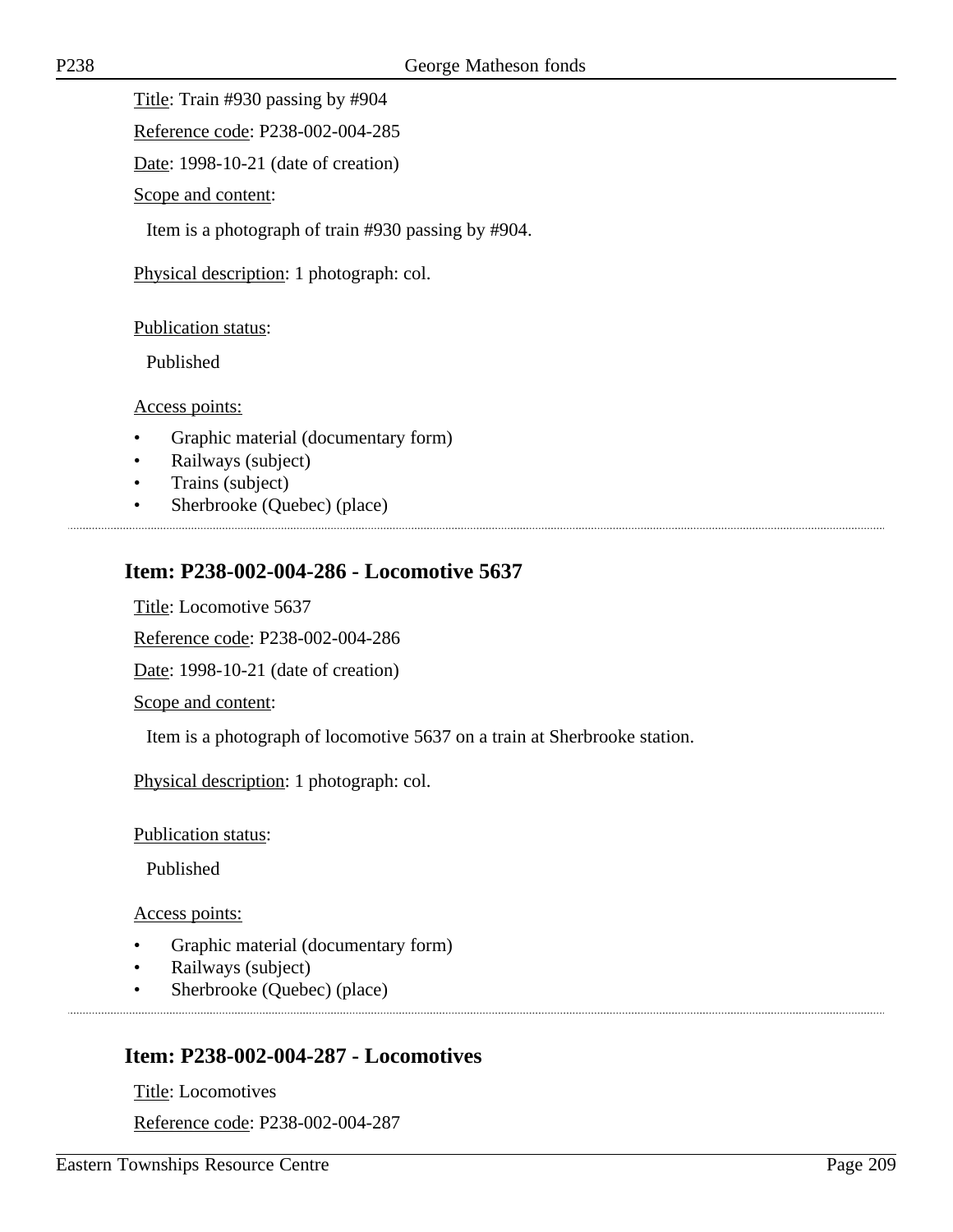Date: 1998-10-24 (date of creation)

Scope and content:

Item is a photograph of freight train #930 led by locomotives 5507-4304 at Sherbrooke station.

Physical description: Item is a photograph of locomotives

Publication status:

Published

Access points:

- Graphic material (documentary form)
- Railways (subject)
- Trains (subject)
- Sherbrooke (Quebec) (place)

### **Item: P238-002-004-288 - Locomotives AMTK487-BAR362-QSR508**

Title: Locomotives AMTK487-BAR362-QSR508

Reference code: P238-002-004-288

Date: 1998-10-25 (date of creation)

Scope and content:

Item is a photograph of locomotives AMTK487-BAR362-QSR508 at Farnham.

Physical description: 1 photograph: col.

Publication status:

Published

Access points:

- Graphic material (documentary form)
- Railways (subject)
- Farnham (Quebec) (place)

### **Item: P238-002-004-289 - Freight train #930 with locomotives 5655-501**

Title: Freight train #930 with locomotives 5655-501

Reference code: P238-002-004-289

Date: 1998-10-27 (date of creation)

Scope and content: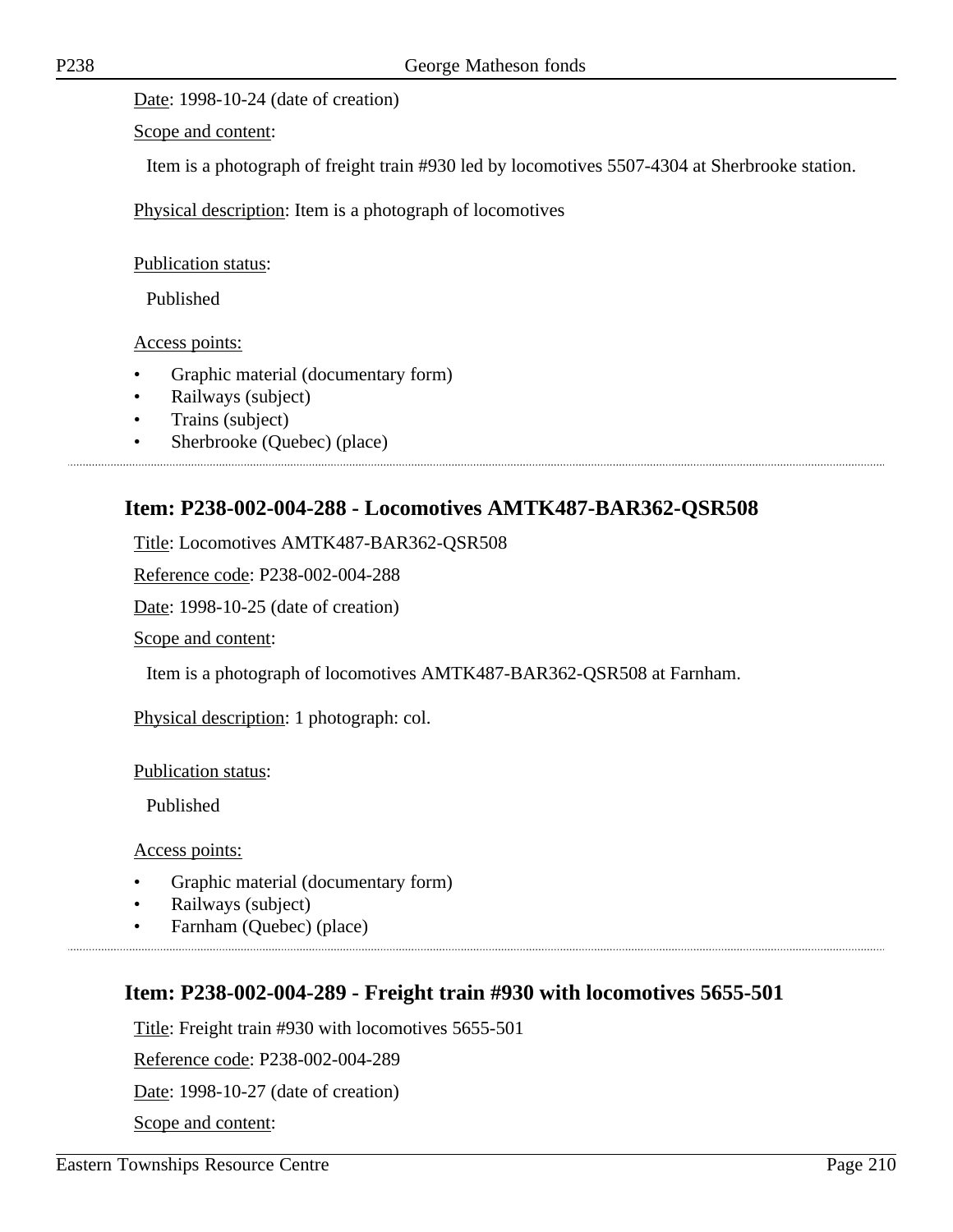Item is a photograph of freight train #930 with locomotives 5655-501 passing by locomotive 417 on yarded train #904.

Physical description: 1 photograph: col.

Publication status:

Published

Access points:

- Graphic material (documentary form)
- Railways (subject)
- Trains (subject)
- Sherbrooke (Quebec) (place)

# **Item: P238-002-004-290 - Train #930 and #904**

Title: Train #930 and #904

Reference code: P238-002-004-290

Date: 1998-11-10 (date of creation)

Scope and content:

Item is a photograph of freight train #930 with locomotive 5653 and train #904 with locomotive 40 at Sherbrooke station.

Physical description: 1 photograph: col.

Publication status:

Published

Access points:

- Graphic material (documentary form)
- Trains (subject)
- Railways (subject)
- Sherbrooke (Ouebec) (place)

# **Item: P238-002-004-291 - Train #930 and #904**

Title: Train #930 and #904

Reference code: P238-002-004-291

Date: 1998-11-10 (date of creation)

Scope and content: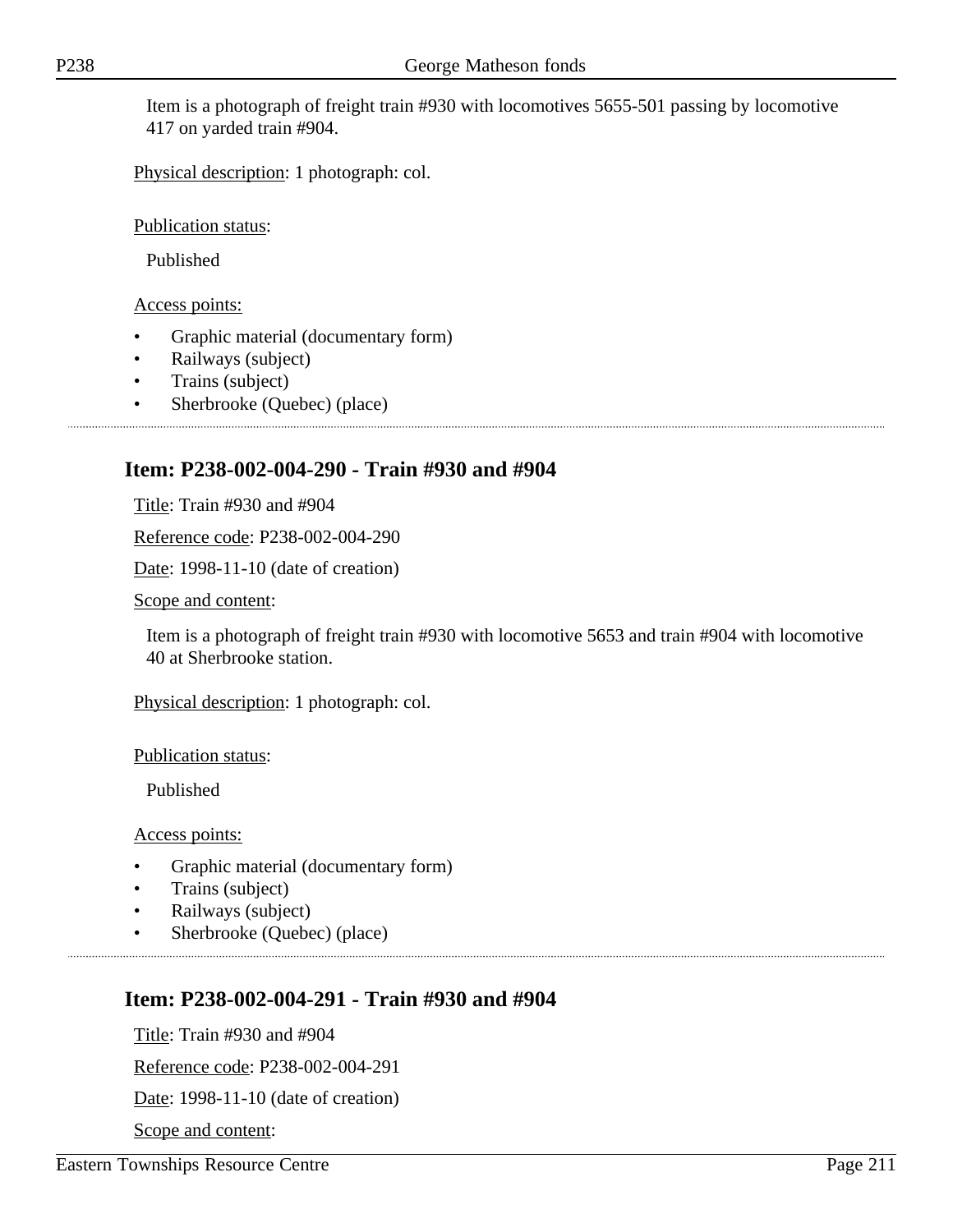Item is a photograph of freight train #930 with locomotive 5653 and train #904 with locomotive 40 at Sherbrooke station.

Physical description: 1 photograph: col.

Publication status:

Published

#### Access points:

- Graphic material (documentary form)
- Trains (subject)
- Railways (subject)
- Sherbrooke (Quebec) (place)

# **Item: P238-002-004-292 - Locomotive HATX411**

Title: Locomotive HATX411

Reference code: P238-002-004-292

Date: 1998-11-10 (date of creation)

Scope and content:

Item is a photograph of locomotive HATX411 painted blue on a train.

Physical description: 1 photograph: col.

Publication status:

Published

Access points:

- Graphic material (documentary form)
- Railways (subject)
- Sherbrooke (Quebec) (place)

### **Item: P238-002-004-293 - Freight train #931**

Title: Freight train #931 Reference code: P238-002-004-293 Date: 1998-11-12 (date of creation) Scope and content: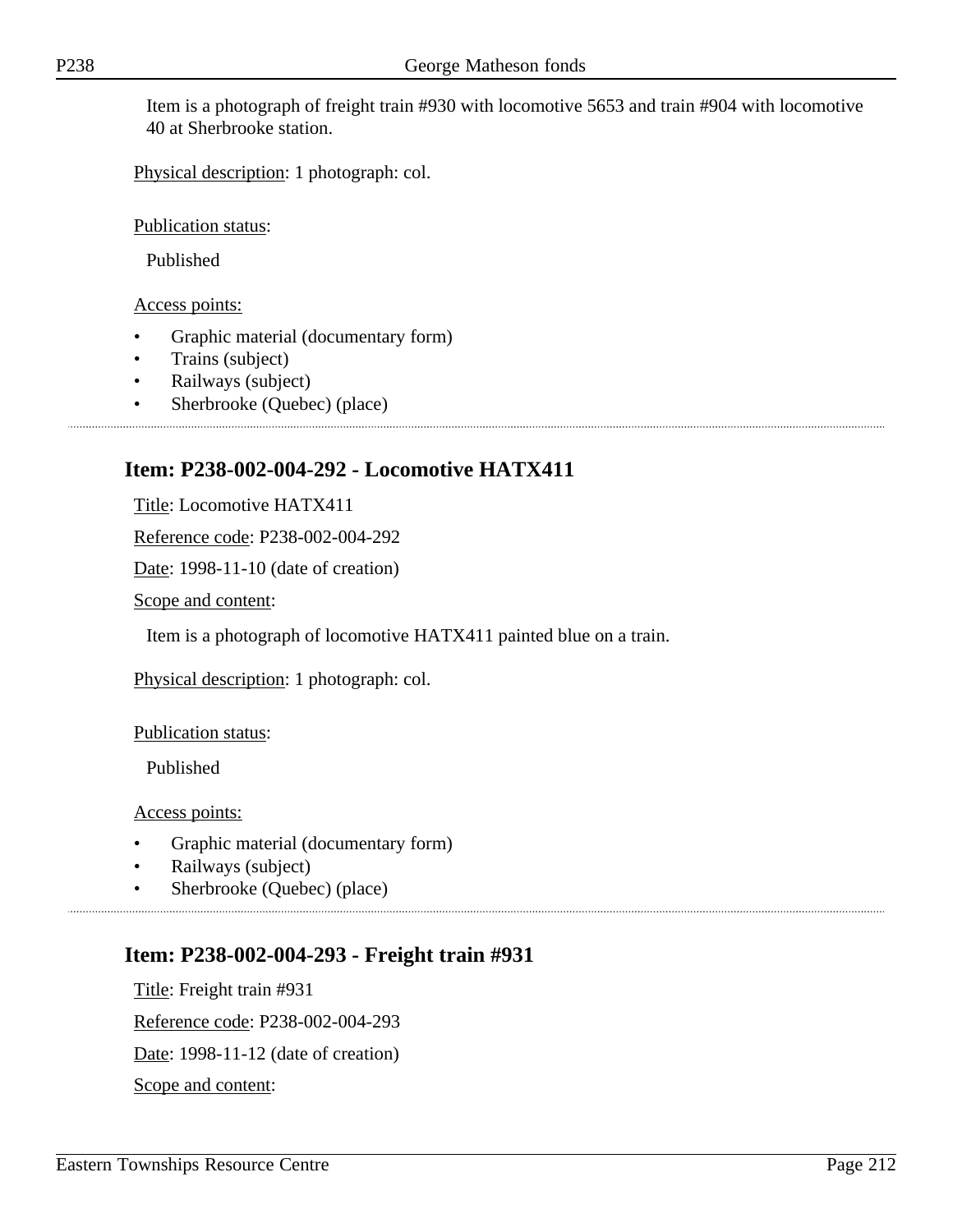Item is a photograph of freight train #931 with locomotives 5662-5697.

Physical description: 1 photograph: col.

Publication status:

Published

Access points:

- Graphic material (documentary form)
- Railways (subject)
- Trains (subject)
- Sherbrooke (Quebec) (place)

#### **Item: P238-002-004-294 - Freight train #904**

Title: Freight train #904

Reference code: P238-002-004-294

Date: 1998-11-12 (date of creation)

Scope and content:

Item is a photograph of freight train #904 with locomotives 4302-484-176-417.

Physical description: 1 photograph: col.

Publication status:

Published

Access points:

- Graphic material (documentary form)
- Trains (subject)
- Railways (subject)
- Sherbrooke (Quebec) (place)

### **Item: P238-002-004-295 - Freight train #931**

Title: Freight train #931 Reference code: P238-002-004-295 Date: 1998-11-18 (date of creation) Scope and content: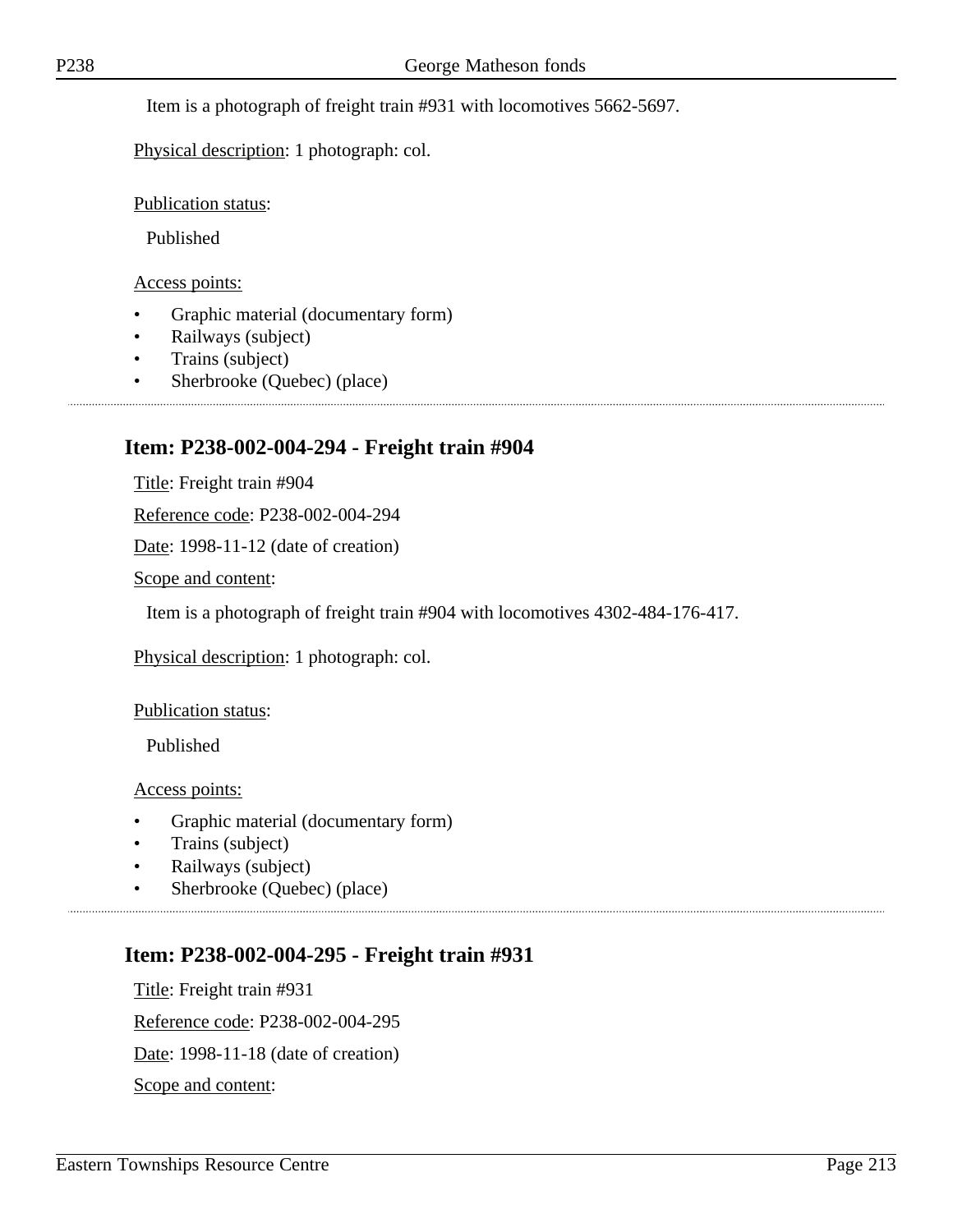Item is a photograph of freight train #931 with locomotive 5419-361 at Sherbrooke station.

Physical description: 1 photograph: col.

Publication status:

Published

Access points:

- Graphic material (documentary form)
- Railways (subject)
- Trains (subject)
- Sherbrooke (Quebec) (place)

### **Item: P238-002-004-296 - Piggyback trailers on train #930**

Title: Piggyback trailers on train #930

Reference code: P238-002-004-296

Date: 1998-11-18 (date of creation)

Scope and content:

Item is a photograph of piggyback trailers leaving on train #930 at Sherbrooke station.

Physical description: 1 photograph: col.

Publication status:

Published

Access points:

- Graphic material (documentary form)
- Railways (subject)
- Trains (subject)
- Transportation and utilities (subject)
- Sherbrooke (Quebec) (place)

### **Item: P238-002-004-297 - Trailing unit NVT510 on train #931**

Title: Trailing unit NVT510 on train #931

Reference code: P238-002-004-297

Date: 1998-11-18 (date of creation)

Scope and content: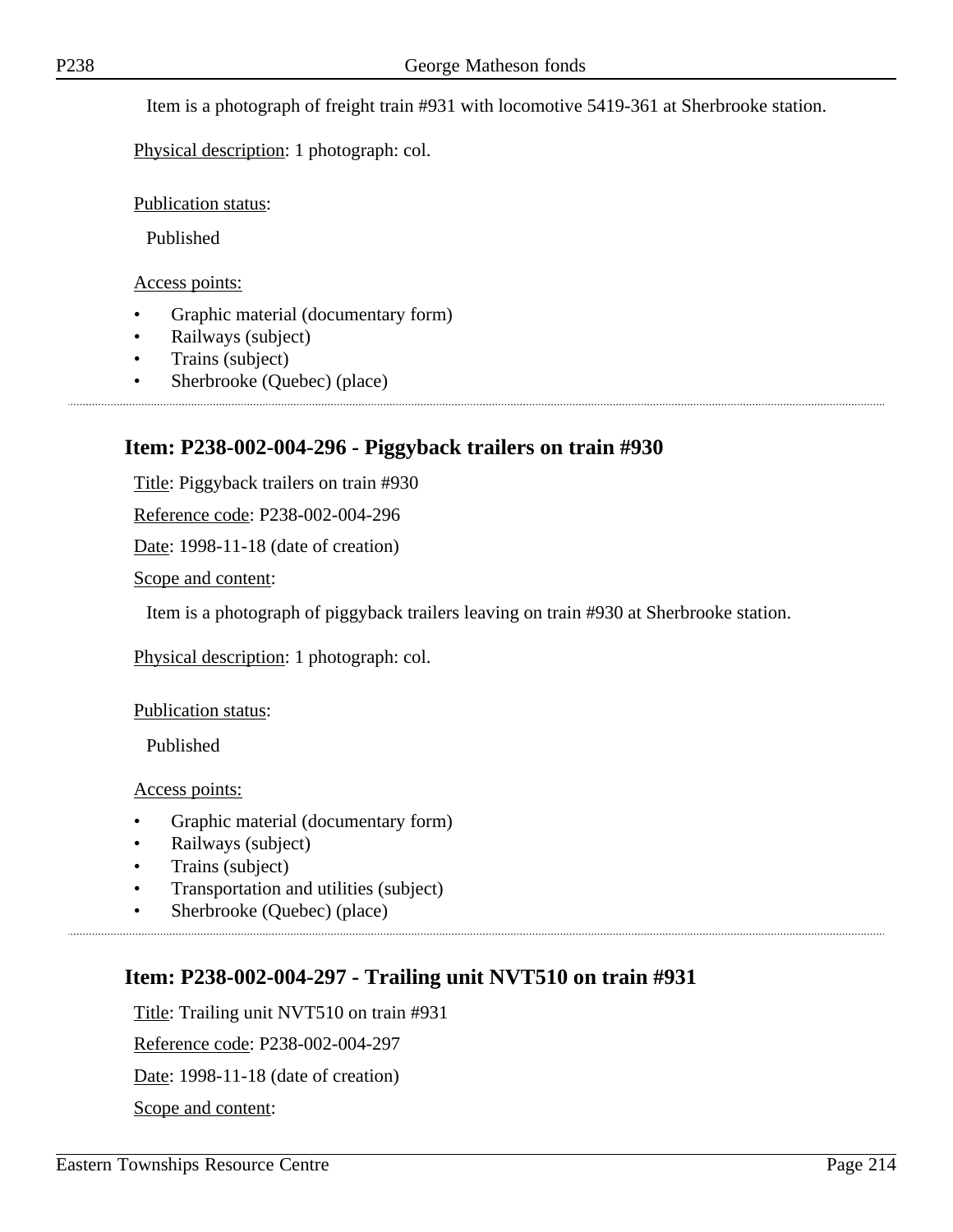Item is a photograph of trailing unit NVT510 on train #931 at Sherbrooke station.

Physical description: 1 photograph: col.

Publication status:

Published

Access points:

- Graphic material (documentary form)
- Trains (subject)
- Railways (subject)
- Sherbrooke (Quebec) (place)

#### **Item: P238-002-004-298 - Freight train #930**

Title: Freight train #930

Reference code: P238-002-004-298

Date: 1998-11-18 (date of creation)

Scope and content:

Item is a photograph of freight train #930 with locomotives 4303-5679 at Sherbrooke station.

Physical description: 1 photograph: col.

Publication status:

Published

Access points:

- Graphic material (documentary form)
- Trains (subject)
- Railways (subject)
- Sherbrooke (Quebec) (place)

#### **File: P238-002-005 - 1999-2000**

Title: 1999-2000 Reference code: P238-002-005 Date: 1999-2000 (date of creation) Physical description: 111 photographs : col.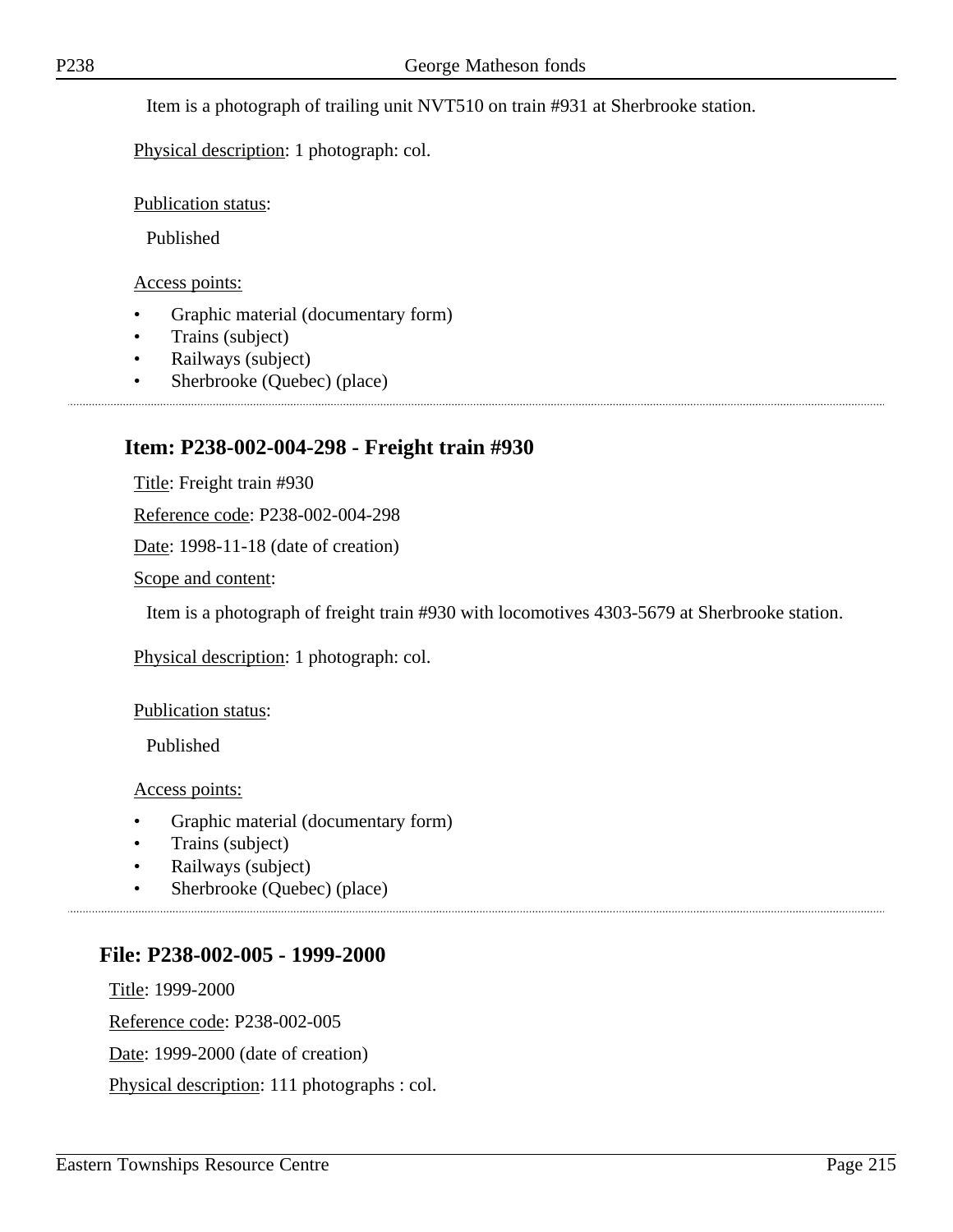Publication status:

Published

### **File: P238-002-006 - 2001-2003**

Title: 2001-2003 Reference code: P238-002-006 Date: 2001-2003 (date of creation) Physical description: 80 photographs : col.

Publication status:

Published

### **File: P238-002-007 - 2004**

Title: 2004 Reference code: P238-002-007 Date: 2004 (date of creation) Physical description: 59 photographs : col.

Publication status:

Published

### **File: P238-002-008 - 2005-2017**

Title: 2005-2017 Reference code: P238-002-008 Date: 2005-2017 (date of creation) Physical description: 101 photographs : col.

Publication status:

Published

# **Series: P238-003 - Canadian National Railway line**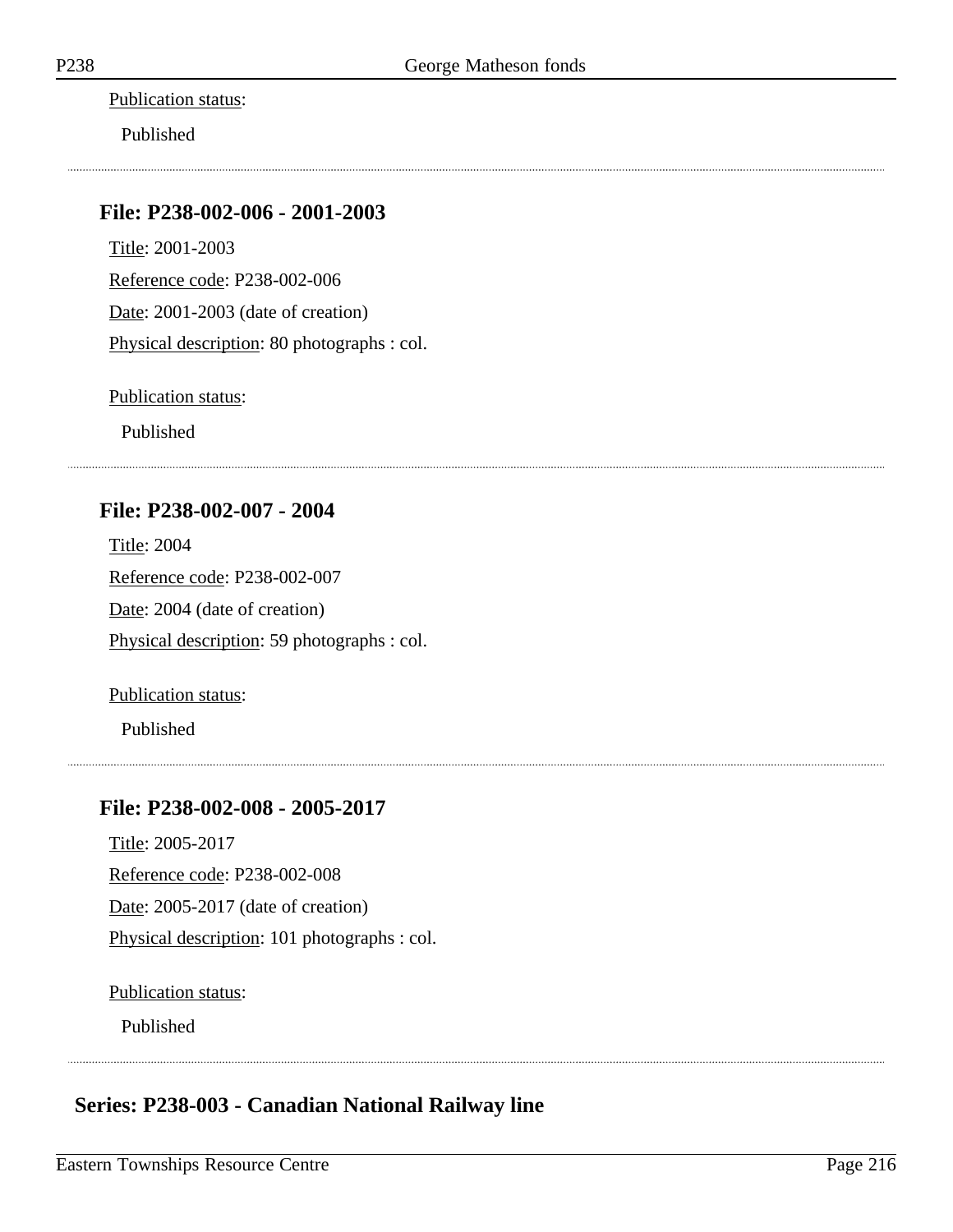Title: Canadian National Railway line

Reference code: P238-003

Date: 1987-2018 (date of creation)

#### Scope and content:

The series contains information on the locomotives, rail cars, stations, and railway routes of the Canadian National Railway (CNR/CN) primarily in the Eastern Townships from 1987 to 2018. It consists of photographs, which include images of a train accident in Sherbrooke in 2001, derailments in Richmond in 2002 and in 2003, a derailment in Coaticook in 2002, a derailment in Lennoxville in 2003, a derailment at Hillhurst in 2003. Included among the locations are: Acton Vale, Bromptonville, Coaticook, Compton, Earlstown, Hillhurst Crossing, Lennoxville, Richmond, Sherbrooke, South Durham, Warner's Crossing, Waterville, Windsor (Quebec) and Brockville, Hawkesbury (Ontario). In addition to the CNR, included among the rail and leasing companies are: St. Lawrence & Atlantic Railroad (St-Laurent & Atlantique Québec), St. Laurence & Hudson Railway (St.L&H), Amtrak, Via Rail, Canadian American Railroad, HATX (Helm Leasing Corp.), GATX/LLPX, Morrison Knudsen, and Loram.

Physical description: 724 photographs : col.

#### Publication status:

Published

#### Access points:

- Railways (subject)
- Accidents (railway and automobile) (subject)

#### **File: P238-003-001 - 1988-1997**

Title: 1988-1997 Reference code: P238-003-001 Date: 1988-1997 (date of creation)

Physical description: 78 photographs : col.

#### Publication status:

Published

# **Item: P238-003-001-001 - CN freight train #506**

Title: CN freight train #506 Reference code: P238-003-001-001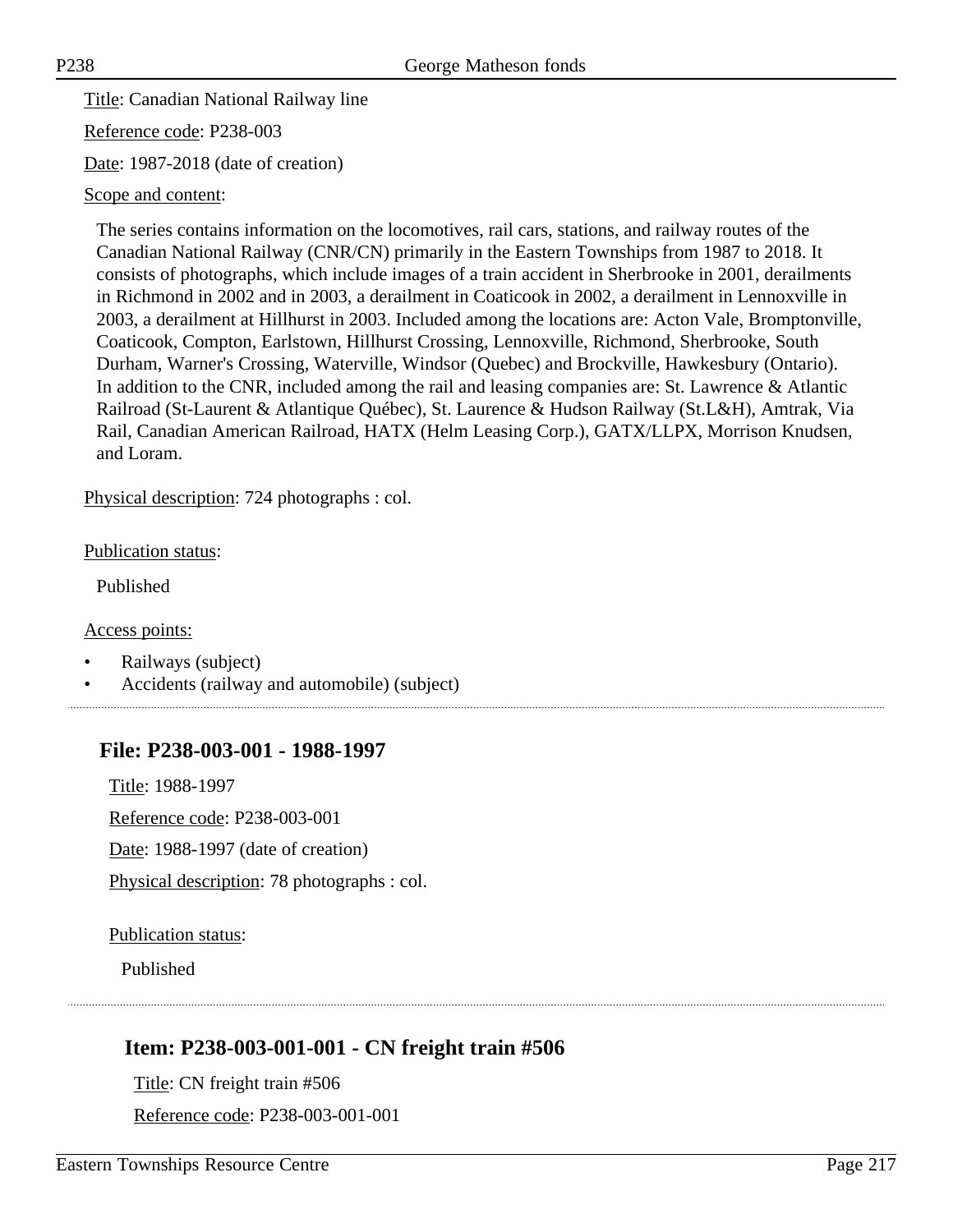Date: 1988-07-06 (date of creation)

Scope and content:

Item is a photograph of CN freight train #506 led by locomotives 3629-3639, a CP acid train from CN in CN yard Sherbrooke.

Physical description: 1 photograph: col.

Publication status:

Published

Access points:

- Graphic material (documentary form)
- Railways (subject)
- Trains (subject)
- Sherbrooke (Quebec) (place)

#### **Item: P238-003-001-002 - CN freight train #393**

Title: CN freight train #393

Reference code: P238-003-001-002

Date: 1988-08-02 (date of creation)

Scope and content:

Item is a photograph of CN freight train #393 led by locomotives 9663-9658-9662 at Sherbooke Railway Station.

Physical description: 1 photograph: col.

Publication status:

Published

Access points:

- Graphic material (documentary form)
- Railways (subject)
- Trains (subject)
- Buildings and structures (subject)
- Sherbrooke (Quebec) (place)

#### **Item: P238-003-001-003 - CN freight train #394**

Title: CN freight train #394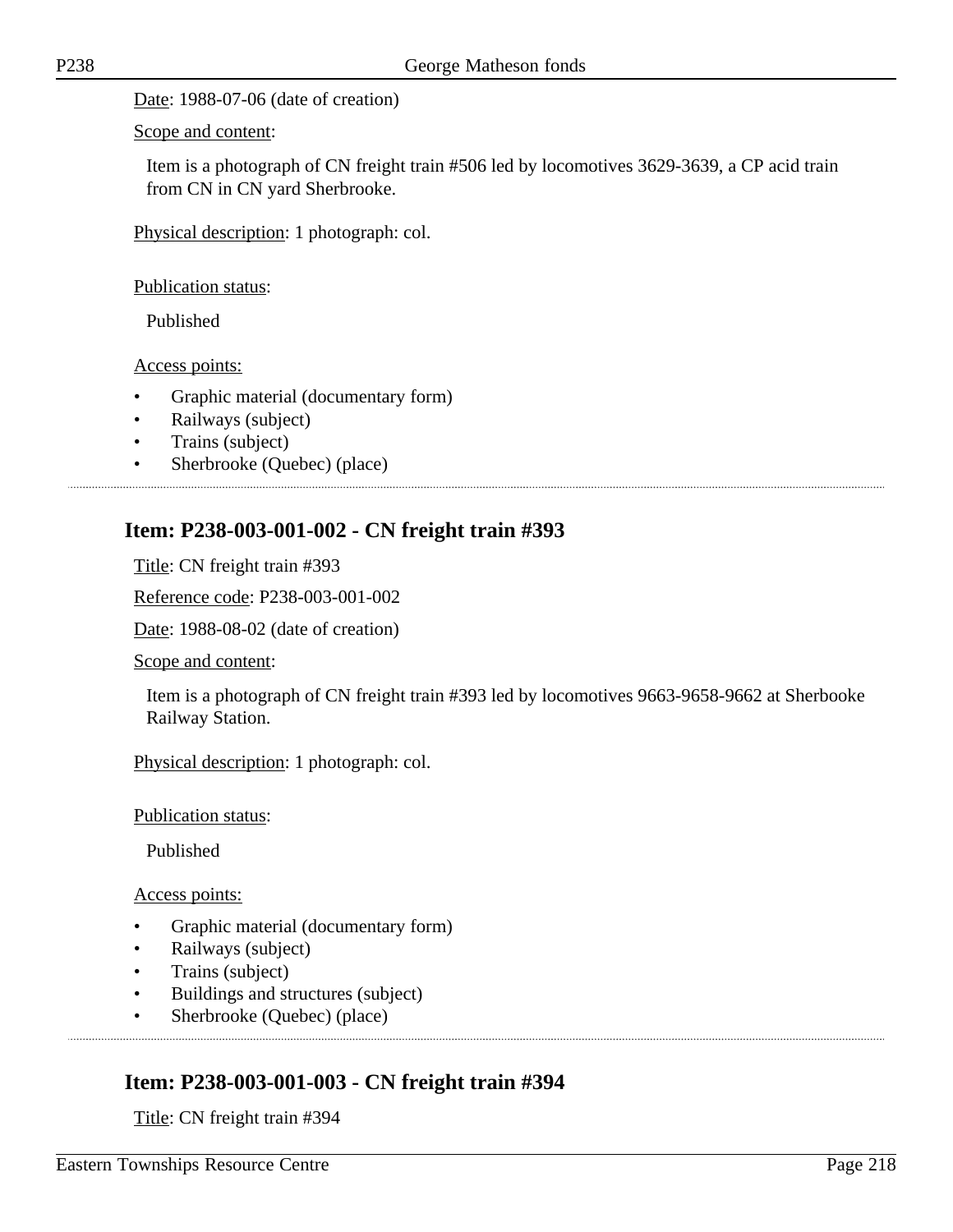Reference code: P238-003-001-003

Date: 1988-11-06 (date of creation)

Scope and content:

Item is a photograph of CN freight train #394 led by locomotives 9646-9667-9666 in Lennoxville.

Physical description: 1 photograph: col.

Publication status:

Published

Access points:

- Graphic material (documentary form)
- Railways (subject)
- Trains (subject)
- Lennoxville (Quebec) (place)

# **Item: P238-003-001-004 - CP freight train #251**

Title: CP freight train #251

Reference code: P238-003-001-004

Date: 1990-02-24 (date of creation)

Scope and content:

Item is a photograph of the tail end of CP freight train #251 at Sherbooke.

Physical description: 1 photograph: col.

Note [generalNote]:

The physical photo has been moved to series 2 : CPR.

Publication status:

Published

- Graphic material (documentary form)
- Trains (subject)
- Sherbrooke (Quebec) (place)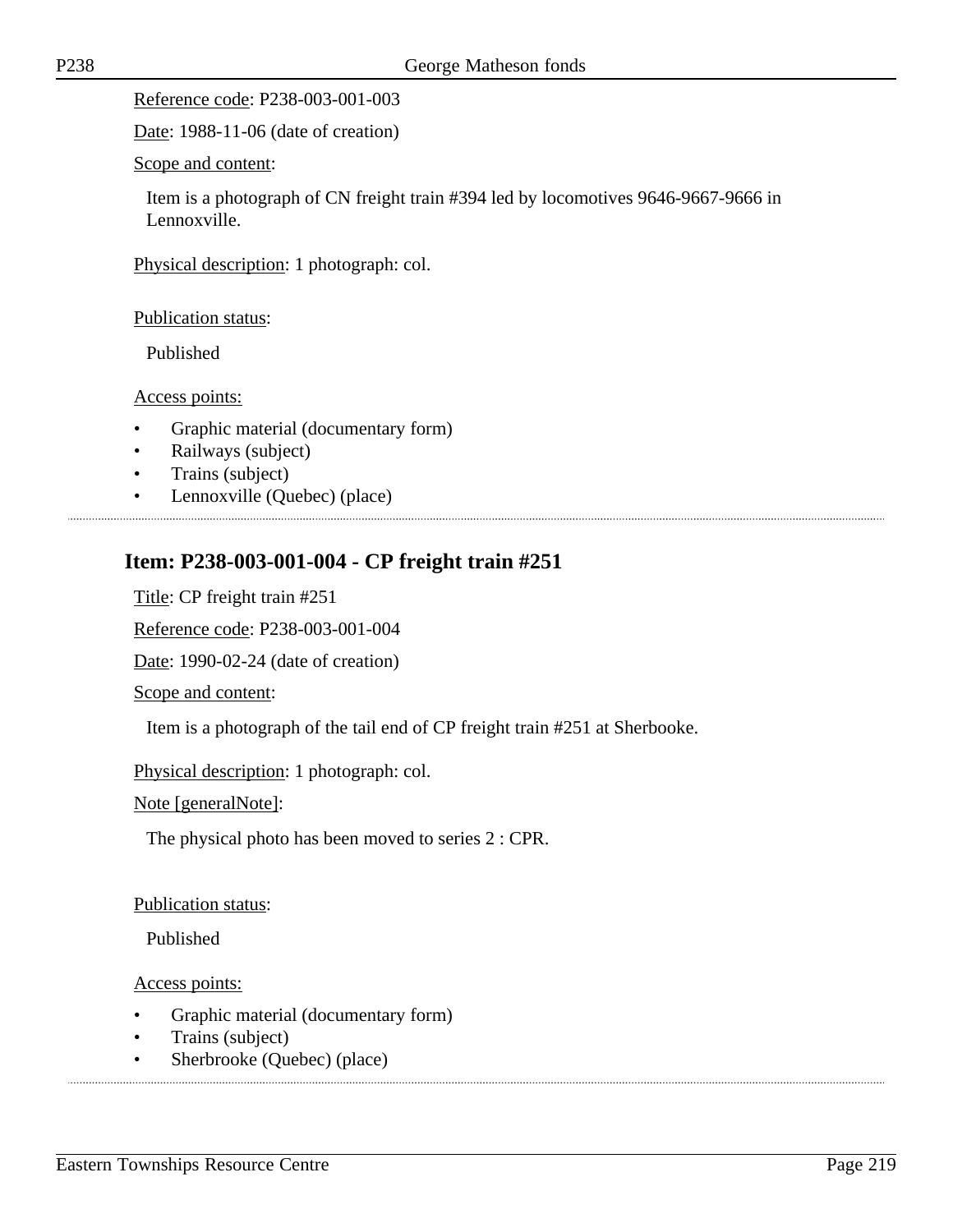#### **Item: P238-003-001-005 - CN freight train #394**

Title: CN freight train #394

Reference code: P238-003-001-005

Date: 1991-06-27 (date of creation)

#### Scope and content:

Item is a photograph of CN freight train #394 led by locomotives 9501-9654-3568.

Physical description: 1 photograph: col.

Publication status:

Published

Access points:

- Graphic material (documentary form)
- Railways (subject)
- Trains (subject)
- Lennoxville (Quebec) (place)

#### **Item: P238-003-001-006 - CN freight train #394**

Title: CN freight train #394

Reference code: P238-003-001-006

Date: 1991-06-27 (date of creation)

Scope and content:

Item is a photograph of CN freight train #394 led by locomotives 9501-9654-3568 at Mile 41, south of Lennoxville.

Physical description: 1 photograph: col.

Publication status:

Published

- Graphic material (documentary form)
- Railways (subject)
- Trains (subject)
- Lennoxville (Quebec) (place)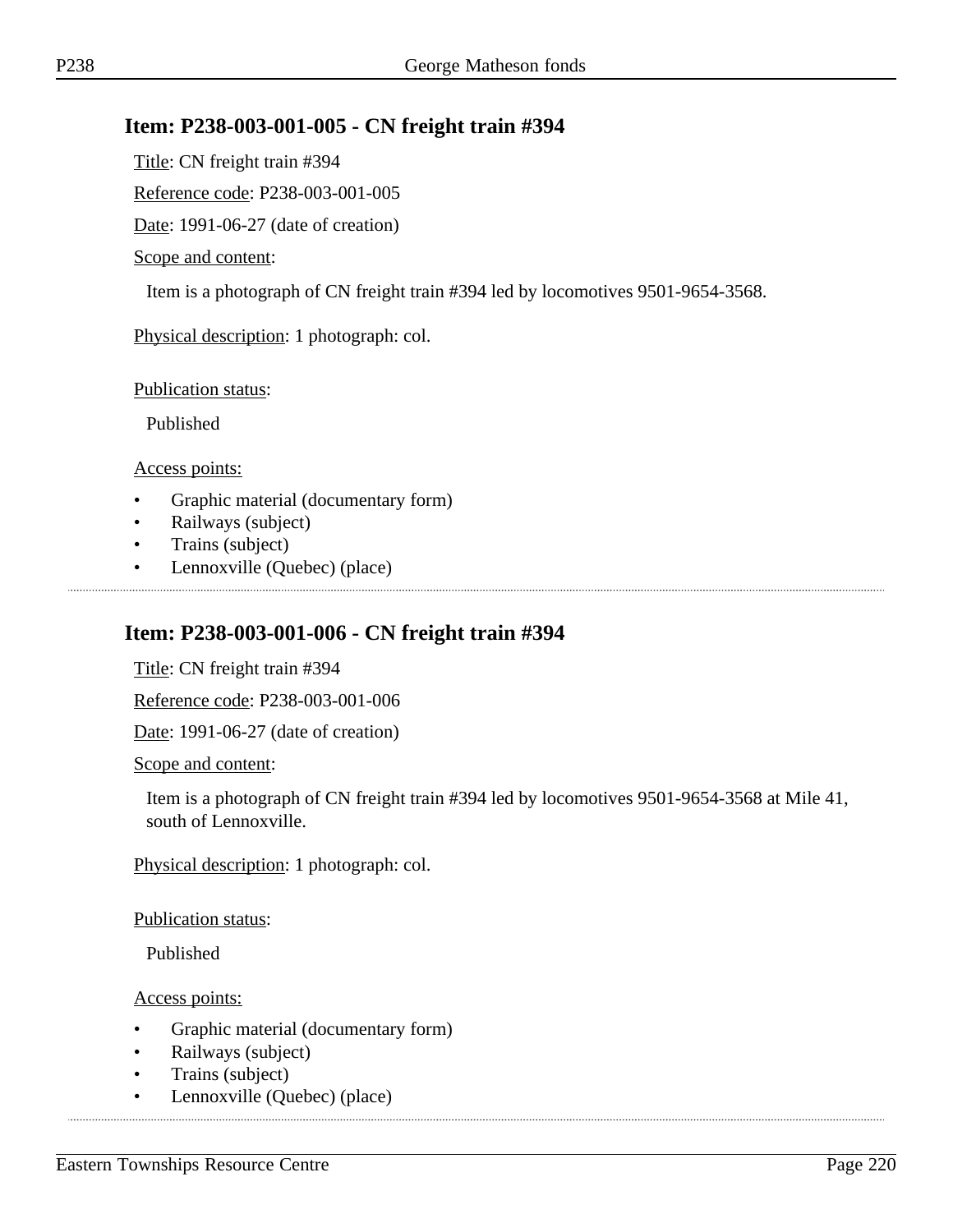#### **Item: P238-003-001-007 - CN freight train #393**

Title: CN freight train #393

Reference code: P238-003-001-007

Date: 1991-06-30 (date of creation)

#### Scope and content:

Item is a photograph of CN freight train #393 led by locomotives 9501-9652-96?-9?-9400 and 82 cars in Lennoxville.

Physical description: 1 photograph: col.

Publication status:

Published

Access points:

- Graphic material (documentary form)
- Railways (subject)
- Trains (subject)
- Lennoxville (Quebec) (place)

#### **Item: P238-003-001-008 - CN freight train #393**

Title: CN freight train #393

Reference code: P238-003-001-008

Date: 1991-06-30 (date of creation)

Scope and content:

Item is a photograph of CN freight train #393 led by locomotives 9501-9652-96?-9?-9400 and 82 cars in Lennoxville.

Physical description: 1 photograph: col.

Publication status:

Published

Access points:

• Graphic material (documentary form)

- Railways (subject)
- Trains (subject)
- Lennoxville (Quebec) (place)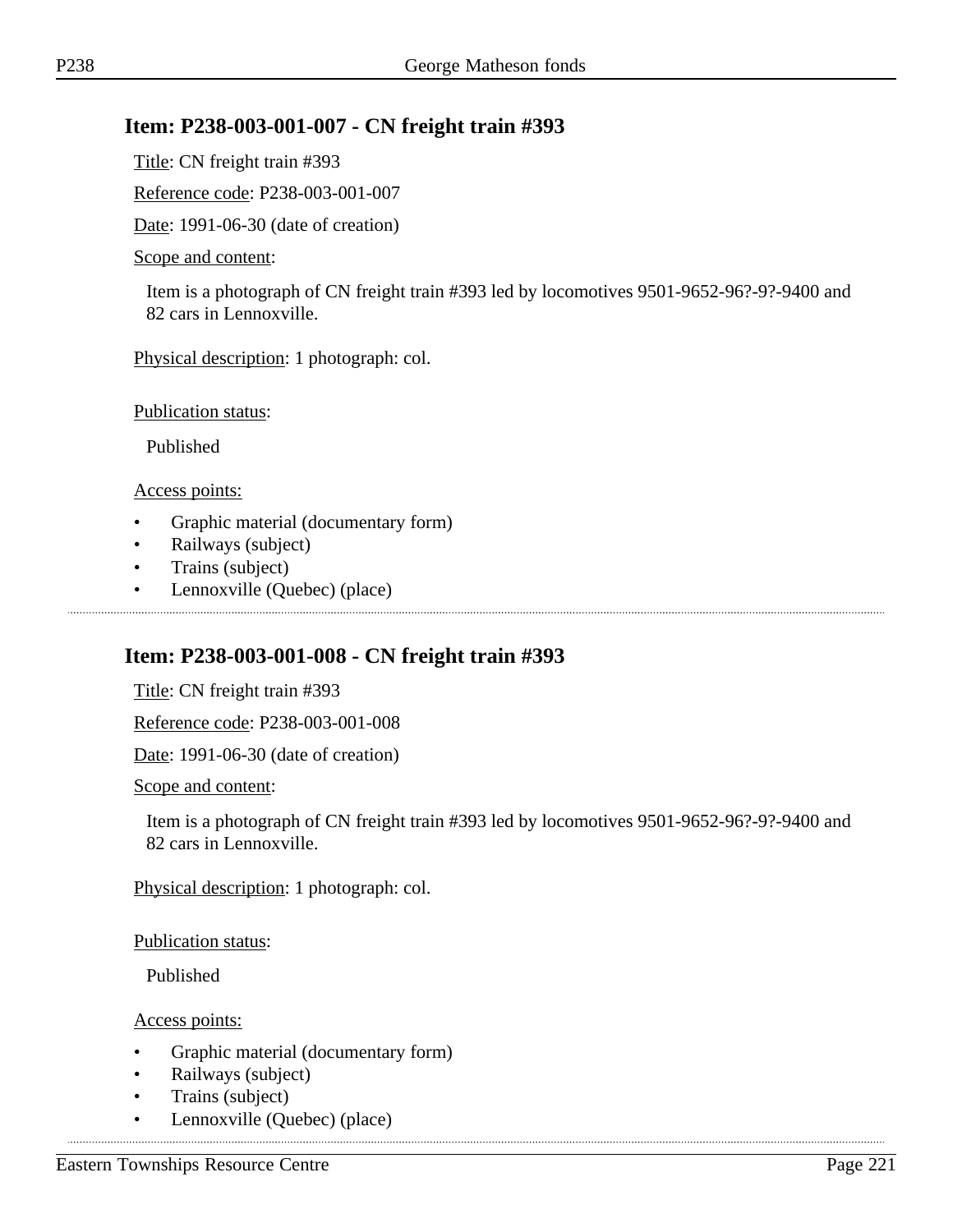#### **Item: P238-003-001-009 - CN train #393**

Title: CN train #393

Reference code: P238-003-001-009

Date: 1991-07-05 (date of creation)

#### Scope and content:

Item is a photograph of CN train #393 with locomotives 9637-9406-9655-9509 and CN Transportation Test Car 15100 at Sherbrooke Railway Station.

Physical description: 1 photograph: col.

Publication status:

Published

Access points:

- Graphic material (documentary form)
- Railways (subject)
- Trains (subject)
- Sherbrooke (Quebec) (place)

#### **Item: P238-003-001-010 - CN train #393**

Title: CN train #393

Reference code: P238-003-001-010

Date: 1991-07-05 (date of creation)

Scope and content:

Item is a photograph of CN train #393 departing from Sherbrooke Railway Station.

Physical description: 1 photograph: col.

Publication status:

Published

- Graphic material (documentary form)
- Railways (subject)
- Trains (subject)
- Sherbrooke (Quebec) (place)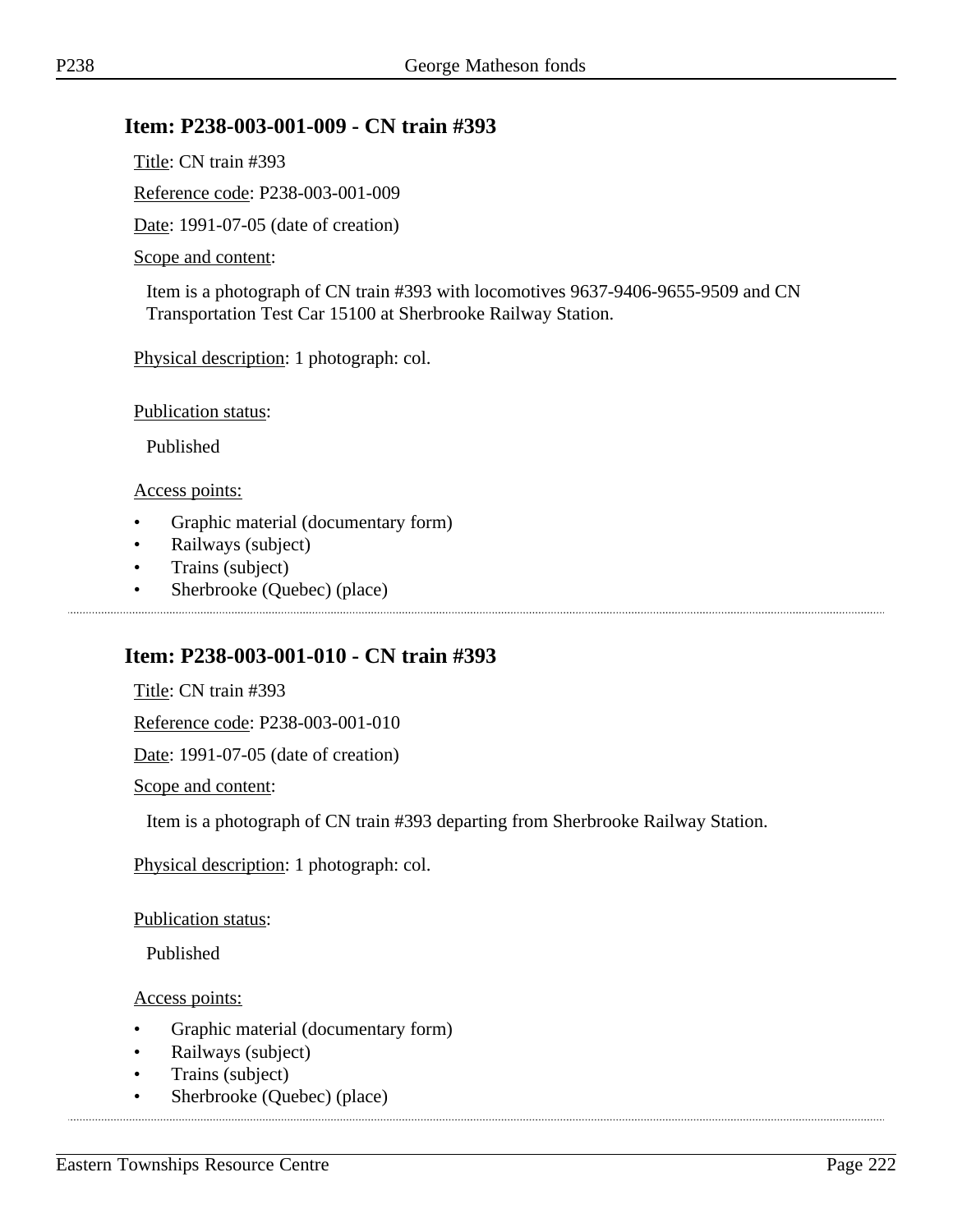#### **Item: P238-003-001-011 - CN train #393**

Title: CN train #393

Reference code: P238-003-001-011

Date: 1991-07-05 (date of creation)

#### Scope and content:

Item is a photograph of CN train #393 with locomotives 9637-9406-9655-9509 and CN Transportation Test Car 15100 at Sherbrooke Railway Station.

Physical description: 1 photograph: col.

Publication status:

Published

Access points:

- Graphic material (documentary form)
- Railways (subject)
- Trains (subject)
- Sherbrooke (Quebec) (place)

#### **Item: P238-003-001-012 - CN train #506**

Title: CN train #506

Reference code: P238-003-001-012

Date: 1991-07-05 (date of creation)

Scope and content:

Item is a photograph of CN train #506 led by locomotive 3530 meeting CN #393.

Physical description: 1 photograph: col.

Publication status:

Published

- Graphic material (documentary form)
- Railways (subject)
- Trains (subject)
- Sherbrooke (Quebec) (place)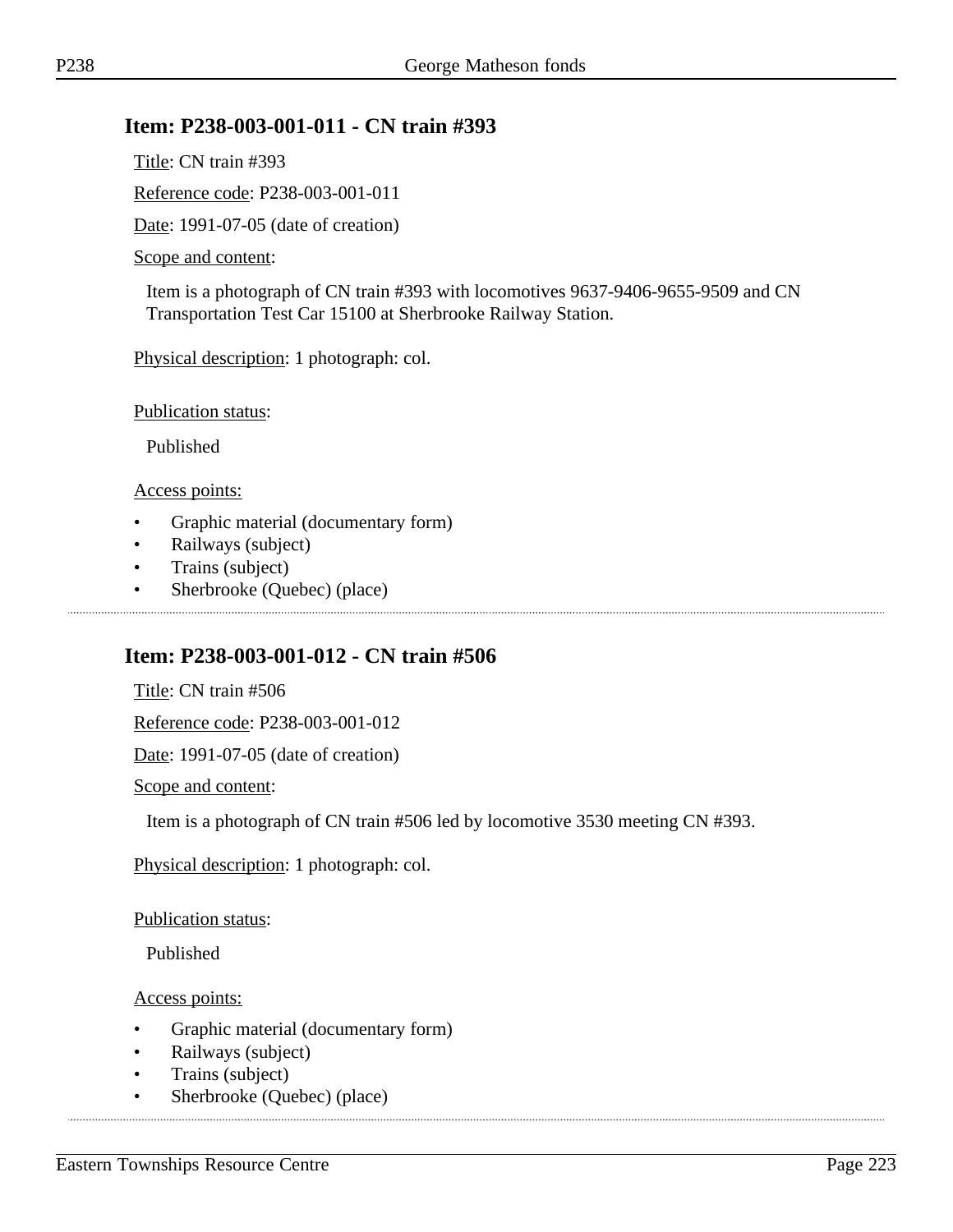#### **Item: P238-003-001-013 - CN freight train #506**

Title: CN freight train #506

Reference code: P238-003-001-013

Date: 1991-07-26 (date of creation)

#### Scope and content:

Item is a photograph of CN freight train #506 led by locomotive 3563 in Lennoxville.

Physical description: 1 photograph: col.

Publication status:

Published

Access points:

- Graphic material (documentary form)
- Trains (subject)
- Railways (subject)
- Lennoxville (Quebec) (place)

#### **Item: P238-003-001-014 - CN freight train #394**

Title: CN freight train #394

Reference code: P238-003-001-014

Date: 1991-10-26 (date of creation)

Scope and content:

Item is a photograph of CN freight train #394 led by locomotives 9407-9406-9502-4502-9626 in Lennoxville.

Physical description: 1 photograph: col.

Publication status:

Published

- Graphic material (documentary form)
- Trains (subject)
- Railways (subject)
- Lennoxville (Quebec) (place)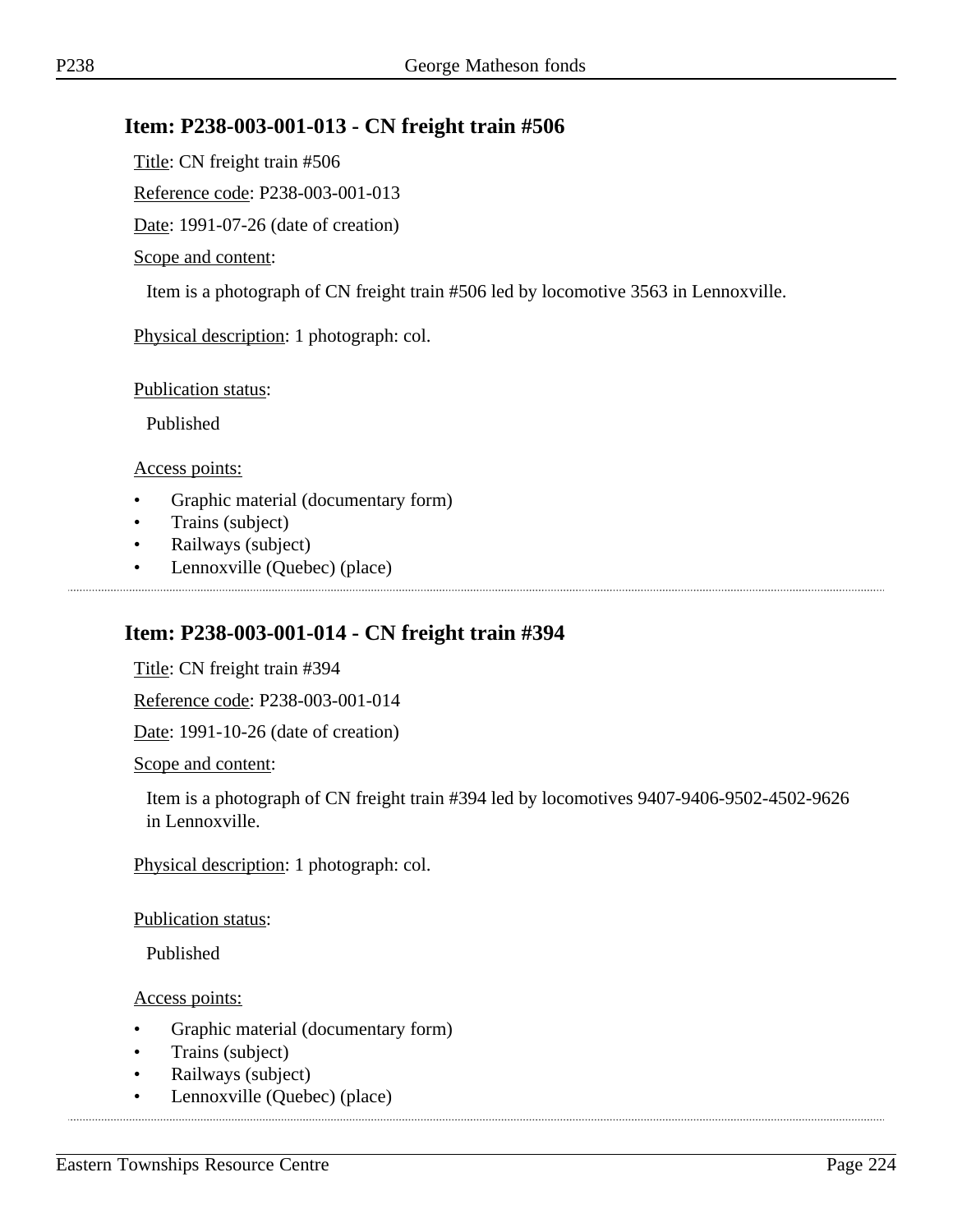## **Item: P238-003-001-015 - CN freight train #394**

Title: CN freight train #394

Reference code: P238-003-001-015

Date: 1991-10-26 (date of creation)

#### Scope and content:

Item is a photograph of CN freight train #394 led by locomotives 9407-9406-9502-4502-9626.

Physical description: 1 photograph: col.

Publication status:

Published

Access points:

- Graphic material (documentary form)
- Railways (subject)
- Trains (subject)
- Lennoxville (Quebec) (place)

#### **Item: P238-003-001-016 - CN freight train #506**

Title: CN freight train #506

Reference code: P238-003-001-016

Date: 1991-11-23 (date of creation)

Scope and content:

Item is a photograph of CN freight train #506 led by locomotives 4247-3510 in Lennoxville.

Physical description: 1 photograph: col.

Publication status:

Published

- Graphic material (documentary form)
- Railways (subject)
- Trains (subject)
- Lennoxville (Quebec) (place)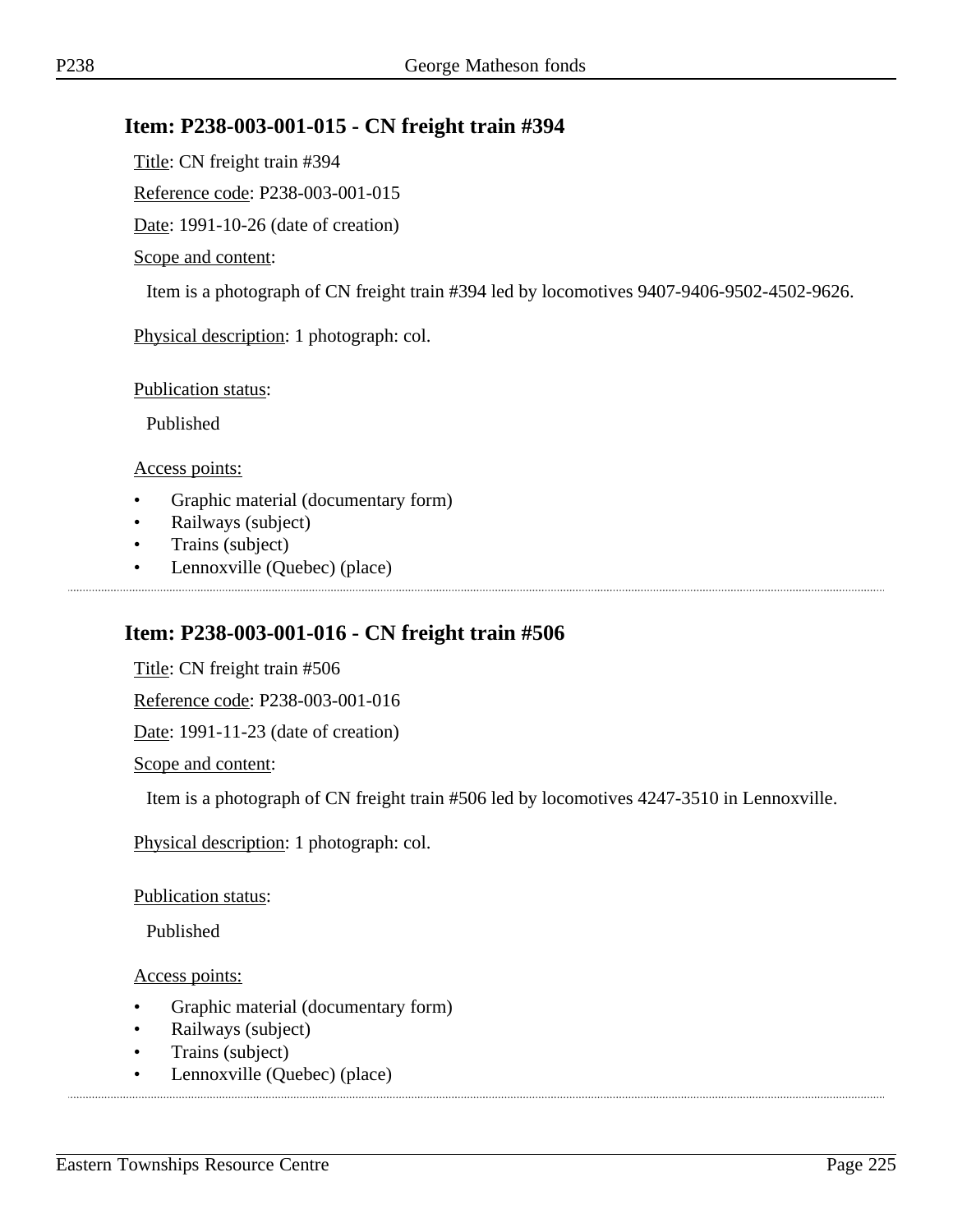## **Item: P238-003-001-017 - CP and CN track junction, Lennoxville**

Title: CP and CN track junction, Lennoxville

Reference code: P238-003-001-017

Date: 1992-05-01 (date of creation)

#### Scope and content:

Item is a photograph of the track junction of CP Beebe subdivision and CN Sherbrooke subdivision in Lennoxville.

Physical description: 1 photograph: col.

Publication status:

Published

Access points:

- Graphic material (documentary form)
- Railways (subject)
- Trains (subject)
- Lennoxville (Quebec) (place)

#### **Item: P238-003-001-018 - CN freight train #506**

Title: CN freight train #506

Reference code: P238-003-001-018

Date: 1992-05-02 (date of creation)

Scope and content:

Item is a photograph of CN freight train #506 led by locomotive 7015.

Physical description: 1 photograph: col.

Publication status:

Published

- Graphic material (documentary form)
- Railways (subject)
- Trains (subject)
- Lennoxville (Quebec) (place)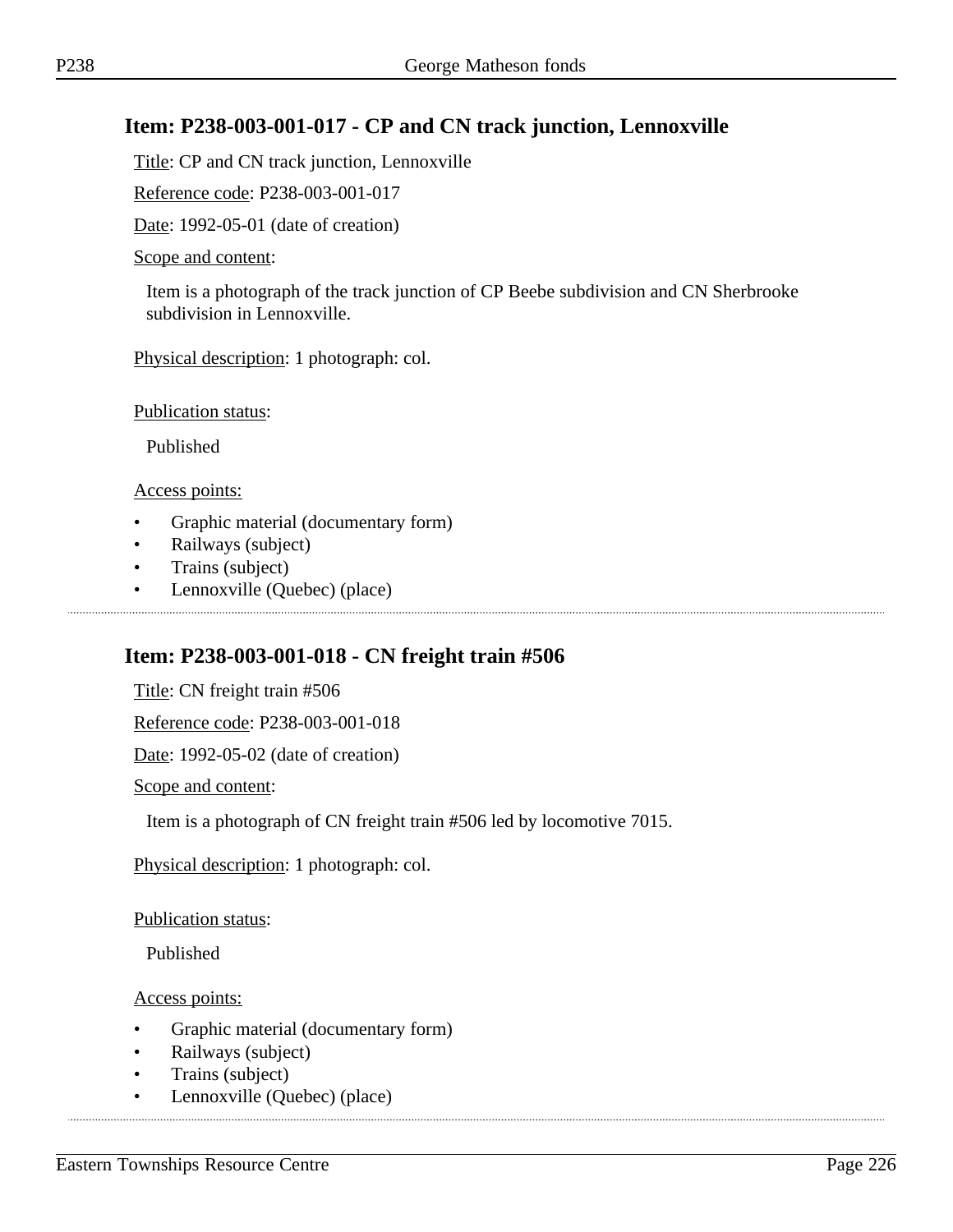### **Item: P238-003-001-019 - Rail track at Mile 9, CN Beebe Subdivision**

Title: Rail track at Mile 9, CN Beebe Subdivision

Reference code: P238-003-001-019

Date: 1992-05-01 (date of creation)

Scope and content:

Item is a photograph of rail track at Mile 9, CN Beebe Subdivision.

Physical description: 1 photograph: col.

Publication status:

Published

Access points:

- Graphic material (documentary form)
- Railways (subject)
- Sherbrooke (Quebec) (place)

#### **Item: P238-003-001-020 - CN freight train #393**

Title: CN freight train #393

Reference code: P238-003-001-020

Date: 1993-06-25 (date of creation)

Scope and content:

Item is a photograph of CN freight train #393 led by locomotives 5355-5363 and 79 cars.

Physical description: 1 photograph: col.

Publication status:

Published

Access points:

- Graphic material (documentary form)
- Railways (subject)
- Trains (subject)
- Lennoxville (Quebec) (place)

#### **Item: P238-003-001-021 - CN freight train #393**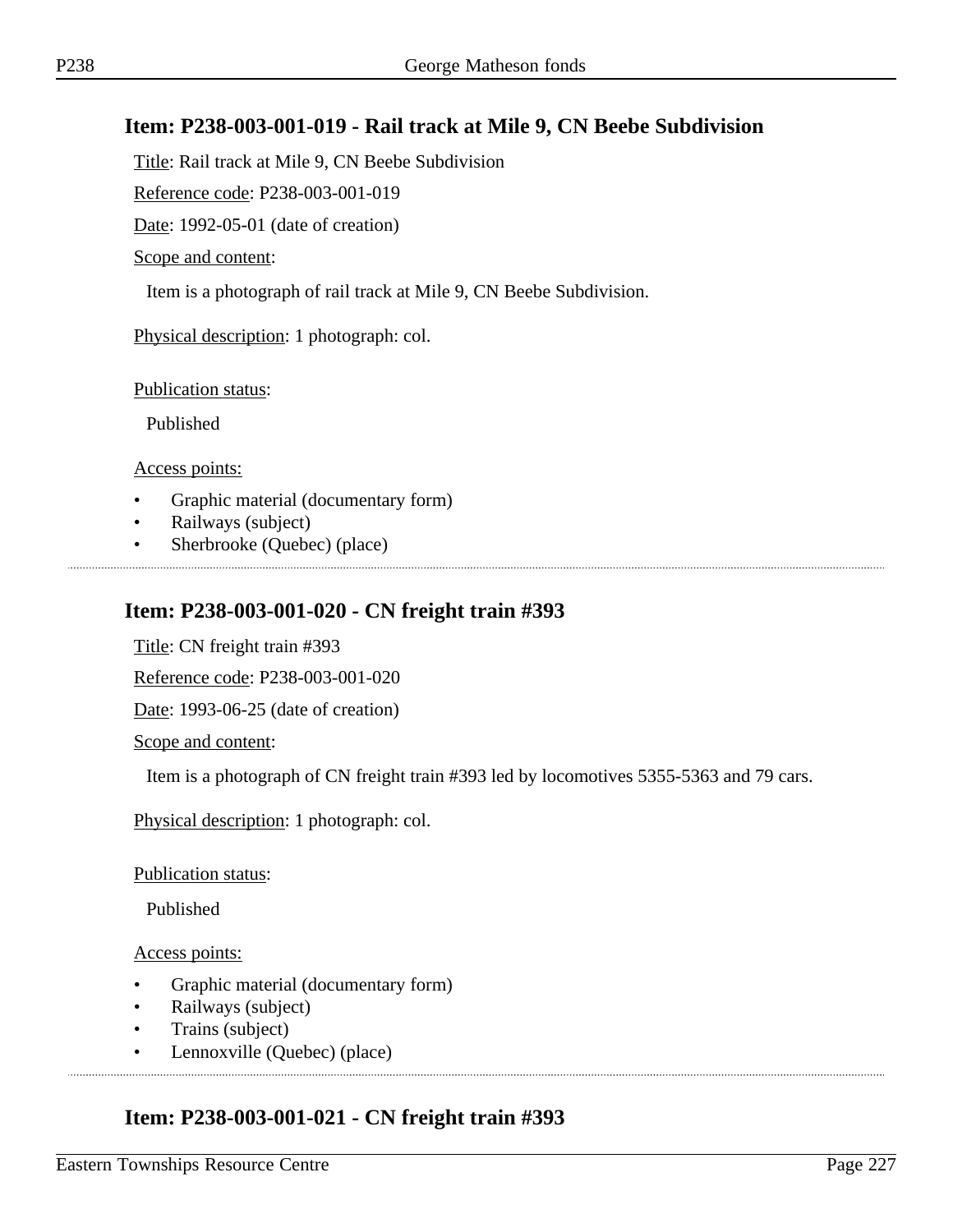Title: CN freight train #393

Reference code: P238-003-001-021

Date: 1993-06-04 (date of creation)

Scope and content:

Item is a photograph of CN freight train #393 led by locomotives 9662-813(leased unit)-9406 and 38 cars.

Physical description: 1 photograph: col.

Publication status:

Published

Access points:

- Graphic material (documentary form)
- Railways (subject)
- Trains (subject)
- Lennoxville (Quebec) (place)

# **Item: P238-003-001-022 - CN freight train #510**

Title: CN freight train #510

Reference code: P238-003-001-022

Date: 1993-06-29 (date of creation)

Scope and content:

Item is a photograph of CN freight train #510 led by locomotives 7076-7025 and 6 cars.

Physical description: 1 photograph: col.

Publication status:

Published

Access points:

- Graphic material (documentary form)
- Railways (subject)
- Trains (subject)
- Lennoxville (Quebec) (place)

# **Item: P238-003-001-023 - CN freight train #393**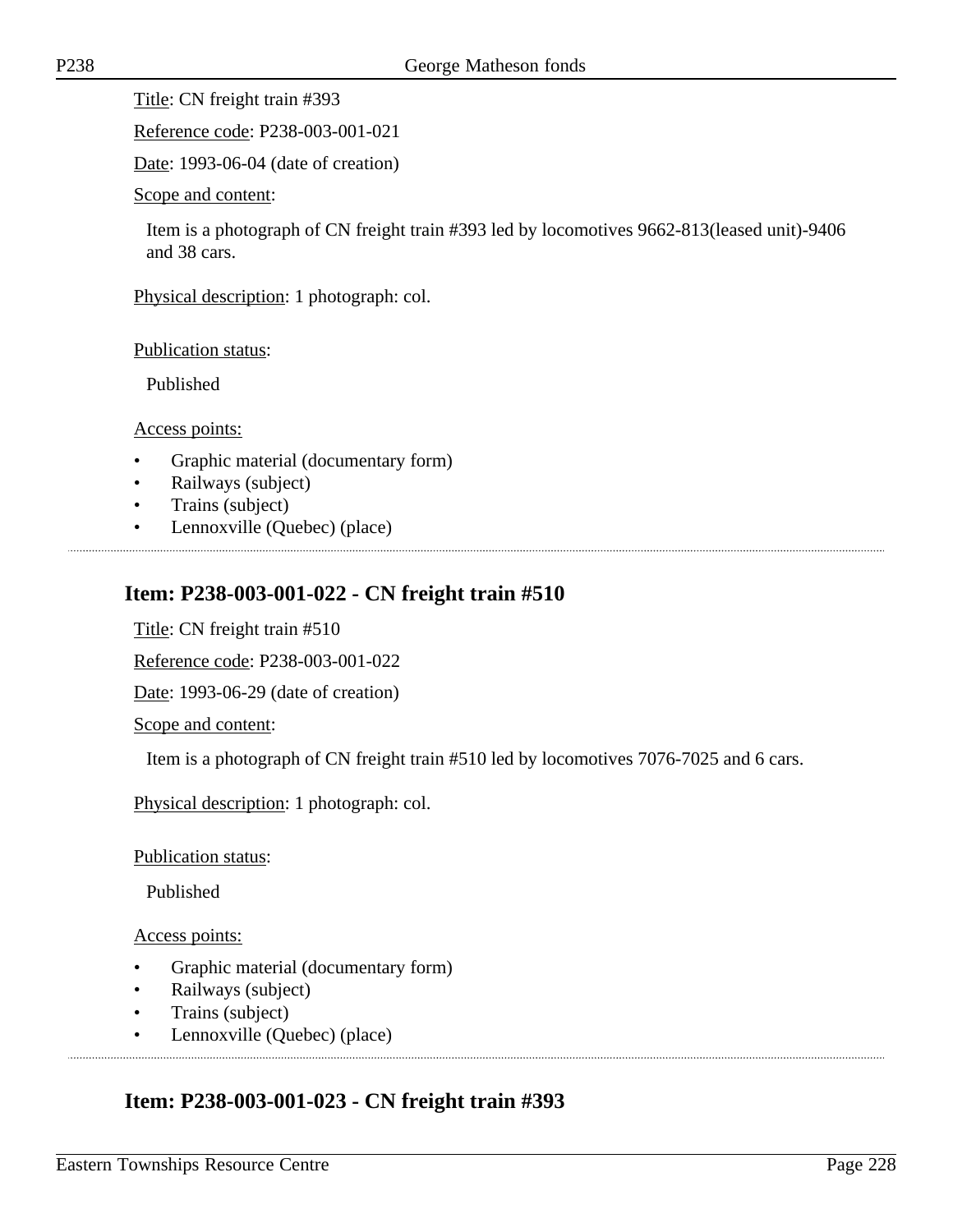Title: CN freight train #393

Reference code: P238-003-001-023

Date: 1993-06-29 (date of creation)

Scope and content:

Item is a photograph of CN freight train #393 led by locomotives 5077-5348 and 36 cars.

Physical description: 1 photograph: col.

Publication status:

Published

Access points:

- Graphic material (documentary form)
- Railways (subject)
- Trains (subject)
- Lennoxville (Quebec) (place)

# **Item: P238-003-001-024 - CN freight train #393**

Title: CN freight train #393

Reference code: P238-003-001-024

Date: 1993-07-09 (date of creation)

Scope and content:

Item is a photograph of CN freight train #393 led by locomotives 6004-6000 and 41 cars.

Physical description: 1 photograph: col.

Publication status:

Published

Access points:

- Graphic material (documentary form)
- Railways (subject)
- Trains (subject)
- Lennoxville (Quebec) (place)

# **Item: P238-003-001-025 - CN freight train #510**

Title: CN freight train #510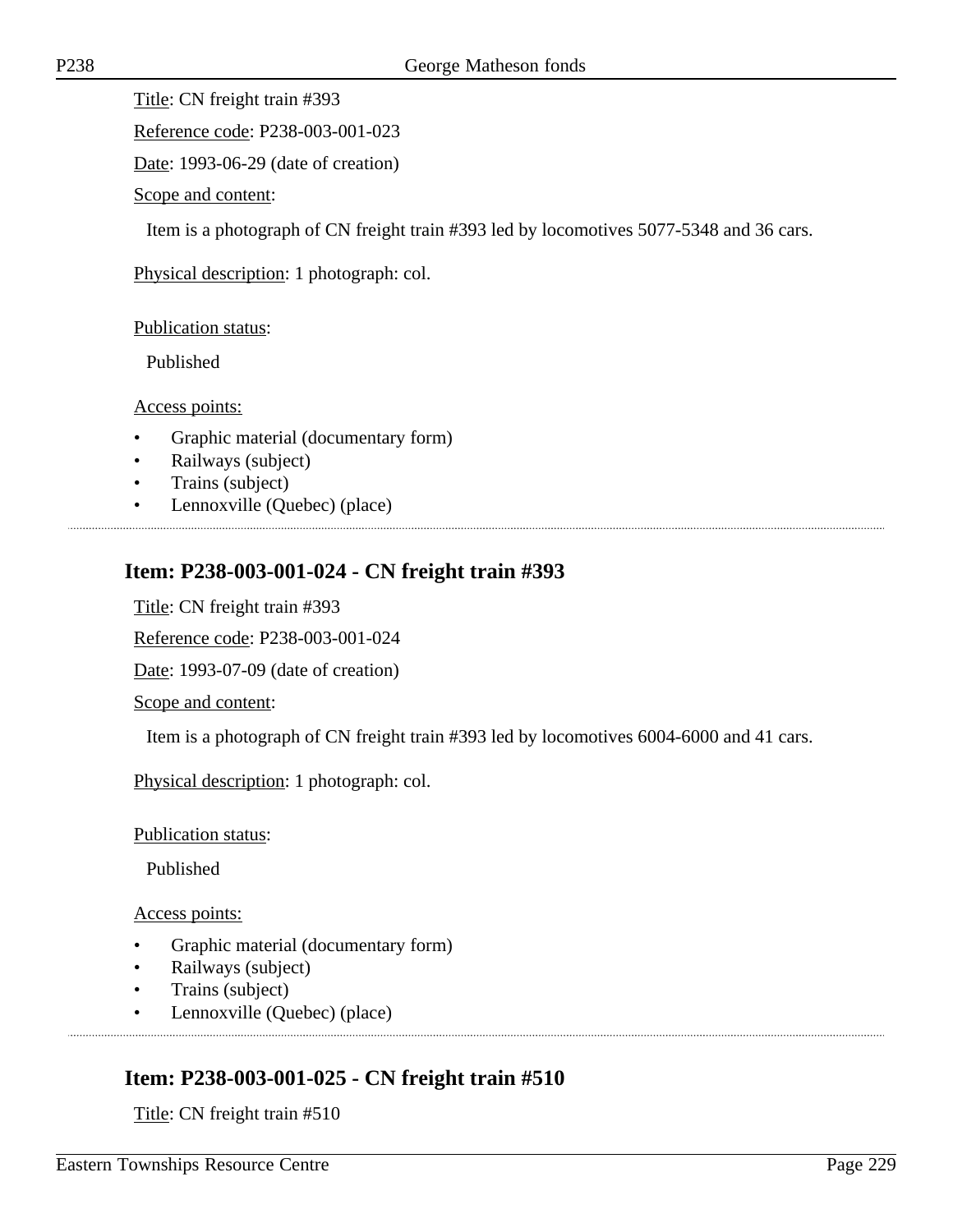Reference code: P238-003-001-025

Date: 1993-07-22 (date of creation)

Scope and content:

Item is a photograph of CN freight train #510 led by locomotives 7076-7061 with 5 cars.

Physical description: 1 photograph: col.

Publication status:

Published

Access points:

- Graphic material (documentary form)
- Railways (subject)
- Trains (subject)
- Lennoxville (Quebec) (place)

#### **Item: P238-003-001-026 - CN freight train #394**

Title: CN freight train #394

Reference code: P238-003-001-026

Date: 1993-12-27 (date of creation)

Scope and content:

Item is a photograph of CN freight train #394 led by locomotives 7070-7027-5339-6004 in Lennoxville.

Physical description: 1 photograph: col.

Publication status:

Published

Access points:

- Graphic material (documentary form)
- Railways (subject)
- Trains (subject)
- Lennoxville (Quebec) (place)

#### **Item: P238-003-001-027 - CN freight train #510**

Title: CN freight train #510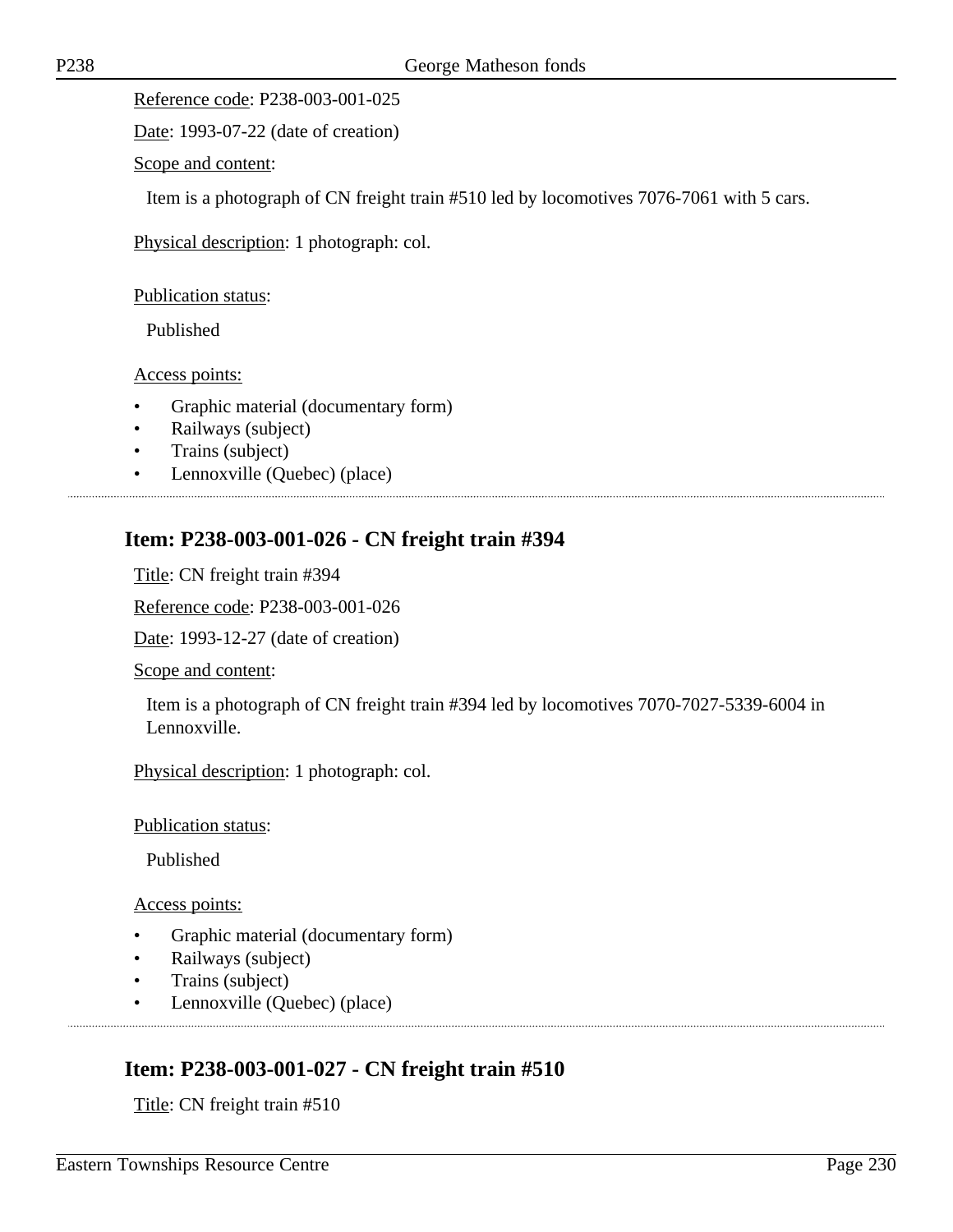Reference code: P238-003-001-027

Date: 1993-12-28 (date of creation)

Scope and content:

Item is a photograph of CN freight train #510 led by locomotives 3531-3585 with a car.

Physical description: 1 photograph: col.

Publication status:

Published

Access points:

- Graphic material (documentary form)
- Railways (subject)
- Trains (subject)
- Lennoxville (Quebec) (place)

#### **Item: P238-003-001-028 - CN freight train #510**

Title: CN freight train #510

Reference code: P238-003-001-028

Date: 1995-01-04 (date of creation)

Scope and content:

Item is a photograph of CN freight train #510 led by locomotives 7071-7063.

Physical description: 1 photograph: col.

Publication status:

Published

Access points:

- Graphic material (documentary form)
- Railways (subject)
- Trains (subject)
- Lennoxville (Quebec) (place)

# **Item: P238-003-001-029 - CN freight train #510**

Title: CN freight train #510 Reference code: P238-003-001-029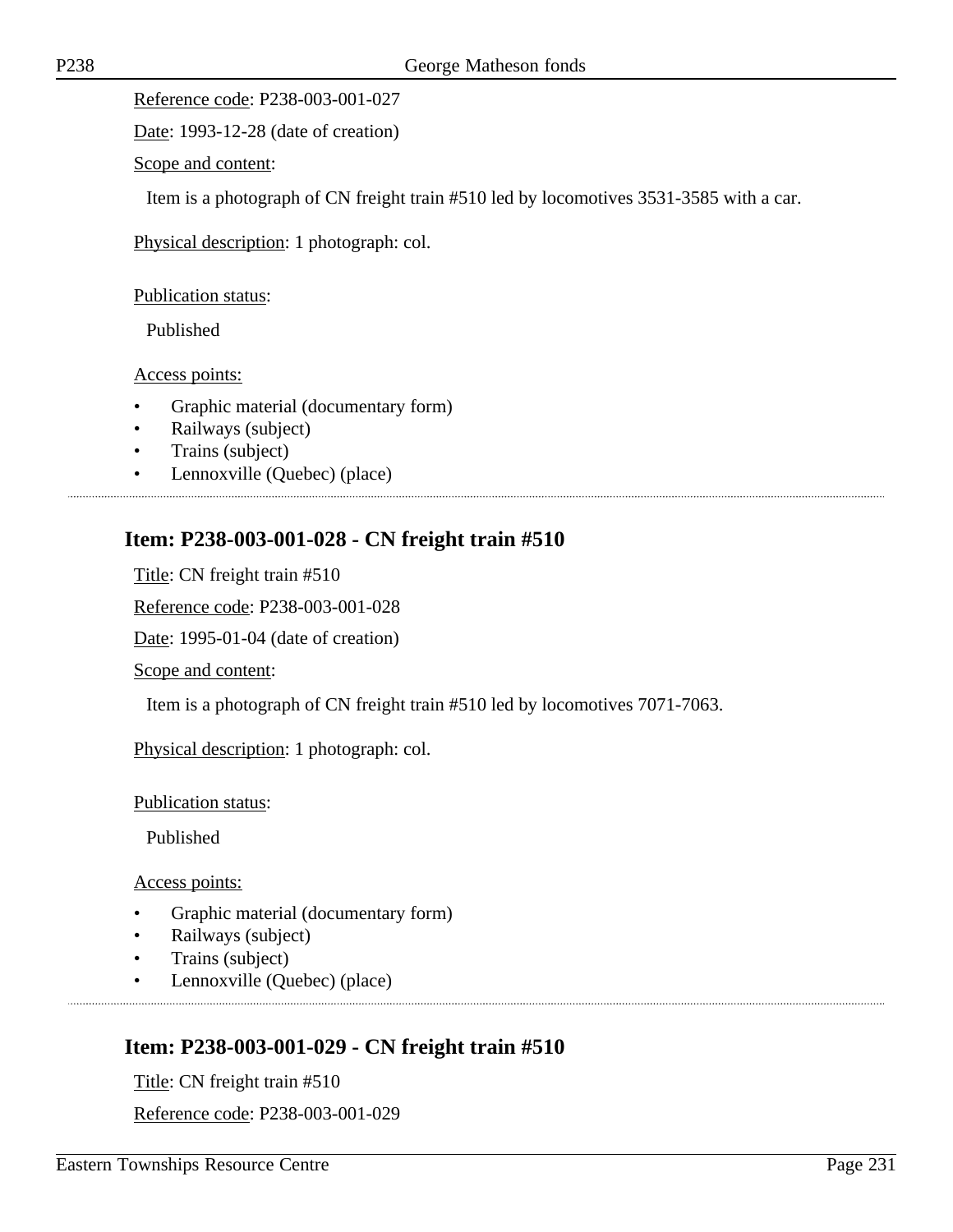Date: 1995-03-31 (date of creation)

Scope and content:

Item is a photograph of CN freight train #510 led by locomotives 7022-7025 with 6 cars.

Physical description: 1 photograph: col.

Publication status:

Published

Access points:

- Graphic material (documentary form)
- Railways (subject)
- Trains (subject)
- Lennoxville (Quebec) (place)

#### **Item: P238-003-001-030 - Removing rails behind Sherbrooke Railway Station**

Title: Removing rails behind Sherbrooke Railway Station

Reference code: P238-003-001-030

Date: 1996-10-09 (date of creation)

Scope and content:

Item is a photograph of man working to remove rails behind Sherbrooke Railway Station.

Physical description: 1 photograph: col.

Publication status:

Published

Access points:

- Graphic material (documentary form)
- Railways (subject)
- Sherbrooke (Quebec) (place)

#### **Item: P238-003-001-031 - CN freight train #393**

Title: CN freight train #393 Reference code: P238-003-001-031 Date: 1996-10-15 (date of creation) Scope and content: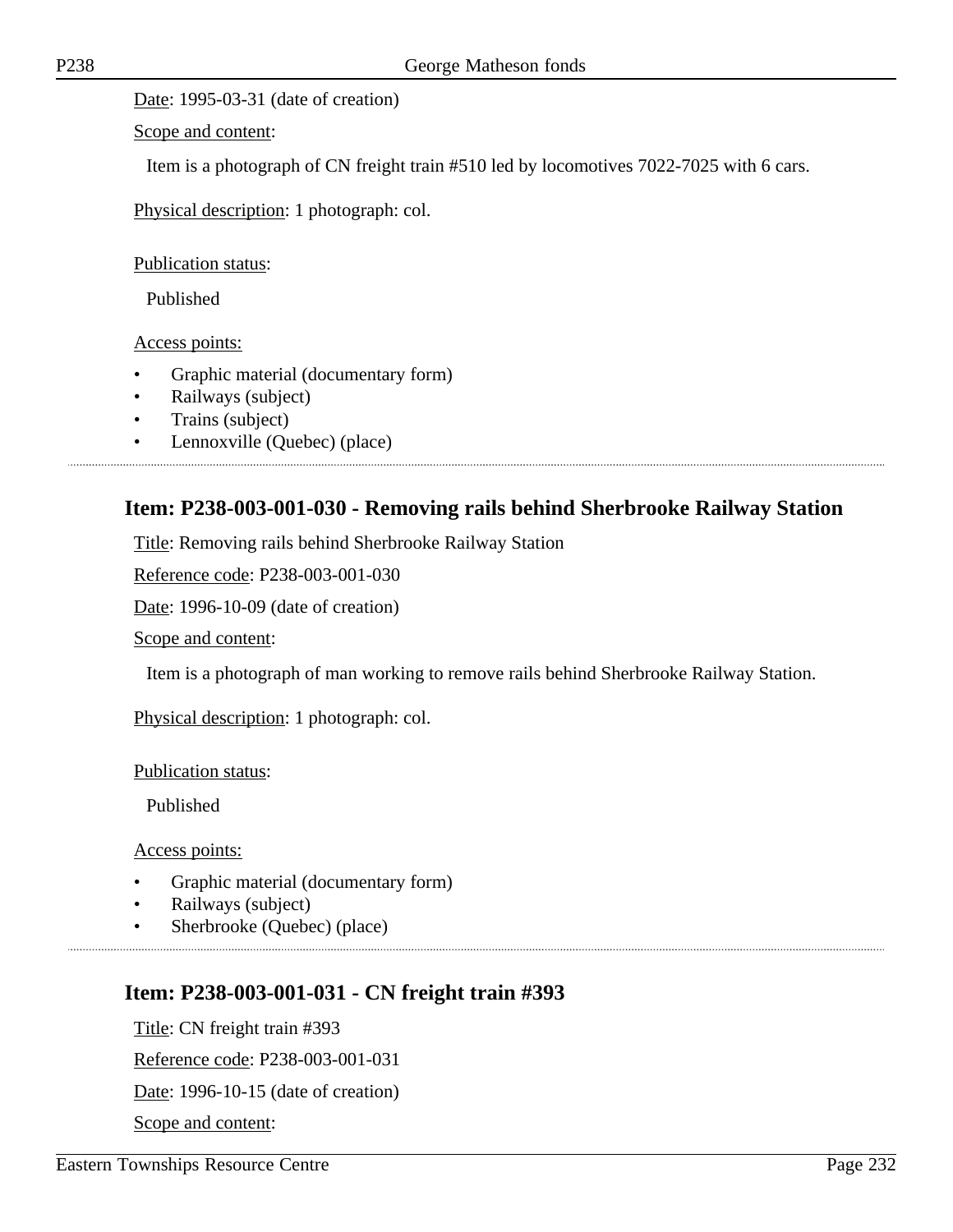Item is a photograph of CN freight train #393 detouring on CP track (Quebec Southern Railway) at Sherbrooke Railway Station.

Physical description: 1 photograph: col.

Publication status:

Published

Access points:

- Graphic material (documentary form)
- Railways (subject)
- Trains (subject)
- Sherbrooke (Quebec) (place)

# **Item: P238-003-001-032 - CN freight train #146**

Title: CN freight train #146

Reference code: P238-003-001-032

Date: 1996-12-29 (date of creation)

Scope and content:

Item is a photograph of CN freight train #146 led by locomotives 9448-9308 with 51 trailers and 1 container.

Physical description: 1 photograph: col.

Publication status:

Published

Access points:

- Graphic material (documentary form)
- Railways (subject)
- Transportation and utilities (subject)
- Lennoxville (Quebec) (place)

# **Item: P238-003-001-033 - CN Sherbrooke yard**

Title: CN Sherbrooke yard

Reference code: P238-003-001-033

Date: 1997-05-15 (date of creation)

Scope and content: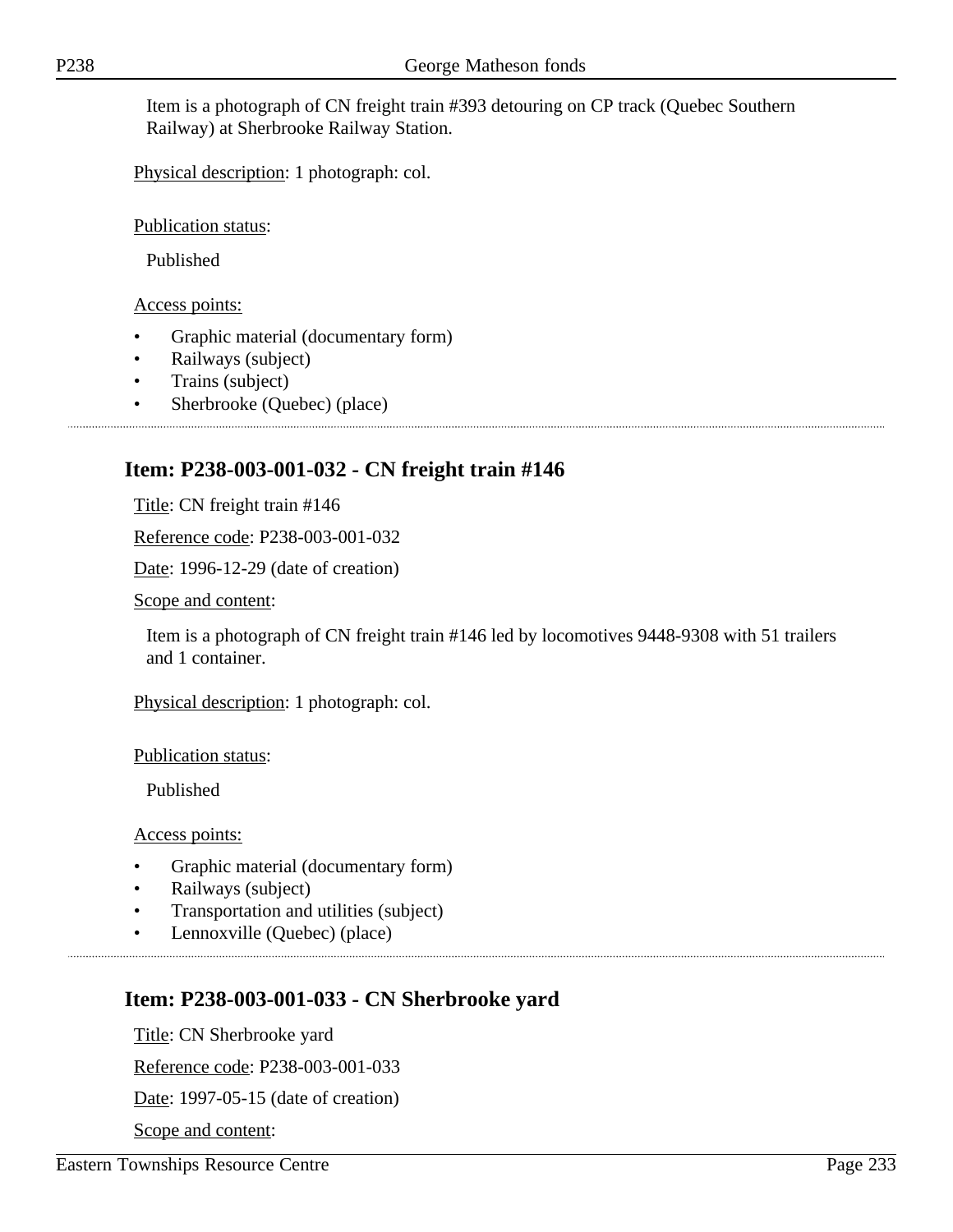Item is a photograph of CN Sherbrooke yard.

Physical description: 1 photograph: col.

Publication status:

Published

Access points:

- Graphic material (documentary form)
- Railways (subject)
- Sherbrooke (Quebec) (place)

#### **Item: P238-003-001-034 - CN freight train #146**

Title: CN freight train #146

Reference code: P238-003-001-034

Date: 1997-05-27 (date of creation)

Scope and content:

Item is a photograph of CN freight train #146 led by locomotives 9663 with 20 cars in Lennoxville.

Physical description: 1 photograph: col.

Publication status:

Published

Access points:

- Graphic material (documentary form)
- Railways (subject)
- Trains (subject)
- Lennoxville (Quebec) (place)

#### **Item: P238-003-001-035 - Freight train #901**

Title: Freight train #901 Reference code: P238-003-001-035 Date: 1997-05-27 (date of creation) Scope and content: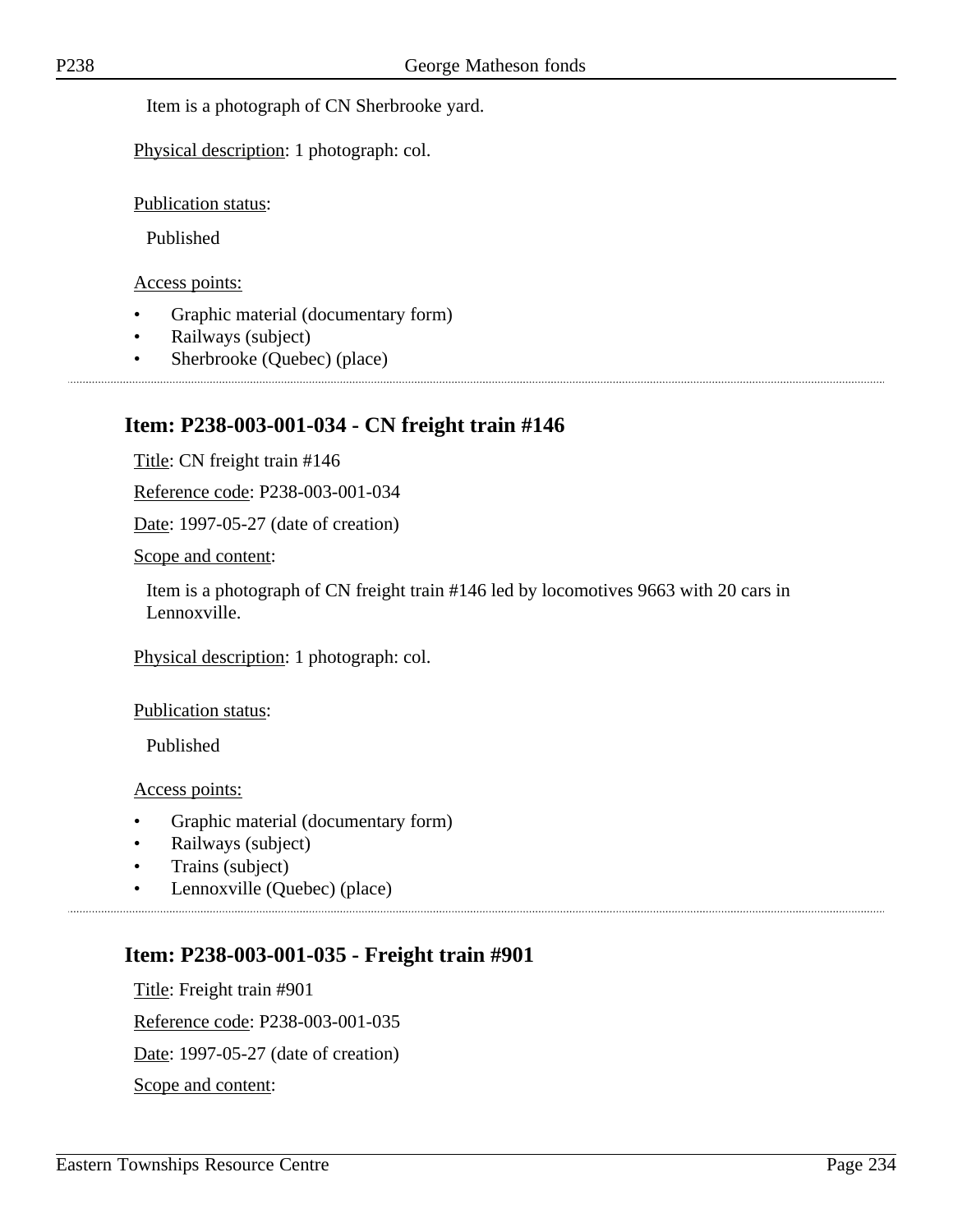Item is a photograph of freight train #901 led by locomotives 411-4305-4304 with at least 50 cars in Lennoxville.

Physical description: 1 photograph: col.

Publication status:

Published

Access points:

- Graphic material (documentary form)
- Railways (subject)
- Trains (subject)
- Lennoxville (Quebec) (place)

# **Item: P238-003-001-036 - Freight train #901**

Title: Freight train #901

Reference code: P238-003-001-036

Date: 1997-05-27 (date of creation)

Scope and content:

Item is a photograph of freight train #901 led by locomotives 411-4305-4304 at Sherbooke Railway Station.

Physical description: 1 photograph: col.

Publication status:

Published

Access points:

- Graphic material (documentary form)
- Railways (subject)
- Trains (subject)
- Sherbrooke (Ouebec) (place)

# **Item: P238-003-001-037 - CN freight train #394**

Title: CN freight train #394

Reference code: P238-003-001-037

Date: 1997-05-27 (date of creation)

Scope and content: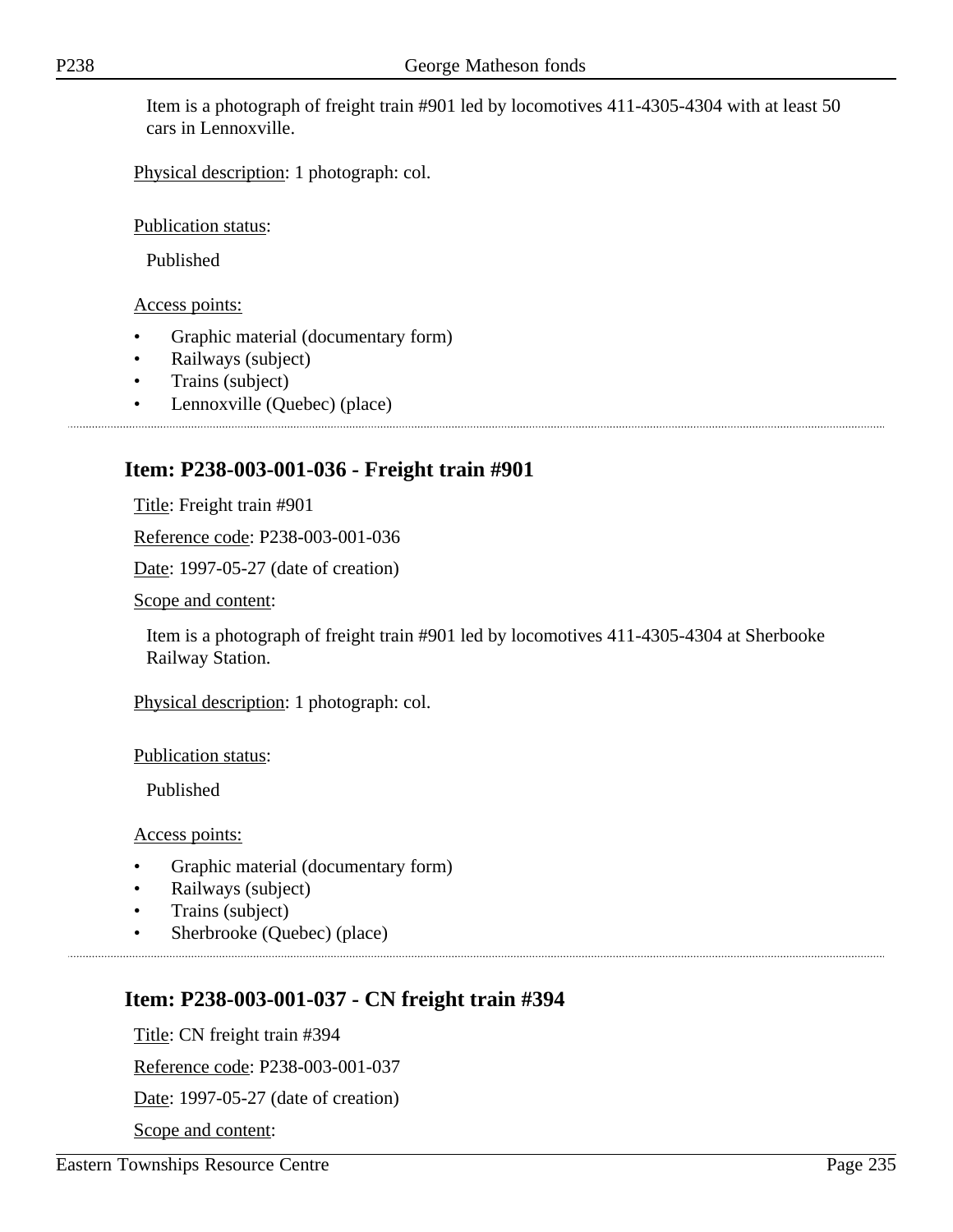Item is a photograph of CN freight train #394 led by locomotives 5679-6753-9440 with around 70 cars near Compton Station.

Physical description: 1 photograph: col.

Publication status:

Published

Access points:

- Graphic material (documentary form)
- Railways (subject)
- Trains (subject)
- Compton (Quebec) (place)

# **Item: P238-003-001-038 - CN freight train #394**

Title: CN freight train #394

Reference code: P238-003-001-038

Date: 1997-05-27 (date of creation)

Scope and content:

Item is a photograph of CN freight train #394 led by locomotives 5679-6753-9440 with around 70 cars near Compton Station.

Physical description: 1 photograph: col.

Publication status:

Published

Access points:

- Graphic material (documentary form)
- Railways (subject)
- Trains (subject)
- Compton (Quebec) (place)

# **Item: P238-003-001-039 - CN freight train**

Title: CN freight train

Reference code: P238-003-001-039

Date: 1997-06-02 (date of creation)

Scope and content: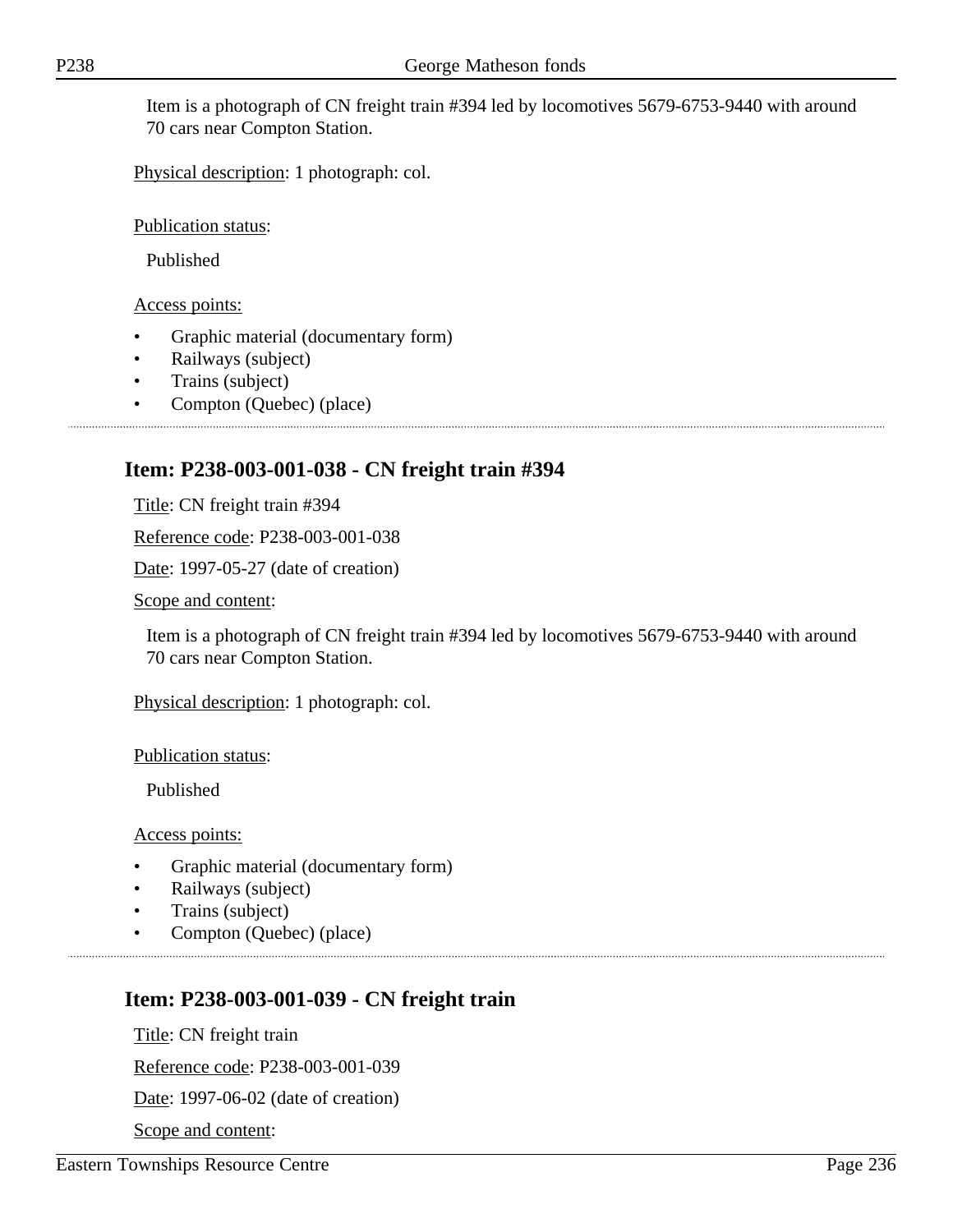Physical description: 1 photograph: col.

Publication status:

Published

Access points:

- Graphic material (documentary form)
- Railways (subject)
- Trains (subject)
- Lennoxville (Quebec) (place)

# **Item: P238-003-001-040 - CN freight train #394**

Title: CN freight train #394

Reference code: P238-003-001-040

Date: 1997-06-04 (date of creation)

Scope and content:

Item is a photograph of CN freight train #394 led by locomotives 5624-9304-9623 with 49 cars in Lennoxville.

Physical description: 1 photograph: col.

Publication status:

Published

Access points:

- Graphic material (documentary form)
- Railways (subject)
- Trains (subject)
- Lennoxville (Quebec) (place)

# **Item: P238-003-001-041 - CN freight train #394**

Title: CN freight train #394 Reference code: P238-003-001-041 Date: 1994-06-04 (date of creation) Scope and content: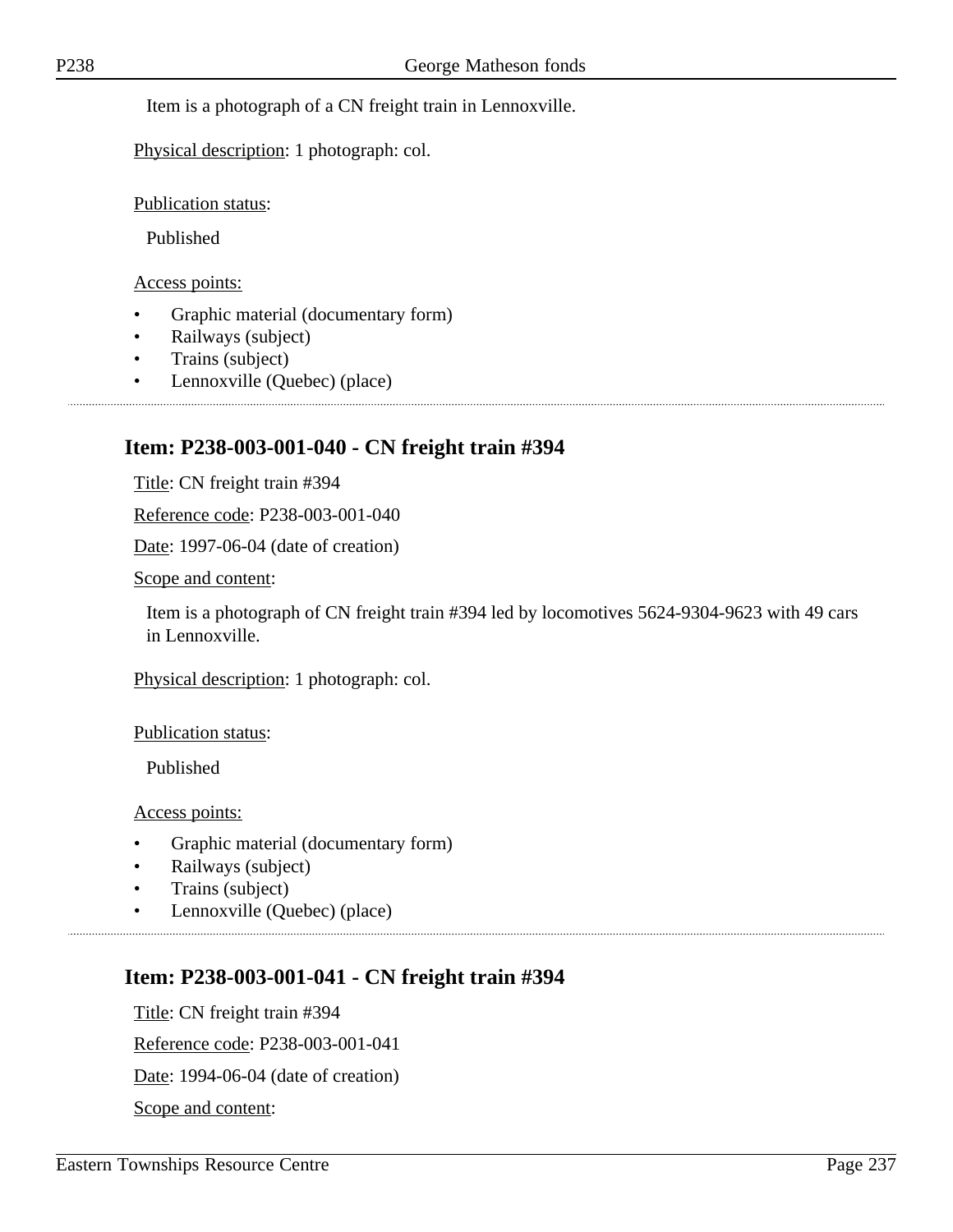Item is a photograph of CN freight train #394 led by locomotives 5624-9304-9623 with 49 cars in Lennoxville.

Physical description: 1 photograph: col.

Publication status:

Published

Access points:

- Graphic material (documentary form)
- Railways (subject)
- Trains (subject)
- Lennoxville (Quebec) (place)

# **Item: P238-003-001-042 - CN freight train**

Title: CN freight train

Reference code: P238-003-001-042

Date: 1997-07-06 (date of creation)

Scope and content:

Item is a photograph of a CN freight train near Compton Station.

Physical description: 1 photograph: col.

Publication status:

Published

Access points:

- Graphic material (documentary form)
- Railways (subject)
- Trains (subject)
- Compton (Quebec) (place)

# **Item: P238-003-001-043 - CN freight train #146**

Title: CN freight train #146 Reference code: P238-003-001-043 Date: 1997-02-26 (date of creation) Scope and content: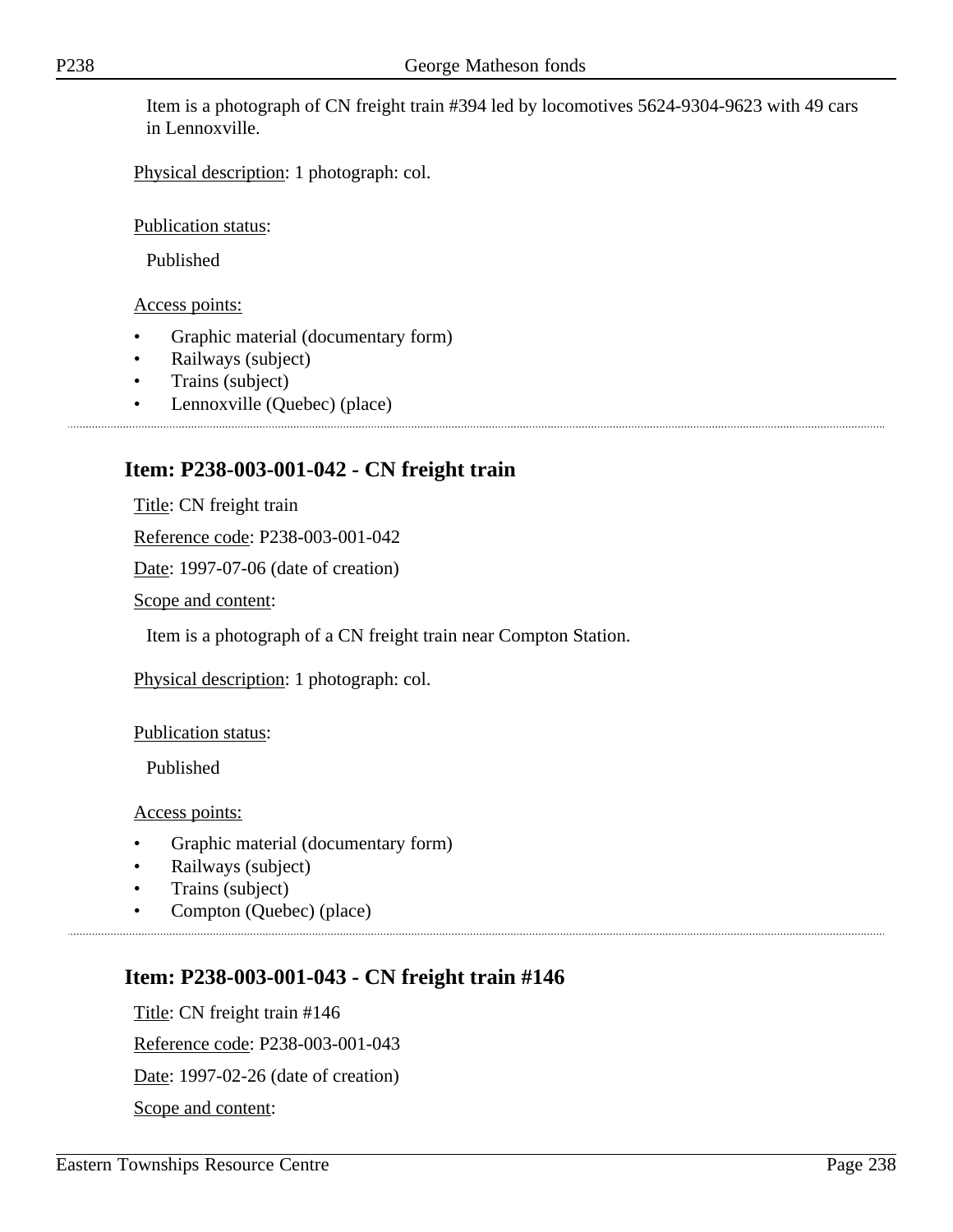Item is a photograph of CN freight train #146 led by locomotives 5687 with 30 trailers and 1 container at Sherbooke Railway Station.

Physical description: 1 photograph: col.

Publication status:

Published

#### Access points:

- Graphic material (documentary form)
- Railways (subject)
- Trains (subject)
- Sherbrooke (Quebec) (place)

## **Item: P238-003-001-044 - CN freight train #394**

Title: CN freight train #394

Reference code: P238-003-001-044

Date: 1997-07-06 (date of creation)

Scope and content:

Item is a photograph of CN freight train #394 led by locomotives 5600-6021 near Compton Station.

Physical description: 1 photograph: col.

Publication status:

Published

Access points:

- Graphic material (documentary form)
- Railways (subject)
- Trains (subject)
- Compton (Quebec) (place)

# **Item: P238-003-001-045 - CN freight train #394**

Title: CN freight train #394

Reference code: P238-003-001-045

Date: 1997-07-06 (date of creation)

Scope and content: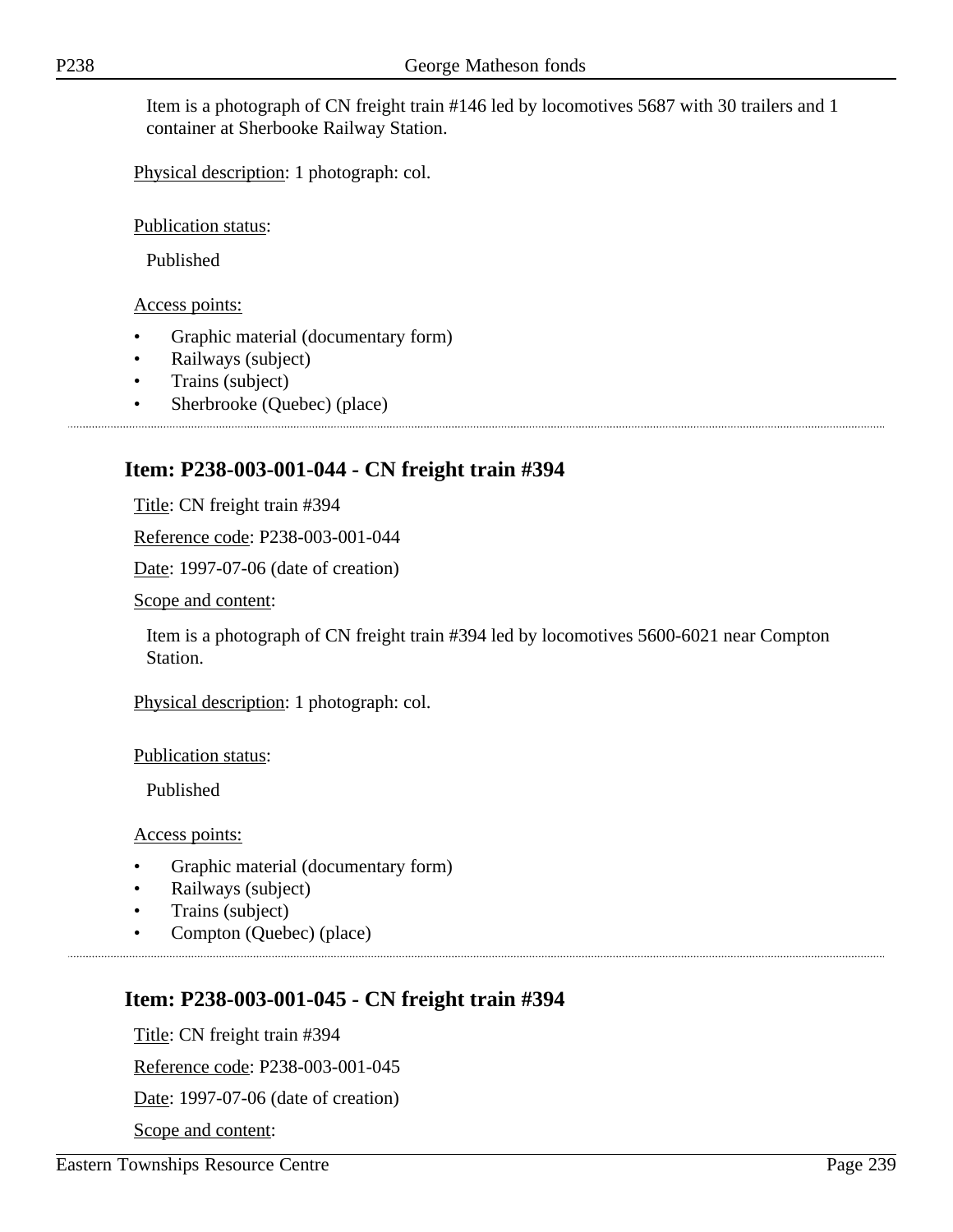Item is a photograph of CN freight train #394 led by locomotives 5600-6021 at Coaticook.

Publication status:

Published

#### Access points:

• Graphic material (documentary form)

- Trains (subject)
- Railways (subject)
- Coaticook (Quebec) (place)

#### **Item: P238-003-001-046 - CN freight train #146**

Title: CN freight train #146

Reference code: P238-003-001-046

Date: 1997-07-09 (date of creation)

Scope and content:

Item is a photograph of CN freight train #146 led by locomotive 9430 with 31 trailers in Lennoxville.

Physical description: 1 photograph: col.

Publication status:

Published

Access points:

- Graphic material (documentary form)
- Railways (subject)
- Trains (subject)
- Lennoxville (Quebec) (place)

## **Item: P238-003-001-047 - CN freight train #510**

Title: CN freight train #510 Reference code: P238-003-001-047 Date: 1997-07-24 (date of creation) Scope and content: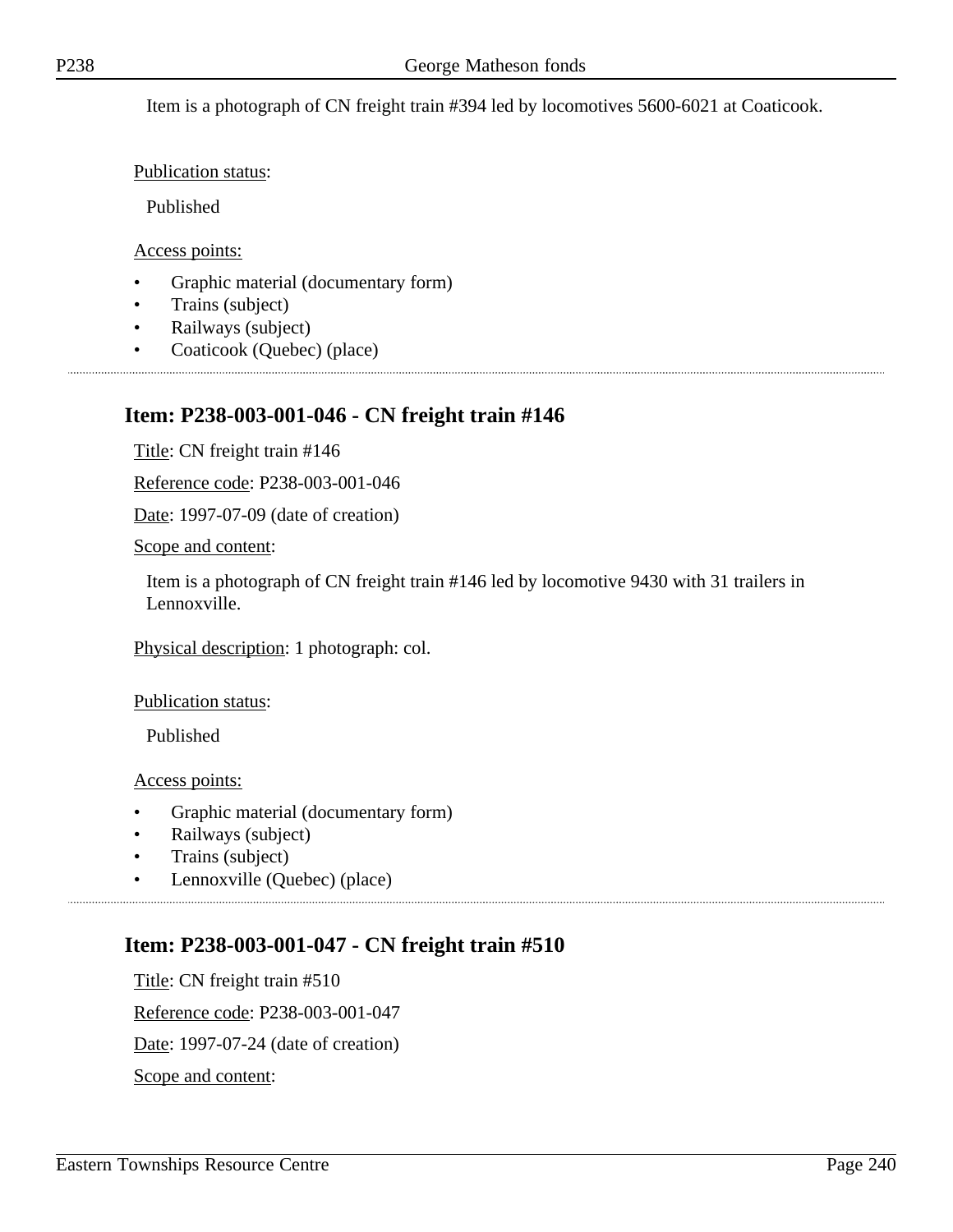Item is a photograph of CN freight train #510 led by locomotive 7056 with locomotive 7060 on passing track.

Physical description: 1 photograph: col.

Publication status:

Published

Access points:

- Moving images (documentary form)
- Trains (subject)
- Railways (subject)
- Saint-Paul-d'Abbotsford (Quebec) (place)

# **Item: P238-003-001-048 - CN freight train #146**

Title: CN freight train #146

Reference code: P238-003-001-048

Date: 1997-07-25 (date of creation)

Scope and content:

Item is a photograph of CN freight train #146 led by locomotive 9548 with 37 trailers at Nichol road crossing.

Physical description: 1 photograph: col.

Publication status:

Published

Access points:

- Graphic material (documentary form)
- Railways (subject)
- Trains (subject)
- Waterville (Quebec) (place)

# **Item: P238-003-001-049 - CN freight train #146**

Title: CN freight train #146

Reference code: P238-003-001-049

Date: 1997-08-15 (date of creation)

Scope and content: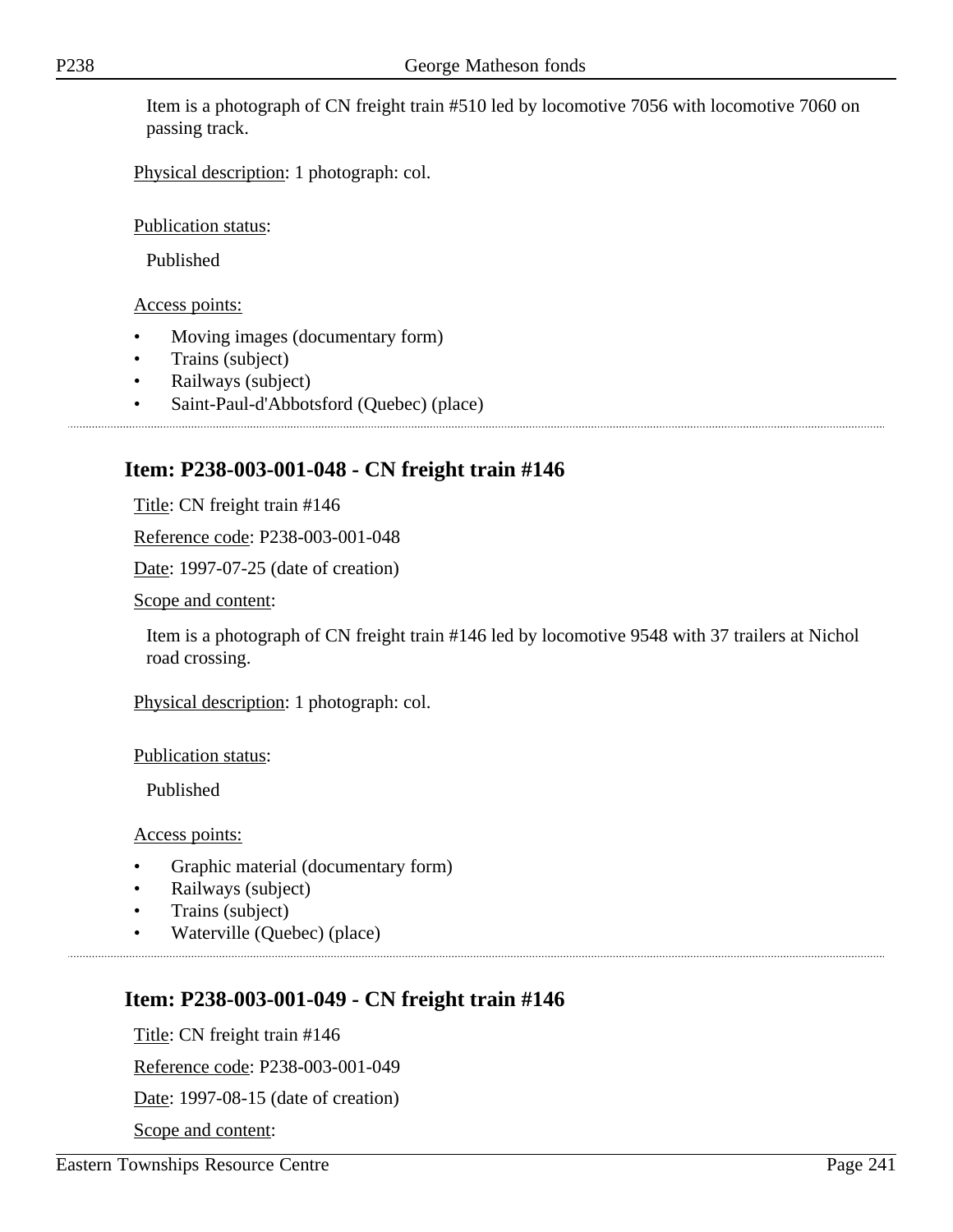Item is a photograph of CN freight train #146 led by locomotive 5659 near Compton Station.

Physical description: 1 photograph: col.

Publication status:

Published

Access points:

- Graphic material (documentary form)
- Railways (subject)
- Trains (subject)
- Compton (Quebec) (place)

#### **Item: P238-003-001-050 - Acid rail cars at Sherbrooke CN yard**

Title: Acid rail cars at Sherbrooke CN yard

Reference code: P238-003-001-050

Date: 1997-08-16 (date of creation)

Scope and content:

Item is a photograph of a distant view of acid rail cars at Sherbrooke CN yard.

Physical description: 1 photograph: col.

Publication status:

Published

Access points:

- Graphic material (documentary form)
- Trains (subject)
- Railways (subject)
- Sherbrooke (Quebec) (place)

#### **Item: P238-003-001-051 - CN freight train #394**

Title: CN freight train #394 Reference code: P238-003-001-051 Date: 1997-08-16 (date of creation) Scope and content: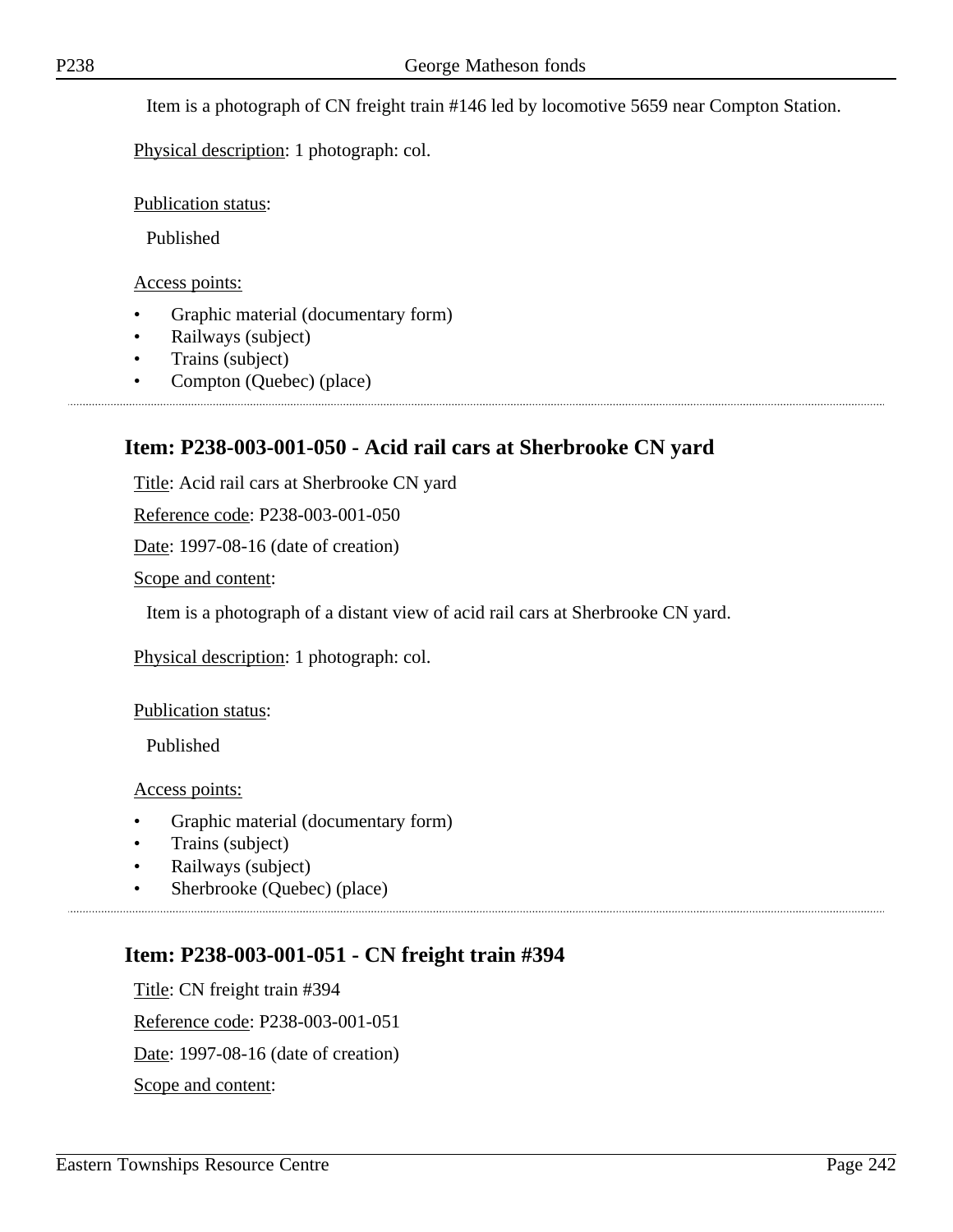Item is a photograph of CN freight train #394 led by locomotives 5727-5374 with 25 cars.

Publication status:

Published

Access points:

- Graphic material (documentary form)
- Trains (subject)
- Railways (subject)

#### **File: P238-003-002 - 1998-2000**

Title: 1998-2000

Reference code: P238-003-002

Date: 1998-2000 (date of creation)

Physical description: 145 photographs : col.

Publication status:

Published

## **File: P238-003-003 - 2001**

Title: 2001 Reference code: P238-003-003 Date: 2001 (date of creation) Physical description: 95 photographs : col.

Publication status:

Published

## **File: P238-003-004 - 2002-2003**

Title: 2002-2003 Reference code: P238-003-004 Date: 2002-2003 (date of creation) Physical description: 160 photographs : col.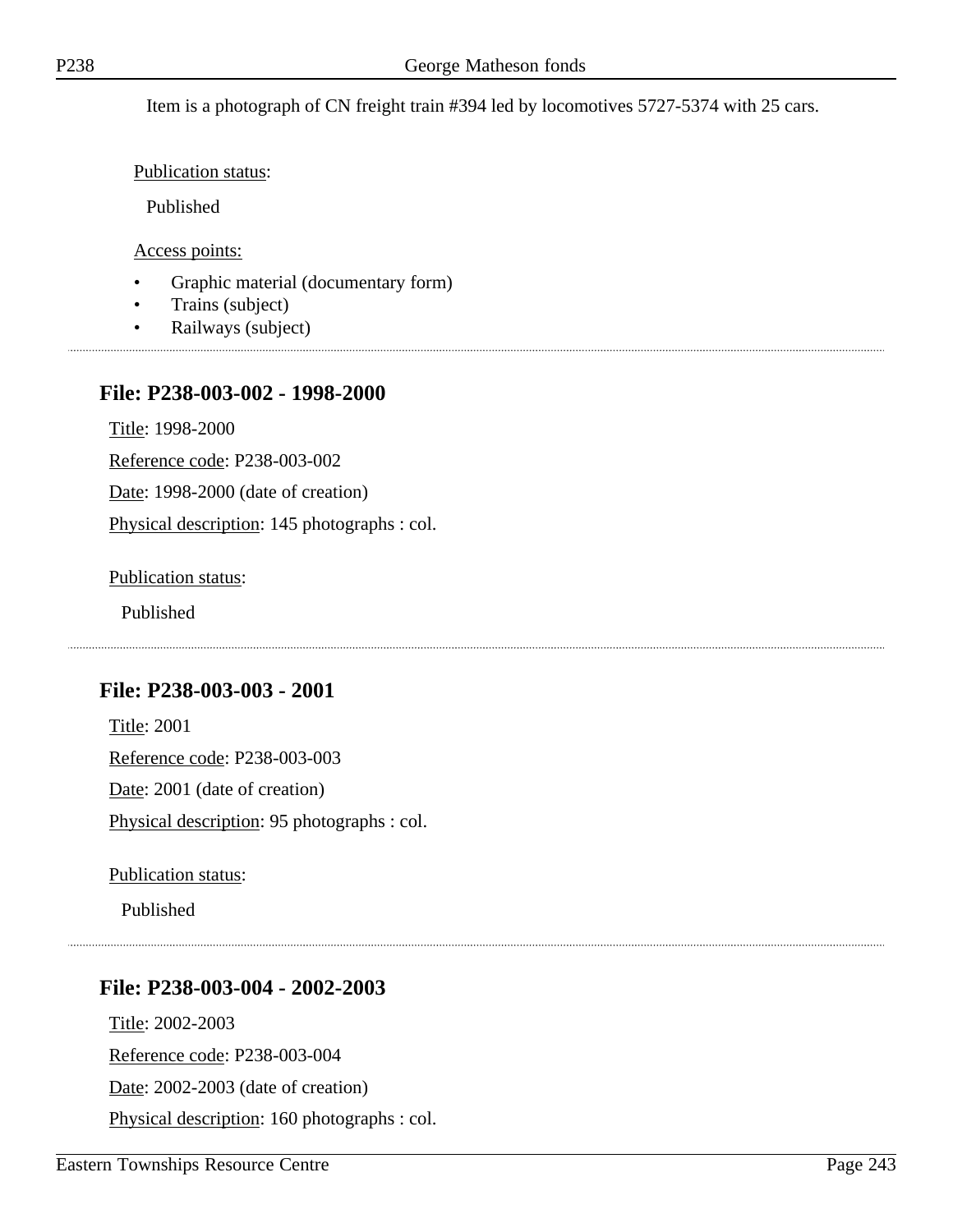Publication status:

Published

#### **File: P238-003-005 - 2004-2005**

Title: 2004-2005 Reference code: P238-003-005 Date: 2004-2005 (date of creation) Physical description: 111 photographs : col.

Publication status:

Published

## **File: P238-003-006 - 2006-2018**

Title: 2006-2018 Reference code: P238-003-006 Date: 2006-2018 (date of creation) Physical description: 135 photographs : col.

Publication status:

Published

## **Series: P238-004 - Via Rail**

Title: Via Rail

Reference code: P238-004

Date: 1987-1994 (date of creation)

Scope and content:

The series contains information on Via Rail trains in Quebec and Ontario from 1987 to 1992. It consists of photographs of Via Rail locomotives and passenger cars in the following locations: Brockville, Havelock, Carleton Place, Bell Junction, Ottawa, Sand Point, Petawawa, Haleys, Arnprior, St-Luc, Rigaud, Dorion, Thunder Bay, Pleasant Park, Wyman, and Homepayne.

Physical description: 76 photographs : col.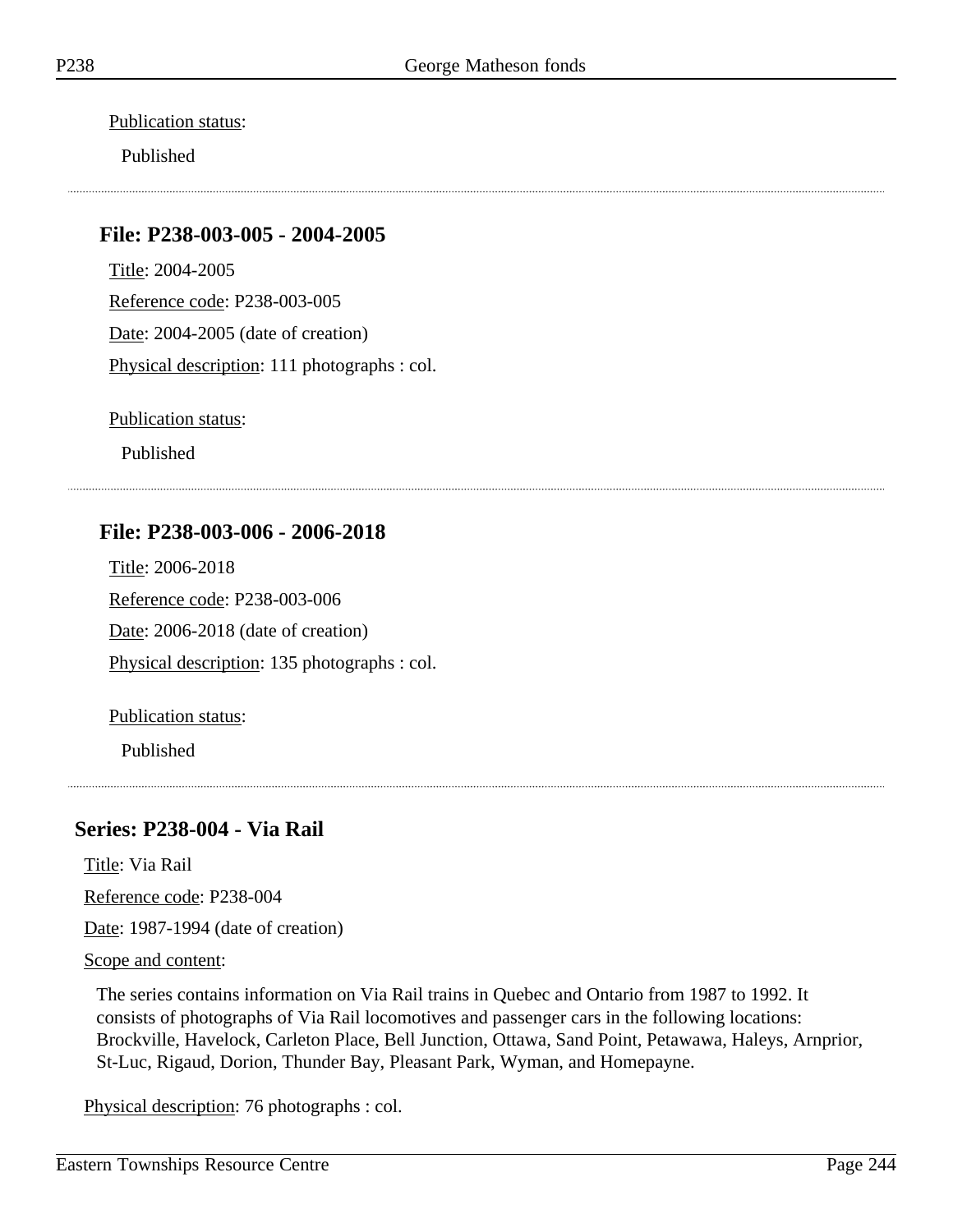Publication status:

Published

#### **Series: P238-005 - Scrapbook**

Title: Scrapbook

Reference code: P238-005

Date: [1945?]-1959 (date of creation)

Scope and content:

The series contains information on locomotives in Kingsbury, East Angus, and Sherbrooke from around 1945 to 1959. It includes locomotives from the Canadian Pacific Railway and the Quebec Central Railway, as well as historical and technical notes on the various locomotives. Included among the views are the CPR turntable and station at Kingsbury and the QCR turntable at Sherbrooke.

Physical description: 1 scrapbook (includes 17 photographs : b&w)

Language of the material:

English

#### Alternative form available:

Scrapbook also available in digital format.

Publication status:

Published

#### Access points:

- Trains (subject)
- Kingsbury (Quebec) (place)
- Sherbrooke (Quebec) (place)
- East Angus (Quebec) (place)

#### **Series: P238-006 - Vermont and New Hampshire**

Title: Vermont and New Hampshire

Reference code: P238-006

Date: 1967, 1993-1998 (date of creation)

Scope and content:

The series contains information on trains in Vermont and New Hampshire from 1967 to 1998. It consists of photographs of locomotives, rail cars, and passenger cars in Bellows Falls, East Brighton,